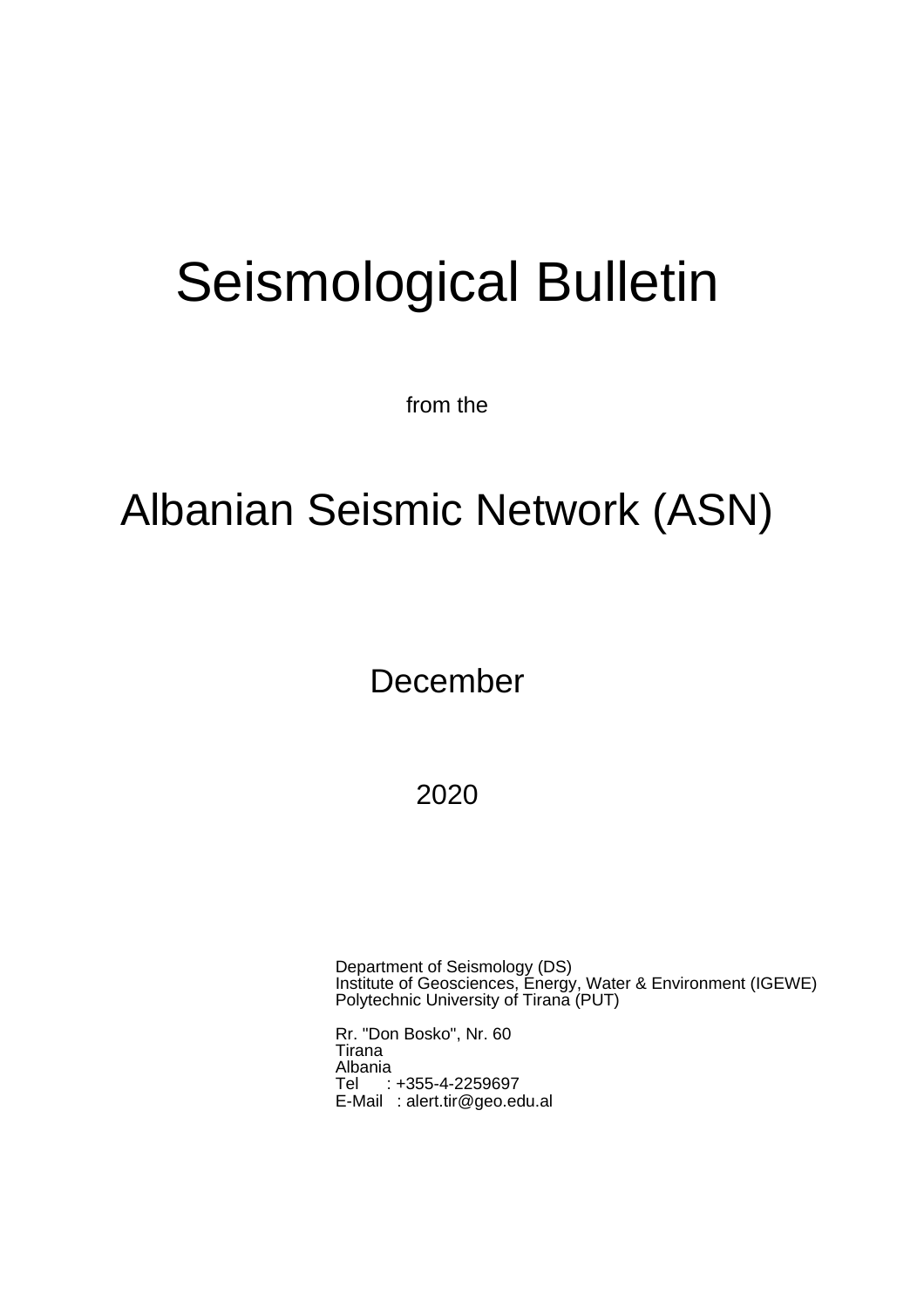#### GENERAL BULLETIN INFORMATION

The location program currently used for locating earthquakes is Hypocenter (Lienert et al.,1986). Plane parallel layers are assumed for local and regional events, while the IASPEI travel time tables are used for distant events.

The model used for all local and regional events,is compiled by Havskov & Dushi (2021).

| P-wave velocity (km/sec) depth to top of layer (km) |  |      |  |
|-----------------------------------------------------|--|------|--|
| 5.6                                                 |  | 0.0  |  |
| 6.0                                                 |  | 11.0 |  |
| 6.35                                                |  | 23.5 |  |
| 7.80                                                |  | 41.0 |  |
| 8.20                                                |  | 70 O |  |
|                                                     |  |      |  |

Magnitudes are calculated from amplitudes. Instrument corrected maximum ground amplitudes A(nm) are used to assess the local magnitude Ml, based on the following formula (Hutton & Boore, 1987):

 $M = 1.0*log(A) + 1.11*log(D) + 0.00189*D -2.9$ 

where, D is the hypocentral distance (km).

All available amplitude values are used for the magnitude assessment. No station corrections are used for either travel times or magnitude. The Vp/Vs velocity ratio, used in the layered velocity model above, is 1.81.

As a general policy, neither depths nor epicenters are fixed unless stated, since this might restrict later use of the data.

As a consequence, some event locations might be unrealistic, like zero depth earthquakes or teleseismic locations off by 1000 km.

However, the locations are based on the available data and reflect the location procedure and the models used.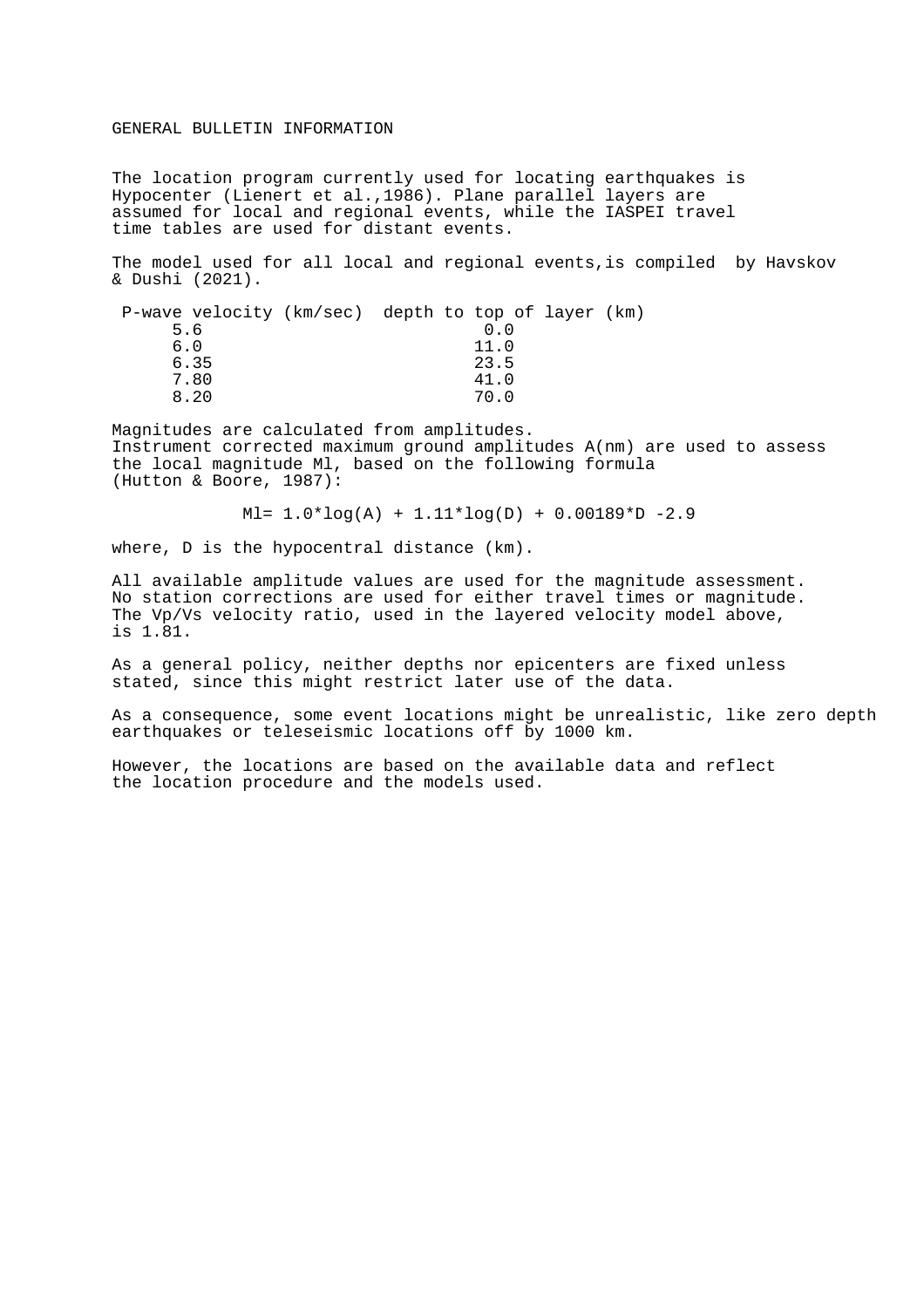### STATIONS USED

The stations listed below are those operated by the Department of Seismology,Polytechnic University of Tirana (PUT). However, readings from other cooperating agencies are also used in locating the events and calculating magnitudes and thus more stations will appear in the event lists than in the station list.

| STATION     | LATITUDE | LONGITUDE | HEIGHT(m) | NAME             |
|-------------|----------|-----------|-----------|------------------|
| <b>BCI</b>  | 42.3666N | 20.0675E  | 500       | Bajram Curri     |
| PUK         | 42.0426N | 19.8926E  | 900       | Puke             |
| PHP         | 41.6847N | 20.4408E  | 670       | Peshkopi         |
| <b>SDA</b>  | 42.0500N | 19.5000E  | 30        | Shkoder          |
| TIR         | 41.3472N | 19.8631E  | 247       | Tirane           |
| <b>BERA</b> | 40.7100N | 19.9500E  | 234       | Berat            |
| KBN         | 40.6200N | 20.7900E  | 800       | Korce            |
| <b>VLO</b>  | 40.4700N | 19.5000W  | 50        | Vlore            |
| <b>SRN</b>  | 39.8800N | 20.0050W  | 20        | Sarande          |
| LSK         | 40.1499N | 20.5987W  | 960       | Leskovik         |
| BPA1        | 40.7232N | 19.6560E  | 10        | Marinza Oilfield |
| BPA2        | 40.7302N | 19.6187E  | 25        | Marinza Oilfield |

REGIONAL STATIONS

| 40.6319N |     | Thessaloniki, Greece                                                                                    |
|----------|-----|---------------------------------------------------------------------------------------------------------|
|          |     | Nestorio, Greece                                                                                        |
| 40.7817N |     | Florina, Greece                                                                                         |
| 39.5315N |     | Igoumenitsa, Greece                                                                                     |
| 38.7889N | 485 | Lefkada, Greece                                                                                         |
|          | 40  | Podgorica, Montenegro                                                                                   |
|          |     | 22.9628E 132<br>40.4147N 21.0489E 1056<br>21.3836E 806<br>20.3299E 262<br>20.6578E<br>42.4297N 19.2608E |

MACROSEISMIC DATA

Macroseismic data, if available, are included in the bulletin.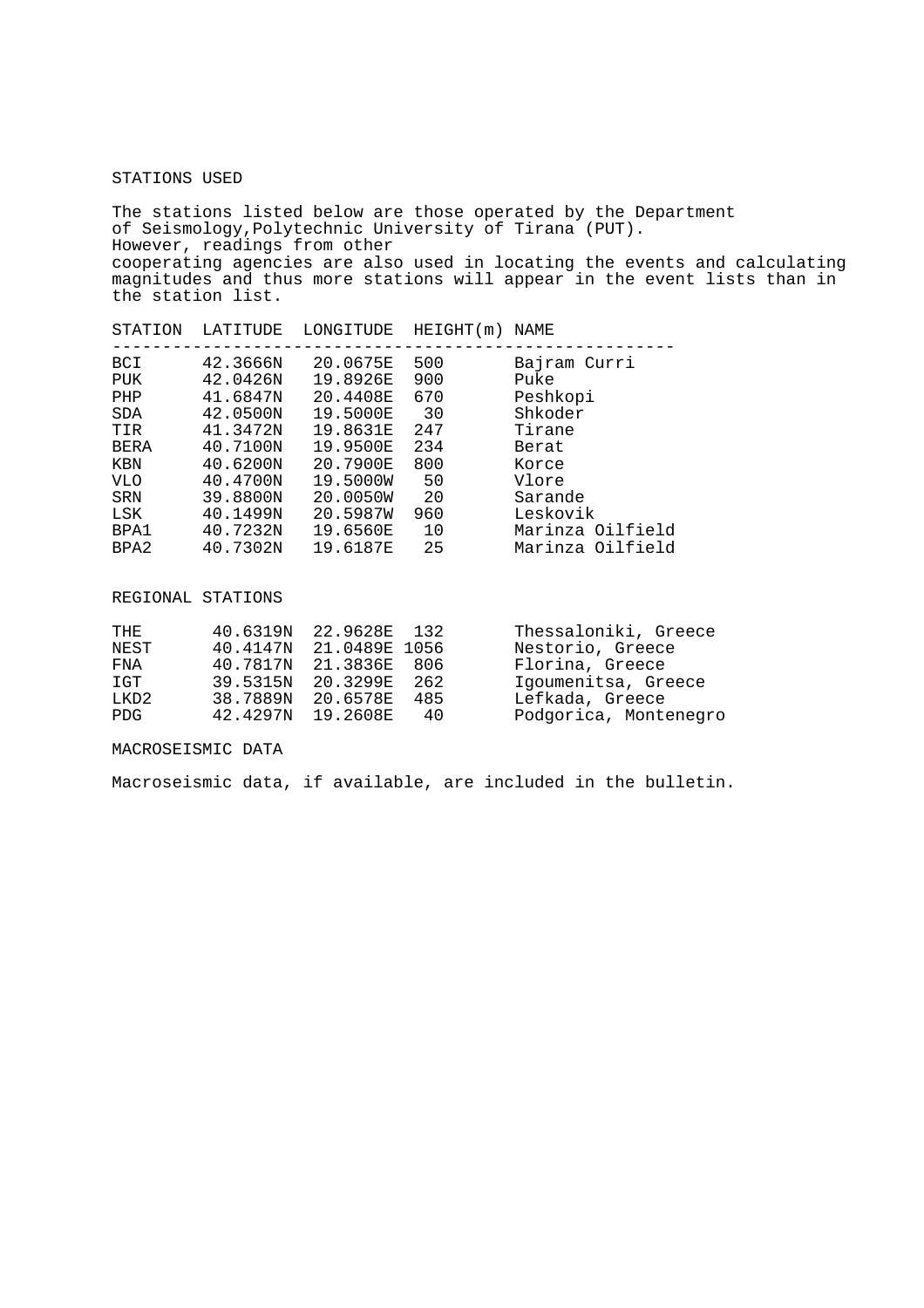## Abbreviations:

| TIME:       | Origin time in UTC (hr. min. and sec.) or data file onset<br>time if event is not located. |
|-------------|--------------------------------------------------------------------------------------------|
| LAT:        | Latitude of epicenter                                                                      |
| LON:        | Longitude of epicenter                                                                     |
| DEPTH:      | Focal depth in kilometer (trailing F indicates fixed depth)                                |
| AGENCY:     | Hypocenter reporting agency e.g. TIR (ASN), EMS (EMSC), etc                                |
| MAGNITUDES: | Up to 3 different magnitudes can be given followed by type and                             |
|             | and reporting agency, e.g. 3.1 MC TIR - coda magnitude calculated<br>in TIR.               |
| RMS:        | Root mean square value of travel time residuals                                            |
| STAT:       | Station code                                                                               |
| CO:         | Component, S: short period, L: long period, B: broadband,                                  |
| DIST:       | Epicenter distance (km)                                                                    |
| AZI:        | Azimuth from source to station                                                             |
| PHAS:       | Phase; The first letter characterizes onset E(mergent) or                                  |
|             | I(mpulsive)                                                                                |
| P:          | Polarity ( C for compression, D for dilatation )                                           |
| HR:         | Hour                                                                                       |
| MN:         | Minute                                                                                     |
| SECON:      | Seconds                                                                                    |
| TRES:       | Residual (seconds)                                                                         |
| CODA:       | Signal duration in seconds                                                                 |
| AMPL:       | Ground Amplitude (0.5*(peak to peak)), (nm) at period PERI                                 |
| PERI:       | Period where amplitude is measured                                                         |
| BAZ:        | Back azimuth (station to event)                                                            |
| ARES:       | Back azimuth residual                                                                      |
| VELO:       | Apparent phase velocity (km/sec)                                                           |
| WT:         | Weight of phase in the location                                                            |
| $\star$ :   | An asterix before the phase arrival time implies a potential                               |
|             | timing error. If an S phase is read, differential                                          |
|             | S-P times will be used in the hypocenter location.                                         |
|             |                                                                                            |

References:

Ottemoller, Voss and Haskov (2017). Seisan Earthquake Analysis Software for Windows, Solaris, Linux and MacOSx. http://seisan.info.

- Hutton, L. K. and Boore, David M. (1987). The Ml scale in Southern California. Bull. of Seimological Society of America, 77 (6). pp. 2074-2094. ISSN 0037-1106, https://resolver.caltech.edu/CaltechAUTHORS: 20140905-113510505.
- Havskov, J., Kuka, N., Duni, Ll., Dushi, E., Bozo, Rr. (2020). The Albanian Seismic Network, plans and progress towards improving data acquisition and processing. Status January 2020. Cooperation between the Albanian Seismic Network and the Iniversity of Bergen. ftp://ftp.geo.uib.no/pub/seismo/REPORTS/ALBANIA/albania-uib-report -2.pdf.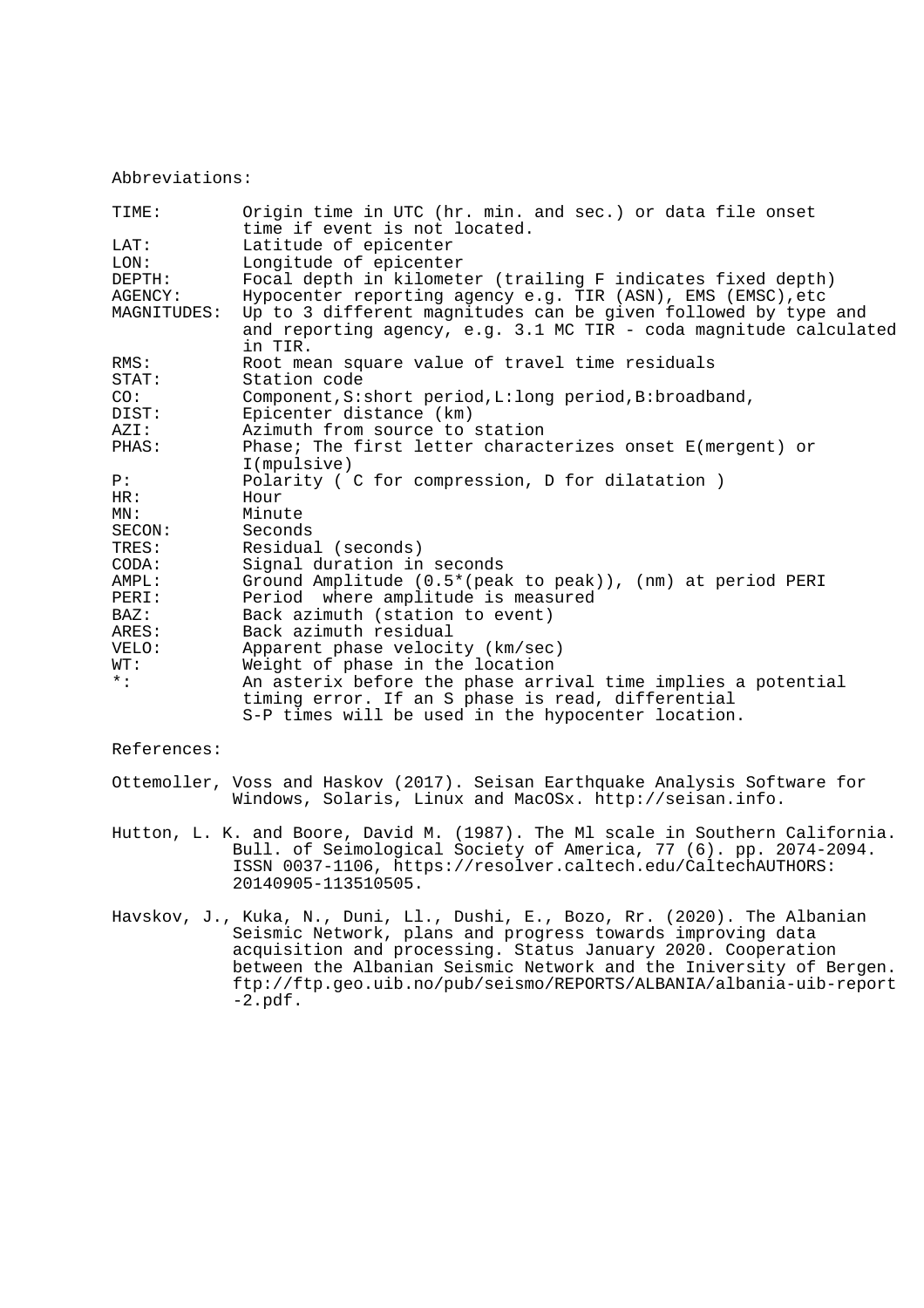|             | <b>Magnitudes: 1.8ML TIR</b> |                |                        |   | 1.8ML TIR | December 1 2020 Hour: 2:32 42.5 Lat: 40.97N Lon: 19.89E D: 12.3 |               |               | <b>Rms: 0.2 secs</b> |  | <b>Ag: TIR</b> Regional |
|-------------|------------------------------|----------------|------------------------|---|-----------|-----------------------------------------------------------------|---------------|---------------|----------------------|--|-------------------------|
|             |                              |                | STAT CO DIST AZI PHASE |   |           | P HRMN SECON TRES CODA AMPL PERI BAZ ARES VELO                  |               |               |                      |  | WΤ                      |
| <b>BERA</b> |                              | 30 170         | Sg                     |   |           | 232 52.510.100                                                  |               |               |                      |  |                         |
| BERA        |                              | 30 170         | Pg                     |   |           | 232 47.68 -. 500                                                |               |               |                      |  |                         |
| BERA        |                              | 30 170         | IAML                   |   |           | 232 55.66                                                       |               | 179           | 0.1                  |  |                         |
| TIR         | 41                           | $\overline{0}$ | Pg                     |   |           | 232 49.670.000                                                  |               |               |                      |  |                         |
| TIR         | 41                           | 358            | Sg                     |   |           | 232 55.900.200                                                  |               |               |                      |  |                         |
| TIR         | 41                           | 358            | IAML                   |   | 233       | 2.06                                                            |               | 143           | 0.4                  |  |                         |
| KBN         |                              | 86 116         | S                      |   | 233       | 8.900.900                                                       |               |               |                      |  |                         |
| KBN         | 86                           | 116            | Ρ                      |   |           | 232 57.02-.100                                                  |               |               |                      |  |                         |
| PHP         | 91                           | 30             | Sg                     |   |           | 233 10.05-.100                                                  |               |               |                      |  |                         |
| PHP         | 91                           | 30             | Ρ                      |   |           | 232 56.93-1.40                                                  |               |               |                      |  |                         |
| PHP         | 91                           | 30             | IAML                   |   |           | 233 11.61                                                       |               | 36            | 0.2                  |  |                         |
| <b>PUK</b>  | 119<br>119                   | $\overline{0}$ | S                      |   |           | 233 18.960.700<br>233 3.040.100                                 |               |               |                      |  |                         |
| PUK<br>PUK  | 119                          | 0<br>0         | Pg<br>IAML             |   |           | 233 22.84                                                       |               | 71            | 0.4                  |  |                         |
| SRN         |                              | 122 175        | Sg                     |   |           | 233 20.10 -. 000                                                |               |               |                      |  |                         |
| SRN         |                              | 122 175        | Pg                     |   |           | 233 4.300.300                                                   |               |               |                      |  |                         |
| SDA         |                              | 123 345        | Sg                     |   |           | 233 19.82 -. 200                                                |               |               |                      |  |                         |
| SDA         |                              | 123 345        | Ρ                      |   | 233       | $3.73 - .200$                                                   |               |               |                      |  |                         |
| SDA         |                              | 123 345        | IAML                   |   |           | 233 28.20                                                       |               | 36            | 0.4                  |  |                         |
| BCI         | 156                          | 5              | Sg                     |   |           | 233 28.670.100                                                  |               |               |                      |  |                         |
| BCI         | 156                          | 5              | $\mathbf{P}$           |   |           | 233 8.79 - . 000                                                |               |               |                      |  |                         |
| BCI         | 156                          | 5              | IAML                   |   |           | 233 30.42                                                       |               | 36            | 0.8                  |  |                         |
|             |                              |                |                        |   |           |                                                                 |               |               |                      |  |                         |
|             | <b>Magnitudes: 1.5ML TIR</b> |                |                        |   | 1.5ML TIR | December 1 2020 Hour: 8:12 12.3 Lat: 41.79N Lon:                |               | 20.60E D: 2.0 | <b>Rms: 5.5 secs</b> |  | Ag: TIR Regional        |
|             |                              |                | STAT CO DIST AZI PHASE |   |           | P HRMN SECON TRES CODA AMPL PERI BAZ ARES VELO                  |               |               |                      |  | WΤ                      |
| PHP         |                              | 0              | Pg                     |   |           | 812 14.010.000                                                  |               |               |                      |  |                         |
| PHP         |                              | 18 230         | Sg                     |   |           | 812 15.98-1.70                                                  |               |               |                      |  |                         |
| PHP         |                              | 18 230         | A                      | Α |           | 812 16.87                                                       |               | 0.60          | 0.2                  |  |                         |
| PUK         |                              | 66 297         | Sg                     |   |           | 812 25.17-7.70                                                  |               |               |                      |  |                         |
| PUK         | 66                           | 297            | Pg                     |   |           | 812 19.08-5.00                                                  |               |               |                      |  |                         |
| <b>PUK</b>  |                              | 66 297         | A                      | Α |           | 812 29.00                                                       |               | 0.10          | 0.3                  |  |                         |
| SDA         |                              | 96 289         | Sg                     |   |           | 812 47.94 5.50                                                  |               |               |                      |  |                         |
| SDA         |                              | 96 289         | Pq                     |   |           | 812 36.15 6.70                                                  |               |               |                      |  |                         |
|             |                              |                |                        |   |           | December 1 2020 Hour: 13:43 59.2 Lat: 41.77N Lon:               | 19.30E D: 7.0 |               |                      |  | <b>Ag: TIR Regional</b> |
|             | Magnitudes: 1.5ML TIR        |                |                        |   | 1.5ML TIR |                                                                 |               |               | <b>Rms: 0.0 secs</b> |  |                         |
|             |                              |                | STAT CO DIST AZI PHASE |   |           | P HRMN SECON TRES CODA AMPL PERI BAZ ARES VELO                  |               |               |                      |  | WΤ                      |
| SDA         |                              |                | 36 0 Pg                |   |           | 1344 5.880.000                                                  |               |               |                      |  |                         |
| SDA<br>SDA  | 36                           | 27<br>27       | Sg<br>IAML             |   |           | 1344 10.450.000                                                 |               | 286           | 0.1                  |  |                         |
| SDA         | 36<br>36                     | 27             | IAML                   |   |           | 1344 11.13<br>1344 11.02                                        |               | 214           | 0.1                  |  |                         |
| PUK         | 58                           | 58             | Sg                     |   |           | 1344 17.02-.000                                                 |               |               |                      |  |                         |
| PUK         | 58                           | 58             | Pg                     |   |           | 1344 9.13 -. 200                                                |               |               |                      |  |                         |
| PUK         | 58                           | 58             | IAML                   |   |           | 1344 17.79                                                      |               | 36            | 0.2                  |  |                         |
| PUK         | 58                           | 58             | IAML                   |   |           | 1344 17.39                                                      |               | 71            | 0.1                  |  |                         |
| PHP         | 96                           | 95             | Pg                     |   |           | 1344 15.66-.000                                                 |               |               |                      |  |                         |
| PHP         | 96                           | 95             | Sg                     |   |           | 1344 28.090.000                                                 |               |               |                      |  |                         |
| ${\rm PHP}$ | 96                           | 95             | IAML                   |   |           | 1344 32.33                                                      |               | 36            | 0.2                  |  |                         |
|             |                              |                |                        |   |           | December 1 2020 Hour: 15:51 7.0 Lat: 40.78N Lon:                |               | 20.30E D: 2.0 |                      |  | Ag: TIR Regional        |
|             | <b>Magnitudes: 2.9ML TIR</b> |                |                        |   | 2.9ML TIR |                                                                 |               |               | Rms: 0.8 secs        |  |                         |
|             |                              |                | STAT CO DIST AZI PHASE |   |           | P HRMN SECON TRES CODA AMPL PERI BAZ ARES VELO                  |               |               |                      |  | WΤ                      |
| KBN         |                              | 46 113         | S                      |   |           | 1551 23.23 2.20                                                 |               |               |                      |  |                         |
| KBN         |                              | 46 113         | Ρ                      |   |           | 1551 14.79 -. 300                                               |               |               |                      |  |                         |
| KBN         | 46                           | 113            | IAML                   |   |           | 1551 26.60                                                      |               | 2179          | 0.4                  |  |                         |
| NEST        |                              | 76 122         | S                      |   |           | 1551 30.78-.300                                                 |               |               |                      |  |                         |
| NEST        |                              | 76 122         | Ρ                      |   |           | 1551 19.41-1.40                                                 |               |               |                      |  |                         |

1

NEST 76 122 IAML 1551 36.22 500 0.4

VLO 77 243 S 1551 31.18 1.20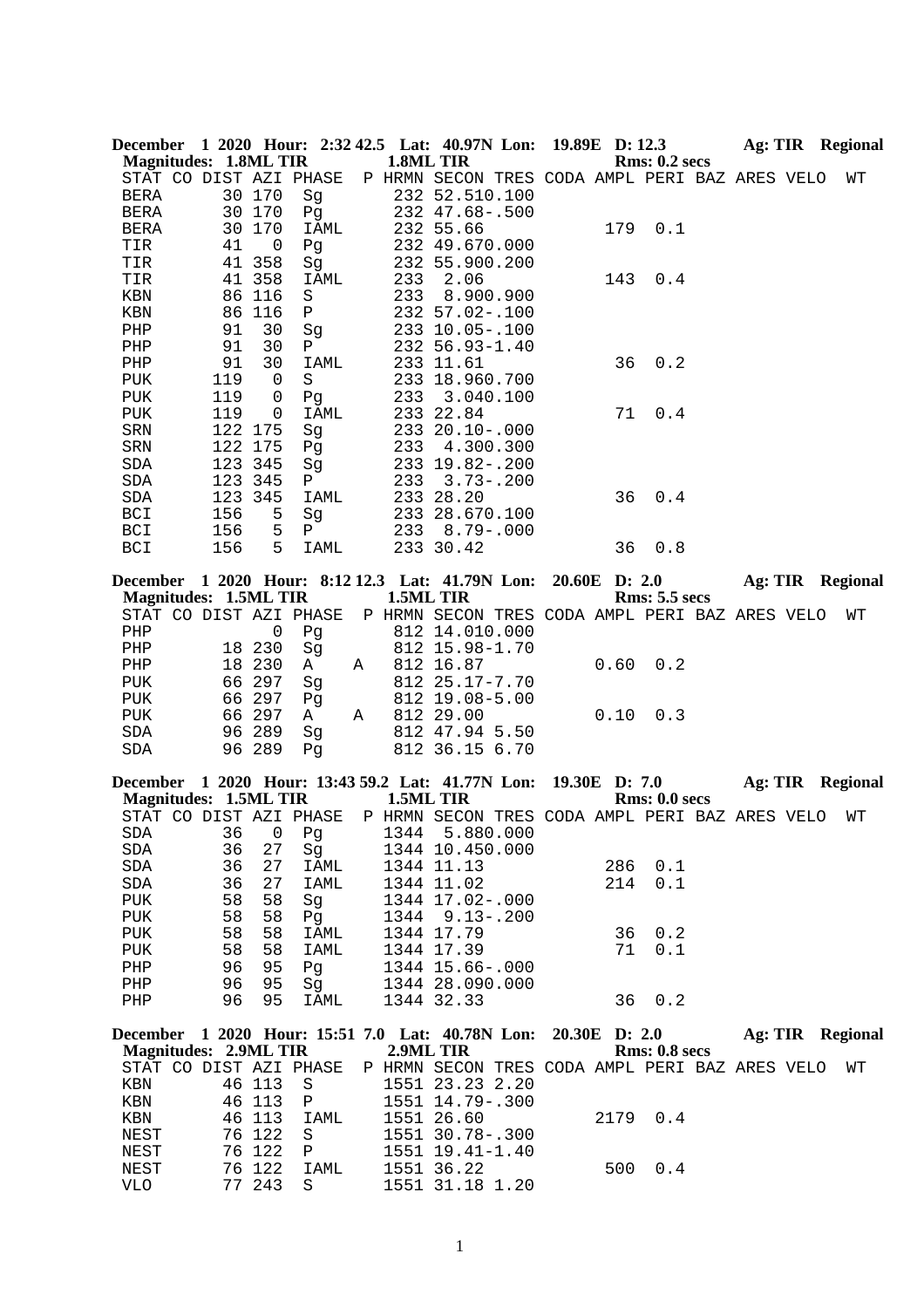| VLO | 77 243 P   |              | 1551 19.18-1.00       |         |     |
|-----|------------|--------------|-----------------------|---------|-----|
| PHP | 6 S<br>101 |              | 1551 38.600.500       |         |     |
| PHP | 6 P<br>101 |              | $1551$ $23.43-1.30$   |         |     |
| PHP | 101        | 6 IAML       | 1551 46.14            | 679     | 0.7 |
| SRN | 103 195 S  |              | $1551$ $39.83 - .200$ |         |     |
| SRN | 103 195 P  |              | 1551 24.99-.900       |         |     |
| SRN | 103 195    | TAMT,        | 1551 41.61            | 857 0.4 |     |
| PUK | 143 347    | - S          | 1551 51.700.400       |         |     |
| PUK | 143 347    | $\mathsf{P}$ | 1551 31.42-.900       |         |     |

|             |                              |          |                        |    |   | December 1 2020 Hour: 20: 3 58.7 Lat: 41.53N Lon: 19.46E D: 15.8 |  |    |               | Ag: TIR Regional |  |    |
|-------------|------------------------------|----------|------------------------|----|---|------------------------------------------------------------------|--|----|---------------|------------------|--|----|
|             | <b>Magnitudes: 1.3ML TIR</b> |          |                        |    |   | 1.3ML TIR                                                        |  |    | Rms: 0.0 secs |                  |  |    |
|             |                              |          | STAT CO DIST AZI PHASE |    |   | P HRMN SECON TRES CODA AMPL PERI BAZ ARES VELO                   |  |    |               |                  |  | WТ |
| TIR         |                              | 39 120   | S                      |    |   | 20 4 11.850.300                                                  |  |    |               |                  |  |    |
| TIR         | 39                           | 120      | Ρ                      | 20 | 4 | $6.03 - .000$                                                    |  |    |               |                  |  |    |
| TIR         | 39                           | 120      | IAML                   | 20 | 4 | 14.10                                                            |  | 36 | 0.3           |                  |  |    |
| SDA         | 59                           | 3        | S                      |    |   | 20 4 17.230.100                                                  |  |    |               |                  |  |    |
| SDA         | 59                           | 3        | Ρ                      |    |   | $20 \quad 4 \quad 9.20 - 0.000$                                  |  |    |               |                  |  |    |
| SDA         | 59                           | 3        | IAML                   | 20 |   | 4 19.97                                                          |  |    | $36 \t 0.3$   |                  |  |    |
| PUK         | 68                           | $\Omega$ | Ρ                      |    |   | 20 4 10.590.000                                                  |  |    |               |                  |  |    |
| <b>PUK</b>  | 68                           | 31       | S                      |    |   | 20 4 19.51-.100                                                  |  |    |               |                  |  |    |
| PUK         | 68                           | 31       | IAML                   | 20 |   | 4 21.52                                                          |  | 71 | 0.4           |                  |  |    |
| PHP         | 83                           | 77       | S                      | 20 | 4 | 24.040.000                                                       |  |    |               |                  |  |    |
| PHP         | 83                           | 77       | Ρ                      | 20 |   | 4 13.170.000                                                     |  |    |               |                  |  |    |
| PHP         | 83                           | 77       | IAML                   | 20 |   | 4 27.07                                                          |  | 36 | 0.6           |                  |  |    |
| <b>BERA</b> | 99                           | 155      | S                      | 20 |   | 4 29.820.700                                                     |  |    |               |                  |  |    |
| BERA        | 99                           | 155      | IAML                   | 20 | 4 | 32.96                                                            |  |    | 0.3           |                  |  |    |
| BCI         | 107                          | 28       | S.                     | 20 | 4 | 31.380.600                                                       |  |    |               |                  |  |    |
| BCI         | 107                          | 28       | P                      | 20 |   | 4 17.020.000                                                     |  |    |               |                  |  |    |
| <b>BCI</b>  | 107                          | 28       | IAML                   | 20 | 4 | 34.27                                                            |  | 36 | 0.5           |                  |  |    |
|             |                              |          |                        |    |   |                                                                  |  |    |               |                  |  |    |

| December 1 2020 Hour: 21:33 2.9 Lat: 41.77N Lon: 20.36E D: 2.0  |     |          |              |        |                                                                       |  |     |               | <b>Ag: TIR Regional</b> |  |    |
|-----------------------------------------------------------------|-----|----------|--------------|--------|-----------------------------------------------------------------------|--|-----|---------------|-------------------------|--|----|
| <b>Magnitudes: 2.0ML TIR</b>                                    |     |          |              |        | 2.0ML TIR                                                             |  |     | Rms: 0.5~secs |                         |  |    |
|                                                                 |     |          |              |        | STAT CO DIST AZI PHASE P HRMN SECON TRES CODA AMPL PERI BAZ ARES VELO |  |     |               |                         |  | WТ |
| PHP                                                             |     | 11 146   | S            | 2133   | $5.68 - .700$                                                         |  |     |               |                         |  |    |
| PHP                                                             |     | 11 146   | $\mathbf{P}$ | 2133   | $4.46 - .400$                                                         |  |     |               |                         |  |    |
| PHP                                                             |     | 11 146   | IAML         | 2133   | 6.21                                                                  |  |     | 3071 0.3      |                         |  |    |
| <b>PUK</b>                                                      |     | 49 308   | S            |        | 2133 18.67-.200                                                       |  |     |               |                         |  |    |
| PUK                                                             |     | 49 308   | P            |        | 2133 11.40-.600                                                       |  |     |               |                         |  |    |
| PUK                                                             |     | 49 308   | IAML         |        | 2133 21.48                                                            |  | 250 | 0.2           |                         |  |    |
| TIR                                                             | 62  | $\Omega$ | $\mathbf{P}$ |        | 2133 14.250.000                                                       |  |     |               |                         |  |    |
| TIR                                                             |     | 62 222   | S            |        | 2133 23.110.000                                                       |  |     |               |                         |  |    |
| TIR                                                             |     | 62 222   | IAML         |        | 2133 26.57                                                            |  | 36  | 0.3           |                         |  |    |
| <b>BCI</b>                                                      |     | 70 340   | S            |        | 2133 27.19 2.00                                                       |  |     |               |                         |  |    |
| BCI                                                             |     | 70 340   | P            |        | 2133 15.53-.100                                                       |  |     |               |                         |  |    |
| SDA                                                             |     | 79 294   | S            |        | 2133 27.830.100                                                       |  |     |               |                         |  |    |
| SDA                                                             |     | 79 294   | $\mathbf{P}$ |        | 2133 16.54 -. 600                                                     |  |     |               |                         |  |    |
| SDA                                                             |     | 79 294   | IAML         |        | 2133 30.32                                                            |  | 143 | 0.2           |                         |  |    |
| <b>PDG</b>                                                      |     | 117 310  | S            |        | 2133 39.540.200                                                       |  |     |               |                         |  |    |
| <b>PDG</b>                                                      |     | 117 310  | $\mathbf{P}$ |        | 2133 22.90-.900                                                       |  |     |               |                         |  |    |
| BERA                                                            |     | 123 197  | S            |        | 2133 41.350.100                                                       |  |     |               |                         |  |    |
| KBN                                                             |     | 132 164  | S            |        | 2133 40.65-2.50                                                       |  |     |               |                         |  |    |
| KBN                                                             |     | 132 164  | $\mathbf{P}$ |        | 2133 26.510.600                                                       |  |     |               |                         |  |    |
|                                                                 |     |          |              |        |                                                                       |  |     |               |                         |  |    |
| December 1 2020 Hour: 22:37 53.8 Lat: 40.87N Lon: 21.12E D: 2.2 |     |          |              |        |                                                                       |  |     |               | <b>Ag: TIR Regional</b> |  |    |
| <b>Magnitudes: 1.7ML TIR</b>                                    |     |          |              |        | 1.7ML TIR                                                             |  |     | Rms: 0.0 secs |                         |  |    |
| STAT CO DIST AZI PHASE                                          |     |          |              |        | P HRMN SECON TRES CODA AMPL PERI BAZ ARES VELO                        |  |     |               |                         |  | WТ |
| KBN                                                             |     | 39 227   | Sg           |        | 2238 6.150.000                                                        |  |     |               |                         |  |    |
| KBN                                                             |     | 39 227   | Pg           | D 2238 | $0.85 - .000$                                                         |  |     |               |                         |  |    |
| NEST                                                            | 51  | 188      | Sg           |        | 2238 10.400.000                                                       |  |     |               |                         |  |    |
| NEST                                                            |     | 51 188   | Pg           |        | $C$ 2238 3.26 - 000                                                   |  |     |               |                         |  |    |
| NEST                                                            |     | 51 188   | IAML         |        | 2238 13.50                                                            |  | 107 | 0.2           |                         |  |    |
| BERA                                                            | 100 | $\Omega$ | Pg           |        | 2238 10.850.000                                                       |  |     |               |                         |  |    |

BERA 101 261 Sg 2238 24.47-1.00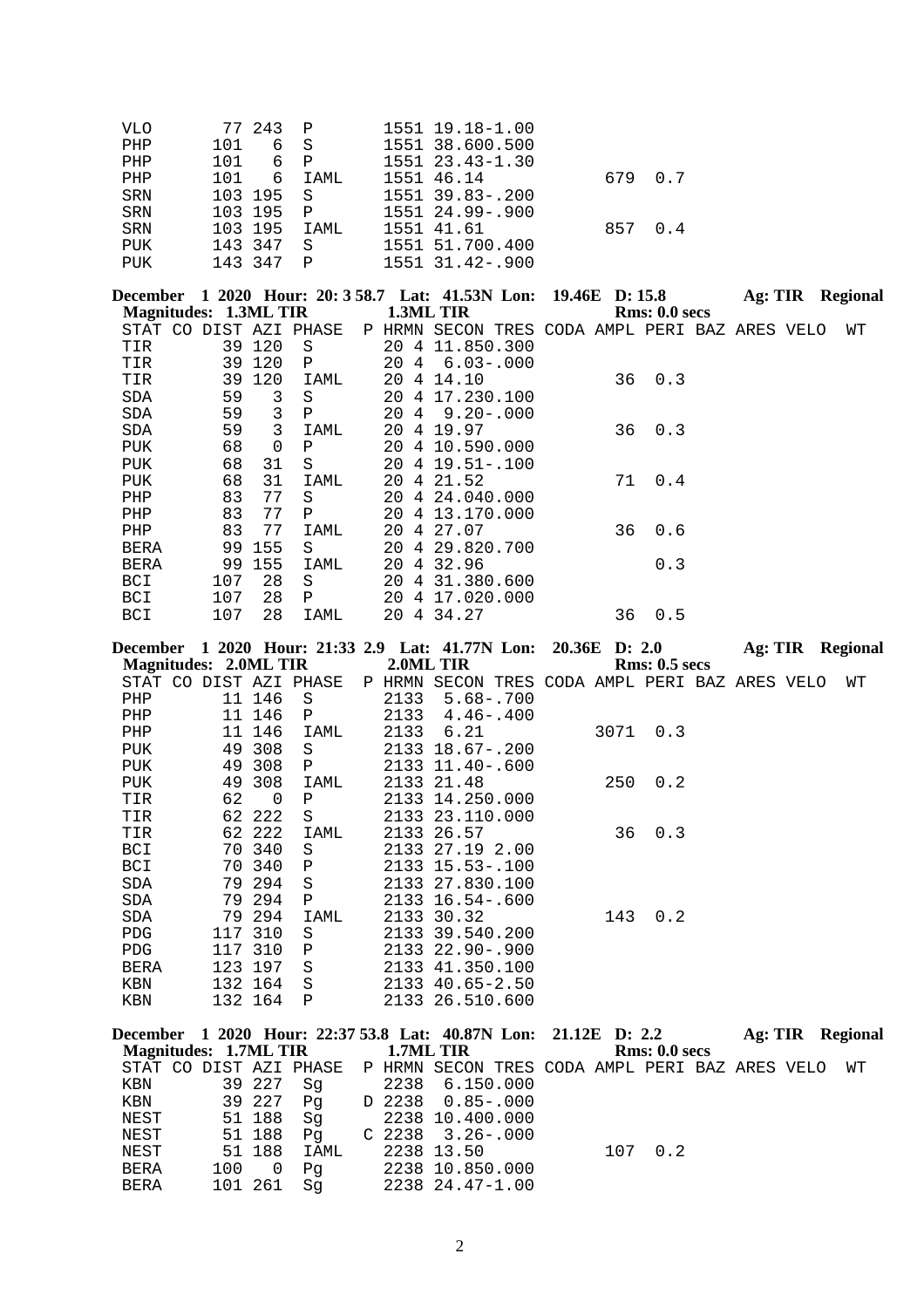| BERA | 101 261 IAML | 2238 30.19                 | 36 0.4 |
|------|--------------|----------------------------|--------|
| PHP  |              | 107 328 Sq 2238 26.780.000 |        |
| PHP  | 107 328 P    | 2238 11.62-1.10            |        |
| PHP  | 107 328 IAML | 2238 29.28                 | 36 0.2 |
| SRN  | 146 222 Sq   | 2238 39.42-.100            |        |
| SRN  | 146 222 Pq   | 2238 19.950.000            |        |
| IGT  | 163 205 Sq   | 2238 43.80-.000            |        |
| IGT  | 163 205 Pq   | 2238 22.790.400            |        |

**December 2 2020 Hour: 2:23 42.9 Lat: 41.99N Lon: 20.14E D: 19.0 Ag: TIR Regional Magnitudes: 1.5ML TIR** P HRMN SECON TRES CODA AMPL PERI BAZ ARES VELO WT<br>223 51.02-.100 STAT CO DIST AZI PHASE<br>PUK 21 287 Sg<br>PUK 21 287 Pg PUK 21 287 Pg D 223 47.690.100<br>PUK 21 287 IAML 223 52.66 PUK 21 287 IAML 223 52.66 679 0.1<br>PHP 42 143 Sg 223 56.300.000 PHP 42 143 Sg 223 56.300.000<br>PHP 42 143 Pg 223 50.48-.100 PHP 42 143 Pg 223 50.48-.100 PHP 42 143 IAML 224 0.56 3.8 BCI 42 352 Sg 223 56.750.100<br>BCI 42 352 Pg D 223 50.73-.100 BCI 42 352 Pg D 223 50.73-.100<br>BCI 42 352 IAML 223 58.10 BCI 42 352 IAML 223 58.10 179 0.5<br>SDA 53 278 Sg 224 0.210.100 SDA 53 278 Sg 224 0.210.100<br>SDA 53 278 Pg 223 52.77-.000 SDA 53 278 Pg 223 52.77-.000 SDA 53 278 Pg<br>
SDA 53 278 Pg<br>
SDA 53 278 IAML 224 3.17 36 0.2<br>
PDG 88 305 Sg 224 9.70-.000 PDG 88 305 Sg 224 9.70-.000<br>PDG 88 305 Pg 223 57.47-.800 PDG 88 305 Pg 223 57.47-.800

| December              |     |         | 2 2020 Hour: 4:29 29.9 Lat: 40.09N Lon: |   |           |                                                |  | 19.81E D: 16.2 |                      | Ag: TIR | Regional |  |
|-----------------------|-----|---------|-----------------------------------------|---|-----------|------------------------------------------------|--|----------------|----------------------|---------|----------|--|
| Magnitudes: 3.4ML TIR |     |         |                                         |   | 3.4ML TIR |                                                |  |                | <b>Rms: 0.5 secs</b> |         |          |  |
|                       |     |         | STAT CO DIST AZI PHASE                  |   |           | P HRMN SECON TRES CODA AMPL PERI BAZ ARES VELO |  |                |                      |         | WТ       |  |
| BERA                  |     | 0       | Pg                                      | C | 429       | 40.640.000                                     |  |                |                      |         |          |  |
| BERA                  | 69  | 9       | Sg                                      |   |           | 429 51.470.000                                 |  |                |                      |         |          |  |
| BERA                  | 69  | 9       | IAML                                    |   | 429       | 57.38                                          |  | 2750           | 0.5                  |         |          |  |
| SRN                   |     | 29 145  | Sq                                      |   | 429       | 40.720.300                                     |  |                |                      |         |          |  |
| SRN                   |     | 29 145  | Pq                                      | D | 429       | 35.78-.100                                     |  |                |                      |         |          |  |
| KEK                   |     | 42 182  | Sg                                      |   |           | $429$ $43.28 - .300$                           |  |                |                      |         |          |  |
| KEK                   |     | 42 182  | Pg                                      |   | 429       | 35.92-1.80                                     |  |                |                      |         |          |  |
| VLO                   | 50  | 328     | Sg                                      |   | 429       | 47.49 3.00                                     |  |                |                      |         |          |  |
| <b>VLO</b>            | 50  | 328     | Pq                                      | C | 429       | 38.560.300                                     |  |                |                      |         |          |  |
| VLO                   | 50  | 328     | IAML                                    |   | 429       | 50.29                                          |  | 15821          | 0.5                  |         |          |  |
| KBN                   | 101 | 54      | Sq                                      |   | 430       | 1.98 2.00                                      |  |                |                      |         |          |  |
| KBN                   | 101 | 54      | Pq                                      |   | 429       | $46.36 - .800$                                 |  |                |                      |         |          |  |
| NEST                  | 111 | 70      | Sq                                      |   | 430       | 3.670.200                                      |  |                |                      |         |          |  |
| NEST                  | 111 | 70      | Pq                                      |   |           | $429$ $47.89 - 1.20$                           |  |                |                      |         |          |  |
| NEST                  | 111 | 70      | IAML                                    |   | 430       | 11.42                                          |  | 821            | 0.7                  |         |          |  |
| LKD2                  |     | 162 153 | Sq                                      |   | 430       | 17.70-.000                                     |  |                |                      |         |          |  |
| LKD <sub>2</sub>      |     | 162 153 | Pq                                      |   |           | 429 57.790.600                                 |  |                |                      |         |          |  |

| December 2 2020 Hour: 4:36 35.2 Lat: 40.99N Lon: 19.92E D: 38.0 |         |        |      |   |           |                                                |  |     |               | Ag: TIR | Regional |
|-----------------------------------------------------------------|---------|--------|------|---|-----------|------------------------------------------------|--|-----|---------------|---------|----------|
| Magnitudes: 2.4ML TIR                                           |         |        |      |   | 2.4ML TIR |                                                |  |     | Rms: 0.6 secs |         |          |
| STAT CO DIST AZI PHASE                                          |         |        |      |   |           | P HRMN SECON TRES CODA AMPL PERI BAZ ARES VELO |  |     |               |         | WТ       |
| BERA                                                            | 31      | 0      | Pq   | D |           | 436 40.600.000                                 |  |     |               |         |          |
| BERA                                                            |         | 31 175 | Sq   |   |           | $436 \t46.33 - 2.80$                           |  |     |               |         |          |
| BERA                                                            |         | 31 175 | IAML |   |           | 436 47.18                                      |  | 679 | 0.4           |         |          |
| TIR                                                             |         | 40 354 | Pq   |   |           | 436 42.40-1.80                                 |  |     |               |         |          |
| VLO                                                             |         | 68 212 | Sq   |   |           | 436 56.920.700                                 |  |     |               |         |          |
| VLO                                                             |         | 68 212 | Pq   | C |           | 436 47.10-.100                                 |  |     |               |         |          |
| VLO                                                             |         | 68 212 | IAML |   | 437       | 0.12                                           |  | 643 | 0.5           |         |          |
| KBN                                                             |         | 83 118 | Sq   |   | 437       | 1.92 1.20                                      |  |     |               |         |          |
| KBN                                                             |         | 83 118 | Pq   | C |           | 436 49.850.100                                 |  |     |               |         |          |
| PHP                                                             | 89      | 29     | Sq   |   | 437       | $1.99 - .400$                                  |  |     |               |         |          |
| PHP                                                             | 89      | 29     | Pq   | C |           | 436 49.66-1.10                                 |  |     |               |         |          |
| PHP                                                             | 89      | 29     | IAML |   | 437       | 8.37                                           |  | 143 | 0.6           |         |          |
| NEST                                                            | 115 123 |        | Sq   |   | 437       | 9.610.100                                      |  |     |               |         |          |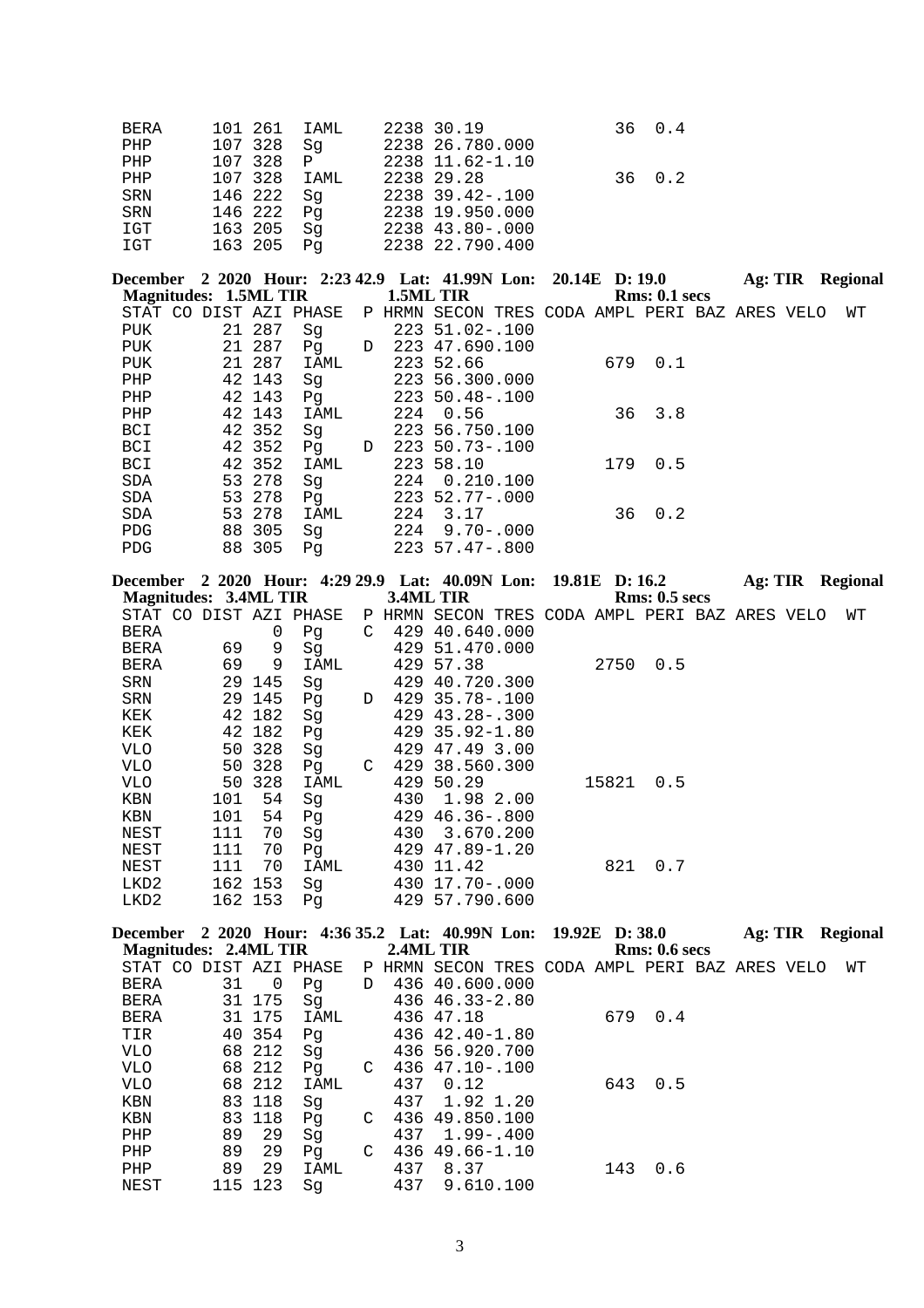| NEST       | 115 123    | Pq   | 436 54.79 -. 100   |     |
|------------|------------|------|--------------------|-----|
| NEST       | 115 123    | IAML | 36<br>437 15.52    | 0.8 |
| <b>PUK</b> | 117 359    | Sn   | 437 10.810.900     |     |
| <b>PUK</b> | 117 359    | Pn   | 436 55.510.500     |     |
| <b>PUK</b> | 359<br>117 | IAML | 437 16.78<br>179   | 0.4 |
| SDA        | 123 344    | Sn   | 437 13.47 1.90     |     |
| SDA        | 123 344    | Pn   | $436\,55.52 - 500$ |     |
| <b>SDA</b> | 123 344    | IAML | 437 14.00<br>107   | 0.5 |
| SRN        | 123 176    | Sq   | 437 12.830.500     |     |
| <b>SRN</b> | 123 176    | Pq   | 436 56.440.000     |     |
| KEK        | 142 185    | Sg   | 437 15.62-.700     |     |
| KEK        | 142 185    | Pq   | 436 57.70-1.00     |     |
| <b>PDG</b> | 169 342    | Sg   | 437 23.140.100     |     |
| <b>PDG</b> | 169 342    | Pq   | 437<br>2.44-.100   |     |

|                       |     |        |                        |           | December 2 2020 Hour: 4:42 5.1 Lat: 40.04N Lon: 19.80E D: 30.2 |  |     |               | Ag: TIR |  | Regional |
|-----------------------|-----|--------|------------------------|-----------|----------------------------------------------------------------|--|-----|---------------|---------|--|----------|
| Magnitudes: 1.7ML TIR |     |        |                        | 1.7ML TIR |                                                                |  |     | Rms: 0.5~secs |         |  |          |
|                       |     |        | STAT CO DIST AZI PHASE |           | P HRMN SECON TRES CODA AMPL PERI BAZ ARES VELO                 |  |     |               |         |  | WΤ       |
| SRN                   |     | 25 135 | Sq                     |           | 442 16.960.100                                                 |  |     |               |         |  |          |
| SRN                   |     | 25 135 | Pq                     |           | 442 11.27-.600                                                 |  |     |               |         |  |          |
| KEK                   |     | 37 181 | Sq                     |           | 442 18.850.200                                                 |  |     |               |         |  |          |
| KEK                   |     | 37 181 | Pq                     |           | 442 11.83-1.00                                                 |  |     |               |         |  |          |
| VLO                   |     | 55 332 | Sq                     |           | 442 22.240.400                                                 |  |     |               |         |  |          |
| VLO                   |     | 55 332 | Pq                     |           | 442 16.59 1.90                                                 |  |     |               |         |  |          |
| VLO.                  |     | 55 332 | IAML                   |           | 442 26.49                                                      |  | 286 | 0.2           |         |  |          |
| <b>BERA</b>           | 80  | 0      | Pq                     |           | 442 16.780.000                                                 |  |     |               |         |  |          |
| BERA                  | 76  | 9      | Sq                     |           | 442 27.30-1.50                                                 |  |     |               |         |  |          |
| <b>BERA</b>           | 76  | 9      | IAML                   |           | 442 28.75                                                      |  | 36  | 0.3           |         |  |          |
| NEST                  | 115 | 68     | Sq                     |           | 442 40.000.700                                                 |  |     |               |         |  |          |
| NEST                  | 115 | 68     | Pq                     |           | 442 24.650.000                                                 |  |     |               |         |  |          |
| NEST                  | 115 | 68     | <b>IAML</b>            |           | 442 44.04                                                      |  | 36  | 0.4           |         |  |          |

|     |                       |        |      |  |                                                                       |  |               |  | Ag: TIR Regional |
|-----|-----------------------|--------|------|--|-----------------------------------------------------------------------|--|---------------|--|------------------|
|     | Magnitudes: 1.3ML TIR |        |      |  | <b>1.3ML TIR</b>                                                      |  | Rms: 0.0 secs |  |                  |
|     |                       |        |      |  | STAT CO DIST AZI PHASE P HRMN SECON TRES CODA AMPL PERI BAZ ARES VELO |  |               |  | WT               |
| PUK |                       | 23 280 | Sq   |  | 453 8.900.000                                                         |  |               |  |                  |
| PUK | 23 280                |        | Pq   |  | 453 5.710.000                                                         |  |               |  |                  |
| PUK |                       | 23 280 | IAML |  | 453 10.23                                                             |  | 321 0.1       |  |                  |
| BCI |                       | 41 348 | Sq   |  | 453 14.070.000                                                        |  |               |  |                  |
| BCI |                       | 41 348 | Pq   |  | $453 \quad 8.30 - .300$                                               |  |               |  |                  |
| BCI |                       | 41 348 | IAML |  | 453 15.60                                                             |  | 71 0.3        |  |                  |
| PHP |                       | 42 148 | Sq   |  | 453 14.150.000                                                        |  |               |  |                  |
| PHP |                       | 42 148 | Pq   |  | 453 7.82-.900                                                         |  |               |  |                  |
| PHP |                       | 42 148 | IAML |  | 453 16.32                                                             |  | 36 0.2        |  |                  |
|     |                       |        |      |  |                                                                       |  |               |  |                  |

|                                                                           |  |  |                  |  |  |                      |  | Ag: TIR Regional |  |
|---------------------------------------------------------------------------|--|--|------------------|--|--|----------------------|--|------------------|--|
| <b>Magnitudes: 2.7ML TIR</b>                                              |  |  | <b>2.7ML TIR</b> |  |  | <b>Rms: 0.1 secs</b> |  |                  |  |
| STAT CO DIST AZI PHASE PP HRMN SECON TRES CODA AMPL PERI BAZ ARES VELO WT |  |  |                  |  |  |                      |  |                  |  |
| $\mathbf{r}$                                                              |  |  |                  |  |  |                      |  |                  |  |

|            |         | SIAI CO DISI AZI PHASE |   | R HKMIN SECON IKES CODA AMPLI PEKI BAY AKES AETO |      |     |  | W T |
|------------|---------|------------------------|---|--------------------------------------------------|------|-----|--|-----|
| PHP        | 37 277  | Sq                     |   | $5 \t4 \t17.56 - .200$                           |      |     |  |     |
| PHP        | 37 277  | Pg                     |   | $5 \t4 \t12.89 - .000$                           |      |     |  |     |
| PHP        | 37 277  | IAML                   |   | 5 4 18.11                                        | 7536 | 0.4 |  |     |
| TIR        | 91 249  | Sq                     |   | $5\quad 4\quad 34.55 - .000$                     |      |     |  |     |
| TIR        | 91 249  | Pq                     |   | 5 4 22.650.100                                   |      |     |  |     |
| TIR        | 91 249  | IAML                   |   | 5 4 35.62                                        | 143  | 0.2 |  |     |
| PUK        | 93 299  | Sq                     |   | 5 4 35.040.100                                   |      |     |  |     |
| PUK        | 93 299  | Pq                     |   | $5 \t4 \t21.75 - 1.00$                           |      |     |  |     |
| PUK        | 93 299  | IAML                   |   | 5 4 37.26                                        | 429  | 0.5 |  |     |
| BCI        | 105 321 | Sq                     |   | 5 4 38.530.100                                   |      |     |  |     |
| BCI        | 105 321 | Pq                     | D | $5\quad 4\quad 24.44-.300$                       |      |     |  |     |
| <b>BCI</b> | 105 321 | IAML                   |   | 5 4 4 4 . 4 2                                    | 429  | 0.3 |  |     |
| KBN        | 113 185 | Sq                     |   | 5 4 41.250.700                                   |      |     |  |     |
| KBN        | 113 185 | Pq                     |   | 5 4 26.180.200                                   |      |     |  |     |
| SDA        | 123 292 | Sn                     |   | 5 4 44,420,100                                   |      |     |  |     |
| SDA        | 123 292 | Pn                     |   | $5$ 4 27.54 - .500                               |      |     |  |     |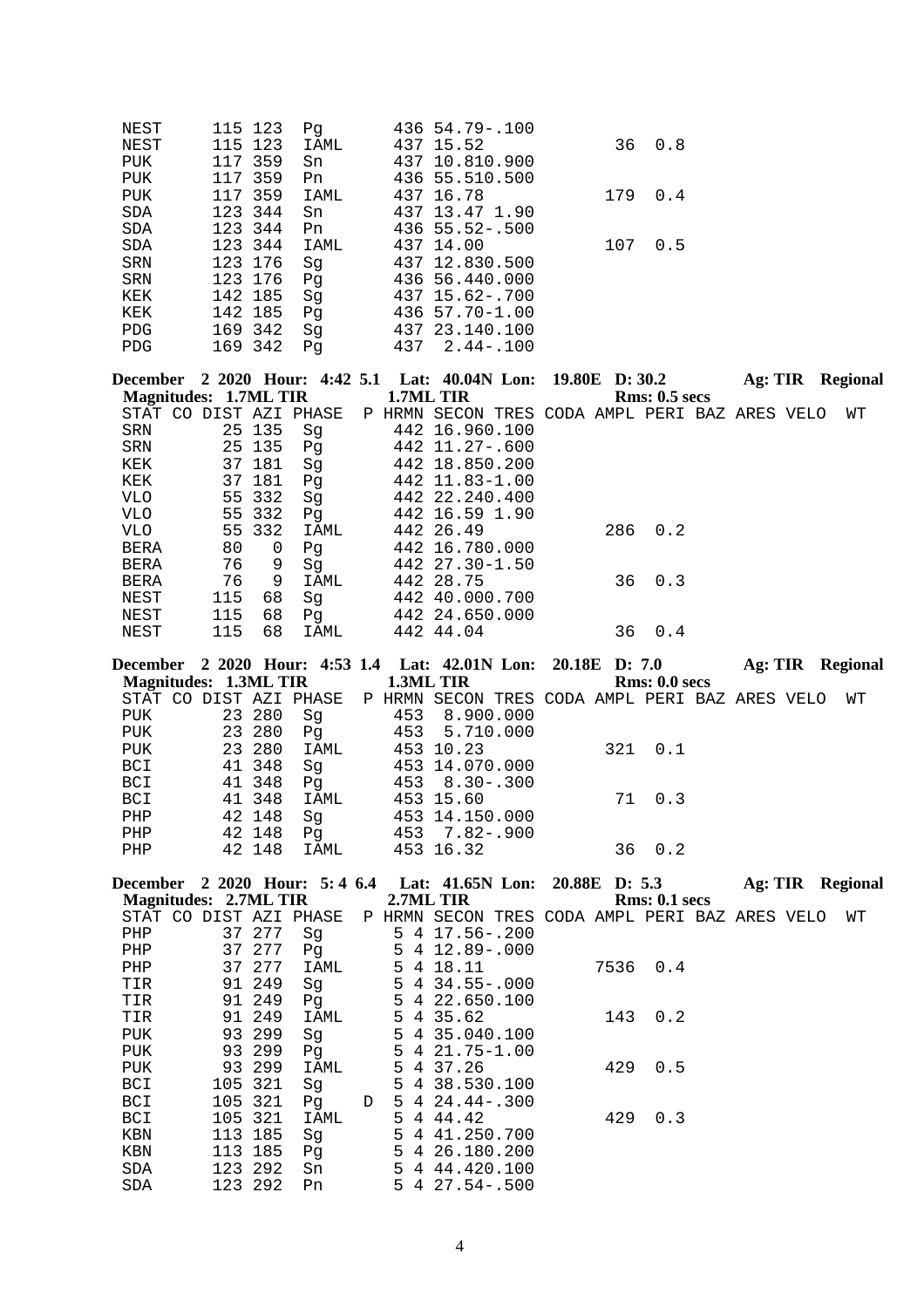| SDA        | 123 292 IAML | 5 4 47.44                           | 214 0.4 |  |
|------------|--------------|-------------------------------------|---------|--|
| NEST       | 138 174 Sq   | $5 \t4 \t48.42 - .100$              |         |  |
| NEST       | 138 174 Pa   | $5 \quad 4 \quad 29 \quad 83 - 700$ |         |  |
| NEST       | 138 174 IAML | 5 4 51.86                           | 214 0.4 |  |
| <b>PDG</b> | 160 304 Sq   | 5 4 54,930,100                      |         |  |
| PDG        | 160 304 Pn   | $5\,4\,34.07 - .100$                |         |  |

|     |    |                                      |                                                 |  |                                            |                                                                                                                                                              |     |                                                                       |               | Regional                                                  |
|-----|----|--------------------------------------|-------------------------------------------------|--|--------------------------------------------|--------------------------------------------------------------------------------------------------------------------------------------------------------------|-----|-----------------------------------------------------------------------|---------------|-----------------------------------------------------------|
|     |    |                                      |                                                 |  |                                            |                                                                                                                                                              |     |                                                                       |               |                                                           |
|     |    |                                      |                                                 |  |                                            |                                                                                                                                                              |     |                                                                       |               | WТ                                                        |
|     |    | Pq                                   |                                                 |  |                                            |                                                                                                                                                              |     |                                                                       |               |                                                           |
| 70  | 11 | Sq                                   |                                                 |  |                                            |                                                                                                                                                              |     |                                                                       |               |                                                           |
| 70  | 11 | IAML                                 |                                                 |  |                                            |                                                                                                                                                              | 0.4 |                                                                       |               |                                                           |
|     |    | Sq                                   |                                                 |  |                                            |                                                                                                                                                              |     |                                                                       |               |                                                           |
|     |    | Pq                                   | D                                               |  |                                            |                                                                                                                                                              |     |                                                                       |               |                                                           |
|     |    | Sq                                   |                                                 |  |                                            |                                                                                                                                                              |     |                                                                       |               |                                                           |
|     |    | Pq                                   |                                                 |  |                                            |                                                                                                                                                              |     |                                                                       |               |                                                           |
| 115 | 71 | Sq                                   |                                                 |  |                                            |                                                                                                                                                              |     |                                                                       |               |                                                           |
| 115 | 71 | Pq                                   |                                                 |  |                                            |                                                                                                                                                              |     |                                                                       |               |                                                           |
| 115 | 71 | IAML                                 |                                                 |  |                                            | 36                                                                                                                                                           | 0.4 |                                                                       |               |                                                           |
|     |    | 30 139<br>30 139<br>42 177<br>42 177 | Magnitudes: 1.7ML TIR<br>STAT CO DIST AZI PHASE |  | 1.7ML TIR<br>515 13.41<br>515<br>515 24.37 | 514 56.990.000<br>$515 \quad 7.53 - .000$<br>$514\,56.76-.000$<br>514 52.010.000<br>$514$ 59.29 - 000<br>$514$ $52.25 - 1.20$<br>515 19.890.000<br>5.180.000 |     | December 2 2020 Hour: 5:14 45.6 Lat: 40.09N Lon: 19.77E D: 18.4<br>71 | Rms: 0.0 secs | Ag: TIR<br>P HRMN SECON TRES CODA AMPL PERI BAZ ARES VELO |

| December 2 2020 Hour: 10:54 52.7 Lat: 38.33N Lon: |     |             |             |      |                                                |  | 23.70E D: 5.7 |                      |  | <b>Ag: TIR Regional</b> |
|---------------------------------------------------|-----|-------------|-------------|------|------------------------------------------------|--|---------------|----------------------|--|-------------------------|
| <b>Magnitudes: 4.8ML TIR</b>                      |     |             |             |      | <b>4.8ML TIR</b>                               |  |               | <b>Rms: 1.1 secs</b> |  |                         |
| STAT CO DIST AZI PHASE                            |     |             |             |      | P HRMN SECON TRES CODA AMPL PERI BAZ ARES VELO |  |               |                      |  | WΤ                      |
| THL                                               |     | 200 314     | Sn          |      | 1055 51.07-1.20                                |  |               |                      |  |                         |
| THL                                               |     | 200 314     | Ρ           |      | 1055 26.62-.100                                |  |               |                      |  |                         |
| THL                                               |     | 200 314     | IAML        |      | 1055 59.55                                     |  | 4326000       | 1.0                  |  |                         |
| ITM                                               |     | 202 232     | S           |      | 1055 51.30-1.60                                |  |               |                      |  |                         |
| THE                                               |     | 262 347     | Sn          | 1056 | $5.70 - 1.90$                                  |  |               |                      |  |                         |
| THE                                               |     | 262 347     | Pn          |      | 1055 35.35 -. 200                              |  |               |                      |  |                         |
| THE                                               |     | 262 347     | IAML        | 1056 | 8.80                                           |  | 1107          | 1.1                  |  |                         |
| LKD2                                              |     | 270 282     | S           | 1056 | 9.610.400                                      |  |               |                      |  |                         |
| LKD2                                              |     | 270 282     | Pn          |      | 1055 37.63 1.20                                |  |               |                      |  |                         |
| NEST                                              | 325 | 317         | Sn          |      | 1056 22.040.100                                |  |               |                      |  |                         |
| NEST                                              | 325 | 317         | Pn          |      | 1055 44.330.600                                |  |               |                      |  |                         |
| NEST                                              | 325 | 317         | IAML        |      | 1056 43.02                                     |  | 2893          | 1.3                  |  |                         |
| LSK                                               | 335 | 308         | Sn          |      | 1056 24.680.600                                |  |               |                      |  |                         |
| $_{\rm LSK}$                                      |     | 335 308     | Pn          |      | 1055 46.76 1.80                                |  |               |                      |  |                         |
| KBN                                               |     | 357 317     | S           |      | 1056 29.88 1.30                                |  |               |                      |  |                         |
| KBN                                               |     | 357 317     | Pn          |      | 1055 47.890.400                                |  |               |                      |  |                         |
| SRN                                               |     | 363 300     | Sn          |      | 1056 28.80-2.70                                |  |               |                      |  |                         |
| SRN                                               |     | 363 300     | Ρ           |      | 1055 48.56-.600                                |  |               |                      |  |                         |
| SRN                                               |     | 363 300     | <b>IAML</b> |      | 1056 45.92                                     |  | 2929          | 1.0                  |  |                         |
| <b>BERA</b>                                       |     | 417 311     | Sn          |      | 1056 42.09-1.20                                |  |               |                      |  |                         |
| <b>BERA</b>                                       |     | 417 311     | Pn          |      | 1055 56.380.500                                |  |               |                      |  |                         |
| <b>BERA</b>                                       |     | 417 311     | IAML        |      | 1056 50.64                                     |  | 857           | 0.8                  |  |                         |
| <b>VLO</b>                                        |     | 433 305     | Sn          |      | 1056 47.18 1.50                                |  |               |                      |  |                         |
| <b>VLO</b>                                        |     | 433 305     | Pn          |      | 1055 58.49 1.20                                |  |               |                      |  |                         |
| <b>VLO</b>                                        |     | 433 305     | <b>IAML</b> | 1057 | 4.59                                           |  | 3536          | 0.7                  |  |                         |
| ${\rm PHP}$                                       | 465 | 325         | $\rm S$     |      | 1056 55.72 1.90                                |  |               |                      |  |                         |
| PHP                                               | 465 | 325         | ${\bf P}$   | 1056 | $1.30 - .600$                                  |  |               |                      |  |                         |
| TIR                                               | 468 | $\mathbf 0$ | ${\bf P}$   | 1056 | 3.730.000                                      |  |               |                      |  |                         |
| TIR                                               |     | 468 317     | Sn          |      | 1056 59.33 4.10                                |  |               |                      |  |                         |
| <b>PUK</b>                                        |     | 524 324     | Sn          | 1057 | $5.59 - 2.30$                                  |  |               |                      |  |                         |
| PUK                                               |     | 524 324     | Pn          | 1056 | $9.79 - .200$                                  |  |               |                      |  |                         |
| <b>PUK</b>                                        |     | 524 324     | <b>IAML</b> |      | 1057 10.56                                     |  | 321           | 0.6                  |  |                         |
| <b>BCI</b>                                        |     | 544 327     | Sn          |      | 1057 23.50 11.1                                |  |               |                      |  |                         |
| <b>BCI</b>                                        |     | 544 327     | $\mathbf P$ |      | 1056 11.80 -. 800                              |  |               |                      |  |                         |
| <b>BCI</b>                                        |     | 544 327     | <b>IAML</b> |      | 1057 47.37                                     |  | 1071          | 1.3                  |  |                         |
| SDA                                               | 546 | 321         | Sn          |      | 1057 12.16-1.10                                |  |               |                      |  |                         |
| $\operatorname{SDA}$                              |     | 546 321     | Pn          |      | 1056 12.14 -. 900                              |  |               |                      |  |                         |
| <b>SDA</b>                                        |     | 546 321     | <b>IAML</b> |      | 1057 21.40                                     |  | 571           | 1.3                  |  |                         |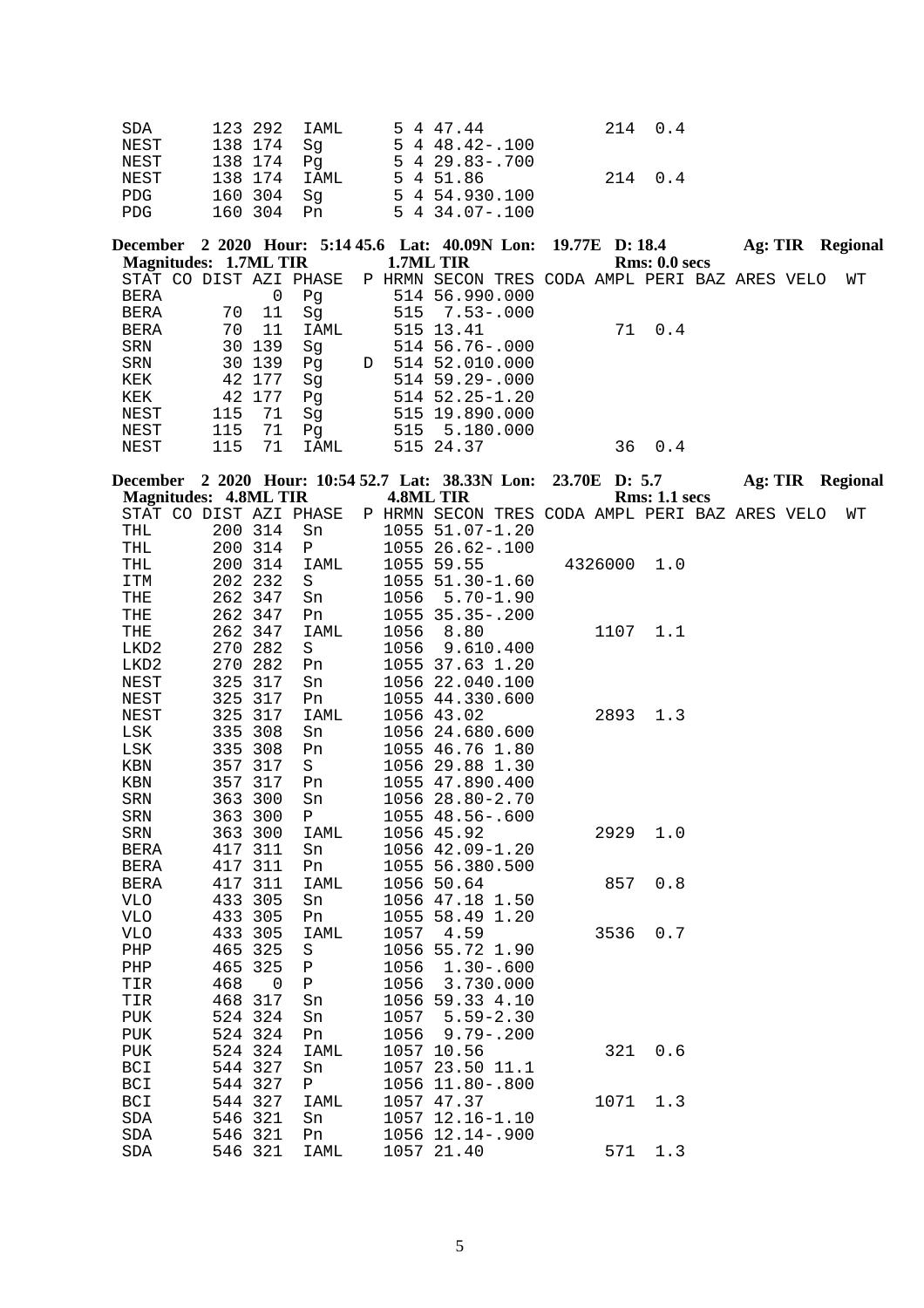|                              |     |             | December 2 2020 Hour: 13: 9 32.0 Lat: 41.99N Lon: 21.48E D: 4.5 |                      |                                                |                |      |                      | Ag: TIR Regional |  |                         |
|------------------------------|-----|-------------|-----------------------------------------------------------------|----------------------|------------------------------------------------|----------------|------|----------------------|------------------|--|-------------------------|
| <b>Magnitudes: 3.4ML TIR</b> |     |             |                                                                 |                      | 3.4ML TIR                                      |                |      | <b>Rms: 0.3 secs</b> |                  |  |                         |
|                              |     |             | STAT CO DIST AZI PHASE                                          |                      | P HRMN SECON TRES CODA AMPL PERI BAZ ARES VELO |                |      |                      |                  |  | WΤ                      |
| ${\tt PHP}$                  |     | 92 250      | Sg                                                              |                      | 13 9 59.52-.700                                |                |      |                      |                  |  |                         |
| PHP                          |     | 92 250      | Pg                                                              |                      | 13 9 48.380.200                                |                |      |                      |                  |  |                         |
| PHP                          |     | 92 250      | IAML                                                            |                      | 1310 1.90                                      |                | 1821 | 0.2                  |                  |  |                         |
| BCI                          |     | 125 291     | Sg                                                              |                      | 1310 10.410.300                                |                |      |                      |                  |  |                         |
| BCI                          |     | 125 291     | Ρ                                                               |                      | 13 9 53.61 -. 200                              |                |      |                      |                  |  |                         |
| BCI                          |     | 125 291     | IAML                                                            |                      | 1310 15.88                                     |                | 1929 | 0.5                  |                  |  |                         |
| PUK                          |     | 132 274     | S                                                               |                      | 1310 12.550.300                                |                |      |                      |                  |  |                         |
| PUK                          |     | 132 274     | Pn                                                              |                      | 13 9 54.66-.400                                |                |      |                      |                  |  |                         |
| PUK                          |     | 132 274     | IAML                                                            |                      | 1310 16.97                                     |                | 1179 | 0.4                  |                  |  |                         |
| TIR                          | 148 | 0           | Pn                                                              | 1310                 | 0.280.000                                      |                |      |                      |                  |  |                         |
| TIR                          |     | 152 243     | S                                                               |                      | 1310 18.730.300                                |                |      |                      |                  |  |                         |
| TIR                          |     | 152 243     | IAML                                                            |                      | 1310 22.58                                     |                | 571  | 0.5                  |                  |  |                         |
| KBN                          |     | 162 202     | Sg                                                              |                      | 1310 20.04 -. 300                              |                |      |                      |                  |  |                         |
| KBN                          |     | 162 202     | Pg                                                              |                      | 1310 0.050.400                                 |                |      |                      |                  |  |                         |
| SDA                          |     | 165 274     | Sn                                                              |                      | 1310 21.43 -. 500                              |                |      |                      |                  |  |                         |
| SDA                          |     | 165 274     | Pn                                                              | 1310                 | 1.450.900                                      |                |      |                      |                  |  |                         |
| SDA                          |     | 165 274     | IAML                                                            |                      | 1310 27.97                                     |                | 536  | 0.4                  |                  |  |                         |
| BERA                         |     | 191 223     | Sn                                                              |                      | 1310 29.29 -. 100                              |                |      |                      |                  |  |                         |
| BERA                         |     | 191 223     | Pn                                                              | 1310                 | 5.630.800                                      |                |      |                      |                  |  |                         |
| BERA                         |     | 191 223     | IAML                                                            |                      | 1310 34.82                                     |                | 393  | 0.6                  |                  |  |                         |
| LSK                          |     | 217 201     | Sn                                                              |                      | 1310 36.620.400                                |                |      |                      |                  |  |                         |
| LSK                          |     | 217 201     | Pn                                                              |                      | 1310 8.51 -. 200                               |                |      |                      |                  |  |                         |
|                              |     |             | December 2 2020 Hour: 13:47 27.6 Lat: 42.56N Lon: 20.53E D: 7.0 |                      |                                                |                |      |                      |                  |  | Ag: TIR Regional        |
| <b>Magnitudes: 2.2ML TIR</b> |     |             |                                                                 |                      | 2.2ML TIR                                      |                |      | Rms: 0.1 secs        |                  |  |                         |
|                              |     |             | STAT CO DIST AZI PHASE                                          |                      | P HRMN SECON TRES CODA AMPL PERI BAZ ARES VELO |                |      |                      |                  |  | WТ                      |
| BCI                          |     | 45 241      | S                                                               |                      | 1347 41.26 -. 100                              |                |      |                      |                  |  |                         |
| BCI                          |     | 45 241      | Pg                                                              |                      | 1347 35.37-.100                                |                |      |                      |                  |  |                         |
| BCI                          | 45  | 241         | IAML                                                            |                      | 1347 41.57                                     |                | 893  | 0.2                  |                  |  |                         |
| PUK                          |     | 79 223      | Sg                                                              |                      | 1347 51.780.200                                |                |      |                      |                  |  |                         |
| PUK                          |     | 79 223      | Pg                                                              |                      | 1347 41.410.100                                |                |      |                      |                  |  |                         |
| PUK                          |     | 79 223      | IAML                                                            |                      | 1347 53.49                                     |                | 214  | 0.3                  |                  |  |                         |
| PHP                          |     | 98 185      | Sg                                                              |                      | 1347 57.14 -. 100                              |                |      |                      |                  |  |                         |
| PHP                          |     | 98 185      | $\mathbf{P}$                                                    |                      | 1347 44.900.400                                |                |      |                      |                  |  |                         |
| PHP                          |     | 98 185      | IAML                                                            | 1348                 | 1.47                                           |                | 71   | 0.2                  |                  |  |                         |
| SDA                          | 101 | 0           | Ρ                                                               |                      | 1347 46.110.000                                |                |      |                      |                  |  |                         |
| SDA                          |     | 103 237     | Sg                                                              |                      | 1347 59.12-.000                                |                |      |                      |                  |  |                         |
| SDA                          |     | 103 237     | IAML                                                            | 1348                 | 2.54                                           |                | 107  | 0.3                  |                  |  |                         |
|                              |     |             |                                                                 |                      |                                                |                |      |                      |                  |  |                         |
|                              |     |             | December 2 2020 Hour: 17: 3 24.6 Lat: 40.11N Lon:               |                      |                                                | 19.73E D: 17.8 |      |                      |                  |  | <b>Ag: TIR Regional</b> |
| <b>Magnitudes: 1.9ML TIR</b> |     |             |                                                                 |                      | 1.9ML TIR                                      |                |      | <b>Rms: 0.2 secs</b> |                  |  |                         |
|                              |     |             | STAT CO DIST AZI PHASE                                          |                      | P HRMN SECON TRES CODA AMPL PERI BAZ ARES VELO |                |      |                      |                  |  | WΤ                      |
| BERA                         |     | $\mathsf 0$ | Pg                                                              |                      | 17 3 36.610.000                                |                |      |                      |                  |  |                         |
| <b>BERA</b>                  | 69  | 15          | Sg                                                              | 17                   | 3 46.190.100                                   |                |      |                      |                  |  |                         |
| BERA                         | 69  | 15          | IAML                                                            | 17                   | 3 53.01                                        |                | 107  | 0.6                  |                  |  |                         |
| SRN                          | 35  | 138         | Sg                                                              | 17<br>3              | $35.49 - 1.40$                                 |                |      |                      |                  |  |                         |
| ${\tt SRN}$                  | 35  | 138         | Pg                                                              | C <sub>17</sub><br>3 | $31.38 - .300$                                 |                |      |                      |                  |  |                         |
| KEK                          | 45  | 172         | Sg                                                              | 17<br>3              | 39.180.100                                     |                |      |                      |                  |  |                         |
| KEK                          | 45  | 172         | Pg                                                              | 17<br>3              | $31.92 - 1.00$                                 |                |      |                      |                  |  |                         |
| LSK                          | 75  | 86          | Sg                                                              | 3<br>17              | 47.710.300                                     |                |      |                      |                  |  |                         |
| $_{\rm LSK}$                 | 75  | 86          | Pg                                                              | 17<br>3              | 37.880.200                                     |                |      |                      |                  |  |                         |
| NEST                         | 117 | 72          | Sg                                                              | 3<br>17              | $59.61 - .100$                                 |                |      |                      |                  |  |                         |
| NEST                         | 117 | 72          | Pg                                                              | 3<br>17              | $44.60 - .100$                                 |                |      |                      |                  |  |                         |
| NEST                         | 117 | 72          | IAML                                                            | 17 4                 | 4.03                                           |                | 36   | 0.4                  |                  |  |                         |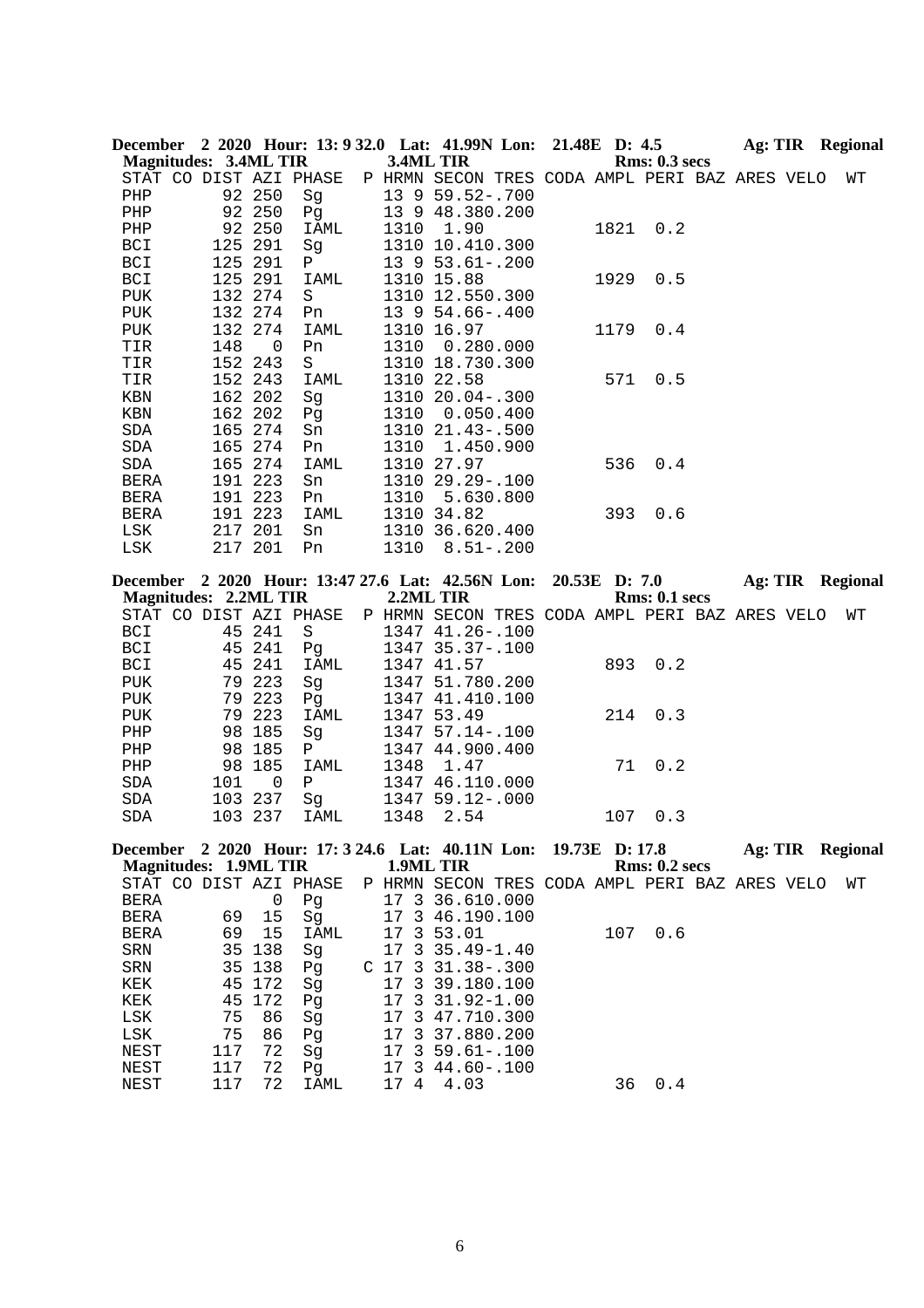| 1.5ML TIR<br><b>Magnitudes: 1.5ML TIR</b><br>Rms: 0.4~secs<br>STAT CO DIST AZI PHASE<br>P HRMN SECON TRES CODA AMPL PERI BAZ ARES VELO<br>WΤ<br>15<br>1 1 51.030.000<br>PHP<br>0<br>Pg<br>12<br>105<br>1 52.990.100<br>PHP<br>1<br>Sg<br>12<br>105<br>1 1 53.99<br>321<br>0.1<br>PHP<br>IAML<br>318<br>$1\quad2$<br>50<br>$2.58 - .600$<br>PUK<br>Sg<br>50<br>318<br>$1 1 56.01 - .400$<br><b>PUK</b><br>Pg<br>50<br>318<br>$\mathbf 1$<br>2<br>0.2<br><b>PUK</b><br>IAML<br>7.31<br>71<br>50 318<br>$1\quad2$<br>36<br>0.3<br>3.06<br>PUK<br>IAML<br>346<br>1 2 11.000.500<br>BCI<br>75<br>Sg<br>BCI<br>75 346<br>$1 1 59.81 - .800$<br>Pg<br>1 2 11.690.500<br>SDA<br>77 300<br>Sg<br>$1\quad2$<br>SDA<br>77 300<br>Pg<br>1.140.100<br>December 3 2020 Hour: 4:28 55.9 Lat: 40.20N Lon:<br>19.95E D: 7.0<br>Ag: TIR Regional<br><b>Magnitudes: 1.4ML TIR</b><br>1.4ML TIR<br><b>Rms: 0.1 secs</b><br>STAT CO DIST AZI PHASE<br>P HRMN SECON TRES CODA AMPL PERI BAZ ARES VELO<br>WΤ<br>37 173<br>429<br>8.070.100<br>SRN<br>Sg<br>SRN<br>37<br>173<br>429<br>$2.78 - .000$<br>Pg<br>173<br>37<br>429 15.22<br>107<br>0.7<br>SRN<br>IAML<br>56<br>429 12.79 -. 100<br>LSK<br>96<br>Sg<br>56<br>96<br>429<br>$5.54 - .000$<br>LSK<br>Pg<br>56<br>429 13.430.100<br><b>BERA</b><br>0<br>$\rm S$<br>56<br>$\, {\bf P}$<br>429<br><b>BERA</b><br>0<br>$5.72 - .100$<br>$\rm S$<br>85<br>56<br>429 23.44 2.30<br>KBN<br>75<br>NEST<br>96<br>Sg<br>429 25.400.100<br>75<br>96<br>429 12.00-.700<br>NEST<br>Pg<br>December 3 2020 Hour: 11:40 37.5 Lat: 40.09N Lon:<br>19.79E D: 7.0<br>Ag: TIR Regional<br><b>Magnitudes: 1.5ML TIR</b><br>1.5ML TIR<br>Rms: 0.0 secs<br>STAT CO DIST AZI PHASE<br>P HRMN SECON TRES CODA AMPL PERI BAZ ARES VELO<br>WΤ<br>SRN<br>29 141<br>1140 48.220.600<br>S<br>29<br>141<br>1140 43.290.000<br>SRN<br>Ρ<br>${\tt SRN}$<br>29<br>141<br>1140 49.15<br>179<br>0.5<br>IAML<br>LSK<br>70<br>84<br>$\rm S$<br>1140 58.860.000<br>LSK<br>70<br>84<br>$\, {\bf P}$<br>1140 49.70 -. 000<br>70<br>BERA<br>10<br>S<br>1140 59.280.000<br>70<br>10<br>$\, {\bf P}$<br>1140 50.430.500<br><b>BERA</b><br>10<br>70<br>1141<br>36<br>0.3<br><b>BERA</b><br>IAML<br>1.70<br>December 3 2020 Hour: 20:33 59.0 Lat: 41.43N Lon: 19.60E D: 10.1<br>Ag: TIR Regional<br><b>Magnitudes: 1.6ML TIR</b><br>1.6ML TIR<br><b>Rms: 0.2 secs</b><br>STAT CO DIST AZI PHASE<br>P HRMN SECON TRES CODA AMPL PERI BAZ ARES VELO<br>WТ<br>23<br>$\mathsf 0$<br>2034<br>3.300.000<br>TIR<br>Pg<br>23<br>112<br>TIR<br>S<br>2034<br>$6.92 - .000$<br>6.52<br>179 0.2<br>TIR<br>23<br>112<br>2034<br>IAML<br>2034 20.500.000<br>SDA<br>69<br>353<br>S<br>69<br>353<br>SDA<br>2034 10.48 -. 800<br>Pg<br>72<br>PUK<br>19<br>2034 21.310.200<br>Sg<br>72<br>19<br>2034 11.34 -. 300<br>PUK<br>Pg<br>72<br>0.5<br>19<br>36<br>PUK<br>IAML<br>2034 24.38<br>67<br>PHP<br>76<br>2034 21.940.100<br>S<br>76<br>67<br>PHP<br>2034 11.70-.300<br>Pg<br>76<br>67<br>2034 27.62<br>36<br>0.7<br>PHP<br>IAML |                     |    |     |                    |  | December 3 2020 Hour: 1:1 47.5 Lat: 41.71N Lon: 20.30E D: 17.0 |  |  | Ag: TIR Regional |
|---------------------------------------------------------------------------------------------------------------------------------------------------------------------------------------------------------------------------------------------------------------------------------------------------------------------------------------------------------------------------------------------------------------------------------------------------------------------------------------------------------------------------------------------------------------------------------------------------------------------------------------------------------------------------------------------------------------------------------------------------------------------------------------------------------------------------------------------------------------------------------------------------------------------------------------------------------------------------------------------------------------------------------------------------------------------------------------------------------------------------------------------------------------------------------------------------------------------------------------------------------------------------------------------------------------------------------------------------------------------------------------------------------------------------------------------------------------------------------------------------------------------------------------------------------------------------------------------------------------------------------------------------------------------------------------------------------------------------------------------------------------------------------------------------------------------------------------------------------------------------------------------------------------------------------------------------------------------------------------------------------------------------------------------------------------------------------------------------------------------------------------------------------------------------------------------------------------------------------------------------------------------------------------------------------------------------------------------------------------------------------------------------------------------------------------------------------------------------------------------------------------------------------------------------------------------------------------------------------------------------------------------------------------------------------------------------------------------------------------------------------------------------------------------------------------------------------------------------------------------------------------------------------------------------------------------------------------------------------------------------|---------------------|----|-----|--------------------|--|----------------------------------------------------------------|--|--|------------------|
|                                                                                                                                                                                                                                                                                                                                                                                                                                                                                                                                                                                                                                                                                                                                                                                                                                                                                                                                                                                                                                                                                                                                                                                                                                                                                                                                                                                                                                                                                                                                                                                                                                                                                                                                                                                                                                                                                                                                                                                                                                                                                                                                                                                                                                                                                                                                                                                                                                                                                                                                                                                                                                                                                                                                                                                                                                                                                                                                                                                                   |                     |    |     |                    |  |                                                                |  |  |                  |
|                                                                                                                                                                                                                                                                                                                                                                                                                                                                                                                                                                                                                                                                                                                                                                                                                                                                                                                                                                                                                                                                                                                                                                                                                                                                                                                                                                                                                                                                                                                                                                                                                                                                                                                                                                                                                                                                                                                                                                                                                                                                                                                                                                                                                                                                                                                                                                                                                                                                                                                                                                                                                                                                                                                                                                                                                                                                                                                                                                                                   |                     |    |     |                    |  |                                                                |  |  |                  |
|                                                                                                                                                                                                                                                                                                                                                                                                                                                                                                                                                                                                                                                                                                                                                                                                                                                                                                                                                                                                                                                                                                                                                                                                                                                                                                                                                                                                                                                                                                                                                                                                                                                                                                                                                                                                                                                                                                                                                                                                                                                                                                                                                                                                                                                                                                                                                                                                                                                                                                                                                                                                                                                                                                                                                                                                                                                                                                                                                                                                   |                     |    |     |                    |  |                                                                |  |  |                  |
|                                                                                                                                                                                                                                                                                                                                                                                                                                                                                                                                                                                                                                                                                                                                                                                                                                                                                                                                                                                                                                                                                                                                                                                                                                                                                                                                                                                                                                                                                                                                                                                                                                                                                                                                                                                                                                                                                                                                                                                                                                                                                                                                                                                                                                                                                                                                                                                                                                                                                                                                                                                                                                                                                                                                                                                                                                                                                                                                                                                                   |                     |    |     |                    |  |                                                                |  |  |                  |
|                                                                                                                                                                                                                                                                                                                                                                                                                                                                                                                                                                                                                                                                                                                                                                                                                                                                                                                                                                                                                                                                                                                                                                                                                                                                                                                                                                                                                                                                                                                                                                                                                                                                                                                                                                                                                                                                                                                                                                                                                                                                                                                                                                                                                                                                                                                                                                                                                                                                                                                                                                                                                                                                                                                                                                                                                                                                                                                                                                                                   |                     |    |     |                    |  |                                                                |  |  |                  |
|                                                                                                                                                                                                                                                                                                                                                                                                                                                                                                                                                                                                                                                                                                                                                                                                                                                                                                                                                                                                                                                                                                                                                                                                                                                                                                                                                                                                                                                                                                                                                                                                                                                                                                                                                                                                                                                                                                                                                                                                                                                                                                                                                                                                                                                                                                                                                                                                                                                                                                                                                                                                                                                                                                                                                                                                                                                                                                                                                                                                   |                     |    |     |                    |  |                                                                |  |  |                  |
|                                                                                                                                                                                                                                                                                                                                                                                                                                                                                                                                                                                                                                                                                                                                                                                                                                                                                                                                                                                                                                                                                                                                                                                                                                                                                                                                                                                                                                                                                                                                                                                                                                                                                                                                                                                                                                                                                                                                                                                                                                                                                                                                                                                                                                                                                                                                                                                                                                                                                                                                                                                                                                                                                                                                                                                                                                                                                                                                                                                                   |                     |    |     |                    |  |                                                                |  |  |                  |
|                                                                                                                                                                                                                                                                                                                                                                                                                                                                                                                                                                                                                                                                                                                                                                                                                                                                                                                                                                                                                                                                                                                                                                                                                                                                                                                                                                                                                                                                                                                                                                                                                                                                                                                                                                                                                                                                                                                                                                                                                                                                                                                                                                                                                                                                                                                                                                                                                                                                                                                                                                                                                                                                                                                                                                                                                                                                                                                                                                                                   |                     |    |     |                    |  |                                                                |  |  |                  |
|                                                                                                                                                                                                                                                                                                                                                                                                                                                                                                                                                                                                                                                                                                                                                                                                                                                                                                                                                                                                                                                                                                                                                                                                                                                                                                                                                                                                                                                                                                                                                                                                                                                                                                                                                                                                                                                                                                                                                                                                                                                                                                                                                                                                                                                                                                                                                                                                                                                                                                                                                                                                                                                                                                                                                                                                                                                                                                                                                                                                   |                     |    |     |                    |  |                                                                |  |  |                  |
|                                                                                                                                                                                                                                                                                                                                                                                                                                                                                                                                                                                                                                                                                                                                                                                                                                                                                                                                                                                                                                                                                                                                                                                                                                                                                                                                                                                                                                                                                                                                                                                                                                                                                                                                                                                                                                                                                                                                                                                                                                                                                                                                                                                                                                                                                                                                                                                                                                                                                                                                                                                                                                                                                                                                                                                                                                                                                                                                                                                                   |                     |    |     |                    |  |                                                                |  |  |                  |
|                                                                                                                                                                                                                                                                                                                                                                                                                                                                                                                                                                                                                                                                                                                                                                                                                                                                                                                                                                                                                                                                                                                                                                                                                                                                                                                                                                                                                                                                                                                                                                                                                                                                                                                                                                                                                                                                                                                                                                                                                                                                                                                                                                                                                                                                                                                                                                                                                                                                                                                                                                                                                                                                                                                                                                                                                                                                                                                                                                                                   |                     |    |     |                    |  |                                                                |  |  |                  |
|                                                                                                                                                                                                                                                                                                                                                                                                                                                                                                                                                                                                                                                                                                                                                                                                                                                                                                                                                                                                                                                                                                                                                                                                                                                                                                                                                                                                                                                                                                                                                                                                                                                                                                                                                                                                                                                                                                                                                                                                                                                                                                                                                                                                                                                                                                                                                                                                                                                                                                                                                                                                                                                                                                                                                                                                                                                                                                                                                                                                   |                     |    |     |                    |  |                                                                |  |  |                  |
|                                                                                                                                                                                                                                                                                                                                                                                                                                                                                                                                                                                                                                                                                                                                                                                                                                                                                                                                                                                                                                                                                                                                                                                                                                                                                                                                                                                                                                                                                                                                                                                                                                                                                                                                                                                                                                                                                                                                                                                                                                                                                                                                                                                                                                                                                                                                                                                                                                                                                                                                                                                                                                                                                                                                                                                                                                                                                                                                                                                                   |                     |    |     |                    |  |                                                                |  |  |                  |
|                                                                                                                                                                                                                                                                                                                                                                                                                                                                                                                                                                                                                                                                                                                                                                                                                                                                                                                                                                                                                                                                                                                                                                                                                                                                                                                                                                                                                                                                                                                                                                                                                                                                                                                                                                                                                                                                                                                                                                                                                                                                                                                                                                                                                                                                                                                                                                                                                                                                                                                                                                                                                                                                                                                                                                                                                                                                                                                                                                                                   |                     |    |     |                    |  |                                                                |  |  |                  |
|                                                                                                                                                                                                                                                                                                                                                                                                                                                                                                                                                                                                                                                                                                                                                                                                                                                                                                                                                                                                                                                                                                                                                                                                                                                                                                                                                                                                                                                                                                                                                                                                                                                                                                                                                                                                                                                                                                                                                                                                                                                                                                                                                                                                                                                                                                                                                                                                                                                                                                                                                                                                                                                                                                                                                                                                                                                                                                                                                                                                   |                     |    |     |                    |  |                                                                |  |  |                  |
|                                                                                                                                                                                                                                                                                                                                                                                                                                                                                                                                                                                                                                                                                                                                                                                                                                                                                                                                                                                                                                                                                                                                                                                                                                                                                                                                                                                                                                                                                                                                                                                                                                                                                                                                                                                                                                                                                                                                                                                                                                                                                                                                                                                                                                                                                                                                                                                                                                                                                                                                                                                                                                                                                                                                                                                                                                                                                                                                                                                                   |                     |    |     |                    |  |                                                                |  |  |                  |
|                                                                                                                                                                                                                                                                                                                                                                                                                                                                                                                                                                                                                                                                                                                                                                                                                                                                                                                                                                                                                                                                                                                                                                                                                                                                                                                                                                                                                                                                                                                                                                                                                                                                                                                                                                                                                                                                                                                                                                                                                                                                                                                                                                                                                                                                                                                                                                                                                                                                                                                                                                                                                                                                                                                                                                                                                                                                                                                                                                                                   |                     |    |     |                    |  |                                                                |  |  |                  |
|                                                                                                                                                                                                                                                                                                                                                                                                                                                                                                                                                                                                                                                                                                                                                                                                                                                                                                                                                                                                                                                                                                                                                                                                                                                                                                                                                                                                                                                                                                                                                                                                                                                                                                                                                                                                                                                                                                                                                                                                                                                                                                                                                                                                                                                                                                                                                                                                                                                                                                                                                                                                                                                                                                                                                                                                                                                                                                                                                                                                   |                     |    |     |                    |  |                                                                |  |  |                  |
|                                                                                                                                                                                                                                                                                                                                                                                                                                                                                                                                                                                                                                                                                                                                                                                                                                                                                                                                                                                                                                                                                                                                                                                                                                                                                                                                                                                                                                                                                                                                                                                                                                                                                                                                                                                                                                                                                                                                                                                                                                                                                                                                                                                                                                                                                                                                                                                                                                                                                                                                                                                                                                                                                                                                                                                                                                                                                                                                                                                                   |                     |    |     |                    |  |                                                                |  |  |                  |
|                                                                                                                                                                                                                                                                                                                                                                                                                                                                                                                                                                                                                                                                                                                                                                                                                                                                                                                                                                                                                                                                                                                                                                                                                                                                                                                                                                                                                                                                                                                                                                                                                                                                                                                                                                                                                                                                                                                                                                                                                                                                                                                                                                                                                                                                                                                                                                                                                                                                                                                                                                                                                                                                                                                                                                                                                                                                                                                                                                                                   |                     |    |     |                    |  |                                                                |  |  |                  |
|                                                                                                                                                                                                                                                                                                                                                                                                                                                                                                                                                                                                                                                                                                                                                                                                                                                                                                                                                                                                                                                                                                                                                                                                                                                                                                                                                                                                                                                                                                                                                                                                                                                                                                                                                                                                                                                                                                                                                                                                                                                                                                                                                                                                                                                                                                                                                                                                                                                                                                                                                                                                                                                                                                                                                                                                                                                                                                                                                                                                   |                     |    |     |                    |  |                                                                |  |  |                  |
|                                                                                                                                                                                                                                                                                                                                                                                                                                                                                                                                                                                                                                                                                                                                                                                                                                                                                                                                                                                                                                                                                                                                                                                                                                                                                                                                                                                                                                                                                                                                                                                                                                                                                                                                                                                                                                                                                                                                                                                                                                                                                                                                                                                                                                                                                                                                                                                                                                                                                                                                                                                                                                                                                                                                                                                                                                                                                                                                                                                                   |                     |    |     |                    |  |                                                                |  |  |                  |
|                                                                                                                                                                                                                                                                                                                                                                                                                                                                                                                                                                                                                                                                                                                                                                                                                                                                                                                                                                                                                                                                                                                                                                                                                                                                                                                                                                                                                                                                                                                                                                                                                                                                                                                                                                                                                                                                                                                                                                                                                                                                                                                                                                                                                                                                                                                                                                                                                                                                                                                                                                                                                                                                                                                                                                                                                                                                                                                                                                                                   |                     |    |     |                    |  |                                                                |  |  |                  |
|                                                                                                                                                                                                                                                                                                                                                                                                                                                                                                                                                                                                                                                                                                                                                                                                                                                                                                                                                                                                                                                                                                                                                                                                                                                                                                                                                                                                                                                                                                                                                                                                                                                                                                                                                                                                                                                                                                                                                                                                                                                                                                                                                                                                                                                                                                                                                                                                                                                                                                                                                                                                                                                                                                                                                                                                                                                                                                                                                                                                   |                     |    |     |                    |  |                                                                |  |  |                  |
|                                                                                                                                                                                                                                                                                                                                                                                                                                                                                                                                                                                                                                                                                                                                                                                                                                                                                                                                                                                                                                                                                                                                                                                                                                                                                                                                                                                                                                                                                                                                                                                                                                                                                                                                                                                                                                                                                                                                                                                                                                                                                                                                                                                                                                                                                                                                                                                                                                                                                                                                                                                                                                                                                                                                                                                                                                                                                                                                                                                                   |                     |    |     |                    |  |                                                                |  |  |                  |
|                                                                                                                                                                                                                                                                                                                                                                                                                                                                                                                                                                                                                                                                                                                                                                                                                                                                                                                                                                                                                                                                                                                                                                                                                                                                                                                                                                                                                                                                                                                                                                                                                                                                                                                                                                                                                                                                                                                                                                                                                                                                                                                                                                                                                                                                                                                                                                                                                                                                                                                                                                                                                                                                                                                                                                                                                                                                                                                                                                                                   |                     |    |     |                    |  |                                                                |  |  |                  |
|                                                                                                                                                                                                                                                                                                                                                                                                                                                                                                                                                                                                                                                                                                                                                                                                                                                                                                                                                                                                                                                                                                                                                                                                                                                                                                                                                                                                                                                                                                                                                                                                                                                                                                                                                                                                                                                                                                                                                                                                                                                                                                                                                                                                                                                                                                                                                                                                                                                                                                                                                                                                                                                                                                                                                                                                                                                                                                                                                                                                   |                     |    |     |                    |  |                                                                |  |  |                  |
|                                                                                                                                                                                                                                                                                                                                                                                                                                                                                                                                                                                                                                                                                                                                                                                                                                                                                                                                                                                                                                                                                                                                                                                                                                                                                                                                                                                                                                                                                                                                                                                                                                                                                                                                                                                                                                                                                                                                                                                                                                                                                                                                                                                                                                                                                                                                                                                                                                                                                                                                                                                                                                                                                                                                                                                                                                                                                                                                                                                                   |                     |    |     |                    |  |                                                                |  |  |                  |
|                                                                                                                                                                                                                                                                                                                                                                                                                                                                                                                                                                                                                                                                                                                                                                                                                                                                                                                                                                                                                                                                                                                                                                                                                                                                                                                                                                                                                                                                                                                                                                                                                                                                                                                                                                                                                                                                                                                                                                                                                                                                                                                                                                                                                                                                                                                                                                                                                                                                                                                                                                                                                                                                                                                                                                                                                                                                                                                                                                                                   |                     |    |     |                    |  |                                                                |  |  |                  |
|                                                                                                                                                                                                                                                                                                                                                                                                                                                                                                                                                                                                                                                                                                                                                                                                                                                                                                                                                                                                                                                                                                                                                                                                                                                                                                                                                                                                                                                                                                                                                                                                                                                                                                                                                                                                                                                                                                                                                                                                                                                                                                                                                                                                                                                                                                                                                                                                                                                                                                                                                                                                                                                                                                                                                                                                                                                                                                                                                                                                   |                     |    |     |                    |  |                                                                |  |  |                  |
|                                                                                                                                                                                                                                                                                                                                                                                                                                                                                                                                                                                                                                                                                                                                                                                                                                                                                                                                                                                                                                                                                                                                                                                                                                                                                                                                                                                                                                                                                                                                                                                                                                                                                                                                                                                                                                                                                                                                                                                                                                                                                                                                                                                                                                                                                                                                                                                                                                                                                                                                                                                                                                                                                                                                                                                                                                                                                                                                                                                                   |                     |    |     |                    |  |                                                                |  |  |                  |
|                                                                                                                                                                                                                                                                                                                                                                                                                                                                                                                                                                                                                                                                                                                                                                                                                                                                                                                                                                                                                                                                                                                                                                                                                                                                                                                                                                                                                                                                                                                                                                                                                                                                                                                                                                                                                                                                                                                                                                                                                                                                                                                                                                                                                                                                                                                                                                                                                                                                                                                                                                                                                                                                                                                                                                                                                                                                                                                                                                                                   |                     |    |     |                    |  |                                                                |  |  |                  |
|                                                                                                                                                                                                                                                                                                                                                                                                                                                                                                                                                                                                                                                                                                                                                                                                                                                                                                                                                                                                                                                                                                                                                                                                                                                                                                                                                                                                                                                                                                                                                                                                                                                                                                                                                                                                                                                                                                                                                                                                                                                                                                                                                                                                                                                                                                                                                                                                                                                                                                                                                                                                                                                                                                                                                                                                                                                                                                                                                                                                   |                     |    |     |                    |  |                                                                |  |  |                  |
|                                                                                                                                                                                                                                                                                                                                                                                                                                                                                                                                                                                                                                                                                                                                                                                                                                                                                                                                                                                                                                                                                                                                                                                                                                                                                                                                                                                                                                                                                                                                                                                                                                                                                                                                                                                                                                                                                                                                                                                                                                                                                                                                                                                                                                                                                                                                                                                                                                                                                                                                                                                                                                                                                                                                                                                                                                                                                                                                                                                                   |                     |    |     |                    |  |                                                                |  |  |                  |
|                                                                                                                                                                                                                                                                                                                                                                                                                                                                                                                                                                                                                                                                                                                                                                                                                                                                                                                                                                                                                                                                                                                                                                                                                                                                                                                                                                                                                                                                                                                                                                                                                                                                                                                                                                                                                                                                                                                                                                                                                                                                                                                                                                                                                                                                                                                                                                                                                                                                                                                                                                                                                                                                                                                                                                                                                                                                                                                                                                                                   |                     |    |     |                    |  |                                                                |  |  |                  |
|                                                                                                                                                                                                                                                                                                                                                                                                                                                                                                                                                                                                                                                                                                                                                                                                                                                                                                                                                                                                                                                                                                                                                                                                                                                                                                                                                                                                                                                                                                                                                                                                                                                                                                                                                                                                                                                                                                                                                                                                                                                                                                                                                                                                                                                                                                                                                                                                                                                                                                                                                                                                                                                                                                                                                                                                                                                                                                                                                                                                   |                     |    |     |                    |  |                                                                |  |  |                  |
|                                                                                                                                                                                                                                                                                                                                                                                                                                                                                                                                                                                                                                                                                                                                                                                                                                                                                                                                                                                                                                                                                                                                                                                                                                                                                                                                                                                                                                                                                                                                                                                                                                                                                                                                                                                                                                                                                                                                                                                                                                                                                                                                                                                                                                                                                                                                                                                                                                                                                                                                                                                                                                                                                                                                                                                                                                                                                                                                                                                                   |                     |    |     |                    |  |                                                                |  |  |                  |
|                                                                                                                                                                                                                                                                                                                                                                                                                                                                                                                                                                                                                                                                                                                                                                                                                                                                                                                                                                                                                                                                                                                                                                                                                                                                                                                                                                                                                                                                                                                                                                                                                                                                                                                                                                                                                                                                                                                                                                                                                                                                                                                                                                                                                                                                                                                                                                                                                                                                                                                                                                                                                                                                                                                                                                                                                                                                                                                                                                                                   |                     |    |     |                    |  |                                                                |  |  |                  |
|                                                                                                                                                                                                                                                                                                                                                                                                                                                                                                                                                                                                                                                                                                                                                                                                                                                                                                                                                                                                                                                                                                                                                                                                                                                                                                                                                                                                                                                                                                                                                                                                                                                                                                                                                                                                                                                                                                                                                                                                                                                                                                                                                                                                                                                                                                                                                                                                                                                                                                                                                                                                                                                                                                                                                                                                                                                                                                                                                                                                   |                     |    |     |                    |  |                                                                |  |  |                  |
|                                                                                                                                                                                                                                                                                                                                                                                                                                                                                                                                                                                                                                                                                                                                                                                                                                                                                                                                                                                                                                                                                                                                                                                                                                                                                                                                                                                                                                                                                                                                                                                                                                                                                                                                                                                                                                                                                                                                                                                                                                                                                                                                                                                                                                                                                                                                                                                                                                                                                                                                                                                                                                                                                                                                                                                                                                                                                                                                                                                                   |                     |    |     |                    |  |                                                                |  |  |                  |
|                                                                                                                                                                                                                                                                                                                                                                                                                                                                                                                                                                                                                                                                                                                                                                                                                                                                                                                                                                                                                                                                                                                                                                                                                                                                                                                                                                                                                                                                                                                                                                                                                                                                                                                                                                                                                                                                                                                                                                                                                                                                                                                                                                                                                                                                                                                                                                                                                                                                                                                                                                                                                                                                                                                                                                                                                                                                                                                                                                                                   |                     |    |     |                    |  |                                                                |  |  |                  |
|                                                                                                                                                                                                                                                                                                                                                                                                                                                                                                                                                                                                                                                                                                                                                                                                                                                                                                                                                                                                                                                                                                                                                                                                                                                                                                                                                                                                                                                                                                                                                                                                                                                                                                                                                                                                                                                                                                                                                                                                                                                                                                                                                                                                                                                                                                                                                                                                                                                                                                                                                                                                                                                                                                                                                                                                                                                                                                                                                                                                   |                     |    |     |                    |  |                                                                |  |  |                  |
|                                                                                                                                                                                                                                                                                                                                                                                                                                                                                                                                                                                                                                                                                                                                                                                                                                                                                                                                                                                                                                                                                                                                                                                                                                                                                                                                                                                                                                                                                                                                                                                                                                                                                                                                                                                                                                                                                                                                                                                                                                                                                                                                                                                                                                                                                                                                                                                                                                                                                                                                                                                                                                                                                                                                                                                                                                                                                                                                                                                                   |                     |    |     |                    |  |                                                                |  |  |                  |
|                                                                                                                                                                                                                                                                                                                                                                                                                                                                                                                                                                                                                                                                                                                                                                                                                                                                                                                                                                                                                                                                                                                                                                                                                                                                                                                                                                                                                                                                                                                                                                                                                                                                                                                                                                                                                                                                                                                                                                                                                                                                                                                                                                                                                                                                                                                                                                                                                                                                                                                                                                                                                                                                                                                                                                                                                                                                                                                                                                                                   |                     |    |     |                    |  |                                                                |  |  |                  |
|                                                                                                                                                                                                                                                                                                                                                                                                                                                                                                                                                                                                                                                                                                                                                                                                                                                                                                                                                                                                                                                                                                                                                                                                                                                                                                                                                                                                                                                                                                                                                                                                                                                                                                                                                                                                                                                                                                                                                                                                                                                                                                                                                                                                                                                                                                                                                                                                                                                                                                                                                                                                                                                                                                                                                                                                                                                                                                                                                                                                   |                     |    |     |                    |  |                                                                |  |  |                  |
|                                                                                                                                                                                                                                                                                                                                                                                                                                                                                                                                                                                                                                                                                                                                                                                                                                                                                                                                                                                                                                                                                                                                                                                                                                                                                                                                                                                                                                                                                                                                                                                                                                                                                                                                                                                                                                                                                                                                                                                                                                                                                                                                                                                                                                                                                                                                                                                                                                                                                                                                                                                                                                                                                                                                                                                                                                                                                                                                                                                                   |                     |    |     |                    |  |                                                                |  |  |                  |
|                                                                                                                                                                                                                                                                                                                                                                                                                                                                                                                                                                                                                                                                                                                                                                                                                                                                                                                                                                                                                                                                                                                                                                                                                                                                                                                                                                                                                                                                                                                                                                                                                                                                                                                                                                                                                                                                                                                                                                                                                                                                                                                                                                                                                                                                                                                                                                                                                                                                                                                                                                                                                                                                                                                                                                                                                                                                                                                                                                                                   |                     |    |     |                    |  |                                                                |  |  |                  |
|                                                                                                                                                                                                                                                                                                                                                                                                                                                                                                                                                                                                                                                                                                                                                                                                                                                                                                                                                                                                                                                                                                                                                                                                                                                                                                                                                                                                                                                                                                                                                                                                                                                                                                                                                                                                                                                                                                                                                                                                                                                                                                                                                                                                                                                                                                                                                                                                                                                                                                                                                                                                                                                                                                                                                                                                                                                                                                                                                                                                   |                     |    |     |                    |  |                                                                |  |  |                  |
|                                                                                                                                                                                                                                                                                                                                                                                                                                                                                                                                                                                                                                                                                                                                                                                                                                                                                                                                                                                                                                                                                                                                                                                                                                                                                                                                                                                                                                                                                                                                                                                                                                                                                                                                                                                                                                                                                                                                                                                                                                                                                                                                                                                                                                                                                                                                                                                                                                                                                                                                                                                                                                                                                                                                                                                                                                                                                                                                                                                                   |                     |    |     |                    |  |                                                                |  |  |                  |
|                                                                                                                                                                                                                                                                                                                                                                                                                                                                                                                                                                                                                                                                                                                                                                                                                                                                                                                                                                                                                                                                                                                                                                                                                                                                                                                                                                                                                                                                                                                                                                                                                                                                                                                                                                                                                                                                                                                                                                                                                                                                                                                                                                                                                                                                                                                                                                                                                                                                                                                                                                                                                                                                                                                                                                                                                                                                                                                                                                                                   |                     |    |     |                    |  |                                                                |  |  |                  |
|                                                                                                                                                                                                                                                                                                                                                                                                                                                                                                                                                                                                                                                                                                                                                                                                                                                                                                                                                                                                                                                                                                                                                                                                                                                                                                                                                                                                                                                                                                                                                                                                                                                                                                                                                                                                                                                                                                                                                                                                                                                                                                                                                                                                                                                                                                                                                                                                                                                                                                                                                                                                                                                                                                                                                                                                                                                                                                                                                                                                   |                     |    |     |                    |  |                                                                |  |  |                  |
|                                                                                                                                                                                                                                                                                                                                                                                                                                                                                                                                                                                                                                                                                                                                                                                                                                                                                                                                                                                                                                                                                                                                                                                                                                                                                                                                                                                                                                                                                                                                                                                                                                                                                                                                                                                                                                                                                                                                                                                                                                                                                                                                                                                                                                                                                                                                                                                                                                                                                                                                                                                                                                                                                                                                                                                                                                                                                                                                                                                                   |                     |    |     |                    |  |                                                                |  |  |                  |
| 86 160<br>2034 14.300.300                                                                                                                                                                                                                                                                                                                                                                                                                                                                                                                                                                                                                                                                                                                                                                                                                                                                                                                                                                                                                                                                                                                                                                                                                                                                                                                                                                                                                                                                                                                                                                                                                                                                                                                                                                                                                                                                                                                                                                                                                                                                                                                                                                                                                                                                                                                                                                                                                                                                                                                                                                                                                                                                                                                                                                                                                                                                                                                                                                         |                     |    |     |                    |  |                                                                |  |  |                  |
| 0.3<br>2034 28.50<br>36<br><b>BERA</b><br>86 160<br>IAML                                                                                                                                                                                                                                                                                                                                                                                                                                                                                                                                                                                                                                                                                                                                                                                                                                                                                                                                                                                                                                                                                                                                                                                                                                                                                                                                                                                                                                                                                                                                                                                                                                                                                                                                                                                                                                                                                                                                                                                                                                                                                                                                                                                                                                                                                                                                                                                                                                                                                                                                                                                                                                                                                                                                                                                                                                                                                                                                          | BERA<br><b>BERA</b> | 86 | 160 | Sg<br>$\mathbf{P}$ |  | 2034 25.27-.000                                                |  |  |                  |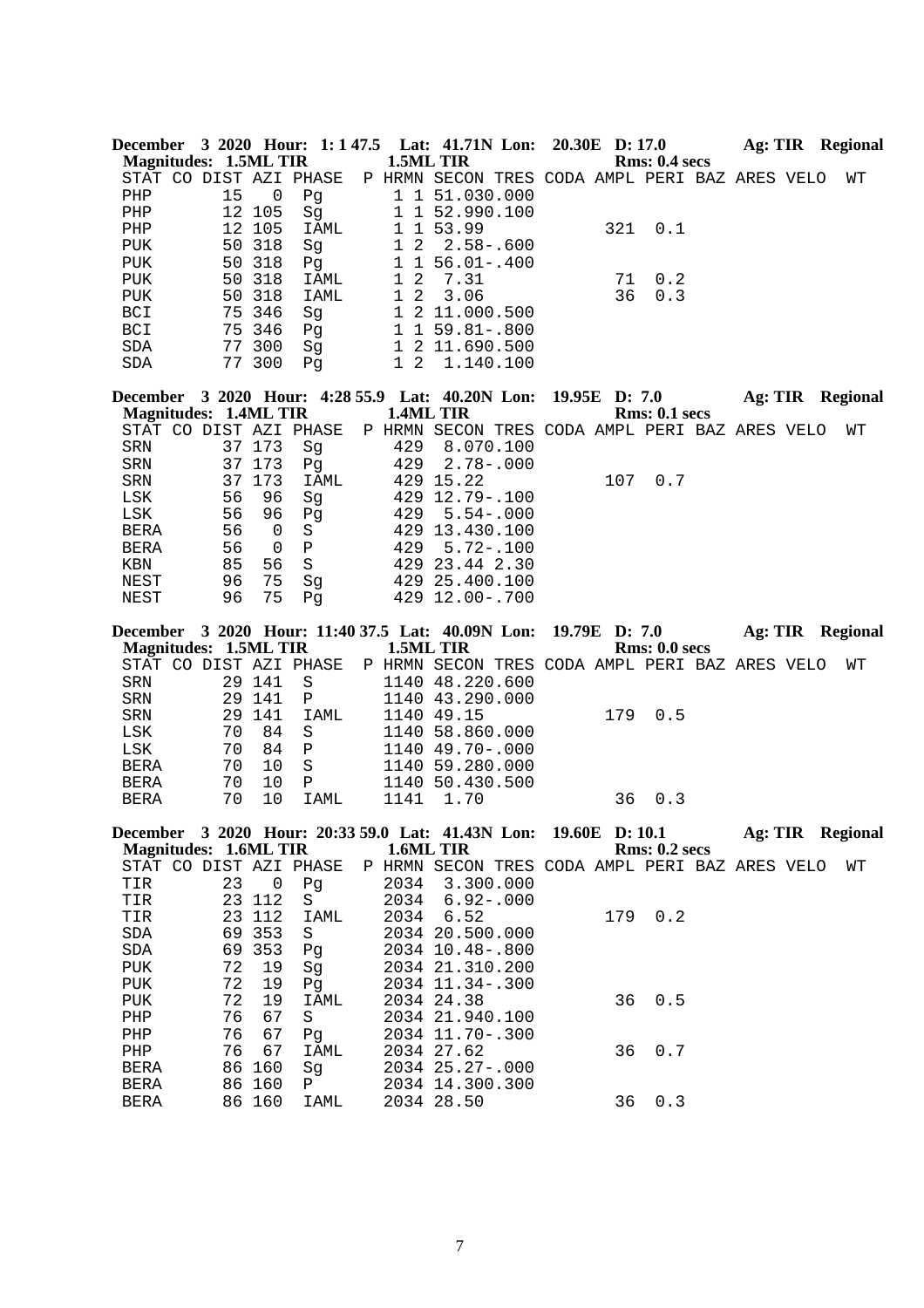|                      |                              |            |                    |                 |           | December 3 2020 Hour: 21:37 19.3 Lat: 39.97N Lon: 19.75E D: 31.3 |                |      |                      |  | Ag: TIR Regional |
|----------------------|------------------------------|------------|--------------------|-----------------|-----------|------------------------------------------------------------------|----------------|------|----------------------|--|------------------|
|                      | <b>Magnitudes: 3.0ML TIR</b> |            |                    |                 | 3.0ML TIR |                                                                  |                |      | <b>Rms: 0.3 secs</b> |  |                  |
|                      | STAT CO DIST AZI PHASE       |            |                    |                 |           | P HRMN SECON TRES CODA AMPL PERI BAZ ARES VELO                   |                |      |                      |  | WΤ               |
| SRN                  |                              |            | 23 114             | Sg              |           | 2137 31.020.000                                                  |                |      |                      |  |                  |
| SRN                  |                              |            | 23 114             | Pg              |           | 2137 26.250.300                                                  |                |      |                      |  |                  |
| KEK                  |                              |            | 29 172             | Sg              |           | 2137 31.810.400                                                  |                |      |                      |  |                  |
| KEK                  |                              | 29         | 172                | Pg              |           | 2137 25.94 -. 300                                                |                |      |                      |  |                  |
| <b>VLO</b>           |                              | 60         | 339                | S               |           | 2137 37.65-.100                                                  |                |      |                      |  |                  |
| <b>VLO</b>           |                              | 60         | 339                | Pg              |           | 2137 29.81 -. 000                                                |                |      |                      |  |                  |
| <b>VLO</b>           |                              | 60         | 339                | <b>IAML</b>     |           | 2137 44.94                                                       |                | 2857 | 0.6                  |  |                  |
| LSK                  |                              | 75         | 73                 | Sg              |           | 2137 42.64 -. 000                                                |                |      |                      |  |                  |
| LSK                  |                              | 75         | 73                 | Pg              |           | 2137 31.95-.700                                                  |                |      |                      |  |                  |
| BERA                 |                              | 83         | 11                 | S               |           | 2137 45.22-.100                                                  |                |      |                      |  |                  |
| <b>BERA</b>          |                              | 83         | 11                 | Pg              |           | 2137 31.79-2.40                                                  |                |      |                      |  |                  |
| BERA                 |                              | 83         | 11                 | <b>IAML</b>     |           | 2137 45.29                                                       |                | 821  | 0.5                  |  |                  |
| KBN                  |                              | 115        | 49                 | Sg              |           | 2137 54.49 1.80                                                  |                |      |                      |  |                  |
| KBN<br>TIR           |                              | 115<br>153 | 49<br>0            | Pg              |           | 2137 38.37-.000                                                  |                |      |                      |  |                  |
|                      |                              | 153        | 3                  | Pg              | 2138      | 2137 44.900.000                                                  |                |      |                      |  |                  |
| TIR<br>TIR           |                              | 153        | 3                  | Sg<br>IAML      | 2138      | 4.320.300<br>8.49                                                |                | 179  | 0.5                  |  |                  |
| PHP                  |                              | 199        | 16                 | Sg              |           | 2138 14.990.400                                                  |                |      |                      |  |                  |
| PHP                  |                              | 199        | 16                 | Pg              |           | 2137 50.74 -. 200                                                |                |      |                      |  |                  |
| PHP                  |                              | 199        | 16                 | <b>IAML</b>     |           | 2138 23.33                                                       |                | 143  | 0.6                  |  |                  |
| PUK                  |                              | 231        | 2                  | Sg              |           | 2138 22.210.100                                                  |                |      |                      |  |                  |
| ${\tt PUK}$          |                              | 231        | 2                  | Ρ               |           | 2137 54.17-1.10                                                  |                |      |                      |  |                  |
| PUK                  |                              | 231        | $\overline{2}$     | IAML            |           | 2138 25.39                                                       |                | 71   | 0.5                  |  |                  |
| $\operatorname{SDA}$ |                              |            | 232 355            | Sn              |           | 2138 23.170.400                                                  |                |      |                      |  |                  |
| SDA                  |                              |            | 232 355            | Ρ               |           | 2137 55.01-.600                                                  |                |      |                      |  |                  |
| BCI                  |                              | 268        | 5                  | $\, {\bf P}$    |           | 2137 59.63 -. 500                                                |                |      |                      |  |                  |
|                      |                              |            |                    |                 |           |                                                                  |                |      |                      |  |                  |
|                      |                              |            |                    |                 |           |                                                                  |                |      |                      |  |                  |
|                      |                              |            |                    |                 |           | December 3 2020 Hour: 21:55 52.1 Lat: 39.98N Lon:                | 19.74E D: 30.0 |      |                      |  | Ag: TIR Regional |
|                      | <b>Magnitudes: 2.8ML TIR</b> |            |                    |                 | 2.8ML TIR |                                                                  |                |      | Rms: 0.6 secs        |  |                  |
|                      | STAT CO DIST AZI PHASE       |            |                    |                 |           | P HRMN SECON TRES CODA AMPL PERI BAZ ARES VELO                   |                |      |                      |  | WΤ               |
| SRN                  |                              |            | 25 115             | Sg              | 2156      | 3.820.100                                                        |                |      |                      |  |                  |
| SRN                  |                              |            | 25 115             | Pg              |           | 2155 58.770.000                                                  |                |      |                      |  |                  |
| KEK                  |                              |            | 30 171             | Sg              | 2156      | 5.070.900                                                        |                |      |                      |  |                  |
| KEK                  |                              | 30         | 171                | Pg              |           | 2155 58.73-.300                                                  |                |      |                      |  |                  |
| VLO                  |                              | 59         | 340                | Sg              | 2156      | $9.91 - .100$                                                    |                |      |                      |  |                  |
| <b>VLO</b>           |                              | 59         | 340                | Pg              | 2156      | $1.82 - .500$                                                    |                |      |                      |  |                  |
| <b>VLO</b>           |                              | 59         | 340                | <b>IAML</b>     |           | 2156 12.96                                                       |                | 2000 | 0.2                  |  |                  |
| LSK                  |                              | 76         | 74                 | Sg              |           | 2156 14.96 -. 600                                                |                |      |                      |  |                  |
| LSK                  |                              | 76         | 74                 | $\mathbf{P}$    |           | 2156 4.38-1.10                                                   |                |      |                      |  |                  |
| BERA                 |                              | 83         | 11                 | Sg              |           | 2156 17.800.000                                                  |                |      |                      |  |                  |
| BERA                 |                              | 83         | 11                 | Pg              | 2156      | $3.81 - 3.00$                                                    |                |      |                      |  |                  |
| <b>BERA</b>          |                              | 83         | 11                 | IAML            |           | 2156 20.33                                                       |                | 607  | 0.5                  |  |                  |
| KBN                  |                              | 115        | 50                 | Sg              |           | 2156 26.110.700                                                  |                |      |                      |  |                  |
| KBN                  |                              | 115        | 50                 | Pg              |           | 2156 10.81 -. 300                                                |                |      |                      |  |                  |
| TIR                  |                              | 152        | 3                  | S               |           | 2156 37.250.600                                                  |                |      |                      |  |                  |
| TIR                  |                              | 152        | 3                  | $\, {\bf P}$    |           | 2156 18.110.600                                                  |                |      |                      |  |                  |
| TIR<br>PHP           |                              | 152<br>199 | $\mathbf{3}$<br>17 | IAML<br>$\rm S$ |           | 2156 41.03<br>2156 48.000.700                                    |                | 143  | 0.5                  |  |                  |
| PHP                  |                              | 199        | 17                 | Pg              |           | 2156 24.490.800                                                  |                |      |                      |  |                  |
| PHP                  |                              | 199        | 17                 | IAML            |           | 2156 51.98                                                       |                | 71   | 0.8                  |  |                  |
| PUK                  |                              | 230        | 3                  | Pg              |           | 2156 27.01-.900                                                  |                |      |                      |  |                  |
| PUK                  |                              | 230        | 3                  | Sg              |           | 2156 53.39-1.50                                                  |                |      |                      |  |                  |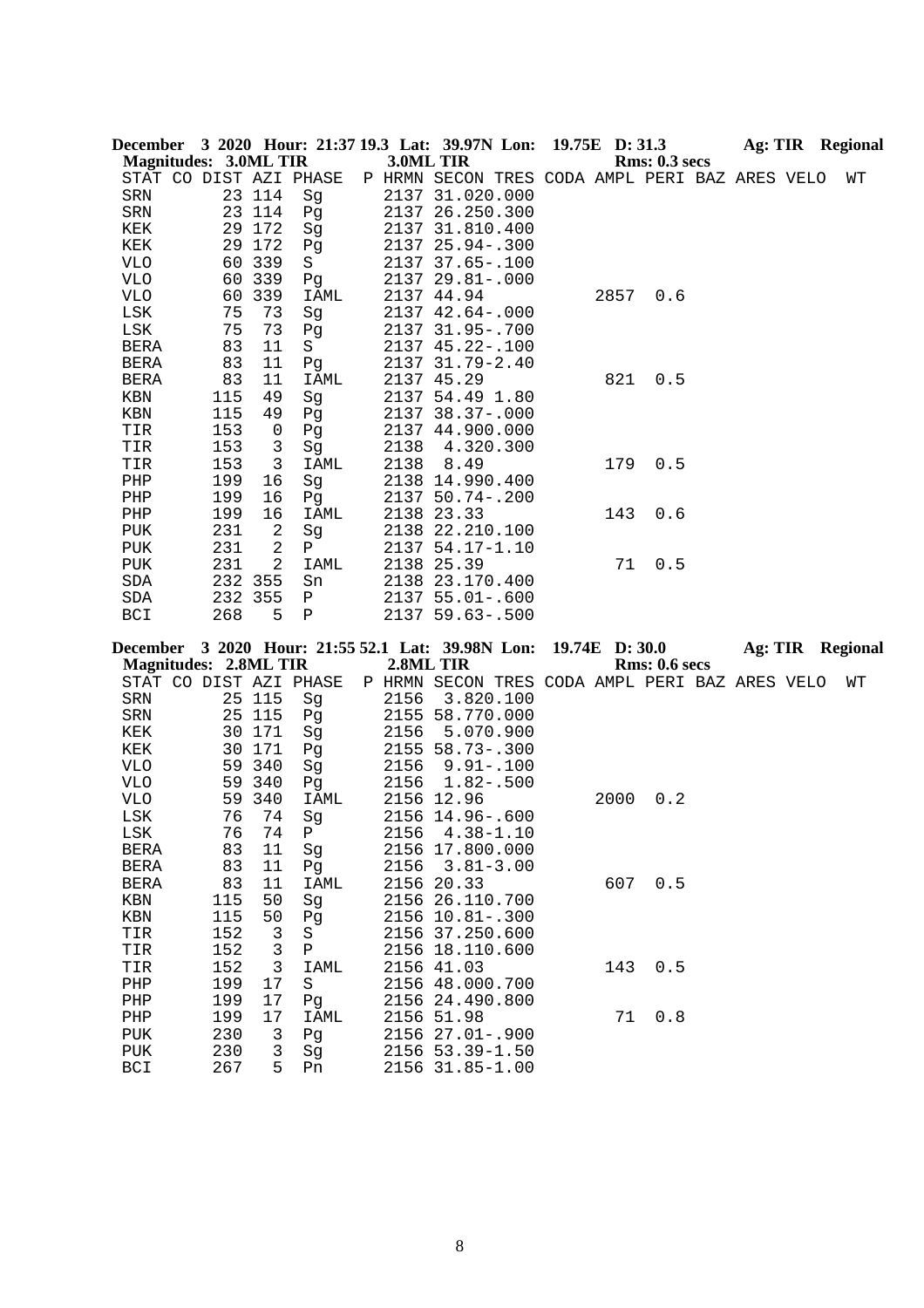|                              |                              |             |                        |                     | December 3 2020 Hour: 22:49 30.6 Lat: 41.52N Lon: 19.59E D: 13.2 |               |                      | <b>Ag: TIR</b> Regional |  |    |
|------------------------------|------------------------------|-------------|------------------------|---------------------|------------------------------------------------------------------|---------------|----------------------|-------------------------|--|----|
|                              | <b>Magnitudes: 2.1ML TIR</b> |             |                        | 2.1ML TIR           |                                                                  |               | <b>Rms: 0.2 secs</b> |                         |  |    |
|                              |                              |             | STAT CO DIST AZI PHASE |                     | P HRMN SECON TRES CODA AMPL PERI BAZ ARES VELO                   |               |                      |                         |  | WΤ |
| TIR                          |                              | 30 129      | Sg                     |                     | 2249 40.38 -. 100                                                |               |                      |                         |  |    |
| TIR                          |                              | 30 129      | Pq                     |                     | 2249 36.390.200                                                  |               |                      |                         |  |    |
| TIR                          |                              | 30 129      | IAML                   |                     | 2249 40.55                                                       | 857           | 0.3                  |                         |  |    |
| SDA                          |                              | 60 353      | Sg                     |                     | 2249 49.24 -. 100                                                |               |                      |                         |  |    |
| SDA                          | 60                           | 353         | Pg                     |                     | 2249 41.530.300                                                  |               |                      |                         |  |    |
| PUK                          | 63                           | 23          | Sg                     |                     | 2249 50.760.600                                                  |               |                      |                         |  |    |
| PUK                          | 63                           | 23          | Pg                     |                     | 2249 41.51 -. 300                                                |               |                      |                         |  |    |
| PUK                          | 63                           | 23          | IAML                   |                     | 2249 52.82                                                       | 214           | 0.3                  |                         |  |    |
| ${\tt PUK}$                  | 63                           | 23          | IAML                   |                     | 2249 54.92                                                       | 143           | 0.2                  |                         |  |    |
| PHP                          | 73                           | 75          | Sg                     |                     | 2249 52.860.000                                                  |               |                      |                         |  |    |
| ${\tt PHP}$                  | 73                           | 75          | Pg                     |                     | 2249 43.290.000                                                  |               |                      |                         |  |    |
| PHP                          | 73                           | 75          | IAML                   |                     | 2249 58.60                                                       | 107           | 0.4                  |                         |  |    |
| BERA                         | 95                           | 161         | Sg                     |                     | 2249 59.730.100                                                  |               |                      |                         |  |    |
| <b>BERA</b>                  |                              | 95 161      | Pg                     |                     | 2249 46.72-.500                                                  |               |                      |                         |  |    |
| <b>BERA</b>                  |                              | 95 161      | IAML                   | 2250                | 3.29                                                             | 71            | 0.4                  |                         |  |    |
| <b>BERA</b>                  |                              | 95 161      | IAML                   | 2250                | 4.00                                                             | 107           | 0.4                  |                         |  |    |
| BCI                          | 102                          | 22          | Sg                     | 2250                | 1.690.000                                                        |               |                      |                         |  |    |
| BCI                          | 102                          | 22          | Pg                     |                     | 2249 46.90-1.50                                                  |               |                      |                         |  |    |
| BCI                          | 102                          | 22          | IAML                   | 2250                | 4.86                                                             | 71            | 0.6                  |                         |  |    |
|                              |                              |             |                        |                     | December 4 2020 Hour: 1:5 45.9 Lat: 42.98N Lon:                  | 20.69E D: 4.8 |                      | <b>Ag: TIR Regional</b> |  |    |
| <b>Magnitudes: 1.8ML TIR</b> |                              |             |                        |                     | 1.8ML TIR                                                        |               | <b>Rms: 0.2 secs</b> |                         |  |    |
|                              |                              |             | STAT CO DIST AZI PHASE |                     | P HRMN SECON TRES CODA AMPL PERI BAZ ARES VELO                   |               |                      |                         |  | WΤ |
| BCI                          |                              | 85 217      | Sg                     |                     | 1 6 11.73 - . 300                                                |               |                      |                         |  |    |
| BCI                          | 85                           | 217         | Pg                     | 1 6                 | $0.77 - .100$                                                    |               |                      |                         |  |    |
| BCI                          | 85                           | 217         | IAML                   | $\mathbf 1$         | 6 14.40                                                          | 36            | 0.2                  |                         |  |    |
| <b>PUK</b>                   | 123                          | $\mathbf 0$ | Pg                     | $1\,$<br>6          | 7.770.000                                                        |               |                      |                         |  |    |
| PUK                          |                              | 122 213     | Sg                     | $\mathbf{1}$        | 6 23.840.400                                                     |               |                      |                         |  |    |
| PUK                          |                              | 122 213     | IAML                   | $\mathbf 1$         | 6 28.20                                                          | 36            | 0.3                  |                         |  |    |
| PUK                          |                              | 122 213     | IAML                   | $\mathbf 1$         | 6 21.18                                                          | 107           | 3.8                  |                         |  |    |
| ${\tt PDG}$                  |                              | 131 243     | Sg                     | $\mathbf 1$         | $625.38 - 1.00$                                                  |               |                      |                         |  |    |
| ${\rm PDG}$                  |                              | 131 243     | Pg                     | $\mathbf 1$         | 6 9.050.000                                                      |               |                      |                         |  |    |
| SDA                          |                              | 142 224     | Sg                     | $\mathbf 1$         | 6 29.500.100                                                     |               |                      |                         |  |    |
| SDA                          |                              | 142 224     | Pg                     |                     | 1 6 10.810.000                                                   |               |                      |                         |  |    |
| ${\rm PHP}$                  |                              | 145 189     | Sg                     |                     | $1\,6\,28.65 - 1.20$                                             |               |                      |                         |  |    |
| ${\tt PHP}$                  |                              | 145 189     | Pg                     |                     | 1 6 10.99 -. 000                                                 |               |                      |                         |  |    |
| PHP                          |                              | 145 189     | IAML                   |                     | 1 6 31.35                                                        |               | 0.5                  |                         |  |    |
|                              |                              |             |                        |                     | December 4 2020 Hour: 1:6 39.7 Lat: 40.11N Lon: 20.85E D: 23.2   |               |                      | <b>Ag: TIR Regional</b> |  |    |
|                              | <b>Magnitudes: 1.4ML TIR</b> |             |                        | 1.4ML TIR           |                                                                  |               | <b>Rms: 0.2 secs</b> |                         |  |    |
|                              |                              |             | STAT CO DIST AZI PHASE |                     | P HRMN SECON TRES CODA AMPL PERI BAZ ARES VELO                   |               |                      |                         |  | WΤ |
| LSK                          |                              | 21 281      | Sg                     | 1                   | 6 47.800.200                                                     |               |                      |                         |  |    |
| LSK                          | 21                           | 281         | Pg                     | 1                   | $643.94-.300$                                                    |               |                      |                         |  |    |
| NEST                         | 38                           | 27          | Sg                     | 1                   | 6 52.600.300                                                     |               |                      |                         |  |    |
| NEST                         | 38                           | 27          | Pg                     | 1                   | $646.65 - .300$                                                  |               |                      |                         |  |    |
| NEST                         | 38                           | 27          | IAML                   | 1<br>6              | 53.85                                                            | 71            | 0.4                  |                         |  |    |
| NEST                         | 38                           | 27          | IAML                   | $1\,$<br>6          | 54.89                                                            | 71            | 0.2                  |                         |  |    |
| SRN                          | 77                           | 251         | Sg                     | $\mathbf 1$<br>7    | $3.87 - .100$                                                    |               |                      |                         |  |    |
| SRN                          | 77                           | 251         | Pg                     | $1\,$<br>$\epsilon$ | 53.550.000                                                       |               |                      |                         |  |    |
| IGT                          | 78                           | 215         | Sg                     | 1<br>7              | 3.910.200                                                        |               |                      |                         |  |    |
| $_{\tt ICT}$                 | 78                           | 215         | Pg                     | 6<br>1              | $53.39 - .000$                                                   |               |                      |                         |  |    |
| <b>BERA</b>                  |                              | 101 312     | Pn                     | 1                   | 6 57.130.100                                                     |               |                      |                         |  |    |
| THL                          |                              | 117 121     | Sn                     | 1                   | $712.58 - 2.00$                                                  |               |                      |                         |  |    |
| THL                          |                              | 117 121     | Pn                     | 1 7                 | 1.78 2.20                                                        |               |                      |                         |  |    |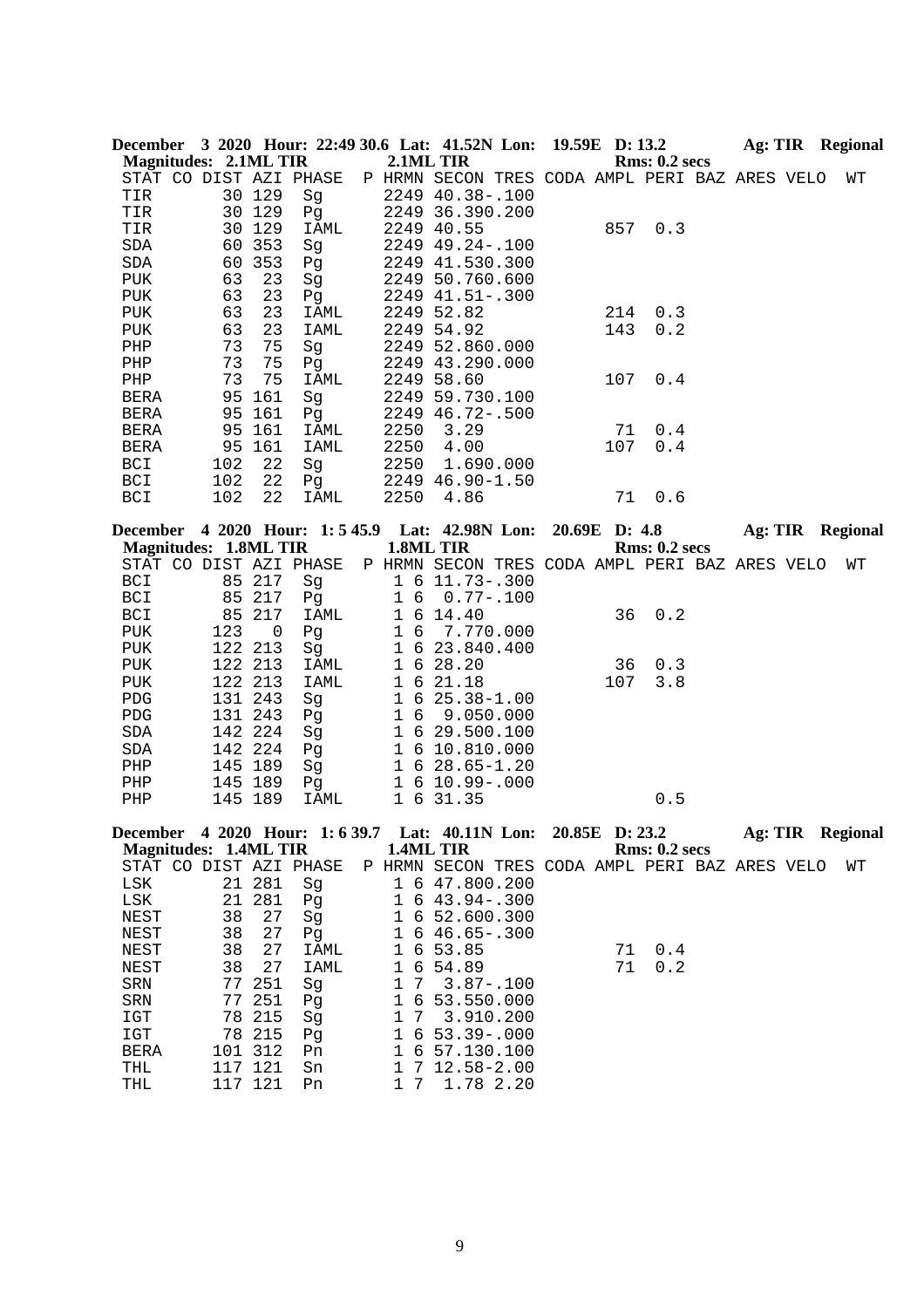| December 4 2020 Hour: 2:13 59.2 Lat: 41.67N Lon: 20.65E D: 2.0 |     |         |      |     |                                                |  |     |               |  | Ag: TIR Regional |
|----------------------------------------------------------------|-----|---------|------|-----|------------------------------------------------|--|-----|---------------|--|------------------|
| <b>Magnitudes: 1.8ML TIR</b>                                   |     |         |      |     | 1.8ML TIR                                      |  |     | Rms: 0.5~secs |  |                  |
| STAT CO DIST AZI PHASE                                         |     |         |      |     | P HRMN SECON TRES CODA AMPL PERI BAZ ARES VELO |  |     |               |  | WΤ               |
| <b>PUK</b>                                                     |     | 0       | Pq   |     | 214 11.170.000                                 |  |     |               |  |                  |
| <b>PUK</b>                                                     |     | 76 304  | Sq   |     | 214 22.19 - . 700                              |  |     |               |  |                  |
| <b>PUK</b>                                                     | 76  | 304     | IAML |     | 214 22.32                                      |  | 71  | 1.1           |  |                  |
| PHP                                                            | 18  | 275     | Sq   | 214 | $4.59 - 100$                                   |  |     |               |  |                  |
| PHP                                                            | 18  | 275     | Pq   | 214 | $1.67 - .700$                                  |  |     |               |  |                  |
| PHP                                                            | 18  | 275     | IAML | 214 | 5.21                                           |  | 464 | 0.1           |  |                  |
| TIR                                                            | 75  | 242     | S    |     | $214$ $22.42 - .500$                           |  |     |               |  |                  |
| <b>BCI</b>                                                     |     | 91 329  | Sq   |     | 214 28.020.400                                 |  |     |               |  |                  |
| <b>BCI</b>                                                     |     | 91 329  | Pq   |     | 214 14.92-.500                                 |  |     |               |  |                  |
| <b>SDA</b>                                                     |     | 105 295 | Sq   |     | 214 31.75-.200                                 |  |     |               |  |                  |
| <b>SDA</b>                                                     | 105 | 295     | Pq   | 214 | $17.34 - .600$                                 |  |     |               |  |                  |
| <b>BERA</b>                                                    |     | 122 210 | Sq   | 214 | 38.28 1.10                                     |  |     |               |  |                  |
| <b>BERA</b>                                                    |     | 122 210 | Pq   | 214 | 18.88-2.00                                     |  |     |               |  |                  |
| <b>PDG</b>                                                     | 142 | 307     | Sq   |     | 214 43.400.100                                 |  |     |               |  |                  |
| <b>PDG</b>                                                     |     | 142 307 | Pq   |     | 214 26.52 2.10                                 |  |     |               |  |                  |

**December 4 2020 Hour: 2:53 28.8 Lat: 39.99N Lon: 20.36E D: 7.1 Ag: TIR Regional Magnitudes: 1.4ML TIR 1.4ML TIR Rms: 0.3 secs** STAT CO DIST AZI PHASE P HRMN SECON TRES CODA AMPL PERI BAZ ARES VELO WT LSK 27 48 Sg 253 40.56 3.20 LSK 27 48 Pg 253 33.950.200<br>SRN 33 250 Sg 253 39.74-.300 SRN 33 250 Sg 253 39.74-.300<br>SRN 33 250 Pg 253 35.520.300 Pg 253 35.520.300 SRN 33 250 IAML 253 41.54 143 0.3<br>IGT 51 184 Sq 253 44.700.000 15 184 Sg 253 44.700.000<br>
184 Pg 253 37.75-.100 IGT 51 184 Pg 253 37.75-.100<br>NEST 76 50 Sg 253 51.74-.400 NEST 76 50 Sg 253 51.74-.400<br>NEST 76 50 Pg 253 42.380.200 NEST 76 50 Pg 253 42.380.200 NEST 76 50 IAML 254 2.57 36 0.5 LKD2 136 169 Pn 253 54.12 1.70

**December 4 2020 Hour: 3:39 30.2 Lat: 40.10N Lon: 19.67E D: 12.5 Ag: TIR Regional Magnitudes: 2.3ML TIR** STAT CO DIST AZI PHASE P HRMN SECON TRES CODA AMPL PERI BAZ ARES VELO WT<br>SRN 37 130 Sg 339 42.19-.500 SRN 37 130 Sg 339 42.19-.500<br>SRN 37 130 Pg 339 37.590.300 37 130 Pg 339 37.590.300<br>37 130 IAML 339 44.93 SRN 37 130 IAML 339 44.93 750 0.5<br>KEK 43 166 Pg 339 37.87-.300 KEK 43 166 Pq 339 37.87-.300 VLO  $45\,340$  Pg  $339\,37.960.500$ <br>VLO  $45\,340$  Sq  $339\,48.00\,5.00$ Sg 339 48.00 5.00<br>
IAML 339 51.54 VLO 45 340 IAML 339 51.54 786 0.2 BERA 71 18 Sg 339 53.250.800<br>BERA 71 18 Pg 339 42.63-.300 BERA 71 18 Pg 339 42.63-.300<br>BERA 71 18 IAML 339 59.17 BERA 71 18 IAML 339 59.17 179 0.4<br>LSK 79 85 Sq 339 53.80-.600 LSK 79 85 Sg 339 53.80-.600 LSK 79 85 Pg 339 43.39-.600 IGT 85 137 Sg 339 56.820.700 IGT 85 137 Pg 339 46.04 1.00<br>NEST 122 72 Sg 340 8.23 1.00 NEST 122 72 Sg 340 8.23 1.00<br>NEST 122 72 Pg 339 50.85-.500 122 72 Pg 339 50.85-.500<br>122 72 IAML 340 10.98 NEST 122 72 IAML 340 10.98 71 0.6 PHP 188 19 Pn 340 3.52 2.00<br>PUK 217 4 Sg 340 32.72-.200 340 32.72-.200 PUK 217 4 Pg 340 5.97-.000<br>BCI 255 7 Pn 340 10.19-.800 BCI 255 7 Pn 340 10.19-.800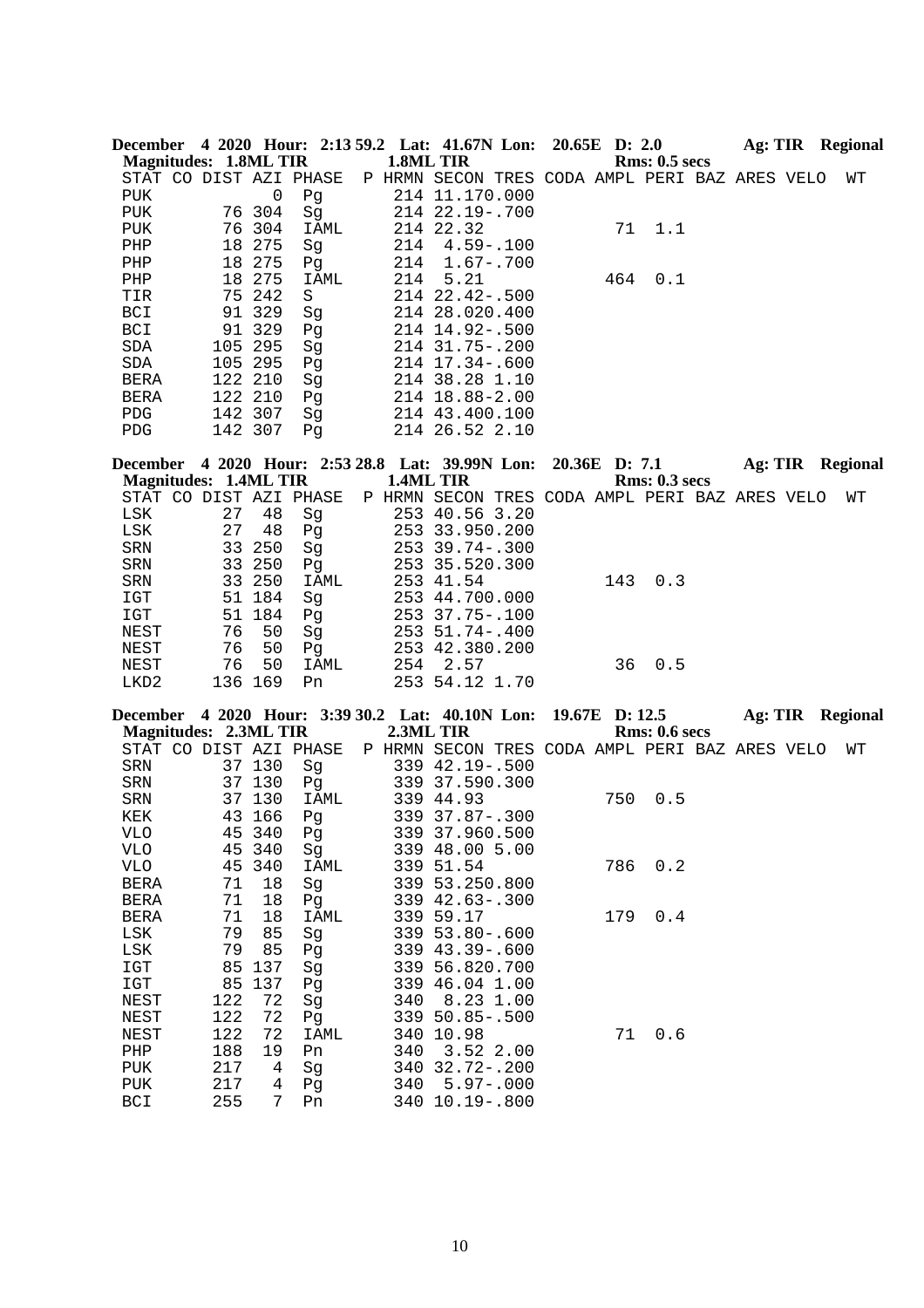| December 4 2020 Hour: 5:54 41.8 Lat: 40.01N Lon:                                  |         |         |              |          |                   | 20.67E D: 7.7 |     |                                                |  | Ag: TIR Regional        |    |
|-----------------------------------------------------------------------------------|---------|---------|--------------|----------|-------------------|---------------|-----|------------------------------------------------|--|-------------------------|----|
| <b>Magnitudes: 2.4ML TIR</b>                                                      |         |         |              |          | 2.4ML TIR         |               |     | <b>Rms: 0.5 secs</b>                           |  |                         |    |
| STAT CO DIST AZI PHASE                                                            |         |         |              |          |                   |               |     | P HRMN SECON TRES CODA AMPL PERI BAZ ARES VELO |  |                         | WΤ |
| LSK                                                                               |         | 17 340  | Sg           |          | 554 46.83 -. 500  |               |     |                                                |  |                         |    |
| LSK                                                                               |         | 17 340  | Pg           |          | 554 44.63 -. 300  |               |     |                                                |  |                         |    |
| NEST                                                                              | 56      | 35      | Sg           |          | 554 59.700.500    |               |     |                                                |  |                         |    |
| NEST                                                                              | 56      | 35      | Pg           |          | 554 51.31 -. 400  |               |     |                                                |  |                         |    |
| NEST                                                                              | 56      | 35      | IAML         | 555      | 2.92              |               | 286 | 0.5                                            |  |                         |    |
| SRN                                                                               | 59      | 257     | Sg           | 555      | 1.330.600         |               |     |                                                |  |                         |    |
| SRN                                                                               | 59      | 257     | Pg           |          | 554 52.43 -. 200  |               |     |                                                |  |                         |    |
| IGT                                                                               | 60      | 209     | Sg           | 555      | 0.890.400         |               |     |                                                |  |                         |    |
| IGT                                                                               | 60      | 209     | Pg           |          | 554 51.79 -. 700  |               |     |                                                |  |                         |    |
| KBN                                                                               | 69      | 8       | Sg           | 555      | 3.340.900         |               |     |                                                |  |                         |    |
| KBN                                                                               | 69      | 8       | Pg           |          | 554 53.29 - . 300 |               |     |                                                |  |                         |    |
| KBN                                                                               | 69      | 8       | IAML         | 555      | 8.90              |               | 179 | 0.4                                            |  |                         |    |
| KEK                                                                               | 81      | 247     | Pg           |          | 554 54.11-2.00    |               |     |                                                |  |                         |    |
| BERA                                                                              | 100     | 0       |              |          | 554 57.760.000    |               |     |                                                |  |                         |    |
|                                                                                   |         | 322     | Pg           |          |                   |               |     |                                                |  |                         |    |
| BERA                                                                              | 99      |         | Sg           |          | 555 14.20 1.90    |               |     |                                                |  |                         |    |
| <b>BERA</b>                                                                       |         | 99 322  | IAML         |          | 555 18.80         |               | 179 | 0.4                                            |  |                         |    |
| THL                                                                               | 126 112 |         | Pg           | 555      | $3.58 - .200$     |               |     |                                                |  |                         |    |
| LKD2                                                                              | 136 181 |         | Sg           |          | 555 24.74 1.70    |               |     |                                                |  |                         |    |
| LKD2                                                                              | 136 181 |         | Pg           | 555      | 5.730.400         |               |     |                                                |  |                         |    |
| LKD2                                                                              | 136 181 |         | IAML         |          | 555 30.72         |               | 321 | 1.1                                            |  |                         |    |
| PHP                                                                               | 187 355 |         | Sg           |          | 555 37.200.200    |               |     |                                                |  |                         |    |
| PHP                                                                               | 187 355 |         | Pn           |          | 555 14.92 1.60    |               |     |                                                |  |                         |    |
| PHP                                                                               | 187 355 |         | IAML         |          | 555 40.99         |               | 107 | 1.7                                            |  |                         |    |
| PUK                                                                               | 236 345 |         | Pn           |          | 555 20.20 -. 400  |               |     |                                                |  |                         |    |
| December 4 2020 Hour: 13:39 13.7 Lat: 40.16N Lon:<br><b>Magnitudes: 2.5ML TIR</b> |         |         |              |          | 2.5ML TIR         | 19.69E D: 8.8 |     | <b>Rms: 0.2 secs</b>                           |  | <b>Ag: TIR Regional</b> |    |
| STAT CO DIST AZI PHASE                                                            |         |         |              |          |                   |               |     | P HRMN SECON TRES CODA AMPL PERI BAZ ARES VELO |  |                         | WТ |
| ${\tt SRN}$                                                                       |         | 41 139  | $\rm S$      |          | 1339 26.11-1.10   |               |     |                                                |  |                         |    |
| SRN                                                                               |         | 41 139  | Ρ            |          | 1339 21.13-.200   |               |     |                                                |  |                         |    |
| SRN                                                                               |         | 41 139  | IAML         |          | 1339 27.88        |               | 964 | 0.5                                            |  |                         |    |
| KEK                                                                               |         | 50 169  | S            |          | 1339 29.37-.000   |               |     |                                                |  |                         |    |
| KEK                                                                               | 50      | 169     | Ρ            |          | 1339 21.19-1.50   |               |     |                                                |  |                         |    |
| <b>BERA</b>                                                                       | 65      | 0       | $\rm S$      |          | 1339 36.120.000   |               |     |                                                |  |                         |    |
| LSK                                                                               | 78      | 90      | Ρ            |          | 1339 27.200.000   |               |     |                                                |  |                         |    |
| $_{\tt IGT}$                                                                      | 89      | 141     | $\rm S$      |          | 1339 40.930.000   |               |     |                                                |  |                         |    |
| $_{\tt IGT}$                                                                      | 89      | 141     | $\, {\bf P}$ |          | 1339 29.480.300   |               |     |                                                |  |                         |    |
| KBN                                                                               | 107     | 60      | $\rm S$      |          | 1339 45.520.000   |               |     |                                                |  |                         |    |
| NEST                                                                              | 119     | 75      | $\rm S$      |          | 1339 49.46 -. 600 |               |     |                                                |  |                         |    |
| NEST                                                                              | 119     | 75      | Ρ            |          | 1339 34.45 -. 000 |               |     |                                                |  |                         |    |
| LKD2                                                                              | 173 150 |         | $\rm S$      | 1340     | $5.29 - .100$     |               |     |                                                |  |                         |    |
| LKD2                                                                              |         | 173 150 | $\mathbf P$  |          | 1339 43.19 -. 000 |               |     |                                                |  |                         |    |
|                                                                                   |         |         |              |          |                   |               |     |                                                |  |                         |    |
| December 4 2020 Hour: 14: 6 54.7 Lat: 40.19N Lon:                                 |         |         |              |          |                   |               |     | 19.50E D: 7.3                                  |  | <b>Ag: TIR Regional</b> |    |
| <b>Magnitudes: 1.9ML TIR</b>                                                      |         |         |              |          | 1.9ML TIR         |               |     | Rms: 0.0 secs                                  |  |                         |    |
| STAT CO DIST AZI PHASE                                                            |         |         |              |          |                   |               |     | P HRMN SECON TRES CODA AMPL PERI BAZ ARES VELO |  |                         | WΤ |
| SRN                                                                               |         | 55 128  | S            | 14 7     | $9.86 - 2.50$     |               |     |                                                |  |                         |    |
| SRN                                                                               |         | 55 128  | Ρ            | 14 7     | 4.760.000         |               |     |                                                |  |                         |    |
| SRN                                                                               |         | 55 128  | IAML         |          | 14 7 10.54        |               | 143 | 0.4                                            |  |                         |    |
| KEK                                                                               |         | 58 154  | S            |          | 14 7 12.81 -. 000 |               |     |                                                |  |                         |    |
| KEK                                                                               | 58      | 154     | Ρ            | 14<br>-7 | 5.060.000         |               |     |                                                |  |                         |    |
| LSK                                                                               | 93      | 92      | S            | 14<br>7  | $21.09 - 2.20$    |               |     |                                                |  |                         |    |
| LSK                                                                               | 93      | 92      | Ρ            | 14       | 7 11.020.000      |               |     |                                                |  |                         |    |
| IGT                                                                               | 101     | 135     | $\rm S$      |          | 14 7 25.24 -. 600 |               |     |                                                |  |                         |    |
| NEST                                                                              | 133     | 78      | S            |          | 14 7 35.23-.400   |               |     |                                                |  |                         |    |
| <b>NEST</b>                                                                       | 133     | 78      | Ρ            |          | 14 7 18.03-.000   |               |     |                                                |  |                         |    |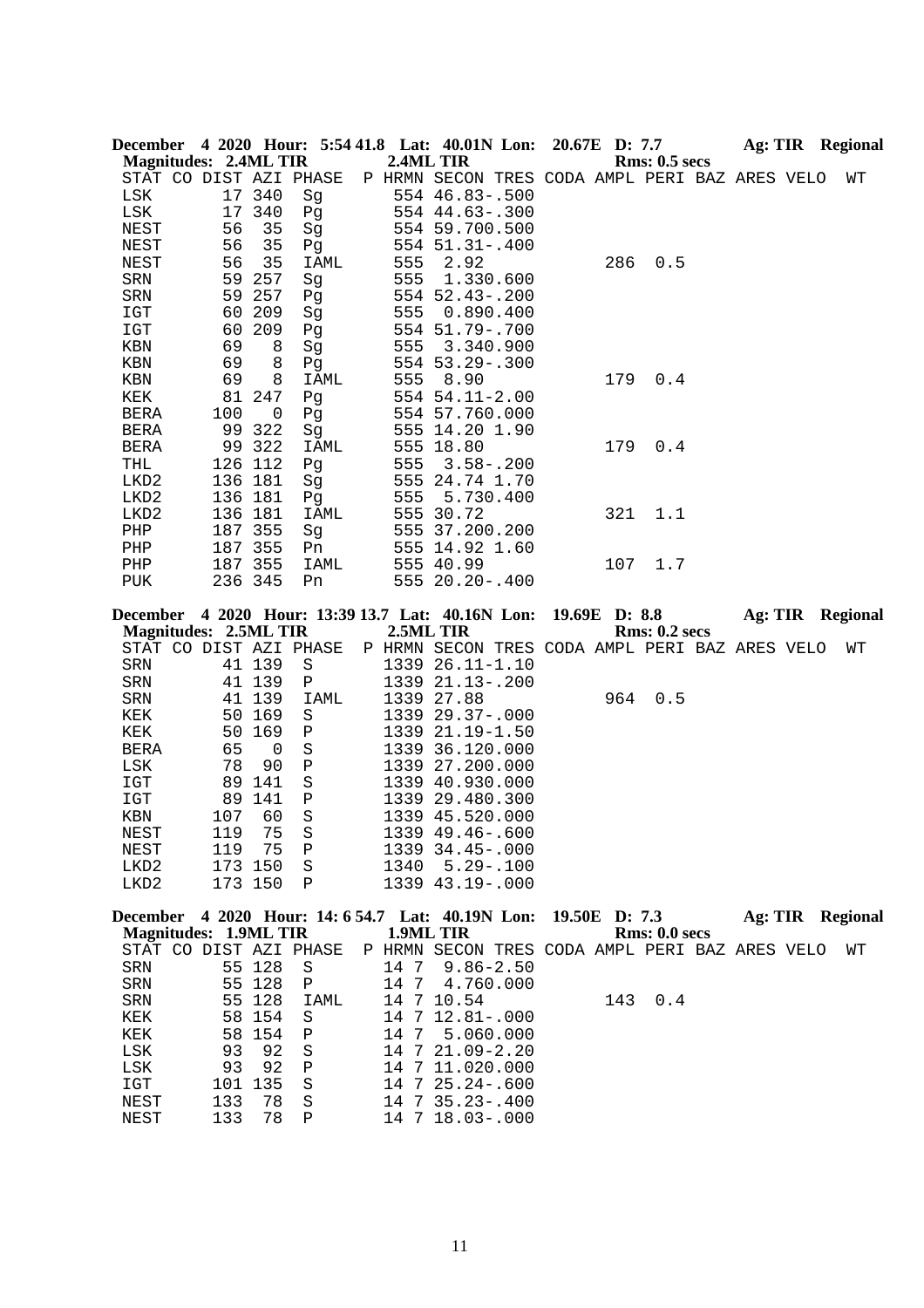|             | <b>Magnitudes: 2.0ML TIR</b> |             | December 4 2020 Hour: 15:48 53.1 Lat: 39.97N Lon: 20.70E D: 5.5 | 2.0ML TIR |                                                |                |     | <b>Rms: 0.2 secs</b> | Ag: TIR Regional |  |                         |
|-------------|------------------------------|-------------|-----------------------------------------------------------------|-----------|------------------------------------------------|----------------|-----|----------------------|------------------|--|-------------------------|
|             |                              |             | STAT CO DIST AZI PHASE                                          |           | P HRMN SECON TRES CODA AMPL PERI BAZ ARES VELO |                |     |                      |                  |  | WТ                      |
| LSK         |                              | 21 336      | Sg                                                              |           | 1548 59.74 -. 300                              |                |     |                      |                  |  |                         |
| LSK         |                              | 21 336      | Pg                                                              |           | D 1548 56.76-.300                              |                |     |                      |                  |  |                         |
| NEST        | 57                           | 30          | Sg                                                              |           | 1549 11.140.200                                |                |     |                      |                  |  |                         |
| <b>NEST</b> | 57                           | 30          | Pg                                                              | 1549      | $3.13 - .200$                                  |                |     |                      |                  |  |                         |
| NEST        | 57                           | 30          | IAML                                                            |           | 1549 16.52                                     |                | 143 | $0.4$                |                  |  |                         |
| IGT         | 59                           | 214         | Sg                                                              |           | 1549 11.24 -. 200                              |                |     |                      |                  |  |                         |
| IGT         |                              | 59 214      | Pg                                                              | 1549      | 3.790.200                                      |                |     |                      |                  |  |                         |
| SRN         |                              | 61 261      | Sg                                                              |           | 1549 13.640.900                                |                |     |                      |                  |  |                         |
| ${\tt SRN}$ |                              | 61 261      | Pg                                                              | 1549      | 4.560.200                                      |                |     |                      |                  |  |                         |
| KEK         |                              | 83 250      | Sg                                                              |           | 1549 18.66-.100                                |                |     |                      |                  |  |                         |
| KEK         |                              | 83 250      | Pg                                                              | 1549      | $7.04 - .700$                                  |                |     |                      |                  |  |                         |
| <b>BERA</b> | 103                          | 0           | Pg                                                              |           | 1549 10.030.000                                |                |     |                      |                  |  |                         |
| BERA        | 103 322                      |             | Sg                                                              |           | 1549 25.320.300                                |                |     |                      |                  |  |                         |
| <b>BERA</b> | 103 322                      |             | IAML                                                            |           | 1549 31.16                                     |                | 71  | 0.6                  |                  |  |                         |
|             |                              |             | December 4 2020 Hour: 19:24 58.7 Lat: 41.76N Lon:               |           |                                                | 20.60E D: 13.3 |     |                      |                  |  | Ag: TIR Regional        |
|             | <b>Magnitudes: 2.1ML TIR</b> |             |                                                                 | 2.1ML TIR |                                                |                |     | <b>Rms: 0.2 secs</b> |                  |  |                         |
|             |                              |             | STAT CO DIST AZI PHASE                                          |           | P HRMN SECON TRES CODA AMPL PERI BAZ ARES VELO |                |     |                      |                  |  | WТ                      |
| PHP         |                              | $\mathsf 0$ | Pg                                                              | D 1925    | 2.170.000                                      |                |     |                      |                  |  |                         |
| PHP         |                              | 16 239      | Sg                                                              | 1925      | $4.16 - .000$                                  |                |     |                      |                  |  |                         |
| PHP         |                              | 16 239      | IAML                                                            | 1925      | 4.91                                           |                | 786 | 0.2                  |                  |  |                         |
| <b>PUK</b>  |                              | 67 299      | Sg                                                              |           | 1925 21.31 2.00                                |                |     |                      |                  |  |                         |
| <b>PUK</b>  | 67                           | 299         | Pq                                                              |           | C 1925 10.800.300                              |                |     |                      |                  |  |                         |
| <b>PUK</b>  |                              | 67 299      | IAML                                                            |           | 1925 21.68                                     |                | 107 | 0.4                  |                  |  |                         |
| BCI         |                              | 81 328      | Sg                                                              |           | 1925 28.52 5.00                                |                |     |                      |                  |  |                         |
| BCI         |                              | 81 328      | Pg                                                              |           | 1925 12.65 -. 200                              |                |     |                      |                  |  |                         |
| SDA         |                              | 97 290      | Sg                                                              |           | 1925 28.46 -. 000                              |                |     |                      |                  |  |                         |
| SDA         |                              | 97 290      | Pg                                                              |           | 1925 15.52-.200                                |                |     |                      |                  |  |                         |
| SDA         |                              | 97 290      | IAML                                                            |           | 1925 28.57                                     |                | 71  | 0.8                  |                  |  |                         |
| NEST        | 153 165                      |             | Sn                                                              |           | 1925 44.47-.000                                |                |     |                      |                  |  |                         |
| <b>NEST</b> | 153 165                      |             | Pn                                                              |           | 1925 24.910.000                                |                |     |                      |                  |  |                         |
|             |                              |             | December 4 2020 Hour: 23: 4 8.4 Lat: 41.97N Lon:                |           |                                                | 21.42E D: 7.0  |     |                      |                  |  | <b>Ag: TIR</b> Regional |
|             | <b>Magnitudes: 2.0ML TIR</b> |             |                                                                 | 2.0ML TIR |                                                |                |     | Rms: 0.0 secs        |                  |  |                         |
|             |                              |             | STAT CO DIST AZI PHASE                                          |           | P HRMN SECON TRES CODA AMPL PERI BAZ ARES VELO |                |     |                      |                  |  | WТ                      |
| PUK         |                              | $\mathsf 0$ | Pg                                                              |           | 23 4 30.350.000                                |                |     |                      |                  |  |                         |
| <b>PUK</b>  | 127 275                      |             | Sq                                                              |           | 23 4 46.82 -. 000                              |                |     |                      |                  |  |                         |
| <b>PUK</b>  | 127 275                      |             | IAML                                                            |           | 23 4 48.62                                     |                | 36  | 1.2                  |                  |  |                         |
| PHP         |                              | 87 249      | S                                                               |           | 23 4 34.730.000                                |                |     |                      |                  |  |                         |

|     |              |             |  | December 5, 2020, Houry 3:46.33.2, Lat. 41.07N Lon: 20.22E D. 7.0 |        | $A_{\alpha}$ TID D <sub>ori</sub> |  |
|-----|--------------|-------------|--|-------------------------------------------------------------------|--------|-----------------------------------|--|
| BCI | 120 292 IAML |             |  | 23 4 49.16                                                        | 71 0.6 |                                   |  |
| BCI | 120 292 Pq   |             |  | 23 4 29.21-.000                                                   |        |                                   |  |
| BCI | 120 292  Sq  |             |  | 23 4 44.880.000                                                   |        |                                   |  |
| PHP |              | 87 249 IAML |  | 23 4 37.37                                                        | 36 0.3 |                                   |  |
| PHP |              | 87249 P     |  | 23 4 23.470.000                                                   |        |                                   |  |

|     |    |                |                       |  | December 5 2020 Hour: 5:40 55.2 Lat: 41.97N Lon: 20.22E D: 7.0           |  |        |               |  | Ag: TIR Regional |
|-----|----|----------------|-----------------------|--|--------------------------------------------------------------------------|--|--------|---------------|--|------------------|
|     |    |                | Magnitudes: 1.0ML TIR |  | 1.0ML TIR                                                                |  |        | Rms: 0.0 secs |  |                  |
|     |    |                |                       |  | STAT CO DIST AZI PHASE P HRMN SECON TRES CODA AMPL PERI BAZ ARES VELO WT |  |        |               |  |                  |
| PUK | 29 | $\overline{0}$ | Pq                    |  | 346 37.170.000                                                           |  |        |               |  |                  |
| PUK |    | 29 286         | Sq                    |  | 346 42.210.000                                                           |  |        |               |  |                  |
| PUK |    | 29 286         | IAML                  |  | 346 42.83                                                                |  | 36 0.2 |               |  |                  |
| PHP |    | 37 150         | Sq                    |  | 346 44.420.000                                                           |  |        |               |  |                  |
| PHP |    | 37 150         | Pq                    |  | 346 39.00-.600                                                           |  |        |               |  |                  |
| PHP |    | 37 150         | IAML                  |  | 346 44.29                                                                |  |        | 36 1.2        |  |                  |
| BCI |    | 46 344         | Sq                    |  | 346 47.420.000                                                           |  |        |               |  |                  |
| BCI |    | 46 344         | $\mathbf{P}$          |  | 346 41.29-.000                                                           |  |        |               |  |                  |
| BCI |    | 46 344         | IAML                  |  | 346 50.71                                                                |  | 36     | 0.8           |  |                  |
|     |    |                |                       |  |                                                                          |  |        |               |  |                  |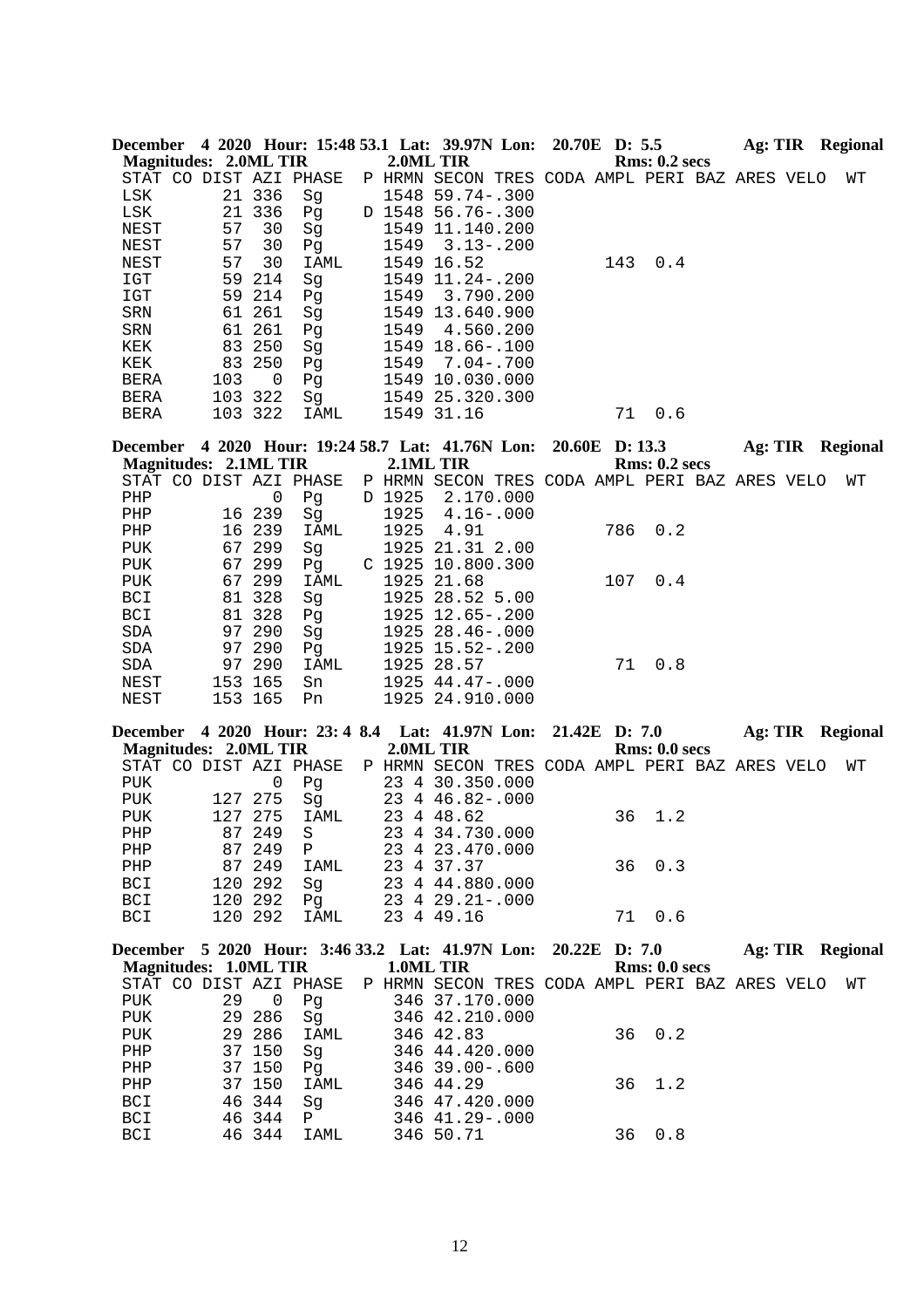|              |             |                                 |           |             |                  |                   | December 5 2020 Hour: 8:24 19.3 Lat: 41.75N Lon: 19.34E D: 0.0  |  |     |                      | Ag: TIR Local           |  |         |
|--------------|-------------|---------------------------------|-----------|-------------|------------------|-------------------|-----------------------------------------------------------------|--|-----|----------------------|-------------------------|--|---------|
|              |             | Magnitudes: 1.1ML TIR 3.3MW TIR |           |             |                  |                   |                                                                 |  |     | Rms: 1.8 secs        |                         |  |         |
|              |             | STAT CO DIST AZI PHASE          |           |             |                  |                   | P HRMN SECON TRES CODA AMPL PERI BAZ ARES VELO                  |  |     |                      |                         |  | WΤ      |
| <b>SDA</b>   | HZ          | 36                              |           | 21 IP       |                  |                   | 824 25.71 -. 080                                                |  |     |                      |                         |  | 1.0     |
| SDA          | HN          | 36                              |           | 21 ES       |                  |                   | 824 31.030.450                                                  |  |     |                      |                         |  | $1.0$   |
| PDG          | ΗZ          |                                 | 76 355 IP |             |                  |                   | 824 29.70-3.37                                                  |  |     |                      |                         |  | 1.0     |
| PDG          | HN          | 76                              | 355 ES    |             |                  |                   | 824 45.65 2.40                                                  |  |     |                      |                         |  | 1.0     |
| <b>BCI</b>   | HE          | 91                              |           | 41 ES       |                  |                   | 824 47.64 -. 400                                                |  |     |                      |                         |  | 1.0     |
| NEST HZ      |             | 206 135 IP                      |           |             |                  |                   | 824 56.28 1.91                                                  |  |     |                      |                         |  | 1.0     |
| SDA          | ΗZ          |                                 |           | IAML        |                  |                   | 824 38.78                                                       |  | 19  | 1.9                  |                         |  |         |
| BCI          | $_{\rm HZ}$ |                                 |           | IAML        |                  |                   | 824 51.72                                                       |  | 15  | 1.3                  |                         |  |         |
| PHP          | ΗZ          | 92                              |           | 94 IP       |                  |                   | 824 35.02-.930                                                  |  |     |                      |                         |  | 1.0     |
| PHP          | ΗZ          |                                 |           | <b>IAML</b> |                  |                   | 824 51.64                                                       |  | 9   | 0.9                  |                         |  |         |
|              |             |                                 |           |             |                  |                   | December 5 2020 Hour: 8:24 19.7 Lat: 41.81N Lon: 19.35E D: 30.3 |  |     |                      | <b>Ag: TIR Regional</b> |  |         |
|              |             | <b>Magnitudes: 1.7ML TIR</b>    |           |             |                  |                   | 1.7ML TIR                                                       |  |     | <b>Rms: 0.2 secs</b> |                         |  |         |
|              |             | STAT CO DIST AZI PHASE          |           |             |                  |                   | P HRMN SECON TRES CODA AMPL PERI BAZ ARES VELO                  |  |     |                      |                         |  | WТ      |
| SDA          |             | 29                              | 24        | Sg          |                  |                   | 824 31.740.100                                                  |  |     |                      |                         |  |         |
| SDA          |             | 29                              | 24        | Pg          |                  |                   | 824 26.52-.000                                                  |  |     |                      |                         |  |         |
| SDA          |             | 29                              | 24        | IAML        |                  |                   | 824 43.30                                                       |  | 214 | 0.6                  |                         |  |         |
| PUK          |             | 51                              | 60        | Sg          |                  |                   | 824 36.930.100                                                  |  |     |                      |                         |  |         |
| PUK          |             | 51                              | 60        | Pg          |                  |                   | 824 28.64 -. 900                                                |  |     |                      |                         |  |         |
| <b>PUK</b>   |             | 51                              | 60        | IAML        |                  |                   | 824 40.82                                                       |  | 107 | 0.4                  |                         |  |         |
|              |             | 51                              |           |             |                  |                   |                                                                 |  | 71  |                      |                         |  |         |
| PUK          |             |                                 | 60        | IAML        |                  |                   | 824 41.93                                                       |  |     | 0.2                  |                         |  |         |
| TIR          |             | 68                              | 140       | Pg          |                  |                   | 824 32.180.200                                                  |  |     |                      |                         |  |         |
| TIR          |             |                                 | 68 140    | Sg          |                  |                   | 824 41.11 -. 100                                                |  |     |                      |                         |  |         |
| TIR          |             |                                 | 68 140    | IAML        |                  |                   | 824 43.73                                                       |  | 36  | 0.3                  |                         |  |         |
| PDG          |             |                                 | 69 354    | Sg          |                  |                   | 824 44.93 3.40                                                  |  |     |                      |                         |  |         |
| ${\tt PDG}$  |             |                                 | 69 354    | Pg          |                  |                   | 824 33.46 1.30                                                  |  |     |                      |                         |  |         |
| BCI          |             | 86                              | 43        | Sg          |                  |                   | 824 45.81 -. 100                                                |  |     |                      |                         |  |         |
| BCI          |             | 86                              | 43        | Pg          |                  |                   | 824 34.810.100                                                  |  |     |                      |                         |  |         |
| BCI          |             | 86                              | 43        | IAML        |                  |                   | 824 53.00                                                       |  | 36  | 0.4                  |                         |  |         |
| <b>BCI</b>   |             | 86                              | 43        | IAML        |                  |                   | 824 49.70                                                       |  | 36  | 0.4                  |                         |  |         |
| ${\tt PHP}$  |             | 92                              | 98        | Sg          |                  |                   | 824 47.430.100                                                  |  |     |                      |                         |  |         |
| ${\rm PHP}$  |             | 92                              | 98        | Pq          |                  |                   | 824 35.28 -. 200                                                |  |     |                      |                         |  |         |
| PHP          |             | 92                              | 98        | IAML        |                  |                   | 824 53.71                                                       |  | 36  | 0.3                  |                         |  |         |
|              |             |                                 |           |             |                  |                   | December 5 2020 Hour: 9:044.5 Lat: 40.17N Lon: 19.68E D: 3.0    |  |     |                      | Ag: TIR Local           |  |         |
|              |             | <b>Magnitudes: 1.3ML TIR</b>    |           |             | <b>1.9MW TIR</b> |                   |                                                                 |  |     | <b>Rms: 0.7 secs</b> |                         |  |         |
|              |             | STAT CO DIST AZI PHASE          |           |             |                  |                   | P HRMN SECON TRES CODA AMPL PERI BAZ ARES VELO                  |  |     |                      |                         |  | WT      |
| SRN          | $_{\rm HZ}$ |                                 | 42 140 IP |             |                  |                   | 9 0 52.760.590                                                  |  |     |                      |                         |  | 1.0     |
|              |             | SRN HN 42 140 ES                |           |             |                  |                   | $9057.41-.460$                                                  |  |     |                      |                         |  | 1.0     |
| SRN          | ΗZ          |                                 | 42 140    | IAML        |                  |                   | 9 0 58.97                                                       |  | 60  | 0.6                  |                         |  |         |
| KEK          | ΗZ          |                                 | 52 169 IP |             |                  |                   | $9052.76 - 1.18$                                                |  |     |                      |                         |  | 1.0     |
| KEK          | HN          |                                 | 52 169 ES |             |                  | 9 1               | 1.400.440                                                       |  |     |                      |                         |  | $1.0\,$ |
| $_{\rm LSK}$ | HZ          | 78                              |           | 92 EP       |                  | 9                 | 0 58.740.100                                                    |  |     |                      |                         |  | $1.0\,$ |
| LSK          | HN          | 78                              |           | 92 ES       |                  | 9<br>$\mathbf{1}$ | 9.370.240                                                       |  |     |                      |                         |  | 1.0     |
| $_{\rm LSK}$ | HZ          | 78                              | 92        | IAML        |                  | 9                 | 1 16.56                                                         |  | 18  | 0.9                  |                         |  |         |
| IGT          |             | 90                              | 142 IP    |             |                  | $\mathbf{1}$      |                                                                 |  |     |                      |                         |  |         |
|              | ΗZ          |                                 |           |             |                  | 9                 | 2.06 1.45                                                       |  |     |                      |                         |  | 1.0     |
| IGT          | HN          | 90                              | 142 ES    |             |                  |                   | $9$ 1 12.03-.530                                                |  |     |                      |                         |  | 1.0     |
| NEST HZ      |             | 119                             |           | 77 IP       |                  |                   | $914.72-.670$                                                   |  |     |                      |                         |  | 1.0     |
| NEST HE      |             | 119                             |           | 77 EP       |                  |                   | 9 1 23.32                                                       |  |     |                      |                         |  |         |
|              |             |                                 |           |             |                  |                   | December 5 2020 Hour: 9: 0 45.5 Lat: 40.12N Lon: 19.67E D: 7.0  |  |     |                      | <b>Ag: TIR Regional</b> |  |         |
|              |             | <b>Magnitudes: 1.7ML TIR</b>    |           |             |                  |                   | 1.7ML TIR                                                       |  |     | <b>Rms: 0.2 secs</b> |                         |  |         |
|              |             | STAT CO DIST AZI PHASE          |           |             |                  |                   | P HRMN SECON TRES CODA AMPL PERI BAZ ARES VELO                  |  |     |                      |                         |  | WT      |
| SRN          |             |                                 | 39 133    | Sg          |                  |                   | $9058.09-.300$                                                  |  |     |                      |                         |  |         |
| SRN          |             |                                 | 39 133    | Pg          |                  | 9                 | 0 53.060.200                                                    |  |     |                      |                         |  |         |
| SRN          |             |                                 | 39 133    | IAML        |                  | 9 1               | 0.13                                                            |  | 214 | 0.2                  |                         |  |         |
| KEK          |             |                                 | 46 166    | Sg          |                  |                   | $9059.94-.100$                                                  |  |     |                      |                         |  |         |
| KEK          |             |                                 | 46 166    | Pg          |                  |                   | $9053.13-.700$                                                  |  |     |                      |                         |  |         |
| LSK          |             | 79                              | 87        | Sg          |                  |                   | $9 1 9.66 - .100$                                               |  |     |                      |                         |  |         |
| $_{\tt ICT}$ |             |                                 | 86 138    | Sg          |                  |                   | 9 1 12.400.400                                                  |  |     |                      |                         |  |         |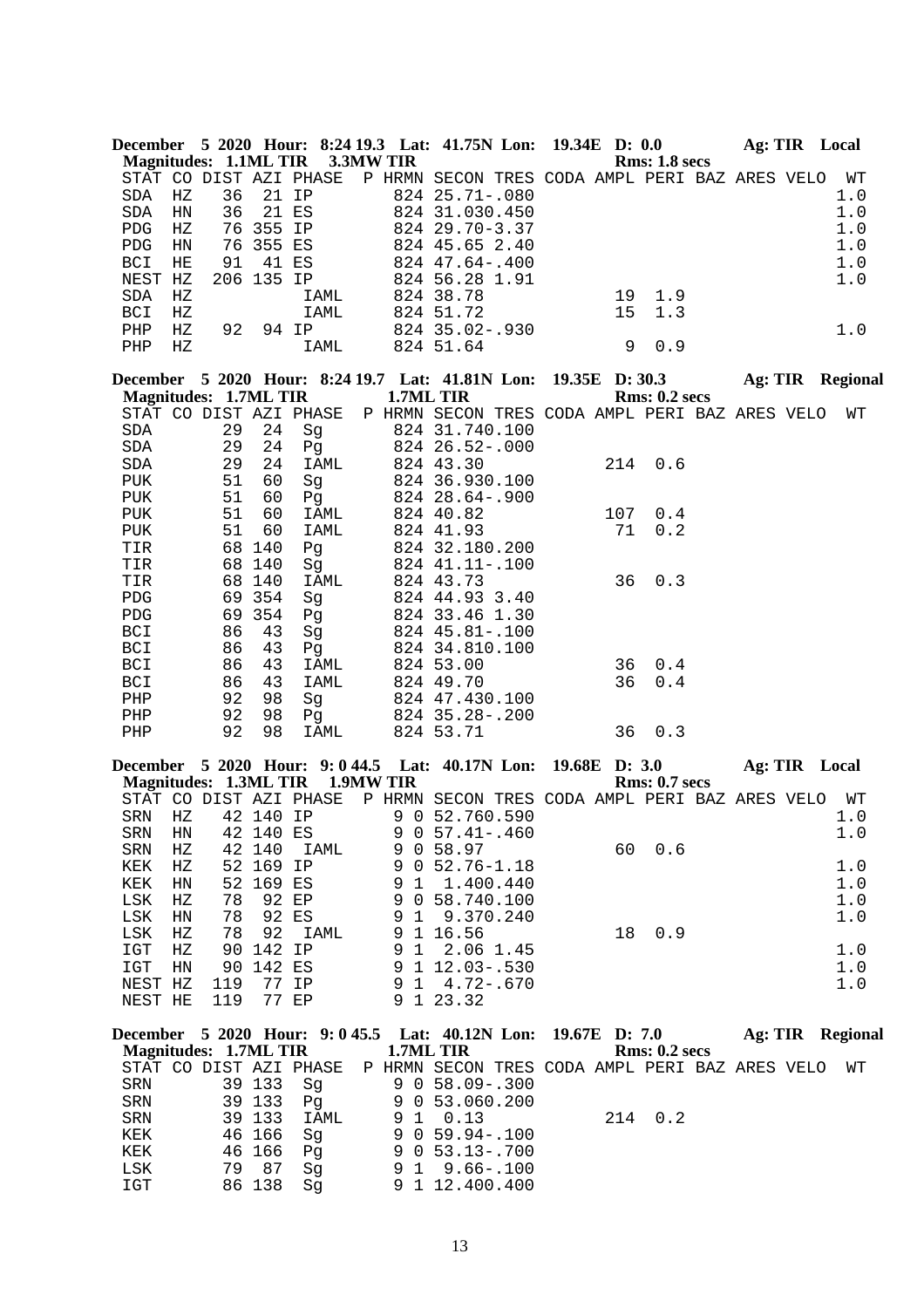| IGT  | 86 138 Pq   | 9 1 9.19 8.50  |     |
|------|-------------|----------------|-----|
| NEST | 121 73 Sq   | 9 1 22.760.000 |     |
| NEST | 121 73 Pa   | 9 1 6.81 -.000 |     |
| NEST | 121 73 IAML | 9 1 24.33      | n 9 |

|         |    |            |       | December 5 2020 Hour: 11:14 59.0 Lat: 38.64N Lon: 20.22E D: 8.5 |  |                                                |  |    |                |  | Ag: TIR Local |
|---------|----|------------|-------|-----------------------------------------------------------------|--|------------------------------------------------|--|----|----------------|--|---------------|
|         |    |            |       | Magnitudes: 2.1ML TIR 2.5MW TIR                                 |  |                                                |  |    | Rms: 1.1~secs  |  |               |
|         |    |            |       | STAT CO DIST AZI PHASE                                          |  | P HRMN SECON TRES CODA AMPL PERI BAZ ARES VELO |  |    |                |  | WТ            |
| IGT     | НZ | 100        |       | 6 EP                                                            |  | 1115 17.28 1.02                                |  |    |                |  | 1.0           |
| IGT     | HN | 100        | 6 ES  |                                                                 |  | 1115 28.44-.610                                |  |    |                |  | 1.0           |
| KEK     | НZ |            |       | 125 343 EP                                                      |  | 1115 19.94 -. 380                              |  |    |                |  | 1.0           |
| KEK     | HN | 125 343 ES |       |                                                                 |  | 1115 35.88-.240                                |  |    |                |  | 1.0           |
| SRN     | НZ | 139 352 EP |       |                                                                 |  | 1115 24.19 1.51                                |  |    |                |  | 1.0           |
| SRN     | ΗN |            |       | 139 352 ISa                                                     |  | 1115 42.26-.780                                |  |    |                |  | 1.0           |
| SRN     | НZ | 139 352    |       | IAML                                                            |  | 1115 57.57                                     |  |    | $22 \quad 1.9$ |  |               |
| LSK     | HN | 171        | 11    | ES                                                              |  | 1115 51.30 1.84                                |  |    |                |  | 1.0           |
| LSK     | ΗZ | 171        | 11    | IAML                                                            |  | 1116 12.45                                     |  | 18 | 3.6            |  |               |
| NEST HZ |    | 210        | 20 EP |                                                                 |  | $C$ 1115 31.89-1.69                            |  |    |                |  | 1.0           |
| NEST HN |    | 210        | 20 ES |                                                                 |  | 1115 58.52-.670                                |  |    |                |  | 1.0           |
| NEST HE |    | 210        |       | 20 ES                                                           |  | 1115 59.37                                     |  |    |                |  |               |

|            |                       |         | December 5 2020 Hour: 11:14 58.1 Lat: 38.67N Lon: 20.53E D: 2.0 |           |                                                |  |    |               |  | Ag: TIR Regional |
|------------|-----------------------|---------|-----------------------------------------------------------------|-----------|------------------------------------------------|--|----|---------------|--|------------------|
|            | Magnitudes: 2.3ML TIR |         |                                                                 | 2.3ML TIR |                                                |  |    | Rms: 0.8~secs |  |                  |
|            |                       |         | STAT CO DIST AZI PHASE                                          |           | P HRMN SECON TRES CODA AMPL PERI BAZ ARES VELO |  |    |               |  | WΤ               |
| LKD2       | 17                    | 39      | S                                                               | 1115      | $3.39 - .500$                                  |  |    |               |  |                  |
| LKD2       | 17                    | 39      | Pq                                                              | 1115      | $1.06 - .300$                                  |  |    |               |  |                  |
| IGT        | 97                    | 350     | S.                                                              |           | 1115 30.02 1.50                                |  |    |               |  |                  |
| IGT        |                       | 97 350  | Pq                                                              |           | 1115 15.37-.100                                |  |    |               |  |                  |
| IGT        |                       | 97 350  | IAML                                                            |           | 1115 32.94                                     |  | 71 | 0.4           |  |                  |
| KEK        |                       | 132 332 | P                                                               |           | $1115$ $19.25 - 2.20$                          |  |    |               |  |                  |
| <b>SRN</b> |                       | 142 342 | Sn                                                              |           | 1115 42.18 -. 500                              |  |    |               |  |                  |
| SRN        |                       | 142 342 | Pn                                                              |           | 1115 22.80-.700                                |  |    |               |  |                  |
| SRN        |                       | 142 342 | IAML                                                            |           | 1115 48.37                                     |  | 71 | 0.6           |  |                  |
| KLV        | 158                   | 115     | Sq                                                              |           | 1115 47.79 1.30                                |  |    |               |  |                  |
| KLV        | 158                   | 115     | Pq                                                              |           | 1115 25.64-.100                                |  |    |               |  |                  |
| THL        | 162                   | 51      | S                                                               |           | 1115 45.50-2.20                                |  |    |               |  |                  |
| THL        | 162                   | 51      | Pq                                                              |           | 1115 24.79-1.60                                |  |    |               |  |                  |
| LSK        | 165                   | 1       | Sn                                                              |           | 1115 48.850.700                                |  |    |               |  |                  |
| NEST       | 199                   | 12      | Sq                                                              |           | 1115 59.42 1.50                                |  |    |               |  |                  |
| NEST       | 199                   | 12      | Pg                                                              |           | 1115 32.310.000                                |  |    |               |  |                  |
| NEST       | 199                   | 12      | IAML                                                            | 1116      | 3.37                                           |  | 36 | 0.7           |  |                  |
| ITM        | 206                   | 143     | Pn                                                              |           | 1115 33.710.300                                |  |    |               |  |                  |

|            |    |         |        |                                 |                   | December 5 2020 Hour: 12:44 43.6 Lat: 36.19N Lon: 31.03E D: 0.2 |  |    |                      | Ag: TIR | <b>Regional</b> |
|------------|----|---------|--------|---------------------------------|-------------------|-----------------------------------------------------------------|--|----|----------------------|---------|-----------------|
|            |    |         |        | Magnitudes: 6.9ML TIR 4.1MW TIR |                   |                                                                 |  |    | <b>Rms: 1.8 secs</b> |         |                 |
|            |    |         |        | STAT CO DIST AZI PHASE          |                   | P HRMN SECON TRES CODA AMPL PERI BAZ ARES VELO                  |  |    |                      |         | WΤ              |
| THE        | НZ | 859     | 307    | IP                              | C <sub>1246</sub> | $39.60 - .570$                                                  |  |    |                      |         | 1.0             |
| THE        | HN | 859     | 307 ES |                                 | 1248              | 6.440.000                                                       |  |    |                      |         | 1.0             |
| NEST       | НZ | 990     | 301    | IP                              | D 1246            | 57.96 1.84                                                      |  |    |                      |         | 1.0             |
| IGT        |    | HZ 1011 | 295    | EP                              | C 1246            | 59.81 1.27                                                      |  |    |                      |         | 1.0             |
| LSK        |    | HZ 1013 | 299    | IP                              | C <sub>1247</sub> | $0.31$ 1.40                                                     |  |    |                      |         | 1.0             |
| KBN        |    | HZ 1020 | 302    | EP                              | C <sub>1247</sub> | 0.550.840                                                       |  |    |                      |         | 1.0             |
| SRN        |    | HZ 1050 | 296    | EP                              | D 1247            | 4.60 1.34                                                       |  |    |                      |         | 1.0             |
| KEK        |    | HZ 1061 | 295    | EP                              | 1247              | $3.67 - .880$                                                   |  |    |                      |         | 1.0             |
| PHP        |    | HZ 1101 | 307 IP |                                 | C <sub>1247</sub> | 9.700.250                                                       |  |    |                      |         | 1.0             |
| <b>BCI</b> |    | HZ 1167 | 309    | ΙP                              |                   | $C$ 1247 17.32-.060                                             |  |    |                      |         | 1.0             |
| <b>SDA</b> |    | HZ 1189 | 307    | EP                              |                   | 1247 20.980.990                                                 |  |    |                      |         | 1.0             |
| <b>PDG</b> |    | HZ 1227 | 308    | EP                              |                   | $C$ 1247 23.86-.740                                             |  |    |                      |         | 1.0             |
| LSK        | НZ |         |        | IAML                            |                   | 1249 40.49                                                      |  | 85 | 1.1                  |         |                 |
| KBN        | НZ |         |        | IAML                            | 1250              | 2.14                                                            |  | 70 | 2.1                  |         |                 |
| SRN        | НZ |         |        | IAML                            | 1250              | 3.48                                                            |  | 45 | 1.4                  |         |                 |
| PHP        | НZ |         |        | <b>IAML</b>                     |                   | 1250 13.61                                                      |  | 26 | 2.5                  |         |                 |
| BCI        | НZ |         |        | IAML                            | 1250              | 30.74                                                           |  | 41 | 3.0                  |         |                 |
| SDA        | ΗZ |         |        | IAML                            |                   | 1250 53.24                                                      |  | 26 | 2.7                  |         |                 |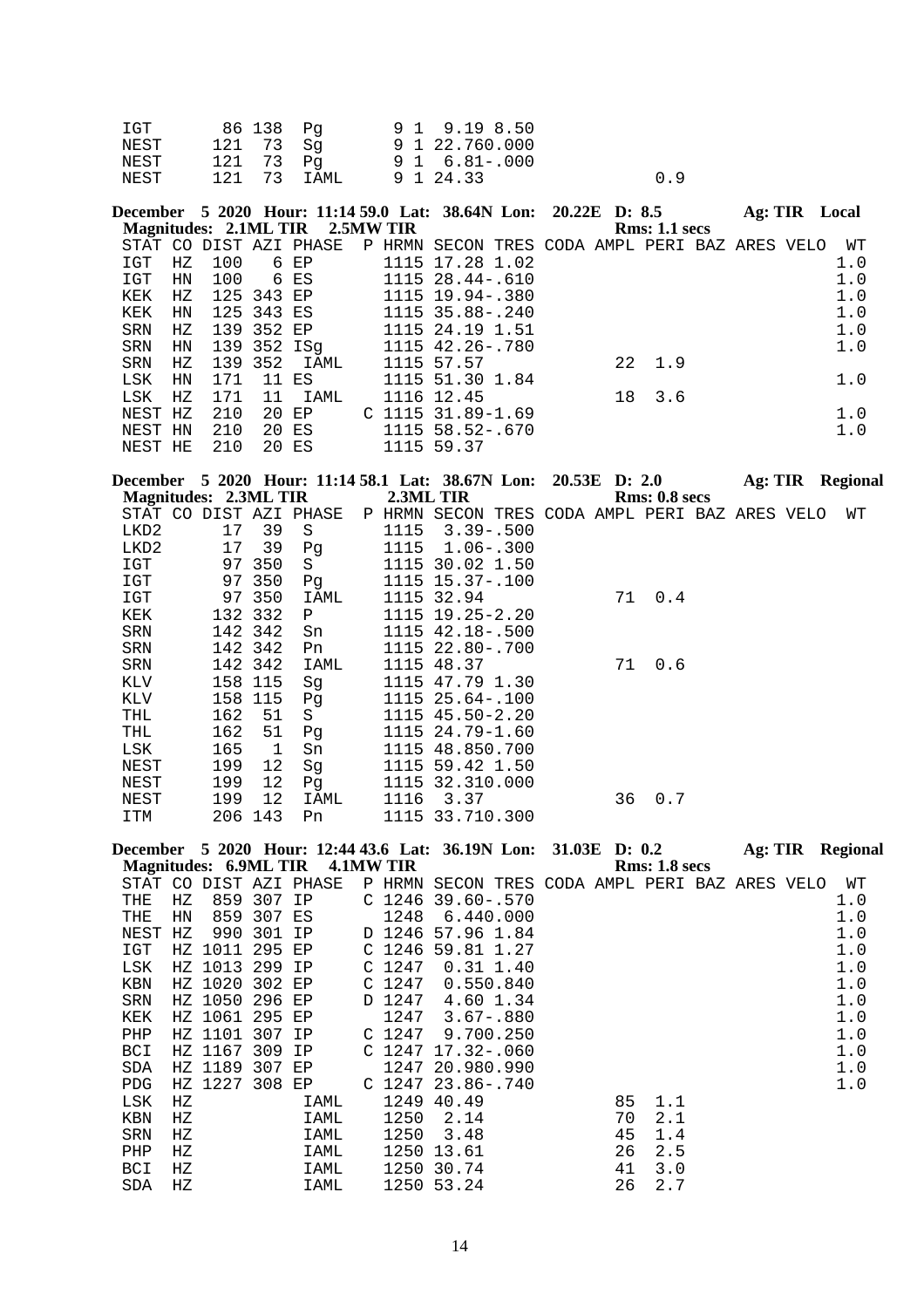| VLO<br><b>VLO</b>                                                                  | НZ | HZ 1113 299 EP                     |                                                                                       | IAML                                                                                                | 1247                                 | $5.23 - 5.67$<br>1250 23.47                                                                                                                                                                                                           |                | 96        | 1.0                  |                         |  | 1.0 |
|------------------------------------------------------------------------------------|----|------------------------------------|---------------------------------------------------------------------------------------|-----------------------------------------------------------------------------------------------------|--------------------------------------|---------------------------------------------------------------------------------------------------------------------------------------------------------------------------------------------------------------------------------------|----------------|-----------|----------------------|-------------------------|--|-----|
|                                                                                    |    | <b>Magnitudes: 1.5ML TIR</b>       |                                                                                       | December 5 2020 Hour: 17:33 55.3 Lat: 40.08N Lon: 19.66E D: 8.8                                     | 1.5ML TIR                            |                                                                                                                                                                                                                                       |                |           | Rms: 0.1 secs        | <b>Ag: TIR Regional</b> |  |     |
| <b>SRN</b><br>SRN<br>SRN<br>KEK<br>KEK<br>LSK<br>IGT<br>IGT<br>IGT<br>NEST<br>NEST |    | 42<br>80<br>83<br>83<br>125<br>125 | 37 127<br>37 127<br>37 127<br>42 163<br>163<br>84<br>136<br>136<br>83 136<br>72<br>72 | STAT CO DIST AZI PHASE<br>$\rm S$<br>Ρ<br>IAML<br>S<br>$\mathbf P$<br>S<br>Ρ<br>S<br>IAML<br>Ρ<br>S | 1734<br>1734<br>1734<br>1734<br>1734 | P HRMN SECON TRES CODA AMPL PERI BAZ ARES VELO<br>$7.67 - .000$<br>2.430.100<br>9.52<br>$8.75 - .000$<br>$2.96 - .000$<br>1734 19.64 -. 300<br>1734 12.44 2.40<br>1734 21.250.100<br>1734 22.69<br>1734 17.060.100<br>1734 33.06-.200 |                | 107<br>36 | 0.4<br>1.4           |                         |  | WТ  |
|                                                                                    |    | <b>Magnitudes: 0.9ML TIR</b>       |                                                                                       | December 5 2020 Hour: 17:40 45.4 Lat: 39.90N Lon:                                                   | 0.9ML TIR                            |                                                                                                                                                                                                                                       | 19.99E D: 14.8 |           | Rms: 0.0 secs        | Ag: TIR Regional        |  |     |
|                                                                                    |    |                                    |                                                                                       | STAT CO DIST AZI PHASE                                                                              |                                      | P HRMN SECON TRES CODA AMPL PERI BAZ ARES VELO                                                                                                                                                                                        |                |           |                      |                         |  | WТ  |
| SRN                                                                                |    |                                    | 2 154                                                                                 | $\rm S$                                                                                             |                                      | 1740 50.100.000                                                                                                                                                                                                                       |                |           |                      |                         |  |     |
| SRN                                                                                |    |                                    | 2 154                                                                                 | Ρ                                                                                                   |                                      | 1740 48.100.000                                                                                                                                                                                                                       |                |           |                      |                         |  |     |
| SRN                                                                                |    | 2                                  | 154                                                                                   | IAML                                                                                                |                                      | 1740 51.10                                                                                                                                                                                                                            |                | 36        | 0.1                  |                         |  |     |
| KEK                                                                                |    | 27                                 | 0                                                                                     | Ρ                                                                                                   |                                      | 1740 49.350.000                                                                                                                                                                                                                       |                |           |                      |                         |  |     |
| KEK                                                                                |    | 27                                 | 220                                                                                   | S                                                                                                   |                                      | 1740 54.49 -. 000                                                                                                                                                                                                                     |                |           |                      |                         |  |     |
| IGT                                                                                |    |                                    | 50 144                                                                                | S                                                                                                   | 1741                                 | 1.230.000                                                                                                                                                                                                                             |                |           |                      |                         |  |     |
|                                                                                    |    |                                    |                                                                                       |                                                                                                     |                                      |                                                                                                                                                                                                                                       |                |           |                      |                         |  |     |
|                                                                                    |    |                                    |                                                                                       | December 5 2020 Hour: 19:36 22.1 Lat: 40.13N Lon:                                                   |                                      |                                                                                                                                                                                                                                       | 19.70E D: 7.0  |           |                      | Ag: TIR Regional        |  |     |
|                                                                                    |    | <b>Magnitudes: 1.2ML TIR</b>       |                                                                                       |                                                                                                     | 1.2ML TIR                            |                                                                                                                                                                                                                                       |                |           | Rms: 0.0 secs        |                         |  |     |
|                                                                                    |    |                                    |                                                                                       | STAT CO DIST AZI PHASE                                                                              |                                      | P HRMN SECON TRES CODA AMPL PERI BAZ ARES VELO                                                                                                                                                                                        |                |           |                      |                         |  | WТ  |
| SRN                                                                                |    |                                    | 38 137                                                                                | S                                                                                                   |                                      | 1936 34.710.000                                                                                                                                                                                                                       |                |           |                      |                         |  |     |
| SRN                                                                                |    |                                    | 38 137                                                                                | Ρ                                                                                                   |                                      | 1936 29.310.000                                                                                                                                                                                                                       |                |           |                      |                         |  |     |
| SRN                                                                                |    | 38                                 | 137                                                                                   | IAML                                                                                                |                                      | 1936 35.32                                                                                                                                                                                                                            |                | 71        | 0.4                  |                         |  |     |
| KEK                                                                                |    |                                    | 47 170                                                                                | $\rm S$                                                                                             |                                      | 1936 36.890.000                                                                                                                                                                                                                       |                |           |                      |                         |  |     |
| KEK                                                                                |    | 47                                 | 170                                                                                   | $\, {\bf P}$                                                                                        |                                      | 1936 30.540.000                                                                                                                                                                                                                       |                |           |                      |                         |  |     |
| IGT                                                                                |    |                                    | 86 140                                                                                | S                                                                                                   |                                      | 1936 47.99 -. 400                                                                                                                                                                                                                     |                |           |                      |                         |  |     |
| IGT                                                                                |    |                                    | 86 140                                                                                | IAML                                                                                                |                                      | 1936 54.23                                                                                                                                                                                                                            |                |           | 0.6                  |                         |  |     |
|                                                                                    |    |                                    |                                                                                       |                                                                                                     |                                      |                                                                                                                                                                                                                                       |                |           |                      |                         |  |     |
|                                                                                    |    |                                    |                                                                                       | December 5 2020 Hour: 23:56 2.9 Lat: 40.34N Lon: 20.96E D: 23.1                                     |                                      |                                                                                                                                                                                                                                       |                |           |                      | Ag: TIR Regional        |  |     |
|                                                                                    |    | <b>Magnitudes: 2.0ML TIR</b>       |                                                                                       |                                                                                                     |                                      | 2.0ML TIR                                                                                                                                                                                                                             |                |           | Rms: 0.1~secs        |                         |  |     |
|                                                                                    |    |                                    |                                                                                       | STAT CO DIST AZI PHASE P HRMN SECON TRES CODA AMPL PERI BAZ ARES VELO WT                            |                                      |                                                                                                                                                                                                                                       |                |           |                      |                         |  |     |
| NEST                                                                               |    | 11                                 | 41                                                                                    | Sg                                                                                                  | 2356                                 | 8.310.000                                                                                                                                                                                                                             |                |           |                      |                         |  |     |
| NEST                                                                               |    | 11                                 | 41                                                                                    | Pg                                                                                                  | D 2356                               | $5.49 - .500$                                                                                                                                                                                                                         |                |           |                      |                         |  |     |
| NEST                                                                               |    | 11                                 | 41                                                                                    | IAML                                                                                                | 2356                                 | 9.17                                                                                                                                                                                                                                  |                |           | 357 0.2              |                         |  |     |
| KBN                                                                                |    | 35                                 | 336                                                                                   | Sg                                                                                                  |                                      | 2356 14.090.000                                                                                                                                                                                                                       |                |           |                      |                         |  |     |
| KBN                                                                                |    | 35                                 | 336                                                                                   | Pg                                                                                                  | 2356                                 | $9.12 - .200$                                                                                                                                                                                                                         |                |           |                      |                         |  |     |
| LSK                                                                                |    |                                    | 38 236                                                                                | Sg                                                                                                  |                                      | 2356 15.390.000                                                                                                                                                                                                                       |                |           |                      |                         |  |     |
| LSK                                                                                |    |                                    | 38 236                                                                                | Pg                                                                                                  | D 2356                               | $9.97 - .100$                                                                                                                                                                                                                         |                |           |                      |                         |  |     |
|                                                                                    |    |                                    |                                                                                       |                                                                                                     |                                      |                                                                                                                                                                                                                                       |                |           |                      |                         |  |     |
|                                                                                    |    |                                    |                                                                                       | December 6 2020 Hour: 7:19 44.4 Lat: 41.56N Lon:                                                    |                                      |                                                                                                                                                                                                                                       | 19.59E D: 11.6 |           |                      | Ag: TIR Regional        |  |     |
|                                                                                    |    | <b>Magnitudes: 4.1ML TIR</b>       |                                                                                       |                                                                                                     |                                      | 4.1ML TIR                                                                                                                                                                                                                             |                |           | <b>Rms: 0.2 secs</b> |                         |  |     |
|                                                                                    |    |                                    |                                                                                       | STAT CO DIST AZI PHASE                                                                              |                                      | P HRMN SECON TRES CODA AMPL PERI BAZ ARES VELO                                                                                                                                                                                        |                |           |                      |                         |  | WΤ  |
| TIR                                                                                |    | 32                                 | 0                                                                                     | Pg                                                                                                  |                                      | 719 50.040.000                                                                                                                                                                                                                        |                |           |                      |                         |  |     |
| TIR                                                                                |    |                                    | 32 135                                                                                | Sg                                                                                                  |                                      | 719 55.020.100                                                                                                                                                                                                                        |                |           |                      |                         |  |     |
| TIR                                                                                |    | 32                                 | 135                                                                                   | IAML                                                                                                |                                      | 719 54.85                                                                                                                                                                                                                             |                | 14036     | 0.4                  |                         |  |     |
| SDA                                                                                |    | 56                                 | 352                                                                                   | S                                                                                                   | 720                                  | 1.870.100                                                                                                                                                                                                                             |                |           |                      |                         |  |     |
| SDA                                                                                |    | 56                                 | 352                                                                                   | Pg                                                                                                  |                                      | 719 54.26-.000                                                                                                                                                                                                                        |                |           |                      |                         |  |     |
| SDA                                                                                |    | 56                                 | 352                                                                                   | IAML                                                                                                | 720                                  | 4.79                                                                                                                                                                                                                                  |                | 29357     | 0.5                  |                         |  |     |
| PUK                                                                                |    | 59                                 | 24                                                                                    | Sg                                                                                                  | 720                                  | 2.680.000                                                                                                                                                                                                                             |                |           |                      |                         |  |     |
| PUK                                                                                |    | 59                                 | 24                                                                                    | Ρ                                                                                                   |                                      | 719 54.27-.600                                                                                                                                                                                                                        |                |           |                      |                         |  |     |
| PUK                                                                                |    | 59                                 | 24                                                                                    | IAML                                                                                                | 720                                  | 7.76                                                                                                                                                                                                                                  |                | 29000     | 0.3                  |                         |  |     |
| ${\rm PHP}$                                                                        |    | 72                                 | 78                                                                                    | Sg                                                                                                  | 720                                  | 6.240.100                                                                                                                                                                                                                             |                |           |                      |                         |  |     |

PHP 72 78 P 719 56.35-.500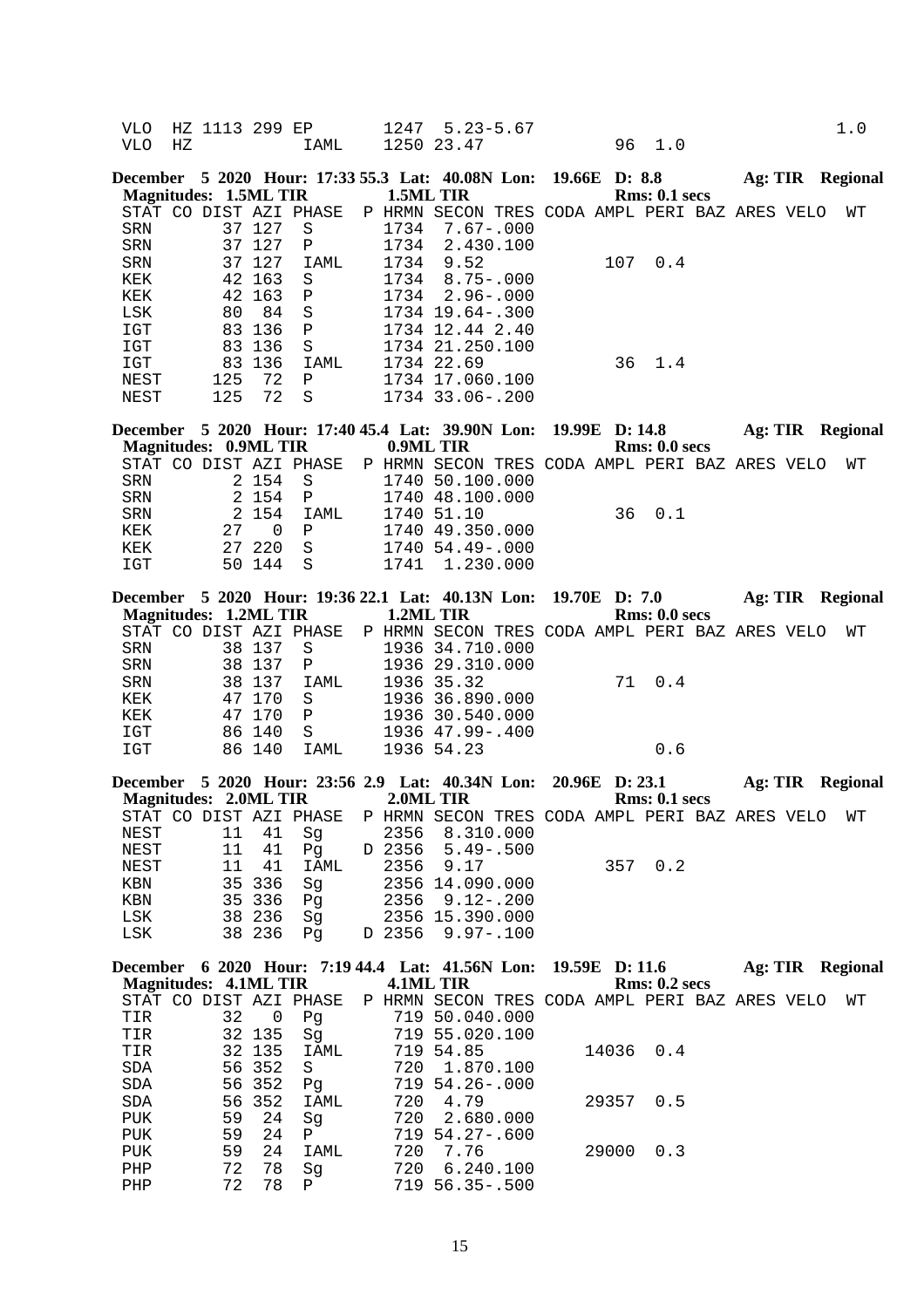| PHP         | 72 78 IAML   | 720 14.34      | 12500 0.7 |  |
|-------------|--------------|----------------|-----------|--|
| <b>BERA</b> | 99 162 Sq    | 720 14.900.100 |           |  |
| BERA        | 99 162 P     | 720 1.45 - 300 |           |  |
| BERA        | 99 162 IAML  | 720 19.60      | 3179 0.4  |  |
| VLO         | 121 184 Sg   | 720 20.100.100 |           |  |
| <b>VLO</b>  | 121 184 Pq   | 720 5.470.700  |           |  |
| VLO         | 121 184 IAML | 720 26.86      | 12393 0.6 |  |

| December 6 2020 Hour: 10:952.6 Lat: 38.83N Lon: 21.64E D:61.1 |  |  |           |  |                      | Ag: TIR Regional |  |
|---------------------------------------------------------------|--|--|-----------|--|----------------------|------------------|--|
| <b>Magnitudes: 2.8ML TIR</b>                                  |  |  | 2.8ML TIR |  | <b>Rms: 1.4 secs</b> |                  |  |

|      |     |         | STAT CO DIST AZI PHASE |      | P HRMN SECON TRES CODA AMPL PERI BAZ ARES VELO |     |     |  | WТ |
|------|-----|---------|------------------------|------|------------------------------------------------|-----|-----|--|----|
| LKD2 |     | 86 268  | Sq                     |      | 1010 21.210.700                                |     |     |  |    |
| LKD2 |     | 86 268  | Pq                     | 1010 | 9.440.900                                      |     |     |  |    |
| LKD2 |     | 86 268  | IAML                   |      | 1010 22.09                                     | 786 | 0.2 |  |    |
| THL  | 88  | - 0     | Pq                     | 1010 | 9.750.000                                      |     |     |  |    |
| THL  | 88  | 21      | Sq                     |      | 1010 21.530.500                                |     |     |  |    |
| KLV  |     | 98 152  | Sq                     |      | 1010 21.92-1.30                                |     |     |  |    |
| KLV  | 98  | 152     | Pq                     |      | 1010 10.450.300                                |     |     |  |    |
| IGT  | 138 | 305     | Sn                     |      | $1010, 30.47 - 1.70$                           |     |     |  |    |
| IGT  | 138 | 305     | Pn                     |      | 1010 17.86 2.70                                |     |     |  |    |
| LSK  |     | 172 329 | S.                     |      | 1010 38.08-1.70                                |     |     |  |    |
| LSK  |     | 172 329 | Pn.                    |      | 1010 20.69 1.10                                |     |     |  |    |
| NEST |     | 183 345 | Sn                     |      | $1010$ $34.62 - 8.00$                          |     |     |  |    |
| NEST |     | 183 345 | Pn.                    |      | 1010 23.04 1.90                                |     |     |  |    |
| NEST |     | 183 345 | IAML                   |      | 1010 45.88                                     | 36  | 0.4 |  |    |
| SRN  |     | 183 311 | Sn                     |      | $1010$ $40.31 - 3.00$                          |     |     |  |    |
| SRN  |     | 183 311 | Pn.                    |      | 1010 20.71-.900                                |     |     |  |    |
| THE  | 230 | 29      | Pn                     |      | 1010 26.48-.900                                |     |     |  |    |
|      |     |         |                        |      |                                                |     |     |  |    |

| December              |     |        |                |           | 6 2020 Hour: 15:26 39.3 Lat: 39.60N Lon: 20.23E D: 15.3 |  |     |                      | Ag: TIR                      |      | Regional |
|-----------------------|-----|--------|----------------|-----------|---------------------------------------------------------|--|-----|----------------------|------------------------------|------|----------|
| Magnitudes: 1.5ML TIR |     |        |                | 1.5ML TIR |                                                         |  |     | <b>Rms: 0.2 secs</b> |                              |      |          |
| CO.<br>STAT           |     |        | DIST AZI PHASE |           | P HRMN SECON                                            |  |     |                      | TRES CODA AMPL PERI BAZ ARES | VELO | WТ       |
| IGT                   |     | 12 130 | Sq             |           | 1526 44.890.000                                         |  |     |                      |                              |      |          |
| IGT                   |     | 12 130 | Pg             |           | 1526 42.540.000                                         |  |     |                      |                              |      |          |
| IGT                   |     | 12 130 | IAML           |           | 1526 46.43                                              |  | 143 | 0.1                  |                              |      |          |
| SRN                   |     | 37 329 | Sq             |           | 1526 52.240.300                                         |  |     |                      |                              |      |          |
| SRN                   |     | 37 329 | Pq             |           | 1526 46.600.000                                         |  |     |                      |                              |      |          |
| KEK                   |     | 39 289 | Sq             |           | 1526 51.94 -. 100                                       |  |     |                      |                              |      |          |
| KEK                   |     | 39 289 | Pq             |           | 1526 46.29 - .300                                       |  |     |                      |                              |      |          |
| LSK                   | 69  | 27     | Pq             |           | 1526 52.280.800                                         |  |     |                      |                              |      |          |
| LSK                   | 69  | 27     | Sq             | 1527      | $0.22 - .300$                                           |  |     |                      |                              |      |          |
| NEST                  | 115 | 37     | Sq             | 1527      | 13.950.000                                              |  |     |                      |                              |      |          |
| NEST                  | 115 | 37     | Pq             |           | 1526 59.250.100                                         |  |     |                      |                              |      |          |

| December 6 2020 Hour: 22:27 0.9 Lat: 41.73N Lon: 20.35E D: 15.8       |    |         |      |        |                  |  |               | Ag: TIR |  | Regional |
|-----------------------------------------------------------------------|----|---------|------|--------|------------------|--|---------------|---------|--|----------|
| Magnitudes: 1.7ML TIR                                                 |    |         |      |        | <b>1.7ML TIR</b> |  | Rms: 0.2~secs |         |  |          |
| STAT CO DIST AZI PHASE P HRMN SECON TRES CODA AMPL PERI BAZ ARES VELO |    |         |      |        |                  |  |               |         |  | WТ       |
| PHP                                                                   | 17 | 0       | Pg   | C 2227 | 2.790.000        |  |               |         |  |          |
| PHP                                                                   |    | 9 1 2 3 | Sg   | 2227   | 5.650.100        |  |               |         |  |          |
| PHP                                                                   |    | 9 1 2 3 | IAML |        | 2227 6.41        |  | 393 0.2       |         |  |          |
| PUK                                                                   |    | 51 313  | Sq   |        | 2227 16.88-.200  |  |               |         |  |          |
| PUK                                                                   |    | 51 313  | Pq   |        | $2227$ 8.75-1.40 |  |               |         |  |          |
| PUK                                                                   |    | 51 313  | IAML |        | 2227 22.01       |  | 71 0.3        |         |  |          |
| BCI                                                                   |    | 75 342  | Pq   |        | 2227 14.100.100  |  |               |         |  |          |
| <b>SDA</b>                                                            |    | 79 298  | Sq   |        | 2227 25.530.100  |  |               |         |  |          |
| SDA                                                                   |    | 79 298  | Pq   |        | 2227 17.38 2.40  |  |               |         |  |          |
| <b>PDG</b>                                                            |    | 119 312 | Sq   |        | 2227 37.040.300  |  |               |         |  |          |
| <b>PDG</b>                                                            |    | 119 312 | Pq   |        | 2227 20.83-.600  |  |               |         |  |          |
|                                                                       |    |         |      |        |                  |  |               |         |  |          |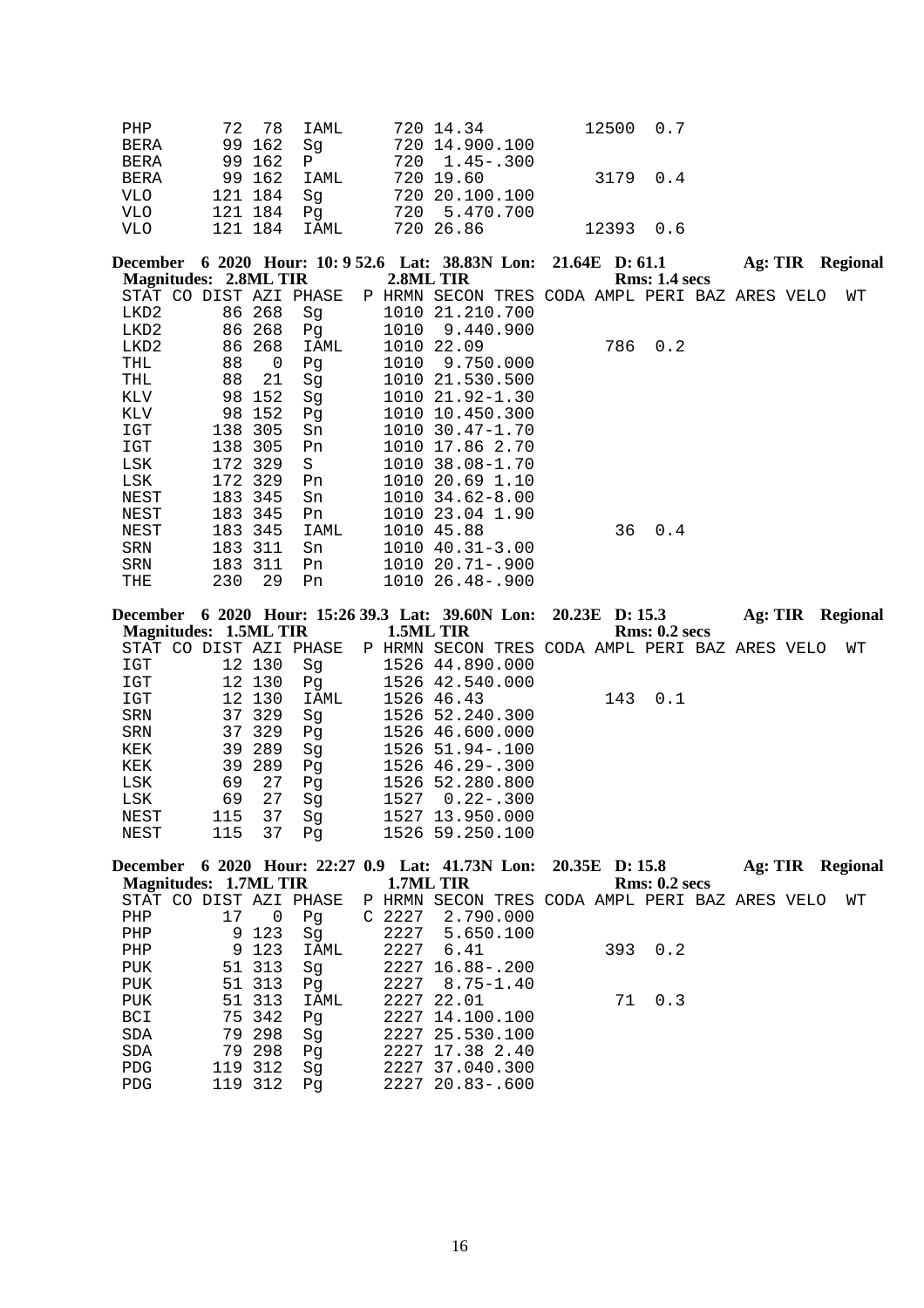|                            |                              |                  | December 6 2020 Hour: 22:32 41.3 Lat: 41.65N Lon: 20.28E D: 16.7 |   |           |                                                |                |      |                      |  |  | Ag: TIR Regional |
|----------------------------|------------------------------|------------------|------------------------------------------------------------------|---|-----------|------------------------------------------------|----------------|------|----------------------|--|--|------------------|
|                            | <b>Magnitudes: 2.0ML TIR</b> |                  |                                                                  |   | 2.0ML TIR |                                                |                |      | Rms: 0.1~secs        |  |  |                  |
|                            |                              |                  | STAT CO DIST AZI PHASE                                           |   |           | P HRMN SECON TRES CODA AMPL PERI BAZ ARES VELO |                |      |                      |  |  | WΤ               |
| PHP                        | 9                            | $\mathsf 0$      | Pg                                                               |   |           | C 2232 44.370.000                              |                |      |                      |  |  |                  |
| PHP                        | 15                           | 71               | Sg                                                               |   |           | 2232 47.110.000                                |                |      |                      |  |  |                  |
| PHP                        | 15                           | 71               | <b>IAML</b>                                                      |   |           | 2232 47.93                                     |                | 893  | 0.2                  |  |  |                  |
| TIR                        | 48                           | 227              | Sg                                                               |   |           | 2232 56.630.100                                |                |      |                      |  |  |                  |
| TIR                        | 48                           | 227              | Pg                                                               |   |           | 2232 50.030.000                                |                |      |                      |  |  |                  |
| <b>PUK</b>                 | 55                           | 325              | Sg                                                               |   |           | 2232 58.380.100                                |                |      |                      |  |  |                  |
| PUK                        | 55                           | 325<br>55 325    | Pq                                                               |   |           | D 2232 50.35-.700                              |                |      |                      |  |  |                  |
| PUK                        |                              |                  | IAML                                                             |   | 2233      | 1.68                                           |                | 107  | 0.6                  |  |  |                  |
| SDA<br>SDA                 |                              | 79 306<br>79 306 | Sg<br>Pq                                                         |   | 2233      | 5.740.000<br>2232 55.09 -. 200                 |                |      |                      |  |  |                  |
| SDA                        |                              | 79 306           | IAML                                                             |   | 2233      | 7.54                                           |                | 107  | 0.9                  |  |  |                  |
| BCI                        |                              | 82 348           | Pg                                                               |   |           | 2232 54.35-1.30                                |                |      |                      |  |  |                  |
| PDG                        |                              | 121 317          | Sg                                                               |   |           | 2233 17.680.100                                |                |      |                      |  |  |                  |
| PDG                        |                              | 121 317          | Pg                                                               |   | 2233      | 2.080.000                                      |                |      |                      |  |  |                  |
|                            |                              |                  | December 7 2020 Hour: 0:46 55.5 Lat: 40.39N Lon:                 |   |           |                                                | 21.11E D: 18.0 |      |                      |  |  | Ag: TIR Regional |
|                            | <b>Magnitudes: 2.5ML TIR</b> |                  |                                                                  |   | 2.5ML TIR |                                                |                |      | <b>Rms: 0.2 secs</b> |  |  |                  |
|                            |                              |                  | STAT CO DIST AZI PHASE                                           |   |           | P HRMN SECON TRES CODA AMPL PERI BAZ ARES VELO |                |      |                      |  |  | WΤ               |
| <b>NEST</b>                |                              | 6 293            | Sg                                                               |   | 047       | $0.66 - .100$                                  |                |      |                      |  |  |                  |
| NEST                       | 6                            | 293              | Pg                                                               | D |           | 046 58.700.200                                 |                |      |                      |  |  |                  |
| NEST                       | 6                            | 293              | <b>IAML</b>                                                      |   | 047       | 3.58                                           |                | 2964 | 0.5                  |  |  |                  |
| KBN                        | 38                           | 313              | Sg                                                               |   | 047       | 8.15 1.00                                      |                |      |                      |  |  |                  |
| KBN                        |                              | 38 313           | Pg                                                               | C | 047       | 2.300.100                                      |                |      |                      |  |  |                  |
| LSK                        |                              | 51 239           | Sg                                                               |   |           | 047 11.750.000                                 |                |      |                      |  |  |                  |
| LSK                        | 51                           | 239              | Pg                                                               | D | 047       | $4.43 - .300$                                  |                |      |                      |  |  |                  |
| BERA                       | 105                          | 0<br>290         | Pg                                                               | D |           | 047 12.350.000                                 |                |      |                      |  |  |                  |
| <b>BERA</b><br><b>BERA</b> | 106                          | 106 290          | Sg<br>IAML                                                       |   |           | 047 27.710.500<br>047 31.74                    |                | 107  | 0.4                  |  |  |                  |
| THL                        |                              | 120 139          | Sg                                                               |   |           | 047 32.76 1.50                                 |                |      |                      |  |  |                  |
| THL                        |                              | 120 139          | Pq                                                               | D |           | 047 16.090.200                                 |                |      |                      |  |  |                  |
| PHP                        |                              | 155 339          | S                                                                |   |           | 047 40.400.000                                 |                |      |                      |  |  |                  |
| PHP                        |                              | 155 339          | Ρ                                                                |   |           | 047 20.75-.400                                 |                |      |                      |  |  |                  |
| PHP                        |                              | 155 339          | IAML                                                             |   |           | 047 48.27                                      |                | 71   | 0.6                  |  |  |                  |
|                            |                              |                  | December 7 2020 Hour: 1:38 14.9 Lat: 42.65N Lon:                 |   |           |                                                | 19.18E D: 7.2  |      |                      |  |  | Ag: TIR Regional |
|                            | <b>Magnitudes: 1.4ML TIR</b> |                  |                                                                  |   | 1.4ML TIR |                                                |                |      | <b>Rms: 0.1 secs</b> |  |  |                  |
|                            |                              |                  | STAT CO DIST AZI PHASE                                           |   |           | P HRMN SECON TRES CODA AMPL PERI BAZ ARES VELO |                |      |                      |  |  | WТ               |
|                            |                              |                  | PUK 0 Pg                                                         |   |           | 138 29.110.000                                 |                |      |                      |  |  |                  |
| PUK                        |                              | 89 138           | Sg                                                               |   |           | 138 42.230.000                                 |                |      |                      |  |  |                  |
| ${\tt PDG}$                |                              | 26 164           | Sg                                                               |   |           | 138 23.08-.000                                 |                |      |                      |  |  |                  |
| ${\tt PDG}$                |                              | 26 164           | Pg                                                               |   |           | 138 19.56 -. 100                               |                |      |                      |  |  |                  |
| $\operatorname{SDA}$       |                              | 71 158           | Sg                                                               |   |           | 138 37.030.000                                 |                |      |                      |  |  |                  |
| $\operatorname{SDA}$       |                              | 71 158           | Pg                                                               |   |           | 138 26.07-1.50                                 |                |      |                      |  |  |                  |
| <b>BCI</b>                 |                              | 79 112           | Pg                                                               |   |           | 138 28.870.100                                 |                |      |                      |  |  |                  |
| <b>BCI</b>                 |                              | 79 112           | Sg                                                               |   |           | 138 39.15 -. 100                               |                |      |                      |  |  |                  |
| <b>BCI</b>                 |                              | 79 112           | <b>IAML</b>                                                      |   |           | 138 40.48                                      |                | 36   | 0.6                  |  |  |                  |

| December              |    |          |                |        | 7 2020 Hour: 8:48 22.6 Lat: 40.22N Lon: 19.95E D: 6.9 |                                   |                      | Ag: TIR | Regional |
|-----------------------|----|----------|----------------|--------|-------------------------------------------------------|-----------------------------------|----------------------|---------|----------|
| Magnitudes: 1.5ML TIR |    |          |                |        | 1.5ML TIR                                             |                                   | <b>Rms: 0.0 secs</b> |         |          |
| STAT CO               |    |          | DIST AZI PHASE | P HRMN | SECON                                                 | TRES CODA AMPL PERI BAZ ARES VELO |                      |         | WТ       |
| SRN                   | 38 | 173      | S              |        | 848 35.170.000                                        |                                   |                      |         |          |
| SRN                   |    | 38 173   | $\mathbf{P}$   |        | $84829.77 - .000$                                     |                                   |                      |         |          |
| SRN                   |    | 38 173   | IAML           |        | 848 33.82                                             |                                   | 71 1.3               |         |          |
| BERA                  | 55 | $\Omega$ | $\mathbf P$    |        | 848 33.590.000                                        |                                   |                      |         |          |
| <b>BERA</b>           | 55 | $\Omega$ | S              |        | 848 40.090.400                                        |                                   |                      |         |          |
| <b>BERA</b>           | 55 | $\Omega$ | IAML           |        | 848 42.51                                             |                                   | 0.3<br>71            |         |          |
| LSK                   | 56 | 97       | S              |        | 848 39.66-.000                                        |                                   |                      |         |          |
| LSK                   | 56 | 97       | P              |        | 848 32.390.000                                        |                                   |                      |         |          |
| KEK                   | 58 | 194      | S              |        | 848 40.590.100                                        |                                   |                      |         |          |
| IGT                   |    | 82 156   | S              |        | 848 50.71 2.70                                        |                                   |                      |         |          |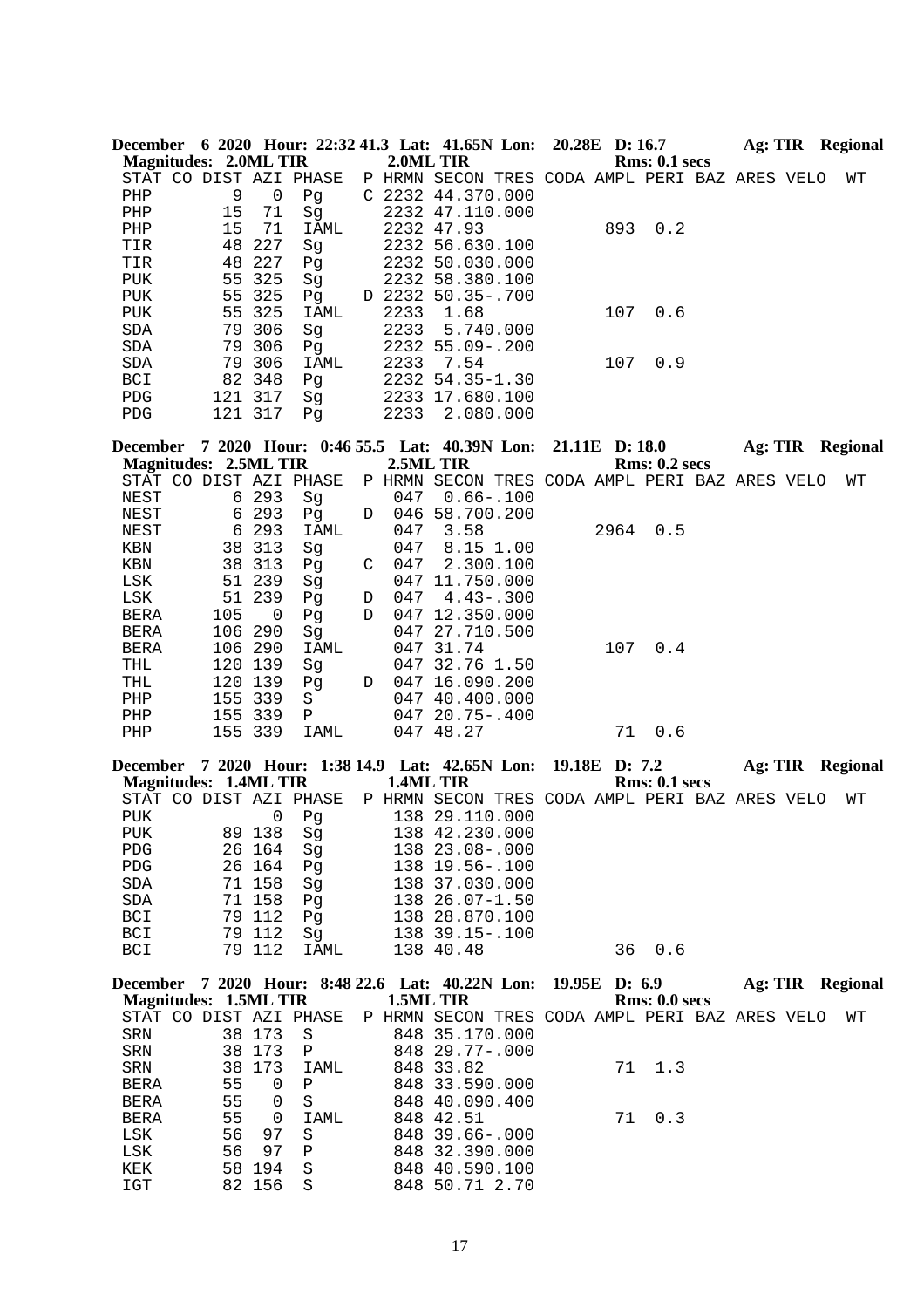| <b>December</b>        |         |        |              |           | 7 2020 Hour: 14:46 36.5 Lat: 40.47N Lon: 20.62E D: 2.5 |  |     |               | Ag: TIR | Regional |
|------------------------|---------|--------|--------------|-----------|--------------------------------------------------------|--|-----|---------------|---------|----------|
| Magnitudes: 2.2ML TIR  |         |        |              | 2.2ML TIR |                                                        |  |     | Rms: 0.0 secs |         |          |
| STAT CO DIST AZI PHASE |         |        |              |           | P HRMN SECON TRES CODA AMPL PERI BAZ ARES VELO         |  |     |               |         | WТ       |
| KBN                    | 22      | 39     | S            |           | 1446 43.180.000                                        |  |     |               |         |          |
| KBN                    | 22      | 39     | $\mathbf P$  |           | 1446 40.28-.000                                        |  |     |               |         |          |
| KBN                    | 22      | 39     | IAML         |           | 1446 44.04                                             |  | 857 | 0.3           |         |          |
| LSK                    |         | 36 184 | S.           |           | 1446 48.15-.100                                        |  |     |               |         |          |
| LSK                    |         | 36 184 | $\mathbf{P}$ |           | $1446$ $42.21 - 1.00$                                  |  |     |               |         |          |
| <b>BERA</b>            |         | 63 295 | S.           |           | $1446$ 56.64 - 100                                     |  |     |               |         |          |
| <b>BERA</b>            |         | 63 295 | $\mathbb{P}$ |           | 1446 48.04-.000                                        |  |     |               |         |          |
| SRN                    |         | 85 220 | -S           | 1447      | $3.62 - .100$                                          |  |     |               |         |          |
| SRN                    |         | 85 220 | $\mathbf P$  |           | 1446 52.130.000                                        |  |     |               |         |          |
| SRN                    |         | 85 220 | IAML         | 1447      | 7.84                                                   |  | 143 | 0.8           |         |          |
| <b>PUK</b>             | 185 341 |        | P            | 1447      | 8.420.000                                              |  |     |               |         |          |

|             |                       |          | December 7 2020 Hour: 19:15 53.8 Lat: 41.16N Lon: 20.21E D: 18.2 |           |                                                |  |    |               | Ag: TIR |  | <b>Regional</b> |
|-------------|-----------------------|----------|------------------------------------------------------------------|-----------|------------------------------------------------|--|----|---------------|---------|--|-----------------|
|             | Magnitudes: 1.2ML TIR |          |                                                                  | 1.2ML TIR |                                                |  |    | Rms: 0.1~secs |         |  |                 |
|             |                       |          | STAT CO DIST AZI PHASE                                           |           | P HRMN SECON TRES CODA AMPL PERI BAZ ARES VELO |  |    |               |         |  | WТ              |
| TIR         | 36                    | $\Omega$ | Ρ                                                                | 1916      | 0.320.000                                      |  |    |               |         |  |                 |
| TIR         |                       | 36 306   | Sq                                                               | 1916      | 5.860.000                                      |  |    |               |         |  |                 |
| TIR         |                       | 36 306   | IAML                                                             | 1916      | 6.06                                           |  |    | 71 0.2        |         |  |                 |
| BERA        |                       | 55 205   | - S                                                              |           | 1916 11.240.000                                |  |    |               |         |  |                 |
| <b>BERA</b> |                       | 55 205   | $\mathbf{P}$                                                     |           | $1916$ $3.25 - .500$                           |  |    |               |         |  |                 |
| <b>BERA</b> |                       | 55 205   | IAML                                                             |           | 1916 12.54                                     |  |    | $36 \t 0.2$   |         |  |                 |
| PHP         | 61                    | 18       | S                                                                |           | 1916 12.770.100                                |  |    |               |         |  |                 |
| PHP         | 61                    | 18       | Pq                                                               |           | $1916$ $4.39 - .200$                           |  |    |               |         |  |                 |
| PHP         | 61                    | 18       | IAML                                                             |           | 1916 16.03                                     |  |    | 0.3           |         |  |                 |
| PUK         |                       | 102 345  | S                                                                |           | $1916$ $24.31 - .000$                          |  |    |               |         |  |                 |
| PUK         |                       | 102 345  | Pq                                                               |           | 1916 11.570.300                                |  |    |               |         |  |                 |
| PUK         |                       | 102 345  | IAML                                                             |           | 1916 25.83                                     |  | 36 | 0.6           |         |  |                 |
|             |                       |          |                                                                  |           |                                                |  |    |               |         |  |                 |

| December 7 2020 Hour: 21:31 41.6 Lat: 41.13N Lon: 20.23E D: 2.0 | <b>Magnitudes: 2.2ML TIR</b> |         |              |      | 2.2ML TIR                                      |  |     | <b>Rms: 0.5 secs</b> |  | Ag: TIR Regional |
|-----------------------------------------------------------------|------------------------------|---------|--------------|------|------------------------------------------------|--|-----|----------------------|--|------------------|
| STAT CO DIST AZI PHASE                                          |                              |         |              |      | P HRMN SECON TRES CODA AMPL PERI BAZ ARES VELO |  |     |                      |  | WΤ               |
| TIR                                                             |                              | 0       | Pg           |      | 2131 48.560.000                                |  |     |                      |  |                  |
| TIR                                                             |                              | 39 308  | Sg           |      | 2131 54.27-.200                                |  |     |                      |  |                  |
| TIR                                                             |                              | 39 308  | IAML         |      | 2131 55.64                                     |  | 286 | 0.3                  |  |                  |
| <b>BERA</b>                                                     | 53                           | 207     | S            |      | 2131 59.360.600                                |  |     |                      |  |                  |
| <b>BERA</b>                                                     |                              | 53 207  | $\mathbf{P}$ |      | 2131 50.74-.700                                |  |     |                      |  |                  |
| <b>BERA</b>                                                     |                              | 53 207  | IAML         | 2132 | 0.67                                           |  | 179 | 0.4                  |  |                  |
| PHP                                                             | 63                           | 16      | Sg           |      | 2132 1.710.200                                 |  |     |                      |  |                  |
| PHP                                                             | 63                           | 16      | $\mathbf{P}$ |      | 2131 52.00-1.00                                |  |     |                      |  |                  |
| PHP                                                             | 63                           | 16      | IAML         | 2132 | 6.29                                           |  | 250 | 0.6                  |  |                  |
| KBN                                                             |                              | 73 140  | S            | 2132 | $4.18 - .100$                                  |  |     |                      |  |                  |
| KBN                                                             | 73                           | 140     | Pg           |      | 2131 54.05-.500                                |  |     |                      |  |                  |
| PUK                                                             |                              | 105 345 | Sg           |      | 2132 14.900.800                                |  |     |                      |  |                  |
| PUK                                                             |                              | 105 345 | $\mathbf{P}$ |      | 2131 59.38-.800                                |  |     |                      |  |                  |
| PUK                                                             |                              | 105 345 | IAML         |      | 2132 18.55                                     |  | 143 | 0.4                  |  |                  |
| LSK                                                             |                              | 113 163 | S            |      | 2132 16.990.100                                |  |     |                      |  |                  |
| LSK                                                             |                              | 113 163 | Ρ            |      | 2132 1.04 - . 700                              |  |     |                      |  |                  |
| SDA                                                             |                              | 119 330 | S            |      | 2132 18.19 -. 400                              |  |     |                      |  |                  |
| SDA                                                             |                              | 119 330 | Pg           |      | 2132 1.46-1.30                                 |  |     |                      |  |                  |
| SDA                                                             |                              | 119 330 | IAML         |      | 2132 22.54                                     |  | 107 | 0.5                  |  |                  |
| BCI                                                             |                              | 138 355 | S            |      | 2132 25.22 1.20                                |  |     |                      |  |                  |
| BCI                                                             |                              | 138 355 | Pg           | 2132 | $5.14 - .700$                                  |  |     |                      |  |                  |
| BCI                                                             |                              | 138 355 | IAML         |      | 2132 29.87                                     |  | 71  | 0.7                  |  |                  |
| SRN                                                             | 141                          | 188     | S            |      | 2132 25.890.100                                |  |     |                      |  |                  |
| SRN                                                             |                              | 141 188 | Ρ            | 2132 | $6.62 - .300$                                  |  |     |                      |  |                  |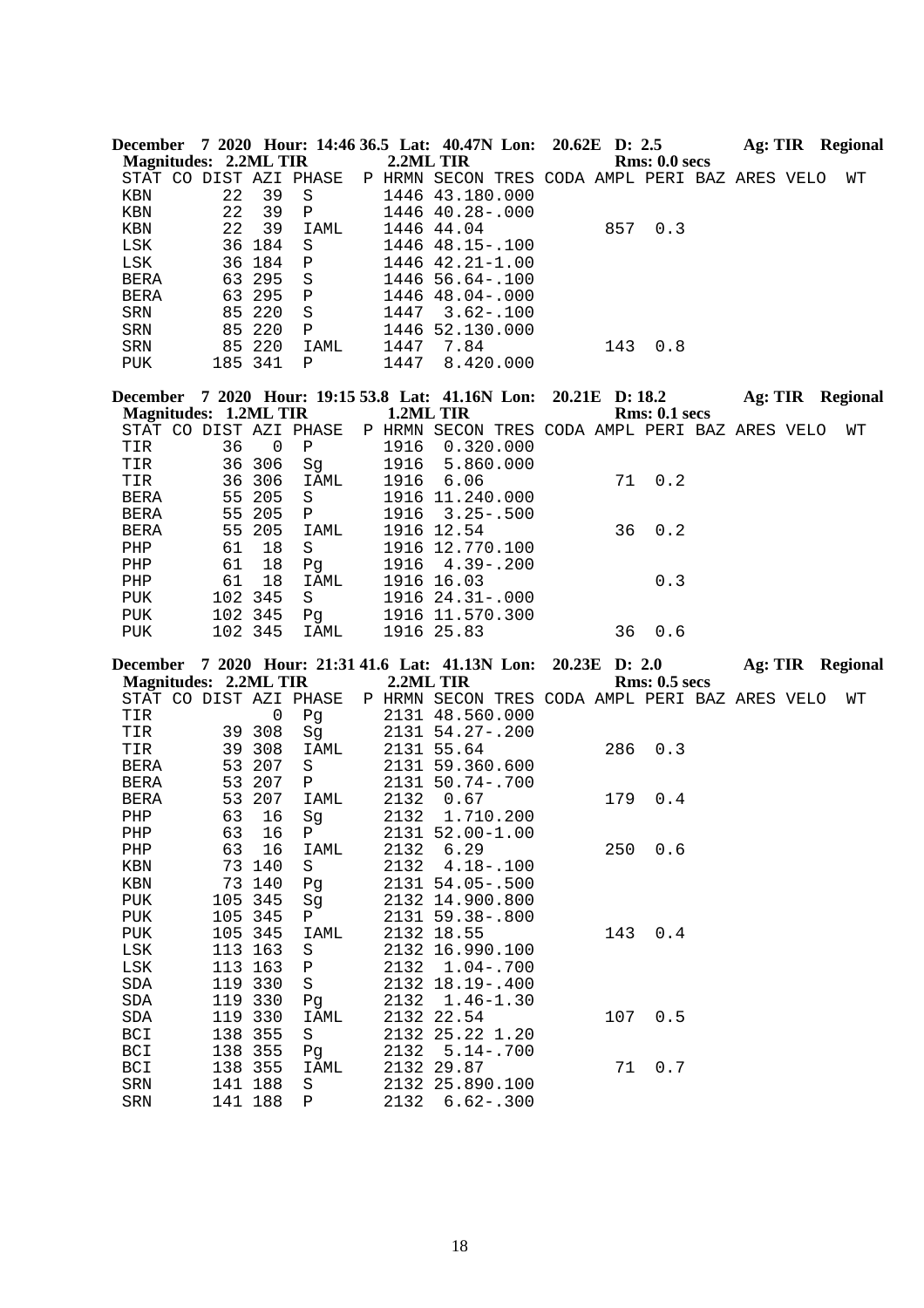|                           |                              |                          |                        |             | December 7 2020 Hour: 22: 7 45.8 Lat: 40.61N Lon: 19.68E D: 12.9 |      |                      |  |  | <b>Ag: TIR</b> Regional |
|---------------------------|------------------------------|--------------------------|------------------------|-------------|------------------------------------------------------------------|------|----------------------|--|--|-------------------------|
|                           | <b>Magnitudes: 1.8ML TIR</b> |                          |                        |             | 1.8ML TIR                                                        |      | <b>Rms: 0.2 secs</b> |  |  |                         |
|                           |                              |                          | STAT CO DIST AZI PHASE |             | P HRMN SECON TRES CODA AMPL PERI BAZ ARES VELO                   |      |                      |  |  | WΤ                      |
| <b>VLO</b>                |                              | 23 225                   | Sg                     |             | 22 7 52.580.100                                                  |      |                      |  |  |                         |
| <b>VLO</b>                | 23                           | 0                        | Pg                     |             | 22 7 48.840.000                                                  |      |                      |  |  |                         |
| VLO                       | 23                           | 0                        | IAML                   |             | 22 7 53.80                                                       | 5679 | 0.2                  |  |  |                         |
| BERA                      | 25                           | 64                       | $\mathbf P$            |             | 22 7 50.01 -. 500                                                |      |                      |  |  |                         |
| BERA                      | 25                           | 64                       | Sg                     |             | 22 7 54.200.100                                                  |      |                      |  |  |                         |
| BERA                      | 25                           | 64                       | IAML                   |             | 22 7 55.03                                                       | 179  | 0.2                  |  |  |                         |
| SRN                       |                              | 86 161                   | Pg                     | 22 8        | $1.17 - .100$                                                    |      |                      |  |  |                         |
| SRN                       |                              | 86 161                   | Sg                     |             | 22 8 12.69 -. 200                                                |      |                      |  |  |                         |
| LSK                       |                              | 93 123                   | Pg                     | 22 8        | 2.490.500                                                        |      |                      |  |  |                         |
| LSK                       | 93                           | 123                      | S                      |             | 22 8 14.280.100                                                  |      |                      |  |  |                         |
| PHP                       | 135                          | 27                       | Pg                     |             | 22 8 10.09 1.40                                                  |      |                      |  |  |                         |
| PHP                       | 135                          | 27                       | Sg                     |             | 22 8 26.600.800                                                  |      |                      |  |  |                         |
| PHP                       | 135                          | 27                       | IAML                   |             | 22 8 30.97                                                       | 36   | 0.9                  |  |  |                         |
| PUK                       | 160                          | 6                        | $\mathbf{P}$           |             | 22 8 12.74 -. 000                                                |      |                      |  |  |                         |
| PUK                       | 160                          | 6                        | Sg                     |             | 22 8 33.000.000                                                  |      |                      |  |  |                         |
| PUK                       | 160                          | 6                        | IAML                   |             | 22 8 39.05                                                       |      | 0.6                  |  |  |                         |
|                           |                              |                          |                        |             | December 7 2020 Hour: 22:42 10.2 Lat: 40.58N Lon: 19.68E D: 6.0  |      |                      |  |  |                         |
|                           | <b>Magnitudes: 2.1ML TIR</b> |                          |                        |             | 2.1ML TIR                                                        |      | <b>Rms: 0.5 secs</b> |  |  | Ag: TIR Regional        |
|                           |                              |                          | STAT CO DIST AZI PHASE |             | P HRMN SECON TRES CODA AMPL PERI BAZ ARES VELO                   |      |                      |  |  | WΤ                      |
| <b>VLO</b>                |                              | 20 233                   | Sg                     |             | 2242 15.520.000                                                  |      |                      |  |  |                         |
| <b>VLO</b>                |                              | 20 233                   | Pg                     |             | 2242 12.52-.700                                                  |      |                      |  |  |                         |
| VLO                       | 20                           | 233                      | IAML                   |             | 2242 17.62                                                       | 4821 | 0.5                  |  |  |                         |
| VLO                       |                              | 20 233                   | IAML                   |             | 2242 18.70                                                       | 2500 | 0.2                  |  |  |                         |
| BERA                      | 27                           | $\overline{\phantom{0}}$ | Pg                     |             | 2242 13.590.000                                                  |      |                      |  |  |                         |
| BERA                      | 27                           | 56                       | Sg                     |             | 2242 18.16 -. 800                                                |      |                      |  |  |                         |
| BERA                      | 27                           | 56                       | IAML                   |             | 2242 18.72                                                       | 107  | 0.2                  |  |  |                         |
| BERA                      | 27                           | 56                       | IAML                   |             | 2242 20.37                                                       | 143  | 0.2                  |  |  |                         |
| SRN                       | 82                           | 160                      | Sg                     |             | 2242 35.50 -. 600                                                |      |                      |  |  |                         |
| SRN                       | 82                           | 160                      | Pg                     |             | 2242 25.370.300                                                  |      |                      |  |  |                         |
| SRN                       | 82                           | 160                      | IAML                   |             | 2242 38.31                                                       | 107  | 0.5                  |  |  |                         |
| TIR                       | 87                           | 10                       | Pg                     |             | 2242 27.60 2.00                                                  |      |                      |  |  |                         |
| LSK                       | 91                           | 120                      | Pg                     |             | 2242 26.940.800                                                  |      |                      |  |  |                         |
| NEST                      | 118                          | 98                       | Pn                     |             | 2242 30.54 -. 300                                                |      |                      |  |  |                         |
| PHP                       | 139                          | 27                       | Sg                     |             | 2242 52.340.200                                                  |      |                      |  |  |                         |
| PHP                       | 139                          | 27                       | Pg                     |             | 2242 34.10 -. 100                                                |      |                      |  |  |                         |
| PHP                       | 139                          | 27                       | IAML                   |             | 2242 55.56                                                       | 36   | 1.0                  |  |  |                         |
| PUK                       | 163                          | 6                        | Pg                     |             | 2242 36.81-1.50                                                  |      |                      |  |  |                         |
| <b>PUK</b>                | 163                          | 6                        | IAML                   |             | 2243 1.75                                                        | 36   | 1.2                  |  |  |                         |
|                           |                              |                          |                        |             |                                                                  |      |                      |  |  |                         |
|                           |                              |                          |                        |             | December 8 2020 Hour: 1: 0 20.7 Lat: 41.77N Lon: 19.69E D: 10.8  |      |                      |  |  | <b>Ag: TIR Regional</b> |
|                           | <b>Magnitudes: 1.3ML TIR</b> |                          |                        |             | 1.3ML TIR                                                        |      | Rms: 0.1 secs        |  |  |                         |
|                           |                              |                          | STAT CO DIST AZI PHASE |             | P HRMN SECON TRES CODA AMPL PERI BAZ ARES VELO                   |      |                      |  |  | WТ                      |
| PUK                       | 35                           | 28                       | Sg                     |             | $1 \t0 \t31.61 - .000$                                           |      |                      |  |  |                         |
| ${\tt PUK}$               | 35                           | 28                       | Pg                     |             | $1 \t0 \t26.92 - .000$                                           |      |                      |  |  |                         |
| ${\tt PUK}$               | 35                           | 28                       | IAML                   |             | 1 0 32.89                                                        | 71   | 0.1                  |  |  |                         |
| PUK                       | 35                           | 28                       | IAML                   |             | 1 0 32.39                                                        | 107  | 0.2                  |  |  |                         |
| SDA                       | 36                           | $\overline{0}$           | Pg                     |             | 1 0 27.770.000                                                   |      |                      |  |  |                         |
| SDA                       | 36                           | 333                      | Sg                     |             | 1 0 32.010.000                                                   |      |                      |  |  |                         |
| PHP                       | 63                           | 98                       | Sg                     |             | 1 0 39.900.100                                                   |      |                      |  |  |                         |
| ${\rm PHP}$               | 63                           | 98                       | Pg                     |             | $1 \t0 \t31.32-.300$                                             |      |                      |  |  |                         |
| ${\rm PHP}$               | 63                           | 98                       | IAML                   |             | 1 0 41.23                                                        | 36   | 0.3                  |  |  |                         |
| BCI                       | 73                           | 25                       | Pg                     | $\mathbf 1$ | 0 33.590.000                                                     |      |                      |  |  |                         |
| BCI                       | 73                           | 25                       | Sg                     |             | $1 \t0 \t41.44 - 1.80$                                           |      |                      |  |  |                         |
| $\mathop{\hbox{\rm BCI}}$ | 73                           | 25                       | IAML                   |             | 1 0 42.46                                                        |      | 0.3                  |  |  |                         |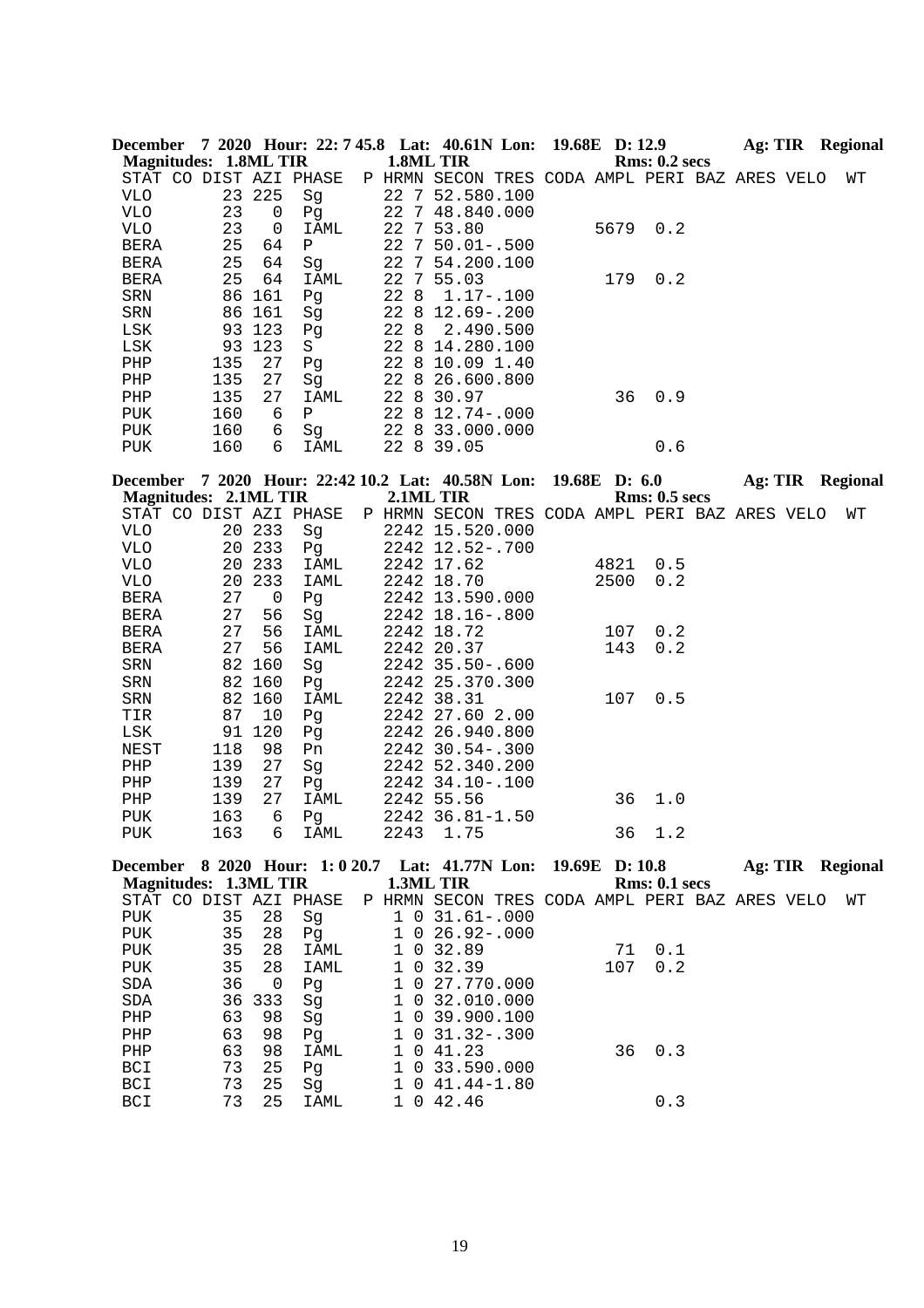| December 8 2020 Hour: 4:59 59.0 Lat: 41.35N Lon: 19.64E D: 10.5<br><b>Magnitudes: 1.2ML TIR</b> |                |                |                   | 1.2ML TIR           |                                                |                |     | <b>Rms: 0.2 secs</b> |                  |  | Ag: TIR Regional        |
|-------------------------------------------------------------------------------------------------|----------------|----------------|-------------------|---------------------|------------------------------------------------|----------------|-----|----------------------|------------------|--|-------------------------|
| STAT CO DIST AZI PHASE                                                                          |                |                |                   |                     | P HRMN SECON TRES CODA AMPL PERI BAZ ARES VELO |                |     |                      |                  |  | WΤ                      |
| TIR                                                                                             | 18             | $\overline{0}$ | Pg                | 5<br>$\mathsf{O}$   | 2.100.000                                      |                |     |                      |                  |  |                         |
| TIR                                                                                             | 19             | 89             | $S_{\mathcal{C}}$ | 5<br>$\mathbf 0$    | $5.53 - 100$                                   |                |     |                      |                  |  |                         |
| TIR                                                                                             | 19             | 89             | IAML              | 5<br>$\overline{0}$ | 5.74                                           |                | 71  | $0.4$                |                  |  |                         |
| PHP                                                                                             | 77             | 60             | Pg                | 5                   | $0$ 11.26-1.10                                 |                |     |                      |                  |  |                         |
| PHP                                                                                             | 77             | 60             | Sg                | 5<br>5              | 022.460.200                                    |                |     |                      |                  |  |                         |
| PHP<br>PUK                                                                                      | 77<br>80       | 60<br>15       | IAML<br>Sg        | 5                   | 0, 26.75<br>$0$ 23.23 - .300                   |                | 36  | 0.4                  |                  |  |                         |
| <b>PUK</b>                                                                                      | 80             | 15             | Pg                |                     | 5 0 13.370.400                                 |                |     |                      |                  |  |                         |
| PUK                                                                                             | 80             | 15             | IAML              |                     | 5 0 25.62                                      |                |     | 0.4                  |                  |  |                         |
| NEST                                                                                            | 158 130        |                | Pn                |                     | $5025.86-.100$                                 |                |     |                      |                  |  |                         |
| December 8 2020 Hour: 6:14 11.0 Lat: 40.31N Lon:                                                |                |                |                   |                     |                                                |                |     | 21.85E D: 7.3        | Ag: TIR Regional |  |                         |
| Magnitudes: 2.2ML TIR                                                                           |                |                |                   |                     | 2.2ML TIR                                      |                |     | Rms: 0.4~secs        |                  |  |                         |
| STAT CO DIST AZI PHASE                                                                          |                |                |                   |                     | P HRMN SECON TRES CODA AMPL PERI BAZ ARES VELO |                |     |                      |                  |  | WΤ                      |
| NEST                                                                                            |                | 69 281         | Sg                |                     | 614 34.45 2.10                                 |                |     |                      |                  |  |                         |
| NEST                                                                                            |                | 69 281         | Pg                |                     | 614 25.16 1.90<br>614 36.91                    |                |     |                      |                  |  |                         |
| NEST<br>THL                                                                                     | 69             | 281<br>83 170  | IAML              |                     | $614$ $36.41 - .400$                           |                | 179 | 0.5                  |                  |  |                         |
| THL                                                                                             |                | 83 170         | Sg<br>Pg          |                     | 614 25.890.200                                 |                |     |                      |                  |  |                         |
| $\operatorname{KBN}$                                                                            |                | 97 292         | Sg                |                     | 614 39.75 -. 200                               |                |     |                      |                  |  |                         |
| KBN                                                                                             | 97             | 292            | Pg                |                     | 614 27.25 -. 300                               |                |     |                      |                  |  |                         |
| LSK                                                                                             | 108            | 262            | Sg                |                     | 614 43.64 -. 200                               |                |     |                      |                  |  |                         |
| LSK                                                                                             | 108 262        |                | Pg                |                     | 614 30.72 1.00                                 |                |     |                      |                  |  |                         |
| IGT                                                                                             | 156 237        |                | Pg                |                     | 614 38.100.200                                 |                |     |                      |                  |  |                         |
| SRN                                                                                             | 165 254        |                | Sg                | 615                 | $0.93 - .200$                                  |                |     |                      |                  |  |                         |
| SRN                                                                                             | 165 254        |                | Pq                |                     | 614 41.02 1.40                                 |                |     |                      |                  |  |                         |
| SRN                                                                                             |                | 165 254        | IAML              | 615                 | 1.87                                           |                | 36  | 0.3                  |                  |  |                         |
| PHP                                                                                             | 193 323        |                | Pn                |                     | 614 43.42-.200                                 |                |     |                      |                  |  |                         |
| December 8 2020 Hour: 6:22 59.7 Lat: 40.33N Lon: 21.86E D: 6.1<br><b>Magnitudes: 2.7ML TIR</b>  |                |                |                   |                     | 2.7ML TIR                                      |                |     | Rms: 0.4 secs        |                  |  | Ag: TIR Regional        |
| STAT CO DIST AZI PHASE                                                                          |                |                |                   |                     | P HRMN SECON TRES CODA AMPL PERI BAZ ARES VELO |                |     |                      |                  |  | WΤ                      |
| <b>NEST</b>                                                                                     |                | 69 279         | Sg                |                     | 623 20.96 -. 200                               |                |     |                      |                  |  |                         |
| NEST                                                                                            |                | 69 279         | Pg                |                     | 623 11.73 -. 300                               |                |     |                      |                  |  |                         |
| NEST                                                                                            |                | 69 279         | IAML              |                     | 623 28.09                                      |                | 500 | 0.5                  |                  |  |                         |
| THL                                                                                             | 86             | 170            | Sg                |                     | 623 26.06-.100                                 |                |     |                      |                  |  |                         |
| THL                                                                                             |                | 86 170         | Pg                |                     | 623 14.39 -. 400                               |                |     |                      |                  |  |                         |
| KBN                                                                                             |                | 97 291         | Sq                |                     | 623 28.16 -. 400                               |                |     |                      |                  |  |                         |
| KBN                                                                                             | 97             | 291            | Рg                |                     | 623 16.380.200                                 |                |     |                      |                  |  |                         |
| THE                                                                                             | 100            | 69             | Pn                |                     | 623 20.18 3.00                                 |                |     |                      |                  |  |                         |
| LSK                                                                                             | 109            | 260            | Sg                |                     | 623 32.37-.500                                 |                |     |                      |                  |  |                         |
| LSK                                                                                             | 109<br>158 237 | 260            | Pg                |                     | 623 18.650.000                                 |                |     |                      |                  |  |                         |
| IGT<br>SRN                                                                                      | 166 254        |                | Pn<br>Sg          |                     | 623 27.320.400<br>623 49.46 -. 900             |                |     |                      |                  |  |                         |
| SRN                                                                                             | 166 254        |                | Pg                |                     | 623 29.240.600                                 |                |     |                      |                  |  |                         |
| SRN                                                                                             | 166            | 254            | IAML              |                     | 623 49.95                                      |                | 107 | 1.0                  |                  |  |                         |
| BERA                                                                                            | 168            | $\mathbf 0$    | Pn                |                     | 623 28.680.000                                 |                |     |                      |                  |  |                         |
| <b>BERA</b>                                                                                     | 168            | 286            | Sn                |                     | 623 50.580.500                                 |                |     |                      |                  |  |                         |
| <b>BERA</b>                                                                                     | 168 286        |                | IAML              | 624                 | 0.07                                           |                | 143 | 0.5                  |                  |  |                         |
| PHP                                                                                             | 192 323        |                | Sg                |                     | 623 54.23-2.30                                 |                |     |                      |                  |  |                         |
| PHP                                                                                             | 192 323        |                | Pq                |                     | 623 31.75-.400                                 |                |     |                      |                  |  |                         |
| PHP                                                                                             | 192 323        |                | IAML              | 624                 | 2.93                                           |                | 143 | 0.8                  |                  |  |                         |
| December 8 2020 Hour: 6:31 18.6 Lat: 41.50N Lon:<br><b>Magnitudes: 2.0ML TIR</b>                |                |                |                   | 2.0ML TIR           |                                                | 19.27E D: 29.7 |     | Rms: 0.3 secs        |                  |  | <b>Ag: TIR</b> Regional |

| Magnitudes: <i>2</i> .0ML TIR                                            |           |            |  | 2.0ML TIR      |  | Rms: 0.5 secs |  |  |  |
|--------------------------------------------------------------------------|-----------|------------|--|----------------|--|---------------|--|--|--|
| STAT CO DIST AZI PHASE P HRMN SECON TRES CODA AMPL PERI BAZ ARES VELO WT |           |            |  |                |  |               |  |  |  |
| TIR                                                                      |           | 52 108  Sq |  | 631 34.87-1.30 |  |               |  |  |  |
| TIR                                                                      | 52 108 Pa |            |  | 631 28.700.000 |  |               |  |  |  |
| TIR                                                                      | 52 108    | TAMT,      |  | 631 36.09      |  | 2.14 0.4      |  |  |  |
| SDA                                                                      | 65 O Pa   |            |  | 631 30.900.000 |  |               |  |  |  |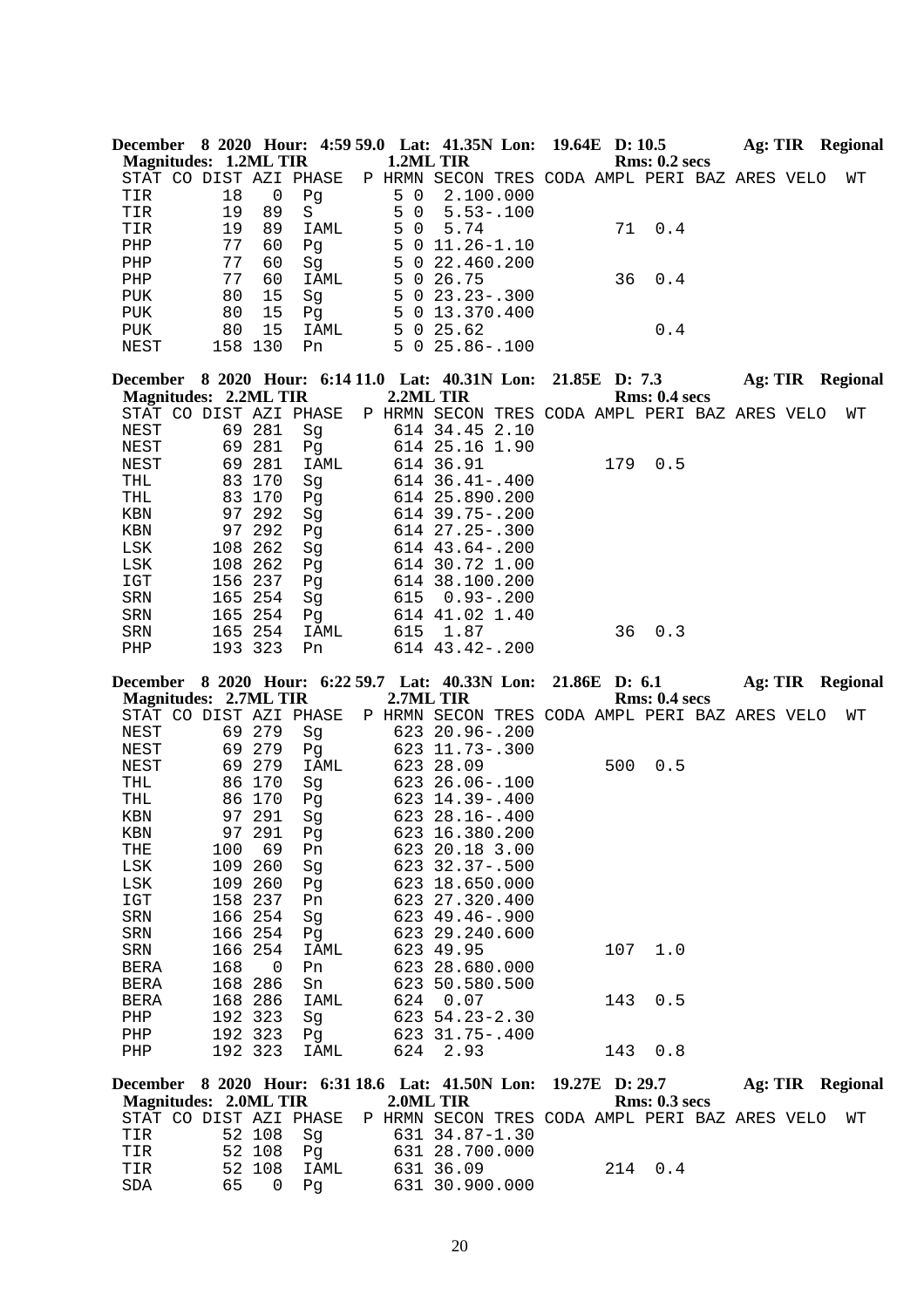| SDA<br>SDA                                             | 65<br>65                     | 17<br>17         | Sg<br>IAML   |     | 631 39.29 -. 000<br>631 42.71                                       | 143            | 0.3                  |                  |    |
|--------------------------------------------------------|------------------------------|------------------|--------------|-----|---------------------------------------------------------------------|----------------|----------------------|------------------|----|
| $\operatorname{SDA}$                                   | 65                           | 17               | IAML         |     | 631 42.30                                                           | 107            | 0.3                  |                  |    |
| <b>PUK</b>                                             | 80                           | 40               | Sg           |     | 631 43.380.100                                                      |                |                      |                  |    |
| PUK                                                    | 80                           | 40               | Pq           |     | 631 31.95 -. 700                                                    |                |                      |                  |    |
| PUK                                                    | 80<br>100                    | 40<br>77         | <b>IAML</b>  |     | 631 49.44<br>631 48.40 -. 100                                       | 107            | 0.4                  |                  |    |
| PHP<br>PHP                                             | 100                          | 77               | Sg<br>Pg     |     | 631 35.26 -. 400                                                    |                |                      |                  |    |
| PHP                                                    | 100                          | 77               | IAML         |     | 631 52.84                                                           | 107            | 0.4                  |                  |    |
| <b>BERA</b>                                            |                              | 105 146          | Pg           |     | 631 36.970.300                                                      |                |                      |                  |    |
| BERA                                                   |                              | 105 146          | IAML         |     | 631 55.12                                                           | 36             | 0.4                  |                  |    |
| BCI                                                    | 117                          | 34               | Sg           |     | 631 53.840.400                                                      |                |                      |                  |    |
| BCI                                                    | 117                          | 34               | Pg           |     | 631 38.22 - . 300<br>631 59.53                                      |                |                      |                  |    |
| BCI                                                    | 117                          | 34               | IAML         |     |                                                                     | 71             | 0.5                  |                  |    |
|                                                        |                              |                  |              |     | December 8 2020 Hour: 7:3 4.3 Lat: 39.16N Lon: 20.51E D:13.8        |                |                      | Ag: TIR Regional |    |
| <b>Magnitudes: 1.7ML TIR</b><br>STAT CO DIST AZI PHASE |                              |                  |              |     | 1.7ML TIR<br>P HRMN SECON TRES CODA AMPL PERI BAZ ARES VELO         |                | Rms: 0.0 secs        |                  | WΤ |
| LKD2                                                   |                              | 43 163           | S            |     | 7 3 18.630.600                                                      |                |                      |                  |    |
| LKD2                                                   |                              | 43 163           | Ρ            |     | $7$ 3 12.15 - .000                                                  |                |                      |                  |    |
| LKD2                                                   |                              | 43 163           | IAML         |     | 7 3 22.28                                                           | 143            | 0.3                  |                  |    |
| IGT                                                    | 45                           | 340              | S            |     | 7 3 19.020.600                                                      |                |                      |                  |    |
| $_{\tt ICT}$                                           |                              | 45 340           | $\mathbf P$  |     | 7 3 12.390.000                                                      |                |                      |                  |    |
| $_{\tt ICT}$                                           | 45                           | 340              | IAML         |     | 7 3 20.62<br>7 3 31.090.000                                         | 107            | 0.1                  |                  |    |
| KEK<br>NEST                                            | 147                          | 87 316<br>18     | S<br>S       |     | 7 3 48.560.500                                                      |                |                      |                  |    |
| NEST                                                   | 147                          | 18               | $\mathbf{P}$ |     | $7$ 3 29.28 - .000                                                  |                |                      |                  |    |
| NEST                                                   | 147                          | 18               | IAML         |     | 7 3 52.22                                                           | 36             | 1.3                  |                  |    |
|                                                        |                              |                  |              |     | December 8 2020 Hour: 8:47 57.8 Lat: 39.89N Lon: 20.64E D: 7.3      |                |                      | Ag: TIR Regional |    |
|                                                        |                              |                  |              |     |                                                                     |                |                      |                  |    |
|                                                        |                              |                  |              |     |                                                                     |                |                      |                  |    |
| STAT CO DIST AZI PHASE                                 | <b>Magnitudes: 1.8ML TIR</b> |                  |              |     | 1.8ML TIR<br>P HRMN SECON TRES CODA AMPL PERI BAZ ARES VELO         |                | <b>Rms: 0.2 secs</b> |                  | WТ |
| LSK                                                    |                              | 29 354           | S            |     | 848 10.34 3.30                                                      |                |                      |                  |    |
| LSK                                                    |                              | 29 354           | Ρ            |     | 848 3.140.000                                                       |                |                      |                  |    |
| $_{\tt ICT}$                                           | 48                           | 214              | S            |     | 848 12.57-.200                                                      |                |                      |                  |    |
| $_{\tt ICT}$                                           | 48                           | 214              | Ρ            | 848 | $6.16 - .200$                                                       |                |                      |                  |    |
| $_{\tt ICT}$                                           | 48                           | 214              | IAML         |     | 848 17.87                                                           | 179            | 0.3                  |                  |    |
| SRN<br>SRN                                             |                              | 55 270<br>55 270 | S<br>Ρ       | 848 | 848 15.660.200<br>7.49-.400                                         |                |                      |                  |    |
| SRN                                                    | 55                           | 270              | IAML         |     | 848 18.86                                                           | 357            | 0.4                  |                  |    |
| NEST                                                   | 69                           | 30               | S            |     | 848 19.070.000                                                      |                |                      |                  |    |
| <b>NEST</b>                                            |                              | 69 30 P          |              |     | 848 9.84 -. 100                                                     |                |                      |                  |    |
| NEST                                                   | 69                           | 30               | IAML         |     | 848 24.66                                                           | 71             | 0.3                  |                  |    |
| KEK                                                    |                              | 75 256           | S<br>Ρ       | 848 | 848 18.05-2.80                                                      |                |                      |                  |    |
| KEK<br>KBN                                             | 75<br>82                     | 256<br>8         | S            |     | 8.43-2.60<br>848 22.880.300                                         |                |                      |                  |    |
| $\operatorname{KBN}$                                   | 82                           | 8                | IAML         |     | 848 27.16                                                           | 36             | 0.5                  |                  |    |
| LKD2                                                   |                              | 122 179          | S            |     | 848 35.660.600                                                      |                |                      |                  |    |
| LKD2                                                   |                              | 122 179          | Ρ            |     | 848 19.320.200                                                      |                |                      |                  |    |
| LKD2                                                   |                              | 122 179          | IAML         |     | 848 40.94                                                           | 107            | 0.9                  |                  |    |
| PUK                                                    |                              | 248 346          | Ρ            |     | 848 38.280.000                                                      |                |                      |                  |    |
|                                                        |                              |                  |              |     | December 8 2020 Hour: 19:35 17.3 Lat: 40.50N Lon:                   | 20.86E D: 12.5 |                      | Ag: TIR Regional |    |
| <b>Magnitudes: 1.3ML TIR</b><br>STAT CO DIST AZI PHASE |                              |                  |              |     | 1.3ML TIR                                                           |                | <b>Rms: 0.1 secs</b> |                  | WΤ |
| KBN                                                    |                              | 16 338           | Sg           |     | P HRMN SECON TRES CODA AMPL PERI BAZ ARES VELO<br>1935 22.23 -. 000 |                |                      |                  |    |
| KBN                                                    |                              | 16 338           | Pg           |     | C 1935 20.170.100                                                   |                |                      |                  |    |
| NEST                                                   |                              | 19 119           | Sg           |     | 1935 24.040.000                                                     |                |                      |                  |    |
| NEST<br>NEST                                           |                              | 19 119<br>19 119 | Pg<br>IAML   |     | D 1935 20.77-.400<br>1935 25.99                                     | 107            | 0.3                  |                  |    |

21

 LSK 45 210 Sg 1935 31.220.000 LSK 45 210 Pg 1935 23.79-1.50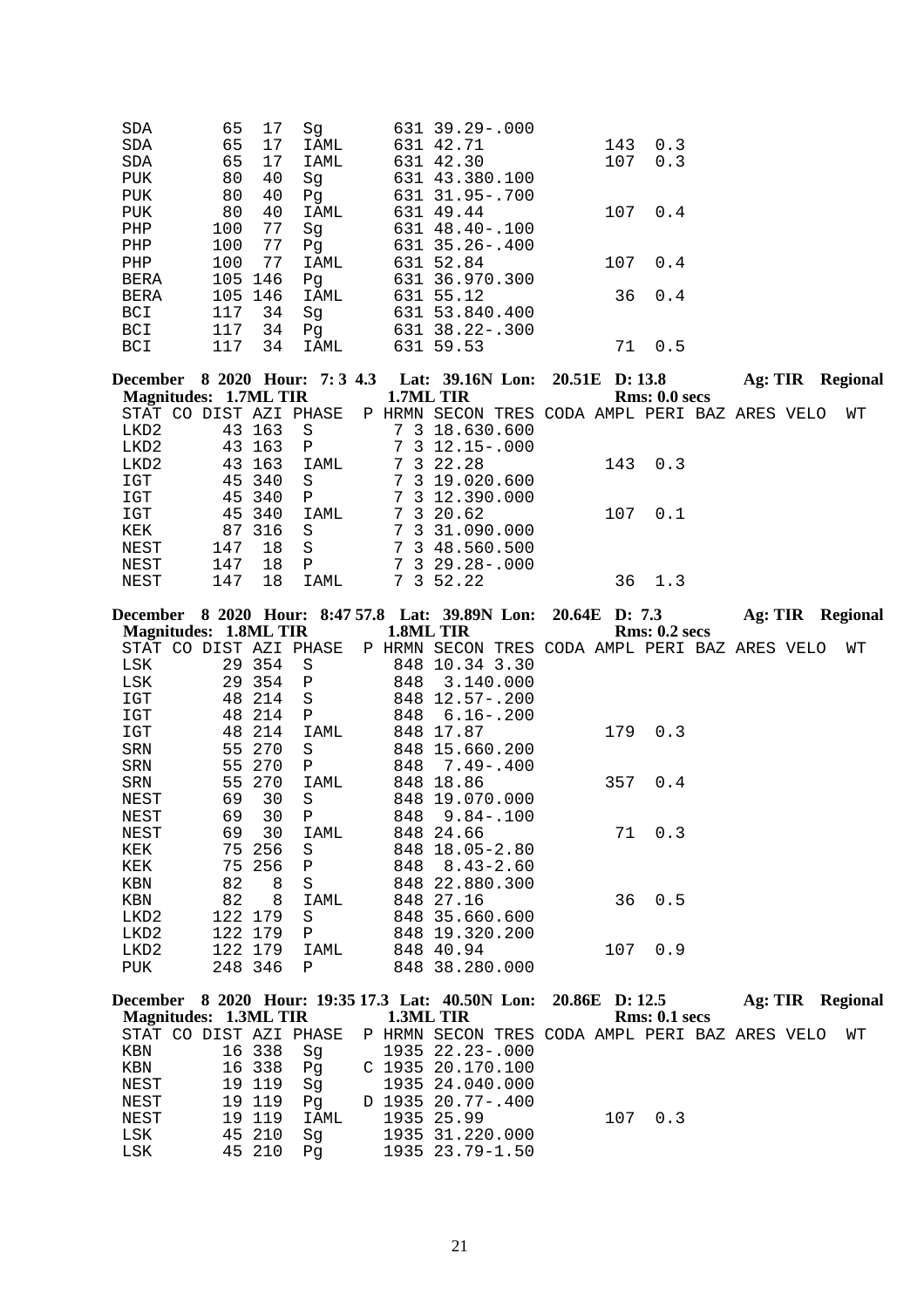|                               |                              |                | December 8 2020 Hour: 21:36 11.4 Lat: 42.33N Lon: 19.48E D: 28.6 |                  |                                                |  |     |                      |  |  | Ag: TIR Regional        |
|-------------------------------|------------------------------|----------------|------------------------------------------------------------------|------------------|------------------------------------------------|--|-----|----------------------|--|--|-------------------------|
|                               | <b>Magnitudes: 2.0ML TIR</b> |                |                                                                  |                  | 2.0ML TIR                                      |  |     | <b>Rms: 0.1 secs</b> |  |  |                         |
|                               |                              |                | STAT CO DIST AZI PHASE                                           |                  | P HRMN SECON TRES CODA AMPL PERI BAZ ARES VELO |  |     |                      |  |  | WΤ                      |
| <b>PDG</b>                    |                              | 21 304         | Sg                                                               |                  | 2136 21.19 -. 300                              |  |     |                      |  |  |                         |
| PDG                           |                              | 21 304         | Pg                                                               |                  | C 2136 17.180.000                              |  |     |                      |  |  |                         |
| SDA                           |                              | 30 176         | Sg                                                               |                  | 2136 22.46-1.00                                |  |     |                      |  |  |                         |
| SDA                           |                              | 30 176         | Pq                                                               |                  | C 2136 18.300.000                              |  |     |                      |  |  |                         |
| SDA                           |                              | 30 176         | IAML                                                             |                  | 2136 26.95                                     |  | 429 | 0.5                  |  |  |                         |
| <b>PUK</b>                    |                              | 47 132         | Sg                                                               |                  | 2136 27.04-.000                                |  |     |                      |  |  |                         |
| PUK                           |                              | 47 132         | Pg                                                               |                  | $C$ 2136 20.28-.100                            |  |     |                      |  |  |                         |
| PUK                           |                              | 47 132         | IAML                                                             |                  | 2136 29.16                                     |  | 107 | 0.2                  |  |  |                         |
| BCI                           | 49                           | 84             | Sg                                                               |                  | 2136 27.780.100                                |  |     |                      |  |  |                         |
| BCI                           | 49                           | 84             | Pg                                                               |                  | $C$ 2136 20.57-.200                            |  |     |                      |  |  |                         |
| BCI                           | 49                           | 84             | IAML                                                             |                  | 2136 28.86                                     |  | 429 | 0.5                  |  |  |                         |
| PHP                           | 107 131                      |                | Sg                                                               |                  | 2136 43.08 -. 100                              |  |     |                      |  |  |                         |
| PHP                           |                              | 107 131        | Pg                                                               |                  | $C$ 2136 29.650.100                            |  |     |                      |  |  |                         |
| PHP                           |                              | 107 131        | IAML                                                             |                  | 2136 47.13                                     |  | 36  | 0.4                  |  |  |                         |
|                               |                              |                |                                                                  |                  |                                                |  |     |                      |  |  |                         |
|                               |                              |                | December 8 2020 Hour: 23:28 52.5 Lat: 41.01N Lon: 19.75E D: 7.0  |                  |                                                |  |     |                      |  |  | <b>Ag: TIR</b> Regional |
|                               | <b>Magnitudes: 1.5ML TIR</b> |                |                                                                  |                  | 1.5ML TIR                                      |  |     | Rms: 0.1~secs        |  |  |                         |
|                               |                              |                | STAT CO DIST AZI PHASE                                           |                  | P HRMN SECON TRES CODA AMPL PERI BAZ ARES VELO |  |     |                      |  |  | WТ                      |
| BERA                          |                              | 37 153         | $\rm S$                                                          |                  | 2329 4.240.000                                 |  |     |                      |  |  |                         |
| BERA                          |                              | 37 153         | Pg                                                               |                  | 2328 58.87-.300                                |  |     |                      |  |  |                         |
| <b>BERA</b>                   |                              | 37 153         | IAML                                                             | 2329             | 5.12                                           |  | 36  | 0.2                  |  |  |                         |
| PHP                           | 95                           | 37             | Pg                                                               | 2329             | $8.74 - .200$                                  |  |     |                      |  |  |                         |
| PHP                           | 95                           | 37             | Sg                                                               |                  | 2329 21.230.100                                |  |     |                      |  |  |                         |
| PUK                           | 117                          | $\overline{0}$ | Pg                                                               |                  | 2329 11.770.000                                |  |     |                      |  |  |                         |
| PUK                           | 116                          | 5              | Sg                                                               |                  | 2329 27.810.100                                |  |     |                      |  |  |                         |
| ${\tt PUK}$                   | 116                          | 5              | IAML                                                             |                  | 2329 30.45                                     |  | 71  | 1.8                  |  |  |                         |
|                               |                              |                | December 9 2020 Hour: 0:26 56.5 Lat: 41.45N Lon: 19.83E D: 7.0   |                  |                                                |  |     |                      |  |  | Ag: TIR Regional        |
|                               | <b>Magnitudes: 1.5ML TIR</b> |                |                                                                  |                  | 1.5ML TIR                                      |  |     | <b>Rms: 0.1 secs</b> |  |  |                         |
|                               |                              |                | STAT CO DIST AZI PHASE                                           |                  | P HRMN SECON TRES CODA AMPL PERI BAZ ARES VELO |  |     |                      |  |  | WТ                      |
| PHP                           | 58                           | 62             | S                                                                |                  | 027 13.93 -. 000                               |  |     |                      |  |  |                         |
| ${\rm PHP}$                   | 58                           | 62             | Pg                                                               | 027              | $6.09 - .400$                                  |  |     |                      |  |  |                         |
| PUK                           | 67                           | 0              | Pg                                                               | 027              | 6.400.000                                      |  |     |                      |  |  |                         |
| PUK                           | 66                           | 4              | Sg                                                               |                  | 027 16.73 -. 100                               |  |     |                      |  |  |                         |
| PUK                           | 66                           | 4              | IAML                                                             |                  | 027 17.81                                      |  | 36  | 0.8                  |  |  |                         |
| BCI                           | 103                          | 11             |                                                                  |                  | 027 14.590.000                                 |  |     |                      |  |  |                         |
| BCI                           | 103                          | 11             | Pg<br>Sg                                                         |                  | 027 28.210.100                                 |  |     |                      |  |  |                         |
|                               |                              |                |                                                                  |                  |                                                |  |     |                      |  |  |                         |
|                               |                              |                | December 9 2020 Hour: 7:4 53.6 Lat: 38.58N Lon: 23.72E D: 7.2    |                  |                                                |  |     |                      |  |  | Ag: TIR Regional        |
|                               | <b>Magnitudes: 3.5ML TIR</b> |                |                                                                  |                  | 3.5ML TIR                                      |  |     | <b>Rms: 0.6 secs</b> |  |  |                         |
|                               |                              |                | STAT CO DIST AZI PHASE                                           |                  | P HRMN SECON TRES CODA AMPL PERI BAZ ARES VELO |  |     |                      |  |  | WТ                      |
| KLV                           | 150 247                      |                | Sg                                                               | 7                | $5\,38.81 - .100$                              |  |     |                      |  |  |                         |
| $\mathop{\rm KLV}\nolimits$   | 150 247                      |                | Pg                                                               | 7                | $5 19.24 - .200$                               |  |     |                      |  |  |                         |
| ITM                           | 221 226                      |                | Pn                                                               | 7                | $527.74 - 3.10$                                |  |     |                      |  |  |                         |
| $\operatorname{\mathbf{THE}}$ | 236 345                      |                | Pn                                                               | 7                | $529.77 - 2.90$                                |  |     |                      |  |  |                         |
| LKD2                          | 267 276                      |                | Pn                                                               | 7                | 5 38.85 2.10                                   |  |     |                      |  |  |                         |
| NEST                          | 307 313                      |                | Sn                                                               | 7                | $6$ 17.95 - .300                               |  |     |                      |  |  |                         |
| NEST                          | 307 313                      |                | Pn                                                               | 7                | $541.86 - .100$                                |  |     |                      |  |  |                         |
| NEST                          |                              | 307 313        | IAML                                                             | 7                | 6 38.57                                        |  | 179 | 1.4                  |  |  |                         |
| IGT                           | 311                          | 291            | Sg                                                               | 7                | 6 19.500.100                                   |  |     |                      |  |  |                         |
| IGT                           | 311 291                      |                | Pn                                                               | 7                | 5 43.570.900                                   |  |     |                      |  |  |                         |
| IGT                           |                              | 311 291        | IAML                                                             | 7                | 623.15                                         |  | 143 | 0.8                  |  |  |                         |
| $_{\rm LSK}$                  |                              | 320 304        | Sn                                                               | 7<br>6           | 21.750.600                                     |  |     |                      |  |  |                         |
| $_{\rm LSK}$                  | 320                          | 304            | Pn                                                               | 7                | 5 44.63 1.00                                   |  |     |                      |  |  |                         |
| ${\tt SRN}$                   | 351                          | 296            | Sn                                                               | 7                | $628.98 - .400$                                |  |     |                      |  |  |                         |
| SRN                           | 351 296                      |                | Pn                                                               | 7                | $547.86 - .500$                                |  |     |                      |  |  |                         |
| PHP                           | 444 323                      |                | Pn                                                               | 7<br>5           | $58.74 - 1.10$                                 |  |     |                      |  |  |                         |
| PUK                           |                              | 503 322        | Pn                                                               | $7^{\circ}$<br>6 | 8.160.300                                      |  |     |                      |  |  |                         |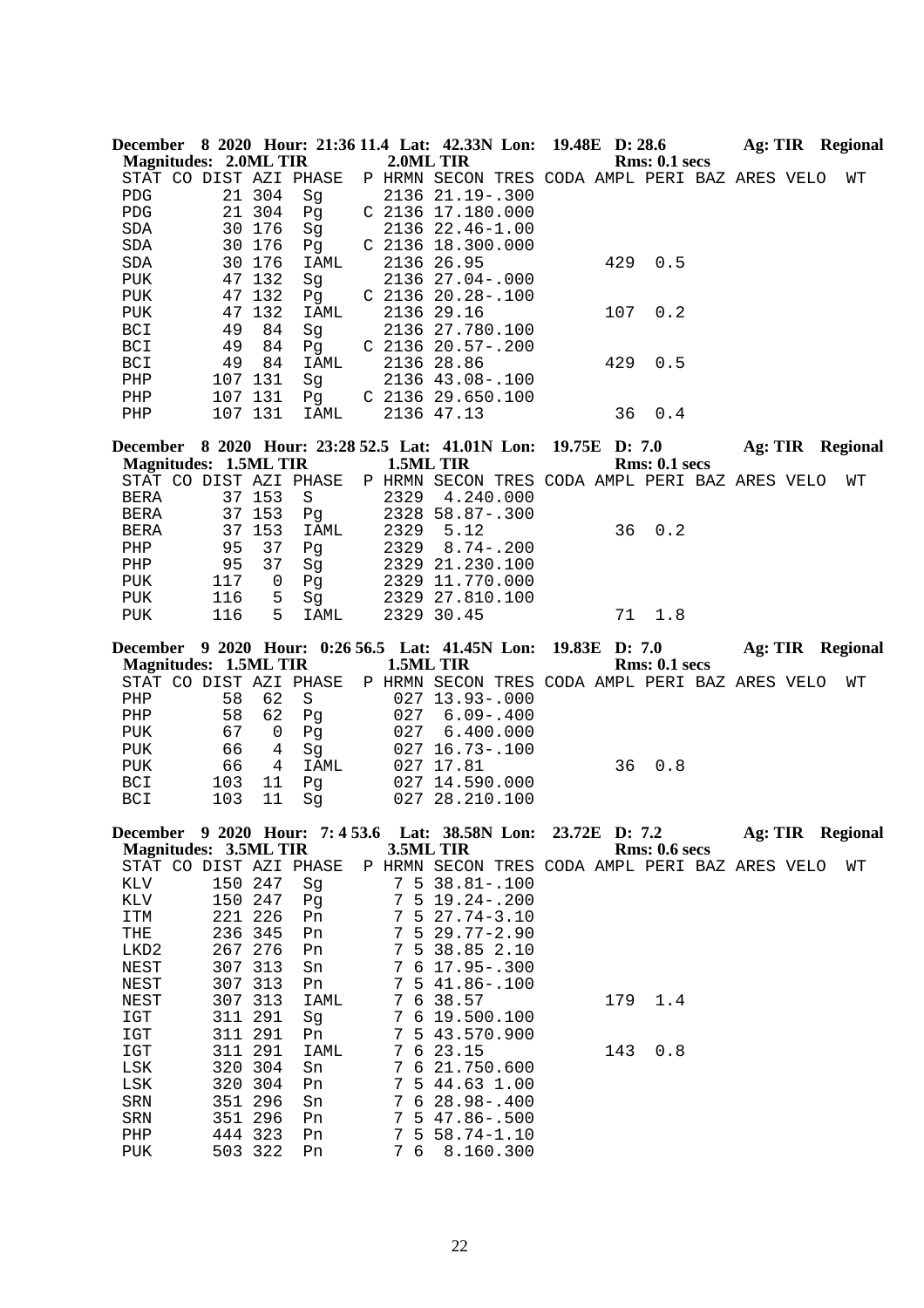| <b>Magnitudes: 2.5ML TIR</b> |                    |          | December 9 2020 Hour: 13:57 52.9 Lat: 39.31N Lon: 21.84E D: 8.8 | 2.5ML TIR |                                                                     |  |                | Rms: 0.8 secs        |  |  | Ag: TIR Regional |
|------------------------------|--------------------|----------|-----------------------------------------------------------------|-----------|---------------------------------------------------------------------|--|----------------|----------------------|--|--|------------------|
|                              |                    |          | STAT CO DIST AZI PHASE                                          |           | P HRMN SECON TRES CODA AMPL PERI BAZ ARES VELO                      |  |                |                      |  |  | WΤ               |
| THL                          | 32                 | 27       | Sg                                                              | 1358      | $2.64 - .700$                                                       |  |                |                      |  |  |                  |
| THL                          | 32                 | 27       | Pg                                                              |           | 1357 59.440.600                                                     |  |                |                      |  |  |                  |
| LKD2                         | 117                | 242      | Sn                                                              |           | 1358 29.210.400                                                     |  |                |                      |  |  |                  |
| LKD2                         | 117 242            |          | Pn                                                              |           | 1358 13.23-.200                                                     |  |                |                      |  |  |                  |
| LKD2                         | 117 242            |          | IAML                                                            |           | 1358 35.36                                                          |  | 464            | 0.7                  |  |  |                  |
| IGT                          | 132 282            |          | Sn                                                              |           | 1358 32.90 -. 300                                                   |  |                |                      |  |  |                  |
| <b>IGT</b>                   | 132 282            |          | Pn                                                              |           | 1358 16.280.300                                                     |  |                |                      |  |  |                  |
| IGT                          | 132 282            |          | IAML                                                            |           | 1358 38.22                                                          |  | 107            | 0.6                  |  |  |                  |
| NEST                         | 140                | 332      | Sn                                                              |           | 1358 34.90 -. 600                                                   |  |                |                      |  |  |                  |
| <b>NEST</b>                  | 140                | 332      | Pn                                                              |           | 1358 17.240.000                                                     |  |                |                      |  |  |                  |
| NEST                         | 140 332            |          | IAML                                                            |           | 1358 38.40                                                          |  | 107            | 0.4                  |  |  |                  |
| LSK                          | 141 312            |          | Sn                                                              |           | 1358 36.97 1.40                                                     |  |                |                      |  |  |                  |
| LSK                          | 141 312            |          | Pg                                                              |           | 1358 21.36 4.10                                                     |  |                |                      |  |  |                  |
| KLV                          | 142 168            |          | Sg                                                              |           | 1358 35.62-.500                                                     |  |                |                      |  |  |                  |
| KLV                          | 142 168            |          | Pn                                                              |           | 1358 16.88-.700                                                     |  |                |                      |  |  |                  |
| SRN<br>SRN                   | 170 293<br>170 293 |          | Sn                                                              |           | 1358 43.06-1.40                                                     |  |                |                      |  |  |                  |
| SRN                          | 170 293            |          | Pn<br>IAML                                                      |           | 1358 21.88-.500<br>1358 49.03                                       |  | 107            | 0.5                  |  |  |                  |
| KBN                          | 171 329            |          | Pn                                                              |           | 1358 22.78 1.00                                                     |  |                |                      |  |  |                  |
| KBN                          | 171 329            |          | Sn                                                              |           | 1358 53.49 10.1                                                     |  |                |                      |  |  |                  |
| KBN                          | 171 329            |          | IAML                                                            |           | 1358 51.74                                                          |  | 71             | 0.7                  |  |  |                  |
| ITM                          | 236 178            |          | Pn                                                              |           | 1358 33.88 2.00                                                     |  |                |                      |  |  |                  |
|                              |                    |          |                                                                 |           |                                                                     |  |                |                      |  |  |                  |
|                              |                    |          | December 9 2020 Hour: 14: 1 15.3 Lat: 39.29N Lon:               |           |                                                                     |  |                | 21.90E D: 14.0       |  |  | Ag: TIR Regional |
| <b>Magnitudes: 2.3ML TIR</b> |                    |          |                                                                 |           | 2.3ML TIR                                                           |  |                | Rms: 0.3 secs        |  |  |                  |
| THL                          | 32                 |          | STAT CO DIST AZI PHASE                                          |           | P HRMN SECON TRES CODA AMPL PERI BAZ ARES VELO<br>14 1 25.51 -. 400 |  |                |                      |  |  | WΤ               |
| THL                          | 32                 | 17<br>17 | Sg<br>Pg                                                        |           | 14 1 21.800.400                                                     |  |                |                      |  |  |                  |
| LKD2                         | 121                | 244      | Sn                                                              |           | 14 1 52.110.200                                                     |  |                |                      |  |  |                  |
| LKD2                         | 121 244            |          | Pn                                                              |           | 14 1 35.63 -. 600                                                   |  |                |                      |  |  |                  |
| LKD2                         | 121                | 244      | IAML                                                            |           | 14 1 57.66                                                          |  | 321            | 0.7                  |  |  |                  |
| IGT                          | 138 282            |          | Sn                                                              |           | 14 1 56.55-.100                                                     |  |                |                      |  |  |                  |
| IGT                          | 138 282            |          | Pn                                                              |           | 14 1 39.290.400                                                     |  |                |                      |  |  |                  |
| KLV                          | 140 171            |          | Sn                                                              |           | 14 1 56.98 -. 200                                                   |  |                |                      |  |  |                  |
| KLV                          | 140                | 171      | Pn                                                              |           | 14 1 39.470.200                                                     |  |                |                      |  |  |                  |
| NEST                         | 145                | 0        | Pg                                                              |           | 14 1 40.110.000                                                     |  |                |                      |  |  |                  |
| NEST                         | 145 330            |          | Sg                                                              |           | 14 1 58.530.100                                                     |  |                |                      |  |  |                  |
| NEST                         | 145 330            |          | IAML                                                            | 14 2      | 3.99                                                                |  | 36             | 0.5                  |  |  |                  |
| <b>NEST</b>                  | 145 330            |          | IAML                                                            |           | 14 1 59.71                                                          |  | 71             | 1.3                  |  |  |                  |
| LSK                          | 147 311            |          | Pn                                                              |           | 14 1 41.57 1.40                                                     |  |                |                      |  |  |                  |
| SRN                          | 176 293            |          | Sn                                                              |           | 14 2 7.64 -. 200                                                    |  |                |                      |  |  |                  |
| SRN                          | 176 293            |          | Pn                                                              |           | 14 1 44.21-1.10                                                     |  |                |                      |  |  |                  |
|                              |                    |          | December 9 2020 Hour: 18:10 24.3 Lat: 41.11N Lon:               |           |                                                                     |  | 20.03E D: 13.1 |                      |  |  | Ag: TIR Regional |
| <b>Magnitudes: 2.1ML TIR</b> |                    |          |                                                                 |           | 2.1ML TIR                                                           |  |                | <b>Rms: 0.2 secs</b> |  |  |                  |
|                              |                    |          | STAT CO DIST AZI PHASE                                          |           | P HRMN SECON TRES CODA AMPL PERI BAZ ARES VELO                      |  |                |                      |  |  | WΤ               |
| TIR                          | 30                 | 0        | Pg                                                              |           | 1810 29.800.000                                                     |  |                |                      |  |  |                  |
| TIR                          | 30                 | 332      | Sg                                                              |           | 1810 34.19 -. 000                                                   |  |                |                      |  |  |                  |
| TIR                          |                    | 30 332   | IAML                                                            |           | 1810 36.20                                                          |  | 357            | 0.2                  |  |  |                  |
| BERA                         |                    | 46 190   | S                                                               |           | 1810 38.950.300                                                     |  |                |                      |  |  |                  |
| <b>BERA</b>                  |                    | 46 190   | Ρ                                                               |           | 1810 32.40 -. 100                                                   |  |                |                      |  |  |                  |
| <b>BERA</b>                  |                    | 46 190   | IAML                                                            |           | 1810 40.17                                                          |  | 250            | 0.4                  |  |  |                  |
| PHP                          | 72                 | 27       | Sg                                                              |           | 1810 46.370.200                                                     |  |                |                      |  |  |                  |
| PHP                          | 72                 | 27       | Pg                                                              |           | 1810 36.33 -. 500                                                   |  |                |                      |  |  |                  |
| ${\rm PHP}$                  | 72                 | 27       | IAML                                                            |           | 1810 48.23                                                          |  | 179            | 0.2                  |  |  |                  |
| PUK                          | 105 354            |          | Sg                                                              |           | 1810 56.320.400                                                     |  |                |                      |  |  |                  |
| PUK                          |                    | 105 354  | Pg                                                              |           | 1810 42.10 -. 300                                                   |  |                |                      |  |  |                  |

23

PUK 105 354 IAML 1810 58.40 71 0.3

 SDA 113 337 Sg 1810 59.190.300 SDA 113 337 Pg 1810 43.79-.200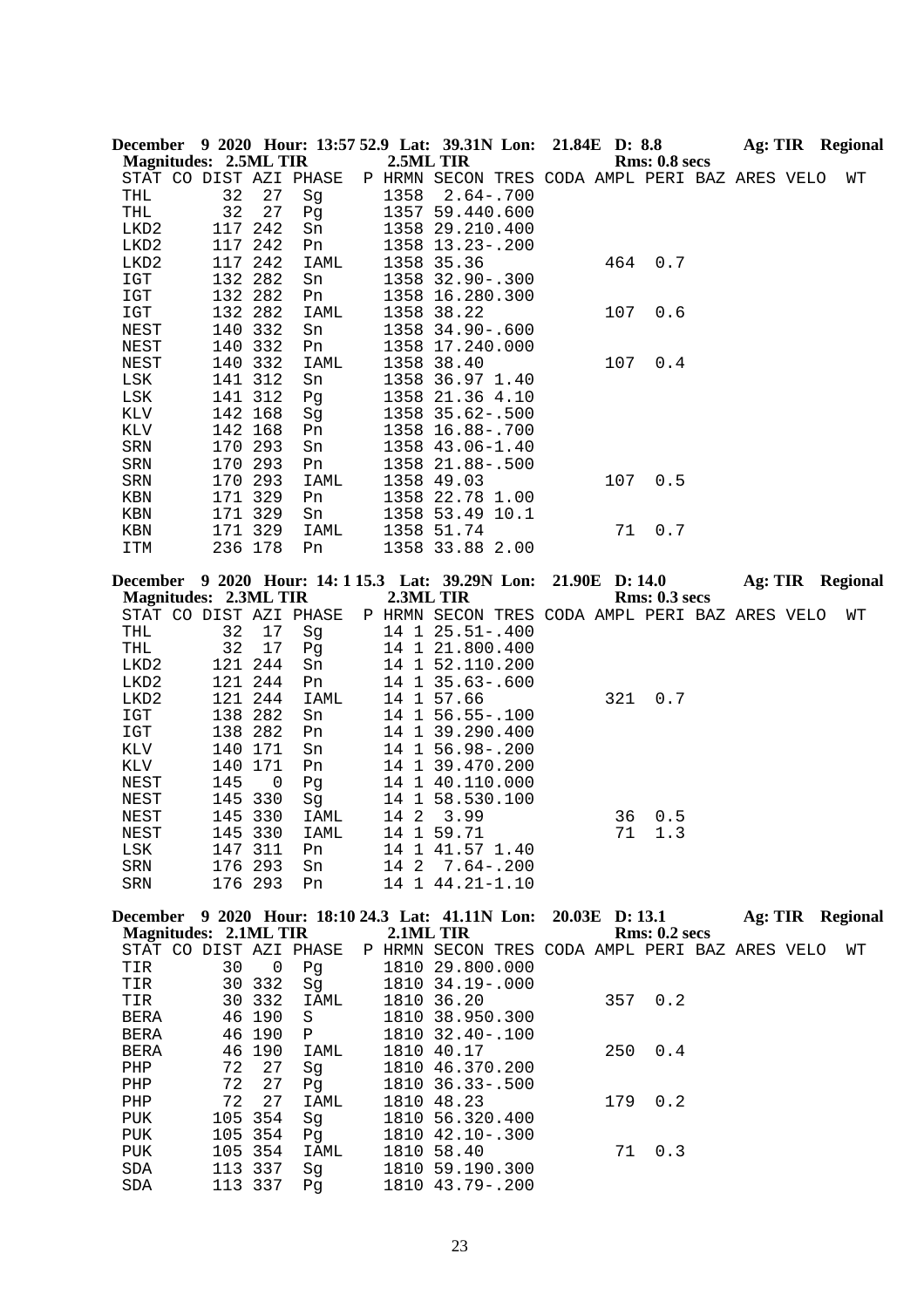| SDA | 113 337 IAML | 1811 4.83       | 71 0.3 |
|-----|--------------|-----------------|--------|
| BCI | 139 1 Sq     | 1811 6.040.200  |        |
| BCI | 139 1 Pq     | 1810 47.75-.300 |        |
| BCI | 139 1 IAML   | 1811 11.11      | 71 0.5 |
| PDG | 160 337  Sq  | 1811 11.76-.000 |        |
| PDG | 160 337 Pq   | 1810 51.510.100 |        |

**December 10 2020 Hour: 0: 7 16.7 Lat: 40.48N Lon: 20.02E D: 3.8 Ag: TIR Regional Magnitudes: 2.1ML TIR 2.1ML TIR Regional Rms: 0.1 secs Magnitudes: 2.1ML TIR**  STAT CO DIST AZI PHASE P HRMN SECON TRES CODA AMPL PERI BAZ ARES VELO WT BERA 27 0 Pg C 0 7 20.270.000 BERA 27 347 Sg 0 7 25.530.000 BERA 27 347 IAML 0 7 26.97 393 0.3<br>VLO 45 269 Sg 0 7 29.720.000 VLO  $45\,269$  Sg  $0\,7\,29.720.000$ <br>VLO  $45\,269$  Pg  $0\,7\,23.54-.600$ VLO 45 269 Pg 0 7 23.54-.600<br>VLO 45 269 IAML 0 7 32.13 VLO 45 269 IAML 0 7 32.13 429 0.2<br>LSK 61 126 Sg 0 7 35.89-.000  $0$  7 35.89-.000 LSK 61 126 P 0 7 27.730.100 IGT 109 165 P 0 7 35.84-.000<br>PHP 139 14 S 0 7 59.98 1.20 PHP 139 14 S 0 7 59.98 1.20<br>PHP 139 14 P 0 7 40.24-.500  $0$  7 40.24 - .500

|             |                              |          | December 10 2020 Hour: 12:27 38.4 Lat: 40.65N Lon: 21.59E D: 8.6 |      |                                                |  |     |                      |  | <b>Ag: TIR Regional</b> |
|-------------|------------------------------|----------|------------------------------------------------------------------|------|------------------------------------------------|--|-----|----------------------|--|-------------------------|
|             | <b>Magnitudes: 2.9ML TIR</b> |          |                                                                  |      | 2.9ML TIR                                      |  |     | <b>Rms: 0.6 secs</b> |  |                         |
|             |                              |          | STAT CO DIST AZI PHASE                                           |      | P HRMN SECON TRES CODA AMPL PERI BAZ ARES VELO |  |     |                      |  | WΤ                      |
| NEST        |                              | 52 240   | Sg                                                               |      | 1227 54.27-.600                                |  |     |                      |  |                         |
| NEST        |                              | 52 240   | Pg                                                               |      | 1227 47.940.100                                |  |     |                      |  |                         |
| NEST        |                              | 52 240   | IAML                                                             |      | 1227 54.97                                     |  | 893 | 0.2                  |  |                         |
| KBN         | 68                           | 268      | S                                                                | 1227 | 58.17-.400                                     |  |     |                      |  |                         |
| KBN         | 68                           | 268      | Pg                                                               |      | 1227 50.200.300                                |  |     |                      |  |                         |
| LSK         |                              | 101 237  | S                                                                | 1228 | 9.410.300                                      |  |     |                      |  |                         |
| LSK         |                              | 101 237  | Pg                                                               |      | 1227 55.56 -. 400                              |  |     |                      |  |                         |
| BERA        |                              | 139 273  | S                                                                |      | 1228 21.240.700                                |  |     |                      |  |                         |
| BERA        | 139                          | 273      | Pq                                                               |      | 1228 3.97 1.50                                 |  |     |                      |  |                         |
| <b>BERA</b> | 139                          | 273      | IAML                                                             | 1228 | 25.93                                          |  | 393 | 0.5                  |  |                         |
| PHP         | 149                          | 321      | Sg                                                               |      | 1228 22.20-.700                                |  |     |                      |  |                         |
| PHP         |                              | 149 321  | Pq                                                               | 1228 | 4.510.700                                      |  |     |                      |  |                         |
| PHP         | 149                          | 321      | IAML                                                             |      | 1228 23.95                                     |  | 250 | 0.7                  |  |                         |
| SRN         | 160                          | 238      | S                                                                |      | 1228 26.09-1.00                                |  |     |                      |  |                         |
| SRN         | 160                          | 238      | Pg                                                               | 1228 | 6.890.700                                      |  |     |                      |  |                         |
| TIR         | 163                          | $\Omega$ | Pn                                                               | 1228 | 6.550.000                                      |  |     |                      |  |                         |
| TIR         | 165                          | 299      | Sn                                                               |      | 1228 28.340.800                                |  |     |                      |  |                         |
| TIR         | 165                          | 299      | IAML                                                             | 1228 | 30.61                                          |  | 107 | 0.7                  |  |                         |
| PUK         |                              | 209 318  | Sn                                                               |      | 1228 40.010.100                                |  |     |                      |  |                         |
| <b>PUK</b>  |                              | 209 318  | Pn.                                                              | 1228 | 12.97-.600                                     |  |     |                      |  |                         |
| PUK         |                              | 209 318  | IAML                                                             |      | 1228 43.19                                     |  | 143 | 0.6                  |  |                         |
| BCI         | 229                          | 327      | Pn                                                               |      | 1228 15.59 -. 600                              |  |     |                      |  |                         |
| SDA         |                              | 234 313  | Sn                                                               |      | $1228$ 45.55-.400                              |  |     |                      |  |                         |
| SDA         |                              | 234 313  | Pn                                                               |      | 1228 17.590.600                                |  |     |                      |  |                         |

|                        |         |         |      | December 10 2020 Hour: 16:42 13.1 Lat: 41.65N Lon: 16.38E D: 46.3 |  |               | Ag: TIR | Regional |
|------------------------|---------|---------|------|-------------------------------------------------------------------|--|---------------|---------|----------|
| Magnitudes: 2.8ML TIR  |         |         |      | 2.8ML TIR                                                         |  | Rms: 0.4~secs |         |          |
| STAT CO DIST AZI PHASE |         |         |      | P HRMN SECON TRES CODA AMPL PERI BAZ ARES VELO                    |  |               |         | WТ       |
| MRVN                   |         | 68 193  | Sq   | 1642 35.74-.100                                                   |  |               |         |          |
| MRVN                   |         | 68 193  | Pq   | 1642 26.200.100                                                   |  |               |         |          |
| MRVN                   |         | 68 193  | IAML | 1642 40.69                                                        |  | 286 0.2       |         |          |
| NOCI                   | 112 148 |         | Sq   | 1642 47.170.600                                                   |  |               |         |          |
| NOCI                   |         | 112 148 | Pq   | 1642 33.52 1.30                                                   |  |               |         |          |
| SDA                    | 262     | 79      | Sn   | 1643 20.43-1.30                                                   |  |               |         |          |
| SDA                    | 262     | 79      | Pn   | $1642$ 51.93-.400                                                 |  |               |         |          |
| PUK                    | 296     | 80      | Sn   | 1643 29.270.300                                                   |  |               |         |          |
| PUK                    | 296     | 80      | Pn.  | $1642\,56.42-.000$                                                |  |               |         |          |
| PUK                    | 296     | 80      | IAML | 1643 31.95                                                        |  | $36 \t 0.3$   |         |          |
| <b>BCI</b>             | 316     | 74      | Sn   | $1643$ 33.53 - .300                                               |  |               |         |          |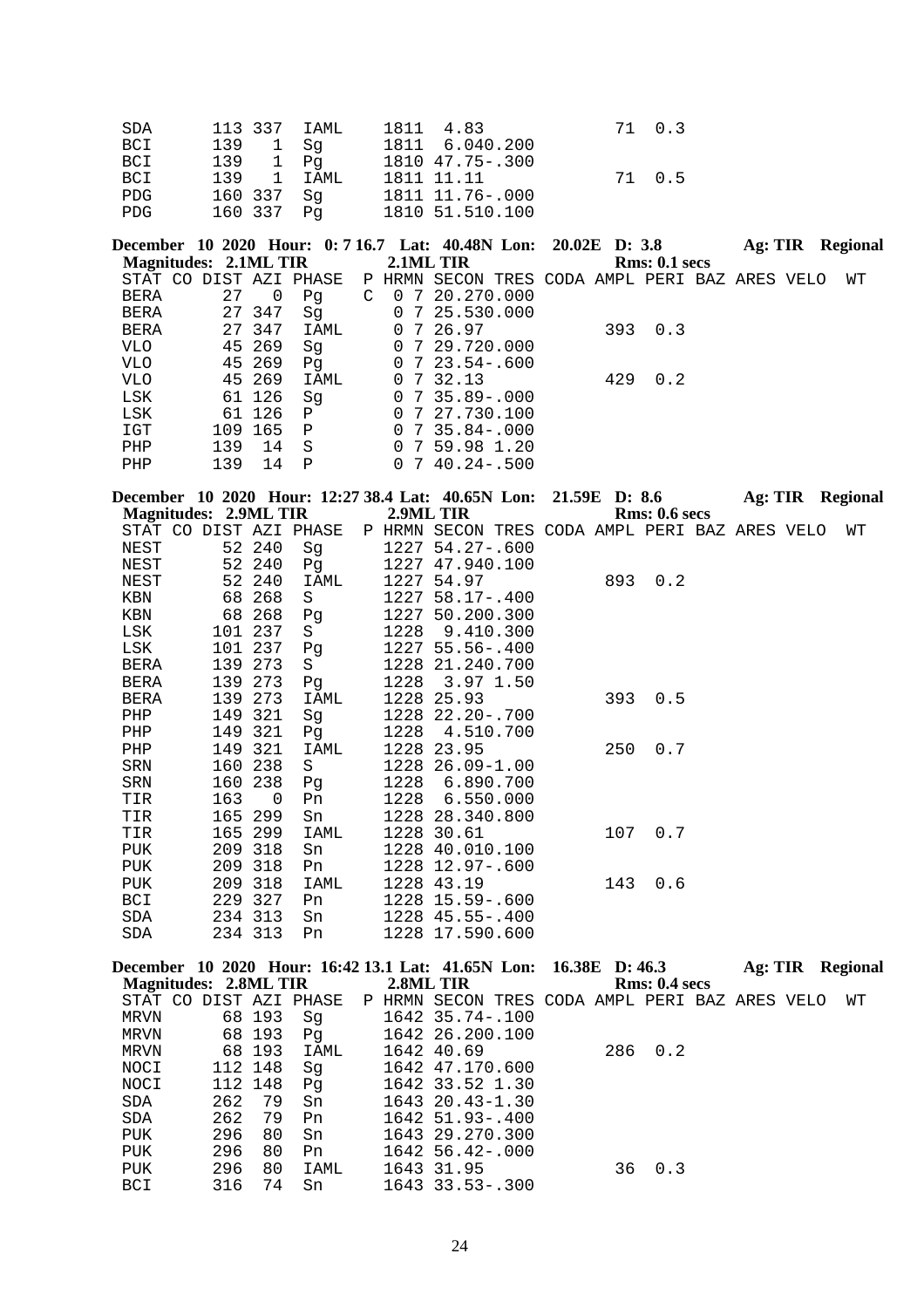| BCI<br>BCI<br>${\tt PHP}$<br>PHP<br>PHP<br>KEK<br>SRN<br>SRN<br>$_{\tt ICT}$<br>NEST | 316<br>316<br>338<br>339<br>339<br>365 121 | 74<br>74<br>$\mathbf 0$<br>88<br>88<br>360 125<br>365 121<br>409 123<br>417 107 | Pn<br>IAML<br>Pn<br>Sn<br><b>IAML</b><br>Pn<br>Sn<br>$\mathbf{P}$<br>Pn<br>Pn | 1643<br>1643<br>1643 | 1642 58.97-.200<br>1643 34.87<br>2.620.000<br>1643 38.900.100<br>1643 41.97<br>$2.62 - 2.60$<br>1643 45.20 -. 600<br>$5.92 - .100$<br>1643 11.66-.000<br>1643 13.370.700 | 36<br>36       | 0.4<br>0.4           |                  |    |
|--------------------------------------------------------------------------------------|--------------------------------------------|---------------------------------------------------------------------------------|-------------------------------------------------------------------------------|----------------------|--------------------------------------------------------------------------------------------------------------------------------------------------------------------------|----------------|----------------------|------------------|----|
|                                                                                      | <b>Magnitudes: 1.6ML TIR</b>               |                                                                                 |                                                                               |                      | December 10 2020 Hour: 21:16 30.1 Lat: 40.10N Lon:<br>1.6ML TIR                                                                                                          | 19.73E D: 4.5  | <b>Rms: 0.2 secs</b> | Ag: TIR Regional |    |
|                                                                                      | STAT CO DIST AZI PHASE                     |                                                                                 |                                                                               |                      | P HRMN SECON TRES CODA AMPL PERI BAZ ARES VELO                                                                                                                           |                |                      |                  | WΤ |
| SRN                                                                                  |                                            | 33 136                                                                          | Sg                                                                            |                      | 2116 41.50 -. 100                                                                                                                                                        |                |                      |                  |    |
| SRN                                                                                  |                                            | 33 136                                                                          | Pg                                                                            |                      | 2116 36.35 -. 300                                                                                                                                                        |                |                      |                  |    |
| SRN                                                                                  |                                            | 33 136                                                                          | IAML                                                                          |                      | 2116 43.05                                                                                                                                                               | 214            | 0.3                  |                  |    |
| KEK                                                                                  |                                            | 43 172                                                                          | Sg                                                                            |                      | 2116 43.88-.000                                                                                                                                                          |                |                      |                  |    |
| KEK                                                                                  |                                            | 43 172                                                                          | Pg                                                                            |                      | 2116 36.73-1.20                                                                                                                                                          |                |                      |                  |    |
| BERA                                                                                 | 70                                         | 14                                                                              | Sg                                                                            |                      | 2116 51.96 -. 000                                                                                                                                                        |                |                      |                  |    |
| LSK                                                                                  | 73                                         | 85                                                                              | Sg                                                                            |                      | 2116 52.67-.200                                                                                                                                                          |                |                      |                  |    |
| LSK                                                                                  | 73                                         | 85                                                                              | Pg                                                                            |                      | 2116 43.390.300                                                                                                                                                          |                |                      |                  |    |
| $_{\tt ICT}$                                                                         |                                            | 81 140                                                                          | Sg                                                                            |                      | 2116 56.150.900                                                                                                                                                          |                |                      |                  |    |
| $_{\tt ICT}$                                                                         |                                            | 81 140                                                                          | Pg                                                                            |                      | 2116 44.840.400                                                                                                                                                          |                |                      |                  |    |
| IGT                                                                                  |                                            | 81 140                                                                          | IAML                                                                          | 2117                 | 3.02                                                                                                                                                                     | 36             | 0.5                  |                  |    |
| NEST                                                                                 | 117                                        | 72                                                                              | Sg                                                                            |                      | 2117 6.470.300                                                                                                                                                           |                |                      |                  |    |
| NEST                                                                                 | 117                                        | 72                                                                              | Pg                                                                            |                      | 2116 50.33 -. 400                                                                                                                                                        |                |                      |                  |    |
|                                                                                      |                                            |                                                                                 |                                                                               |                      | December 10 2020 Hour: 21:22 27.3 Lat: 42.49N Lon:                                                                                                                       | 20.91E D: 10.2 |                      | Ag: TIR Regional |    |
|                                                                                      | <b>Magnitudes: 2.3ML TIR</b>               |                                                                                 |                                                                               |                      | 2.3ML TIR                                                                                                                                                                |                | Rms: 0.4 secs        |                  |    |
|                                                                                      | STAT CO DIST AZI PHASE                     |                                                                                 |                                                                               |                      |                                                                                                                                                                          |                |                      |                  | WΤ |
|                                                                                      |                                            |                                                                                 |                                                                               |                      |                                                                                                                                                                          |                |                      |                  |    |
|                                                                                      |                                            |                                                                                 |                                                                               |                      | P HRMN SECON TRES CODA AMPL PERI BAZ ARES VELO                                                                                                                           |                |                      |                  |    |
| BCI<br><b>BCI</b>                                                                    |                                            | 70 260<br>70 260                                                                | Sg                                                                            |                      | 2122 48.35 -. 500<br>2122 40.200.600                                                                                                                                     |                |                      |                  |    |
| BCI                                                                                  | 70                                         | 260                                                                             | Pg<br>IAML                                                                    |                      | 2122 57.03                                                                                                                                                               | 214            | 0.6                  |                  |    |
| PHP                                                                                  | 97                                         | 204                                                                             | Sg                                                                            |                      | 2122 54.65-2.00                                                                                                                                                          |                |                      |                  |    |
| PHP                                                                                  |                                            | 97 204                                                                          | Pg                                                                            |                      | 2122 43.69-.400                                                                                                                                                          |                |                      |                  |    |
| ${\rm PHP}$                                                                          |                                            | 97 204                                                                          | IAML                                                                          |                      | 2122 58.96                                                                                                                                                               | 107            | 0.5                  |                  |    |
| PUK                                                                                  |                                            | 97 240                                                                          | Sg                                                                            |                      | 2122 56.85-.000                                                                                                                                                          |                |                      |                  |    |
| PUK                                                                                  |                                            | 97 240                                                                          | Pg                                                                            |                      | 2122 44.890.700                                                                                                                                                          |                |                      |                  |    |
| PUK                                                                                  |                                            | 97 240                                                                          | <b>IAML</b>                                                                   |                      | 2122 57.49                                                                                                                                                               | 143            | 0.5                  |                  |    |
| SDA                                                                                  | 126 248                                    |                                                                                 | Sg                                                                            | 2123                 | 6.000.400                                                                                                                                                                |                |                      |                  |    |
| SDA                                                                                  |                                            | 126 248                                                                         | Ρ                                                                             |                      | 2122 50.60 1.40                                                                                                                                                          |                |                      |                  |    |
| SDA                                                                                  | 126 248                                    |                                                                                 | IAML                                                                          |                      | 2123 11.70                                                                                                                                                               | 107            | 0.9                  |                  |    |
| ${\rm PDG}$                                                                          | 136 268                                    |                                                                                 | Sg                                                                            | 2123                 | $8.25 - .100$                                                                                                                                                            |                |                      |                  |    |
| PDG                                                                                  | 136 268                                    |                                                                                 | Pg                                                                            |                      | 2122 50.27-.500                                                                                                                                                          |                |                      |                  |    |
| NEST                                                                                 |                                            | 230 176                                                                         | Sg                                                                            |                      | 2123 33.78 -. 000                                                                                                                                                        |                |                      |                  |    |
| NEST                                                                                 |                                            | 230 176                                                                         | Pn                                                                            | 2123                 | $5.22 - .100$                                                                                                                                                            |                |                      |                  |    |
| NEST                                                                                 |                                            | 230 176                                                                         | IAML                                                                          |                      | 2123 41.37                                                                                                                                                               | 36             | 0.8                  |                  |    |
|                                                                                      |                                            |                                                                                 |                                                                               |                      |                                                                                                                                                                          |                |                      |                  |    |
|                                                                                      | <b>Magnitudes: 1.5ML TIR</b>               |                                                                                 |                                                                               |                      | December 10 2020 Hour: 22:51 14.5 Lat: 42.34N Lon: 20.90E D: 7.0<br>1.5ML TIR                                                                                            |                | Rms: 0.0 secs        | Ag: TIR Regional |    |
|                                                                                      | STAT CO DIST AZI PHASE                     |                                                                                 |                                                                               |                      | P HRMN SECON TRES CODA AMPL PERI BAZ ARES VELO                                                                                                                           |                |                      |                  | WΤ |
| BCI                                                                                  |                                            | 69 273                                                                          | Sg                                                                            |                      | 2251 35.54-.000                                                                                                                                                          |                |                      |                  |    |
| BCI                                                                                  |                                            | 69 273                                                                          | Pg                                                                            |                      | 2251 25.88-.700                                                                                                                                                          |                |                      |                  |    |
| BCI                                                                                  |                                            | 69 273                                                                          | IAML                                                                          |                      | 2251 41.67                                                                                                                                                               | 36             | 0.5                  |                  |    |
| PHP                                                                                  |                                            | 82 208                                                                          | Sg                                                                            |                      | 2251 39.39 -. 000                                                                                                                                                        |                |                      |                  |    |
| PHP                                                                                  |                                            | 82 208                                                                          | Pg                                                                            |                      | 2251 28.740.000                                                                                                                                                          |                |                      |                  |    |
| PUK                                                                                  |                                            | 90 249                                                                          | Sg                                                                            |                      | 2251 41.880.000                                                                                                                                                          |                |                      |                  |    |
| PUK<br>PUK                                                                           |                                            | 90 249<br>90 249                                                                | Pg<br>IAML                                                                    |                      | 2251 30.140.000<br>2251 42.89                                                                                                                                            | 36             | 0.5                  |                  |    |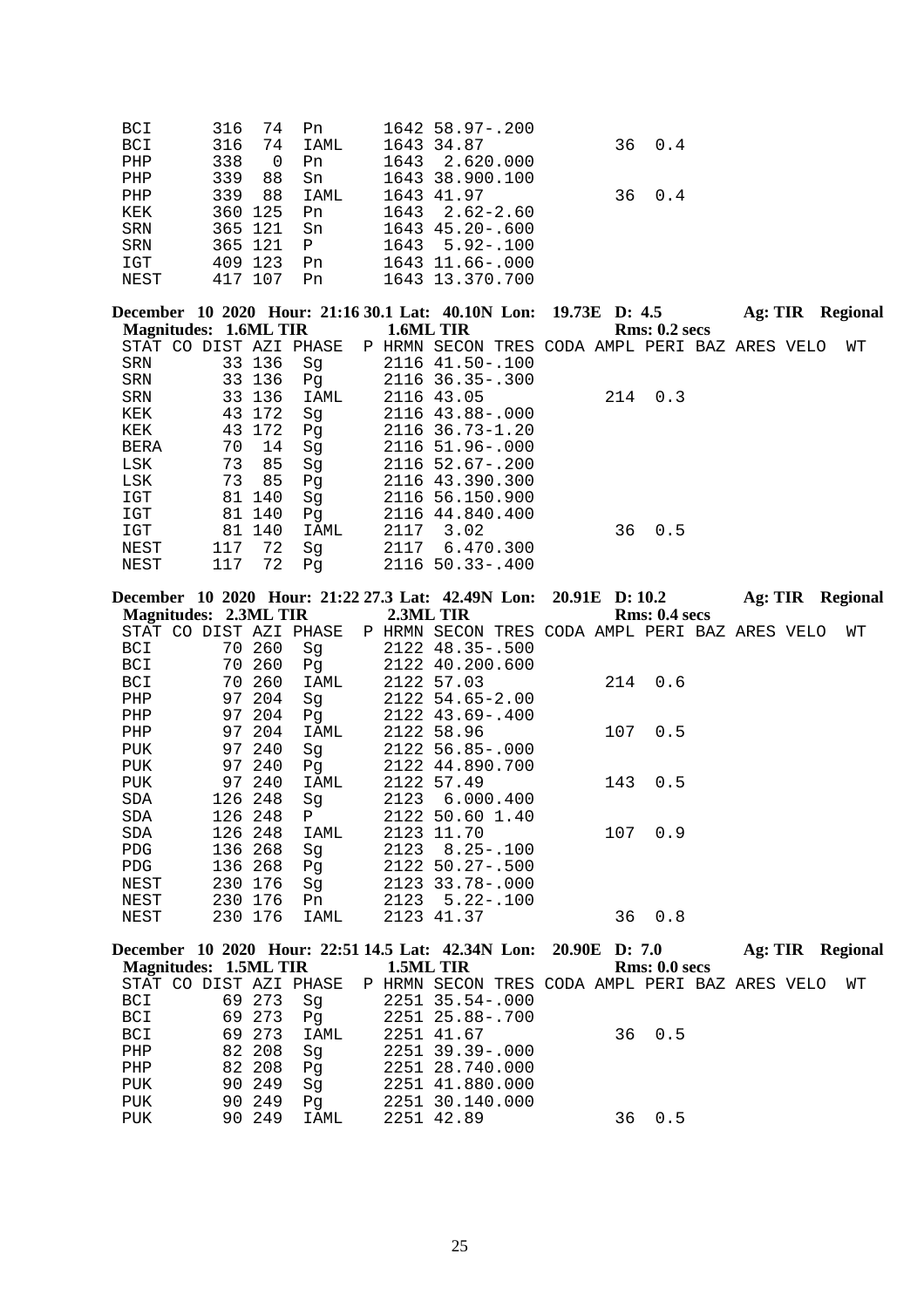| December 11 2020 Hour: 3:32 37.7 Lat: 39.65N Lon: 20.37E D: 25.0<br><b>Magnitudes: 1.8ML TIR</b>  |     |         |                     |             | 1.8ML TIR |                                                |  |     | Rms: 0.3~secs        |  | Ag: TIR Regional |
|---------------------------------------------------------------------------------------------------|-----|---------|---------------------|-------------|-----------|------------------------------------------------|--|-----|----------------------|--|------------------|
|                                                                                                   |     |         |                     |             |           |                                                |  |     |                      |  |                  |
| STAT CO DIST AZI PHASE                                                                            |     |         |                     |             |           | P HRMN SECON TRES CODA AMPL PERI BAZ ARES VELO |  |     |                      |  | WТ               |
| IGT                                                                                               |     | 13 197  | Sg                  |             |           | $332$ $45.54 - .100$                           |  |     |                      |  |                  |
| IGT                                                                                               |     | 13 197  | Pq                  |             |           | 332 42.480.200                                 |  |     |                      |  |                  |
| IGT                                                                                               |     | 13 197  |                     | IAML        |           | 332 45.95                                      |  | 607 | 0.3                  |  |                  |
| SRN                                                                                               |     | 41 310  | Sg                  |             |           | 332 52.980.900                                 |  |     |                      |  |                  |
| SRN                                                                                               |     | 41 310  | Pg                  |             |           | 332 46.490.500                                 |  |     |                      |  |                  |
| SRN                                                                                               |     | 41 310  |                     | IAML        |           | 332 55.86                                      |  | 36  | 0.4                  |  |                  |
| KEK                                                                                               |     | 50 279  | Sq                  |             |           | $332 \quad 53.48 - .400$                       |  |     |                      |  |                  |
| KEK                                                                                               | 50  | 279     | Pq                  |             |           | 332 45.68-1.30                                 |  |     |                      |  |                  |
| LSK                                                                                               | 59  | 18      | Sg                  |             |           | 332 56.05-.200                                 |  |     |                      |  |                  |
| LSK                                                                                               | 59  | 18      | Pg                  |             |           | $C$ 332 48.28-.100                             |  |     |                      |  |                  |
| NEST                                                                                              | 103 | 33      | P                   |             |           | 332 55.650.200                                 |  |     |                      |  |                  |
|                                                                                                   |     |         |                     |             |           |                                                |  |     |                      |  |                  |
| December 11 2020 Hour: 13:11 2.3 Lat: 39.60N Lon: 22.85E D: 7.6                                   |     |         |                     |             |           |                                                |  |     |                      |  | Ag: TIR Regional |
| <b>Magnitudes: 3.3ML TIR</b>                                                                      |     |         |                     |             | 3.3ML TIR |                                                |  |     | <b>Rms: 0.1 secs</b> |  |                  |
| STAT CO DIST AZI PHASE                                                                            |     |         |                     |             |           | P HRMN SECON TRES CODA AMPL PERI BAZ ARES VELO |  |     |                      |  | WТ               |
| THE                                                                                               | 116 |         | $\overline{0}$<br>Ρ |             |           | 1311 24.250.000                                |  |     |                      |  |                  |
| NEST                                                                                              |     | 179 302 | S                   |             |           | 1311 55.780.100                                |  |     |                      |  |                  |
| NEST                                                                                              |     | 179 302 | $\mathbf{P}$        |             |           | 1311 33.170.400                                |  |     |                      |  |                  |
| NEST                                                                                              | 179 | 302     |                     | <b>IAML</b> | 1312      | 1.82                                           |  | 393 | 0.9                  |  |                  |
| LSK                                                                                               |     | 202 289 | P                   |             |           | 1311 36.33-.100                                |  |     |                      |  |                  |
| KBN                                                                                               |     | 210 304 | $\mathbf P$         |             | 1311      | 37.390.100                                     |  |     |                      |  |                  |
| LKD <sub>2</sub>                                                                                  |     | 210 246 | S                   |             | 1312      | 4.410.000                                      |  |     |                      |  |                  |
| LKD <sub>2</sub>                                                                                  | 210 | 246     | Ρ                   |             |           | 1311 37.810.000                                |  |     |                      |  |                  |
| IGT                                                                                               | 217 | 269     | $\mathbf P$         |             |           | 1311 38.840.000                                |  |     |                      |  |                  |
| <b>SRN</b>                                                                                        | 247 | 279     | S                   |             |           | 1312 10.93-2.80                                |  |     |                      |  |                  |
| <b>SRN</b>                                                                                        |     | 247 279 | P                   |             |           | 1311 43.08-.000                                |  |     |                      |  |                  |
| December 11 2020 Hour: 17:27 29.1 Lat: 39.92N Lon: 23.85E D: 25.2<br><b>Magnitudes: 2.4ML TIR</b> |     |         |                     |             | 2.4ML TIR |                                                |  |     | <b>Rms: 0.7 secs</b> |  | Ag: TIR Regional |

| Magnitudes: 2.4ML TIR  |     |         |      |   |      | 2.4ML TIR                               |  |     | <b>Rms: 0.7 secs</b> |  |    |
|------------------------|-----|---------|------|---|------|-----------------------------------------|--|-----|----------------------|--|----|
| STAT CO DIST AZI PHASE |     |         |      | P | HRMN | SECON TRES CODA AMPL PERI BAZ ARES VELO |  |     |                      |  | WТ |
| THE                    | 109 | 317     | Sq   |   | 1728 | 2.400.600                               |  |     |                      |  |    |
| THE                    |     | 109 317 | Pq   |   | 1727 | 46.90-.900                              |  |     |                      |  |    |
| THE                    |     | 109 317 | IAML |   | 1728 | 7.84                                    |  | 143 | 0.4                  |  |    |
| NEST                   |     | 245 284 | Sn   |   | 1728 | 35.73-.600                              |  |     |                      |  |    |
| NEST                   |     | 245 284 | Pn.  |   | 1728 | $5.60 - 1.90$                           |  |     |                      |  |    |
| NEST                   |     | 245 284 | IAML |   |      | 1728 40.35                              |  | 36  | 0.6                  |  |    |
| LSK                    |     | 279 277 | Sn   |   |      | 1728 43.64 - . 300                      |  |     |                      |  |    |
| LSK                    |     | 279 277 | Ρ    |   | 1728 | $10.87 - 1.00$                          |  |     |                      |  |    |
| IGT                    |     | 305 263 | Sn   |   | 1728 | 48.10-2.20                              |  |     |                      |  |    |
| IGT                    |     | 305 263 | Pn   |   | 1728 | 16.130.700                              |  |     |                      |  |    |
| <b>SRN</b>             |     | 329 271 | Sn   |   |      | 1728 57.030.500                         |  |     |                      |  |    |
| SRN                    |     | 329 271 | Ρ    |   | 1728 | 19.450.400                              |  |     |                      |  |    |
| <b>SRN</b>             |     | 329 271 | IAML |   | 1729 | 4.37                                    |  | 71  | 1.1                  |  |    |
| PHP                    |     | 348 306 | Pn   |   |      | 1728 21.580.700                         |  |     |                      |  |    |
|                        |     |         |      |   |      |                                         |  |     |                      |  |    |

|                              |     |         |                        |   |           | December 11 2020 Hour: 19:40 54.4 Lat: 38.84N Lon: 20.29E D: 2.0 |                                   |      |                      | Ag: TIR | <b>Regional</b> |
|------------------------------|-----|---------|------------------------|---|-----------|------------------------------------------------------------------|-----------------------------------|------|----------------------|---------|-----------------|
| <b>Magnitudes: 2.1ML TIR</b> |     |         |                        |   | 2.1ML TIR |                                                                  |                                   |      | <b>Rms: 0.5 secs</b> |         |                 |
|                              |     |         | STAT CO DIST AZI PHASE |   | P HRMN    | SECON                                                            | TRES CODA AMPL PERI BAZ ARES VELO |      |                      |         | WТ              |
| LKD2                         |     | 32 100  | Sq                     |   | 1941      | $4.62 - .700$                                                    |                                   |      |                      |         |                 |
| LKD2                         |     | 32 100  | Pq                     |   | 1941      | 0.890.300                                                        |                                   |      |                      |         |                 |
| LKD2                         |     | 32 100  | $\mathbf{A}$           | A | 1941      | 6.38                                                             |                                   |      | $2 \t 0.2$           |         |                 |
| IGT                          | 77  | 2       | Sq                     |   |           | 1941 17.62-1.00                                                  |                                   |      |                      |         |                 |
| IGT                          | 77  | 2       | Pq                     |   |           | $1941 \quad 6.75 - 1.50$                                         |                                   |      |                      |         |                 |
| SRN                          |     | 118 348 | Sn                     |   |           | 1941 32.190.400                                                  |                                   |      |                      |         |                 |
| <b>SRN</b>                   |     | 118 348 | Pn                     |   |           | 1941 15.750.000                                                  |                                   |      |                      |         |                 |
| SRN                          |     | 118 348 | A                      | Α |           | 1941 34.53                                                       |                                   | 0.10 | 0.3                  |         |                 |
| LSK                          | 148 | 10      | Sn                     |   |           | 1941 39.880.100                                                  |                                   |      |                      |         |                 |
| LSK                          | 148 | 10      | Pn                     |   |           | 1941 19.58-.700                                                  |                                   |      |                      |         |                 |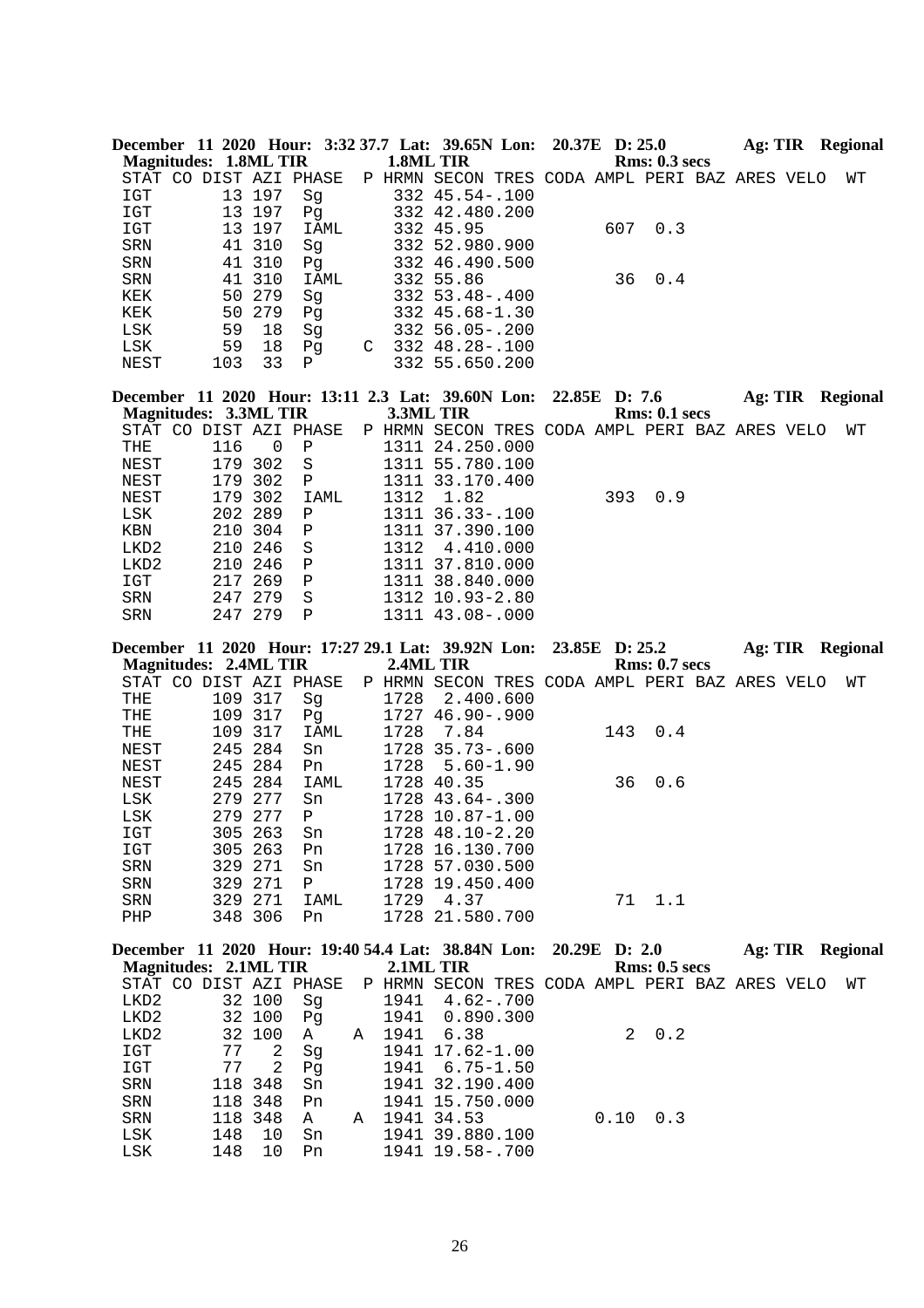|                              |         |         | December 12 2020 Hour: 0:12 55.9 Lat: 39.69N Lon: 23.89E D: 20.0 |     |                                                                  |      |               |                      |  | <b>Ag: TIR</b> Regional                                                           |
|------------------------------|---------|---------|------------------------------------------------------------------|-----|------------------------------------------------------------------|------|---------------|----------------------|--|-----------------------------------------------------------------------------------|
| <b>Magnitudes: 3.2ML TIR</b> |         |         |                                                                  |     | 3.2ML TIR                                                        |      |               | <b>Rms: 0.6 secs</b> |  |                                                                                   |
|                              |         |         | STAT CO DIST AZI PHASE                                           |     | P HRMN SECON TRES CODA AMPL PERI BAZ ARES VELO                   |      |               |                      |  | WΤ                                                                                |
| THE                          | 130 324 |         | Sn                                                               |     | 013 34.580.000                                                   |      |               |                      |  |                                                                                   |
| THE                          | 130 324 |         | Pn                                                               |     | 013 17.34 -. 700                                                 |      |               |                      |  |                                                                                   |
| THE                          | 130 324 |         | IAML                                                             |     | 013 37.69                                                        |      | 179           | 0.5                  |  |                                                                                   |
| THL                          | 161 266 |         | Sn                                                               |     | 013 42.43-.700                                                   |      |               |                      |  |                                                                                   |
| THL                          | 161 266 |         | Pn                                                               |     | 013 23.670.800                                                   |      |               |                      |  |                                                                                   |
| KLV                          | 237 220 |         | Sn                                                               | 014 | $1.89 - .300$                                                    |      |               |                      |  |                                                                                   |
| KLV                          | 237     | 220     | Pn                                                               |     | 013 33.17-.600                                                   |      |               |                      |  |                                                                                   |
| NEST                         | 255     | 290     | Sn                                                               | 014 | $5.89 - .400$                                                    |      |               |                      |  |                                                                                   |
| NEST                         | 255 290 |         | Pg                                                               |     | 013 36.790.600                                                   |      |               |                      |  |                                                                                   |
| KBN                          | 284 293 |         | Pn                                                               |     | 013 40.81 1.40                                                   |      |               |                      |  |                                                                                   |
| LSK                          | 286 282 |         | Sn                                                               |     | 014 13.16 -. 000                                                 |      |               |                      |  |                                                                                   |
| LSK                          | 286 282 |         | Pn                                                               |     | 013 40.170.100                                                   |      |               |                      |  |                                                                                   |
| LKD2                         | 296 252 |         | Pn                                                               |     | 013 43.26 1.70                                                   |      |               |                      |  |                                                                                   |
| IGT                          | 306 268 |         | Sn                                                               |     | 014 18.760.700                                                   |      |               |                      |  |                                                                                   |
| IGT                          | 306 268 |         | Pn                                                               |     | 013 44.92 2.00                                                   |      |               |                      |  |                                                                                   |
| IGT                          | 306 268 |         | IAML                                                             |     | 014 35.00                                                        |      | 71            | 0.8                  |  |                                                                                   |
| SRN                          | 334 275 |         | Sn                                                               |     | 014 25.160.000                                                   |      |               |                      |  |                                                                                   |
| SRN                          | 334 275 |         | Pn                                                               |     | 013 48.59 1.70                                                   |      |               |                      |  |                                                                                   |
| SRN                          | 334 275 |         | IAML                                                             |     | 014 30.73                                                        |      | 71            | 0.8                  |  |                                                                                   |
| PHP                          | 366 309 |         | Pn                                                               |     | $013$ 49.74 - .800                                               |      |               |                      |  |                                                                                   |
| PUK                          | 426 310 |         | Pn                                                               |     | 013 56.60-2.00                                                   |      |               |                      |  |                                                                                   |
|                              |         |         | December 12 2020 Hour: 0:21 57.5 Lat: 36.85N Lon:                |     |                                                                  |      | 22.12E D: 7.0 |                      |  | Ag: TIR Regional                                                                  |
| <b>Magnitudes: 3.2ML TIR</b> |         |         |                                                                  |     | 3.2ML TIR                                                        |      |               | <b>Rms: 2.0 secs</b> |  |                                                                                   |
|                              |         |         | STAT CO DIST AZI PHASE                                           |     |                                                                  |      |               |                      |  | WΤ                                                                                |
|                              | 132     |         |                                                                  |     | P HRMN SECON TRES CODA AMPL PERI BAZ ARES VELO<br>022 39.74 1.90 |      |               |                      |  |                                                                                   |
| KLV<br>KLV                   | 132     | 1<br>1  | Sn<br>Pn                                                         |     | 022 21.69 1.10                                                   |      |               |                      |  |                                                                                   |
| LKD2                         | 250     | 330     | Sn                                                               |     | 023 12.10                                                        | 2.80 |               |                      |  |                                                                                   |
| LKD <sub>2</sub>             | 250 330 |         | Pn                                                               |     | 022 43.88 5.40                                                   |      |               |                      |  |                                                                                   |
| THL                          | 301 359 |         | Sn                                                               |     | $023$ 18.70-2.30                                                 |      |               |                      |  |                                                                                   |
| THL                          | 301 359 |         | Pn                                                               |     | 022 47.21 2.00                                                   |      |               |                      |  |                                                                                   |
| IDI                          | 305 124 |         | Sn                                                               |     | $023$ 19.90-1.80                                                 |      |               |                      |  |                                                                                   |
| IDI                          | 305 124 |         | Pn                                                               |     | $022$ 44.67-1.00                                                 |      |               |                      |  |                                                                                   |
| IGT                          | 336 333 |         | Sn                                                               |     | $023$ $24.45 - 4.60$                                             |      |               |                      |  |                                                                                   |
| IGT                          | 336 333 |         | Pn                                                               |     | 022 51.60 1.80                                                   |      |               |                      |  |                                                                                   |
| ${\tt SRN}$                  | 384 332 |         | Sn                                                               |     | 023 33.29-7.50                                                   |      |               |                      |  |                                                                                   |
| SRN                          | 384 332 |         | Pn                                                               |     | $022$ 54.51-2.00                                                 |      |               |                      |  |                                                                                   |
| SRN                          | 384 332 |         | <b>IAML</b>                                                      |     | 023 38.10                                                        |      | 36            | 0.4                  |  |                                                                                   |
| LSK                          | 389 341 |         | Sn                                                               |     | 023 41.570.400                                                   |      |               |                      |  |                                                                                   |
| LSK                          | 389 341 |         | Pn                                                               |     | 022 59.78 3.00                                                   |      |               |                      |  |                                                                                   |
| NEST                         | 406 348 |         | Pn                                                               |     | 022 59.260.200                                                   |      |               |                      |  |                                                                                   |
|                              |         |         |                                                                  |     |                                                                  |      |               |                      |  |                                                                                   |
|                              |         |         |                                                                  |     |                                                                  |      |               |                      |  | December 12 2020 Hour: 1:41 24.5 Lat: 39.55N Lon: 20.31E D: 27.5 Ag: TIR Regional |
| <b>Magnitudes: 1.9ML TIR</b> |         |         |                                                                  |     | 1.9ML TIR                                                        |      |               | <b>Rms: 0.2 secs</b> |  |                                                                                   |
|                              |         |         | STAT CO DIST AZI PHASE                                           |     | P HRMN SECON TRES CODA AMPL PERI BAZ ARES VELO                   |      |               |                      |  | WТ                                                                                |
| IGT                          |         | 3 130   | Sg                                                               |     | 141 32.12-.000                                                   |      |               |                      |  |                                                                                   |
| IGT                          |         | 3 1 3 0 | Pg                                                               |     | 141 29.570.700                                                   |      |               |                      |  |                                                                                   |
| IGT                          |         | 3 1 3 0 | IAML                                                             |     | 141 32.81                                                        |      | 250           | 0.1                  |  |                                                                                   |
| SRN                          |         | 46 325  | Sg                                                               |     | 141 40.750.200                                                   |      |               |                      |  |                                                                                   |
| SRN                          |         | 46 325  | Pg                                                               |     | 141 33.24 -. 400                                                 |      |               |                      |  |                                                                                   |
| KEK                          |         | 48 293  | Sg                                                               |     | 141 40.26 -. 200                                                 |      |               |                      |  |                                                                                   |
| KEK                          |         | 48 293  | Pg                                                               |     | 141 33.840.300                                                   |      |               |                      |  |                                                                                   |
| LSK                          | 71      | 20      | Sg                                                               |     | 141 46.52-.100                                                   |      |               |                      |  |                                                                                   |
| LSK                          | 71      | 20      | Pg                                                               |     | 141 37.160.000                                                   |      |               |                      |  |                                                                                   |
| NEST                         | 116     | 33      | Sg                                                               |     | 141 59.030.100                                                   |      |               |                      |  |                                                                                   |
| <b>NEST</b>                  | 116     | 33      | Pq                                                               |     | 141 45.23 1.10                                                   |      |               |                      |  |                                                                                   |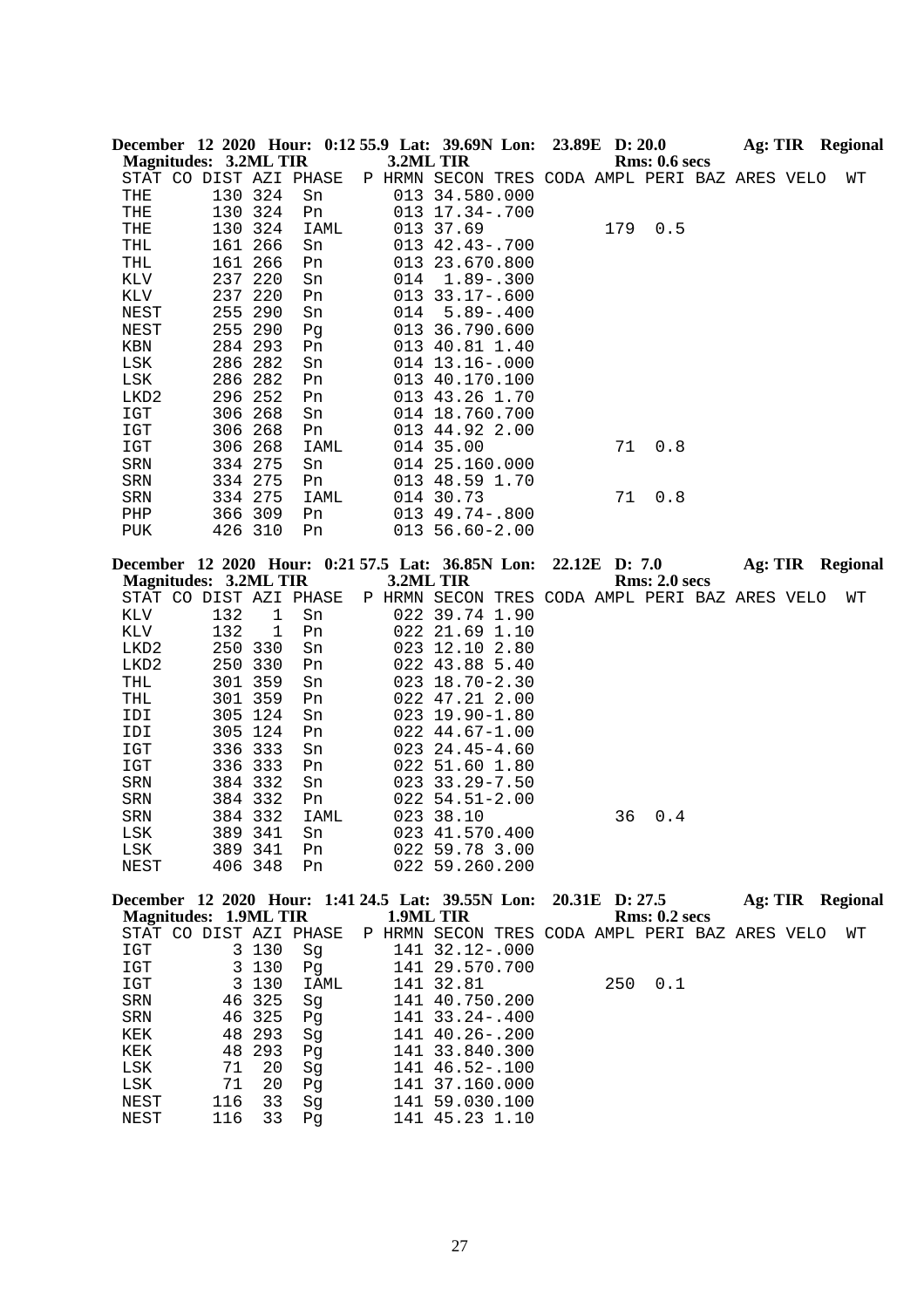|            |                              |        |                        |           | December 12 2020 Hour: 1:50 42.3 Lat: 41.41N Lon: 19.61E D: 24.0 |  |     |               | Ag: TIR | Regional |
|------------|------------------------------|--------|------------------------|-----------|------------------------------------------------------------------|--|-----|---------------|---------|----------|
|            | <b>Magnitudes: 1.4ML TIR</b> |        |                        | 1.4ML TIR |                                                                  |  |     | Rms: 0.1~secs |         |          |
|            |                              |        | STAT CO DIST AZI PHASE |           | P HRMN SECON TRES CODA AMPL PERI BAZ ARES VELO                   |  |     |               |         | WΤ       |
| TIR        | 21                           | 0      | Pq                     |           | 150 47.580.000                                                   |  |     |               |         |          |
| TIR        |                              | 22 107 | Sq                     |           | 150 50.72-.000                                                   |  |     |               |         |          |
| TIR        |                              | 22 107 | IAML                   |           | 150 51.29                                                        |  | 107 | 0.2           |         |          |
| TIR        |                              | 22 107 | IAML                   |           | 150 51.16                                                        |  | 71  | 0.2           |         |          |
| <b>SDA</b> |                              | 72 353 | Sn                     | 151       | 5.550.900                                                        |  |     |               |         |          |
| SDA        |                              | 72 353 | Pn                     |           | $150, 54.96 - .100$                                              |  |     |               |         |          |
| PUK        | 75                           | 18     | Sq                     | 151       | $5.05 - .000$                                                    |  |     |               |         |          |
| PUK        | 75                           | 18     | Pq                     | 150       | 55.450.100                                                       |  |     |               |         |          |
| PUK        | 75                           | 18     | IAML                   | 151       | 13.18                                                            |  |     | 0.4           |         |          |
| PUK        | 75                           | 18     | IAML                   |           | 151 13.01                                                        |  | 36  | 0.5           |         |          |
| PHP        | 76                           | 65     | Sq                     | 151       | $5.11 - .100$                                                    |  |     |               |         |          |
| PHP        | 76                           | 65     | Pq                     |           | 150 55.460.100                                                   |  |     |               |         |          |
| PHP        | 76                           | 65     | IAML                   | 151       | 8.64                                                             |  | 36  | 0.3           |         |          |
| PDG        | 117                          | 346    | Sq                     |           | 151 17.330.100                                                   |  |     |               |         |          |

**December 12 2020 Hour: 2: 2 15.5 Lat: 41.43N Lon: 19.61E D: 11.0 Ag: TIR Regional Magnitudes: 1.4ML TIR 1.4ML TIR Rms: 0.1 secs**

| STAT CO    |     |        | DIST AZI PHASE | P | HRMN | SECON TRES CODA AMPL PERI BAZ ARES VELO |     |             |  | WΤ |
|------------|-----|--------|----------------|---|------|-----------------------------------------|-----|-------------|--|----|
| TIR        | 25  | 0      | Pq             |   |      | 2 2 20.480.000                          |     |             |  |    |
| TIR        |     | 23 112 | Sq             |   |      | 2 2 23.410.100                          |     |             |  |    |
| TIR        |     | 23 112 | IAML           |   |      | 2 2 2 3 . 6 0                           | 107 | 0.2         |  |    |
| TIR        |     | 23 112 | IAML           |   |      | 2 2 2 3 . 9 1                           | 107 | 0.2         |  |    |
| SDA        |     | 70 353 | Sq             |   |      | $2\quad 2\quad 36.99 - .100$            |     |             |  |    |
| SDA        |     | 70 353 | Pq             |   |      | 2 2 27.80-.100                          |     |             |  |    |
| PUK        | 72  | 19     | Sq             |   |      | 2 2 37.790.200                          |     |             |  |    |
| <b>PUK</b> | 72  | 19     | Pq             |   |      | 2 2 28.04-.100                          |     |             |  |    |
| PUK        | 72  | 19     | IAML           |   |      | 2 2 44.29                               |     | $36 \t 0.3$ |  |    |
| PHP        | 75  | 67     | Sq             |   |      | $2\quad 2\quad 37.99 - .200$            |     |             |  |    |
| PHP        | 75  | 67     | Pq             |   |      | $2\quad 2\quad 28.08 - .400$            |     |             |  |    |
| PHP        | 75  | 67     | IAML           |   |      | 2 2 41.39                               | 36  | 0.3         |  |    |
| BCI        | 111 | 19     | Pq             |   |      | 2 2 35.010.200                          |     |             |  |    |
| <b>BCI</b> | 111 | 19     | Sq             |   |      | 2 2 49.430.200                          |     |             |  |    |

|             |                              |                |      |                |                 | December 12 2020 Hour: 2:4 22.7 Lat: 40.88N Lon: 19.90E D: 8.5 |     |               |  | Ag: TIR Regional |
|-------------|------------------------------|----------------|------|----------------|-----------------|----------------------------------------------------------------|-----|---------------|--|------------------|
|             | <b>Magnitudes: 2.0ML TIR</b> |                |      |                |                 | 2.0ML TIR                                                      |     | Rms: 0.4~secs |  |                  |
|             | STAT CO DIST AZI PHASE       |                |      |                |                 | P HRMN SECON TRES CODA AMPL PERI BAZ ARES VELO                 |     |               |  | WТ               |
| BERA        | 21                           | $\overline{0}$ | Pg   |                |                 | 2 4 26.020.000                                                 |     |               |  |                  |
| <b>BERA</b> |                              | 20 167         | Sg   |                |                 | 2 4 29.410.000                                                 |     |               |  |                  |
| BERA        |                              | 20 167         | IAML |                |                 | 2 4 33.04                                                      | 500 | 0.3           |  |                  |
| BERA        |                              | 20 167         | IAML | $\overline{a}$ |                 | 4 31.42                                                        | 250 | 0.2           |  |                  |
| TIR         |                              | 51 358         | Sg   |                |                 | 2 4 38.49 - . 300                                              |     |               |  |                  |
| TIR         |                              | 51 358         | Pq   |                |                 | $2431.65 - .200$                                               |     |               |  |                  |
| TIR         |                              | 51 358         | IAML | $\overline{2}$ |                 | 4 47.70                                                        | 71  | 0.5           |  |                  |
| VLO         |                              | 58 217         | Sg   |                |                 | 2 4 39.370.100                                                 |     |               |  |                  |
| VLO         |                              | 58 217         | Pg   | 2              |                 | 4 32.560.400                                                   |     |               |  |                  |
| VLO         |                              | 58 217         | IAML | 2              |                 | 4 43.23                                                        | 286 | 0.7           |  |                  |
| KBN         |                              | 81 110         | Pg   |                |                 | 2 4 35.98 -. 500                                               |     |               |  |                  |
| PHP         | 100                          | 27             | Sg   |                |                 | 2 4 53.190.400                                                 |     |               |  |                  |
| PHP         | 100                          | 27             | Pg   |                |                 | $2438.35 - 1.60$                                               |     |               |  |                  |
| PHP         | 100                          | 27             | IAML |                |                 | 2 4 59.17                                                      | 71  | 0.6           |  |                  |
| LSK         |                              | 101 143        | Sg   |                |                 | 2 4 56.75 3.30                                                 |     |               |  |                  |
| LSK         |                              | 101 143        | Pg   |                |                 | 2 4 41.48 1.20                                                 |     |               |  |                  |
| NEST        |                              | 111 117        | Pq   | 2              |                 | 4 42.350.300                                                   |     |               |  |                  |
| SRN         |                              | 112 175        | Sg   | $\overline{a}$ |                 | $4\;\;57.49-.100$                                              |     |               |  |                  |
| SRN         |                              | 112 175        | Pg   | 2              |                 | $442.51-.100$                                                  |     |               |  |                  |
| SRN         |                              | 112 175        | IAML | $\overline{c}$ |                 | $5 \quad 1.51$                                                 | 71  | 0.4           |  |                  |
| PUK         | 129                          | 0              | Sg   | $\overline{2}$ |                 | 5 2.310.600                                                    |     |               |  |                  |
| PUK         | 129                          | 0              | Pg   | $\overline{2}$ |                 | $4, 43.97 - 1.00$                                              |     |               |  |                  |
| <b>PUK</b>  | 129                          | 0              | IAML | $\overline{2}$ | 5 <sub>5</sub>  | 6.03                                                           | 36  | 0.5           |  |                  |
| SDA         |                              | 133 346        | Sg   |                | $2\overline{5}$ | $3.20 - .200$                                                  |     |               |  |                  |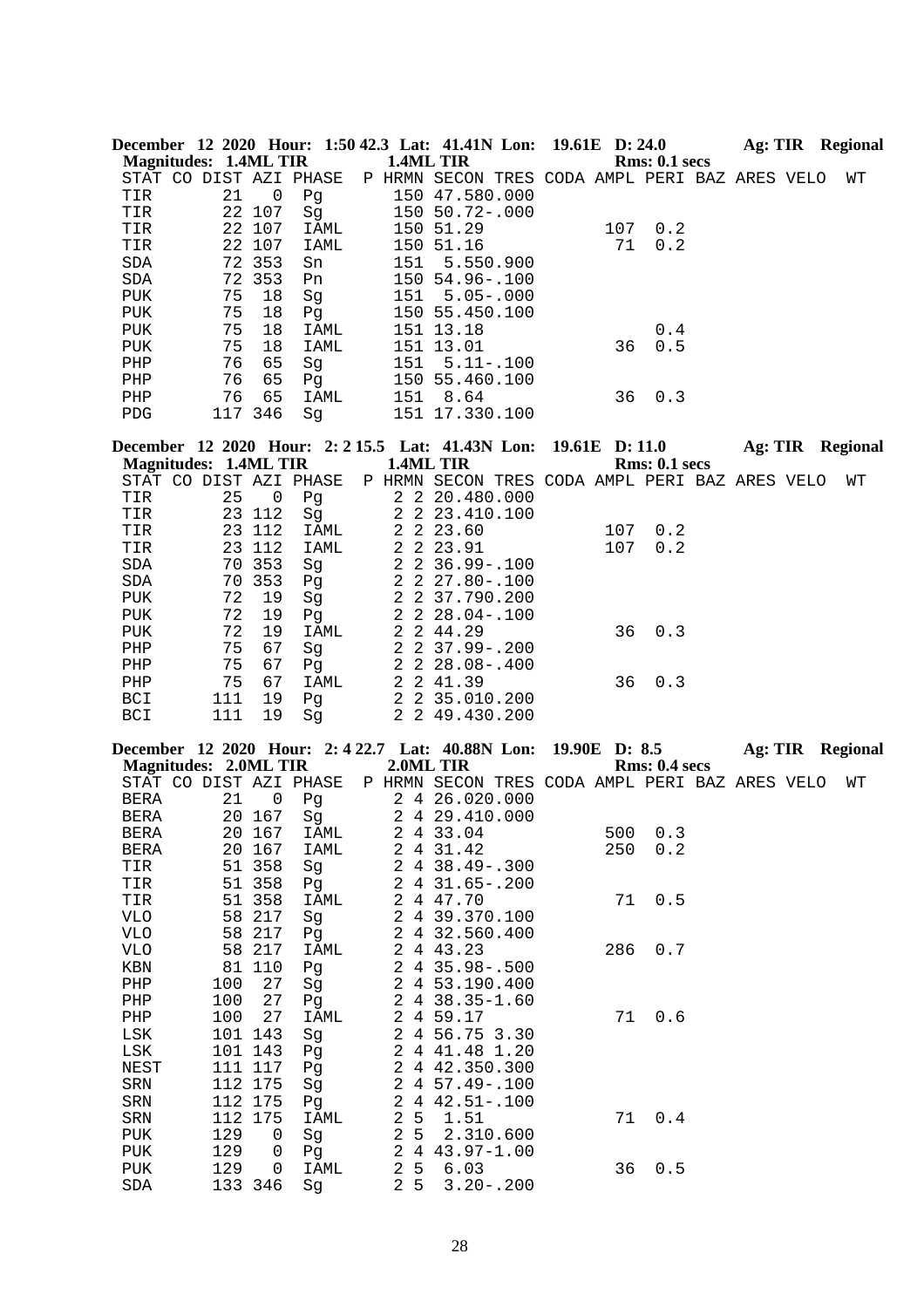| SDA | 133 346 P  |  | $2445.66 - .300$  |
|-----|------------|--|-------------------|
| IGT | 155 166 Sq |  | $2\,5\,8.77-.500$ |
| IGT | 155 166 Pq |  | 2 4 50.040.800    |
| BCI | 166 4 Pq   |  | 2 4 50.940.100    |

| December 12 2020 Hour: 2:29 9.0 Lat: 40.47N Lon: 22.95E D: 15.2 |     |          |      |     |                                                |  |      |               | Ag: TIR |  | <b>Regional</b> |
|-----------------------------------------------------------------|-----|----------|------|-----|------------------------------------------------|--|------|---------------|---------|--|-----------------|
| Magnitudes: 2.7ML TIR                                           |     |          |      |     | 2.7ML TIR                                      |  |      | Rms: 0.3~secs |         |  |                 |
| STAT CO DIST AZI PHASE                                          |     |          |      |     | P HRMN SECON TRES CODA AMPL PERI BAZ ARES VELO |  |      |               |         |  | WТ              |
| THE                                                             | 18  | 2        | Sq   |     | 229 15.66-.100                                 |  |      |               |         |  |                 |
| THE                                                             | 18  | 2        | Pq   |     | 229 12.910.000                                 |  |      |               |         |  |                 |
| THE                                                             | 18  | 2        | IAML |     | 229 15.88                                      |  | 2143 | 0.1           |         |  |                 |
| THL                                                             |     | 129 219  | Sn   |     | $229$ $47.16 - .500$                           |  |      |               |         |  |                 |
| THL                                                             |     | 129 219  | Pn   |     | 229 31,670,600                                 |  |      |               |         |  |                 |
| KBN                                                             |     | 185 276  | Sn   | 230 | 2.400.200                                      |  |      |               |         |  |                 |
| KBN                                                             |     | 185 276  | Pn   |     | $229$ 39.39 - 000                              |  |      |               |         |  |                 |
| LSK                                                             |     | 203 261  | Pn   |     | $229 \quad 42.49 - .200$                       |  |      |               |         |  |                 |
| IGT                                                             |     | 247 246  | Pn   |     | 229 50.06 1.40                                 |  |      |               |         |  |                 |
| PUK                                                             | 310 | 306      | Pn   |     | $229\,56.76 - 100$                             |  |      |               |         |  |                 |
| NEST                                                            | 774 | $\Omega$ | Pn   |     | 229 36,600,000                                 |  |      |               |         |  |                 |
| NEST                                                            | 161 | 269      | S    |     | 229 59.62 2.90                                 |  |      |               |         |  |                 |

|     |              |                                                                                                                               |                                                 |                                      |                                                                                                |                                                                                                                                                                                                                                                         |     |     |                                                                                                             |                      | WТ                                                                 |
|-----|--------------|-------------------------------------------------------------------------------------------------------------------------------|-------------------------------------------------|--------------------------------------|------------------------------------------------------------------------------------------------|---------------------------------------------------------------------------------------------------------------------------------------------------------------------------------------------------------------------------------------------------------|-----|-----|-------------------------------------------------------------------------------------------------------------|----------------------|--------------------------------------------------------------------|
|     |              | Sg                                                                                                                            |                                                 |                                      |                                                                                                |                                                                                                                                                                                                                                                         |     |     |                                                                                                             |                      |                                                                    |
| 50  | 291          | Pg                                                                                                                            |                                                 |                                      |                                                                                                |                                                                                                                                                                                                                                                         |     |     |                                                                                                             |                      |                                                                    |
| 50  | 291          | IAML                                                                                                                          |                                                 | 3.14                                 |                                                                                                |                                                                                                                                                                                                                                                         |     | 0.2 |                                                                                                             |                      |                                                                    |
| 50  | 291          | IAML                                                                                                                          |                                                 | 3.62                                 |                                                                                                |                                                                                                                                                                                                                                                         | 143 | 0.2 |                                                                                                             |                      |                                                                    |
| 55  | 0            | Pq                                                                                                                            |                                                 |                                      |                                                                                                |                                                                                                                                                                                                                                                         |     |     |                                                                                                             |                      |                                                                    |
| 55  | $\mathbf{1}$ | Sq                                                                                                                            |                                                 |                                      |                                                                                                |                                                                                                                                                                                                                                                         |     |     |                                                                                                             |                      |                                                                    |
| 55  | $\mathbf{1}$ | IAML                                                                                                                          |                                                 | 5.34                                 |                                                                                                |                                                                                                                                                                                                                                                         |     | 0.1 |                                                                                                             |                      |                                                                    |
| 101 | 148          | Sn                                                                                                                            |                                                 |                                      |                                                                                                |                                                                                                                                                                                                                                                         |     |     |                                                                                                             |                      |                                                                    |
|     |              | Pn                                                                                                                            |                                                 |                                      |                                                                                                |                                                                                                                                                                                                                                                         |     |     |                                                                                                             |                      |                                                                    |
|     |              | IAML                                                                                                                          |                                                 |                                      |                                                                                                |                                                                                                                                                                                                                                                         | 36  | 0.5 |                                                                                                             |                      |                                                                    |
|     | 336          | Sq                                                                                                                            |                                                 |                                      |                                                                                                |                                                                                                                                                                                                                                                         |     |     |                                                                                                             |                      |                                                                    |
|     | 336          | Pq                                                                                                                            |                                                 |                                      |                                                                                                |                                                                                                                                                                                                                                                         |     |     |                                                                                                             |                      |                                                                    |
| 105 | 336          | IAML                                                                                                                          |                                                 |                                      |                                                                                                |                                                                                                                                                                                                                                                         |     | 0.2 |                                                                                                             |                      |                                                                    |
|     |              | Sq                                                                                                                            |                                                 |                                      |                                                                                                |                                                                                                                                                                                                                                                         |     |     |                                                                                                             |                      |                                                                    |
|     |              | Pq                                                                                                                            |                                                 |                                      |                                                                                                |                                                                                                                                                                                                                                                         |     |     |                                                                                                             |                      |                                                                    |
|     |              | IAML                                                                                                                          |                                                 |                                      |                                                                                                |                                                                                                                                                                                                                                                         |     |     |                                                                                                             |                      |                                                                    |
|     |              | Sq                                                                                                                            |                                                 |                                      |                                                                                                |                                                                                                                                                                                                                                                         |     |     |                                                                                                             |                      |                                                                    |
|     |              | P <sub>q</sub>                                                                                                                |                                                 |                                      |                                                                                                |                                                                                                                                                                                                                                                         |     |     |                                                                                                             |                      |                                                                    |
|     |              | IAML                                                                                                                          |                                                 |                                      |                                                                                                |                                                                                                                                                                                                                                                         |     |     |                                                                                                             |                      |                                                                    |
|     |              | Pn.                                                                                                                           |                                                 |                                      |                                                                                                |                                                                                                                                                                                                                                                         |     |     |                                                                                                             |                      |                                                                    |
|     |              | 50 291<br>101 148<br>101 148<br>105<br>105<br>123 322<br>123 322<br>123 322<br>348<br>135<br>135 348<br>135 348<br>326<br>168 | Magnitudes: 1.8ML TIR<br>STAT CO DIST AZI PHASE | 3<br>3<br>3<br>3<br>3<br>3<br>3<br>3 | 1.8ML TIR<br>1<br>$\mathbf{1}$<br>$\mathbf{1}$<br>1 20.22<br>1 22.70<br>3 1 26.50<br>3 1 36.44 | $3 \t1 \t2.72 - .000$<br>3 0 56.320.300<br>3 0 56.260.000<br>$3 \t1 \t3.75 - .000$<br>3 1 17.87-.200<br>3 1 5.490.800<br>3 1 20.10 1.30<br>$1 \quad 4.42 - .800$<br>3 1 24.550.200<br>1 7.96 - .400<br>3 1 27.330.100<br>3 1 10.470.500<br>1 14.98-.600 |     |     | December 12 2020 Hour: 3:047.0 Lat: 41.19N Lon: 20.42E D:12.1<br>143<br>107<br>71<br>71<br>0.2<br>71<br>1.1 | <b>Rms: 0.4 secs</b> | Ag: TIR Regional<br>P HRMN SECON TRES CODA AMPL PERI BAZ ARES VELO |

|            |                       |        |                        | December 12 2020 Hour: 5:10 5.1 Lat: 39.23N Lon: 20.53E D: 17.4 |               |     | Ag: TIR | <b>Regional</b> |
|------------|-----------------------|--------|------------------------|-----------------------------------------------------------------|---------------|-----|---------|-----------------|
|            | Magnitudes: 1.9ML TIR |        |                        | 1.9ML TIR                                                       | Rms: 0.3~secs |     |         |                 |
|            |                       |        | STAT CO DIST AZI PHASE | P HRMN SECON TRES CODA AMPL PERI BAZ ARES VELO                  |               |     |         | WΤ              |
| IGT        |                       | 38 333 | Sq                     | 510 17.640.100                                                  |               |     |         |                 |
| IGT        |                       | 38 333 | Pq                     | 510 12.09-.100                                                  |               |     |         |                 |
| IGT        |                       | 38 333 | IAML                   | 510 23.16                                                       | 214           | 0.5 |         |                 |
| LKD2       |                       | 50 167 | Pq                     | 510 14,390,100                                                  |               |     |         |                 |
| KEK        |                       | 82 311 | Sq                     | 510 33.77 3.10                                                  |               |     |         |                 |
| KEK        |                       | 82 311 | Pq                     | $510 \t17.42 - 2.30$                                            |               |     |         |                 |
| SRN        |                       | 86 328 | Sq                     | 510 32.180.200                                                  |               |     |         |                 |
| SRN        |                       | 86 328 | Pq                     | $51020.46 - .000$                                               |               |     |         |                 |
| <b>SRN</b> |                       | 86 328 | IAML                   | 510 40.60                                                       | 71            | 0.7 |         |                 |
| LSK        | 102                   | 3      | Sq                     | 510 40.18 4.40                                                  |               |     |         |                 |
| LSK        | 102                   | 3      | Pq                     | 510 22.730.100                                                  |               |     |         |                 |
| THL        | 133                   | 73     | Pq                     | 510 27.820.100                                                  |               |     |         |                 |
| NEST       | 139                   | 18     | Pq                     | $51028.44 - .200$                                               |               |     |         |                 |
| NEST       | 139                   | 18     | IAML                   | 510 53.56                                                       | 71            | 0.6 |         |                 |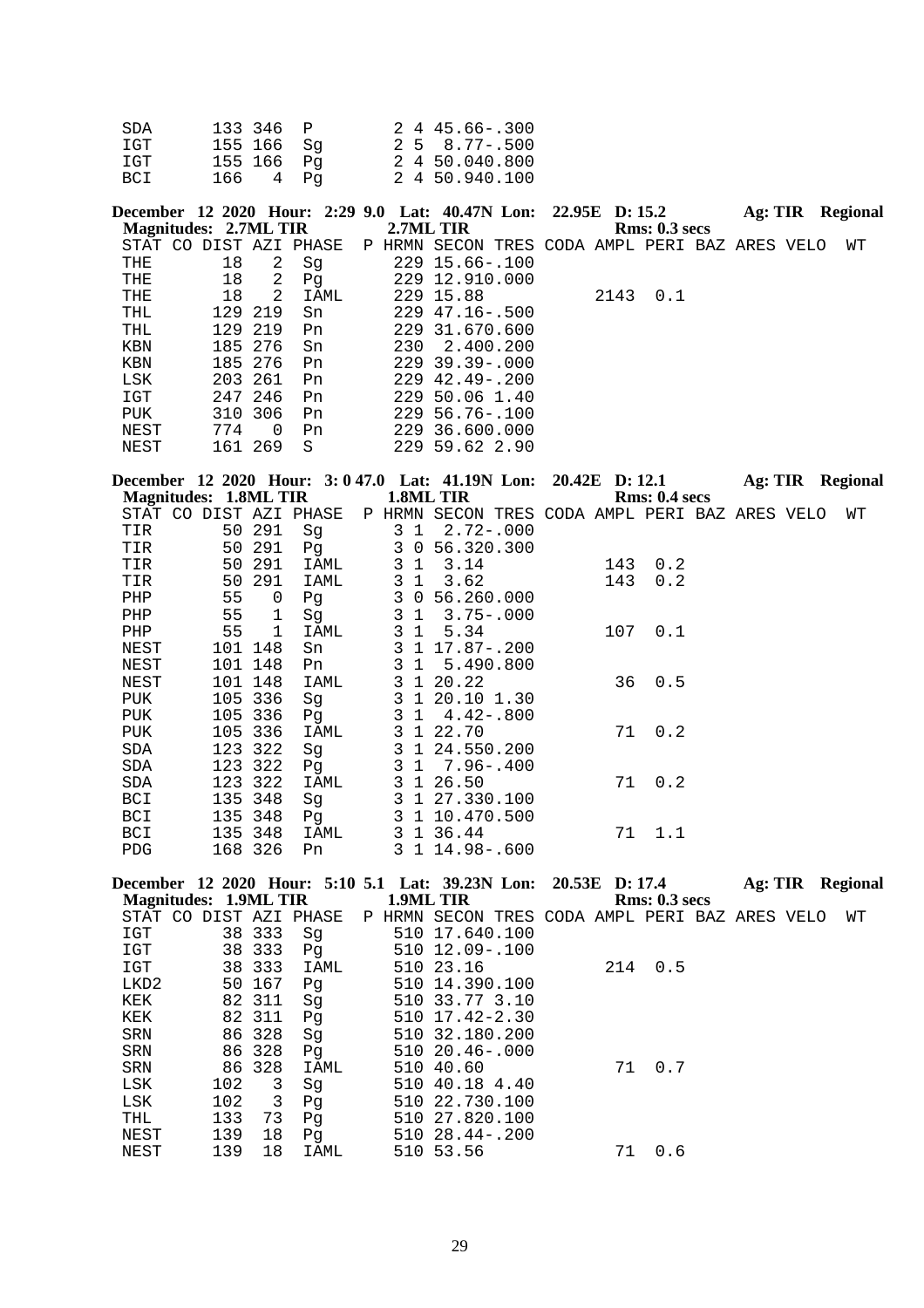| Magnitudes: 2.7ML TIR |        |    | December 12 2020 Hour: 7:52 3.6 Lat: 39.30N Lon: 20.64E D: 6.3 | 2.7ML TIR |                                                |  |      | Rms: 0.7~secs | Ag: TIR |  | Regional |
|-----------------------|--------|----|----------------------------------------------------------------|-----------|------------------------------------------------|--|------|---------------|---------|--|----------|
|                       |        |    | STAT CO DIST AZI PHASE                                         |           | P HRMN SECON TRES CODA AMPL PERI BAZ ARES VELO |  |      |               |         |  | WТ       |
| IGT                   | 37 315 |    | -S                                                             |           | 752 15.360.000                                 |  |      |               |         |  |          |
| IGT                   | 37 315 |    | $\mathbf{P}$                                                   |           | $752 \quad 8.59 - 1.70$                        |  |      |               |         |  |          |
| IGT                   | 37 315 |    | IAML                                                           |           | 752 15.92                                      |  | 1214 | 0.3           |         |  |          |
| LKD2                  | 57 178 |    | S                                                              |           | $75221.16 - 100$                               |  |      |               |         |  |          |
| LKD2                  | 57 178 |    | P                                                              |           | 752 8.88-4.80                                  |  |      |               |         |  |          |
| LKD2                  | 57 178 |    | IAML                                                           |           | 752 22.95                                      |  | 1286 | 0.6           |         |  |          |
| KEK                   | 86 303 |    | S                                                              |           | $75229.31 - .700$                              |  |      |               |         |  |          |
| KEK                   | 86 303 |    | Ρ                                                              |           | 752 19.580.900                                 |  |      |               |         |  |          |
| LSK                   | 95 358 |    | <sub>S</sub>                                                   |           | 752 33.240.800                                 |  |      |               |         |  |          |
| LSK                   | 95 358 |    | P                                                              |           | 752 20.670.600                                 |  |      |               |         |  |          |
| NEST                  | 129    | 15 | S                                                              |           | $752$ 42.17-.800                               |  |      |               |         |  |          |
| NEST                  | 129    | 15 | Ρ                                                              |           | $752$ $25.58 - .500$                           |  |      |               |         |  |          |

| December 12 2020 Hour: 19:49 20.0 Lat: 41.90N Lon: 20.09E D: 15.2<br><b>Magnitudes: 1.5ML TIR</b> |    |          |                |   | 1.5ML TIR |                                         |  |     | Rms: 0.0 secs | Ag: TIR |  | Regional |
|---------------------------------------------------------------------------------------------------|----|----------|----------------|---|-----------|-----------------------------------------|--|-----|---------------|---------|--|----------|
| CO<br>STAT                                                                                        |    |          | DIST AZI PHASE | Ρ | HRMN      | SECON TRES CODA AMPL PERI BAZ ARES VELO |  |     |               |         |  | WТ       |
| PUK                                                                                               | 23 | $\Omega$ | Ρ              |   | 1949      | 25.020.000                              |  |     |               |         |  |          |
| PUK                                                                                               |    | 23 315   | S              |   | 1949      | 28,940,900                              |  |     |               |         |  |          |
| PUK                                                                                               |    | 23 315   | IAML           |   | 1949      | 30.29                                   |  | 464 | 0.1           |         |  |          |
| PHP                                                                                               |    | 38 128   | S              |   | 1949      | 32.93 1.10                              |  |     |               |         |  |          |
| PHP                                                                                               |    | 38 128   | $\mathbf P$    |   | 1949      | 26.760.000                              |  |     |               |         |  |          |
| PHP                                                                                               | 38 | 128      | IAML           |   | 1949      | 33.84                                   |  | 71  | 0.1           |         |  |          |
| SDA                                                                                               |    | 52 290   | S              |   |           | 1949 37.180.700                         |  |     |               |         |  |          |
| <b>SDA</b>                                                                                        |    | 52 290   | P              |   |           | 1949 29.470.000                         |  |     |               |         |  |          |
| <b>SDA</b>                                                                                        |    | 52 290   | IAML           |   | 1949      | 37.48                                   |  | 71  | 0.2           |         |  |          |
| <b>BCI</b>                                                                                        |    | 52 359   | S              |   | 1949      | 36.470.100                              |  |     |               |         |  |          |
| <b>BCI</b>                                                                                        |    | 52 359   | P              |   | 1949      | $29.39 - 000$                           |  |     |               |         |  |          |
| <b>BCI</b>                                                                                        |    | 52 359   | IAML           |   |           | 1949 37.85                              |  | 71  | 0.3           |         |  |          |

**December 12 2020 Hour: 20: 9 53.8 Lat: 39.39N Lon: 20.36E D: 12.1 Ag: TIR Regional Magnitudes: 1.6ML TIR 1.6ML TIR Rms: 0.0 secs**

|            |     |        | STAT CO DIST AZI PHASE |      | P HRMN SECON TRES CODA AMPL PERI BAZ ARES VELO |     |             |  | WТ |
|------------|-----|--------|------------------------|------|------------------------------------------------|-----|-------------|--|----|
| IGT        |     | 16 351 | S                      |      | $20 \t9 \t59.73 - .000$                        |     |             |  |    |
| IGT        | 16  | -351   | Ρ                      |      | 20 9 57.210.000                                |     |             |  |    |
| IGT        |     | 16 351 | IAML                   | 2010 | 0.08                                           | 357 | 0.2         |  |    |
| KEK        |     | 60 307 | S                      |      | 2010 12.66-.000                                |     |             |  |    |
| KEK        |     | 60 307 | P                      |      | $2010 \quad 3.17 - 1.40$                       |     |             |  |    |
| <b>SRN</b> |     | 62 331 | S                      |      | 2010 13.97-.000                                |     |             |  |    |
| SRN        |     | 62 331 | $\mathbf{P}$           |      | 2010 5.370.000                                 |     |             |  |    |
| <b>SRN</b> |     | 62 331 | IAML                   |      | 2010 17.94                                     |     | 36 0.7      |  |    |
| LKD2       |     | 71 158 | S                      |      | 2010 16.830.800                                |     |             |  |    |
| LKD2       | 71  | 158    | $\mathbf P$            |      | $2010 \quad 6.49 - .000$                       |     |             |  |    |
| LKD2       |     | 71 158 | IAML                   |      | 2010 19.45                                     |     | $36 \t 0.5$ |  |    |
| NEST       | 128 | 27     | S                      |      | $2010$ $32.37 - .200$                          |     |             |  |    |
| NEST       | 128 | 27     | $\mathbf P$            |      | 2010 15.990.000                                |     |             |  |    |
| NEST       | 128 | 27     | IAML                   |      | 2010 43.61                                     |     | 1.4         |  |    |
| NEST       | 128 | 27     | IAML                   |      | 2010 47.64                                     | 36  | 1.9         |  |    |
|            |     |        |                        |      |                                                |     |             |  |    |

| December 13 2020 Hour: 0:13 0.8 Lat: 40.11N Lon: 19.84E D: 6.1        |        |        |      |  |                  |  |        |               |  | Ag: TIR Regional |
|-----------------------------------------------------------------------|--------|--------|------|--|------------------|--|--------|---------------|--|------------------|
| Magnitudes: 1.3ML TIR                                                 |        |        |      |  | <b>1.3ML TIR</b> |  |        | Rms: 0.2~secs |  |                  |
| STAT CO DIST AZI PHASE P HRMN SECON TRES CODA AMPL PERI BAZ ARES VELO |        |        |      |  |                  |  |        |               |  | WT               |
| SRN                                                                   |        | 29 152 | Sq   |  | 013 10.77-.200   |  |        |               |  |                  |
| SRN 29 152 Pq                                                         |        |        |      |  | 013 4.91-1.70    |  |        |               |  |                  |
| SRN                                                                   | 29 152 |        | IAML |  | 013 12.04        |  | 71 0.3 |               |  |                  |
| LSK                                                                   |        | 65 86  | - Sq |  | 013 20.810.100   |  |        |               |  |                  |
| LSK                                                                   |        | 65 86  | Pq   |  | 013 12.01-.200   |  |        |               |  |                  |
| IGT                                                                   |        | 77 146 | Sq   |  | 013 24.700.100   |  |        |               |  |                  |
| IGT                                                                   |        | 77 146 | Pa   |  | 013 14.660.200   |  |        |               |  |                  |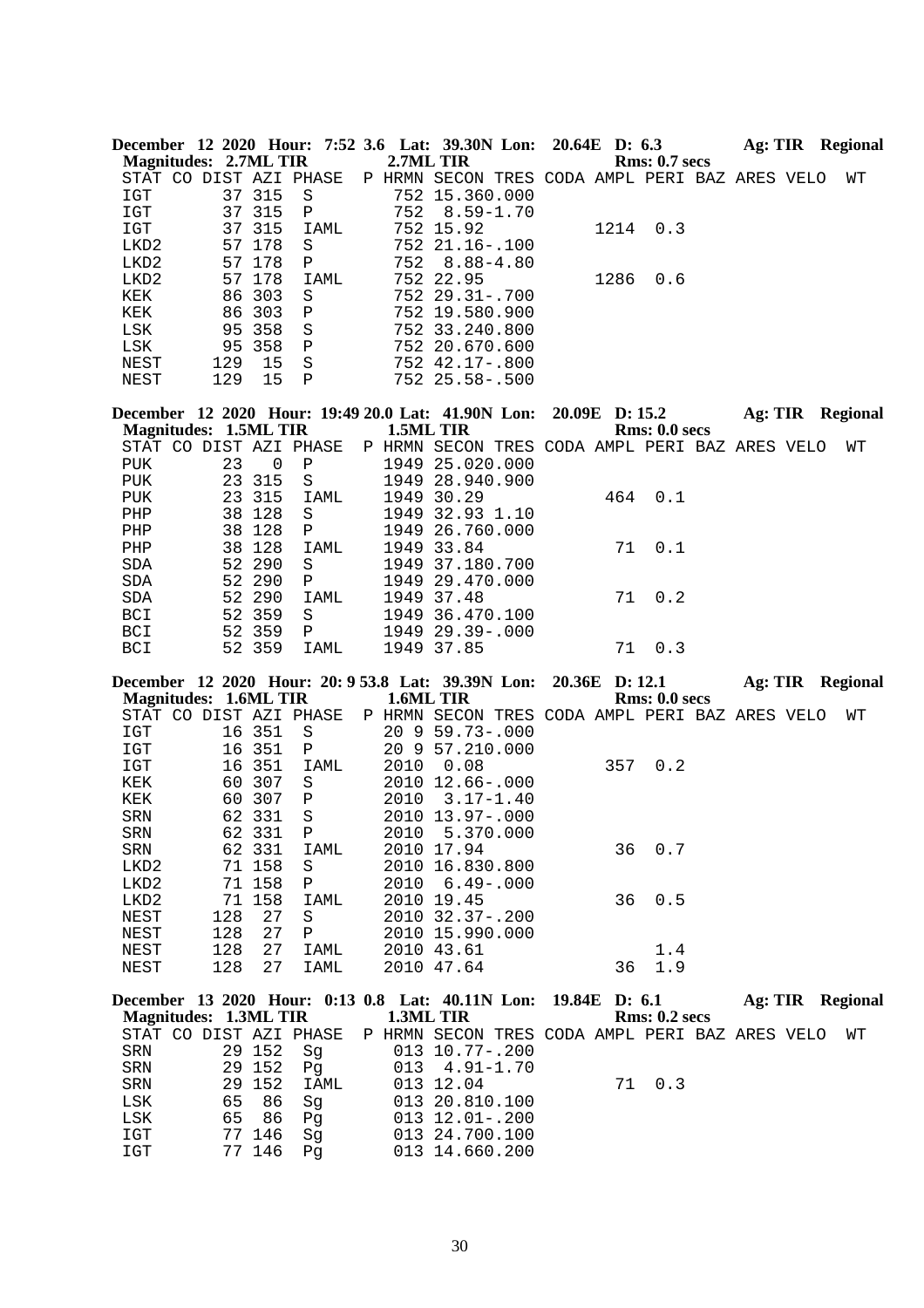|                              |     |         | December 13 2020 Hour: 3:37 9.8 Lat: 41.65N Lon: 20.73E D: 5.5    |           |                                                |                |     |               | Ag: TIR Regional        |  |    |
|------------------------------|-----|---------|-------------------------------------------------------------------|-----------|------------------------------------------------|----------------|-----|---------------|-------------------------|--|----|
| <b>Magnitudes: 1.5ML TIR</b> |     |         |                                                                   | 1.5ML TIR |                                                |                |     | Rms: 0.1~secs |                         |  |    |
|                              |     |         | STAT CO DIST AZI PHASE                                            |           | P HRMN SECON TRES CODA AMPL PERI BAZ ARES VELO |                |     |               |                         |  | WΤ |
| PHP                          |     | 25 281  | Sg                                                                |           | 337 17.25 -. 100                               |                |     |               |                         |  |    |
| PHP                          | 25  | 281     | Pg                                                                |           | 337 14.190.100                                 |                |     |               |                         |  |    |
| PHP                          | 25  | 281     | IAML                                                              |           | 337 17.86                                      |                | 607 | 0.1           |                         |  |    |
| <b>PUK</b>                   |     | 82 303  | Sg                                                                |           | 337 34.95 -. 100                               |                |     |               |                         |  |    |
| PUK                          |     | 82 303  | Pg                                                                |           | 337 24.08-.100                                 |                |     |               |                         |  |    |
| PUK                          |     | 82 303  | IAML                                                              |           | 337 38.16                                      |                | 36  | 0.4           |                         |  |    |
| <b>BCI</b>                   |     | 97 326  | Sg                                                                |           | 337 39.520.000                                 |                |     |               |                         |  |    |
| BCI                          |     | 97 326  | $\mathbf{P}$                                                      |           | 337 28.04 1.30                                 |                |     |               |                         |  |    |
| BCI                          |     | 97 326  | IAML                                                              |           | 337 42.67                                      |                | 36  | 0.3           |                         |  |    |
| SDA                          | 111 | 0       | Pg                                                                |           | 337 29.120.000                                 |                |     |               |                         |  |    |
| SDA                          |     | 112 295 | Sq                                                                |           | 337 44.200.100                                 |                |     |               |                         |  |    |
|                              |     |         | December 13 2020 Hour: 10:135.2 Lat: 40.57N Lon: 20.35E D: 7.0    |           |                                                |                |     |               | Ag: TIR Regional        |  |    |
| <b>Magnitudes: 1.1ML TIR</b> |     |         |                                                                   | 1.1ML TIR |                                                |                |     | Rms: 0.0 secs |                         |  |    |
|                              |     |         | STAT CO DIST AZI PHASE                                            |           | P HRMN SECON TRES CODA AMPL PERI BAZ ARES VELO |                |     |               |                         |  | WΤ |
| <b>BERA</b>                  | 37  | 0       | Ρ                                                                 |           | 10 1 41.560.000                                |                |     |               |                         |  |    |
| <b>BERA</b>                  |     | 37 294  | S                                                                 |           | 10 1 46.990.000                                |                |     |               |                         |  |    |
| BERA                         |     | 37 294  | IAML                                                              |           | 10 1 48.29                                     |                | 36  | 0.2           |                         |  |    |
| NEST                         |     | 62 106  | S                                                                 |           | 10 1 54.620.000                                |                |     |               |                         |  |    |
| NEST                         |     | 62 106  | $\mathbf P$                                                       |           | 10 1 46.28 -. 000                              |                |     |               |                         |  |    |
| SRN                          |     | 82 201  | $\mathbf{P}$                                                      |           | 10 1 50.120.000                                |                |     |               |                         |  |    |
|                              |     |         | December 13 2020 Hour: 11:34 58.8 Lat: 37.32N Lon: 21.20E D: 39.3 |           |                                                |                |     |               | <b>Ag: TIR Regional</b> |  |    |
| <b>Magnitudes: 2.5ML TIR</b> |     |         |                                                                   | 2.5ML TIR |                                                |                |     | Rms: 0.0 secs |                         |  |    |
|                              |     |         | STAT CO DIST AZI PHASE                                            |           | P HRMN SECON TRES CODA AMPL PERI BAZ ARES VELO |                |     |               |                         |  | WΤ |
| ITM                          |     | 66 103  | S                                                                 |           | 1135 22.53 1.80                                |                |     |               |                         |  |    |
| ITM                          |     | 66 103  | Ρ                                                                 |           | 1135 11.300.000                                |                |     |               |                         |  |    |
| KLV                          | 117 | 45      | $\, {\bf P}$                                                      |           | 1135 18.510.000                                |                |     |               |                         |  |    |
| LKD2                         |     | 170 344 | $\rm S$                                                           |           | 1135 47.95 1.30                                |                |     |               |                         |  |    |
| LKD2                         |     | 170 344 | Ρ                                                                 |           | 1135 26.150.000                                |                |     |               |                         |  |    |
| LKD2                         |     | 170 344 | IAML                                                              |           | 1135 50.30                                     |                | 71  | 0.6           |                         |  |    |
| NEST                         |     | 344 358 | Ρ                                                                 |           | 1135 49.09 -. 000                              |                |     |               |                         |  |    |
|                              |     |         |                                                                   |           |                                                |                |     |               |                         |  |    |
| <b>Magnitudes: 2.3ML TIR</b> |     |         | December 13 2020 Hour: 14:26 52.7 Lat: 40.21N Lon: 21.30E D: 2.0  | 2.3ML TIR |                                                |                |     | Rms: 0.1~secs | Ag: TIR Regional        |  |    |
|                              |     |         | STAT CO DIST AZI PHASE                                            |           | P HRMN SECON TRES CODA AMPL PERI BAZ ARES VELO |                |     |               |                         |  | WΤ |
| NEST                         |     | 31 318  | S                                                                 | 1427      | 3.170.000                                      |                |     |               |                         |  |    |
| NEST                         |     | 31 318  | Ρ                                                                 |           | 1426 58.50-.200                                |                |     |               |                         |  |    |
| NEST                         |     |         | 31 318 IAML                                                       |           | 1427 4.39                                      |                |     | 1321 0.5      |                         |  |    |
| LSK                          |     | 60 264  | S                                                                 |           | 1427 11.770.100                                |                |     |               |                         |  |    |
| LSK                          | 60  | 264     | Ρ                                                                 | 1427      | $2.91 - .600$                                  |                |     |               |                         |  |    |
| KBN                          | 63  | 317     | S                                                                 |           | 1427 12.060.000                                |                |     |               |                         |  |    |
| KBN                          | 63  | 317     | Ρ                                                                 | 1427      | $3.46 - .300$                                  |                |     |               |                         |  |    |
| KBN                          | 63  | 317     | IAML                                                              | 1427      | 14.59                                          |                | 214 | 0.3           |                         |  |    |
| IGT                          | 112 | 228     | S                                                                 |           | 1427 27.18 -. 400                              |                |     |               |                         |  |    |
| IGT                          |     | 112 228 | Ρ                                                                 |           | 1427 12.43 -. 200                              |                |     |               |                         |  |    |
|                              |     | 112 228 |                                                                   |           | 1427 33.05                                     |                | 71  | 0.4           |                         |  |    |
| IGT<br>${\tt SRN}$           |     | 117 253 | IAML<br>S                                                         |           | 1427 29.650.000                                |                |     |               |                         |  |    |
| SRN                          |     | 117 253 | Ρ                                                                 |           | 1427 13.75 -. 000                              |                |     |               |                         |  |    |
| SRN                          | 117 | 253     | IAML                                                              |           | 1427 32.55                                     |                | 250 | 0.6           |                         |  |    |
| <b>BERA</b>                  | 127 | 297     | Ρ                                                                 |           | 1427 15.260.000                                |                |     |               |                         |  |    |
| LKD2                         |     | 167 200 | Ρ                                                                 |           | 1427 21.920.000                                |                |     |               |                         |  |    |
|                              |     |         |                                                                   |           |                                                |                |     |               |                         |  |    |
| <b>Magnitudes: 1.6ML TIR</b> |     |         | December 14 2020 Hour: 1:25 38.1 Lat: 41.56N Lon:                 | 1.6ML TIR |                                                | 19.55E D: 22.0 |     | Rms: 0.1 secs | <b>Ag: TIR</b> Regional |  |    |
|                              |     |         |                                                                   |           |                                                |                |     |               |                         |  |    |

| Magnituuts, Ruivill IIR TROUVILL IIR                                     |  |                                          |  |                |  | AMID. V.I SULS |  |  |  |
|--------------------------------------------------------------------------|--|------------------------------------------|--|----------------|--|----------------|--|--|--|
| STAT CO DIST AZI PHASE P HRMN SECON TRES CODA AMPL PERI BAZ ARES VELO WT |  |                                          |  |                |  |                |  |  |  |
| TIR                                                                      |  | 36 131   Sq              125  50.10-.100 |  |                |  |                |  |  |  |
| TIR                                                                      |  | 36 131 Pq C 125 45.060.100               |  |                |  |                |  |  |  |
| TIR                                                                      |  | 36 131 IAML                              |  | 125 51.49      |  | 71 0.2         |  |  |  |
| SDA                                                                      |  | 55 356   Sa                              |  | 125 55.33-.300 |  |                |  |  |  |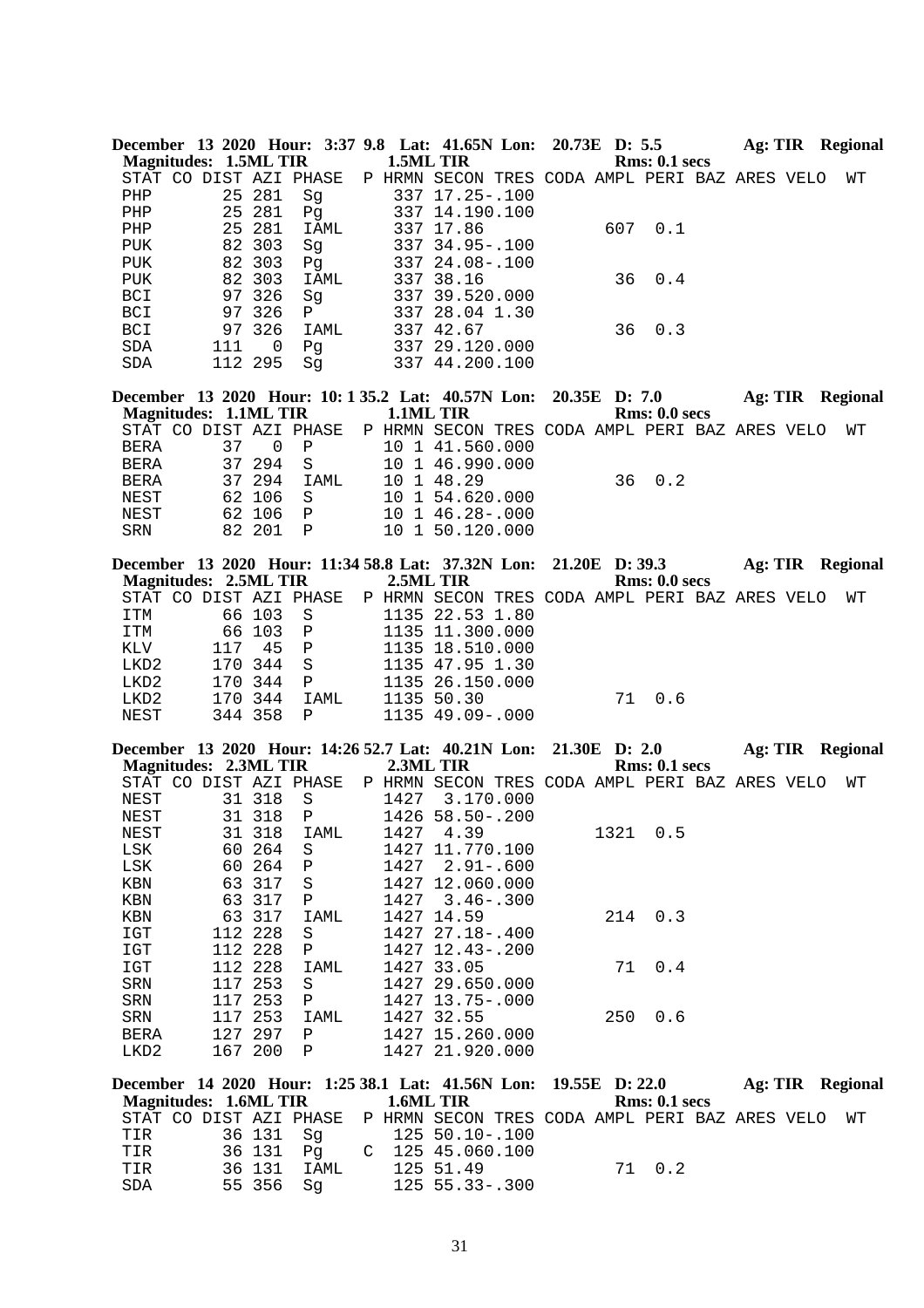|            | Pq     | D      |           |                                                                                                                                                                                                   |    |     |
|------------|--------|--------|-----------|---------------------------------------------------------------------------------------------------------------------------------------------------------------------------------------------------|----|-----|
|            | IAML   |        |           |                                                                                                                                                                                                   | 71 | 0.3 |
| 61<br>27   | Sq     |        |           |                                                                                                                                                                                                   |    |     |
| 61<br>27   | Pq     |        |           |                                                                                                                                                                                                   |    |     |
| 27<br>61   | IAML   |        |           |                                                                                                                                                                                                   | 71 | 0.4 |
| 76<br>79   | Pq     |        |           |                                                                                                                                                                                                   |    |     |
| 76<br>79   | Sq     |        | 0.980.100 |                                                                                                                                                                                                   |    |     |
| 76<br>79   | IAML   |        |           |                                                                                                                                                                                                   | 36 | 0.5 |
| 99<br>25   | Sq     |        |           |                                                                                                                                                                                                   |    |     |
| 99<br>25   | Pq     |        |           |                                                                                                                                                                                                   |    |     |
| 99<br>25   | IAML   |        | 9.73      |                                                                                                                                                                                                   | 36 | 0.5 |
| 347<br>100 | Sq     |        | 8.230.100 |                                                                                                                                                                                                   |    |     |
| 100 347    | Pq     |        |           |                                                                                                                                                                                                   |    |     |
|            | 55 356 | 55 356 |           | 125 47.32-.800<br>125 57.27<br>125 57.090.000<br>125 48.94 -. 000<br>126 2.39<br>$125, 51.04 - .100$<br>126<br>126 6.72<br>$126$ 7.77-.100<br>$125, 54.80 - .300$<br>126<br>126<br>125 55.310.000 |    |     |

| December 14 2020 Hour: 3:27 45.3 Lat: 41.66N Lon: 20.74E D: 8.8 |         |      |   |                                                |  |       |               |  | Ag: TIR Regional |
|-----------------------------------------------------------------|---------|------|---|------------------------------------------------|--|-------|---------------|--|------------------|
| <b>Magnitudes: 2.5ML TIR</b>                                    |         |      |   | 2.5ML TIR                                      |  |       | Rms: 0.3~secs |  |                  |
| STAT CO DIST AZI PHASE                                          |         |      |   | P HRMN SECON TRES CODA AMPL PERI BAZ ARES VELO |  |       |               |  | WΤ               |
| PHP                                                             | 26 277  | Sg   |   | 327 53.210.200                                 |  |       |               |  |                  |
| PHP                                                             | 26 277  | Pg   |   | D 327 49.970.300                               |  |       |               |  |                  |
| PHP                                                             | 26 277  | IAML |   | 327 53.61                                      |  | 11321 | 0.2           |  |                  |
| TIR                                                             | 81 245  | Sg   |   | $328$ $9.96 - .300$                            |  |       |               |  |                  |
| TIR                                                             | 81 245  | Pg   |   | 327 59.540.000                                 |  |       |               |  |                  |
| TIR                                                             | 81 245  | IAML |   | 328 13.11                                      |  | 107   | 0.2           |  |                  |
| PUK                                                             | 82 302  | Sg   |   | $328$ 10.19 - .200                             |  |       |               |  |                  |
| PUK                                                             | 82 302  | Pg   | D | $327, 59.27 - .400$                            |  |       |               |  |                  |
| PUK                                                             | 82 302  | IAML |   | 328 14.07                                      |  | 286   | 0.3           |  |                  |
| BCI                                                             | 97 325  | Sq   |   | 328 15.74 1.10                                 |  |       |               |  |                  |
| BCI                                                             | 97 325  | Pq   |   | $328$ $2.03 - .000$                            |  |       |               |  |                  |
| BCI                                                             | 97 325  | IAML |   | 328 21.76                                      |  | 321   | 0.6           |  |                  |
| SDA                                                             | 112 294 | Sq   |   | 328 20.340.700                                 |  |       |               |  |                  |
| SDA                                                             | 112 294 | Pg   |   | $328$ 4.69 - .200                              |  |       |               |  |                  |
| SDA                                                             | 112 294 | IAML |   | 328 22.54                                      |  | 179   | 0.4           |  |                  |
| KBN                                                             | 116 178 | Sg   |   | 328 22.01 2.30                                 |  |       |               |  |                  |
| KBN                                                             | 116 178 | Pq   |   | $328$ 4.95 -.000                               |  |       |               |  |                  |
| BERA                                                            | 126 213 | Sg   |   | $328$ $23.47 - .100$                           |  |       |               |  |                  |
| <b>BERA</b>                                                     | 126 213 | Pq   |   | 328 8.66 1.50                                  |  |       |               |  |                  |
| BERA                                                            | 126 213 | IAML |   | 328 28.96                                      |  | 107   | 0.5           |  |                  |
| LSK                                                             | 168 185 | Sq   |   | 328 35.410.100                                 |  |       |               |  |                  |
| LSK                                                             | 168 185 | Pq   |   | 328 14.230.400                                 |  |       |               |  |                  |

| December 14 2020 Hour: 6:13 30.9 Lat: 40.51N Lon: 20.86E D: 6.8       |        |                |           |                |  |               |  | Ag: TIR Regional |
|-----------------------------------------------------------------------|--------|----------------|-----------|----------------|--|---------------|--|------------------|
| Magnitudes: 1.1ML TIR                                                 |        |                | 1.1ML TIR |                |  | Rms: 0.0 secs |  |                  |
| STAT CO DIST AZI PHASE P HRMN SECON TRES CODA AMPL PERI BAZ ARES VELO |        |                |           |                |  |               |  | WT               |
| KBN                                                                   | 15 335 | Sq             |           | 613 34.98-.000 |  |               |  |                  |
| KBN                                                                   | 15 335 |                |           |                |  |               |  |                  |
| NEST                                                                  | 19 122 | Sq             |           | 613 37.22-.000 |  |               |  |                  |
| NEST                                                                  | 19 122 | P <sub>q</sub> |           | 613 34.560.000 |  |               |  |                  |
| NEST                                                                  | 19 122 | IAML           |           | 613 39.60      |  | 71 0.2        |  |                  |
| LSK                                                                   | 46 210 | Sq             |           | 613 45.00-.000 |  |               |  |                  |
| LSK                                                                   | 46 210 | P <sub>q</sub> |           | 613 38.36-.600 |  |               |  |                  |
|                                                                       |        |                |           |                |  |               |  |                  |

| December 14 2020 Hour: 10:49 26.8 Lat: 39.26N Lon: 21.50E D: 3.7<br>Magnitudes: 4.0ML TIR |    |         |      | 4.0ML TIR |                                                |  |      | <b>Rms: 0.5 secs</b> | Ag: TIR | <b>Regional</b> |
|-------------------------------------------------------------------------------------------|----|---------|------|-----------|------------------------------------------------|--|------|----------------------|---------|-----------------|
| STAT CO DIST AZI PHASE                                                                    |    |         |      |           | P HRMN SECON TRES CODA AMPL PERI BAZ ARES VELO |  |      |                      |         | WТ              |
| THL                                                                                       | 56 | 53      | Sq   |           | 1049 44.550.100                                |  |      |                      |         |                 |
| THL                                                                                       | 56 | 53      | Pq   |           | 1049 36.65-.300                                |  |      |                      |         |                 |
| LKD2                                                                                      |    | 90 235  | Sq   |           | 1049 57.64 2.80                                |  |      |                      |         |                 |
| LKD2                                                                                      |    | 90 235  | Pq   |           | 1049 43.730.900                                |  |      |                      |         |                 |
| IGT                                                                                       |    | 105 287 | Sq   |           | $1049$ 58.97-.400                              |  |      |                      |         |                 |
| IGT                                                                                       |    | 105 287 | Pq   |           | 1049 45.680.300                                |  |      |                      |         |                 |
| IGT                                                                                       |    | 105 287 | IAML | 1050      | 5.07                                           |  | 3429 | 0.6                  |         |                 |
| LSK                                                                                       |    | 125 323 | Sq   |           | $1050 \quad 4.93 - .200$                       |  |      |                      |         |                 |
| LSK                                                                                       |    | 125 323 | Pq   |           | 1049 48.940.200                                |  |      |                      |         |                 |
| NEST                                                                                      |    | 133 344 | Sa   | 1050      | 8.000.100                                      |  |      |                      |         |                 |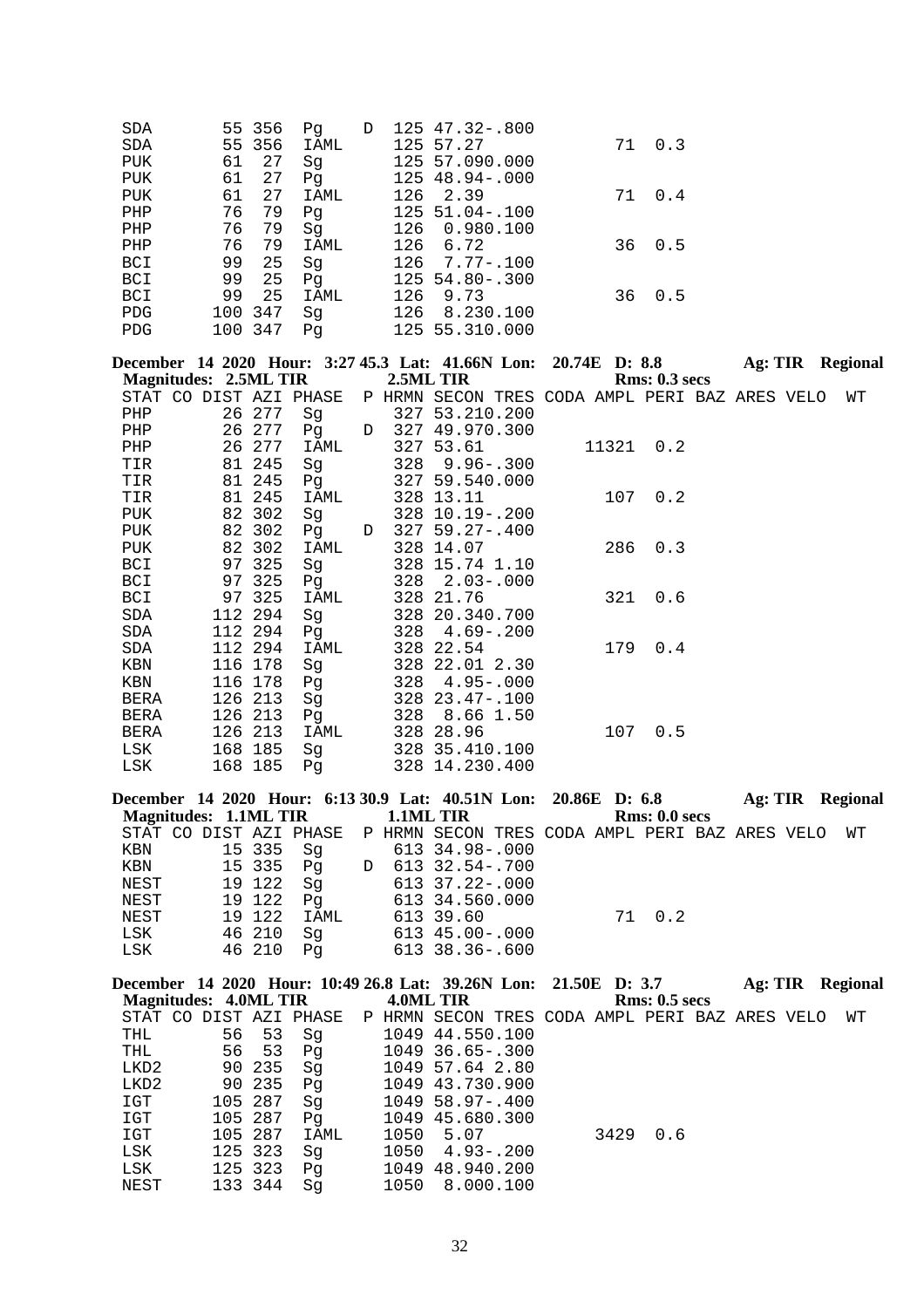| NEST | 133 344    | Pq   | 1049 49.88-.400       |      |     |
|------|------------|------|-----------------------|------|-----|
| NEST | 133 344    | IAML | 1050 11.04            | 5214 | 0.9 |
| SRN  | 146 299    | Sn   | 1050 11.81 -. 400     |      |     |
| SRN  | 146 299    | Pn   | $1049$ 52.70 - 100    |      |     |
| SRN  | 146 299    | IAML | 1050 22.88            | 4429 | 1.2 |
| KLV  | 147 157    | Sg   | 1050 11.90-.100       |      |     |
| KLV  | 147 157    | Pg   | 1049 51.68-1.00       |      |     |
| KEK  | 155 290    | Pg   | $1049$ 52.66-1.20     |      |     |
| KBN  | 162 339    | Sg   | 1050 16.260.800       |      |     |
| KBN  | 162 339    | Pg   | 1049 54.750.100       |      |     |
| THE  | 39<br>197  | Pn   | $1049$ 57.13-3.40     |      |     |
| THE  | 39<br>197  | IAML | 1050 31.13            | 893  | 0.4 |
| BERA | 208<br>321 | Pn   | 1050 2.680.300        |      |     |
| BERA | 208 321    | IAML | 1050 43.70            | 1643 | 0.5 |
| VLO  | 217 309    | Pn   | 1050 6.74 3.60        |      |     |
| ITM  | 235 170    | Pn   | 1050 6.800.600        |      |     |
| TIR  | 270 330    | Pn   | 1050 11.080.300       |      |     |
| TIR  | 270 330    | IAML | 1050 52.62            | 679  | 0.7 |
| PHP  | 284 342    | Pn   | $1050$ $10.27 - 2.10$ |      |     |
| PUK  | 337 337    | Pn   | $1050$ $19.24 - .400$ |      |     |

|                              |     |        |                        |    |      |                | December 14 2020 Hour: 16: 0 47.4 Lat: 39.32N Lon: 20.58E D: 20.2 |  |     |               | Ag: TIR |  | Regional |
|------------------------------|-----|--------|------------------------|----|------|----------------|-------------------------------------------------------------------|--|-----|---------------|---------|--|----------|
| <b>Magnitudes: 2.3ML TIR</b> |     |        |                        |    |      |                | 2.3ML TIR                                                         |  |     | Rms: 0.1~secs |         |  |          |
|                              |     |        | STAT CO DIST AZI PHASE |    |      |                | P HRMN SECON TRES CODA AMPL PERI BAZ ARES VELO                    |  |     |               |         |  | WТ       |
| IGT                          | 31  | 318    | Sq                     |    |      |                | 16 0 58.480.100                                                   |  |     |               |         |  |          |
| IGT                          |     | 31 318 | Pq                     |    |      |                | $C$ 16 0 52.05-1.70                                               |  |     |               |         |  |          |
| LKD2                         | 60  | 173    | $\mathbf{P}$           |    | 16 0 |                | $58.15 - .100$                                                    |  |     |               |         |  |          |
| SRN                          | 79  | 322    | Sq                     |    |      |                | 16 1 12.39 -. 000                                                 |  |     |               |         |  |          |
| SRN                          | 79  | 322    | Pq                     | D. |      |                | 16 1 0.34-1.40                                                    |  |     |               |         |  |          |
| SRN                          | 79  | 322    | IAML                   |    |      |                | 16 1 19.40                                                        |  | 143 | 0.6           |         |  |          |
| LSK                          | 91  |        | Sq                     |    | 16   | $\overline{1}$ | 15.100.100                                                        |  |     |               |         |  |          |
| LSK                          | 91  | 1      | Pq                     |    | 16 1 |                | 3.260.100                                                         |  |     |               |         |  |          |
| THL                          | 127 | 77     | Sq                     |    | 16 1 |                | 24.920.000                                                        |  |     |               |         |  |          |
| THL                          | 127 | 77     | Pq                     |    | 16 1 |                | 8.990.200                                                         |  |     |               |         |  |          |
| NEST                         | 128 | 18     | Sq                     |    | 16 1 |                | $25.12 - 100$                                                     |  |     |               |         |  |          |
| NEST                         | 128 | 18     | Ρ                      |    | 16 1 |                | $8.80 - .200$                                                     |  |     |               |         |  |          |
| NEST                         | 128 | 18     | IAML                   |    | 16   | $\mathbf{1}$   | 36.17                                                             |  | 107 | 0.6           |         |  |          |

|    |   |                                                                             |                                                                  |      |        |                                            |                                                                                                                                      |     |               |               |                                                                             | Regional                                |
|----|---|-----------------------------------------------------------------------------|------------------------------------------------------------------|------|--------|--------------------------------------------|--------------------------------------------------------------------------------------------------------------------------------------|-----|---------------|---------------|-----------------------------------------------------------------------------|-----------------------------------------|
|    |   |                                                                             |                                                                  |      |        |                                            |                                                                                                                                      |     |               |               |                                                                             |                                         |
|    |   |                                                                             |                                                                  |      |        |                                            |                                                                                                                                      |     |               |               |                                                                             | WТ                                      |
| 21 | O | Pq                                                                          |                                                                  |      |        |                                            |                                                                                                                                      |     |               |               |                                                                             |                                         |
|    |   | Sg                                                                          |                                                                  |      |        |                                            |                                                                                                                                      |     |               |               |                                                                             |                                         |
| 21 |   | IAML                                                                        |                                                                  |      |        |                                            |                                                                                                                                      |     |               |               |                                                                             |                                         |
|    |   | Sq                                                                          |                                                                  |      |        |                                            |                                                                                                                                      |     |               |               |                                                                             |                                         |
|    |   | Pq                                                                          |                                                                  |      |        |                                            |                                                                                                                                      |     |               |               |                                                                             |                                         |
|    |   | S.                                                                          |                                                                  |      |        |                                            |                                                                                                                                      |     |               |               |                                                                             |                                         |
|    |   | $\mathbf{P}$                                                                |                                                                  |      |        |                                            |                                                                                                                                      |     |               |               |                                                                             |                                         |
|    |   | IAML                                                                        |                                                                  | 1738 | 4.23   |                                            |                                                                                                                                      | 0.3 |               |               |                                                                             |                                         |
|    |   | Sq                                                                          |                                                                  |      |        |                                            |                                                                                                                                      |     |               |               |                                                                             |                                         |
|    |   | Pa                                                                          |                                                                  |      |        |                                            |                                                                                                                                      |     |               |               |                                                                             |                                         |
|    |   | 21<br>76324<br>76324<br>101 343<br>101 343<br>101 343<br>131 156<br>131 156 | <b>Magnitudes: 1.8ML TIR</b><br>STAT CO DIST AZI PHASE<br>2<br>2 |      | P HRMN | 1.8ML TIR<br>1737 38.71<br>1737 44.61-.700 | $C$ 1737 35.140.000<br>1737 38.48-.000<br>1737 55.15-.000<br>1738 2.88-.100<br>1737 49.770.100<br>1738 12.310.000<br>1737 54.93-.100 |     | 643 0.2<br>36 | Rms: 0.1~secs | December 14 2020 Hour: 17:37 32.1 Lat: 41.50N Lon: 20.43E D: 5.2<br>Ag: TIR | SECON TRES CODA AMPL PERI BAZ ARES VELO |

|            |  |        | December 14 2020 Hour: 18:27 48.8 Lat: 42.63N Lon: 19.85E D: 7.0      |  |                   |  |        |               |  | Ag: TIR Regional |
|------------|--|--------|-----------------------------------------------------------------------|--|-------------------|--|--------|---------------|--|------------------|
|            |  |        | Magnitudes: 1.3ML TIR 1.3ML TIR                                       |  |                   |  |        | Rms: 0.0 secs |  |                  |
|            |  |        | STAT CO DIST AZI PHASE P HRMN SECON TRES CODA AMPL PERI BAZ ARES VELO |  |                   |  |        |               |  | WТ               |
| BCI        |  | 35 148 | Sq                                                                    |  | 1827 59.69-.000   |  |        |               |  |                  |
| BCI 35 148 |  |        | Pq                                                                    |  | C 1827 55.090.000 |  |        |               |  |                  |
| BCI        |  | 35 148 | IAML                                                                  |  | 1828   0.88       |  | 71 0.2 |               |  |                  |
| <b>PDG</b> |  | 53 245 | Sq                                                                    |  | 1828 5.45-.000    |  |        |               |  |                  |
| PDG        |  | 53 245 | Pq                                                                    |  | 1827 59.29 1.00   |  |        |               |  |                  |
| PUK        |  | 66 176 | Sq                                                                    |  | 1828 9.070.000    |  |        |               |  |                  |
| PUK        |  | 66 176 | Pq                                                                    |  | 1828 0.390.000    |  |        |               |  |                  |
| PUK        |  | 66 176 | IAML                                                                  |  | 1828 9.80         |  |        | 36 0.4        |  |                  |
|            |  |        |                                                                       |  |                   |  |        |               |  |                  |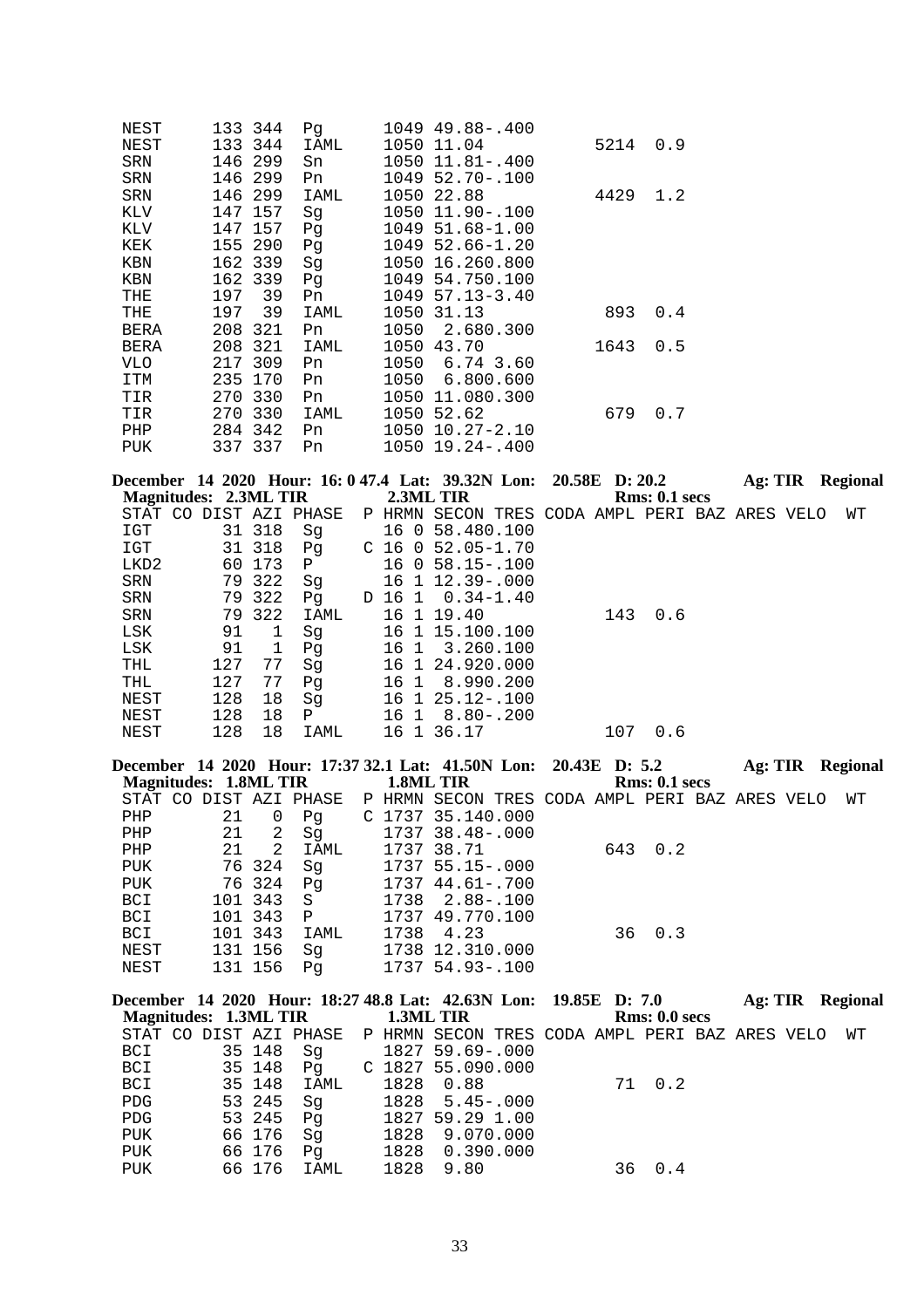| <b>Magnitudes: 3.0ML TIR</b> |          |                    |                        | 3.0ML TIR | December 14 2020 Hour: 22:16 59.5 Lat: 39.78N Lon: 20.66E D: 15.8 |  |            | <b>Rms: 0.5 secs</b> |  |  | Ag: TIR Regional        |
|------------------------------|----------|--------------------|------------------------|-----------|-------------------------------------------------------------------|--|------------|----------------------|--|--|-------------------------|
|                              |          |                    | STAT CO DIST AZI PHASE |           | P HRMN SECON TRES CODA AMPL PERI BAZ ARES VELO                    |  |            |                      |  |  | WΤ                      |
| IGT                          |          | 39 227             | Sg                     |           | 2217 13.000.700                                                   |  |            |                      |  |  |                         |
| IGT                          |          | 39 227             | Pg                     |           | $C$ 2217 6.79-.000                                                |  |            |                      |  |  |                         |
| LSK                          | 42       | 353                | Sg                     |           | 2217 13.510.700                                                   |  |            |                      |  |  |                         |
| LSK                          | 42       | 353                | Pg                     | D 2217    | $7.07 - .000$                                                     |  |            |                      |  |  |                         |
| SRN                          | 58       | 282                | Sg                     |           | 2217 17.62-.700                                                   |  |            |                      |  |  |                         |
| SRN                          | 58       | 282                | Pg                     | D 2217    | $9.51 - .700$                                                     |  |            |                      |  |  |                         |
| KEK                          | 75       | 265                | Sg                     |           | 2217 20.42-2.20                                                   |  |            |                      |  |  |                         |
| KEK                          | 75       | 265                | Pg                     | 2217      | $9.53 - 3.20$                                                     |  |            |                      |  |  |                         |
| NEST                         | 78       | 24                 | Sg                     |           | 2217 23.710.100                                                   |  |            |                      |  |  |                         |
| NEST                         | 78       | 24                 | Pg                     |           | $C$ 2217 12.67-.600                                               |  |            |                      |  |  |                         |
| NEST                         | 78       | 24<br>$\epsilon$   | IAML                   |           | 2217 26.22<br>2217 28.270.600                                     |  | 1000       | 0.8                  |  |  |                         |
| $\operatorname{KBN}$<br>KBN  | 95<br>95 | 6                  | Sg                     |           | 2217 15.33 -. 300                                                 |  |            |                      |  |  |                         |
| LKD2                         | 109      | 181                | Pg<br>Sg               |           | 2217 32.880.200                                                   |  |            |                      |  |  |                         |
| LKD2                         | 109      | 181                | Pg                     |           | D 2217 18.700.300                                                 |  |            |                      |  |  |                         |
| THL                          |          | 118 100            | $\mathbf{P}$           |           | 2217 19.31 -. 500                                                 |  |            |                      |  |  |                         |
| BERA                         | 120      | 0                  | Pn                     |           | 2217 19.440.000                                                   |  |            |                      |  |  |                         |
| <b>BERA</b>                  |          | 120 330            | Sn                     |           | 2217 35.840.200                                                   |  |            |                      |  |  |                         |
| <b>BERA</b>                  |          | 120 330            | IAML                   |           | 2217 38.40                                                        |  | 464        | 0.5                  |  |  |                         |
| <b>VLO</b>                   |          | 126 309            | Sg                     |           | 2217 39.75 3.80                                                   |  |            |                      |  |  |                         |
| <b>VLO</b>                   |          | 126 309            | Pg                     |           | 2217 22.19 1.90                                                   |  |            |                      |  |  |                         |
| <b>VLO</b>                   |          | 126 309            | IAML                   |           | 2217 40.95                                                        |  | 2143       | 0.4                  |  |  |                         |
|                              |          |                    |                        |           | December 15 2020 Hour: 2:23 35.3 Lat: 43.40N Lon:                 |  |            | 19.44E D: 7.0        |  |  | Ag: TIR Regional        |
| <b>Magnitudes: 2.6ML TIR</b> |          |                    |                        | 2.6ML TIR |                                                                   |  |            | <b>Rms: 1.8 secs</b> |  |  |                         |
|                              |          |                    | STAT CO DIST AZI PHASE |           | P HRMN SECON TRES CODA AMPL PERI BAZ ARES VELO                    |  |            |                      |  |  | WΤ                      |
| <b>PDG</b>                   |          | 109 188            | $\rm S$                | 224       | $8.26 - .300$                                                     |  |            |                      |  |  |                         |
| ${\rm PDG}$                  |          | 109 188            | $\, {\bf P}$           |           | 223 55.040.700                                                    |  |            |                      |  |  |                         |
| <b>BCI</b>                   |          | 126 155            | $\rm S$                |           | 224 11.25-2.20                                                    |  |            |                      |  |  |                         |
| BCI                          |          | 126 155            | Ρ                      |           | 223 59.38 2.30<br>224 24.46                                       |  |            |                      |  |  |                         |
| BCI<br>BCI                   |          | 126 155<br>126 155 | IAML                   |           | 224 21.05                                                         |  | 143<br>179 | 0.6<br>0.6           |  |  |                         |
| ${\tt PUK}$                  |          | 155 166            | IAML<br>$\rm S$        |           | 224 17.98-3.90                                                    |  |            |                      |  |  |                         |
| ${\tt PUK}$                  |          | 155 166            | Ρ                      | 224       | 4.17 2.30                                                         |  |            |                      |  |  |                         |
| PUK                          | 155      | 166                | IAML                   |           | 224 31.75                                                         |  | 143        | 0.7                  |  |  |                         |
| BLY                          |          | 235 311            | S                      |           | 224 16.73-10.0                                                    |  |            |                      |  |  |                         |
| BLY                          | 235      | 311                | $\mathbf P$            |           | 224 12.90-1.40                                                    |  |            |                      |  |  |                         |
|                              |          |                    |                        |           | December 15 2020 Hour: 6:13 54.8 Lat: 40.63N Lon: 20.31E D: 34.2  |  |            |                      |  |  | <b>Ag: TIR</b> Regional |
| <b>Magnitudes: 2.5ML TIR</b> |          |                    |                        | 2.5ML TIR |                                                                   |  |            | Rms: 0.0 secs        |  |  |                         |
|                              |          |                    | STAT CO DIST AZI PHASE |           | P HRMN SECON TRES CODA AMPL PERI BAZ ARES VELO                    |  |            |                      |  |  | WТ                      |
| BERA                         |          | 0                  | Ρ                      | 614       | 2.090.000                                                         |  |            |                      |  |  |                         |
| <b>BERA</b>                  |          | 32 287             | $\rm S$                | 614       | 7.980.000                                                         |  |            |                      |  |  |                         |
| BERA                         |          | 32 287             | IAML                   | 614       | 9.03                                                              |  | 714        | 0.2                  |  |  |                         |
| KBN                          | 41       | 90                 | S                      | 614       | $9.11 - .000$                                                     |  |            |                      |  |  |                         |
| KBN                          | 41       | 90                 | Ρ                      | 614       | 2.950.000                                                         |  |            |                      |  |  |                         |
| KBN                          | 41       | 90                 | IAML                   |           | 614 10.88                                                         |  | 607        | 0.5                  |  |  |                         |
| TIR                          | 88       | 336                | S                      |           | 614 21.940.000                                                    |  |            |                      |  |  |                         |
| TIR                          |          | 88 336             | Ρ                      |           | 614 10.15 -. 100                                                  |  |            |                      |  |  |                         |
| PUK<br>PUK                   |          | 161 348<br>161 348 | S<br>$\mathbf{P}$      |           | 614 30.43-10.0<br>614 20.990.000                                  |  |            |                      |  |  |                         |
|                              |          |                    |                        |           |                                                                   |  |            |                      |  |  |                         |
| <b>Magnitudes: 3.1ML TIR</b> |          |                    |                        | 3.1ML TIR | December 15 2020 Hour: 9:35 45.5 Lat: 40.06N Lon: 19.82E D: 2.0   |  |            | <b>Rms: 0.6 secs</b> |  |  | Ag: TIR Regional        |
|                              |          |                    |                        |           |                                                                   |  |            |                      |  |  |                         |

| Magnitudes: 3.1ML TIR  |           |    | <b>3.1ML TIR</b> |                                                |  | <b>Rms: 0.6 secs</b> |  |    |  |
|------------------------|-----------|----|------------------|------------------------------------------------|--|----------------------|--|----|--|
| STAT CO DIST AZI PHASE |           |    |                  | P HRMN SECON TRES CODA AMPL PERI BAZ ARES VELO |  |                      |  | WТ |  |
| SRN                    | 26 143    | Sa |                  | 935 56.61 1.80                                 |  |                      |  |    |  |
| SRN                    | 26 143 P  |    |                  | 935 51.150.300                                 |  |                      |  |    |  |
| KEK                    | 39 184 Sq |    |                  | 935 58.510.000                                 |  |                      |  |    |  |
| KEK                    | 39 184    | Pa |                  | $935 \t51.48 - 1.40$                           |  |                      |  |    |  |
| <b>VLO</b>             | 52 329 S  |    |                  | 936 1.830.500                                  |  |                      |  |    |  |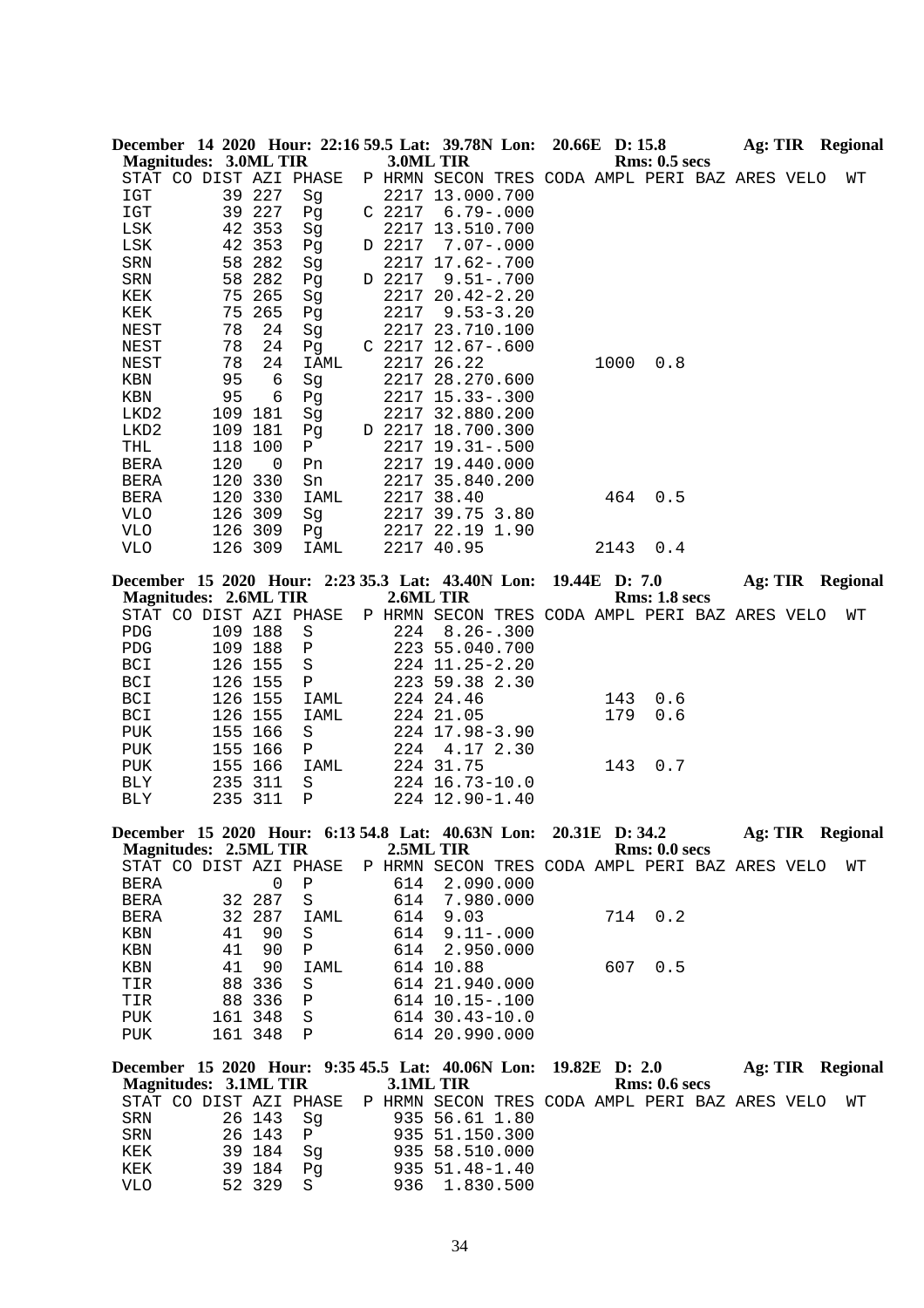| <b>VLO</b>  |     | 52 329      | Pq          |     | 935 54.850.300       |      |     |
|-------------|-----|-------------|-------------|-----|----------------------|------|-----|
| <b>VLO</b>  |     | 52 329      | IAML        | 936 | 5.76                 | 9429 | 0.6 |
| LSK         | 67  | 81          | Sq          | 936 | $6.57 - .100$        |      |     |
| LSK         | 67  | 81          | Pg          | 935 | 56.84-.700           |      |     |
| <b>BERA</b> | 72  | 8           | Sq          | 936 | $6.63 - 1.80$        |      |     |
| <b>BERA</b> | 72  | 8           | Ρ           |     | 935 56.86-1.70       |      |     |
| <b>BERA</b> | 72  | 8           | <b>IAML</b> |     | 936 10.22            | 1750 | 0.6 |
| KBN         | 103 | 52          | Sq          |     | 936 17.84 1.00       |      |     |
| <b>KBN</b>  | 103 | 52          | Pq          | 936 | 2.74-.600            |      |     |
| KBN         | 103 | 52          | IAML        |     | 936 21.71            | 500  | 0.6 |
| TIR         | 142 | 0           | Pq          | 936 | 9.820.000            |      |     |
| TIR         | 142 | 1           | Sq          |     | $936$ $29.47 - .100$ |      |     |
| TIR         | 142 | $\mathbf 1$ | IAML        |     | 936 31.85            | 214  | 0.7 |
| PHP         | 187 | 16          | Sg          |     | 936 41.890.200       |      |     |
| PHP         | 187 | 16          | Pq          |     | $936 \t16.81 - .800$ |      |     |
| PHP         | 187 | 16          | IAML        |     | 936 46.04            | 250  | 0.6 |
|             |     |             |             |     |                      |      |     |

|                       |     |             |                        |        | December 15 2020 Hour: 9:35 46.1 Lat: 40.06N Lon: 19.83E D: 5.2 |  |      |               | Ag: TIR |  | <b>Regional</b> |
|-----------------------|-----|-------------|------------------------|--------|-----------------------------------------------------------------|--|------|---------------|---------|--|-----------------|
| Magnitudes: 3.2ML TIR |     |             |                        |        | 3.2ML TIR                                                       |  |      | Rms: 0.0 secs |         |  |                 |
|                       |     |             | STAT CO DIST AZI PHASE | P HRMN | SECON TRES CODA AMPL PERI BAZ ARES VELO                         |  |      |               |         |  | WТ              |
| SRN                   |     | 26 143      | Sq                     |        | 935 55.790.700                                                  |  |      |               |         |  |                 |
| SRN                   |     | 26 143      | Pq                     |        | $935 \t51.18 - .000$                                            |  |      |               |         |  |                 |
| <b>VLO</b>            |     | 53 329      | Sq                     |        | 936 1.500.000                                                   |  |      |               |         |  |                 |
| <b>VLO</b>            |     | 53 329      | $\mathbf{P}$           |        | 935 54.930.000                                                  |  |      |               |         |  |                 |
| VLO.                  |     | 53 329      | IAML                   | 936    | 5.76                                                            |  | 9429 | 0.6           |         |  |                 |
| LSK                   | 67  | 81          | Sg                     | 936    | 6.600.000                                                       |  |      |               |         |  |                 |
| LSK                   | 67  | 81          | Pq                     |        | $935\ \ 57.09 - .700$                                           |  |      |               |         |  |                 |
| <b>BERA</b>           | 72  | $\Omega$    | Pq                     |        | 935 56.830.000                                                  |  |      |               |         |  |                 |
| <b>BERA</b>           | 72  | 7           | Sq                     |        | $936 \quad 8.47 - .000$                                         |  |      |               |         |  |                 |
| <b>BERA</b>           | 72  | 7           | IAML                   |        | 936 10.22                                                       |  | 1750 | 0.6           |         |  |                 |
| TIR                   | 142 |             | S                      |        | 936 29.700.000                                                  |  |      |               |         |  |                 |
| TIR                   | 142 | $\mathbf 1$ | Pg                     |        | $936$ 10.97-.000                                                |  |      |               |         |  |                 |
| TIR                   | 142 |             | IAML                   |        | 936 31.85                                                       |  | 214  | 0.7           |         |  |                 |

|                       |    |        | December 15 2020 Hour: 19:45 0.0 Lat: 39.97N Lon: 20.67E D: 27.5 |           |                          |  |                                   | Ag: TIR | <b>Regional</b> |
|-----------------------|----|--------|------------------------------------------------------------------|-----------|--------------------------|--|-----------------------------------|---------|-----------------|
| Magnitudes: 0.7ML TIR |    |        |                                                                  | 0.7ML TIR |                          |  | Rms: 0.1~secs                     |         |                 |
|                       |    |        | STAT CO DIST AZI PHASE                                           | P HRMN    | SECON                    |  | TRES CODA AMPL PERI BAZ ARES VELO |         | WТ              |
| LSK                   |    | 21 345 | Sq                                                               | 1945      | $9.62 - .100$            |  |                                   |         |                 |
| LSK                   |    | 21 345 | Pq                                                               |           | $1945 \quad 4.39 - 1.20$ |  |                                   |         |                 |
| IGT                   |    | 57 211 | Sq                                                               |           | 1945 18.430.100          |  |                                   |         |                 |
| IGT                   |    | 57 211 | Pq                                                               |           | 1945 10.34 -. 100        |  |                                   |         |                 |
| <b>SRN</b>            |    | 58 261 | Sq                                                               |           | 1945 19.470.100          |  |                                   |         |                 |
| SRN                   |    | 58 261 | Pq                                                               |           | 1945 10.97-.100          |  |                                   |         |                 |
| NEST                  | 60 | 33     | Sq                                                               |           | 1945 19.490.300          |  |                                   |         |                 |
| NEST                  | 60 | 33     | Pq                                                               |           | 1945 10.97-.000          |  |                                   |         |                 |
| NEST                  | 60 | 33     | IAML                                                             |           | 1945 25.93               |  | 0.5                               |         |                 |
|                       |    |        |                                                                  |           |                          |  |                                   |         |                 |

|            |                       |        |                        |  | December 15 2020 Hour: 20: 2 10.8 Lat: 41.77N Lon: 19.72E D: 6.9 |  |     |               | Ag: TIR |  | <b>Regional</b> |
|------------|-----------------------|--------|------------------------|--|------------------------------------------------------------------|--|-----|---------------|---------|--|-----------------|
|            | Magnitudes: 1.3ML TIR |        |                        |  | 1.3ML TIR                                                        |  |     | Rms: 0.1~secs |         |  |                 |
|            |                       |        | STAT CO DIST AZI PHASE |  | P HRMN SECON TRES CODA AMPL PERI BAZ ARES VELO                   |  |     |               |         |  | WТ              |
| PUK        | 33                    | 0      | Pq                     |  | 20 2 16.410.000                                                  |  |     |               |         |  |                 |
| PUK        | 33                    | 24     | Sg                     |  | 20 2 21.25-.100                                                  |  |     |               |         |  |                 |
| PUK        | 33                    | 24     | IAML                   |  | 20 2 22.17                                                       |  |     | 71 0.2        |         |  |                 |
| SDA        |                       | 37 330 | Sg                     |  | 20 2 22.530.100                                                  |  |     |               |         |  |                 |
| <b>SDA</b> |                       | 37 330 | Pq                     |  | 20 2 17.30 - .100                                                |  |     |               |         |  |                 |
| <b>SDA</b> |                       | 37 330 | IAML                   |  | 20 2 24.37                                                       |  |     | $36 \t 0.2$   |         |  |                 |
| PHP        | 60                    | 98     | Sq                     |  | 20 2 29.170.100                                                  |  |     |               |         |  |                 |
| PHP        | 60                    | 98     | Pq                     |  | 20 2 19.57-1.70                                                  |  |     |               |         |  |                 |
| PHP        | 60                    | 98     | IAML                   |  | 20 2 30.11                                                       |  | 36. | 0.2           |         |  |                 |
|            |                       |        |                        |  |                                                                  |  |     |               |         |  |                 |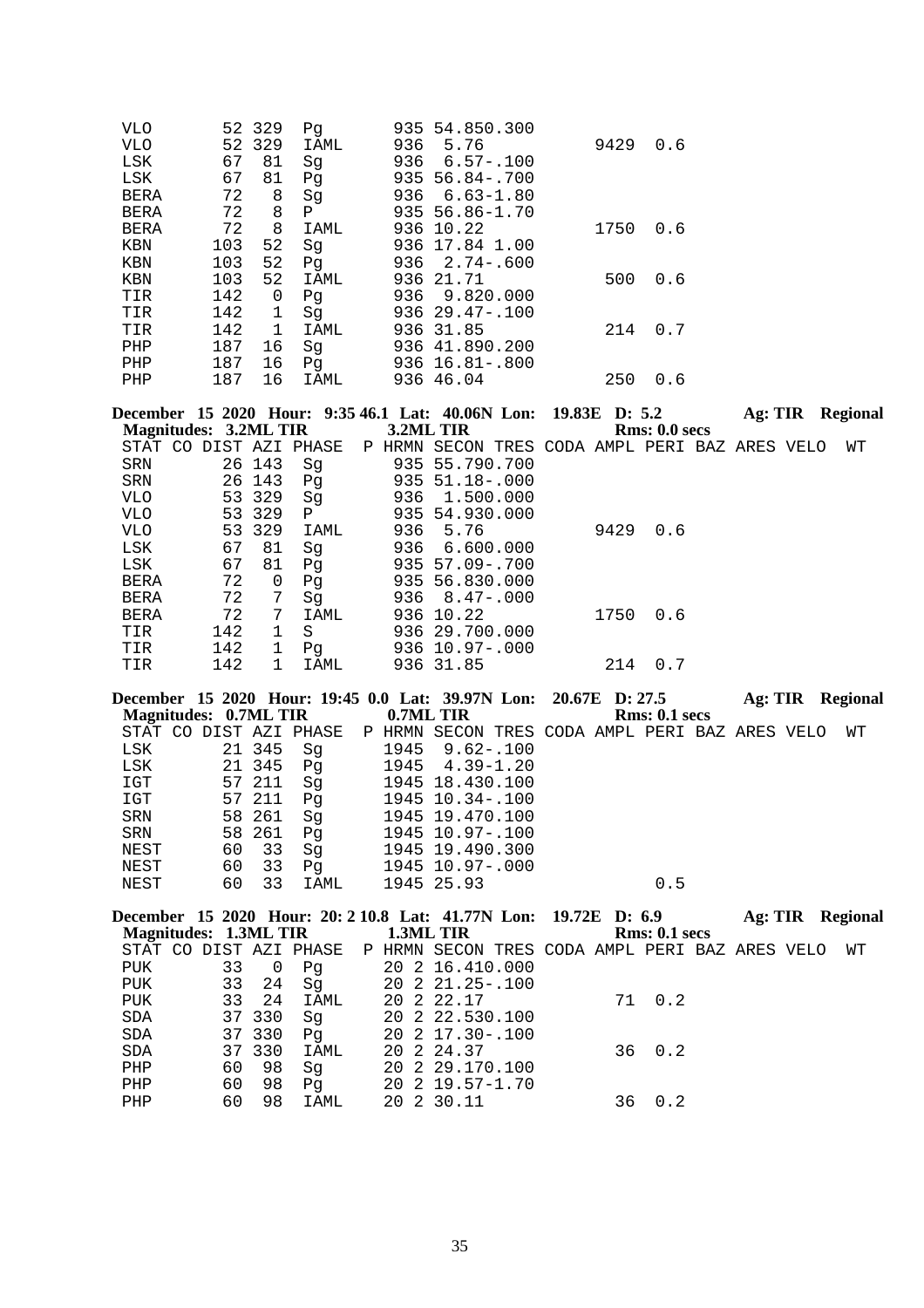| December 15 2020 Hour: 20:18 51.8 Lat: 41.81N Lon: 19.76E D: 20.3 |    |        |      |                                                                       |                   |  |     |               | Ag: TIR | Regional |
|-------------------------------------------------------------------|----|--------|------|-----------------------------------------------------------------------|-------------------|--|-----|---------------|---------|----------|
| Magnitudes: 1.5ML TIR                                             |    |        |      |                                                                       | 1.5ML TIR         |  |     | Rms: 0.1~secs |         |          |
|                                                                   |    |        |      | STAT CO DIST AZI PHASE P HRMN SECON TRES CODA AMPL PERI BAZ ARES VELO |                   |  |     |               |         | WТ       |
| PUK                                                               | 28 | 0      | Pg   |                                                                       | 2018 57.550.000   |  |     |               |         |          |
| PUK                                                               | 28 | 23     | Sq   | 2019                                                                  | $1.61 - .000$     |  |     |               |         |          |
| PUK                                                               | 28 | 23     | IAML | 2019                                                                  | 3.45              |  | 179 | 0.1           |         |          |
| PUK                                                               | 28 | 23     | IAML | 2019                                                                  | 3.42              |  | 214 | 0.2           |         |          |
| <b>SDA</b>                                                        |    | 35 322 | Sq   | 2019                                                                  | 3.630.100         |  |     |               |         |          |
| SDA                                                               |    | 35 322 | Pq   |                                                                       | $2018$ 58.43-.100 |  |     |               |         |          |
| <b>SDA</b>                                                        |    | 35 322 | IAML | 2019                                                                  | 5.59              |  | 36  | 0.2           |         |          |
| SDA                                                               |    | 35 322 | IAML | 2019                                                                  | 6.14              |  | 36  | 0.3           |         |          |
| PHP                                                               |    | 59 103 | Sq   | 2019                                                                  | 9.940.000         |  |     |               |         |          |
| PHP                                                               |    | 59 103 | Pq   | 2019                                                                  | $1.71 - .400$     |  |     |               |         |          |
| PHP                                                               | 59 | 103    | IAML |                                                                       | 2019 11.34        |  | 36  | 0.2           |         |          |
| <b>BCI</b>                                                        | 67 | 22     | S    |                                                                       | 2019 12.480.000   |  |     |               |         |          |

| December 15 2020 Hour: 20:30 4.3 Lat: 41.05N Lon: 19.65E D: 10.1 |     |         |             |           |                                                |  |  |               | Ag: TIR |  | Regional |
|------------------------------------------------------------------|-----|---------|-------------|-----------|------------------------------------------------|--|--|---------------|---------|--|----------|
| Magnitudes: 1.3ML TIR                                            |     |         |             | 1.3ML TIR |                                                |  |  | Rms: 0.1~secs |         |  |          |
| STAT CO DIST AZI PHASE                                           |     |         |             |           | P HRMN SECON TRES CODA AMPL PERI BAZ ARES VELO |  |  |               |         |  | WТ       |
| BERA                                                             | 41  | 0       | Pg          |           | 2030 11.730.000                                |  |  |               |         |  |          |
| BERA                                                             |     | 45 146  | Sq          |           | 2030 18.52-.000                                |  |  |               |         |  |          |
| BERA                                                             |     | 45 146  | IAML        |           | 2030 21.89                                     |  |  | 36 0.4        |         |  |          |
| PHP                                                              | 97  | 42      | Sq          |           | $2030$ 33.50 - 000                             |  |  |               |         |  |          |
| PHP                                                              | 97  | 42      | Pg          |           | 2030 21.130.100                                |  |  |               |         |  |          |
| PHP                                                              | 97  | 42      | IAML        |           | 2030 35.09                                     |  |  | 0.4           |         |  |          |
| PUK                                                              | 112 | 10      | Sq          |           | 2030 38.540.000                                |  |  |               |         |  |          |
| PUK                                                              | 112 | 10      | Pq          |           | $2030$ $23.31 - .500$                          |  |  |               |         |  |          |
| PUK                                                              | 112 | 10      | <b>IAML</b> |           | 2030 41.27                                     |  |  | 0.9           |         |  |          |
| NEST                                                             |     | 137 120 | Sq          |           | $2030$ 43.76-2.10                              |  |  |               |         |  |          |
| NEST                                                             |     | 137 120 | Pq          |           | 2030 28.030.000                                |  |  |               |         |  |          |

|                              |         |                |                        |           | December 15 2020 Hour: 21:17 46.1 Lat: 41.14N Lon: 20.25E D: 18.3 |     |               |  | <b>Ag: TIR Regional</b> |
|------------------------------|---------|----------------|------------------------|-----------|-------------------------------------------------------------------|-----|---------------|--|-------------------------|
| <b>Magnitudes: 1.4ML TIR</b> |         |                |                        | 1.4ML TIR |                                                                   |     | Rms: 0.5~secs |  |                         |
|                              |         |                | STAT CO DIST AZI PHASE |           | P HRMN SECON TRES CODA AMPL PERI BAZ ARES VELO                    |     |               |  | WТ                      |
| TIR                          | 39      | $\overline{0}$ | Pg                     |           | 2117 53.040.000                                                   |     |               |  |                         |
| TIR                          |         | 39 306         | Sg                     |           | 2117 59.620.500                                                   |     |               |  |                         |
| TIR                          |         | 39 306         | IAML                   |           | 2118 1.11                                                         | 71  | 0.3           |  |                         |
| TIR                          |         | 39 306         | IAML                   | 2118      | 0.64                                                              | 107 | 0.2           |  |                         |
| BERA                         |         | 55 208         | Sg                     |           | 2118 3.29 -. 200                                                  |     |               |  |                         |
| BERA                         |         | 55 208         | Pg                     |           | 2117 55.24-.800                                                   |     |               |  |                         |
| BERA                         |         | 55 208         | IAML                   | 2118      | 9.52                                                              | 36  | 0.3           |  |                         |
| PHP                          | 62      | 14             | Sg                     |           | 2118 5.680.500                                                    |     |               |  |                         |
| PHP                          | 62      | 14             | Pg                     |           | 2117 56.27-.700                                                   |     |               |  |                         |
| PHP                          | 62      | 14             | IAML                   |           | 2118 10.56                                                        | 36  | 0.5           |  |                         |
| KBN                          |         | 73 141         | Sg                     |           | 2118 8.660.600                                                    |     |               |  |                         |
| KBN                          |         | 73 141         | PQ                     |           | 2117 58.53-.100                                                   |     |               |  |                         |
| PUK                          |         | 105 344        | Sg                     |           | 2118 19.23 1.90                                                   |     |               |  |                         |
| PUK                          |         | 105 344        | Pg                     |           | $2118$ $3.64 - .300$                                              |     |               |  |                         |
| PUK                          |         | 105 344        | IAML                   |           | 2118 21.71                                                        | 36  | 0.5           |  |                         |
| NEST                         |         | 106 139        | Sg                     |           | 2118 18.070.200                                                   |     |               |  |                         |
| NEST                         |         | 106 139        | Pq                     |           | 2118 3.53-.700                                                    |     |               |  |                         |
| NEST                         |         | 106 139        | IAML                   |           | 2118 23.86                                                        |     | 0.8           |  |                         |
| SDA                          |         | 119 329        | Sg                     |           | 2118 21.870.300                                                   |     |               |  |                         |
| SDA                          | 119 329 |                | Pq                     |           | 2118 6.06-.300                                                    |     |               |  |                         |
| SDA                          |         | 119 329        | IAML                   |           | 2118 26.95                                                        |     | 0.3           |  |                         |
| SRN                          | 142 189 |                | Sn                     |           | 2118 29.270.600                                                   |     |               |  |                         |
| PDG                          | 165 331 |                | Pn                     |           | 2118 12.08-1.60                                                   |     |               |  |                         |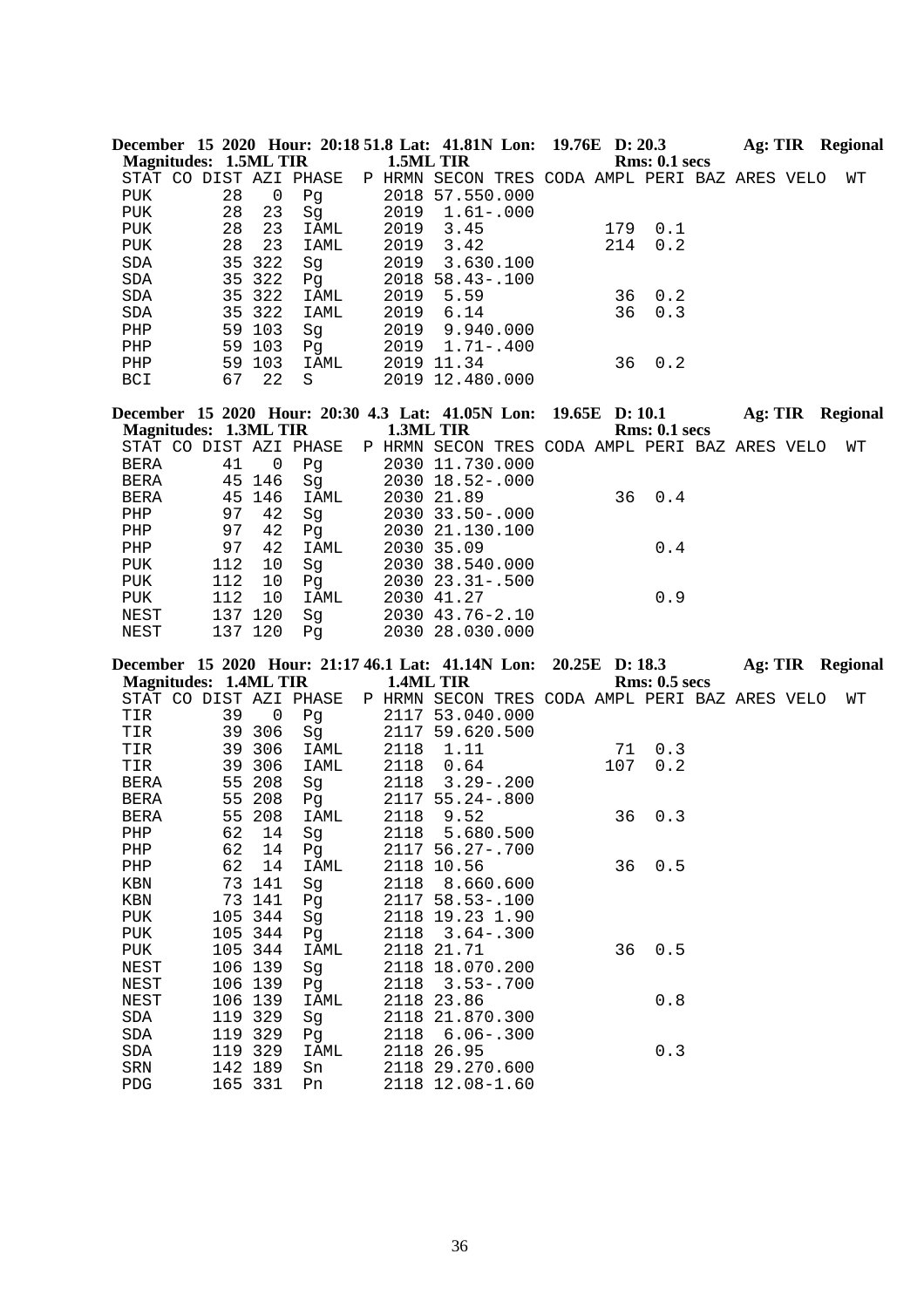|              |                              |                    |                        |      | December 15 2020 Hour: 21:32 17.8 Lat: 41.12N Lon: 20.19E D: 2.9 |            |                      |  | Ag: TIR Regional        |
|--------------|------------------------------|--------------------|------------------------|------|------------------------------------------------------------------|------------|----------------------|--|-------------------------|
|              | <b>Magnitudes: 2.5ML TIR</b> |                    |                        |      | 2.5ML TIR                                                        |            | <b>Rms: 0.4 secs</b> |  |                         |
|              |                              |                    | STAT CO DIST AZI PHASE |      | P HRMN SECON TRES CODA AMPL PERI BAZ ARES VELO                   |            |                      |  | WΤ                      |
| TIR          |                              | 37 313             | Sg                     |      | 2132 29.85 -. 200                                                |            |                      |  |                         |
| TIR          |                              | 37 313             | Pg                     |      | 2132 24.42-.400                                                  |            |                      |  |                         |
| TIR          |                              | 37 313             | IAML                   |      | 2132 34.82                                                       |            | 464<br>0.4           |  |                         |
| BERA         | 51                           | $\overline{0}$     | Pg                     |      | 2132 25.830.000                                                  |            |                      |  |                         |
| BERA         |                              | 50 205             | Sg                     |      | 2132 33.69 -. 400                                                |            |                      |  |                         |
| <b>BERA</b>  |                              | 50 205             | IAML                   |      | 2132 49.45                                                       | 786<br>464 | 0.7<br>0.7           |  |                         |
| BERA<br>PHP  | 66                           | 50 205<br>18       | IAML                   |      | 2132 43.51<br>2132 38.670.500                                    |            |                      |  |                         |
| PHP          | 66                           | 18                 | Sg<br>Pg               |      | 2132 29.700.200                                                  |            |                      |  |                         |
| PHP          | 66                           | 18                 | IAML                   |      | 2132 56.31                                                       | 321        | 1.1                  |  |                         |
| KBN          |                              | 75 137             | Sg                     |      | 2132 40.32-.300                                                  |            |                      |  |                         |
| KBN          |                              | 75 137             | Pg                     |      | 2132 30.33 -. 500                                                |            |                      |  |                         |
| KBN          |                              | 75 137             | IAML                   |      | 2132 47.96                                                       | 857        | 0.6                  |  |                         |
| <b>VLO</b>   |                              | 93 220             | Sg                     |      | 2132 48.08 2.30                                                  |            |                      |  |                         |
| <b>VLO</b>   |                              | 93 220             | Pg                     |      | 2132 34.390.600                                                  |            |                      |  |                         |
| <b>VLO</b>   |                              | 93 220             | <b>IAML</b>            |      | 2132 57.52                                                       | 500        | 0.3                  |  |                         |
| PUK          |                              | 106 347            | Sg                     |      | 2132 50.440.100                                                  |            |                      |  |                         |
| PUK          |                              | 106 347            | Pg                     |      | 2132 36.400.000                                                  |            |                      |  |                         |
| PUK          |                              | 106 347            | IAML                   |      | 2132 52.99                                                       | 214        | 0.3                  |  |                         |
| PUK          |                              | 106 347            | IAML                   |      | 2132 56.50                                                       | 250        | 0.4                  |  |                         |
| <b>NEST</b>  |                              | 107 137            | Pn                     |      | 2132 35.30-1.50                                                  |            |                      |  |                         |
| LSK          |                              | 113 162            | Sg                     |      | 2132 52.45 -. 300                                                |            |                      |  |                         |
| LSK          |                              | 113 162            | Pg                     |      | 2132 36.11-1.70                                                  |            |                      |  |                         |
| SDA          |                              | 118 331            | Sg                     |      | 2132 54.530.100                                                  |            |                      |  |                         |
| SDA          |                              | 118 331            | Pg                     |      | 2132 38.05-.700                                                  |            |                      |  |                         |
| SDA          |                              | 118 331            | IAML                   |      | 2132 58.35                                                       | 107        | 0.5                  |  |                         |
| BCI          |                              | 139 356            | Pn                     |      | 2132 42.06 -. 100                                                |            |                      |  |                         |
| BCI<br>SRN   |                              | 139 356<br>139 187 | IAML<br>Sg             | 2133 | 6.99<br>2133 1.810.500                                           | 179        | 0.8                  |  |                         |
| SRN          |                              | 139 187            | Pg                     |      | 2132 43.510.800                                                  |            |                      |  |                         |
| IGT          |                              | 177 176            | Pn                     |      | 2132 49.80 1.30                                                  |            |                      |  |                         |
|              |                              |                    |                        |      |                                                                  |            |                      |  |                         |
|              |                              |                    |                        |      | December 15 2020 Hour: 21:56 17.1 Lat: 41.08N Lon:               |            | 20.16E D: 2.0        |  | <b>Ag: TIR Regional</b> |
|              | <b>Magnitudes: 1.1ML TIR</b> |                    |                        |      | 1.1ML TIR                                                        |            | <b>Rms: 0.5 secs</b> |  |                         |
|              |                              |                    | STAT CO DIST AZI PHASE |      | P HRMN SECON TRES CODA AMPL PERI BAZ ARES VELO                   |            |                      |  | WΤ                      |
| TIR          |                              | 38 321             | Pg                     |      | 2156 25.290.900                                                  |            |                      |  |                         |
| TIR          |                              | 38 321<br>38 321   | Sg                     |      | 2156 28.45-1.40                                                  |            |                      |  |                         |
| TIR<br>BERA  |                              |                    | IAML<br>45 0 Pg        |      | 2156 30.37<br>2156 25.820.000                                    | 36         | 0.4                  |  |                         |
| BERA         |                              | 46 204             | Sg                     |      | 2156 31.78 -. 100                                                |            |                      |  |                         |
| <b>BERA</b>  |                              | 46 204             | <b>IAML</b>            |      | 2156 38.48                                                       |            | 0.3<br>36            |  |                         |
| PHP          | 71                           | 19                 | Sg                     |      | 2156 39.400.200                                                  |            |                      |  |                         |
| ${\rm PHP}$  | 71                           | 19                 | Pg                     |      | 2156 29.32-.400                                                  |            |                      |  |                         |
| PHP          | 71                           | 19                 | IAML                   |      | 2156 43.70                                                       |            | 0.3                  |  |                         |
| KBN          |                              | 73 133             | Pg                     |      | 2156 29.55-.400                                                  |            |                      |  |                         |
| KBN          |                              | 73 133             | Sg                     |      | 2156 39.990.300                                                  |            |                      |  |                         |
| KBN          |                              | 73 133             | IAML                   |      | 2156 42.46                                                       | 36         | 0.6                  |  |                         |
| NEST         |                              | 106 134            | Sn                     |      | 2156 49.44 -. 700                                                |            |                      |  |                         |
| NEST         |                              | 106 134            | Pn                     |      | 2156 35.91 -. 100                                                |            |                      |  |                         |
| PUK          |                              | 109 349            | Sg                     |      | 2156 51.470.600                                                  |            |                      |  |                         |
| PUK          |                              | 109 349            | Pq                     |      | 2156 35.07-1.30                                                  |            |                      |  |                         |
| PUK          |                              | 109 349            | IAML                   |      | 2156 53.11                                                       |            | 0.6                  |  |                         |
| $_{\rm LSK}$ |                              | 110 159            | Sg                     |      | 2156 51.680.500                                                  |            |                      |  |                         |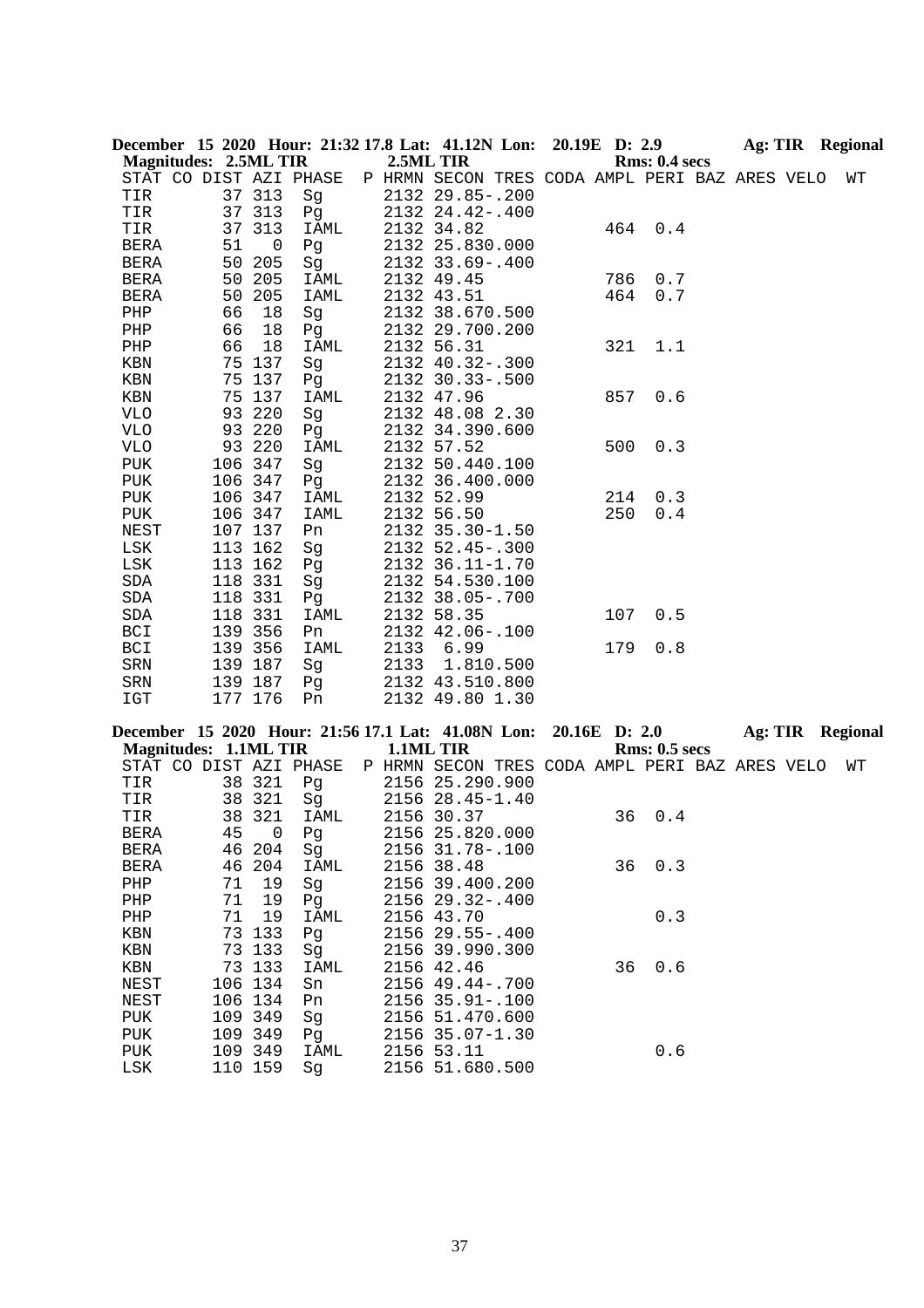|      |                              |     |                        |        | December 16 2020 Hour: 2:18 4.7 Lat: 38.18N Lon: 20.72E D: 28.4 |                                   |      |                      | Ag: TIR | <b>Regional</b>  |
|------|------------------------------|-----|------------------------|--------|-----------------------------------------------------------------|-----------------------------------|------|----------------------|---------|------------------|
|      | Magnitudes: 3.5ML TIR        |     |                        |        | 3.5ML TIR                                                       |                                   |      | <b>Rms: 0.8 secs</b> |         |                  |
|      |                              |     | STAT CO DIST AZI PHASE | P HRMN | SECON                                                           | TRES CODA AMPL PERI BAZ ARES VELO |      |                      |         | WТ               |
| LKD2 | 68                           | 356 | Sq                     | 218    | 29.75 3.50                                                      |                                   |      |                      |         |                  |
| LKD2 | 68                           | 356 | Pq                     |        | $218$ $16.27 - .700$                                            |                                   |      |                      |         |                  |
| KLV  | 127                          | 96  | S                      |        | 218 49.90 7.50                                                  |                                   |      |                      |         |                  |
| KLV  | 127                          | 96  | $\mathbf{P}$           |        | 218 27.61 1.40                                                  |                                   |      |                      |         |                  |
| ITM  | 153                          | 135 | Pn                     |        | $218$ $29.90 - .500$                                            |                                   |      |                      |         |                  |
| IGT  | 153                          | 348 | Sn                     | 218    | 50.670.900                                                      |                                   |      |                      |         |                  |
| IGT  | 153                          | 348 | Pn                     | 218    | 30.600.200                                                      |                                   |      |                      |         |                  |
| SRN  | 199                          | 343 | Sn                     | 219    | 1.490.100                                                       |                                   |      |                      |         |                  |
| SRN  | 199                          | 343 | Pn                     | 218    | $33.65 - 3.50$                                                  |                                   |      |                      |         |                  |
| SRN  | 199                          | 343 | IAML                   | 219    | 7.61                                                            |                                   | 1214 | 0.6                  |         |                  |
| LSK  | 219                          | 358 | Sn                     | 219    | 5.850.600                                                       |                                   |      |                      |         |                  |
| LSK  | 219                          | 358 | Pn                     |        | 218 38.88-.400                                                  |                                   |      |                      |         |                  |
| THE  | 335                          | 34  | Sn                     |        | $219$ $31.54 - .600$                                            |                                   |      |                      |         |                  |
| THE  | 335                          | 34  | Pn                     |        | 218 53.64-1.00                                                  |                                   |      |                      |         |                  |
| THE  | 335                          | 34  | IAML                   |        | 219 36.52                                                       |                                   | 36   | 0.3                  |         |                  |
|      |                              |     |                        |        |                                                                 |                                   |      |                      |         |                  |
|      |                              |     |                        |        | December 16 2020 Hour: 2:43 4.6 Lat: 37.94N Lon: 20.11E D: 19.0 |                                   |      |                      |         | Ag: TIR Regional |
|      | <b>Magnitudes: 3.0ML TIR</b> |     |                        |        | 3.0ML TIR                                                       |                                   |      | <b>Rms: 0.5 secs</b> |         |                  |

| $\cdots$               |     | $\sim$  |      |  |                                                |     |     |  |    |
|------------------------|-----|---------|------|--|------------------------------------------------|-----|-----|--|----|
| STAT CO DIST AZI PHASE |     |         |      |  | P HRMN SECON TRES CODA AMPL PERI BAZ ARES VELO |     |     |  | WТ |
| LKD2                   | 106 | 26      | Sq   |  | 243 36.990.600                                 |     |     |  |    |
| LKD2                   | 106 | 26      | Pq   |  | 243 25.00 2.30                                 |     |     |  |    |
| LKD2                   | 106 | 26      | IAML |  | 243 38.75                                      | 714 | 0.4 |  |    |
| IGT                    | 178 | 5       | Sg   |  | $243\ \,55.70-.800$                            |     |     |  |    |
| IGT                    | 178 | 5       | Pq   |  | 243 34.510.300                                 |     |     |  |    |
| IGT                    | 178 | 5       | IAML |  | 244 2.49                                       | 179 | 0.4 |  |    |
| KLV                    | 179 | 85      | Sn   |  | 243 56.85-.000                                 |     |     |  |    |
| KLV                    | 179 | 85      | Pn   |  | $243$ $32.87 - 1.60$                           |     |     |  |    |
| ITM                    | 181 | 117     | Sn   |  | $243\,56.93 - .400$                            |     |     |  |    |
| ITM                    |     | 181 117 | Pn   |  | 243 35.210.500                                 |     |     |  |    |
| SRN                    |     | 216 358 | Sn   |  | 244 7.040.300                                  |     |     |  |    |
| SRN                    |     | 216 358 | Pn   |  | 243 42.95 2.90                                 |     |     |  |    |
| SRN                    |     | 216 358 | IAML |  | 244 12.97                                      | 143 | 0.7 |  |    |
| LSK                    | 249 | 9       | Pn   |  | 243 43.18 - . 800                              |     |     |  |    |
| NEST                   | 287 | 16      | Pn   |  | 243 48.93-.100                                 |     |     |  |    |
|                        |     |         |      |  |                                                |     |     |  |    |

| December 16 2020 Hour: 3:26 14.2 Lat: 40.12N Lon: 19.67E D: 7.4<br><b>Magnitudes: 1.1ML TIR</b> |  |    |        |                |   | 1.1ML TIR |                                              |               |    | <b>Rms: 0.0 secs</b> |  | Ag: TIR Regional |  |
|-------------------------------------------------------------------------------------------------|--|----|--------|----------------|---|-----------|----------------------------------------------|---------------|----|----------------------|--|------------------|--|
| STAT CO                                                                                         |  |    |        | DIST AZI PHASE | Ρ |           | HRMN SECON TRES CODA AMPL PERI BAZ ARES VELO |               |    |                      |  | WТ               |  |
| SRN                                                                                             |  |    | 39 133 | Sq             |   |           | $326$ $27.16 - .100$                         |               |    |                      |  |                  |  |
| SRN                                                                                             |  |    | 39 133 | Pq             | D |           | 326 22.000.400                               |               |    |                      |  |                  |  |
| KEK                                                                                             |  | 47 | 166    | Sq             |   |           | $326$ $28.89 - .000$                         |               |    |                      |  |                  |  |
| KEK                                                                                             |  |    | 47 166 | Pq             |   |           | 326 22.610.000                               |               |    |                      |  |                  |  |
| <b>BERA</b>                                                                                     |  | 69 | 0      | Pq             |   |           | 326 27.630.000                               |               |    |                      |  |                  |  |
| <b>BERA</b>                                                                                     |  | 69 | 19     | Sq             |   |           | $326$ $35.59 - .000$                         |               |    |                      |  |                  |  |
| <b>BERA</b>                                                                                     |  | 69 | 19     | IAML           |   |           | 326 38.77                                    |               | 36 | 0.3                  |  |                  |  |
| LSK                                                                                             |  | 79 | 87     | Sq             |   |           | $326, 38, 41 - 000$                          |               |    |                      |  |                  |  |
| LSK                                                                                             |  | 79 | 87     | Pq             |   |           | 326 28.080.000                               |               |    |                      |  |                  |  |
| IGT                                                                                             |  | 87 | 139    | Sq             |   |           | 326 40.960.100                               |               |    |                      |  |                  |  |
| IGT                                                                                             |  |    | 87 139 | Pq             |   |           | 326 33.37 3.90                               |               |    |                      |  |                  |  |
| December 16 2020 Hour: 3:41 2.7 Lat: 41.45N Lon:<br><b>Magnitudes: 1.5ML TIR</b>                |  |    |        |                |   | 1.5ML TIR |                                              | 19.59E D: 2.0 |    | Rms: 0.1~secs        |  | Ag: TIR Regional |  |

| <b>Magnitudes: 1.5ML TIR</b>                                          |                | 1.5ML TIR       |         | Rms: 0.1~secs |    |
|-----------------------------------------------------------------------|----------------|-----------------|---------|---------------|----|
| STAT CO DIST AZI PHASE P HRMN SECON TRES CODA AMPL PERI BAZ ARES VELO |                |                 |         |               | WT |
| TIR                                                                   | 26 117   Sq    | 341 11.26-.100  |         |               |    |
|                                                                       |                | D 341 7.950.300 |         |               |    |
| TIR                                                                   | 26 117<br>IAML | 341 11.77       | 214 0.3 |               |    |
| SDA                                                                   | 67354<br>Sa    | 341 24.140.100  |         |               |    |
| SDA                                                                   | 67354<br>Pa    | 341 14.56-.300  |         |               |    |
| <b>SDA</b>                                                            | 67354<br>IAML  | 341 26.70       |         | 36 0.3        |    |
| 70<br>PUK                                                             | -20<br>Sa      | 341 24.67-.100  |         |               |    |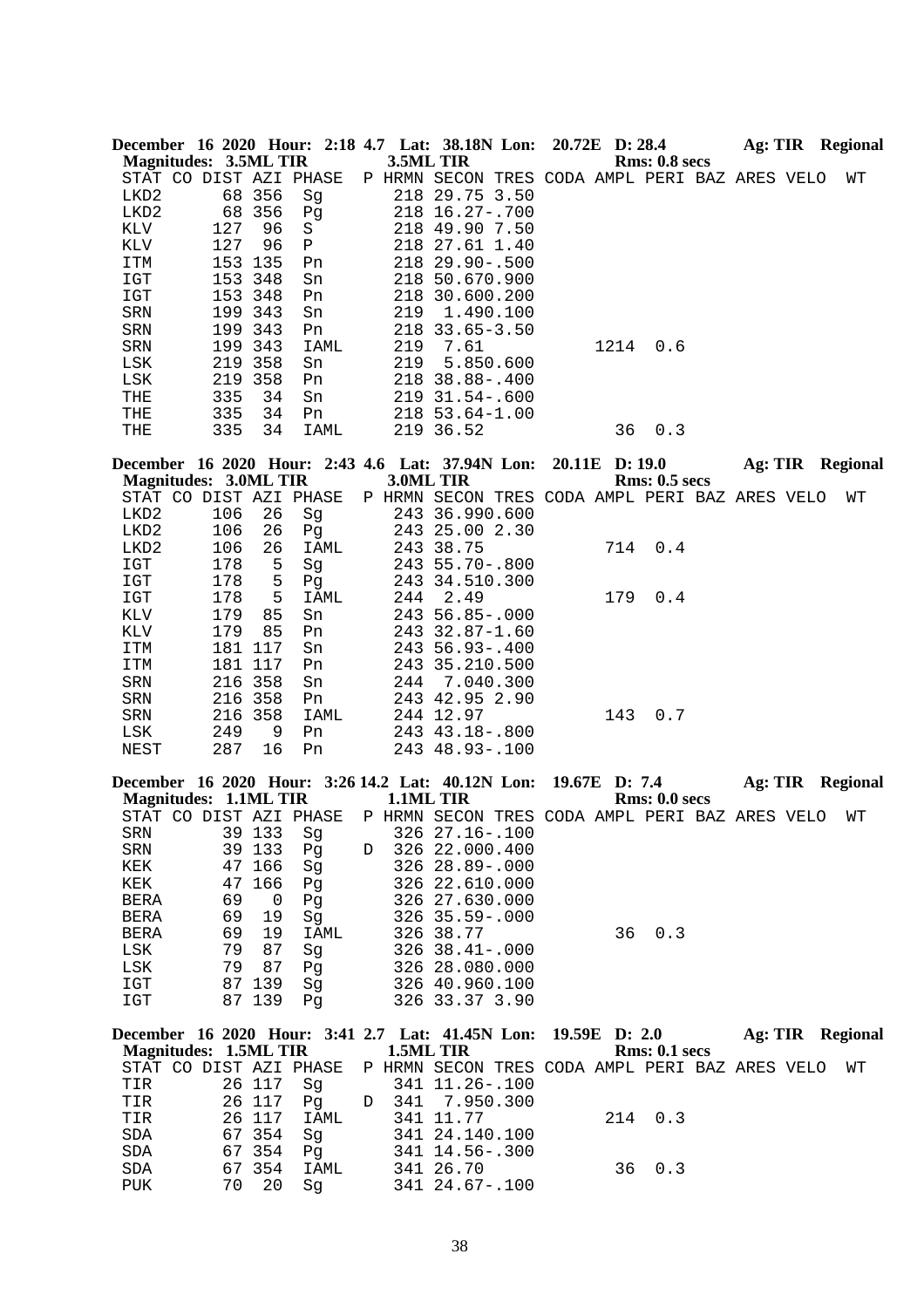| <b>PUK</b>  | 20<br>70   | Pq      | 341 15.26 -. 100  |    |      |
|-------------|------------|---------|-------------------|----|------|
| <b>PUK</b>  | 20<br>70   | IAML    | 341 31.35         | 36 | 0.4  |
| PHP         | 69<br>76   | Sq      | 341 26.190.100    |    |      |
| PHP         | 69<br>76   | Pq      | 341 15.36 -. 700  |    |      |
| PHP         | 69<br>76   | IAML    | 341 29.22         | 36 | 0.4  |
| <b>BERA</b> | 88 160     | Sq      | 341 30.32-.100    |    |      |
| <b>BERA</b> | 88 160     | Pq<br>C | 341 18.520.000    |    |      |
| <b>BERA</b> | 88 160     | IAML    | 341 33.84         | 36 | 0.2  |
| <b>BCI</b>  | -21<br>109 | Sq      | 341 36.39 - . 100 |    |      |
| <b>BCI</b>  | 109<br>21  | Pq      | 341 21.98-.000    |    |      |
| <b>BCI</b>  | 109<br>21  | IAML    | 341 41.25         | 36 | (1.4 |

| December 16 2020 Hour: 14:11 24.9 Lat: 41.10N Lon: 20.11E D: 5.6 |     |         |                |   |      |                                         |  |    |               | Ag: TIR | Regional |
|------------------------------------------------------------------|-----|---------|----------------|---|------|-----------------------------------------|--|----|---------------|---------|----------|
| Magnitudes: 1.6ML TIR                                            |     |         |                |   |      | 1.6ML TIR                               |  |    | Rms: 0.2~secs |         |          |
| STAT CO                                                          |     |         | DIST AZI PHASE | Ρ | HRMN | SECON TRES CODA AMPL PERI BAZ ARES VELO |  |    |               |         | WТ       |
| <b>BERA</b>                                                      |     | 46 199  | S              |   | 1411 | $39.00 - .200$                          |  |    |               |         |          |
| <b>BERA</b>                                                      |     | 46 199  | $\mathbf P$    |   | 1411 | $32.90 - .100$                          |  |    |               |         |          |
| PHP                                                              | 71  | 22      | S              |   |      | 1411 46.23-.200                         |  |    |               |         |          |
| PHP                                                              | 71  | 22      | P              |   |      | 1411 37.180.000                         |  |    |               |         |          |
| PHP                                                              | 71  | 22      | IAML           |   |      | 1411 49.02                              |  | 71 | 0.6           |         |          |
| KBN                                                              |     | 78 132  | S              |   |      | 1411 47.78-.200                         |  |    |               |         |          |
| PUK                                                              | 107 | 0       | Ρ              |   | 1411 | 42.840.000                              |  |    |               |         |          |
| PUK                                                              |     | 107 351 | S              |   |      | 1411 56.75-.700                         |  |    |               |         |          |
| PUK                                                              |     | 107 351 | IAML           |   | 1412 | 0.48                                    |  |    | 36 0.4        |         |          |
| SRN                                                              |     | 136 185 | Ρ              |   | 1411 | 49.250.400                              |  |    |               |         |          |
| SRN                                                              |     | 136 185 | S              |   | 1412 | $5.75 - 1.10$                           |  |    |               |         |          |
| KEK                                                              |     | 156 191 | S              |   | 1412 | $8.84 - 3.30$                           |  |    |               |         |          |
| KEK                                                              |     | 156 191 | Ρ              |   | 1411 | $48.95 - 2.90$                          |  |    |               |         |          |
| IGT                                                              | 175 | 173     | S              |   | 1412 | $17.23 - 100$                           |  |    |               |         |          |
| IGT                                                              |     | 175 173 | P              |   |      | 1411 57.52 2.70                         |  |    |               |         |          |

|                       |    |        |                        |           | December 16 2020 Hour: 16:11 34.3 Lat: 41.46N Lon: 19.73E D: 7.3 |  |               |  | Ag: TIR Regional |  |
|-----------------------|----|--------|------------------------|-----------|------------------------------------------------------------------|--|---------------|--|------------------|--|
| Magnitudes: 1.1ML TIR |    |        |                        | 1.1ML TIR |                                                                  |  | Rms: 0.1~secs |  |                  |  |
|                       |    |        | STAT CO DIST AZI PHASE |           | P HRMN SECON TRES CODA AMPL PERI BAZ ARES VELO                   |  |               |  | WТ               |  |
| TIR                   |    |        | Pq                     |           | 1611 37.590.000                                                  |  |               |  |                  |  |
| TIR                   |    | 17 138 | Sq                     |           | 1611 39.94-.000                                                  |  |               |  |                  |  |
| TIR                   |    | 17 138 | IAML                   |           | 1611 40.28                                                       |  | 143 0.2       |  |                  |  |
| PHP                   | 65 | 66     | Sq                     |           | 1611 53.760.000                                                  |  |               |  |                  |  |
| PHP                   | 65 | 66     | Pq                     |           | 1611 44.77-.600                                                  |  |               |  |                  |  |
| PHP                   | 65 | 66     | IAML                   |           | 1611 55.96                                                       |  | 36 0.2        |  |                  |  |
| PUK                   | 66 | 11     | Sq                     |           | 1611 54.52-.100                                                  |  |               |  |                  |  |
| PUK                   | 66 | 11     | Pq                     |           | 1611 45.970.100                                                  |  |               |  |                  |  |
| PUK                   | 66 | 11     | IAML                   |           | 1611 55.46                                                       |  | 0.1           |  |                  |  |
|                       |    |        |                        |           |                                                                  |  |               |  |                  |  |

|     |    |                    |                       |                        |                                 |                                                                                                                                                                             |     |                                                                        |               | Regional                                                  |
|-----|----|--------------------|-----------------------|------------------------|---------------------------------|-----------------------------------------------------------------------------------------------------------------------------------------------------------------------------|-----|------------------------------------------------------------------------|---------------|-----------------------------------------------------------|
|     |    |                    |                       |                        |                                 |                                                                                                                                                                             |     |                                                                        |               |                                                           |
|     |    |                    |                       |                        |                                 |                                                                                                                                                                             |     |                                                                        |               | WТ                                                        |
| 17  | U  | Pq                 |                       |                        |                                 |                                                                                                                                                                             |     |                                                                        |               |                                                           |
| 17  | 15 | - S                |                       |                        |                                 |                                                                                                                                                                             |     |                                                                        |               |                                                           |
| 41  | 32 | - S                |                       |                        |                                 |                                                                                                                                                                             |     |                                                                        |               |                                                           |
| 41  | 32 | Pq                 |                       |                        |                                 |                                                                                                                                                                             |     |                                                                        |               |                                                           |
| 41  | 32 | IAML               |                       |                        |                                 |                                                                                                                                                                             | 0.2 |                                                                        |               |                                                           |
| 50  | 94 | -S                 |                       |                        |                                 |                                                                                                                                                                             |     |                                                                        |               |                                                           |
| 50  | 94 | Pq                 |                       |                        |                                 |                                                                                                                                                                             |     |                                                                        |               |                                                           |
|     |    | Sq                 |                       |                        |                                 |                                                                                                                                                                             |     |                                                                        |               |                                                           |
|     |    | Pq                 |                       |                        |                                 |                                                                                                                                                                             |     |                                                                        |               |                                                           |
| 146 | 49 | Pq                 |                       |                        |                                 |                                                                                                                                                                             |     |                                                                        |               |                                                           |
|     |    | 117 137<br>117 137 | Magnitudes: 1.3ML TIR | STAT CO DIST AZI PHASE | 1.3ML TIR<br>1646<br>1646 11.91 | 1645 57.040.000<br>$1646$ 0.15-.100<br>1646 7.50 -. 700<br>2.550.200<br>1646 10.560.200<br>$1646$ $3.40 - .200$<br>$1646$ 30.15 - 300<br>1646 15.240.200<br>1646 22.89 3.00 |     | December 16 2020 Hour: 16:45 54.6 Lat: 39.57N Lon: 19.74E D: 6.3<br>71 | Rms: 0.2~secs | Ag: TIR<br>P HRMN SECON TRES CODA AMPL PERI BAZ ARES VELO |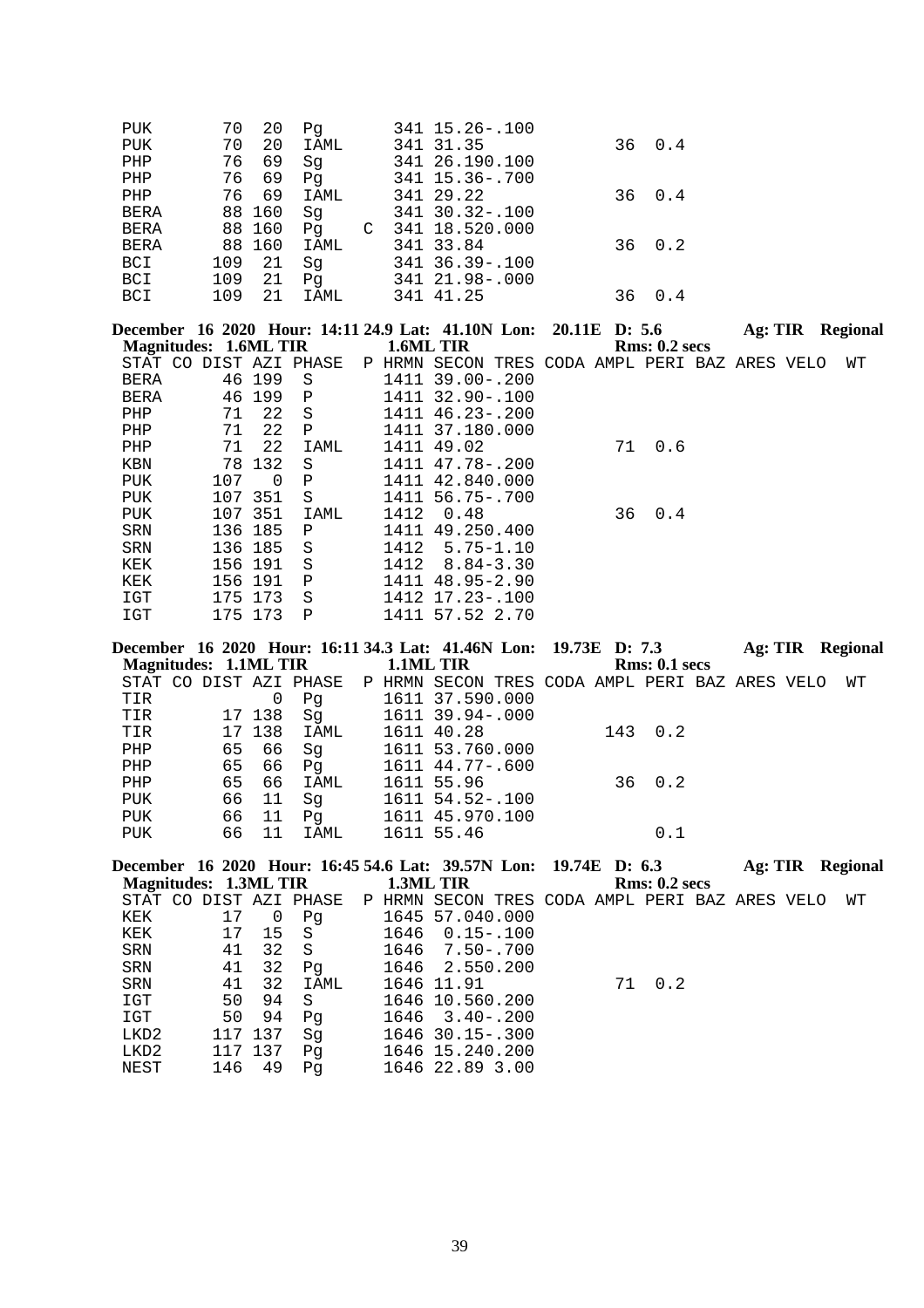| December 16 2020 Hour: 23: 7 15.3 Lat: 41.61N Lon: 20.22E D: 7.0 |    |        |                        |  |                                                |  |    |               | Ag: TIR |  | Regional |
|------------------------------------------------------------------|----|--------|------------------------|--|------------------------------------------------|--|----|---------------|---------|--|----------|
| Magnitudes: 1.1ML TIR                                            |    |        |                        |  | <b>1.1ML TIR</b>                               |  |    | Rms: 0.1~secs |         |  |          |
|                                                                  |    |        | STAT CO DIST AZI PHASE |  | P HRMN SECON TRES CODA AMPL PERI BAZ ARES VELO |  |    |               |         |  | WТ       |
| PHP                                                              | 21 | 0      | Pq                     |  | 23 7 18.660.000                                |  |    |               |         |  |          |
| PHP                                                              | 20 | 64     | Sq                     |  | 23 7 21.490.000                                |  |    |               |         |  |          |
| PHP                                                              | 20 | 64     | IAML                   |  | 23 7 23.23                                     |  |    | 179 0.2       |         |  |          |
| PUK                                                              |    | 56 331 | Sq                     |  | 23 7 32.37-.100                                |  |    |               |         |  |          |
| PUK                                                              |    | 56 331 | Pq                     |  | 23 7 24.24 - . 800                             |  |    |               |         |  |          |
| PUK                                                              |    | 56 331 | IAML                   |  | 23 7 39.45                                     |  | 36 | 0.5           |         |  |          |
| PUK                                                              |    | 56 331 | IAML                   |  | 23 7 37.80                                     |  | 36 | 0.3           |         |  |          |
| SDA                                                              |    | 78 310 | Sq                     |  | 23 7 39.410.100                                |  |    |               |         |  |          |
| SDA                                                              |    | 78 310 | Pq                     |  | 23 7 28.96-.100                                |  |    |               |         |  |          |
| SDA                                                              |    | 78 310 | IAML                   |  | 23 7 42.69                                     |  |    | 0.2           |         |  |          |
| SDA                                                              |    | 78 310 | IAML                   |  | 23 7 42.06                                     |  |    | 0.2           |         |  |          |
|                                                                  |    |        |                        |  |                                                |  |    |               |         |  |          |

|             |                              |         |                |     | December 17 2020 Hour: 1:12 17.4 Lat: 40.60N Lon: 20.65E D: 4.6 |      |               | Ag: TIR | <b>Regional</b> |
|-------------|------------------------------|---------|----------------|-----|-----------------------------------------------------------------|------|---------------|---------|-----------------|
|             | <b>Magnitudes: 1.6ML TIR</b> |         |                |     | 1.6ML TIR                                                       |      | Rms: 0.6~secs |         |                 |
|             | STAT CO DIST AZI PHASE       |         |                |     | P HRMN SECON TRES CODA AMPL PERI BAZ ARES VELO                  |      |               |         | WТ              |
| KBN         | 11                           | 79      | Sg             |     | 112 21.73 1.00                                                  |      |               |         |                 |
| KBN         | 11                           | 79      | Pq             |     | 112 19.730.400                                                  |      |               |         |                 |
| KBN         | 11                           | 79      | IAML           |     | 112 22.79                                                       | 2929 | 0.4           |         |                 |
| NEST        | 40                           | 122     | Sq             |     | $11223.91 - 1.20$                                               |      |               |         |                 |
| NEST        | 40                           | 122     | Pg             |     | $112 \t24.13 - .500$                                            |      |               |         |                 |
| NEST        | 40                           | 122     | IAML           |     | 112 30.89                                                       | 107  | 0.3           |         |                 |
| LSK         | 51                           | 186     | Sq             |     | $112$ 33.05 - .200                                              |      |               |         |                 |
| LSK         |                              | 51 186  | Pq             |     | 112 26.25-.200                                                  |      |               |         |                 |
| BERA        |                              | 61 282  | Sg             |     | 112 34.94-1.60                                                  |      |               |         |                 |
| <b>BERA</b> |                              | 61 282  | IAML           |     | 112 38.80                                                       |      | 71 0.4        |         |                 |
| SRN         |                              | 98 215  | Sq             |     | 112 48.620.400                                                  |      |               |         |                 |
| SRN         |                              | 98 215  | P <sub>d</sub> |     | $112 \t34.61 - .400$                                            |      |               |         |                 |
| PHP         | 121                          | 352     | Sg             |     | $112$ 53.13-1.10                                                |      |               |         |                 |
| PHP         |                              | 121 352 | Pn.            |     | 112 37.78-.600                                                  |      |               |         |                 |
| PHP         | 121                          | 352     | IAML           | 113 | 3.06                                                            |      | 0.4           |         |                 |
| PUK         |                              | 172 339 | Sn             |     | 113 10.06 1.00                                                  |      |               |         |                 |
| PUK         |                              | 172 339 | Pn             |     | 112 47.430.500                                                  |      |               |         |                 |
| <b>PUK</b>  |                              | 172 339 | IAML           |     | 113 12.87                                                       |      | 0.9           |         |                 |

|                        |    |          |      |     | December 17 2020 Hour: 4:32 26.4 Lat: 42.48N Lon: 19.35E D: 20.0 |               | Ag: TIR | Regional |
|------------------------|----|----------|------|-----|------------------------------------------------------------------|---------------|---------|----------|
| Magnitudes: 1.0ML TIR  |    |          |      |     | 1.0ML TIR                                                        | Rms: 0.2~secs |         |          |
| STAT CO DIST AZI PHASE |    |          |      |     | P HRMN SECON TRES CODA AMPL PERI BAZ ARES VELO                   |               |         | WТ       |
| <b>PDG</b>             |    | 9 237    | Sq   |     | 432 32.610.000                                                   |               |         |          |
| PDG                    |    | 9 237    | Pq   |     | $432$ $29.64 - .300$                                             |               |         |          |
| SDA                    | 50 | $\Omega$ | Pq   |     | 432 24.870.000                                                   |               |         |          |
| BCI                    |    | 60 101   | Sq   |     | 432 45.450.300                                                   |               |         |          |
| BCI                    |    | 60 101   | Pq   |     | $432 \t36.84 - .300$                                             |               |         |          |
| BCI                    |    | 60 101   | IAML |     | 432 47.75                                                        | 0.2           |         |          |
| BCI                    |    | 60 101   | IAML |     | 432 47.18                                                        | 0.4           |         |          |
| PUK                    |    | 66 137   | Sq   |     | $432 \t46.54 - .200$                                             |               |         |          |
| PUK                    |    | 66 137   | Pq   |     | 432 37.91-.100                                                   |               |         |          |
| PUK                    |    | 66 137   | IAML |     | 432 50.15                                                        | 0.1           |         |          |
| PUK                    |    | 66 137   | IAML |     | 432 49.47                                                        | 0.2           |         |          |
| PHP                    |    | 126 133  | Sq   | 433 | 5.02 1.80                                                        |               |         |          |

|            | December 17 2020 Hour: 5:0 8.1 Lat: 42.47N Lon: 18.78E D: 2.0 |         |      |  |                        |                                   |     |               |  | Ag: TIR Regional |
|------------|---------------------------------------------------------------|---------|------|--|------------------------|-----------------------------------|-----|---------------|--|------------------|
|            | Magnitudes: 2.2ML TIR                                         |         |      |  | 2.2ML TIR              |                                   |     | Rms: 0.3~secs |  |                  |
|            | STAT CO DIST AZI PHASE P HRMN SECON                           |         |      |  |                        | TRES CODA AMPL PERI BAZ ARES VELO |     |               |  | WТ               |
| PDG        | 40                                                            | 96      | Sq   |  | $5 \t0 \t20.81 - .400$ |                                   |     |               |  |                  |
| PDG        | 40                                                            | 96      | Pa   |  | 5 0 15.990.400         |                                   |     |               |  |                  |
| SDA        |                                                               | 75 128  | Sa   |  | $5 \t0 \t29.77 - 2.10$ |                                   |     |               |  |                  |
| PUK        |                                                               | 103 117 | Sq   |  | 5 0 40.120.000         |                                   |     |               |  |                  |
| <b>PUK</b> |                                                               | 103 117 | Pa   |  | $5 \t0 \t26.27 - .100$ |                                   |     |               |  |                  |
| <b>PUK</b> |                                                               | 103 117 | IAML |  | 5 0 41.76              |                                   | 143 | 0.2           |  |                  |
| <b>PUK</b> |                                                               | 103 117 | IAML |  | 5 0 43.98              |                                   | 71  | 0.3           |  |                  |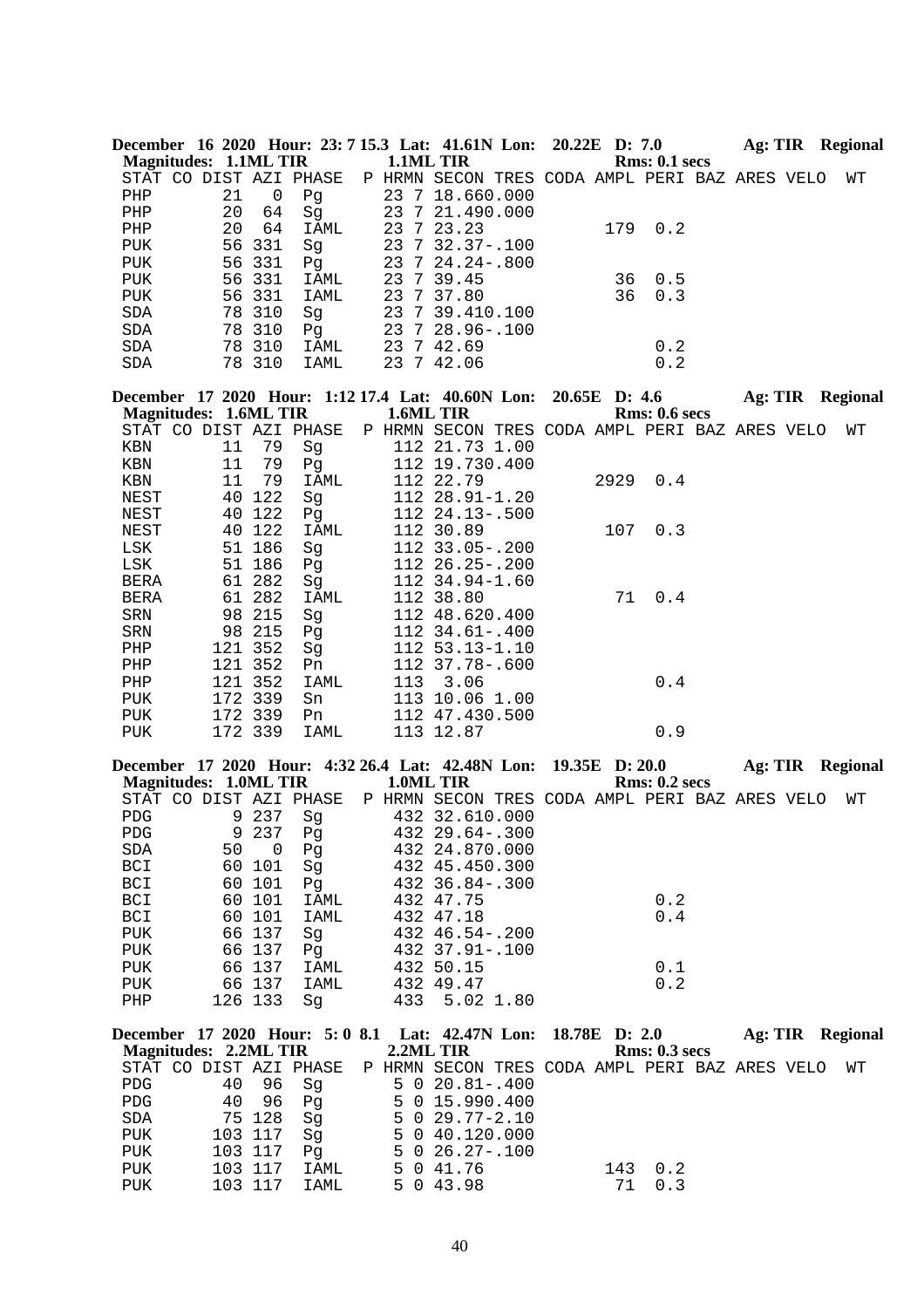| BCI        | 107 95 Sq    | $5040.80-.300$   |         |
|------------|--------------|------------------|---------|
| BCI        | 107 95 Pq    | 5 0 27.030.100   |         |
| BCI        | 107 95 IAML  | 5 0 43.53        | 143 0.5 |
| <b>BCI</b> | 107 95 IAML  | 5 0 43.73        | 107 0.4 |
| PHP        | 162 121  Sq  | 5 0 57.790.400   |         |
| PHP        | 162 121 Pq   | $5035.12 - 1.10$ |         |
| PHP        | 162 121 IAML | 5 1 0.05         | 36 0.2  |

**December 17 2020 Hour: 5: 8 12.8 Lat: 41.47N Lon: 19.52E D: 11.4 Ag: TIR Regional Magnitudes: 1.2ML TIR 1.2ML TIR Regional Magnitudes: 1.2ML TIR** 

| STAT CO DIST AZI PHASE |     |        |      |  | P HRMN SECON TRES CODA AMPL PERI BAZ ARES VELO |  |             |  | WТ |
|------------------------|-----|--------|------|--|------------------------------------------------|--|-------------|--|----|
| TIR                    |     | 32 115 | Sq   |  | 5 8 23.440.300                                 |  |             |  |    |
| TIR                    |     | 32 115 | Pq   |  | $5818.53 - .200$                               |  |             |  |    |
| TIR                    |     | 32 115 | IAML |  | 5 8 31.60                                      |  | $36 \t 0.5$ |  |    |
| PUK                    | 77  | 0      | Pq   |  | 5 8 26.250.000                                 |  |             |  |    |
| PUK                    | 70  | 25     | Sq   |  | 5 8 34.560.000                                 |  |             |  |    |
| PUK                    | 70  | 25     | IAML |  | 5 8 40.16                                      |  | $36 \t 0.3$ |  |    |
| PHP                    | 80  | 72     | Sq   |  | $5836.93 - .200$                               |  |             |  |    |
| PHP                    | 80  | 72     | Pq   |  | $5825.61 - 1.10$                               |  |             |  |    |
| PHP                    | 80  | 72     | IAML |  | 5 8 39.13                                      |  | 0.2         |  |    |
| <b>BCI</b>             | 109 | 24     | Sa   |  | 5 8 46.230.100                                 |  |             |  |    |

**December 17 2020 Hour: 11: 2 45.6 Lat: 40.77N Lon: 20.55E D: 25.0 Ag: TIR Regional Magnitudes: 2.6ML TIR** 2.6ML TIR 2.6ML TIR Rms: 0.1 secs<br>STAT CO DIST AZI PHASE P HRMN SECON TRES CODA AMPL PERI BA ST AZI PHASE P HRMN SECON TRES CODA AMPL PERI BAZ ARES VELO WT 26 128 S<br>26 128 S 11 2 55.06-.200<br>26 128 P 11 2 51.360.200 KBN 26 128 S 11 2 55.06-.200<br>
KBN 26 128 P 11 2 51.360.200 KBN 26 128 P 11 2 51.360.200<br>KBN 26 128 IAML 11 2 56.12 KBN 26 128 IAML 11 2 56.12 3143 0.5<br>BERA 51 263 S 11 3 2.440.000 BERA 51 263 S 11 3 2.440.000<br>BERA 51 263 P 11 2 54.92-.300 11 2 54.92-.300 BERA 51 263 IAML 11 3 7.19 321 0.3<br>NEST 58 132 S 11 3 4.13-.100 NEST 58 132 S 11 3 4.13-.100<br>NEST 58 132 P 11 2 56.330.100 NEST 58 132 P 11 2 56.330.100<br>LSK 69 176 S 11 3 7.100.100 LSK 69 176 S 11 3 7.100.100 LSK 69 176 P 11 2 57.17-.700

| December 17 2020 Hour: 19:58 31.4 Lat: 40.85N Lon: 20.62E D: 6.7 |    |                |              |           |                                                |  |               | Ag: TIR | <b>Regional</b> |
|------------------------------------------------------------------|----|----------------|--------------|-----------|------------------------------------------------|--|---------------|---------|-----------------|
| Magnitudes: 1.3ML TIR                                            |    |                |              | 1.3ML TIR |                                                |  | Rms: 0.0 secs |         |                 |
| STAT CO DIST AZI PHASE                                           |    |                |              |           | P HRMN SECON TRES CODA AMPL PERI BAZ ARES VELO |  |               |         | WТ              |
| KBN                                                              |    | 29 150         | - S          |           | 1958 39.890.000                                |  |               |         |                 |
| BERA                                                             | 59 | $\overline{0}$ | $\mathbb{P}$ |           | 1958 41.080.000                                |  |               |         |                 |
| BERA                                                             |    | 59 255 S       |              |           | 1958 48.38-1.30                                |  |               |         |                 |
| BERA                                                             |    | 59 255         | IAML         |           | 1958 49.26                                     |  | 36 0.1        |         |                 |
| NEST                                                             |    | 60 142         | - S          |           | $1958$ 50.14 -.100                             |  |               |         |                 |
| NEST                                                             |    | 60 142         | $\mathbf{P}$ |           | 1958 42.130.000                                |  |               |         |                 |
| NEST                                                             |    | 60 142         | IAML         |           | 1958 52.61                                     |  | $36 \t 0.1$   |         |                 |
| LSK                                                              |    | 78 182         | - S          |           | $1958$ 51.87-3.30                              |  |               |         |                 |
| LSK                                                              |    | 78 182         | $\mathsf{P}$ |           | 1958 44.950.000                                |  |               |         |                 |

| December 17 2020 Hour: 20:11 14.0 Lat: 39.86N Lon: 20.73E D: 7.0 |    |        |                |  |                                                |  |    |               | Ag: TIR | <b>Regional</b> |  |
|------------------------------------------------------------------|----|--------|----------------|--|------------------------------------------------|--|----|---------------|---------|-----------------|--|
| <b>Magnitudes: 0.9ML TIR</b>                                     |    |        |                |  | 0.9ML TIR                                      |  |    | Rms: 0.0 secs |         |                 |  |
| CO.<br>STAT                                                      |    |        | DIST AZI PHASE |  | P HRMN SECON TRES CODA AMPL PERI BAZ ARES VELO |  |    |               |         | WТ              |  |
| LSK                                                              |    | 35 342 | - S            |  | 2011 24.720.000                                |  |    |               |         |                 |  |
| LSK                                                              |    | 35 342 | $\mathbb{P}$   |  | 2011 20.130.000                                |  |    |               |         |                 |  |
| IGT                                                              |    | 50 224 | S              |  | 2011 29.670.100                                |  |    |               |         |                 |  |
| IGT                                                              |    | 50 224 | P              |  | 2011 22.920.000                                |  |    |               |         |                 |  |
| IGT                                                              |    | 50 224 | IAML           |  | 2011 34.51                                     |  |    | 0.4           |         |                 |  |
| <b>SRN</b>                                                       |    | 62 273 | S              |  | 2011 34.130.100                                |  |    |               |         |                 |  |
| <b>SRN</b>                                                       |    | 62 273 | P              |  | 2011 25.45-.000                                |  |    |               |         |                 |  |
| <b>SRN</b>                                                       |    | 62 273 | IAML           |  | 2011 35.85                                     |  | 36 | 0.4           |         |                 |  |
| NEST                                                             | 68 | 23     | S              |  | 2011 34.76-.200                                |  |    |               |         |                 |  |
| NEST                                                             | 68 | 23     | P              |  | 2011 26.000.000                                |  |    |               |         |                 |  |
| NEST                                                             | 68 | 23     | IAML           |  | 2011 38.26                                     |  |    | 0.3           |         |                 |  |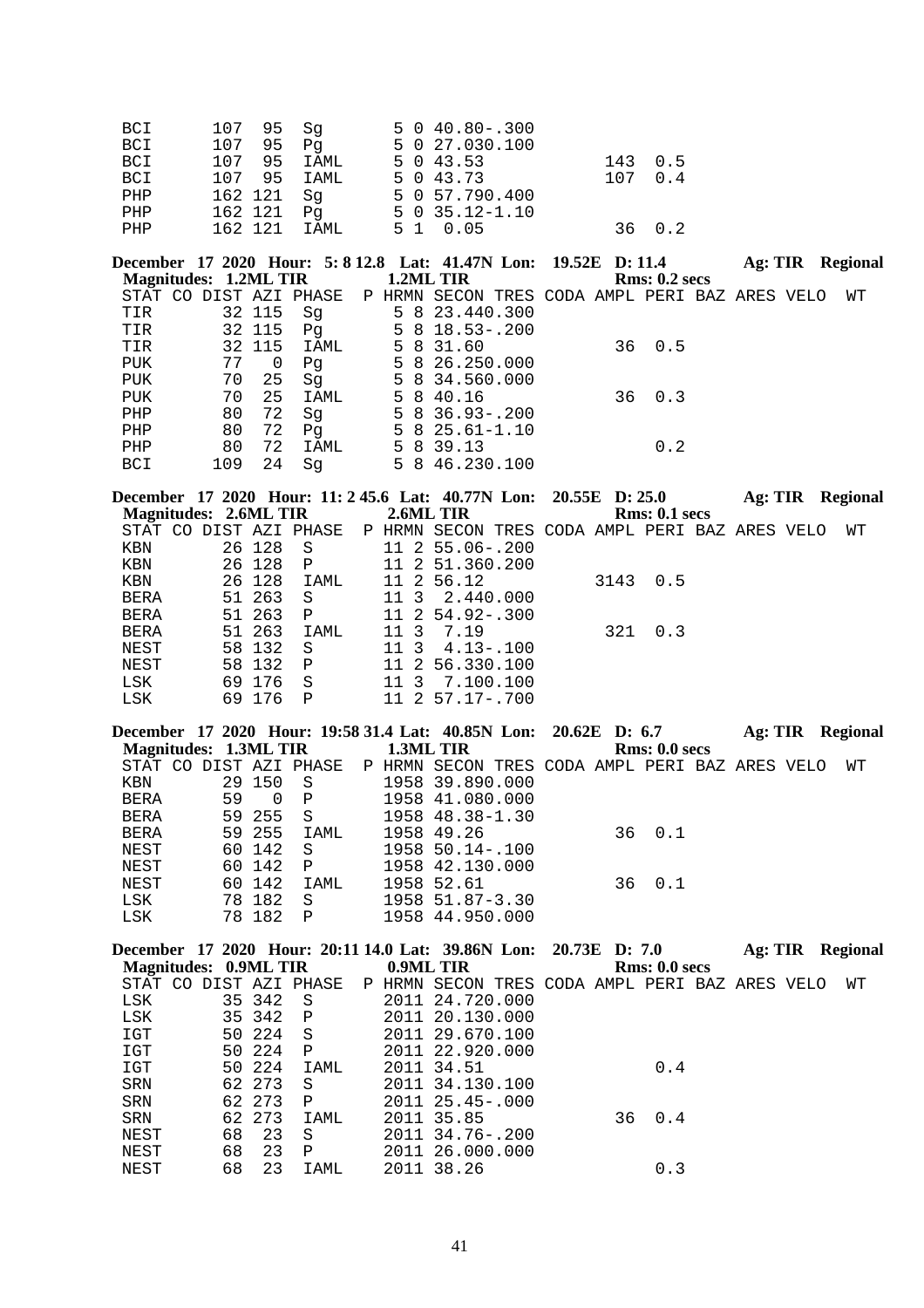|              |                              |         | December 17 2020 Hour: 21:13 10.0 Lat: 41.42N Lon:                                   |           |                   | 19.71E D: 19.2 |     |                                                                                 | Ag: TIR Regional        |
|--------------|------------------------------|---------|--------------------------------------------------------------------------------------|-----------|-------------------|----------------|-----|---------------------------------------------------------------------------------|-------------------------|
|              | <b>Magnitudes: 2.0ML TIR</b> |         |                                                                                      | 2.0ML TIR |                   |                |     | <b>Rms: 0.2 secs</b>                                                            |                         |
|              | STAT CO DIST AZI PHASE       |         |                                                                                      |           |                   |                |     | P HRMN SECON TRES CODA AMPL PERI BAZ ARES VELO                                  | WΤ                      |
| TIR          | 15                           | 0       | Ρ                                                                                    |           | 2113 14.650.000   |                |     |                                                                                 |                         |
| TIR          |                              | 16 119  | S                                                                                    |           | 2113 17.240.200   |                |     |                                                                                 |                         |
| TIR          | 16                           | 119     | IAML                                                                                 |           | 2113 17.90        |                | 536 | 0.2                                                                             |                         |
| PUK          | 71                           | 12      | S                                                                                    |           | 2113 32.030.100   |                |     |                                                                                 |                         |
| <b>PUK</b>   | 71                           | 12      | Ρ                                                                                    |           | 2113 22.37-.200   |                |     |                                                                                 |                         |
| <b>PUK</b>   | 71                           | 12      | IAML                                                                                 |           | 2113 34.52        |                | 107 | 0.5                                                                             |                         |
| SDA          | 72                           | 347     | S                                                                                    |           | 2113 32.980.400   |                |     |                                                                                 |                         |
| SDA          | 72                           | 347     | Ρ                                                                                    |           | 2113 22.980.100   |                |     |                                                                                 |                         |
| SDA          |                              | 72 347  | IAML                                                                                 |           | 2113 35.62        |                | 36  | 0.4                                                                             |                         |
| BERA         |                              | 81 165  | S                                                                                    |           | 2113 35.820.900   |                |     |                                                                                 |                         |
| <b>BERA</b>  |                              | 81 165  | Ρ                                                                                    |           | 2113 24.04 -. 200 |                |     |                                                                                 |                         |
| <b>BERA</b>  |                              | 81 165  | IAML                                                                                 |           | 2113 39.09        |                | 36  | 0.2                                                                             |                         |
| BCI          | 110                          | 15      | $\rm S$                                                                              |           | 2113 43.220.500   |                |     |                                                                                 |                         |
| BCI          | 110                          | 15      | ${\bf P}$                                                                            |           | 2113 28.50-.200   |                |     |                                                                                 |                         |
| <b>BCI</b>   | 110                          | 15      |                                                                                      |           |                   |                | 71  | 0.6                                                                             |                         |
|              |                              |         | IAML                                                                                 |           | 2113 46.17        |                |     |                                                                                 |                         |
| KBN          |                              | 127 133 | S                                                                                    |           | 2113 47.370.700   |                |     |                                                                                 |                         |
| KBN          |                              | 127 133 | Ρ                                                                                    |           | 2113 31.110.100   |                |     |                                                                                 |                         |
| LSK          |                              | 159 151 | $\, {\bf P}$                                                                         |           | 2113 36.670.100   |                |     |                                                                                 |                         |
| LSK          |                              | 159 151 | $\rm S$                                                                              |           | 2113 56.670.100   |                |     |                                                                                 |                         |
| SRN          |                              | 172 171 | $\rm S$                                                                              |           | 2113 59.95-1.00   |                |     |                                                                                 |                         |
| SRN          |                              | 172 171 | Ρ                                                                                    |           | 2113 39.810.700   |                |     |                                                                                 |                         |
| SRN          |                              | 172 171 | IAML                                                                                 | 2114      | 7.61              |                | 36  | 0.4                                                                             |                         |
|              |                              |         |                                                                                      |           |                   |                |     |                                                                                 |                         |
|              |                              |         | December 17 2020 Hour: 21:29 1.1 Lat: 38.69N Lon:                                    |           |                   | 20.99E D: 38.4 |     |                                                                                 | <b>Ag: TIR Regional</b> |
|              | <b>Magnitudes: 1.3ML TIR</b> |         |                                                                                      |           | 1.3ML TIR         |                |     | Rms: 0.0 secs                                                                   |                         |
|              | STAT CO DIST AZI PHASE       |         |                                                                                      |           |                   |                |     | P HRMN SECON TRES CODA AMPL PERI BAZ ARES VELO                                  | WΤ                      |
| LKD2         |                              | 30 291  | $\rm S$                                                                              |           | 2129 15.340.400   |                |     |                                                                                 |                         |
| LKD2         |                              | 30 291  | Ρ                                                                                    | 2129      | 8.990.000         |                |     |                                                                                 |                         |
| LKD2         | 30                           | 291     | IAML                                                                                 |           | 2129 17.01        |                | 36  | 0.1                                                                             |                         |
| IGT          | 109                          | 329     | S                                                                                    |           | 2129 35.19 1.20   |                |     |                                                                                 |                         |
| IGT          |                              | 109 329 | Ρ                                                                                    |           | 2129 19.900.000   |                |     |                                                                                 |                         |
| $_{\tt ICT}$ |                              | 109 329 | <b>IAML</b>                                                                          |           | 2129 37.89        |                |     | 0.2                                                                             |                         |
| KLV          |                              | 125 124 | Ρ                                                                                    |           | 2129 22.110.000   |                |     |                                                                                 |                         |
| KEK          |                              | 153 319 | S                                                                                    |           | 2129 44.840.000   |                |     |                                                                                 |                         |
| KEK          |                              | 153 319 | Ρ                                                                                    |           | 2129 24.75-1.40   |                |     |                                                                                 |                         |
| NEST         | 191                          | 1       | $\mathbf P$                                                                          |           | 2129 31.32-.000   |                |     |                                                                                 |                         |
|              |                              |         |                                                                                      |           |                   |                |     |                                                                                 |                         |
|              |                              |         | December 18 2020 Hour: 2:54 33.5 Lat: 40.66N Lon:<br>Magnitudes: 1.0ML TIR 1.0ML TIR |           |                   | 20.51E D: 6.2  |     | <b>Rms: 0.2 secs</b>                                                            | Ag: TIR Regional        |
|              |                              |         |                                                                                      |           |                   |                |     |                                                                                 |                         |
|              | STAT CO DIST AZI PHASE       |         |                                                                                      |           |                   |                |     | P HRMN SECON TRES CODA AMPL PERI BAZ ARES VELO                                  | WΤ                      |
| KBN          |                              | 23 100  | Sg                                                                                   |           | 254 40.400.100    |                |     |                                                                                 |                         |
| KBN          |                              | 23 100  | Pg                                                                                   |           | 254 36.71 -. 700  |                |     |                                                                                 |                         |
| KBN          |                              | 23 100  | IAML                                                                                 |           | 254 41.44         |                | 143 | 0.3                                                                             |                         |
| BERA         |                              | 49 277  | S                                                                                    |           | 254 48.45 -. 200  |                |     |                                                                                 |                         |
| BERA         |                              | 49 277  | Pg                                                                                   |           | 254 42.330.200    |                |     |                                                                                 |                         |
| BERA         | 49                           | 277     | IAML                                                                                 |           | 254 48.79         |                | 36  | 0.1                                                                             |                         |
| NEST         | 53                           | 0       | Pg                                                                                   |           | 254 41.610.000    |                |     |                                                                                 |                         |
| NEST         |                              | 53 121  | Sq                                                                                   |           | $254$ 49.77-.300  |                |     |                                                                                 |                         |
| NEST         |                              | 53 121  | IAML                                                                                 |           | 254 51.63         |                | 36  | 0.2                                                                             |                         |
| LSK          |                              | 58 172  | Sg                                                                                   |           | 254 51.07-.000    |                |     |                                                                                 |                         |
| LSK          |                              | 58 172  | Pq                                                                                   |           | 254 43.920.400    |                |     |                                                                                 |                         |
|              |                              |         |                                                                                      |           |                   |                |     |                                                                                 |                         |
|              |                              |         |                                                                                      |           |                   |                |     | December 18 2020 Hour: 5:30 1.3 Lat: 42.12N Lon: 20.92E D: 7.0 Ag: TIR Regional |                         |
|              | <b>Magnitudes: 1.4ML TIR</b> |         |                                                                                      |           | 1.4ML TIR         |                |     | Rms: 0.0 secs                                                                   |                         |
|              | STAT CO DIST AZI PHASE       |         |                                                                                      |           |                   |                |     | P HRMN SECON TRES CODA AMPL PERI BAZ ARES VELO                                  | WТ                      |
| PHP          |                              | 62 220  | S                                                                                    |           | 530 20.170.000    |                |     |                                                                                 |                         |
| PHP          |                              | 62 220  | Pg                                                                                   |           | 530 12.100.000    |                |     |                                                                                 |                         |
| PHP          |                              | 62 220  | IAML                                                                                 |           | 530 21.34         |                |     | 0.2                                                                             |                         |
| BCI          |                              | 76 292  | S                                                                                    |           | 530 24.400.000    |                |     |                                                                                 |                         |
| BCI          |                              | 76 292  | Pg                                                                                   |           | 530 14.49 -. 000  |                |     |                                                                                 |                         |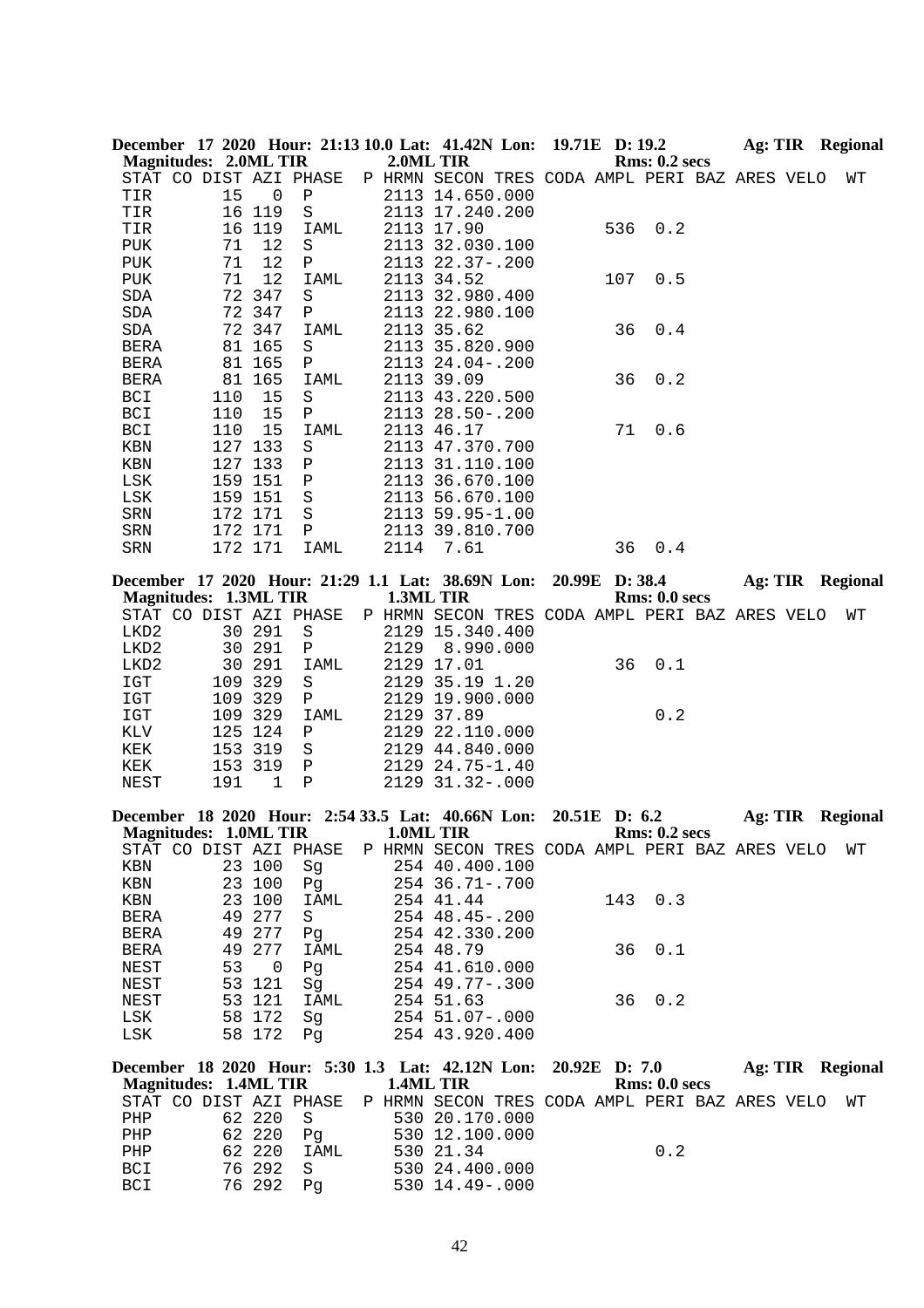| BCI | 76 292 IAML | 530 27.47      | 71 0.4 |
|-----|-------------|----------------|--------|
| PUK | 86 O Pa     | 530 15.680.000 |        |
| PUK | 85 265 S    | 530 26.86-.400 |        |
| PUK | 85 265 IAML | 530 28.56      | 36 0.5 |

**December 18 2020 Hour: 10:38 35.2 Lat: 41.55N Lon: 19.76E D: 7.0 Ag: TIR Regional Magnitudes: 1.9ML TIR 1.9ML TIR Regional Rms: 0.0 secs Magnitudes: 1.9ML TIR**<br>STAT CO DIST AZI PHASE STAT CO DIST AZI PHASE P HRMN SECON TRES CODA AMPL PERI BAZ ARES VELO WT TIR 25 0 P 1038 38.500.000 1038 38.500.000

| TIR        |    | 25 159 | -S           | 1038 43.160.000     |     |     |  |
|------------|----|--------|--------------|---------------------|-----|-----|--|
| TIR        |    | 25 159 | IAML         | 1038 44.36          | 357 | 0.5 |  |
| <b>PUK</b> |    | 56 11  | -S           | 1038 54.30 2.10     |     |     |  |
| <b>PUK</b> | 56 | - 11   | $\mathbb{P}$ | 1038 44.930.000     |     |     |  |
| <b>PUK</b> | 56 | 11     | IAML         | 1038 56.61          | 179 | 0.3 |  |
| PHP        | 59 | 75     | -S           | 1038 52.890.000     |     |     |  |
| PHP        | 59 | 75     | $\mathsf{P}$ | 1038 45.310.000     |     |     |  |
| <b>SDA</b> |    | 59 339 | -S           | 1038 54.72 1.10     |     |     |  |
| <b>SDA</b> |    | 59 339 | $\mathbf P$  | $1038$ 45.71 - .000 |     |     |  |
| <b>SDA</b> |    | 59 339 | IAML         | 1038 55.56          | 143 |     |  |

**December 18 2020 Hour: 11: 1 58.5 Lat: 42.00N Lon: 20.58E D: 7.0 Ag: TIR Regional Magnitudes: 1.7ML TIR 1.7ML TIR Regional Rms: 0.0 secs Magnitudes: 1.7ML TIR 1.7ML TIR Rms: 0.0 secs** P HRMN SECON TRES CODA AMPL PERI BAZ ARES VELO WT<br>11 2 9.830.000<br>11 2 4.990.000 PHP 37 199 S 11 2 9.830.000 PHP 37 199 P 11 2 4.990.000 PHP 37 199 IAML 11 2 9.93 179 0.3<br>PUK 58 0 P 11 2 8.050.000 PUK 58 0 P 11 2 8.050.000<br>PUK 58 275 S 11 2 16.19-.000 PUK 58 275 S 11 2 16.19-.000<br>PUK 58 275 IAML 11 2 18.26 PUK 58 275 IAML 11 2 18.26 143 0.2<br>SDA 90 274 S 11 2 26.330.000 11 2 26.330.000 SDA 90 274 IAML 11 2 31.59 36 0.2

|                        |    |          |              |      | December 18 2020 Hour: 13:16 30.9 Lat: 41.11N Lon: 20.10E D: 15.9 |  |     |                      | Ag: TIR | Regional |    |
|------------------------|----|----------|--------------|------|-------------------------------------------------------------------|--|-----|----------------------|---------|----------|----|
| Magnitudes: 1.6ML TIR  |    |          |              |      | 1.6ML TIR                                                         |  |     | <b>Rms: 0.0 secs</b> |         |          |    |
| STAT CO DIST AZI PHASE |    |          |              |      | P HRMN SECON TRES CODA AMPL PERI BAZ ARES VELO                    |  |     |                      |         |          | WТ |
| TIR                    |    | 33 324   | S.           |      | 1316 41.82-.100                                                   |  |     |                      |         |          |    |
| TIR                    |    | 33 324   | $\mathbf{P}$ |      | 1316 37.190.000                                                   |  |     |                      |         |          |    |
| TIR                    |    | 33 324   | IAML         |      | 1316 46.76                                                        |  | 143 | 0.2                  |         |          |    |
| <b>BERA</b>            |    | 47 197   | S.           |      | 1316 46.88 1.10                                                   |  |     |                      |         |          |    |
| <b>BERA</b>            |    | 47 197   | P            |      | $1316$ 39.37 -.000                                                |  |     |                      |         |          |    |
| <b>BERA</b>            |    | 47 197   | IAML         |      | 1316 47.98                                                        |  | 71  | 0.2                  |         |          |    |
| PHP                    | 70 | $\Omega$ | P            |      | 1316 42.450.000                                                   |  |     |                      |         |          |    |
| PHP                    | 70 | 23       | S            |      | 1316 52.780.700                                                   |  |     |                      |         |          |    |
| PHP                    | 70 | 23       | IAML         |      | 1316 54.08                                                        |  |     | $36 \t 0.3$          |         |          |    |
| KBN                    | 79 | 132      | S            |      | $1316$ 54.51 -.000                                                |  |     |                      |         |          |    |
| KBN                    | 79 | 132      | IAML         |      | 1316 57.68                                                        |  | 71  | 0.6                  |         |          |    |
| <b>PUK</b>             |    | 106 351  | S            | 1317 | 2.580.000                                                         |  |     |                      |         |          |    |

| PUK | 106 351 P      |           | 1316 48.97-.000 |        |
|-----|----------------|-----------|-----------------|--------|
| PUK | 106 351   IAML | 1317 5.59 |                 | 71 0.3 |
| LSK | 115 158 S      |           | 1317 4.44-.800  |        |

| December 18 2020 Hour: 18:22 52.8 Lat: 38.96N Lon: 21.97E D: 6.7 |           |              |  |                                                |  |                      | Ag: TIR | Regional |  |
|------------------------------------------------------------------|-----------|--------------|--|------------------------------------------------|--|----------------------|---------|----------|--|
| Magnitudes: 2.8ML TIR                                            |           |              |  | 2.8ML TIR                                      |  | <b>Rms: 1.4 secs</b> |         |          |  |
| STAT CO DIST AZI PHASE                                           |           |              |  | P HRMN SECON TRES CODA AMPL PERI BAZ ARES VELO |  |                      |         | WТ       |  |
| KLV                                                              | 102 171   | - S          |  | 1823 23.38-.900                                |  |                      |         |          |  |
| KLV                                                              | 102 171 P |              |  | 1823 12.42 1.60                                |  |                      |         |          |  |
| LKD2                                                             | 116 262 S |              |  | 1823 29.37 1.20                                |  |                      |         |          |  |
| LKD2                                                             | 116 262 P |              |  | 1823 12.07-.900                                |  |                      |         |          |  |
| LKD2                                                             | 116 262   | IAML         |  | 1823 44.77                                     |  | 429 0.7              |         |          |  |
| IGT                                                              | 156 295   | - S          |  | $1823$ $23.64-10.0$                            |  |                      |         |          |  |
| IGT                                                              | 156 295   | $\mathbf{P}$ |  | 1823 21.03 1.40                                |  |                      |         |          |  |
| IGT                                                              | 156 295   | IAML         |  | 1823 24.28                                     |  | 71 0.3               |         |          |  |
| SRN                                                              | 198 302   | S.           |  | 1823 51.84 -. 500                              |  |                      |         |          |  |
| SRN                                                              | 198 302   | P            |  | 1823 27.230.400                                |  |                      |         |          |  |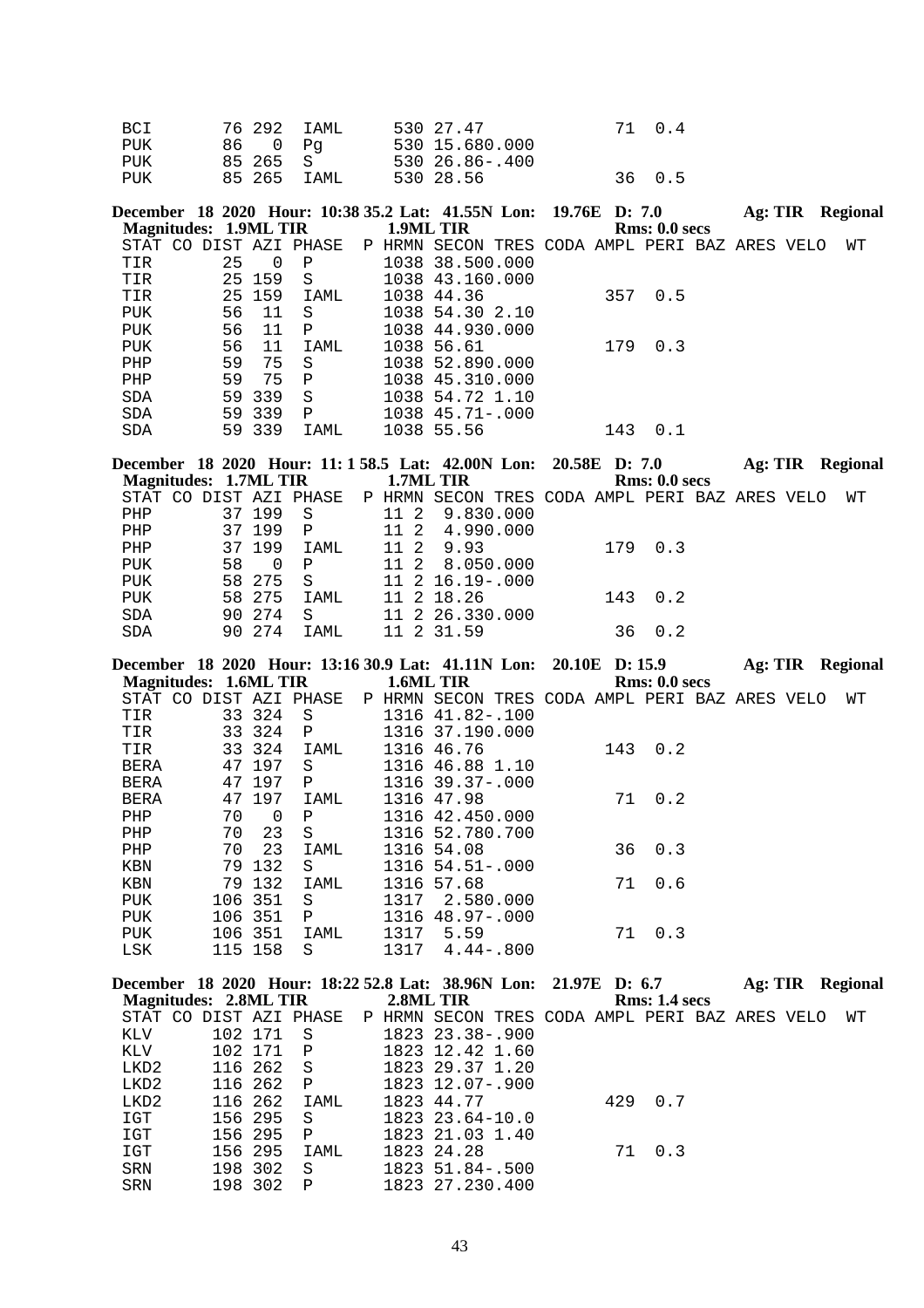| SRN | 198 302 IAML | 1824 16.66      | 107 1.0 |  |
|-----|--------------|-----------------|---------|--|
| KEK | 206 295 S    | 1823 53.960.300 |         |  |
| KEK | 206295 P     | 1823 23.92-3.70 |         |  |

|                  | December 18 2020 Hour: 20: 2 53.0 Lat: 40.39N Lon: 19.87E D: 13.1<br><b>Magnitudes: 2.3ML TIR</b> |         |              |      |                | 2.3ML TIR                                      |  |      | Rms: 0.2~secs |  | <b>Ag: TIR</b> Regional |  |
|------------------|---------------------------------------------------------------------------------------------------|---------|--------------|------|----------------|------------------------------------------------|--|------|---------------|--|-------------------------|--|
|                  | STAT CO DIST AZI PHASE                                                                            |         |              |      |                | P HRMN SECON TRES CODA AMPL PERI BAZ ARES VELO |  |      |               |  | WТ                      |  |
| KEK              |                                                                                                   | 185     | S            | 20 3 |                | 16.780.000                                     |  |      |               |  |                         |  |
| KEK              |                                                                                                   | 185     | $\, {\bf P}$ | 20   | $\overline{3}$ | 3.920.000                                      |  |      |               |  |                         |  |
| <b>VLO</b>       |                                                                                                   | 32 286  | $\rm S$      | 20   | 3              | $2.52 - .000$                                  |  |      |               |  |                         |  |
| <b>VLO</b>       |                                                                                                   | 32 286  | Ρ            | 20   | -2             | 58.730.300                                     |  |      |               |  |                         |  |
| <b>VLO</b>       |                                                                                                   | 32 286  | IAML         | 20   | $\overline{3}$ | 4.67                                           |  | 3036 | 0.2           |  |                         |  |
| VLO              | 32                                                                                                | 286     | IAML         | 20   | 3              | 4.99                                           |  | 3964 | 0.5           |  |                         |  |
| <b>BERA</b>      | 36                                                                                                | 0       | Ρ            | 20   | 2              | 58.980.000                                     |  |      |               |  |                         |  |
| <b>BERA</b>      | 36                                                                                                | 10      | S            | 20   | $\overline{3}$ | $4.66 - .100$                                  |  |      |               |  |                         |  |
| <b>BERA</b>      | 36                                                                                                | 10      | IAML         | 20   | $\overline{3}$ | 5.39                                           |  | 893  | 0.2           |  |                         |  |
| BERA             | 36                                                                                                | 10      | IAML         | 20   | 3              | 5.52                                           |  | 571  | 0.2           |  |                         |  |
| <b>SRN</b>       | 58                                                                                                | 168     | S            | 20   | -3             | 11.76-.100                                     |  |      |               |  |                         |  |
| SRN              | 58                                                                                                | 168     | Ρ            | 20   | $\overline{3}$ | $3.37 - .400$                                  |  |      |               |  |                         |  |
| <b>SRN</b>       | 58                                                                                                | 168     | <b>IAML</b>  | 20   | 3              | 20.35                                          |  | 107  | 0.6           |  |                         |  |
| LSK              | 68                                                                                                | 112     | S            | 20   | 3              | 14.130.200                                     |  |      |               |  |                         |  |
| LSK              | 68                                                                                                | 112     | Ρ            | 20   | $\overline{3}$ | 5.190.200                                      |  |      |               |  |                         |  |
| NEST             | 100                                                                                               | 88      | $\rm S$      | 20   |                | $3\quad 23.59 - .200$                          |  |      |               |  |                         |  |
| NEST             | 100                                                                                               | 88      | Ρ            | 20   | 3              | 10.820.200                                     |  |      |               |  |                         |  |
| IGT              | 103                                                                                               | 157     | $\rm S$      | 20   | 3              | $24.50 - 100$                                  |  |      |               |  |                         |  |
| <b>IGT</b>       | 103                                                                                               | 157     | Ρ            | 20   | 3              | 11.240.200                                     |  |      |               |  |                         |  |
| PHP              | 152                                                                                               | 18      | $\rm S$      | 20   |                | 3 41.26 3.50                                   |  |      |               |  |                         |  |
| PHP              | 152                                                                                               | 18      | Ρ            | 20   | 3              | 18.770.200                                     |  |      |               |  |                         |  |
| PHP              | 152                                                                                               | 18      | IAML         | 20   | $\overline{3}$ | 44.66                                          |  | 36   | 0.7           |  |                         |  |
| <b>PUK</b>       | 183                                                                                               | 0       | $\rm S$      | 20   |                | 3 47.880.900                                   |  |      |               |  |                         |  |
| <b>PUK</b>       | 183                                                                                               | 0       | Ρ            | 20   |                | $323.77 - .100$                                |  |      |               |  |                         |  |
| <b>PUK</b>       | 183                                                                                               | 0       | IAML         | 20   |                | 3 50.53                                        |  | 36   | 0.6           |  |                         |  |
| LKD <sub>2</sub> |                                                                                                   | 190 158 | P            | 20   |                | 3 26.73 1.70                                   |  |      |               |  |                         |  |

|                              |  |    |        | December 19 2020 Hour: 0:53 13.4 Lat: 40.03N Lon: 19.93E D: 15.2 |   |                                                |  |       |                      |  | Ag: TIR Regional |  |
|------------------------------|--|----|--------|------------------------------------------------------------------|---|------------------------------------------------|--|-------|----------------------|--|------------------|--|
| <b>Magnitudes: 3.6ML TIR</b> |  |    |        |                                                                  |   | 3.6ML TIR                                      |  |       | <b>Rms: 0.3 secs</b> |  |                  |  |
|                              |  |    |        | STAT CO DIST AZI PHASE                                           |   | P HRMN SECON TRES CODA AMPL PERI BAZ ARES VELO |  |       |                      |  | WТ               |  |
| SRN                          |  |    | 18 160 | Sg                                                               |   | 053 21.500.600                                 |  |       |                      |  |                  |  |
| SRN                          |  | 18 | 160    | Pq                                                               | C | 053 17.20-.500                                 |  |       |                      |  |                  |  |
| SRN                          |  | 18 | 160    | IAML                                                             |   | 053 22.54                                      |  | 25964 | 0.4                  |  |                  |  |
| KEK                          |  |    | 37 199 | Sg                                                               |   | $053$ $25.52 - .100$                           |  |       |                      |  |                  |  |
| KEK                          |  | 37 | 199    | Pq                                                               | C | 053 18.04-2.30                                 |  |       |                      |  |                  |  |
| LSK                          |  | 59 | 76     | Sg                                                               |   | 053 31.21 -. 400                               |  |       |                      |  |                  |  |
| LSK                          |  | 59 | 76     | Pq                                                               | D | 053 22.31-1.50                                 |  |       |                      |  |                  |  |
| VLO                          |  | 61 | 323    | Sg                                                               |   | 053 31.460.100                                 |  |       |                      |  |                  |  |
| VLO                          |  | 61 | 323    | Pg                                                               | C | 053 23.61 -. 100                               |  |       |                      |  |                  |  |
| VLO                          |  |    | 61 323 | IAML                                                             |   | 053 36.03                                      |  | 13357 | 0.5                  |  |                  |  |
| IGT                          |  | 66 | 148    | Sg                                                               |   | 053 33.800.100                                 |  |       |                      |  |                  |  |
| IGT                          |  | 66 | 148    | Pg                                                               |   | $053$ $25.01 - .000$                           |  |       |                      |  |                  |  |
| IGT                          |  | 66 | 148    | IAML                                                             |   | 053 43.12                                      |  | 3143  | 0.4                  |  |                  |  |
| <b>KBN</b>                   |  | 98 | 47     | Sg                                                               |   | 053 43.090.400                                 |  |       |                      |  |                  |  |
| KBN                          |  | 98 | 47     | Pg                                                               |   | 053 28.38-1.80                                 |  |       |                      |  |                  |  |
| KBN                          |  | 98 | 47     | IAML                                                             |   | 053 45.51                                      |  | 2214  | 0.6                  |  |                  |  |
|                              |  |    |        |                                                                  |   |                                                |  |       |                      |  |                  |  |
|                              |  |    |        | December 19 2020 Hour: 2:19 19.1 Lat: 40.10N Lon: 19.74E D: 7.5  |   |                                                |  |       |                      |  | Ag: TIR Regional |  |
| <b>Magnitudes: 0.9ML TIR</b> |  |    |        |                                                                  |   | 0.9ML TIR                                      |  |       | Rms: 0.0 secs        |  |                  |  |
|                              |  |    |        | STAT CO DIST AZI PHASE                                           |   | P HRMN SECON TRES CODA AMPL PERI BAZ ARES VELO |  |       |                      |  | WТ               |  |
| SRN                          |  |    | 33 138 | Sg                                                               |   | 219 30.560.000                                 |  |       |                      |  |                  |  |
| SRN                          |  |    | 33 138 | Pg                                                               |   | $C$ 219 25.700.100                             |  |       |                      |  |                  |  |
| SRN                          |  |    | 33 138 | IAML                                                             |   | 219 33.39                                      |  | 36    | 0.3                  |  |                  |  |
| KEK                          |  |    | 43 173 | Sg                                                               |   | 219 32.92-.100                                 |  |       |                      |  |                  |  |
| KEK                          |  |    | 43 173 | Pq                                                               |   | $219$ $25.90 - 1.10$                           |  |       |                      |  |                  |  |

 BERA 69 0 Pg 219 32.060.000 BERA 69 14 Sg 219 40.57-.000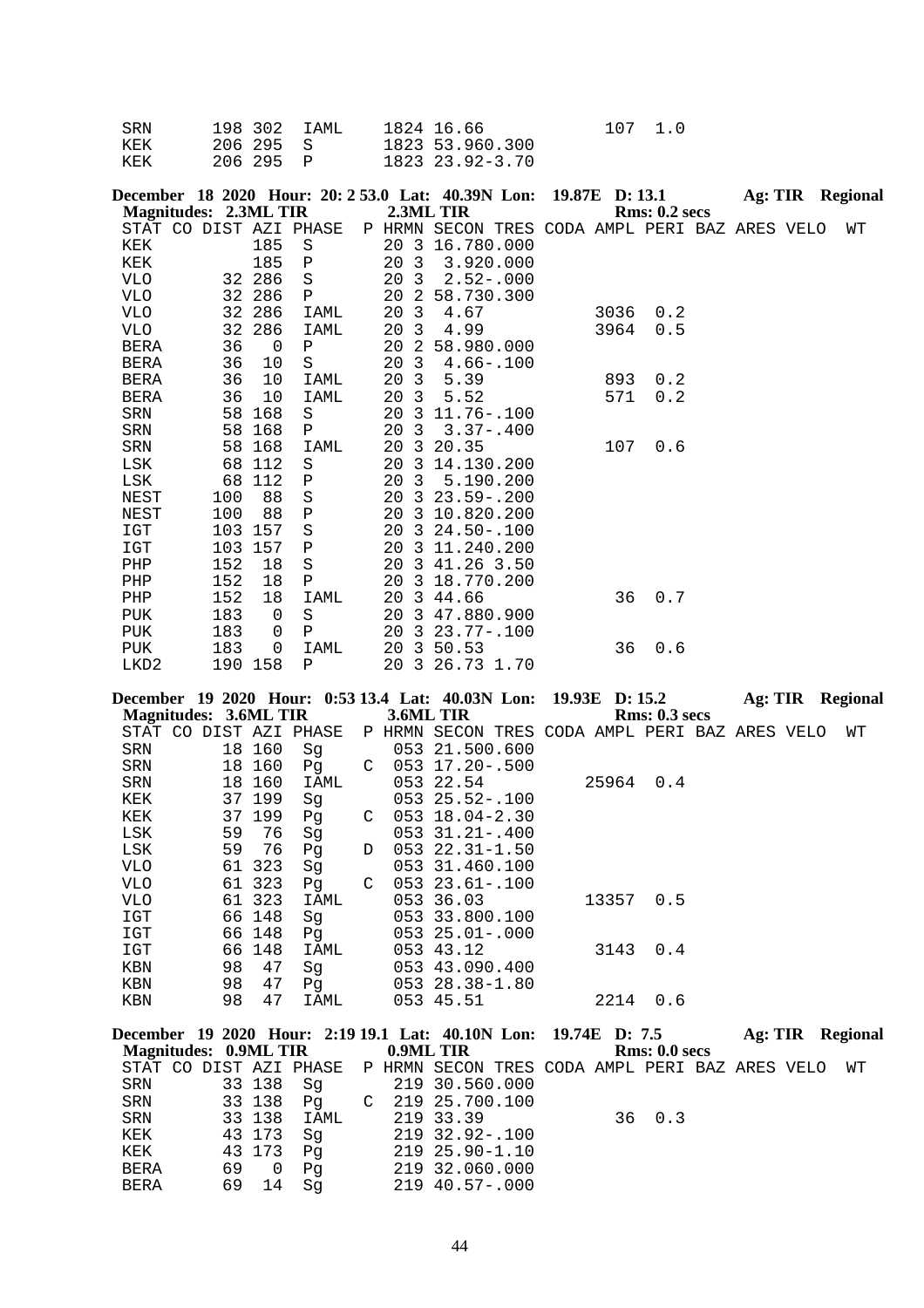| <b>BERA</b> | 69 14    | IAML  | 219 42.70        | 0.2 |
|-------------|----------|-------|------------------|-----|
| LSK         | 73 85    | Sa    | 219 41.64-.000   |     |
| LSK         | 73 85 Pq |       | 219 32.030.000   |     |
| IGT         | 81 141   | Sa    | $219$ 44.27-.000 |     |
| IGT         | 81 141   | Pa    | 219 33.530.000   |     |
| IGT         | 81 141   | TAMT. | 219 51.79        | 0.3 |

December 19 2020 Hour: 6:25 56.6 Lat: 39.80N Lon: 20.59E D: 37.0 Ag: TIR Regional **Magnitudes: 1.7ML TIR 1.7ML TIR Rms: 0.2 secs**

| STAT<br>CO       | DIST | AZI | PHASE | Ρ | HRMN | SECON<br>TRES  | CODA AMPL |     | PERI BAZ ARES VELO | WТ |
|------------------|------|-----|-------|---|------|----------------|-----------|-----|--------------------|----|
| IGT              | 37   | 218 | Sg    |   |      | 626 11.360.000 |           |     |                    |    |
| IGT              | 37   | 218 | Pg    |   | 626  | $4.80 - .200$  |           |     |                    |    |
| LSK              | 39   | 0   | Sg    |   |      | 626 11.810.200 |           |     |                    |    |
| LSK              | 39   | 0   | Pq    | D | 626  | $4.96 - .200$  |           |     |                    |    |
| SRN              | 51   | 281 | Sg    |   |      | 626 15.500.200 |           |     |                    |    |
| <b>SRN</b>       | 51   | 281 | Pq    |   | 626  | 7.620.400      |           |     |                    |    |
| <b>SRN</b>       | 51   | 281 | IAML  |   |      | 626 17.68      | 179       | 0.2 |                    |    |
| KEK              | 69   | 263 | Sq    |   |      | 626 18.73-.200 |           |     |                    |    |
| KEK              | 69   | 263 | Pq    | C | 626  | 7.41-1.90      |           |     |                    |    |
| NEST             | 79   | 29  | Sq    |   |      | 626 21.550.000 |           |     |                    |    |
| NEST             | 79   | 29  | Pq    | C |      | 626 10.80-.000 |           |     |                    |    |
| NEST             | 79   | 29  | IAML  |   |      | 626 24.88      | 36        | 0.3 |                    |    |
| LKD2             | 112  | 177 | Sq    |   |      | 626 30.450.200 |           |     |                    |    |
| LKD <sub>2</sub> | 112  | 177 | Pq    |   |      | 626 15.900.100 |           |     |                    |    |

|     |                       |        | December 19 2020 Hour: 10: 0 19.0 Lat: 40.05N Lon: 19.84E D: 5.1      |  |                         |  |        |               |  | Ag: TIR Regional |
|-----|-----------------------|--------|-----------------------------------------------------------------------|--|-------------------------|--|--------|---------------|--|------------------|
|     | Magnitudes: 1.1ML TIR |        |                                                                       |  | 1.1ML TIR               |  |        | Rms: 0.2~secs |  |                  |
|     |                       |        | STAT CO DIST AZI PHASE P HRMN SECON TRES CODA AMPL PERI BAZ ARES VELO |  |                         |  |        |               |  | WТ               |
| SRN |                       | 23 143 | Sq                                                                    |  | 10 0 27.05-.300         |  |        |               |  |                  |
|     | SRN 23 143            |        | Pq                                                                    |  | 10 0 23.62-.100         |  |        |               |  |                  |
| SRN | 23 143                |        | IAML                                                                  |  | 10 0 29.10              |  | 36 0.1 |               |  |                  |
| KEK |                       | 37 186 | Sq                                                                    |  | 10 0 30.940.000         |  |        |               |  |                  |
| KEK |                       | 37 186 | Pq                                                                    |  | $10 \t0 \t24.81 - 1.00$ |  |        |               |  |                  |
| IGT |                       | 71 143 | Sq                                                                    |  | 10 0 41.280.200         |  |        |               |  |                  |
| IGT |                       | 71 143 | $\mathsf{P}$                                                          |  | 10 0 31.710.100         |  |        |               |  |                  |
|     |                       |        |                                                                       |  |                         |  |        |               |  |                  |

| December 19 2020 Hour: 12:53 12.3 Lat: 40.12N Lon: 19.82E D: 4.6      |        |        |      |  |                 |  |        |               |  | Ag: TIR Regional |
|-----------------------------------------------------------------------|--------|--------|------|--|-----------------|--|--------|---------------|--|------------------|
| Magnitudes: 1.3ML TIR 1.3ML TIR                                       |        |        |      |  |                 |  |        | Rms: 0.1~secs |  |                  |
| STAT CO DIST AZI PHASE P HRMN SECON TRES CODA AMPL PERI BAZ ARES VELO |        |        |      |  |                 |  |        |               |  | WT               |
| SRN                                                                   |        | 31 148 | Sq   |  | 1253 22.980.000 |  |        |               |  |                  |
| SRN                                                                   | 31 148 |        |      |  |                 |  |        |               |  |                  |
| SRN                                                                   |        | 31 148 | IAML |  | 1253 25.93      |  | 71 0.3 |               |  |                  |
| KEK                                                                   |        | 45 183 | Sq   |  | 1253 26.54-.000 |  |        |               |  |                  |
| KEK                                                                   |        | 45 183 | Pa   |  | 1253 20.530.100 |  |        |               |  |                  |
| IGT                                                                   |        | 79 145 | Sa   |  | 1253 36.730.000 |  |        |               |  |                  |
| IGT                                                                   |        | 79 145 | Pa   |  | 1253 27.120.900 |  |        |               |  |                  |

|                       |    |         |                        |  | December 19 2020 Hour: 13:33 11.0 Lat: 41.49N Lon: 19.64E D: 3.4 |  |     |               | Ag: TIR |  | Regional |
|-----------------------|----|---------|------------------------|--|------------------------------------------------------------------|--|-----|---------------|---------|--|----------|
| Magnitudes: 1.2ML TIR |    |         |                        |  | 1.2ML TIR                                                        |  |     | Rms: 0.3~secs |         |  |          |
|                       |    |         | STAT CO DIST AZI PHASE |  | P HRMN SECON TRES CODA AMPL PERI BAZ ARES VELO                   |  |     |               |         |  | WТ       |
| TIR                   |    | 0       | Pq                     |  | 1333 15.620.000                                                  |  |     |               |         |  |          |
| TIR                   |    | 25 129  | Sq                     |  | 1333 19.470.100                                                  |  |     |               |         |  |          |
| TIR                   |    | 25 129  | IAML                   |  | 1333 19.24                                                       |  | 107 | 0.1           |         |  |          |
| PUK                   | 66 | 18      | Sq                     |  | 1333 33.49 2.10                                                  |  |     |               |         |  |          |
| PUK                   | 66 | 18      | Pq                     |  | 1333 22.830.200                                                  |  |     |               |         |  |          |
| PUK                   | 66 | 18      | IAML                   |  | 1333 36.22                                                       |  | 36  | 0.3           |         |  |          |
| <b>PUK</b>            | 66 | 18      | IAML                   |  | 1333 37.55                                                       |  | 36  | 0.3           |         |  |          |
| PHP                   | 70 | 71      | Sq                     |  | 1333 32.810.100                                                  |  |     |               |         |  |          |
| PHP                   | 70 | 71      | Pq                     |  | 1333 22.59-.800                                                  |  |     |               |         |  |          |
| PHP                   | 70 | 71      | IAML                   |  | 1333 35.63                                                       |  |     | 0.2           |         |  |          |
| NEST                  |    | 168 134 | Pn                     |  | 1333 40.270.000                                                  |  |     |               |         |  |          |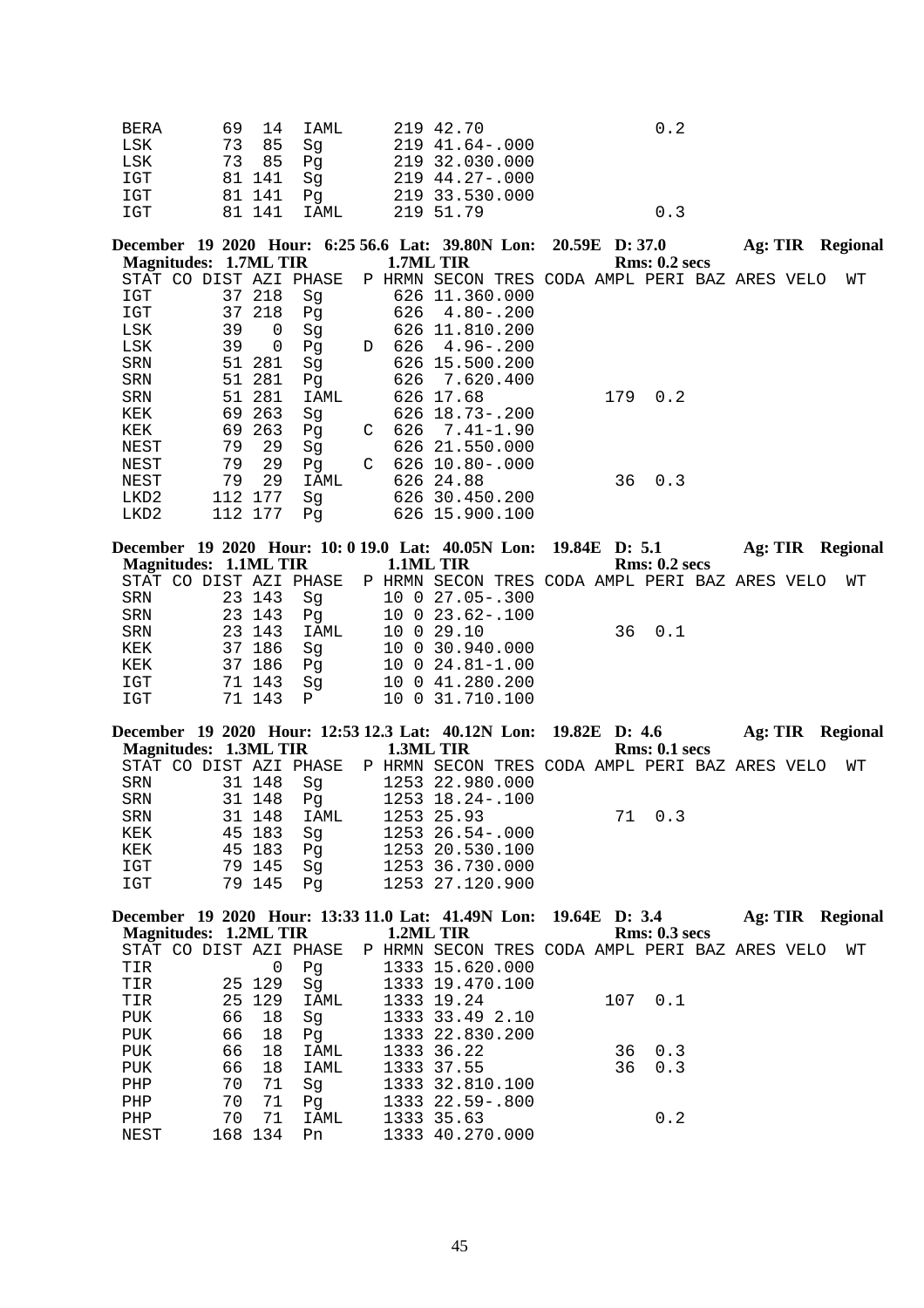|                              |     |                  |            |      | December 19 2020 Hour: 14: 0 17.2 Lat: 41.46N Lon: 19.63E D: 11.4 |      |                      |  | Ag: TIR Regional |
|------------------------------|-----|------------------|------------|------|-------------------------------------------------------------------|------|----------------------|--|------------------|
| <b>Magnitudes: 2.3ML TIR</b> |     |                  |            |      | 2.3ML TIR                                                         |      | <b>Rms: 0.3 secs</b> |  |                  |
| STAT CO DIST AZI PHASE       |     |                  |            |      | P HRMN SECON TRES CODA AMPL PERI BAZ ARES VELO                    |      |                      |  | WΤ               |
| TIR                          | 22  | 0                | Pg         |      | 14 0 21.000.000                                                   |      |                      |  |                  |
| TIR                          |     | 23 122           | Sg         |      | 14 0 24.88 -. 100                                                 |      |                      |  |                  |
| TIR                          |     | 23 122           | IAML       |      | 14 0 24.15                                                        | 1464 | 0.2                  |  |                  |
| TIR                          |     | 23 122           | IAML       |      | 14 0 24.22                                                        | 1429 | 0.2                  |  |                  |
| $\operatorname{SDA}$         |     | 67 351           | Sg         |      | 14 0 38.310.400                                                   |      |                      |  |                  |
| SDA                          |     | 67 351           | Pq         |      | 14 0 28.60-.400                                                   |      |                      |  |                  |
| SDA                          |     | 67 351           | IAML       |      | 14 0 39.82                                                        | 71   | 0.3                  |  |                  |
| PUK                          | 69  | 18               | Sg         |      | 14 0 38.470.300                                                   |      |                      |  |                  |
| PUK                          | 69  | 18               | Pg         |      | 14 0 27.73-1.50                                                   |      |                      |  |                  |
| PUK                          | 69  | 18               | IAML       |      | 14 0 41.71                                                        | 179  | 0.4                  |  |                  |
| BERA                         | 88  | 162              | Sg         |      | 14 0 44.490.400                                                   |      |                      |  |                  |
| <b>BERA</b>                  |     | 88 162           | Pg         |      | 14 0 32.17-.400                                                   |      |                      |  |                  |
| BERA                         |     | 88 162           | IAML       |      | 14 0 47.30                                                        | 179  | 0.2                  |  |                  |
|                              |     |                  |            |      |                                                                   |      |                      |  |                  |
| BCI                          | 107 | 19               | Sg         |      | 14 0 49.58 -. 200                                                 |      |                      |  |                  |
| BCI                          | 107 | 19               | Pg         |      | 14 0 33.97-1.90                                                   |      |                      |  |                  |
| BCI                          | 107 | 19               | IAML       |      | 14 0 59.71                                                        | 143  | 0.6                  |  |                  |
| ${\rm PDG}$                  |     | 112 345          | Pg         |      | 14 0 38.31 1.50                                                   |      |                      |  |                  |
| KBN                          |     | 135 133          | Pg         |      | 14 0 40.100.200                                                   |      |                      |  |                  |
| PHP                          |     | 0                | IAML       |      | 14 0 41.29                                                        | 143  | 0.3                  |  |                  |
|                              |     |                  |            |      |                                                                   |      |                      |  |                  |
|                              |     |                  |            |      | December 19 2020 Hour: 14:13 25.0 Lat: 39.72N Lon: 23.80E D: 5.4  |      |                      |  | Ag: TIR Regional |
| <b>Magnitudes: 4.0ML TIR</b> |     |                  |            |      | 4.0ML TIR                                                         |      | Rms: 0.6 secs        |  |                  |
| STAT CO DIST AZI PHASE       |     |                  |            |      | P HRMN SECON TRES CODA AMPL PERI BAZ ARES VELO                    |      |                      |  | WΤ               |
| THE                          | 126 | 0                | Pg         |      | 1413 49.380.000                                                   |      |                      |  |                  |
| THE                          |     | 123 325          | Sg         | 1414 | 3.050.200                                                         |      |                      |  |                  |
| THE                          |     | 123 325          | IAML       | 1414 | 5.86                                                              | 3464 | 0.6                  |  |                  |
| THE                          |     | 123 325          | IAML       | 1414 | 5.48                                                              | 5036 | 0.7                  |  |                  |
| THL                          |     | 155 265          | Sn         |      | 1414 11.06-.800                                                   |      |                      |  |                  |
| THL                          |     | 155 265          | Pn         |      | 1413 51.980.200                                                   |      |                      |  |                  |
| KLV                          |     | 236 219          | Sn         |      | 1414 27.71-5.80                                                   |      |                      |  |                  |
| KLV                          |     |                  |            |      |                                                                   |      |                      |  |                  |
|                              |     | 236 219          | Pn         | 1414 | $3.83 - .300$                                                     |      |                      |  |                  |
|                              |     |                  |            |      |                                                                   |      |                      |  |                  |
| NEST                         |     | 247 289          | Sn         |      | 1414 36.430.100                                                   |      |                      |  |                  |
| NEST                         | 247 | 289              | Pn         | 1414 | $5.33 - .400$                                                     |      |                      |  |                  |
| NEST                         | 247 | 289              | IAML       |      | 1414 43.89                                                        | 1071 | 0.6                  |  |                  |
| KBN                          | 276 | 293              | Sn         |      | 1414 42.370.300                                                   |      |                      |  |                  |
| KBN                          |     | 276 293          | Pn         | 1414 | 9.450.400                                                         |      |                      |  |                  |
| LSK                          |     | 278 281          | Pn         |      | 1414 11.29 1.60                                                   |      |                      |  |                  |
| LKD2                         |     | 290 251          | Pn         |      | 1414 11.940.500                                                   |      |                      |  |                  |
| LKD2                         |     | 290 251          | IAML       |      | 1415 0.87                                                         |      | 1500 0.8             |  |                  |
| IGT                          |     | 299 268          | Sn         |      | 1414 36.62-10.0                                                   |      |                      |  |                  |
| IGT                          |     | 299 268          | Pn         |      | 1414 12.620.000                                                   |      |                      |  |                  |
| ${\tt SRN}$                  |     | 326 275          | Sn         |      | 1414 50.85-4.40                                                   |      |                      |  |                  |
| ${\tt SRN}$                  |     | 326 275          | Pn         |      | 1414 16.14 -. 400                                                 |      |                      |  |                  |
| BERA                         |     | 346 290          | Pn         |      | 1414 19.630.800                                                   |      |                      |  |                  |
| PHP                          |     | 358 309          | Pn         |      | 1414 19.51 -. 600                                                 |      |                      |  |                  |
| PHP                          |     | 358 309          | IAML       |      | 1415 32.61                                                        | 357  | 0.9                  |  |                  |
| PUK                          |     | 418 310          | Pn         |      | 1414 27.47-.800                                                   |      |                      |  |                  |
| PUK                          |     | 418 310          | IAML       |      | 1415 24.97                                                        | 179  | 1.2                  |  |                  |
| BCI                          |     | 430 315          | Pn         |      | 1414 29.06 -. 800                                                 |      |                      |  |                  |
| BCI                          |     | 430 315          | IAML       |      | 1415 52.79                                                        | 250  | 0.9                  |  |                  |
|                              |     |                  |            |      |                                                                   |      |                      |  |                  |
|                              |     |                  |            |      | December 19 2020 Hour: 15:30 1.5 Lat: 40.10N Lon: 19.77E D: 10.4  |      |                      |  | Ag: TIR Regional |
| <b>Magnitudes: 1.5ML TIR</b> |     |                  |            |      | 1.5ML TIR                                                         |      | Rms: 0.0 secs        |  |                  |
| STAT CO DIST AZI PHASE       |     |                  |            |      | P HRMN SECON TRES CODA AMPL PERI BAZ ARES VELO                    |      |                      |  | WΤ               |
| SRN                          |     | 32 141           | Sg         |      | 1530 12.44 -. 000                                                 |      |                      |  |                  |
| SRN                          |     | 32 141           | Pq         |      | 1530 8.380.600                                                    |      |                      |  |                  |
| SRN<br>KEK                   |     | 32 141<br>43 177 | IAML<br>Sg |      | 1530 13.76<br>1530 15.31 -. 000                                   | 107  | 0.3                  |  |                  |

 KEK 43 177 Pg 1530 9.430.000 IGT 80 142 Sg 1530 26.150.000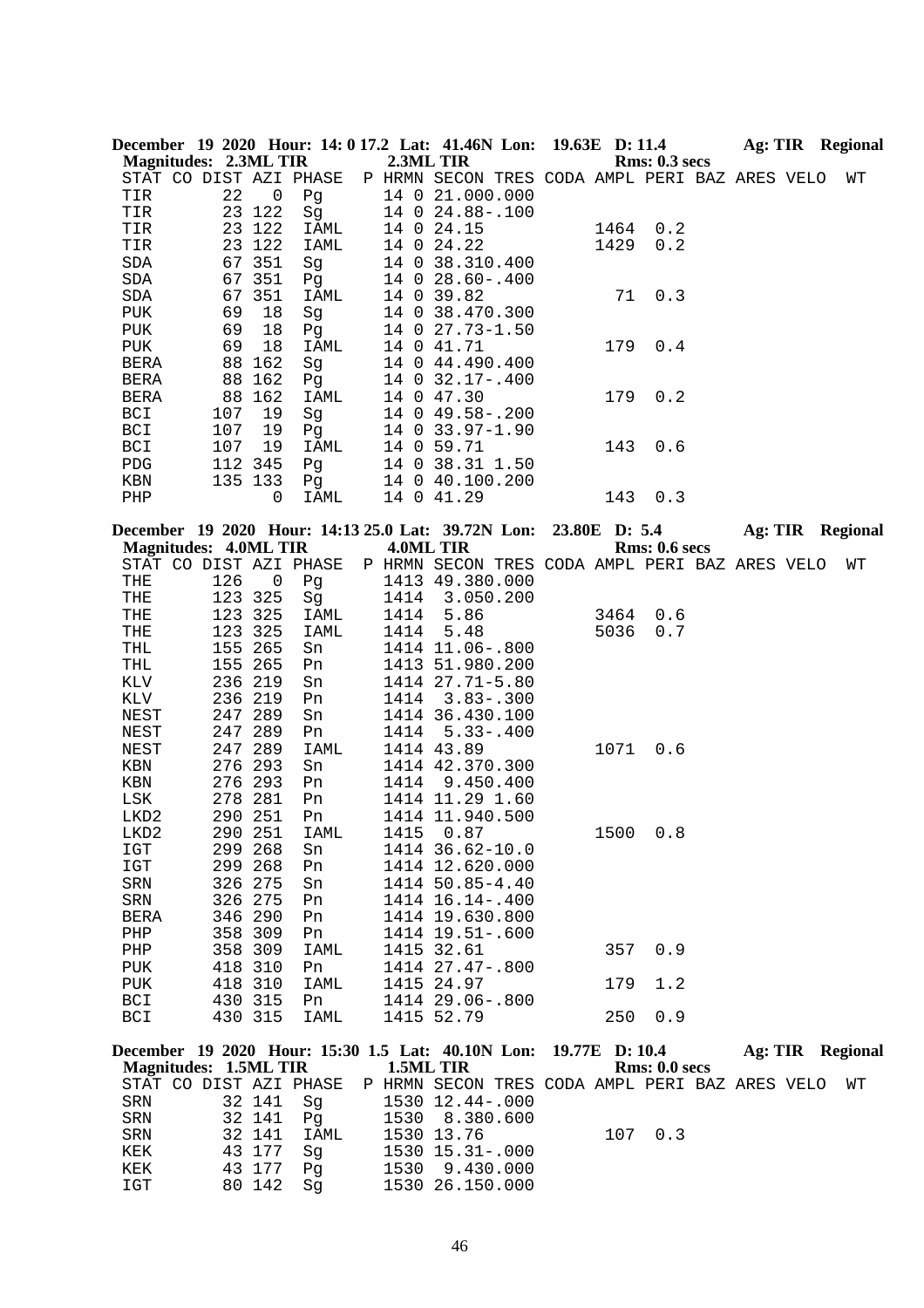| IGT  | 80 142 Pq |  | 1530 15.700.100 |
|------|-----------|--|-----------------|
| NEST | 115 72 Pq |  | 1530 21.49-.000 |

| December 19 2020 Hour: 18:41 42.3 Lat: 39.66N Lon: 20.31E D: 9.5 |     |         |      |           |                                                |  |    |                 | Ag: TIR | Regional |
|------------------------------------------------------------------|-----|---------|------|-----------|------------------------------------------------|--|----|-----------------|---------|----------|
| <b>Magnitudes: 1.2ML TIR</b>                                     |     |         |      | 1.2ML TIR |                                                |  |    | Rms: 0.2~secs   |         |          |
| STAT CO DIST AZI PHASE                                           |     |         |      |           | P HRMN SECON TRES CODA AMPL PERI BAZ ARES VELO |  |    |                 |         | WТ       |
| IGT                                                              |     | 15 171  | Sq   |           | 1841 47.55-.000                                |  |    |                 |         |          |
| IGT                                                              |     | 15 171  | Pq   |           | 1841 45.30-.000                                |  |    |                 |         |          |
| IGT                                                              |     | 15 171  | IAML |           | 1841 48.92                                     |  |    | $464 \quad 0.2$ |         |          |
| SRN                                                              |     | 36 313  | Sq   |           | 1841 54.620.300                                |  |    |                 |         |          |
| SRN                                                              |     | 36 313  | Pq   |           | 1841 49.380.200                                |  |    |                 |         |          |
| SRN                                                              |     | 36 313  | IAML |           | 1841 58.63                                     |  | 36 | 0.3             |         |          |
| KEK                                                              |     | 43 278  | Sq   |           | 1841 55.85-.300                                |  |    |                 |         |          |
| KEK                                                              |     | 43 278  | Pg   |           | 1841 48.11-2.10                                |  |    |                 |         |          |
| LSK                                                              | 60  | 24      | Sq   |           | 1842 0.700.000                                 |  |    |                 |         |          |
| LSK                                                              | 60  | 24      | Pq   |           | $C$ 1841 52.47-.300                            |  |    |                 |         |          |
| LKD2                                                             |     | 101 162 | Sq   |           | 1842 13.730.200                                |  |    |                 |         |          |
| LKD2                                                             | 101 | 162     | P    |           | 1841 59.38-.800                                |  |    |                 |         |          |
| LKD2                                                             |     | 101 162 | IAML |           | 1842 17.22                                     |  |    | 0.2             |         |          |
| NEST                                                             | 105 | 37      | Pq   |           | 1841 59.26-1.40                                |  |    |                 |         |          |
|                                                                  |     |         |      |           |                                                |  |    |                 |         |          |

|                        |    |        |              |        | December 19 2020 Hour: 23:30 32.4 Lat: 40.98N Lon: 20.16E D: 25.9 |     |                      | Ag: TIR |  | Regional |
|------------------------|----|--------|--------------|--------|-------------------------------------------------------------------|-----|----------------------|---------|--|----------|
| Magnitudes: 1.7ML TIR  |    |        |              |        | 1.7ML TIR                                                         |     | <b>Rms: 0.1 secs</b> |         |  |          |
| STAT CO DIST AZI PHASE |    |        |              | P HRMN | SECON TRES CODA AMPL PERI BAZ ARES VELO                           |     |                      |         |  | WТ       |
| <b>BERA</b>            | 35 | 0      | $\mathbf P$  |        | 2330 40.220.000                                                   |     |                      |         |  |          |
| <b>BERA</b>            |    | 36 212 | - S          |        | 2330 45.120.000                                                   |     |                      |         |  |          |
| BERA                   |    | 36 212 | IAML         |        | 2330 46.22                                                        | 143 | 0.2                  |         |  |          |
| TIR                    |    | 48 329 | -S           |        | $2330$ $48.44 - .000$                                             |     |                      |         |  |          |
| TIR                    |    | 48 329 | $\mathbf{P}$ |        | $2330$ $41.29 - .300$                                             |     |                      |         |  |          |
| KBN                    |    | 66 126 | - S          |        | 2330 52.350.000                                                   |     |                      |         |  |          |
| KBN                    |    | 66 126 | $\mathsf{P}$ |        | $2330$ $43.07 - .700$                                             |     |                      |         |  |          |
| KBN                    |    | 66 126 | IAML         |        | 2330 53.35                                                        | 71  | 0.3                  |         |  |          |
| LSK                    |    | 99 157 | S            |        | $2331 \quad 1.97 - .200$                                          |     |                      |         |  |          |
| LSK                    | 99 | 157    | P            |        | 2330 49.520.100                                                   |     |                      |         |  |          |

|                              |     |         |                        |           | December 20 2020 Hour: 11:26 30.4 Lat: 38.97N Lon: 20.15E D: 2.0 |  |     |               | Ag: TIR |  | <b>Regional</b> |
|------------------------------|-----|---------|------------------------|-----------|------------------------------------------------------------------|--|-----|---------------|---------|--|-----------------|
| <b>Magnitudes: 2.1ML TIR</b> |     |         |                        | 2.1ML TIR |                                                                  |  |     | Rms: 0.3 secs |         |  |                 |
|                              |     |         | STAT CO DIST AZI PHASE |           | P HRMN SECON TRES CODA AMPL PERI BAZ ARES VELO                   |  |     |               |         |  | WΤ              |
| LKD2                         |     | 49 114  | Sq                     |           | 1126 46.890.500                                                  |  |     |               |         |  |                 |
| LKD2                         |     | 49 114  | Pq                     |           | 1126 38.99 -. 500                                                |  |     |               |         |  |                 |
| LKD2                         | 49  | 114     | IAML                   |           | 1126 47.82                                                       |  | 321 | 0.2           |         |  |                 |
| IGT                          | 63  | 14      | Sq                     |           | $112650.40 - .400$                                               |  |     |               |         |  |                 |
| IGT                          | 63  | 14      | $\mathbf{P}$           |           | 1126 39.70-2.40                                                  |  |     |               |         |  |                 |
| IGT                          | 63  | 14      | IAML                   |           | 1126 51.55                                                       |  | 250 | 0.3           |         |  |                 |
| KEK                          |     | 87 340  | Sq                     |           | 1126 58.010.200                                                  |  |     |               |         |  |                 |
| KEK                          |     | 87 340  | Pq                     |           | 1126 46.200.100                                                  |  |     |               |         |  |                 |
| SRN                          |     | 101 353 | S                      | 1127      | 3.050.400                                                        |  |     |               |         |  |                 |
| <b>SRN</b>                   | 101 | 353     | $\mathbf{P}$           | 1126      | 49.000.200                                                       |  |     |               |         |  |                 |
| <b>SRN</b>                   |     | 101 353 | IAML                   | 1127      | 7.28                                                             |  | 71  | 0.3           |         |  |                 |
| LSK                          | 136 | 16      | Sn                     |           | 1127 12.600.300                                                  |  |     |               |         |  |                 |
| <b>LSK</b>                   | 136 | 16      | Pn                     |           | 1126 53.99 -. 400                                                |  |     |               |         |  |                 |

|                                 |    |                |              | December 20 2020 Hour: 12:39 11.2 Lat: 41.46N Lon: 19.60E D: 2.0      |     |               | Ag: TIR Regional |
|---------------------------------|----|----------------|--------------|-----------------------------------------------------------------------|-----|---------------|------------------|
| Magnitudes: 2.0ML TIR 2.0ML TIR |    |                |              |                                                                       |     | Rms: 0.5~secs |                  |
|                                 |    |                |              | STAT CO DIST AZI PHASE P HRMN SECON TRES CODA AMPL PERI BAZ ARES VELO |     |               | WТ               |
| TIR                             | 26 | $\overline{0}$ | $\mathbf{P}$ | 1239 16.190.000                                                       |     |               |                  |
| TIR                             |    |                | 26 118  Sq   | 1239 19.85-.200                                                       |     |               |                  |
| TIR                             |    |                | 26 118 IAML  | 1239 20.05                                                            |     | 643 0.2       |                  |
| SDA                             |    | 66 353         | Sq           | 1239 32.490.100                                                       |     |               |                  |
| <b>SDA</b>                      |    | 66 353         | Pq           | 1239 22.42-.900                                                       |     |               |                  |
| <b>SDA</b>                      |    | 66 353         | IAML         | 1239 37.67                                                            |     | 71 0.3        |                  |
| PUK                             |    | 69 20          | Sq           | 1239 33.460.400                                                       |     |               |                  |
| PUK                             | 69 | 20             | Pq           | 1239 22.96-.800                                                       |     |               |                  |
| PUK                             | 69 | 20             | IAML         | 1239 37.87                                                            | 107 | 0.2           |                  |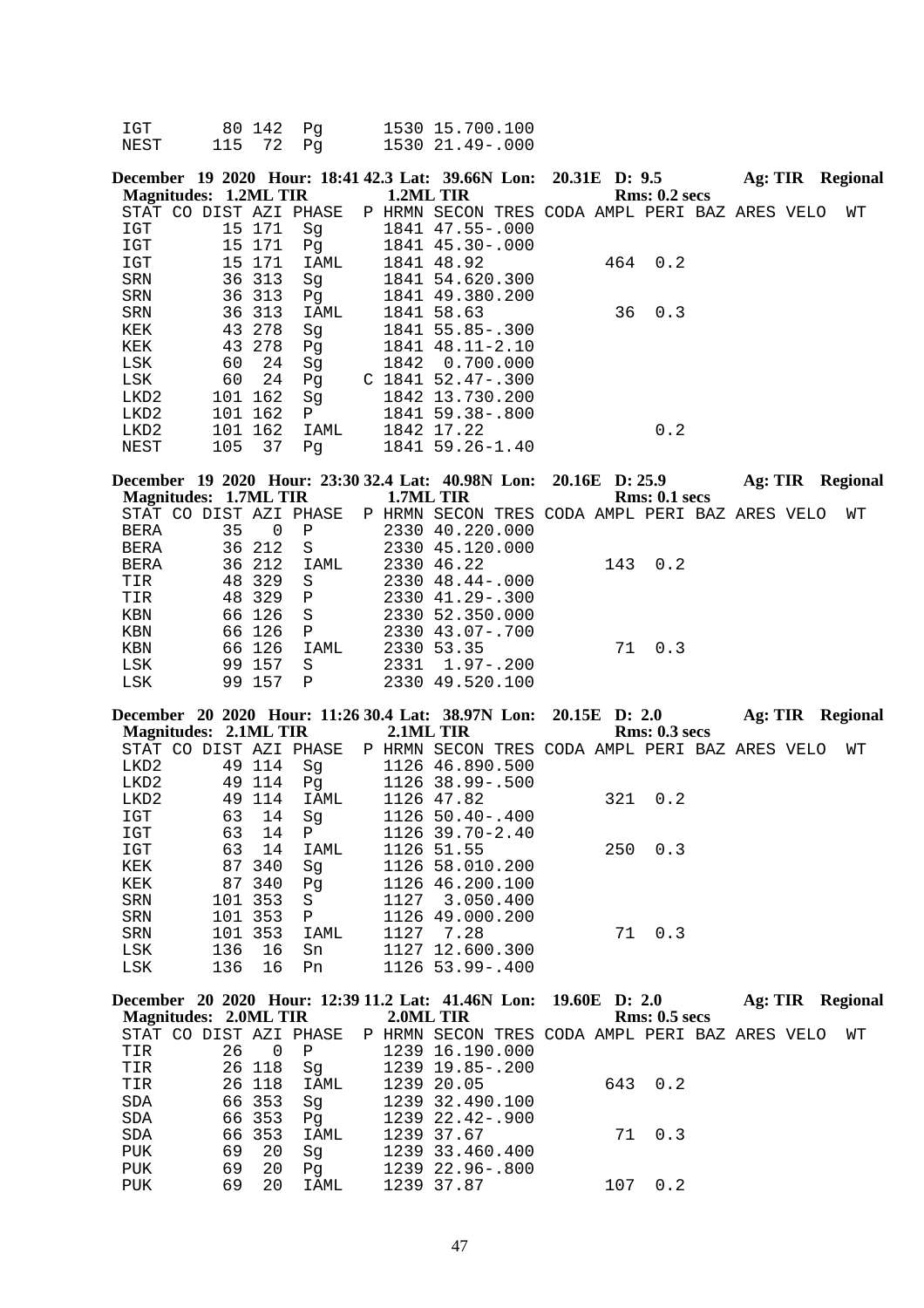| PHP         |        | 75 70  | Sq          | 1239 34.38-.100  |    |         |
|-------------|--------|--------|-------------|------------------|----|---------|
| PHP         |        | 75 70  | Pa          | 1239 23.90-.600  |    |         |
| PHP         |        | 75 70  | IAML        | 1239 36.73       |    | 143 0.6 |
| <b>BERA</b> |        | 89 160 | Sq          | 1239 39.110.000  |    |         |
| <b>BERA</b> | 89 160 |        | Pq          | 1239 27.760.600  |    |         |
| <b>BERA</b> |        |        | 89 160 IAML | 1239 43.42       |    | 71 0.4  |
| BCI         | 108 21 |        | Sa          | 1239 45.630.900  |    |         |
| <b>BCI</b>  | 108 21 |        | Pa          | $123929.54-.900$ |    |         |
| BCI         | 108    | 21     | IAML        | 1239 51.12       | 71 | 0 3     |

|            |                              |         |                        |      | December 20 2020 Hour: 14:37 6.5 Lat: 39.69N Lon: 20.87E D: 17.5 |  |      |               | Ag: TIR | Regional |
|------------|------------------------------|---------|------------------------|------|------------------------------------------------------------------|--|------|---------------|---------|----------|
|            | <b>Magnitudes: 2.8ML TIR</b> |         |                        |      | 2.8ML TIR                                                        |  |      | Rms: 0.5~secs |         |          |
|            |                              |         | STAT CO DIST AZI PHASE |      | P HRMN SECON TRES CODA AMPL PERI BAZ ARES VELO                   |  |      |               |         | WΤ       |
| IGT        |                              | 50 249  | Sq                     |      | 1437 22.05-.300                                                  |  |      |               |         |          |
| IGT        | 50                           | 249     | Pq                     |      | 1437 15.740.200                                                  |  |      |               |         |          |
| IGT        | 50                           | 249     | IAML                   |      | 1437 24.24                                                       |  | 1607 | 0.3           |         |          |
| LSK        |                              | 56 336  | Sq                     |      | $1437$ $23.51 - .400$                                            |  |      |               |         |          |
| LSK        |                              | 56 336  | $\mathbf{P}$           |      | 1437 16.00 - .500                                                |  |      |               |         |          |
| SRN        | 77                           | 286     | Sq                     |      | 1437 28.24-2.80                                                  |  |      |               |         |          |
| SRN        | 77                           | 286     | Pq                     |      | 1437 18.66-1.90                                                  |  |      |               |         |          |
| NEST       | 81                           | 10      | S                      |      | 1437 31.940.200                                                  |  |      |               |         |          |
| NEST       | 81                           | 10      | Pq                     |      | 1437 21.420.500                                                  |  |      |               |         |          |
| NEST       | 81                           | 10      | IAML                   | 1437 | 38.73                                                            |  | 250  | 0.4           |         |          |
| VLO        | 146                          | 307     | Sn                     |      | 1437 48.690.400                                                  |  |      |               |         |          |
| <b>VLO</b> | 146                          | 307     | Ρ                      |      | 1437 31.100.700                                                  |  |      |               |         |          |
| VLO.       | 146                          | 307     | IAML                   | 1437 | 50.92                                                            |  | 857  | 0.3           |         |          |
| PHP        | 224                          | 351     | Ρ                      |      | 1437 42.20-.400                                                  |  |      |               |         |          |
| PUK        |                              | 274 343 | Sn                     |      | 1438 21.17-.200                                                  |  |      |               |         |          |
| PUK        |                              | 274 343 | $\mathbf{P}$           |      | 1437 47.99-1.30                                                  |  |      |               |         |          |
| <b>PUK</b> |                              | 274 343 | IAML                   |      | 1438 28.88                                                       |  | 36   | 0.5           |         |          |
|            |                              |         |                        |      |                                                                  |  |      |               |         |          |

|            |                              |         |                        |    |   | December 20 2020 Hour: 17: 4 28.5 Lat: 40.62N Lon: 19.86E D: 2.0 |      |               | Ag: TIR | Regional |
|------------|------------------------------|---------|------------------------|----|---|------------------------------------------------------------------|------|---------------|---------|----------|
|            | <b>Magnitudes: 2.0ML TIR</b> |         |                        |    |   | 2.0ML TIR                                                        |      | Rms: 0.3 secs |         |          |
|            |                              |         | STAT CO DIST AZI PHASE |    |   | P HRMN SECON TRES CODA AMPL PERI BAZ ARES VELO                   |      |               |         | WΤ       |
| BERA       | 12                           | 0       | Pg                     |    |   | 17 4 30.610.000                                                  |      |               |         |          |
| BERA       | 12                           | 37      | Sg                     |    |   | 17 4 32.31 -. 200                                                |      |               |         |          |
| BERA       | 12                           | 37      | IAML                   | 17 | 4 | 32.83                                                            | 1464 | 0.2           |         |          |
| BERA       | 12                           | 37      | IAML                   | 17 |   | 4 32.76                                                          | 1857 | 0.2           |         |          |
| LSK        |                              | 82 129  | Sq                     |    |   | $17 \quad 4 \quad 53.85 - .300$                                  |      |               |         |          |
| LSK        |                              | 82 129  | Pq                     |    |   | 17 4 42.98-.200                                                  |      |               |         |          |
| SRN        |                              | 83 171  | Sg                     |    |   | 17 4 55.590.100                                                  |      |               |         |          |
| SRN        |                              | 83 171  | Pg                     |    |   | 17 4 43.50 - .400                                                |      |               |         |          |
| SRN        | 83                           | 171     | IAML                   |    |   | 17 5 1.08                                                        | 36   | 0.4           |         |          |
| KEK        |                              | 101 184 | Sn                     |    |   | $17 \, 4 \, 59.93 - .300$                                        |      |               |         |          |
| KEK        |                              | 101 184 | Pq                     |    |   | 17 4 46.49 -. 100                                                |      |               |         |          |
| PHP        | 128                          | 22      | Sq                     |    |   | 17 5 7.910.400                                                   |      |               |         |          |
| PHP        | 128                          | 22      | Pq                     |    |   | 17 4 48.89-1.90                                                  |      |               |         |          |
| PHP        | 128                          | 22      | IAML                   |    |   | 17 5 12.54                                                       |      | 0.5           |         |          |
| IGT        | 128                          | 161     | Pn.                    |    |   | 17 4 51.330.200                                                  |      |               |         |          |
| <b>PUK</b> | 158                          | 0       | Sq                     |    |   | 17 5 17.430.800                                                  |      |               |         |          |
| PUK        | 158                          | 0       | Pq                     |    |   | $17 \quad 4 \quad 55.35 - .600$                                  |      |               |         |          |
|            |                              |         |                        |    |   |                                                                  |      |               |         |          |

|  |                        |                          |                  |  |                          |                                                                                                                                       |                                                    |                                                                                             | Ag:                                                                                         | <b>Distant</b> |                                                                       |
|--|------------------------|--------------------------|------------------|--|--------------------------|---------------------------------------------------------------------------------------------------------------------------------------|----------------------------------------------------|---------------------------------------------------------------------------------------------|---------------------------------------------------------------------------------------------|----------------|-----------------------------------------------------------------------|
|  |                        |                          |                  |  |                          |                                                                                                                                       |                                                    |                                                                                             |                                                                                             |                |                                                                       |
|  |                        |                          |                  |  |                          |                                                                                                                                       |                                                    |                                                                                             |                                                                                             |                | WT                                                                    |
|  |                        |                          |                  |  |                          |                                                                                                                                       |                                                    |                                                                                             |                                                                                             |                | 1.0                                                                   |
|  |                        |                          |                  |  |                          |                                                                                                                                       |                                                    |                                                                                             |                                                                                             |                | 1.0                                                                   |
|  |                        |                          |                  |  |                          |                                                                                                                                       |                                                    |                                                                                             |                                                                                             |                |                                                                       |
|  |                        |                          |                  |  |                          |                                                                                                                                       |                                                    |                                                                                             |                                                                                             |                |                                                                       |
|  |                        |                          |                  |  |                          |                                                                                                                                       |                                                    |                                                                                             |                                                                                             |                | 1.0                                                                   |
|  |                        |                          |                  |  |                          |                                                                                                                                       |                                                    |                                                                                             |                                                                                             |                |                                                                       |
|  |                        |                          |                  |  |                          |                                                                                                                                       |                                                    |                                                                                             |                                                                                             |                |                                                                       |
|  |                        |                          |                  |  |                          |                                                                                                                                       |                                                    |                                                                                             |                                                                                             |                |                                                                       |
|  |                        |                          |                  |  |                          |                                                                                                                                       |                                                    |                                                                                             |                                                                                             |                | 1.0                                                                   |
|  | PDG HZ10613<br>HZ10658 | HZ10635 13<br>HZ10658 13 | 13<br>HZ10658 13 |  | 1815 56.87<br>1816 38.94 | 13 IP 1735 41.74 5.63<br>BCI HZ10635 13 IP 1735 39.57 2.48<br>SDA HZ10658 13 IP 1735 42.82 4.84<br>NEST HZ10864 13 IP 1735 45.16-1.36 | Magnitudes: 6.7Ms TIR 7.0Mb TIR<br>IAmb 1735 59.58 | BCI HZ10635 13 IAMs 20 1815 51.86 22004 19.4<br>1125 1.7<br>IAMs  20 1816 18.70  24340 19.2 | December 20 2020 Hour: 17:22 15.5F Lat: 40.87N Lon: 142.56WD: 35.0F<br><b>Rms: 3.8 secs</b> |                | STAT CO DIST AZI PHASE P HRMN SECON TRES CODA AMPL PERI BAZ ARES VELO |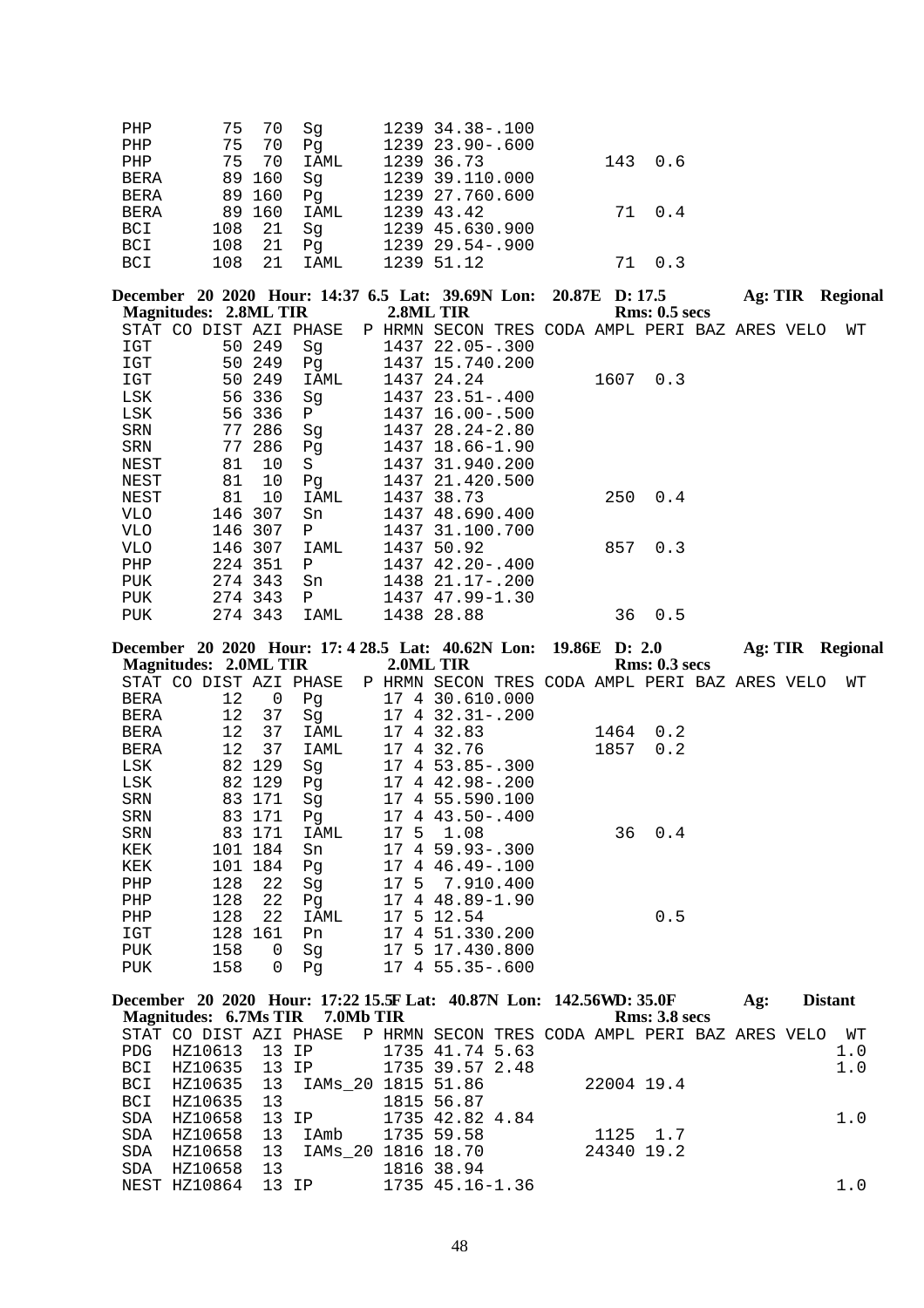| <b>THE</b> |         |    |  | HZ10874 11 IP 1735 39.03-7.69<br>11 IP 1735 39.03-7.69<br>13 IP 1735 49.67 1.79                                                                                     |  | 1.0                                                                                                                                                                                                    |  |
|------------|---------|----|--|---------------------------------------------------------------------------------------------------------------------------------------------------------------------|--|--------------------------------------------------------------------------------------------------------------------------------------------------------------------------------------------------------|--|
| SRN        | HZ10902 |    |  |                                                                                                                                                                     |  | 1.0                                                                                                                                                                                                    |  |
| <b>SRN</b> | HZ10902 | 13 |  |                                                                                                                                                                     |  |                                                                                                                                                                                                        |  |
| SRN        | HZ10902 |    |  | 13 IAmb 1736 6.43 604 1.5<br>13 IAMs_20 1815 32.91 28628 22.4                                                                                                       |  |                                                                                                                                                                                                        |  |
| SRN        | HZ10902 |    |  |                                                                                                                                                                     |  |                                                                                                                                                                                                        |  |
| IGT        | HZ10946 |    |  |                                                                                                                                                                     |  | 1.0                                                                                                                                                                                                    |  |
| THL        | HZ10974 |    |  |                                                                                                                                                                     |  | 1.0                                                                                                                                                                                                    |  |
| PHP        | HZ10716 |    |  |                                                                                                                                                                     |  | 1.0                                                                                                                                                                                                    |  |
| PHP        | HZ10716 |    |  |                                                                                                                                                                     |  |                                                                                                                                                                                                        |  |
| PHP        | HZ10716 |    |  |                                                                                                                                                                     |  | 13<br>13 IP 1735 49.85-.130<br>12 IP 1735 44.26-6.78<br>13 IP 1735 44.26-6.78<br>13 IP 1735 41.56 1.14<br>13 IAMb 1735 42.64 358 1.4<br>13 IAMb 1735 42.64 358 1.4<br>13 IAMs_20 1816 37.65 14898 16.1 |  |
| PHP        |         |    |  |                                                                                                                                                                     |  |                                                                                                                                                                                                        |  |
| PHP        |         |    |  | HZ10716 13<br>HZ10716 13<br>HZ IVMs_BB 1816 42.89<br>HZ10837 13 IP 1735 44.98-.390<br>HZ10837 13 IAmb 1736 1.75 804 1.5<br>HZ10837 13 IAms_20 1815 12.39 27844 22.3 |  |                                                                                                                                                                                                        |  |
| KBN        |         |    |  |                                                                                                                                                                     |  | 1.0                                                                                                                                                                                                    |  |
| KBN        |         |    |  |                                                                                                                                                                     |  |                                                                                                                                                                                                        |  |
| KBN        |         |    |  |                                                                                                                                                                     |  |                                                                                                                                                                                                        |  |
| KBN        |         |    |  | HZ10837 13<br>HZ10837 13<br>HZ IVMs_BB 1817 24.64<br>HZ10829 14 IAmb 1736 4.99<br>HZ10829 14 IAMs_20 1815 6.07<br>26010 22.8                                        |  |                                                                                                                                                                                                        |  |
| KBN        |         |    |  |                                                                                                                                                                     |  |                                                                                                                                                                                                        |  |
| VLO        |         |    |  |                                                                                                                                                                     |  |                                                                                                                                                                                                        |  |
| VLO        |         |    |  |                                                                                                                                                                     |  |                                                                                                                                                                                                        |  |
| VLO        |         |    |  | HZ10829 14 1816 32.93                                                                                                                                               |  |                                                                                                                                                                                                        |  |
| VLO        |         |    |  | HZ IVMs_BB 1815 13.88 7221 21.9                                                                                                                                     |  |                                                                                                                                                                                                        |  |
| LSK        |         |    |  | HZ10885 13 IP 1735 47.870.550<br>HZ10885 13 IAmb 1736 4.09 509 1.0<br>HZ10885 13 IAMs_20 1816 32.91 20056 20.6                                                      |  | 1.0                                                                                                                                                                                                    |  |
| LSK        |         |    |  |                                                                                                                                                                     |  |                                                                                                                                                                                                        |  |
| LSK        | HZ10885 |    |  |                                                                                                                                                                     |  |                                                                                                                                                                                                        |  |
| LSK        | HZ10885 | 13 |  | 1817 39.03                                                                                                                                                          |  |                                                                                                                                                                                                        |  |
| LSK        | ΗZ      |    |  | IVMs_BB 1817 39.33 6517 16.2                                                                                                                                        |  |                                                                                                                                                                                                        |  |
| KEK        |         |    |  | HZ10916 14 IP 1735 48.41-.080                                                                                                                                       |  | 1.0                                                                                                                                                                                                    |  |
| KEK        |         |    |  |                                                                                                                                                                     |  |                                                                                                                                                                                                        |  |
| KEK        |         |    |  | HZ 1Amb 1736 5.33 1226 1.6<br>HZ 1AMs_20 1818 8.74 38477 16.5                                                                                                       |  |                                                                                                                                                                                                        |  |
|            |         |    |  |                                                                                                                                                                     |  |                                                                                                                                                                                                        |  |

|         |                              |     |         | December 20 2020 Hour: 17:57 6.8 Lat: 38.35N Lon: 21.83E D: 5.3 |           |                                                |  |     |                      | Ag: TIR |  | Regional |
|---------|------------------------------|-----|---------|-----------------------------------------------------------------|-----------|------------------------------------------------|--|-----|----------------------|---------|--|----------|
|         | <b>Magnitudes: 2.7ML TIR</b> |     |         |                                                                 | 2.7ML TIR |                                                |  |     | <b>Rms: 0.5 secs</b> |         |  |          |
| STAT CO |                              |     |         | DIST AZI PHASE                                                  |           | P HRMN SECON TRES CODA AMPL PERI BAZ ARES VELO |  |     |                      |         |  | WТ       |
| KLV     |                              |     | 45 140  | Sq                                                              |           | 1757 20.76-.000                                |  |     |                      |         |  |          |
| KLV     |                              | 45  | 140     | Pq                                                              |           | 1757 15.070.300                                |  |     |                      |         |  |          |
| LKD2    |                              | 113 | 296     | Sn                                                              |           | $1757$ $41.21 - .300$                          |  |     |                      |         |  |          |
| LKD2    |                              |     | 113 296 | Pn                                                              |           | 1757 24.69-1.90                                |  |     |                      |         |  |          |
| LKD2    |                              |     | 113 296 | IAML                                                            |           | 1757 47.89                                     |  | 750 | 0.5                  |         |  |          |
| ITM     |                              |     | 130 176 | Sn                                                              |           | 1757 46.860.100                                |  |     |                      |         |  |          |
| ITM     |                              |     | 130 176 | Pn                                                              |           | $1757$ $28.97 - .600$                          |  |     |                      |         |  |          |
| THL     |                              | 136 | 6       | Sn                                                              |           | $1757$ 48.10 - .200                            |  |     |                      |         |  |          |
| THL     |                              | 136 | 6       | Pn                                                              |           | $1757$ 30.17 - 300                             |  |     |                      |         |  |          |
| IGT     |                              | 185 | 316     | Sn                                                              | 1758      | 2.410.300                                      |  |     |                      |         |  |          |
| IGT     |                              | 185 | 316     | Pn                                                              |           | 1757 38.12-.300                                |  |     |                      |         |  |          |
| LSK     |                              |     | 226 333 | Sn                                                              |           | 1758 16.96 3.90                                |  |     |                      |         |  |          |
| LSK     |                              | 226 | 333     | Pn                                                              | 1757      | 45.64 1.00                                     |  |     |                      |         |  |          |
| SRN     |                              |     | 232 318 | Sn                                                              |           | 1758 15.520.300                                |  |     |                      |         |  |          |
| SRN     |                              |     | 232 318 | Pn                                                              |           | $1757$ 43.36-2.60                              |  |     |                      |         |  |          |
| SRN     |                              |     | 232 318 | IAML                                                            | 1758      | 18.43                                          |  | 71  | 0.7                  |         |  |          |
| NEST    |                              |     | 239 344 | Sn                                                              | 1758      | $15.39 - .800$                                 |  |     |                      |         |  |          |
| NEST    |                              |     | 239 344 | Pn                                                              |           | 1757 47.040.600                                |  |     |                      |         |  |          |
| NEST    |                              |     | 239 344 | IAML                                                            |           | 1758 24.83                                     |  | 71  | 0.6                  |         |  |          |

| December 20 2020 Hour: 18:35 13.4 Lat: 40.54N Lon: 20.79E D: 14.1     |        |      |           |                 |  |        |               |  | Ag: TIR Regional |
|-----------------------------------------------------------------------|--------|------|-----------|-----------------|--|--------|---------------|--|------------------|
| Magnitudes: 1.2ML TIR                                                 |        |      | 1.2ML TIR |                 |  |        | Rms: 0.1~secs |  |                  |
| STAT CO DIST AZI PHASE P HRMN SECON TRES CODA AMPL PERI BAZ ARES VELO |        |      |           |                 |  |        |               |  | WТ               |
| KBN                                                                   | 10 358 | Sq   |           | 1835 17.34-.000 |  |        |               |  |                  |
| KBN                                                                   | 10 358 | Pq   |           | 1835 15.53-.100 |  |        |               |  |                  |
| KBN                                                                   | 10 358 | IAML |           | 1835 18.09      |  | 71 0.3 |               |  |                  |
| NEST                                                                  | 26 121 | Sa   |           | 1835 22.12-.100 |  |        |               |  |                  |
| NEST                                                                  | 26 121 | Pq   |           | 1835 18.410.000 |  |        |               |  |                  |
| LSK                                                                   | 46 201 | Sq   |           | 1835 27.78-.000 |  |        |               |  |                  |
| LSK                                                                   | 46 201 | Pq   |           | 1835 22.500.900 |  |        |               |  |                  |
|                                                                       |        |      |           |                 |  |        |               |  |                  |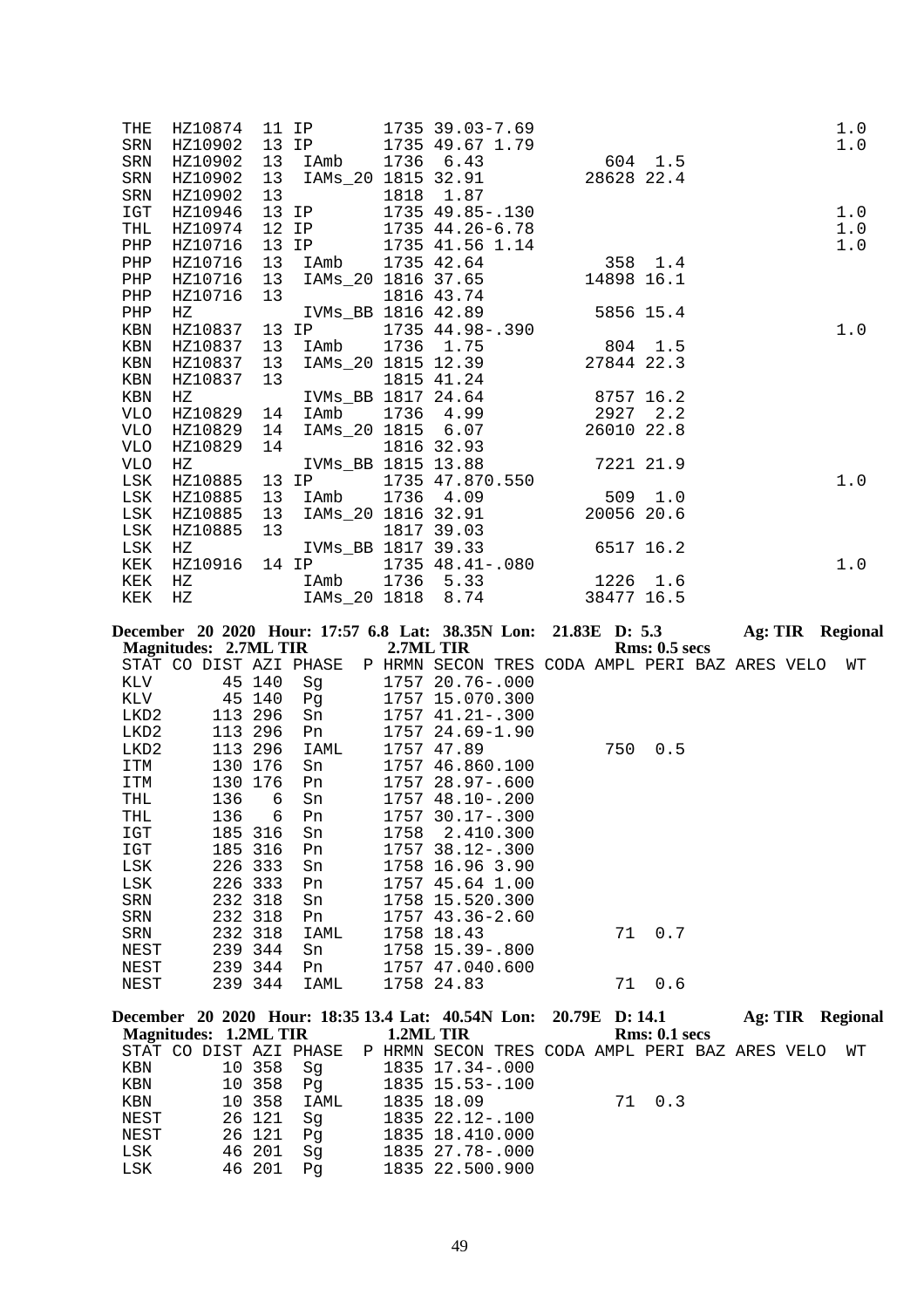| December 20 2020 Hour: 21: 241.9 Lat: 38.92N Lon: | <b>Magnitudes: 3.9ML TIR</b> |                    |            |   |                      | 3.9ML TIR  |                                                | 23.30E D: 6.2  | Rms: 0.9 secs        | <b>Ag: TIR Regional</b> |  |    |
|---------------------------------------------------|------------------------------|--------------------|------------|---|----------------------|------------|------------------------------------------------|----------------|----------------------|-------------------------|--|----|
|                                                   | STAT CO DIST AZI PHASE       |                    |            |   |                      |            | P HRMN SECON TRES CODA AMPL PERI BAZ ARES VELO |                |                      |                         |  | WΤ |
| THL                                               | 131                          | 0                  | Pg         |   | 21 3                 |            | 5.580.000                                      |                |                      |                         |  |    |
| THL                                               |                              | 132 304            | Sg         |   |                      |            | 21 3 21.30 - . 900                             |                |                      |                         |  |    |
| KLV                                               |                              | 139 227            | Sg         |   | 21 3                 |            | $22.99 - 1.50$                                 |                |                      |                         |  |    |
| KLV                                               |                              | 139 227            | Pg         |   | 21 3                 |            | 6.980.800                                      |                |                      |                         |  |    |
| THE<br>THE                                        | 192                          | 192 352<br>352     | Pn         |   |                      | 21 3 40.84 | 21 3 14.39 - . 300                             | 714            | 0.6                  |                         |  |    |
| ITM                                               |                              | 228 213            | IAML<br>Sn |   |                      |            | 21 3 45.90-2.60                                |                |                      |                         |  |    |
| ITM                                               |                              | 228 213            | Pn         |   |                      |            | 21 3 20.350.400                                |                |                      |                         |  |    |
| LKD2                                              |                              | 229 268            | Sn         |   | 21                   |            | 3 50.93 2.00                                   |                |                      |                         |  |    |
| LKD2                                              | 229                          | 268                | Pn         |   | $\overline{3}$<br>21 |            | 21.95 1.70                                     |                |                      |                         |  |    |
| LKD2                                              | 229                          | 268                | IAML       |   | 21                   | 3 59.39    |                                                | 893            | 0.8                  |                         |  |    |
| NEST                                              | 255                          | 312                | Sn         |   |                      |            | 21 3 54.54 -. 200                              |                |                      |                         |  |    |
| NEST                                              | 255                          | 312                | Pn         |   |                      |            | 21 3 23.900.400                                |                |                      |                         |  |    |
| NEST                                              | 255                          | 312                | IAML       |   | 21                   | 4 12.13    |                                                | 643            | 0.7                  |                         |  |    |
| $_{\tt IGT}$                                      | 265                          | 286                | Sn         |   |                      |            | 21 3 56.83 -. 400                              |                |                      |                         |  |    |
| IGT                                               | 265                          | 286                | Pn         |   |                      |            | 21 3 25.670.700                                |                |                      |                         |  |    |
| LSK<br>LSK                                        |                              | 269 302<br>269 302 | Sn<br>Pn   |   |                      |            | 21 3 58.710.800<br>21 3 26.80 1.50             |                |                      |                         |  |    |
| KBN                                               |                              | 286 313            | Sn         |   | 21 4                 |            | $0.70 - .600$                                  |                |                      |                         |  |    |
| KBN                                               |                              | 286 313            | Pn         |   |                      |            | 21 3 27.20 -. 100                              |                |                      |                         |  |    |
| SRN                                               |                              | 304 292            | Sn         |   | 21 4                 |            | $4.08 - 2.60$                                  |                |                      |                         |  |    |
| SRN                                               |                              | 304 292            | Pn         |   |                      |            | 21 3 30.26 -. 100                              |                |                      |                         |  |    |
| KEK                                               |                              | 315 288            | Pn         |   |                      |            | 21 3 30.43-1.10                                |                |                      |                         |  |    |
| <b>BERA</b>                                       |                              | 349 306            | Sn         |   |                      |            | 21 4 16.31 -. 300                              |                |                      |                         |  |    |
| <b>BERA</b>                                       |                              | 349 306            | Pn         |   | 21                   |            | 3 37.05 1.00                                   |                |                      |                         |  |    |
| <b>BERA</b>                                       |                              | 349 306            | IAML       |   |                      | 21 4 34.01 |                                                | 250            | 1.0                  |                         |  |    |
| PHP                                               |                              | 391 323            | Sn         |   |                      |            | 21 4 34.41 8.50                                |                |                      |                         |  |    |
| PHP                                               |                              | 391 323            | Pn         |   |                      |            | 21 3 40.13-1.20                                |                |                      |                         |  |    |
| PHP<br>IDI                                        |                              | 391 323<br>427 160 | IAML<br>Pn |   |                      | 21 4 56.24 | 21 3 45.74 -. 700                              | 286            | 1.4                  |                         |  |    |
| PUK                                               |                              | 451 322            | Pn         |   |                      |            | 21 3 48.68 -. 800                              |                |                      |                         |  |    |
|                                                   |                              |                    |            |   |                      |            |                                                |                |                      |                         |  |    |
| December 21 2020 Hour: 0:551.5 Lat: 39.77N Lon:   | <b>Magnitudes: 2.5ML TIR</b> |                    |            |   |                      | 2.5ML TIR  |                                                | 20.68E D: 10.6 | <b>Rms: 0.7 secs</b> | Ag: TIR Regional        |  |    |
|                                                   | STAT CO DIST AZI PHASE       |                    |            |   |                      |            | P HRMN SECON TRES CODA AMPL PERI BAZ ARES VELO |                |                      |                         |  | WΤ |
| IGT                                               |                              | 40 229             | Sg         |   | 0 <sub>6</sub>       |            | 4.980.700                                      |                |                      |                         |  |    |
| IGT                                               |                              | 40 229             | Pg         |   | 0                    |            | 5 58.810.000                                   |                |                      |                         |  |    |
| LSK                                               |                              | 42 351             | Sg         |   | 6<br>0               |            | 5.96 1.20                                      |                |                      |                         |  |    |
| LSK                                               | 42                           | 351                | Pg         |   | 0<br>5               |            | 59.140.100                                     |                |                      |                         |  |    |
| SRN<br>SRN                                        | 60                           | 60 282<br>282      | Sg<br>Pg   |   | 6<br>0<br>0<br>6     |            | $9.91 - .800$<br>$1.37 - 1.10$                 |                |                      |                         |  |    |
| KEK                                               | 77                           | 266                | Sg         |   | 0<br>6               |            | $12.74 - 2.30$                                 |                |                      |                         |  |    |
| KEK                                               | 77                           | 266                | Pg         | C | 6<br>0               |            | $1.48 - 3.50$                                  |                |                      |                         |  |    |
| NEST                                              | 78                           | 23                 | Sg         |   | 0<br>6               |            | 16.020.500                                     |                |                      |                         |  |    |
| NEST                                              | 78                           | 23                 | Pg         |   | 6<br>0               |            | $4.71 - .500$                                  |                |                      |                         |  |    |
| NEST                                              | 78                           | 23                 | IAML       |   | $\epsilon$<br>0      | 18.90      |                                                | 71             | 0.3                  |                         |  |    |
| KBN                                               | 95                           | 5                  | Pg         |   | 6<br>0               |            | $7.41 - .300$                                  |                |                      |                         |  |    |
| LKD2                                              | 109                          | 182                | Sg         |   | 6<br>0               |            | 25.820.900                                     |                |                      |                         |  |    |
| LKD <sub>2</sub>                                  |                              | 109 182            | Pg         |   | 0<br>6               |            | $10.06 - .500$                                 |                |                      |                         |  |    |
| THL                                               |                              | 117 100            | S          |   | 6<br>0               |            | $26.69 - 500$                                  |                |                      |                         |  |    |
| THL                                               |                              | 117 100            | ${\tt P}$  |   | 0<br>6               |            | $11.73 - .100$                                 |                |                      |                         |  |    |
| <b>BERA</b>                                       | 121                          | 0<br>121 330       | Pg         |   | 0<br>6               |            | 11.480.000                                     |                |                      |                         |  |    |
| <b>BERA</b><br><b>BERA</b>                        |                              | 121 330            | Sg<br>IAML |   | 0<br>6<br>6<br>0     | 33.32      | 28.910.400                                     | 143            | 0.4                  |                         |  |    |
| <b>VLO</b>                                        |                              | 128 308            | Sg         |   | 6<br>0               |            | 30.95 2.00                                     |                |                      |                         |  |    |
| <b>VLO</b>                                        |                              | 128 308            | Pg         |   | 0<br>6               |            | 15.03 2.10                                     |                |                      |                         |  |    |
| <b>VLO</b>                                        |                              | 128 308            | IAML       |   | 0                    | 6 37.10    |                                                | 214            | 0.2                  |                         |  |    |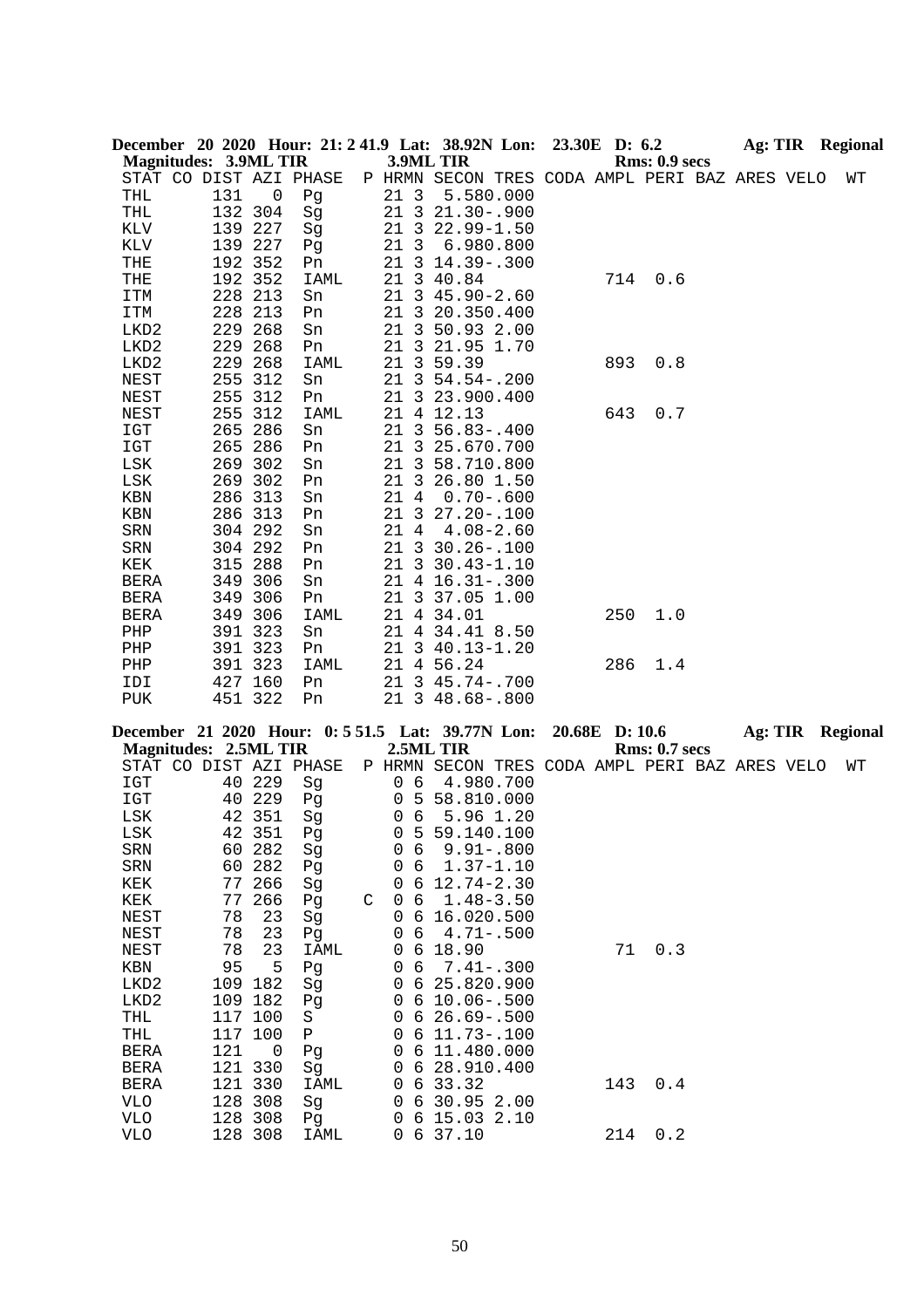|                              |          |                    | December 21 2020 Hour: 2:32 52.1 Lat: 42.54N Lon: 19.96E D: 6.9 |   |            |                                                |                |     |                      |                  |  | Ag: TIR Regional |
|------------------------------|----------|--------------------|-----------------------------------------------------------------|---|------------|------------------------------------------------|----------------|-----|----------------------|------------------|--|------------------|
| <b>Magnitudes: 1.4ML TIR</b> |          |                    |                                                                 |   |            | 1.4ML TIR                                      |                |     | Rms: 0.0 secs        |                  |  |                  |
|                              |          |                    | STAT CO DIST AZI PHASE                                          |   |            | P HRMN SECON TRES CODA AMPL PERI BAZ ARES VELO |                |     |                      |                  |  | WΤ               |
| BCI                          |          | 21 156             | Sg                                                              |   |            | 232 58.70 -. 300                               |                |     |                      |                  |  |                  |
| BCI                          |          | 21 156             | Ρ                                                               | C |            | 232 56.070.000                                 |                |     |                      |                  |  |                  |
| BCI                          |          | 21 156             | IAML                                                            |   |            | 232 58.97                                      |                | 536 | 0.2                  |                  |  |                  |
| BCI                          |          | 21 156             | IAML                                                            |   |            | 232 58.95                                      |                | 250 | 0.1                  |                  |  |                  |
| PUK                          |          | 56 186             | Sg                                                              |   | 233        | 9.330.000                                      |                |     |                      |                  |  |                  |
| PUK                          |          | 56 186             | Pg                                                              | D | 233        | $1.94 - .000$                                  |                |     |                      |                  |  |                  |
| PUK                          |          | 56 186             | IAML                                                            |   |            | 233 10.96                                      |                | 36  | 0.2                  |                  |  |                  |
| PDG                          |          | 59 258             | Sg                                                              |   |            | 233 10.510.000                                 |                |     |                      |                  |  |                  |
| ${\rm PDG}$                  |          | 59 258             | Pg                                                              | D | 233        | $2.60 - .000$                                  |                |     |                      |                  |  |                  |
| PHP                          |          | 103 157            | Sg                                                              |   |            | 233 22.90 -. 400                               |                |     |                      |                  |  |                  |
| PHP<br>${\rm PHP}$           |          | 103 157<br>103 157 | Pg<br>IAML                                                      |   | 233        | $9.86 - .100$<br>233 25.97                     |                |     | 0.6                  |                  |  |                  |
|                              |          |                    |                                                                 |   |            |                                                |                |     |                      |                  |  |                  |
|                              |          |                    | December 21 2020 Hour: 2:37 57.8 Lat: 40.05N Lon:               |   |            |                                                | 19.94E D: 12.0 |     |                      | Ag: TIR Regional |  |                  |
| <b>Magnitudes: 1.9ML TIR</b> |          |                    |                                                                 |   |            | 1.9ML TIR                                      |                |     | <b>Rms: 0.3 secs</b> |                  |  |                  |
|                              |          |                    | STAT CO DIST AZI PHASE                                          |   |            | P HRMN SECON TRES CODA AMPL PERI BAZ ARES VELO |                |     |                      |                  |  | WТ               |
| SRN                          |          | 20 164             | Sg                                                              |   | 238        | 5.730.300                                      |                |     |                      |                  |  |                  |
| ${\tt SRN}$                  |          | 20 164             | Pq                                                              | C | 238        | $2.02 - .200$                                  |                |     |                      |                  |  |                  |
| ${\tt SRN}$                  | 20       | 164                | IAML                                                            |   | 238        | 8.03                                           |                | 321 | 0.2                  |                  |  |                  |
| KEK                          | 40       | 198                | Sg                                                              |   |            | 238 10.18 -. 300                               |                |     |                      |                  |  |                  |
| KEK                          | 40       | 198                | Pg                                                              |   | 238        | $3.14 - 1.90$                                  |                |     |                      |                  |  |                  |
| LSK                          | 58       | 79                 | Sg                                                              |   |            | 238 15.550.000                                 |                |     |                      |                  |  |                  |
| LSK                          | 58       | 79                 | Pg                                                              |   | 238        | 7.960.000                                      |                |     |                      |                  |  |                  |
| <b>VLO</b>                   | 60       | 321                | Sg                                                              |   |            | 238 15.16 -. 000                               |                |     |                      |                  |  |                  |
| <b>VLO</b>                   | 60       | 321                | Pg                                                              |   | 238        | 8.320.600                                      |                |     |                      |                  |  |                  |
| <b>VLO</b>                   | 60       | 321                | IAML                                                            |   |            | 238 20.80                                      |                | 179 | 0.2                  |                  |  |                  |
| $_{\tt IGT}$                 |          | 67 149<br>149      | Sg                                                              |   |            | 238 20.59 2.00                                 |                |     |                      |                  |  |                  |
| IGT                          | 67<br>72 | 0                  | Pg                                                              |   | 238<br>238 | $9.70 - .000$<br>9.890.000                     |                |     |                      |                  |  |                  |
| BERA<br><b>BERA</b>          | 72       | 0                  | Pg                                                              | C |            | 238 19.94 -. 400                               |                |     |                      |                  |  |                  |
| BERA                         | 72       | 0                  | Sg<br>IAML                                                      |   |            | 238 25.70                                      |                | 107 | 0.5                  |                  |  |                  |
| KBN                          | 96       | 48                 | Sg                                                              |   |            | 238 26.630.100                                 |                |     |                      |                  |  |                  |
| KBN                          | 96       | 48                 | Pq                                                              |   |            | 238 14.390.200                                 |                |     |                      |                  |  |                  |
| KBN                          | 96       | 48                 | IAML                                                            |   |            | 238 32.57                                      |                | 36  | 0.4                  |                  |  |                  |
| NEST                         | 102      | 66                 | Sg                                                              |   |            | 238 31.18 1.90                                 |                |     |                      |                  |  |                  |
| NEST                         | 102      | 66                 | Pg                                                              |   |            | 238 15.63 -. 200                               |                |     |                      |                  |  |                  |
| NEST                         | 102      | 66                 | IAML                                                            |   |            | 238 32.62                                      |                | 36  | 0.6                  |                  |  |                  |
|                              |          |                    |                                                                 |   |            |                                                |                |     |                      |                  |  |                  |
| <b>Magnitudes: 1.7ML TIR</b> |          |                    | December 21 2020 Hour: 18: 3 9.4 Lat: 41.55N Lon: 19.70E D: 7.0 |   |            | 1.7ML TIR                                      |                |     | <b>Rms: 0.2 secs</b> |                  |  | Ag: TIR Regional |
|                              |          |                    | STAT CO DIST AZI PHASE                                          |   |            | P HRMN SECON TRES CODA AMPL PERI BAZ ARES VELO |                |     |                      |                  |  | WТ               |
| TIR                          |          | $\mathsf 0$        | Pg                                                              |   |            | 18 3 14.230.000                                |                |     |                      |                  |  |                  |
| TIR                          | 27       | 149                | Sg                                                              |   | 18         | 3 18.000.100                                   |                |     |                      |                  |  |                  |
| TIR                          |          | 27 149             | IAML                                                            |   |            | 18 3 18.40                                     |                | 214 | 0.3                  |                  |  |                  |
| PUK                          | 57       | 15                 | S                                                               |   |            | 18 3 27.550.700                                |                |     |                      |                  |  |                  |
| PUK                          | 57       | 15                 | Pg                                                              |   | 18         | 3 19.730.400                                   |                |     |                      |                  |  |                  |
| ${\tt PUK}$                  | 57       | 15                 | IAML                                                            |   | 18         | 3 32.16                                        |                | 179 | 0.4                  |                  |  |                  |
| $\operatorname{SDA}$         | 58       | 343                | Sg                                                              |   | 18         | 3 27.550.100                                   |                |     |                      |                  |  |                  |
| $\operatorname{SDA}$         | 58       | 343                | Ρ                                                               |   |            | 18 3 19.41 - . 300                             |                |     |                      |                  |  |                  |
| SDA                          | 58       | 343                | IAML                                                            |   |            | 18 3 28.34                                     |                | 71  | 0.1                  |                  |  |                  |
| PHP                          | 63       | 76                 | Sg                                                              |   | 18         | $328.51 - .000$                                |                |     |                      |                  |  |                  |
| ${\tt PHP}$                  | 63       | 76                 | Pg                                                              |   | 18         | $320.21 - .100$                                |                |     |                      |                  |  |                  |
| ${\tt PHP}$                  | 63       | 76                 | IAML                                                            |   |            | 18 3 30.27                                     |                | 71  | 0.2                  |                  |  |                  |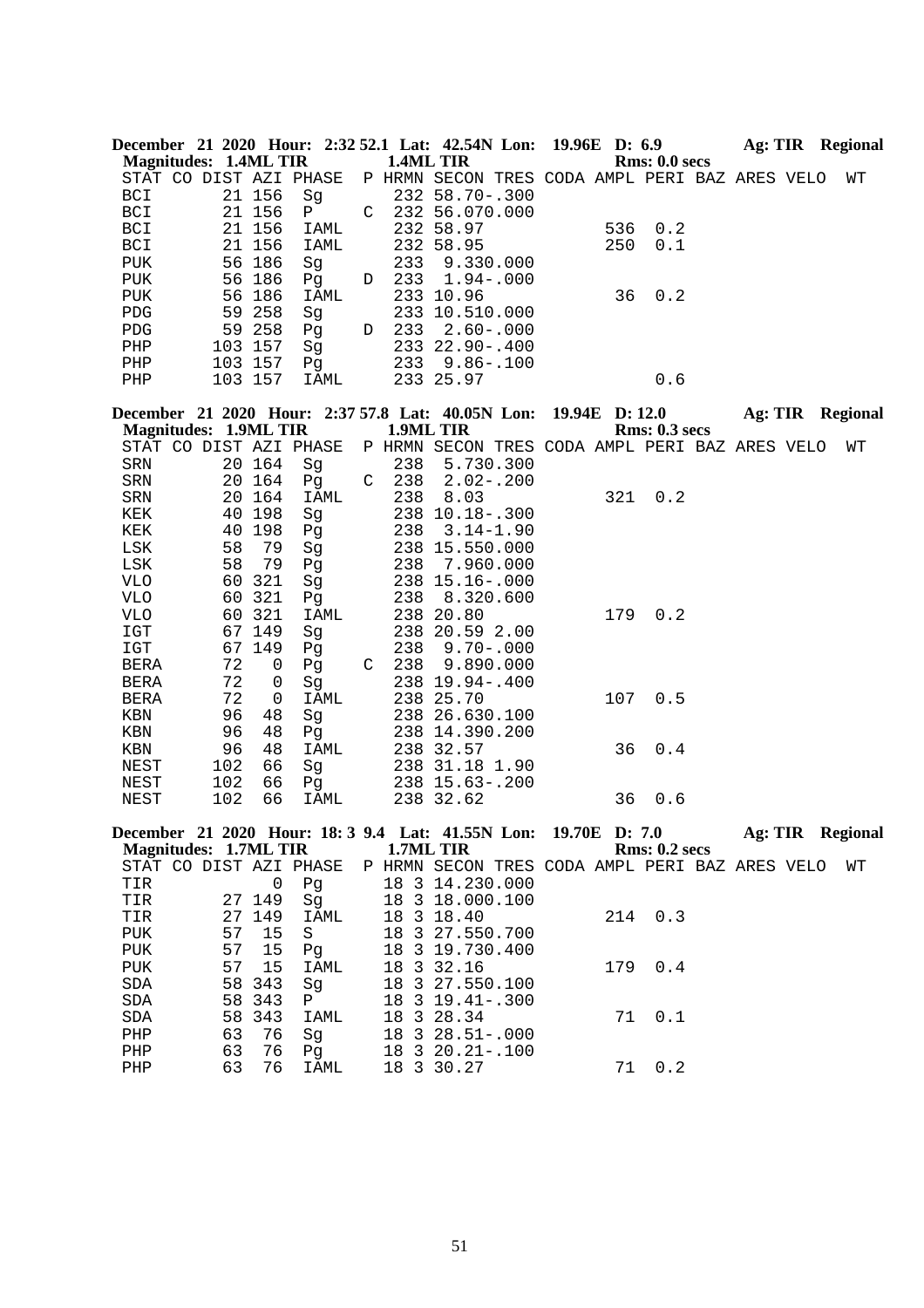|                              |     |         | December 21 2020 Hour: 23:18 59.4 Lat: 39.92N Lon: 19.77E D: 2.0                 |           |                                                |  |      |                      |  |  | <b>Ag: TIR</b> Regional |
|------------------------------|-----|---------|----------------------------------------------------------------------------------|-----------|------------------------------------------------|--|------|----------------------|--|--|-------------------------|
| <b>Magnitudes: 2.3ML TIR</b> |     |         |                                                                                  |           | 2.3ML TIR                                      |  |      | <b>Rms: 0.3 secs</b> |  |  |                         |
|                              |     |         | STAT CO DIST AZI PHASE                                                           |           | P HRMN SECON TRES CODA AMPL PERI BAZ ARES VELO |  |      |                      |  |  | WΤ                      |
| SRN                          |     | 20 101  | Sg                                                                               | 2319      | $6.72 - .100$                                  |  |      |                      |  |  |                         |
| SRN                          |     | 20 101  | Pg                                                                               | 2319      | $3.40 - .200$                                  |  |      |                      |  |  |                         |
| SRN                          |     | 20 101  | IAML                                                                             | 2319      | 7.71                                           |  | 1536 | 0.1                  |  |  |                         |
| KEK                          |     | 23 174  | Pg                                                                               | 2319      | $2.00 - 1.80$                                  |  |      |                      |  |  |                         |
| IGT                          |     | 65 131  | Sq                                                                               |           | 2319 21.26 1.30                                |  |      |                      |  |  |                         |
| $_{\tt ICT}$                 |     | 65 131  | Pg                                                                               |           | 2319 11.580.500                                |  |      |                      |  |  |                         |
| IGT                          |     | 65 131  | IAML                                                                             |           | 2319 28.16                                     |  | 107  | 0.4                  |  |  |                         |
| VLO                          |     | 66 340  | Sg                                                                               |           | 2319 19.280.200                                |  |      |                      |  |  |                         |
| <b>VLO</b>                   |     | 66 340  | Pg                                                                               |           | 2319 10.28 -. 400                              |  |      |                      |  |  |                         |
| VLO                          |     | 66 340  | IAML                                                                             |           | 2319 24.96                                     |  | 750  | 0.3                  |  |  |                         |
| VLO                          | 66  | 340     | IAML                                                                             |           | 2319 24.95                                     |  | 536  | 0.3                  |  |  |                         |
| LSK                          | 76  | 69      | Sg                                                                               |           | 2319 23.100.100                                |  |      |                      |  |  |                         |
| LSK                          | 76  | 69      | Pg                                                                               |           | 2319 12.80 -. 100                              |  |      |                      |  |  |                         |
| BERA                         | 90  | 0       | Pg                                                                               |           | 2319 14.910.000                                |  |      |                      |  |  |                         |
| BERA                         | 89  | 9       | Sg                                                                               |           | 2319 27.30 -. 100                              |  |      |                      |  |  |                         |
| <b>BERA</b>                  | 89  | 9       | IAML                                                                             |           | 2319 31.64                                     |  | 179  | 0.4                  |  |  |                         |
| <b>BERA</b>                  | 89  | 9       | IAML                                                                             |           | 2319 29.44                                     |  | 179  | 0.4                  |  |  |                         |
| KBN                          | 117 | 47      | Sg                                                                               |           | 2319 34.900.000                                |  |      |                      |  |  |                         |
| KBN                          | 117 | 47      | Pg                                                                               |           | 2319 20.180.500                                |  |      |                      |  |  |                         |
| KBN                          | 117 | 47      | IAML                                                                             |           | 2319 41.16                                     |  | 71   | 0.7                  |  |  |                         |
| NEST                         | 122 | 62      | Pg                                                                               |           | 2319 20.74 -. 300                              |  |      |                      |  |  |                         |
| NEST                         | 122 | 62      | IAML                                                                             |           | 2319 43.46                                     |  | 36   | 0.3                  |  |  |                         |
| PHP                          |     | 0       | IAML                                                                             | 2320      | 4.05                                           |  | 36   | 0.7                  |  |  |                         |
|                              |     |         |                                                                                  |           |                                                |  |      |                      |  |  |                         |
|                              |     |         | December 22 2020 Hour: 1:51 7.0 Lat: 40.69N Lon: 19.70E D: 2.0                   |           |                                                |  |      |                      |  |  | Ag: TIR Regional        |
| <b>Magnitudes: 1.6ML TIR</b> |     |         |                                                                                  | 1.6ML TIR |                                                |  |      | Rms: 0.3 secs        |  |  |                         |
|                              |     |         | STAT CO DIST AZI PHASE                                                           |           | P HRMN SECON TRES CODA AMPL PERI BAZ ARES VELO |  |      |                      |  |  | WΤ                      |
| BERA                         | 20  | 0       | Pg                                                                               |           | 151 10.150.000                                 |  |      |                      |  |  |                         |
| BERA                         | 21  | 83      | Sg                                                                               |           | 151 14.02-.100                                 |  |      |                      |  |  |                         |
| BERA                         | 21  | 83      | IAML                                                                             |           | 151 18.81                                      |  | 107  | 0.4                  |  |  |                         |
| <b>VLO</b>                   | 30  | 216     | Sg                                                                               |           | 151 15.39 -. 600                               |  |      |                      |  |  |                         |
| <b>VLO</b>                   |     | 30 216  | Pg                                                                               |           | 151 12.390.300                                 |  |      |                      |  |  |                         |
| VLO                          | 30  | 216     | IAML                                                                             |           | 151 21.43                                      |  | 357  | 0.3                  |  |  |                         |
| VLO                          |     | 30 216  | IAML                                                                             |           | 151 18.85                                      |  | 250  | 0.2                  |  |  |                         |
| SRN                          |     | 93 164  | Sg                                                                               |           | 151 37.190.300                                 |  |      |                      |  |  |                         |
| SRN                          |     | 93 164  | Pg                                                                               |           | 151 24.470.400                                 |  |      |                      |  |  |                         |
| LSK                          |     | 97 127  | Pg                                                                               |           | 151 24.13 -. 100                               |  |      |                      |  |  |                         |
| NEST                         |     | 118 104 | Pn                                                                               |           | 151 26.41-1.60                                 |  |      |                      |  |  |                         |
| PHP                          |     | 127 28  | Pg                                                                               |           | 151 29.520.200                                 |  |      |                      |  |  |                         |
| PHP                          | 127 | 28      | IAML                                                                             |           | 151 53.18                                      |  |      | 0.9                  |  |  |                         |
|                              |     |         |                                                                                  |           |                                                |  |      |                      |  |  |                         |
| <b>Magnitudes: 1.9ML TIR</b> |     |         | December 22 2020 Hour: 2:18 12.1 Lat: 41.67N Lon: 20.74E D: 6.9 Ag: TIR Regional | 1.9ML TIR |                                                |  |      | <b>Rms: 0.2 secs</b> |  |  |                         |
|                              |     |         | STAT CO DIST AZI PHASE                                                           |           | P HRMN SECON TRES CODA AMPL PERI BAZ ARES VELO |  |      |                      |  |  | WΤ                      |
| PHP                          |     | 25 273  | Sg                                                                               |           | 218 19.43 -. 200                               |  |      |                      |  |  |                         |
| PHP                          |     | 25 273  | Pg                                                                               |           | 218 16.38 -. 100                               |  |      |                      |  |  |                         |
| PHP                          |     | 25 273  | IAML                                                                             |           | 218 19.89                                      |  |      | 679 0.2              |  |  |                         |
|                              |     | 81 301  |                                                                                  |           | 218 37.160.300                                 |  |      |                      |  |  |                         |
| PUK<br>PUK                   |     | 81 301  | Sg<br>Pg                                                                         |           | 218 25.68-.600                                 |  |      |                      |  |  |                         |
|                              |     | 81 301  |                                                                                  |           |                                                |  | 71   | 0.2                  |  |  |                         |
| PUK                          |     |         | IAML                                                                             |           | 218 40.35                                      |  |      | 0.3                  |  |  |                         |
| PUK                          |     | 81 301  | IAML                                                                             |           | 218 40.51                                      |  | 71   |                      |  |  |                         |
| TIR                          |     | 81 244  | Pg                                                                               |           | 218 26.520.000                                 |  |      |                      |  |  |                         |
| BCI                          | 95  | 325     | Sg                                                                               |           | 218 41.040.000                                 |  |      |                      |  |  |                         |
| BCI                          |     | 95 325  | Pg                                                                               |           | 218 28.28-.400                                 |  |      |                      |  |  |                         |
| BCI                          |     | 95 325  | IAML                                                                             |           | 218 46.97                                      |  | 71   | 0.5                  |  |  |                         |
| SDA                          |     | 111 293 | Sg                                                                               |           | 218 46.430.300                                 |  |      |                      |  |  |                         |
| SDA                          |     | 111 293 | Pg                                                                               |           | 218 31.42 -. 200                               |  |      |                      |  |  |                         |
| SDA                          |     | 111 293 | IAML                                                                             |           | 218 55.88                                      |  | 36   | 0.3                  |  |  |                         |
| KBN                          |     | 117 177 | Sg                                                                               |           | 218 47.880.800                                 |  |      |                      |  |  |                         |
| KBN                          |     | 117 177 | Pq                                                                               |           | 218 32.260.100                                 |  |      |                      |  |  |                         |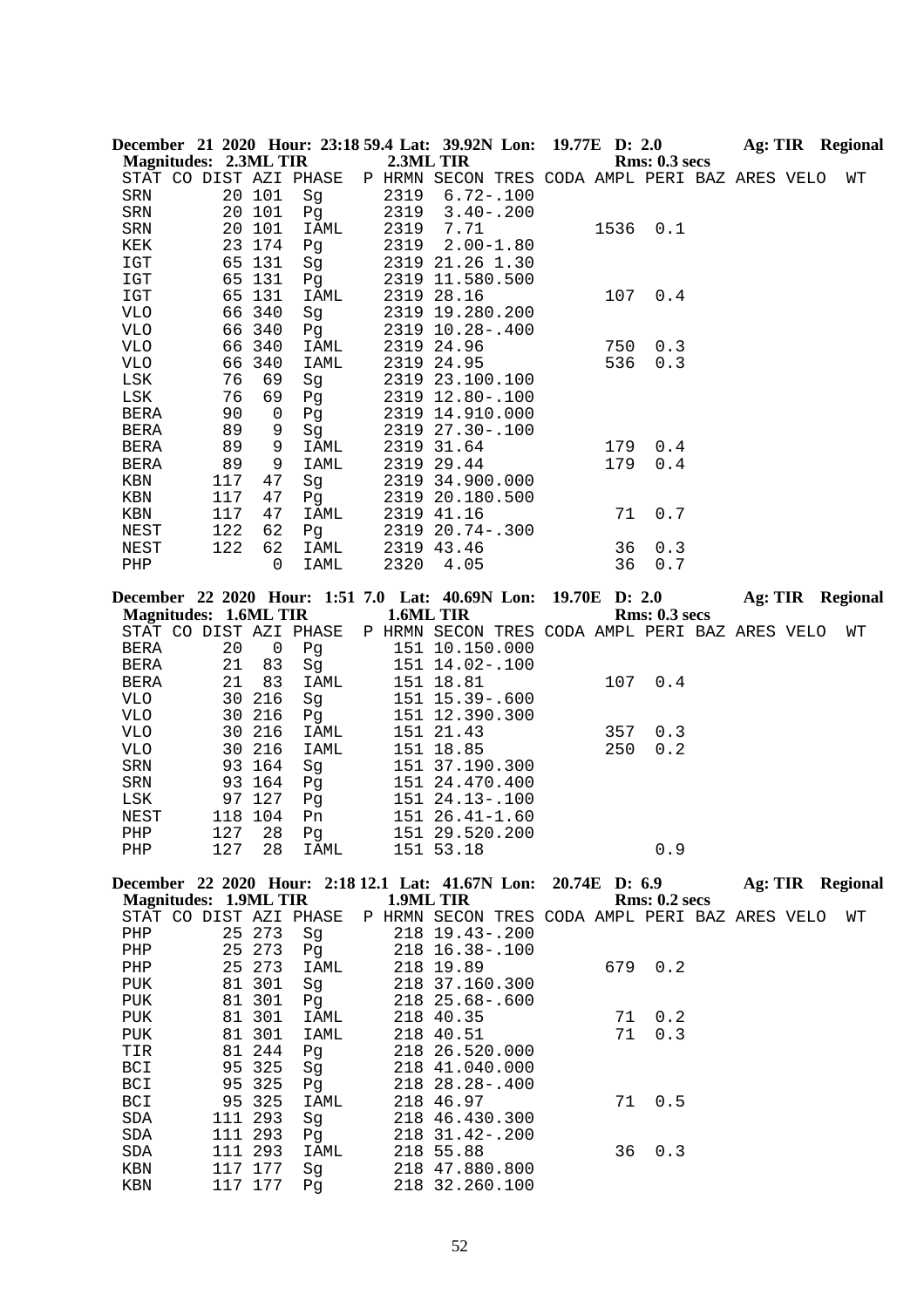| KBN |             | 117 177 IAML 218 51.40 | 36 0.5 |
|-----|-------------|------------------------|--------|
| LSK | 170 184  Sq | 219 2.71-.200          |        |
| LSK | 170 184 Pa  | 218 41.390.300         |        |

|     |                        |          |              |           | December 22 2020 Hour: 11:57 42.8 Lat: 41.70N Lon: 20.73E D: 9.7 |  |      |               | Ag: TIR | Regional |
|-----|------------------------|----------|--------------|-----------|------------------------------------------------------------------|--|------|---------------|---------|----------|
|     | Magnitudes: 3.2ML TIR  |          |              | 3.2ML TIR |                                                                  |  |      | Rms: 0.1~secs |         |          |
|     | STAT CO DIST AZI PHASE |          |              | P HRMN    | SECON TRES CODA AMPL PERI BAZ ARES VELO                          |  |      |               |         | WΤ       |
| PHP |                        | 25 266   | - S          | 1157      | 50.510.200                                                       |  |      |               |         |          |
| PHP |                        | 25 266 P |              | 1157      | $47.00 - .100$                                                   |  |      |               |         |          |
| PUK |                        | 79 299   | S            | 1158      | 8.26 1.20                                                        |  |      |               |         |          |
| PUK |                        | 79 299   | $\mathbf{P}$ |           | 1157 56.08-.600                                                  |  |      |               |         |          |
| PUK |                        | 79 299   | IAML         | 1158      | 15.06                                                            |  | 1393 | 0.4           |         |          |
| TIR | 82                     | $\Omega$ | P            |           | 1157 56.840.000                                                  |  |      |               |         |          |
| TIR |                        | 82 242   | S            | 1158      | $8.11 - .100$                                                    |  |      |               |         |          |
| KBN | 120                    | 177      | S            | 1158      | 18.760.100                                                       |  |      |               |         |          |
| KBN |                        | 120 177  | $\mathbf{P}$ | 1158      | 3.340.000                                                        |  |      |               |         |          |
| KBN |                        | 120 177  | IAML         |           | 1158 25.74                                                       |  | 964  | 0.7           |         |          |
| LSK |                        | 172 184  | S            |           | $1158$ $33.71 - .300$                                            |  |      |               |         |          |
| LSK |                        | 172 184  | $\mathbf P$  | 1158      | 12.120.000                                                       |  |      |               |         |          |
| IGT |                        | 244 189  | S            | 1158      | 52.510.100                                                       |  |      |               |         |          |
| IGT |                        | 244 189  | P            |           | 1158 22.36-.200                                                  |  |      |               |         |          |

|      |                       |     | December 22 2020 Hour: 15: 3 26.9 Lat: 38.70N Lon: 20.52E D: 3.3 |        |      |                |                                         |  |        |                      | Ag: TIR |  | Regional |
|------|-----------------------|-----|------------------------------------------------------------------|--------|------|----------------|-----------------------------------------|--|--------|----------------------|---------|--|----------|
|      | Magnitudes: 3.0ML TIR |     |                                                                  |        |      |                | 3.0ML TIR                               |  |        | <b>Rms: 0.1 secs</b> |         |  |          |
|      |                       |     | STAT CO DIST AZI PHASE                                           | P HRMN |      |                | SECON TRES CODA AMPL PERI BAZ ARES VELO |  |        |                      |         |  | WТ       |
| LKD2 | 16                    | 50  | S                                                                |        | 15 3 |                | $31.38 - .900$                          |  |        |                      |         |  |          |
| LKD2 | 16                    | 50  | Ρ                                                                |        | 15   |                | 3 29.990.000                            |  |        |                      |         |  |          |
| LKD2 | 16                    | 50  | IAML                                                             |        | 15   | -3             | 31.71                                   |  | 111000 | 0.2                  |         |  |          |
| IGT  | 93                    | 351 | S                                                                |        | 15   |                | 3 56.350.200                            |  |        |                      |         |  |          |
| IGT  | 93                    | 351 | $\mathbf P$                                                      |        | 15   | $\overline{3}$ | $43.58 - .000$                          |  |        |                      |         |  |          |
| IGT  | 93                    | 351 | IAML                                                             |        | 154  |                | 5.08                                    |  | 429    | 0.3                  |         |  |          |
| KEK  | 129                   | 332 | S                                                                |        | 15   | 4              | $6.53 - 100$                            |  |        |                      |         |  |          |
| KEK  | 129                   | 332 | Ρ                                                                |        | 15   | -3             | $48.01 - 1.60$                          |  |        |                      |         |  |          |
| SRN  | 139                   | 342 | S                                                                |        | 15   | -4             | $8.60 - 1.60$                           |  |        |                      |         |  |          |
| SRN  | 139                   | 342 | $\mathbf P$                                                      |        | 15   | -3             | 51.730.100                              |  |        |                      |         |  |          |
| SRN  | 139                   | 342 | IAML                                                             |        | 15   | 4              | 19.45                                   |  | 357    | 0.6                  |         |  |          |
| KLV  | 160                   | 116 | P                                                                |        | 15   | $\overline{3}$ | $52.89 - 1.90$                          |  |        |                      |         |  |          |
| THL  | 161                   | 52  | S                                                                |        | 15   | 4              | $15.88 - 100$                           |  |        |                      |         |  |          |
| THL  | 161                   | 52  | P                                                                |        | 15.  | -२             | $53.24 - 1.70$                          |  |        |                      |         |  |          |
| NEST | 196                   | 13  | Ρ                                                                |        | 15   | 4              | 0.680.200                               |  |        |                      |         |  |          |
| ITM  | 209                   | 143 | Ρ                                                                |        | 15   | 4              | $2.57 - .100$                           |  |        |                      |         |  |          |

|                              |     |         | December 22 2020 Hour: 18: 5 22.2 Lat: 38.44N Lon: 20.50E D: 2.1 |    |     |                                                |  |    |               | Ag: TIR |  | <b>Regional</b> |
|------------------------------|-----|---------|------------------------------------------------------------------|----|-----|------------------------------------------------|--|----|---------------|---------|--|-----------------|
| <b>Magnitudes: 2.2ML TIR</b> |     |         |                                                                  |    |     | 2.2ML TIR                                      |  |    | Rms: 0.2~secs |         |  |                 |
| STAT CO                      |     |         | DIST AZI PHASE                                                   |    |     | P HRMN SECON TRES CODA AMPL PERI BAZ ARES VELO |  |    |               |         |  | WТ              |
| LKD2                         | 41  | 19      | S                                                                |    |     | 18 5 36.070.200                                |  |    |               |         |  |                 |
| LKD2                         | 41  | 19      | P                                                                | 18 |     | $5\,29.99 - .000$                              |  |    |               |         |  |                 |
| LKD <sub>2</sub>             | 41  | 19      | IAML                                                             | 18 |     | 5 37.56                                        |  |    | 536 0.4       |         |  |                 |
| IGT                          |     | 122 354 | S                                                                | 18 | 6   | 0.310.100                                      |  |    |               |         |  |                 |
| IGT                          |     | 122 354 | P                                                                |    |     | 18 5 43.950.000                                |  |    |               |         |  |                 |
| IGT                          |     | 122 354 | IAML                                                             | 18 | - 6 | 5.78                                           |  | 71 | 0.5           |         |  |                 |
| KLV                          | 151 | 106     | P                                                                | 18 |     | $5, 46, 99 - 1, 80$                            |  |    |               |         |  |                 |
| KEK                          |     | 153 337 | S                                                                | 18 |     | $6\quad 9.28 - 0.400$                          |  |    |               |         |  |                 |
| KEK                          |     | 153 337 | Ρ                                                                | 18 |     | $5, 45, 57 - 3, 70$                            |  |    |               |         |  |                 |
| SRN                          |     | 166 346 | P                                                                | 18 |     | $5, 49, 36 - 2, 20$                            |  |    |               |         |  |                 |
| THL                          | 181 | 45      | P                                                                | 18 |     | 5 53.660.000                                   |  |    |               |         |  |                 |
| ITM                          | 188 | 137     | P                                                                | 18 | .5  | 54.870.200                                     |  |    |               |         |  |                 |
| NEST                         | 225 | 11      | P                                                                | 18 | 6   | $0.16 - .300$                                  |  |    |               |         |  |                 |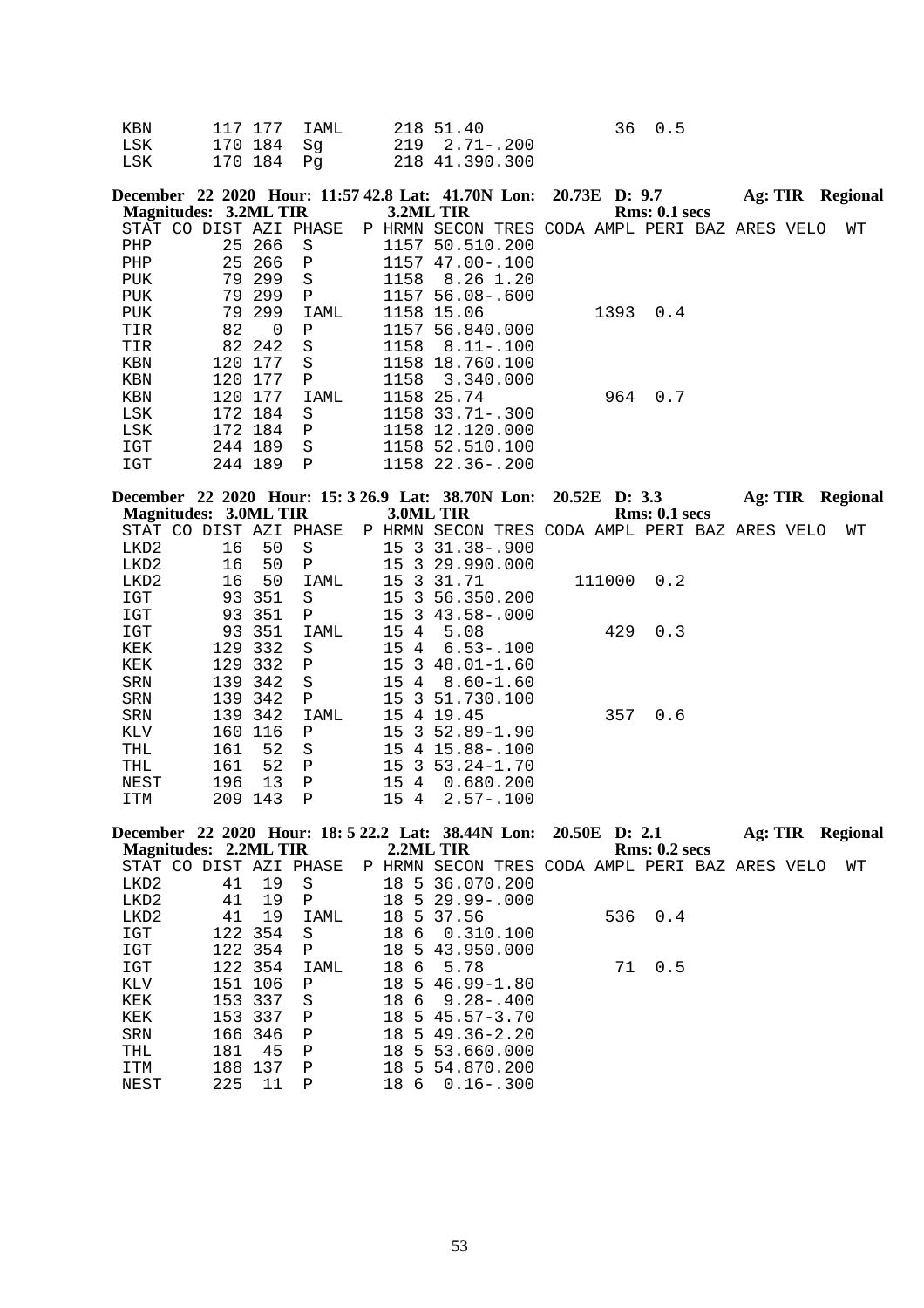|                              |                    |                |                           |      | December 22 2020 Hour: 21: 9 44.3 Lat: 39.52N Lon: 20.35E D: 36.5 |               |         |               |  | Ag: TIR Regional        |  |
|------------------------------|--------------------|----------------|---------------------------|------|-------------------------------------------------------------------|---------------|---------|---------------|--|-------------------------|--|
| <b>Magnitudes: 1.6ML TIR</b> |                    |                |                           |      | 1.6ML TIR                                                         |               |         | Rms: 0.0 secs |  |                         |  |
|                              |                    |                | STAT CO DIST AZI PHASE    |      | P HRMN SECON TRES CODA AMPL PERI BAZ ARES VELO                    |               |         |               |  | WΤ                      |  |
| IGT                          |                    | 2 2 9 8        | $\rm S$                   |      | 21 9 55.040.700                                                   |               |         |               |  |                         |  |
| $_{\tt IGT}$                 |                    | 2 2 9 8        | Ρ                         |      | 21 9 50.060.000                                                   |               |         |               |  |                         |  |
| IGT                          | 2                  | 298            | IAML                      |      | 21 9 55.87                                                        |               | 214     | 0.2           |  |                         |  |
| ${\tt SRN}$                  | 50                 | 323            | $\rm S$                   | 2110 | $0.43 - 2.20$                                                     |               |         |               |  |                         |  |
| SRN                          | 50 323             |                | Ρ                         |      | 21 9 54.73-.000                                                   |               |         |               |  |                         |  |
| KEK                          | 52 295             |                | $\rm S$                   | 2110 | 2.610.100                                                         |               |         |               |  |                         |  |
| KEK<br>LSK                   | 52 295<br>72       | 16             | ${\bf P}$<br>$\, {\bf P}$ |      | 21 9 54.710.000<br>21 9 56.58 -. 900                              |               |         |               |  |                         |  |
| LSK                          | 72                 | 16             | $\rm S$                   | 2110 | $4.23 - 3.20$                                                     |               |         |               |  |                         |  |
| NEST                         | 116                | 30             | S                         |      | 2110 18.980.000                                                   |               |         |               |  |                         |  |
| NEST                         | 116                | 30             | Ρ                         | 2110 | 4.110.000                                                         |               |         |               |  |                         |  |
| NEST                         | 116                | 30             | IAML                      |      | 2110 19.63                                                        |               |         | 0.4           |  |                         |  |
|                              |                    |                |                           |      |                                                                   |               |         |               |  |                         |  |
|                              |                    |                |                           |      | December 22 2020 Hour: 21:20 47.1 Lat: 39.66N Lon:                | 20.13E D: 7.0 |         |               |  | Ag: TIR Regional        |  |
| <b>Magnitudes: 1.5ML TIR</b> |                    |                |                           |      | 1.5ML TIR                                                         |               |         | Rms: 0.0 secs |  |                         |  |
|                              |                    |                | STAT CO DIST AZI PHASE    |      | P HRMN SECON TRES CODA AMPL PERI BAZ ARES VELO                    |               |         |               |  | WТ                      |  |
| <b>SRN</b>                   | 27 337             |                | S                         |      | 2120 56.330.000                                                   |               |         |               |  |                         |  |
| ${\tt SRN}$                  | 27                 | 337            | $\mathbf P$               |      | 2120 52.350.000                                                   |               |         |               |  |                         |  |
| ${\tt SRN}$                  | 27                 | 337            | IAML                      |      | 2120 59.41                                                        |               | 71      | 0.2           |  |                         |  |
| KEK                          | 29                 | 282            | S                         |      | 2120 59.55 3.20                                                   |               |         |               |  |                         |  |
| KEK                          | 29                 | 282            | Ρ                         |      | 2120 52.380.000                                                   |               |         |               |  |                         |  |
| LKD <sub>2</sub>             | 107 154            |                | $\rm S$                   |      | 2121 18.95-1.00                                                   |               |         |               |  |                         |  |
| LKD2                         | 107 154            |                | $\, {\bf P}$              | 2121 | 5.830.000                                                         |               |         |               |  |                         |  |
| LKD2                         | 107 154            |                | IAML                      |      | 2121 24.06                                                        |               | 36      | 0.5           |  |                         |  |
|                              |                    |                |                           |      | December 23 2020 Hour: 0:22 30.1 Lat: 38.36N Lon:                 | 21.95E D: 2.0 |         |               |  | <b>Ag: TIR</b> Regional |  |
| <b>Magnitudes: 4.4ML TIR</b> |                    |                |                           |      | 4.4ML TIR                                                         |               |         | Rms: 1.9 secs |  |                         |  |
|                              |                    |                | STAT CO DIST AZI PHASE    |      | P HRMN SECON TRES CODA AMPL PERI BAZ ARES VELO                    |               |         |               |  | WТ                      |  |
| KLV                          | 19                 | $\overline{0}$ | Pg                        |      | 022 39.390.000                                                    |               |         |               |  |                         |  |
| KLV                          | 40 153             |                | Sg                        |      | 022 46.67 3.50                                                    |               |         |               |  |                         |  |
| THL                          | 133                | 2              | S                         |      | 023 13.12 1.70                                                    |               |         |               |  |                         |  |
| THL                          | 133                | 2              | Pn                        |      | 022 54.74 1.00                                                    |               |         |               |  |                         |  |
| THL                          | 133                | 2              | IAML                      |      | 023 15.78                                                         |               | 4724000 | 0.5           |  |                         |  |
| LSK                          | 230 330            |                | Sn                        |      | 023 39.90 1.80                                                    |               |         |               |  |                         |  |
| LSK                          | 230 330            |                | Pn                        | 023  | 9.880.900                                                         |               |         |               |  |                         |  |
| SRN                          | 238 316            |                | Sn                        |      | 023 42.83 2.00                                                    |               |         |               |  |                         |  |
| SRN                          | 238 316            |                | Ρ                         | 023  | $8.17 - 2.40$                                                     |               |         |               |  |                         |  |
| NEST                         | 240 342            |                | $\rm S$                   |      | 023 41.080.300                                                    |               |         |               |  |                         |  |
| NEST                         | 240 342            |                | Pn                        |      | 023 12.06 1.60                                                    |               |         |               |  |                         |  |
| NEST                         | 240 342            |                | IAML                      |      | 023 46.92                                                         |               |         | 2143 0.9      |  |                         |  |
| THE                          | 267                | 18             | Sn                        |      | 023 42.90-3.80                                                    |               |         |               |  |                         |  |
| THE                          | 267                | 18             | Pn                        |      | 023 11.35-2.50                                                    |               |         |               |  |                         |  |
| KBN                          | 270 339            |                | Sn                        |      | 023 49.60 2.80                                                    |               |         |               |  |                         |  |
| KBN<br>BERA                  | 270 339<br>312 328 |                | Pn<br>Sn                  |      | 023 15.03 1.10<br>023 59.73 2.40                                  |               |         |               |  |                         |  |
| BERA                         | 312 328            |                | $\mathbf{P}$              |      | $023$ $17.91 - 2.00$                                              |               |         |               |  |                         |  |
| BERA                         | 312 328            |                | IAML                      | 024  | 9.27                                                              |               | 571     | 0.6           |  |                         |  |
| VLO                          | 316 319            |                | Sn                        |      | $023$ 46.92-9.90                                                  |               |         |               |  |                         |  |
| <b>VLO</b>                   | 316 319            |                | Pn                        |      | 023 17.70-1.90                                                    |               |         |               |  |                         |  |
| VLO                          | 316 319            |                | IAML                      |      | 024 10.26                                                         |               |         | 1857 0.6      |  |                         |  |
| TIR                          | 377 333            |                | Sn                        |      | 024 12.670.500                                                    |               |         |               |  |                         |  |
| TIR                          | 377 333            |                | Pn                        |      | 023 27.23-1.20                                                    |               |         |               |  |                         |  |
| TIR                          | 377 333            |                | IAML                      |      | 024 31.47                                                         |               | 536     | 1.2           |  |                         |  |
| PHP                          | 390 342            |                | Sn                        |      | 024 14.79 -. 200                                                  |               |         |               |  |                         |  |
| PHP                          | 390 342            |                | $\mathbf{P}$              |      | $023$ $28.24 - 1.80$                                              |               |         |               |  |                         |  |
| PHP                          | 390 342            |                | IAML                      |      | 024 26.30                                                         |               | 857     | 1.2           |  |                         |  |
| PUK                          | 445 338            |                | S                         |      | 024 28.470.700                                                    |               |         |               |  |                         |  |
| PUK                          | 445 338            |                | Pn                        |      | 023 34.58-2.70                                                    |               |         |               |  |                         |  |
| PUK                          | 445 338            |                | IAML                      |      | 024 33.36                                                         |               |         | 357 0.5       |  |                         |  |
| SDA                          | 459 334            |                | Sn                        |      | 024 33.00 1.50                                                    |               |         |               |  |                         |  |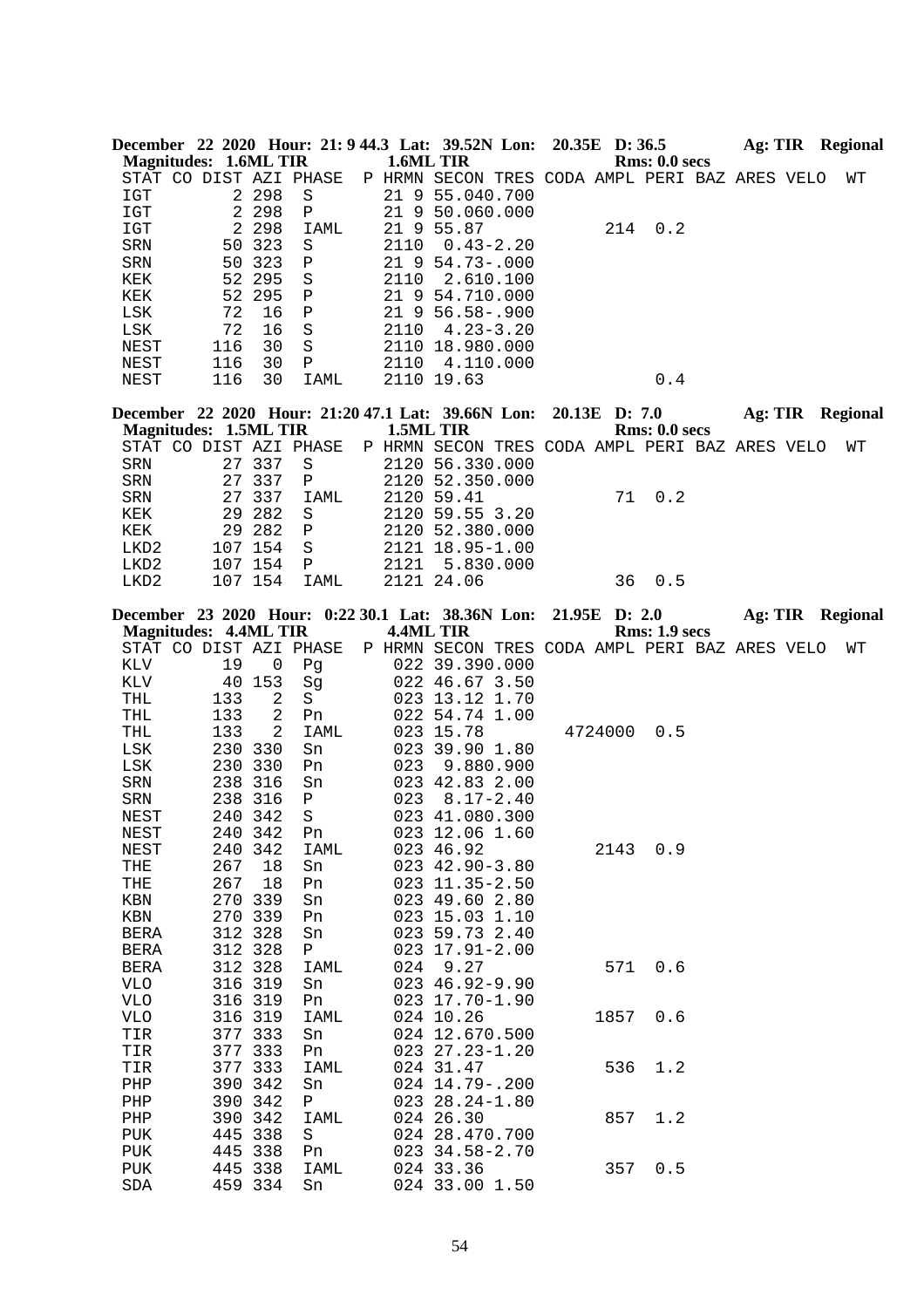| SDA | 459 334 Pn   | 023 35.47-4.00 |         |  |
|-----|--------------|----------------|---------|--|
| SDA | 459 334 IAML | 024 50.49      | 429 1.8 |  |
| BCI | 473 341 Pn   | 023 38.88-2.20 |         |  |

| <b>Magnitudes: 1.4ML TIR</b> |     |         |      | December 23 2020 Hour: 2:15 5.5 Lat: 42.22N Lon: 21.39E D: 7.0<br>1.4ML TIR | Rms: 0.1~secs |  | Ag: TIR Regional |
|------------------------------|-----|---------|------|-----------------------------------------------------------------------------|---------------|--|------------------|
|                              |     |         |      | STAT CO DIST AZI PHASE P HRMN SECON TRES CODA AMPL PERI BAZ ARES VELO       |               |  | WТ               |
| PHP                          |     | 99 234  | - S  | 215 35.43-.000                                                              |               |  |                  |
| PHP                          |     | 99 234  | Pq   | 215 22.720.100                                                              |               |  |                  |
| PHP                          |     | 99 234  | IAML | 215 40.94                                                                   | 0.6           |  |                  |
| BCI                          |     | 110 279 | S.   | 215 39.220.100                                                              |               |  |                  |
| BCI                          |     | 110 279 | Pq   | 215 24.68-.100                                                              |               |  |                  |
| BCI                          |     | 110 279 | IAML | 215 43.89                                                                   | 36 0.6        |  |                  |
| PUK                          | 123 | 0       | Pq   | 215 25.710.000                                                              |               |  |                  |
| PUK                          |     | 126 262 | - S  | 215 43.28-.500                                                              |               |  |                  |
| <b>PUK</b>                   |     | 126 262 | IAML | 215 45.39                                                                   | 0.3           |  |                  |

**December 23 2020 Hour: 11: 3 22.4 Lat: 39.42N Lon: 20.62E D: 2.6 Ag: TIR Regional Magnitudes: 1.8ML TIR 1.8ML TIR Rms: 0.2 secs**

| STAT CO    |     |         | DIST AZI PHASE | P | HRMN                          | SECON TRES CODA AMPL PERI BAZ ARES VELO |     |     |  | WТ |
|------------|-----|---------|----------------|---|-------------------------------|-----------------------------------------|-----|-----|--|----|
| IGT        |     | 29 298  | S              |   | 3<br>11                       | 33.78 1.80                              |     |     |  |    |
| IGT        |     | 29 298  | $\mathbf P$    |   | 11                            | 3 28.080.200                            |     |     |  |    |
| IGT        |     | 29 298  | IAML           |   | 11                            | 3 36.76                                 | 179 | 0.5 |  |    |
| LKD2       | 70  | 177     | S              |   | 11                            | 3 48.57 4.20                            |     |     |  |    |
| LKD2       |     | 70 177  | Ρ              |   | 11                            | $3\,34.85 - .100$                       |     |     |  |    |
| LKD2       | 70  | 177     | IAML           |   | $\overline{3}$<br>11          | 53.81                                   | 71  | 0.6 |  |    |
| SRN        |     | 75 315  | S              |   |                               | 11 3 47.450.900                         |     |     |  |    |
| <b>SRN</b> |     | 75 315  | $\mathbf{P}$   |   | 11                            | $3, 36, 03 - 100$                       |     |     |  |    |
| <b>SRN</b> |     | 75 315  | IAML           |   | 11                            | 3 49.27                                 | 71  | 0.5 |  |    |
| KEK        |     | 79 296  | S              |   | 11                            | 3 48.88 1.80                            |     |     |  |    |
| KEK        |     | 79 296  | $\mathbf P$    |   | 3<br>11                       | $34.15 - 2.30$                          |     |     |  |    |
| LSK        |     | 81 359  | S              |   | 3<br>11                       | 50.05 2.20                              |     |     |  |    |
| LSK        | 81  | 359     | Ρ              |   | $\overline{\mathbf{3}}$<br>11 | $36.87 - .000$                          |     |     |  |    |
| NEST       | 117 | 18      | S              |   | 4<br>11                       | 0.692.00                                |     |     |  |    |
| NEST       | 117 | 18      | Ρ              |   | $\overline{3}$<br>11          | $43.09 - .000$                          |     |     |  |    |
| KLV        |     | 202 138 | Ρ              |   | 3<br>11                       | 57.170.100                              |     |     |  |    |

| December 23 2020 Hour: 12:19 0.9 Lat: 39.31N Lon: 20.24E D: 8.3 |     |        |              |              |                       |                              |     |               | Ag: TIR |      | <b>Regional</b> |
|-----------------------------------------------------------------|-----|--------|--------------|--------------|-----------------------|------------------------------|-----|---------------|---------|------|-----------------|
| Magnitudes: 2.0ML TIR                                           |     |        |              |              | 2.0ML TIR             |                              |     | Rms: 0.0 secs |         |      |                 |
| STAT CO DIST AZI PHASE                                          |     |        |              | P HRMN SECON |                       | TRES CODA AMPL PERI BAZ ARES |     |               |         | VELO | WТ              |
| IGT                                                             | 26  | 17     | -S           |              | 1219 11.84 2.50       |                              |     |               |         |      |                 |
| IGT                                                             | 26  | 17     | P            | 1219         | 5,740,000             |                              |     |               |         |      |                 |
| IGT                                                             | 26  | 17     | IAML         |              | 1219 15.28            |                              | 321 | 0.6           |         |      |                 |
| KEK                                                             |     | 59 320 | S.           |              | 1219 23.56 4.40       |                              |     |               |         |      |                 |
| KEK                                                             |     | 59 320 | P            |              | 1219 11.360.000       |                              |     |               |         |      |                 |
| LKD2                                                            |     | 68 147 | S.           |              | 1219 29.10 7.00       |                              |     |               |         |      |                 |
| LKD2                                                            |     | 68 147 | P            |              | 1219 12.99-.000       |                              |     |               |         |      |                 |
| NEST                                                            | 141 | 29     | <sub>S</sub> |              | 1219 47.16 3.50       |                              |     |               |         |      |                 |
| NEST                                                            | 141 | 29     | $\mathbf P$  |              | $1219$ $25.29 - .000$ |                              |     |               |         |      |                 |
| NEST                                                            | 141 | 29     | IAML         |              | 1219 52.62            |                              | 71  | 0.6           |         |      |                 |
| KLV                                                             | 218 | 129    | P            |              | 1219 37.510.100       |                              |     |               |         |      |                 |

|                       |         |         | December 23 2020 Hour: 12:57 38.0 Lat: 38.82N Lon: 20.07E D: 37.8      |           |                      |  |               | Ag: TIR |  | <b>Regional</b> |
|-----------------------|---------|---------|------------------------------------------------------------------------|-----------|----------------------|--|---------------|---------|--|-----------------|
| Magnitudes: 3.0ML TIR |         |         |                                                                        | 3.0ML TIR |                      |  | Rms: 0.2~secs |         |  |                 |
|                       |         |         | STAT CO DIST AZI PHASE PP HRMN SECON TRES CODA AMPL PERI BAZ ARES VELO |           |                      |  |               |         |  | WТ              |
| LKD2                  | 51      | 93      | - S                                                                    |           | 1257 55.06-1.20      |  |               |         |  |                 |
| LKD2                  | 51      | 93      | $\mathbf{P}$                                                           |           | $1257$ 48.30 - .100  |  |               |         |  |                 |
| LKD2                  | 51      | 93      | IAML                                                                   |           | 1257 55.62           |  | 3429 0.4      |         |  |                 |
| IGT                   | 82      | 15      | - S                                                                    |           | $1258$ $2.34-1.70$   |  |               |         |  |                 |
| IGT                   | 82      | 15      | $\mathsf{P}$                                                           |           | 1257 53.100.200      |  |               |         |  |                 |
| IGT                   | 82      | 15      | IAML                                                                   | 1258      | 6.00                 |  | 429 0.3       |         |  |                 |
| KEK                   | 102 347 |         | -S                                                                     |           | $1258$ $8.99 - .300$ |  |               |         |  |                 |
| KEK                   |         | 102 347 | $\mathsf{P}$                                                           |           | $1257$ 54.61-1.30    |  |               |         |  |                 |
| SRN                   |         | 118 358 | - S                                                                    |           | 1258 13.03-.900      |  |               |         |  |                 |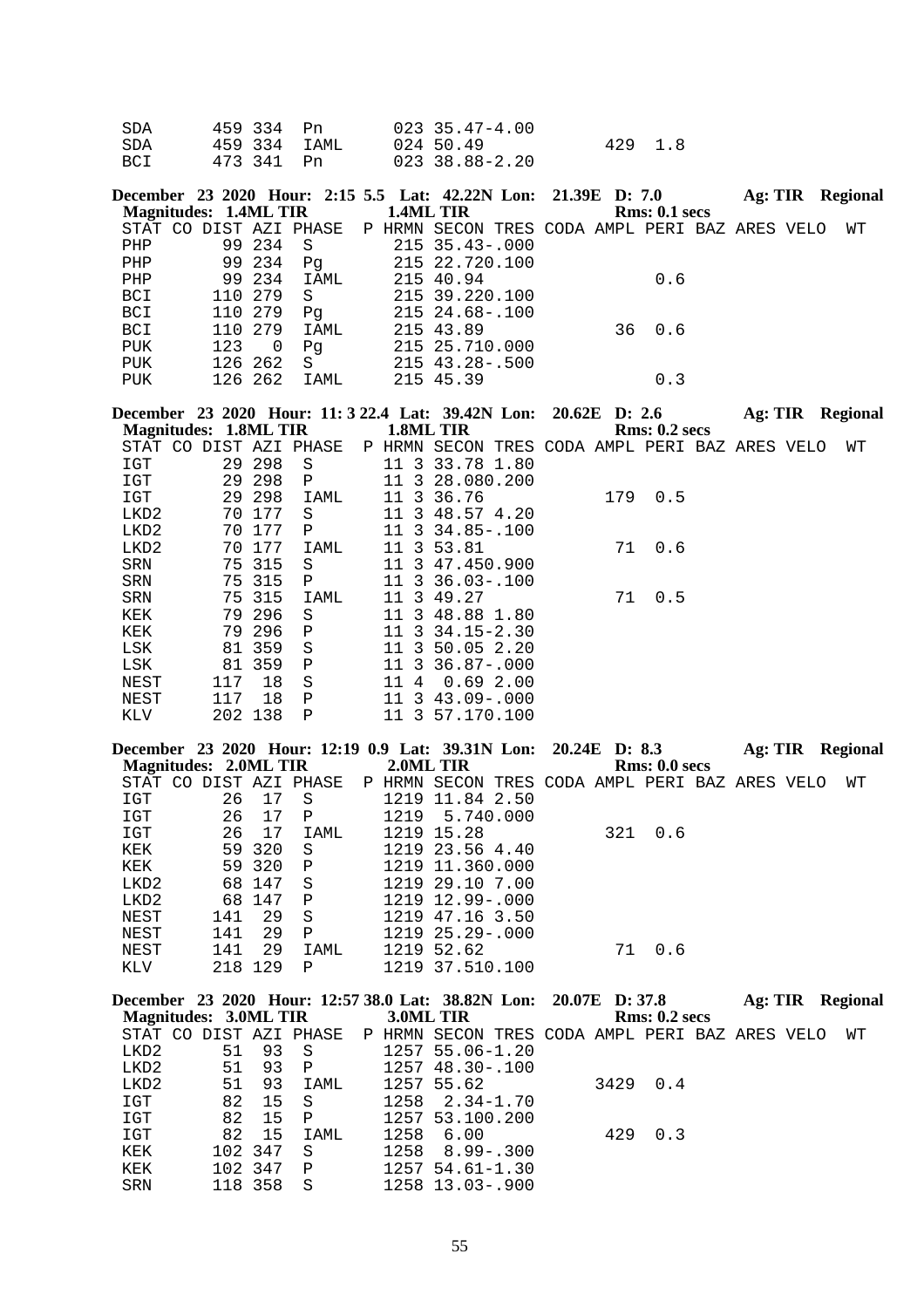| SRN        |     | 118 358 P |              | 1257 58.910.400       |
|------------|-----|-----------|--------------|-----------------------|
| <b>LSK</b> |     | 155 16 S  |              | 1258 22.230.100       |
| LSK        | 155 | 16 P      |              | 2.89 - .400<br>1258   |
| THL        | 188 | 63 P      |              | $1258$ $7.12 - .700$  |
| NEST       | 197 | 25        | P P          | $1258$ $8.94 - .100$  |
| KLV        |     | 201 114   | $\mathsf{P}$ | 1258 9.710.100        |
| ITM        |     | 245 137   |              | 1258 15.410.100       |
| TIP        |     | 289 280   |              | $1258$ $21.19 - .100$ |

**December 23 2020 Hour: 13: 0 11.4 Lat: 38.65N Lon: 19.75E D: 4.6 Ag: TIR Regional Magnitudes: 2.6ML TIR 2.6ML TIR Regional Rms: 0.0 secs Magnitudes: 2.6ML TIR**<br>STAT CO DIST AZI PHASE STAT CO DIST AZI PHASE P HRMN SECON TRES CODA AMPL PERI BAZ ARES VELO WT LKD2 0 78 S 13 0 32.49-3.80 LKD2 80 78 S 13 0 32.49-3.80<br>
LKD2 80 78 P 13 0 25.640.000 LKD2 80 78 P 13 0 25.640.000<br>LKD2 80 78 IAML 13 0 32.95 LKD2 80 78 IAML 13 0 32.95 393 0.3<br>IGT 109 26 S 13 0 40.49-4.70 IGT 109 26 S 13 0 40.49-4.70<br>IGT 109 26 P 13 0 30.700.000 13 0 30.700.000 KEK 118 1 S 13 0 44.60-3.00 KEK 118 1 P 13 0 32.100.000<br>SRN 138 8 S 13 0 49.87-4.50 SRN 138 8 S 13 0 49.87-4.50<br>NEST 225 29 P 13 0 49.360.000 13 0 49.360.000

|  |     |                                        |                                                                          |      |                                                     |                                                                                                          |     |                                                                         |               | Ag: TIR Regional                                                       |
|--|-----|----------------------------------------|--------------------------------------------------------------------------|------|-----------------------------------------------------|----------------------------------------------------------------------------------------------------------|-----|-------------------------------------------------------------------------|---------------|------------------------------------------------------------------------|
|  |     |                                        |                                                                          |      |                                                     |                                                                                                          |     |                                                                         |               |                                                                        |
|  |     |                                        |                                                                          |      |                                                     |                                                                                                          |     |                                                                         |               | WТ                                                                     |
|  |     | $\mathbf{P}$                           |                                                                          |      |                                                     |                                                                                                          |     |                                                                         |               |                                                                        |
|  |     |                                        |                                                                          |      |                                                     |                                                                                                          |     |                                                                         |               |                                                                        |
|  |     | IAML                                   |                                                                          |      |                                                     |                                                                                                          | 0.1 |                                                                         |               |                                                                        |
|  | 67  | -S                                     |                                                                          |      |                                                     |                                                                                                          |     |                                                                         |               |                                                                        |
|  | 67  | P                                      |                                                                          |      |                                                     |                                                                                                          |     |                                                                         |               |                                                                        |
|  |     | IAML                                   |                                                                          |      |                                                     |                                                                                                          | 0.1 |                                                                         |               |                                                                        |
|  | -11 | - S                                    |                                                                          |      |                                                     |                                                                                                          |     |                                                                         |               |                                                                        |
|  | 11  | $\mathbf{P}$                           |                                                                          |      |                                                     |                                                                                                          |     |                                                                         |               |                                                                        |
|  |     | IAML                                   |                                                                          |      |                                                     |                                                                                                          | 0.2 |                                                                         |               |                                                                        |
|  |     | 18<br>63<br>63<br>63<br>66<br>66<br>66 | Magnitudes: 0.9ML TIR<br>$\left( \right)$<br>18 140<br>S<br>18 140<br>67 | 1440 | 0.9ML TIR<br>1440 14.97<br>1440 32.14<br>1440 33.30 | 3.310.000<br>1440 14.620.000<br>1440 27.940.000<br>1440 19.610.000<br>1440 28.58-.000<br>1440 20.020.000 |     | December 23 2020 Hour: 14:40 8.6 Lat: 41.47N Lon: 19.73E D: 10.1<br>143 | Rms: 0.0 secs | STAT CO DIST AZI PHASE PP HRMN SECON TRES CODA AMPL PERI BAZ ARES VELO |

**December 23 2020 Hour: 14:58 23.7 Lat: 38.37N Lon: 22.03E D: 15.3 Ag: TIR Regional Magnitudes: 4.5ML TIR 4.5ML TIR Rms: 0.3 secs**

|            |     |          |                                                                                                                                                                     |                                                            |      |               |                                                                                                                                                                                                                                                  |      |       |      |                       | WТ                                             |
|------------|-----|----------|---------------------------------------------------------------------------------------------------------------------------------------------------------------------|------------------------------------------------------------|------|---------------|--------------------------------------------------------------------------------------------------------------------------------------------------------------------------------------------------------------------------------------------------|------|-------|------|-----------------------|------------------------------------------------|
| KLV        |     |          | $\mathbf P$                                                                                                                                                         |                                                            |      |               |                                                                                                                                                                                                                                                  |      |       |      |                       |                                                |
| LKD2       |     | 292      | S                                                                                                                                                                   |                                                            | 1459 | 2.700.600     |                                                                                                                                                                                                                                                  |      |       |      |                       |                                                |
| LKD2       |     |          | $\mathbf P$                                                                                                                                                         |                                                            |      |               |                                                                                                                                                                                                                                                  |      |       |      |                       |                                                |
| LKD2       |     |          | IAML                                                                                                                                                                |                                                            |      |               |                                                                                                                                                                                                                                                  |      | 0.7   |      |                       |                                                |
| THL        | 132 | $\Omega$ | S                                                                                                                                                                   |                                                            | 1459 | 3.680.400     |                                                                                                                                                                                                                                                  |      |       |      |                       |                                                |
| <b>THL</b> | 132 | $\Omega$ | Ρ                                                                                                                                                                   |                                                            |      |               |                                                                                                                                                                                                                                                  |      |       |      |                       |                                                |
| ITM        |     |          | S                                                                                                                                                                   |                                                            | 1459 | $3.29 - .100$ |                                                                                                                                                                                                                                                  |      |       |      |                       |                                                |
| ITM        |     |          | Ρ                                                                                                                                                                   |                                                            |      |               |                                                                                                                                                                                                                                                  |      |       |      |                       |                                                |
| IGT        |     |          | S                                                                                                                                                                   |                                                            |      |               |                                                                                                                                                                                                                                                  |      |       |      |                       |                                                |
| IGT        |     |          | Ρ                                                                                                                                                                   |                                                            |      |               |                                                                                                                                                                                                                                                  |      |       |      |                       |                                                |
| IGT        |     |          | IAML                                                                                                                                                                |                                                            |      |               |                                                                                                                                                                                                                                                  |      | 1.4   |      |                       |                                                |
| NEST       |     |          | S                                                                                                                                                                   |                                                            |      |               |                                                                                                                                                                                                                                                  |      |       |      |                       |                                                |
| NEST       |     |          | Ρ                                                                                                                                                                   |                                                            |      | 2.830.100     |                                                                                                                                                                                                                                                  |      |       |      |                       |                                                |
| NEST       |     |          | IAML                                                                                                                                                                |                                                            |      |               |                                                                                                                                                                                                                                                  | 6250 | 1.0   |      |                       |                                                |
| SRN        |     |          | $\mathbf P$                                                                                                                                                         |                                                            | 1459 | 3.220.100     |                                                                                                                                                                                                                                                  |      |       |      |                       |                                                |
| KEK        |     |          | S                                                                                                                                                                   |                                                            |      |               |                                                                                                                                                                                                                                                  |      |       |      |                       |                                                |
| KEK        |     | 309      | $\mathbf P$                                                                                                                                                         |                                                            | 1459 | $0.42 - 2.60$ |                                                                                                                                                                                                                                                  |      |       |      |                       |                                                |
| IDI        |     |          | P                                                                                                                                                                   |                                                            |      |               |                                                                                                                                                                                                                                                  |      |       |      |                       |                                                |
|            |     |          | 38 163<br>128<br>128 292<br>128 292<br>132 184<br>132 184<br>196 312<br>196 312<br>196 312<br>242 340<br>242 340<br>242 340<br>242 315<br>244 309<br>244<br>427 142 | <b>IVIAgINtUQUES.</b> TISHLE TIK<br>STAT CO DIST AZI PHASE |      |               | 7691VIIJ IIIV<br>1458 31.390.600<br>1458 45.46-.200<br>1459 14.82<br>$1458$ $45.25 - 1.10$<br>1458 46.23-.200<br>1459 21.500.500<br>1458 56.510.100<br>1459 39.31<br>1459 32.250.300<br>1459<br>1459 44.12<br>1459 33.86 1.50<br>1459 24.36-2.80 |      | 15071 | 2714 | линэ. <i>чы э</i> ссэ | P HRMN SECON TRES CODA AMPL PERI BAZ ARES VELO |

| December 23 2020 Hour: 15: 2 50.0 Lat: 38.43N Lon: 22.12E D: 8.5         |           |  |                 |  |                      |  | Ag: TIR Regional |
|--------------------------------------------------------------------------|-----------|--|-----------------|--|----------------------|--|------------------|
| Magnitudes: 3.8ML TIR 3.8ML TIR                                          |           |  |                 |  | <b>Rms: 0.3 secs</b> |  |                  |
| STAT CO DIST AZI PHASE P HRMN SECON TRES CODA AMPL PERI BAZ ARES VELO WT |           |  |                 |  |                      |  |                  |
| KLV                                                                      | 43 O P    |  | 15 2 57.970.000 |  |                      |  |                  |
| KLV 42 176 S 15 3 3.680.200                                              |           |  |                 |  |                      |  |                  |
| LKD2                                                                     | 133 288 S |  | 15 3 30.730.000 |  |                      |  |                  |
| LKD2                                                                     | 133 288 P |  | 15 3 12.44-.800 |  |                      |  |                  |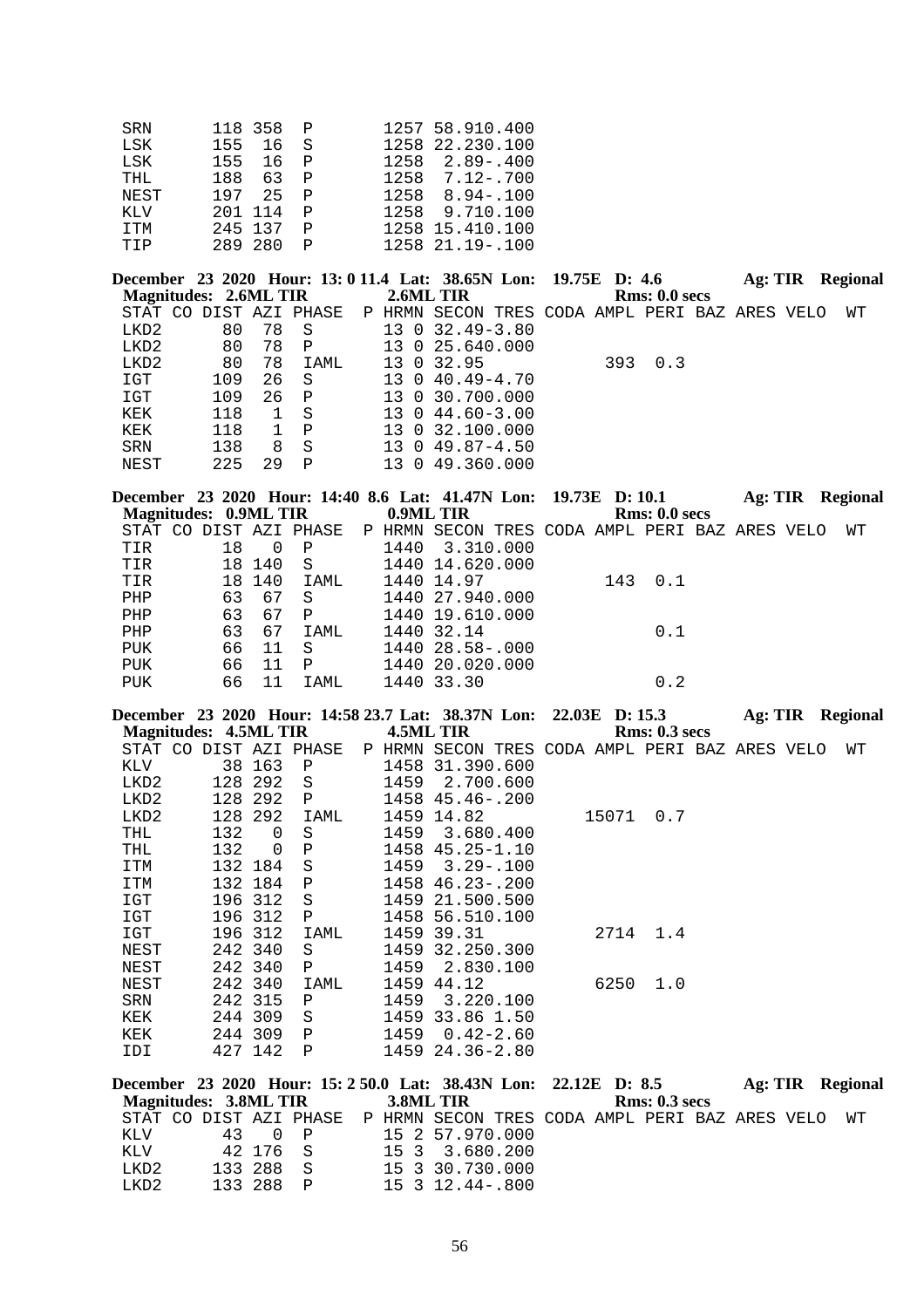| LKD2<br>133 288<br>15 3 44.89<br>IAML<br>$_{\tt IGT}$<br>198 309<br>15<br>3 48.750.100<br>S<br>$_{\tt IGT}$<br>198 309<br>3 26.73 3.20<br>15<br>Ρ<br>198 309<br>$_{\tt IGT}$<br>15 4 11.02<br>IAML<br>232 326<br>$3, 56.81 - .200$<br>LSK<br>15<br>S<br>232 326<br>LSK<br>15 3 30.29 2.00<br>Ρ<br>239 338<br>15 3 54.39-4.50<br>NEST<br>S<br>239 338<br>$\, {\bf P}$<br>15<br>3 32.46 3.10<br>NEST<br>245 312<br>S<br>15 3 48.91-10.0<br>SRN<br>245 312<br>15 3 30.35 -. 000<br>SRN<br>Ρ | 0.9<br>3857<br>679<br>1.3                            |
|------------------------------------------------------------------------------------------------------------------------------------------------------------------------------------------------------------------------------------------------------------------------------------------------------------------------------------------------------------------------------------------------------------------------------------------------------------------------------------------|------------------------------------------------------|
| December 23 2020 Hour: 15:17 11.2 Lat: 37.98N Lon:                                                                                                                                                                                                                                                                                                                                                                                                                                       | 21.70E D: 11.2<br><b>Ag: TIR</b> Regional            |
| <b>Magnitudes: 3.1ML TIR</b><br>3.1ML TIR                                                                                                                                                                                                                                                                                                                                                                                                                                                | <b>Rms: 0.3 secs</b>                                 |
| STAT CO DIST AZI PHASE                                                                                                                                                                                                                                                                                                                                                                                                                                                                   | P HRMN SECON TRES CODA AMPL PERI BAZ ARES VELO<br>WΤ |
| KLV<br>38<br>$\overline{0}$<br>1517 18.060.000<br>Ρ<br>KLV<br>40<br>80<br>$\rm S$<br>1517 23.840.000                                                                                                                                                                                                                                                                                                                                                                                     |                                                      |
| 128 315<br>LKD2<br>S<br>1517 50.450.500                                                                                                                                                                                                                                                                                                                                                                                                                                                  |                                                      |
| 128 315<br>LKD2<br>1517 33.21 -. 100<br>Ρ                                                                                                                                                                                                                                                                                                                                                                                                                                                |                                                      |
| 128 315<br>LKD2<br>1517 57.37<br>IAML                                                                                                                                                                                                                                                                                                                                                                                                                                                    | 857<br>0.6                                           |
| 209 326<br>$_{\tt ICT}$<br>1518 12.13 -. 400<br>S                                                                                                                                                                                                                                                                                                                                                                                                                                        |                                                      |
| 209 326<br>IGT<br>1517 46.700.500<br>Ρ                                                                                                                                                                                                                                                                                                                                                                                                                                                   |                                                      |
| IGT<br>209 326<br>1518 23.47<br>IAML                                                                                                                                                                                                                                                                                                                                                                                                                                                     | 107<br>0.4                                           |
| KEK<br>254 320<br>S<br>1517 57.34-10.0                                                                                                                                                                                                                                                                                                                                                                                                                                                   |                                                      |
| 254 320<br>KEK<br>1517 49.52-2.60<br>Ρ                                                                                                                                                                                                                                                                                                                                                                                                                                                   |                                                      |
| 259 339<br>LSK<br>$\rm S$<br>1518<br>259 339<br>LSK<br>1517 51.04-1.70<br>Ρ                                                                                                                                                                                                                                                                                                                                                                                                              | $6.60 - 10.0$                                        |
| 276 349<br>1518 11.30-10.0<br>NEST<br>S                                                                                                                                                                                                                                                                                                                                                                                                                                                  |                                                      |
|                                                                                                                                                                                                                                                                                                                                                                                                                                                                                          |                                                      |
| 276 349<br>1517 52.12-3.00<br>NEST<br>Ρ                                                                                                                                                                                                                                                                                                                                                                                                                                                  |                                                      |
|                                                                                                                                                                                                                                                                                                                                                                                                                                                                                          |                                                      |
|                                                                                                                                                                                                                                                                                                                                                                                                                                                                                          | 19.36E D: 7.0<br><b>Ag: TIR</b> Regional             |
| <b>Magnitudes: 1.8ML TIR</b><br>1.8ML TIR                                                                                                                                                                                                                                                                                                                                                                                                                                                | Rms: 0.0 secs                                        |
| STAT CO DIST AZI PHASE                                                                                                                                                                                                                                                                                                                                                                                                                                                                   | P HRMN SECON TRES CODA AMPL PERI BAZ ARES VELO<br>WΤ |
| 23<br>$\mathbf 0$<br>1547 29.840.000<br>$\operatorname{SDA}$<br>Ρ<br>23<br>$\rm S$<br>1547 32.36 -. 100<br>SDA<br>29                                                                                                                                                                                                                                                                                                                                                                     |                                                      |
| 1547 33.09<br>23<br>SDA<br>29<br>IAML                                                                                                                                                                                                                                                                                                                                                                                                                                                    | 500<br>0.2                                           |
| 49<br>$\rm S$<br>1547 39.730.000<br>PUK<br>66                                                                                                                                                                                                                                                                                                                                                                                                                                            |                                                      |
| ${\tt PUK}$<br>49<br>1547 32.97-.300<br>66<br>Ρ                                                                                                                                                                                                                                                                                                                                                                                                                                          |                                                      |
| 66<br>49<br>PUK<br>IAML<br>1547 43.88                                                                                                                                                                                                                                                                                                                                                                                                                                                    | 107<br>0.4                                           |
| 92 102<br>1547 52.55-.100<br>PHP<br>S                                                                                                                                                                                                                                                                                                                                                                                                                                                    |                                                      |
| 102<br>92<br>$\, {\bf P}$<br>1547 40.690.000<br>PHP                                                                                                                                                                                                                                                                                                                                                                                                                                      |                                                      |
|                                                                                                                                                                                                                                                                                                                                                                                                                                                                                          | 22.01E D: 8.3<br><b>Ag: TIR</b> Regional             |
| <b>Magnitudes: 3.4ML TIR</b><br>3.4ML TIR                                                                                                                                                                                                                                                                                                                                                                                                                                                | Rms: 0.6 secs                                        |
| STAT CO DIST AZI PHASE                                                                                                                                                                                                                                                                                                                                                                                                                                                                   | P HRMN SECON TRES CODA AMPL PERI BAZ ARES VELO<br>WΤ |
| 39<br>$\mathbf 0$<br>1927 51.280.000<br>KLV<br>Ρ                                                                                                                                                                                                                                                                                                                                                                                                                                         |                                                      |
| 38 160<br>KLV<br>$\rm S$<br>1927 56.510.000                                                                                                                                                                                                                                                                                                                                                                                                                                              |                                                      |
| 293<br>LKD2<br>127<br>S<br>1928                                                                                                                                                                                                                                                                                                                                                                                                                                                          | 24.140.700                                           |
| 127 293<br>1928<br>LKD2<br>Ρ<br>127 293<br>LKD2<br>1928<br>30.09<br>IAML                                                                                                                                                                                                                                                                                                                                                                                                                 | $5.46 - 1.40$<br>964<br>0.7                          |
| 313<br>1928 38.90-3.60<br>$_{\tt IGT}$<br>195<br>S                                                                                                                                                                                                                                                                                                                                                                                                                                       |                                                      |
| 195 313<br>$_{\tt IGT}$<br>1928 17.890.200<br>Ρ                                                                                                                                                                                                                                                                                                                                                                                                                                          |                                                      |
| $_{\rm LSK}$<br>232 330<br>1928 51.55 -. 300<br>S                                                                                                                                                                                                                                                                                                                                                                                                                                        |                                                      |
| December 23 2020 Hour: 15:47 24.8 Lat: 41.87N Lon:<br>December 23 2020 Hour: 19:27 44.6 Lat: 38.36N Lon:<br>$_{\rm LSK}$<br>232 330<br>Ρ<br>1928 23.610.600                                                                                                                                                                                                                                                                                                                              |                                                      |
| 242 315<br>1928 52.55-2.30<br>SRN<br>S                                                                                                                                                                                                                                                                                                                                                                                                                                                   |                                                      |
| 242 315<br>1928 25.450.700<br>SRN<br>Ρ                                                                                                                                                                                                                                                                                                                                                                                                                                                   |                                                      |
| 242 341<br>1928 53.35-1.00<br>NEST<br>S<br>242 341<br>1928 25.270.800<br>NEST<br>Ρ                                                                                                                                                                                                                                                                                                                                                                                                       |                                                      |

KEK 244 309 S 1928 38.84-10.0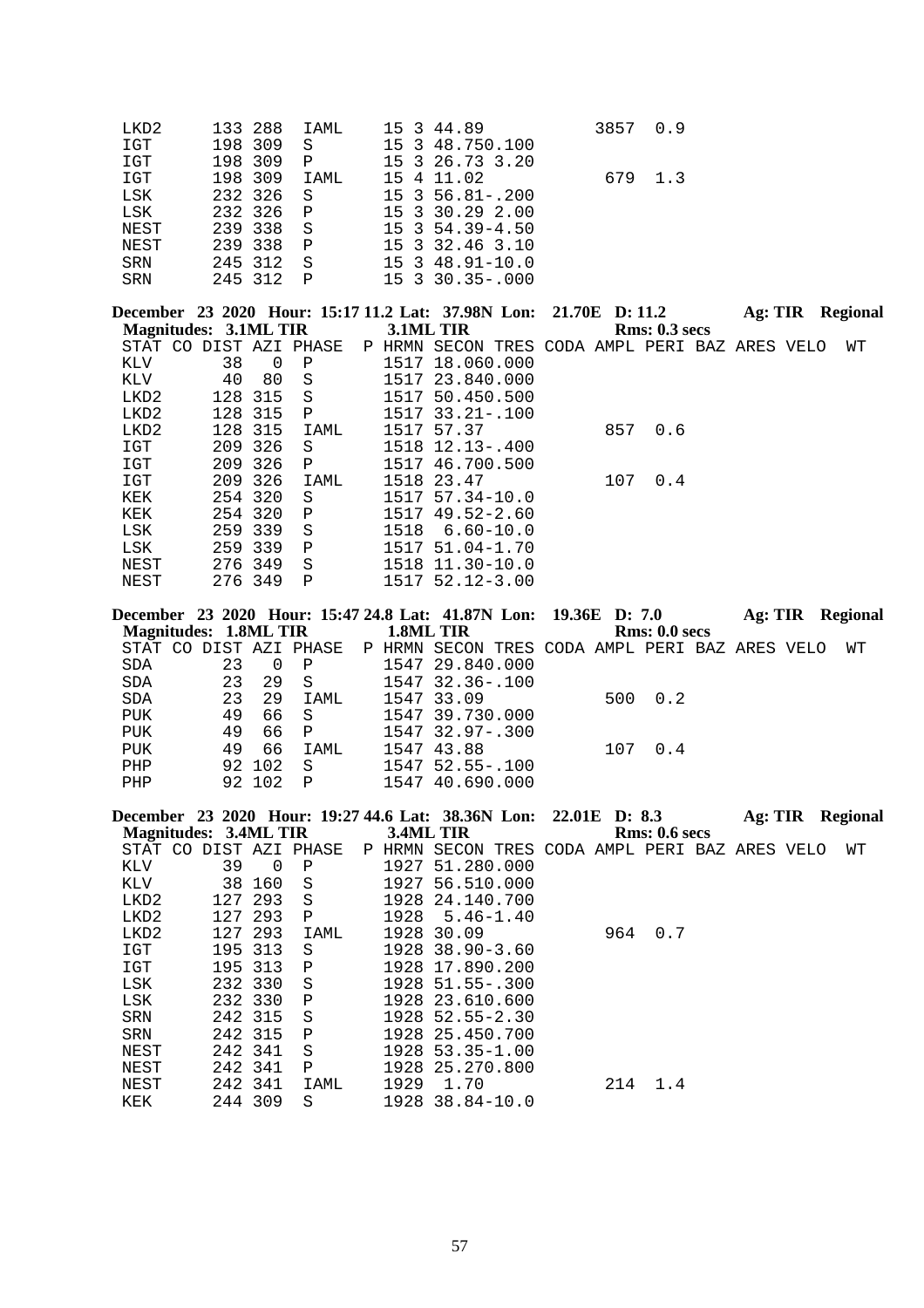|              |                              |                    |          |   |                 | December 23 2020 Hour: 20: 2 24.1 Lat: 38.42N Lon: 22.15E D: 11.5 |               |                      |  | Ag: TIR Regional        |
|--------------|------------------------------|--------------------|----------|---|-----------------|-------------------------------------------------------------------|---------------|----------------------|--|-------------------------|
|              | <b>Magnitudes: 4.1ML TIR</b> |                    |          |   |                 | 4.1ML TIR                                                         |               | <b>Rms: 0.1 secs</b> |  |                         |
|              | STAT CO DIST AZI PHASE       |                    |          |   |                 | P HRMN SECON TRES CODA AMPL PERI BAZ ARES VELO                    |               |                      |  | WΤ                      |
| KLV          | 45                           | 0                  | Ρ        |   |                 | 20 2 31.870.000                                                   |               |                      |  |                         |
| KLV          |                              | 42 179             | $\rm S$  |   |                 | 20 2 37.450.100                                                   |               |                      |  |                         |
| LKD2         | 136                          | 288                | S        |   | 20 <sub>3</sub> | $5.05 - .100$                                                     |               |                      |  |                         |
| LKD2         |                              | 136 288            | Ρ        |   |                 | 20 2 46.30-1.20                                                   |               |                      |  |                         |
| LKD2         |                              | 136 288            | IAML     |   |                 | 20 3 11.23                                                        | 5750          | 0.5                  |  |                         |
| IGT          |                              | 200 309            | S        |   |                 | 20 3 23.090.100                                                   |               |                      |  |                         |
| IGT          |                              | 200 309            | Ρ        |   |                 | 20 2 59.60 1.90                                                   |               |                      |  |                         |
| IGT          |                              | 200 309            | IAML     |   |                 | 20 3 33.66                                                        | 714           | 0.7                  |  |                         |
| NEST         |                              | 241 338            | S        |   |                 | 20 3 32.870.100                                                   |               |                      |  |                         |
| NEST         |                              | 241 338            | Ρ        |   | 20 <sub>3</sub> | 5.48 2.20                                                         |               |                      |  |                         |
| SRN          |                              | 247 312            | S        |   |                 | 20 3 33.71-1.00                                                   |               |                      |  |                         |
| SRN          |                              | 247 312            | Ρ        |   |                 | 20 3 4.04 - .400                                                  |               |                      |  |                         |
| SRN          |                              | 247 312            | IAML     |   |                 | 20 3 48.00                                                        | 1179          | 0.7                  |  |                         |
|              |                              |                    |          |   |                 |                                                                   |               |                      |  |                         |
|              |                              |                    |          |   |                 | December 23 2020 Hour: 23:15 10.6 Lat: 40.91N Lon:                | 20.68E D: 2.7 |                      |  | Ag: TIR Regional        |
|              | <b>Magnitudes: 1.0ML TIR</b> |                    |          |   | 1.0ML TIR       |                                                                   |               | Rms: 0.0 secs        |  |                         |
|              | STAT CO DIST AZI PHASE       |                    |          |   |                 | P HRMN SECON TRES CODA AMPL PERI BAZ ARES VELO                    |               |                      |  | WТ                      |
| KBN          |                              | 32 163             | Sg       |   |                 | 2315 20.780.000                                                   |               |                      |  |                         |
| KBN          | 32                           | 163                | Pg       |   |                 | 2315 16.40 -. 000                                                 |               |                      |  |                         |
| NEST         | 63                           | 0                  | Pg       |   |                 | 2315 21.340.000                                                   |               |                      |  |                         |
| NEST         | 63                           | 149                | Sg       |   |                 | 2315 30.67-.000                                                   |               |                      |  |                         |
| NEST         |                              | 63 149             | IAML     |   |                 | 2315 34.14                                                        | 36            | 0.4                  |  |                         |
|              |                              | 63 149             |          |   |                 | 2315 32.16                                                        |               | 0.2                  |  |                         |
| NEST         |                              |                    | IAML     |   |                 |                                                                   |               |                      |  |                         |
| BERA         |                              | 66 251             | Sg       |   |                 | 2315 31.460.000                                                   |               |                      |  |                         |
| LSK          | 85                           | 185                | Pg       |   |                 | 2315 26.250.600                                                   |               |                      |  |                         |
| LSK          | 85                           | 185                | Sg       |   |                 | 2315 37.700.800                                                   |               |                      |  |                         |
| PHP          |                              | 89 348             | Sg       |   |                 | 2315 37.910.000                                                   |               |                      |  |                         |
| PHP          |                              | 89 348             | Pg       |   |                 | 2315 26.220.000                                                   |               |                      |  |                         |
| PHP          |                              | 89 348             | IAML     |   |                 | 2315 41.98                                                        |               | 0.2                  |  |                         |
|              |                              |                    |          |   |                 |                                                                   |               |                      |  |                         |
|              |                              |                    |          |   |                 |                                                                   |               |                      |  |                         |
|              |                              |                    |          |   |                 | December 23 2020 Hour: 23:48 33.1 Lat: 40.81N Lon:                | 21.39E D: 5.8 |                      |  | <b>Ag: TIR Regional</b> |
|              | <b>Magnitudes: 1.7ML TIR</b> |                    |          |   |                 | 1.7ML TIR                                                         |               | <b>Rms: 0.2 secs</b> |  |                         |
|              | STAT CO DIST AZI PHASE       |                    |          |   |                 | P HRMN SECON TRES CODA AMPL PERI BAZ ARES VELO                    |               |                      |  | WТ                      |
| NEST         |                              | 52 214             | Sg       |   |                 | 2348 49.39 -. 200                                                 |               |                      |  |                         |
| NEST         |                              | 52 214             | Pg       |   |                 | $C$ 2348 41.08-1.40                                               |               |                      |  |                         |
| NEST         | 52                           | 214                | IAML     |   |                 | 2348 52.02                                                        | 107           | 0.2                  |  |                         |
| KBN          | 56                           | 249                | Sg       |   |                 | 2348 49.26 -. 200                                                 |               |                      |  |                         |
| KBN          |                              | 56 249             | Pg       |   |                 | 2348 42.740.300                                                   |               |                      |  |                         |
| KBN          |                              | 56 249             | IAML     |   |                 | 2348 52.25                                                        |               | 71 0.2               |  |                         |
| LSK          |                              | 99 223             | Sg       |   |                 | 2349 3.460.000                                                    |               |                      |  |                         |
| LSK          |                              | 99 223             | Pg       |   |                 | 2348 50.16 -. 300                                                 |               |                      |  |                         |
| PHP          |                              | 126 321            | Sg       |   |                 | 2349 10.89 -. 100                                                 |               |                      |  |                         |
| PHP          |                              | 126 321            | Pg       |   |                 | 2348 52.22-2.50                                                   |               |                      |  |                         |
| PHP          |                              | 126 321            | IAML     |   |                 | 2349 15.17                                                        | 36            | 0.3                  |  |                         |
| SRN          |                              | 157 230            | S        |   |                 | 2349 21.320.100                                                   |               |                      |  |                         |
| SRN          |                              | 157 230            | Ρ        |   | 2349            | 3.52 2.90                                                         |               |                      |  |                         |
|              |                              |                    |          |   |                 |                                                                   |               |                      |  |                         |
|              |                              |                    |          |   |                 | December 24 2020 Hour: 1:21 34.2 Lat: 41.46N Lon:                 | 20.99E D: 2.0 |                      |  | <b>Ag: TIR Regional</b> |
|              | <b>Magnitudes: 1.8ML TIR</b> |                    |          |   |                 | 1.8ML TIR                                                         |               | <b>Rms: 0.1 secs</b> |  |                         |
|              | STAT CO DIST AZI PHASE       |                    |          |   |                 | P HRMN SECON TRES CODA AMPL PERI BAZ ARES VELO                    |               |                      |  | WΤ                      |
| PHP          |                              | 52 299             | Sg       |   |                 | 121 50.500.000                                                    |               |                      |  |                         |
| PHP          |                              | 52 299             | Pg       | D |                 | 121 43.580.100                                                    |               |                      |  |                         |
| PHP          | 52                           | 299                | IAML     |   |                 | 121 51.29                                                         | 143           | 0.3                  |  |                         |
| KBN          | 95                           | 191                | S        |   | 122             | $2.91 - .100$                                                     |               |                      |  |                         |
| KBN          |                              | 95 191             | Ρ        |   |                 | 121 50.680.000                                                    |               |                      |  |                         |
| PUK          | 111                          | 306                | Sg       |   |                 | 122 8.74 - . 000                                                  |               |                      |  |                         |
| PUK          |                              | 111 306            | Pg       |   |                 | 121 53.58-.400                                                    |               |                      |  |                         |
| PUK          |                              | 111 306            | IAML     |   |                 | 122 15.62                                                         |               | 0.5                  |  |                         |
| NEST<br>NEST |                              | 117 177<br>117 177 | Sg<br>Pg |   |                 | 122 10.35 -. 100<br>121 54.12-.800                                |               |                      |  |                         |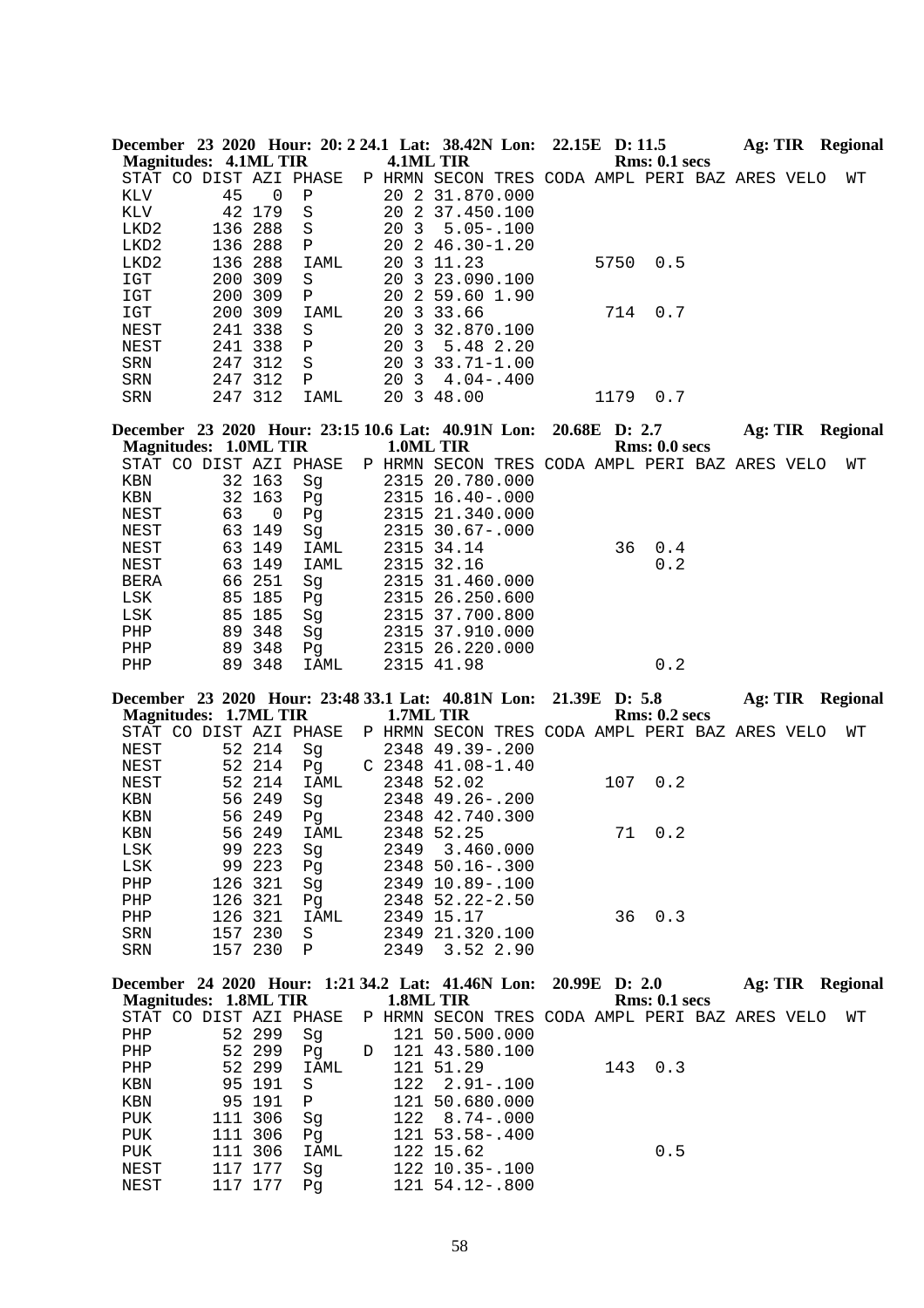| NEST       | 117 177 IAML |              | 122 15.04             | 36 0.4      |
|------------|--------------|--------------|-----------------------|-------------|
| BCI        | 126 324      | Sq           | $122$ $13.20 - .000$  |             |
| BCI        | 126 324      | Pq D         | 121 56.650.200        |             |
| BCI        | 126 324 IAML |              | 122 16.82             | 36 0.5      |
| <b>SDA</b> | 140 299      | Sn           | 122 17.57-.000        |             |
| SDA        | 140 299      | Pn           | $121\ \,58.82 - .200$ |             |
| <b>SDA</b> | 140 299 IAML |              | 122 23.81             | $36 \t 0.3$ |
| LSK        | 149 193 S    |              | 122 20.300.300        |             |
| LSK        | 149 193      | $\mathsf{P}$ | 122 1.310.900         |             |

| <b>Magnitudes: 1.6ML TIR</b> |  |         |                |   |     | December 24 2020 Hour: 2:7 10.1 Lat: 40.76N Lon: 21.37E D: 14.0<br>1.6ML TIR |  |     | Rms: 0.3~secs | Ag: TIR |  | <b>Regional</b> |
|------------------------------|--|---------|----------------|---|-----|------------------------------------------------------------------------------|--|-----|---------------|---------|--|-----------------|
| STAT CO                      |  |         | DIST AZI PHASE |   |     | P HRMN SECON TRES CODA AMPL PERI BAZ ARES VELO                               |  |     |               |         |  | WТ              |
| NEST                         |  | 47 216  | Sq             |   |     | 2 7 25.870.800                                                               |  |     |               |         |  |                 |
| NEST                         |  | 47 216  | Pq             |   |     | $2 \t 7 \t 18.31 - .400$                                                     |  |     |               |         |  |                 |
| NEST                         |  | 47 216  | IAML           |   |     | 2 7 28.77                                                                    |  | 107 | 0.2           |         |  |                 |
| KBN                          |  | 51 254  | Sq             |   |     | $2 \t 7 \t 25.54 - 100$                                                      |  |     |               |         |  |                 |
| KBN                          |  | 51 254  | Pq             | C |     | 2 7 19.190.200                                                               |  |     |               |         |  |                 |
| <b>KBN</b>                   |  | 51 254  | IAML           |   |     | 2 7 29.01                                                                    |  | 71  | 0.2           |         |  |                 |
| LSK                          |  | 95 225  | Sq             |   |     | $2 \t 7 \t 38.34 - .400$                                                     |  |     |               |         |  |                 |
| LSK                          |  | 95 225  | Pq             |   |     | 2 7 26.560.100                                                               |  |     |               |         |  |                 |
| PHP                          |  | 129 324 | Sq             |   |     | 2 7 48.470.100                                                               |  |     |               |         |  |                 |
| PHP                          |  | 129 324 | Pq             |   |     | 2 7 30.95-1.10                                                               |  |     |               |         |  |                 |
| PHP                          |  | 129 324 | IAML           |   |     | 2 7 51.92                                                                    |  | 36  | 0.3           |         |  |                 |
| IGT                          |  | 162 214 | Sq             |   |     | 2 7 58.480.200                                                               |  |     |               |         |  |                 |
| IGT                          |  | 162 214 | Pq             |   | 2 7 | 40.89 3.30                                                                   |  |     |               |         |  |                 |

| December 24 2020 Hour: 2:40 35.7 Lat: 40.74N Lon: 21.47E D: 3.4 |         |      |             |           |                                                                       |  |               | Ag: TIR | Regional |
|-----------------------------------------------------------------|---------|------|-------------|-----------|-----------------------------------------------------------------------|--|---------------|---------|----------|
| Magnitudes: 1.2ML TIR                                           |         |      |             | 1.2ML TIR |                                                                       |  | Rms: 0.0 secs |         |          |
|                                                                 |         |      |             |           | STAT CO DIST AZI PHASE P HRMN SECON TRES CODA AMPL PERI BAZ ARES VELO |  |               |         | WТ       |
| NEST                                                            | 51 225  | Sq   |             |           | 240 51.93-.000                                                        |  |               |         |          |
| NEST                                                            | 51 225  | Pq   | $\mathbb C$ |           | 240 44.95-.000                                                        |  |               |         |          |
| NEST                                                            | 51 225  | IAML |             |           | 240 54.32                                                             |  | 71 0.3        |         |          |
| KBN                                                             | 59 258  | Sq   |             |           | 240 53.670.000                                                        |  |               |         |          |
| KBN                                                             | 59 258  | Pq   |             |           | 240 44.21-1.80                                                        |  |               |         |          |
| KBN                                                             | 59 258  | IAML |             |           | 240 55.57                                                             |  | 36 0.2        |         |          |
| LSK                                                             | 99 229  | Sq   |             |           | 241 6.170.000                                                         |  |               |         |          |
| LSK                                                             | 99 229  | Pq   |             |           | 240 53.240.100                                                        |  |               |         |          |
| SRN                                                             | 157 234 | Sq   |             |           | 241 24.370.000                                                        |  |               |         |          |
| SRN                                                             | 157 234 | Pa   |             | 241       | 5.92 2.40                                                             |  |               |         |          |

|                              |     |         |                        |   |     | December 24 2020 Hour: 2:45 32.9 Lat: 40.81N Lon: 21.41E D: 5.4 |  |     |               | Ag: TIR | Regional |  |
|------------------------------|-----|---------|------------------------|---|-----|-----------------------------------------------------------------|--|-----|---------------|---------|----------|--|
| <b>Magnitudes: 1.9ML TIR</b> |     |         |                        |   |     | 1.9ML TIR                                                       |  |     | Rms: 0.2~secs |         |          |  |
|                              |     |         | STAT CO DIST AZI PHASE |   |     | P HRMN SECON TRES CODA AMPL PERI BAZ ARES VELO                  |  |     |               |         | WΤ       |  |
| NEST                         |     | 53 215  | Sq                     |   |     | 245 48.98 -. 800                                                |  |     |               |         |          |  |
| NEST                         | 53  | 215     | Pq                     |   |     | 245 41.59-1.00                                                  |  |     |               |         |          |  |
| NEST                         | 53  | 215     | IAML                   |   |     | 245 51.93                                                       |  | 214 | 0.2           |         |          |  |
| KBN                          |     | 57 249  | Sq                     |   |     | 245 50.100.200                                                  |  |     |               |         |          |  |
| KBN                          |     | 57 249  | Pq                     |   |     | 245 42.53-.100                                                  |  |     |               |         |          |  |
| LSK                          |     | 101 224 | Sq                     |   | 246 | $3.61 - .100$                                                   |  |     |               |         |          |  |
| LSK                          | 101 | 224     | Pq                     |   |     | $245$ $49.37 - 1.20$                                            |  |     |               |         |          |  |
| BERA                         | 123 | 0       | Pq                     | C |     | 245 53.860.000                                                  |  |     |               |         |          |  |
| <b>BERA</b>                  | 125 | 266     | Sq                     |   |     | 246 10.89 -. 100                                                |  |     |               |         |          |  |
| <b>BERA</b>                  | 125 | 266     | IAML                   |   |     | 246 15.97                                                       |  | 36  | 0.3           |         |          |  |
| PHP                          | 127 | 321     | Sq                     |   | 246 | $11.01 - .200$                                                  |  |     |               |         |          |  |
| PHP                          | 127 | 321     | Pq                     |   |     | 245 55.040.300                                                  |  |     |               |         |          |  |
| PHP                          | 127 | 321     | IAML                   |   |     | 246 18.27                                                       |  | 36  | 0.6           |         |          |  |
| SRN                          | 159 | 230     | Sq                     |   |     | 246 21.610.100                                                  |  |     |               |         |          |  |
| SRN                          | 159 | 230     | Pq                     |   | 246 | 0.730.000                                                       |  |     |               |         |          |  |
| IGT                          | 169 | 214     | Sn                     |   |     | 246 24.100.100                                                  |  |     |               |         |          |  |
| IGT                          |     | 169 214 | Pn                     |   | 246 | $1.88 - .200$                                                   |  |     |               |         |          |  |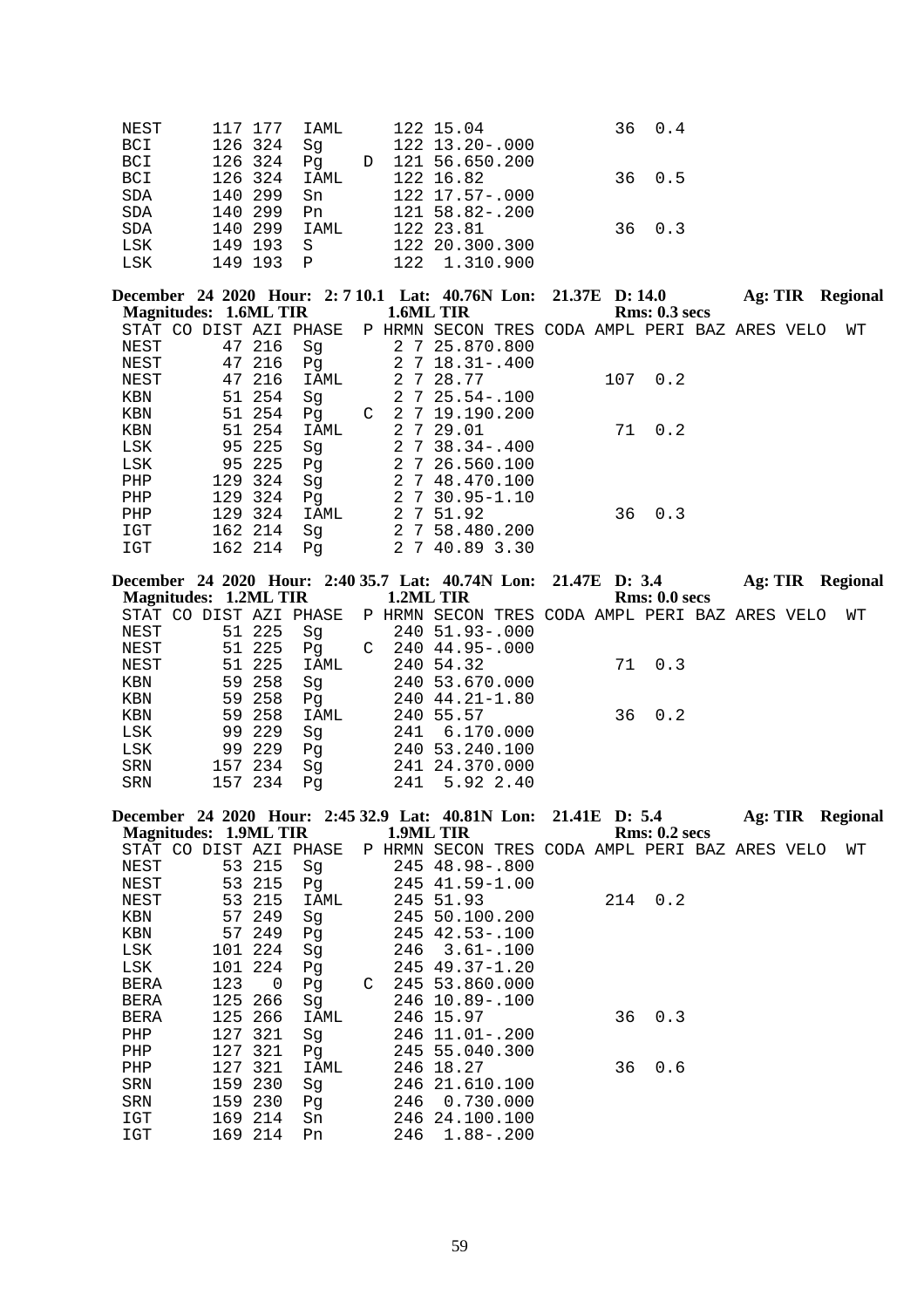|                       |     |          |                        |   |     |                | December 24 2020 Hour: 3:0 2.7 Lat: 40.86N Lon: 21.54E D: 6.3 |  |     |               | Ag: TIR |  | Regional |
|-----------------------|-----|----------|------------------------|---|-----|----------------|---------------------------------------------------------------|--|-----|---------------|---------|--|----------|
| Magnitudes: 2.0ML TIR |     |          |                        |   |     |                | 2.0ML TIR                                                     |  |     | Rms: 0.2~secs |         |  |          |
|                       |     |          | STAT CO DIST AZI PHASE |   |     |                | P HRMN SECON TRES CODA AMPL PERI BAZ ARES VELO                |  |     |               |         |  | WТ       |
| NEST                  | 65  | 221      | Sq                     |   | 3 0 |                | $22.41 - .300$                                                |  |     |               |         |  |          |
| NEST                  | 65  | 221      | Pq                     | C | 3   | 0              | $13.15 - 1.00$                                                |  |     |               |         |  |          |
| NEST                  | 65  | 221      | IAML                   |   | 3   | 0              | 24.03                                                         |  | 214 | 0.2           |         |  |          |
| KBN                   | 69  | 248      | Sq                     |   | 3   | $\Omega$       | $23.00 - .100$                                                |  |     |               |         |  |          |
| KBN                   | 69  | 248      | Pq                     | C | 3   | $\overline{0}$ | 14.390.000                                                    |  |     |               |         |  |          |
| LSK                   |     | 112 226  | Sq                     |   | 3   | $\Omega$       | $36.63 - 100$                                                 |  |     |               |         |  |          |
| LSK                   |     | 112 226  | Pq                     |   | 3   | $\Omega$       | $21.15 - 1.00$                                                |  |     |               |         |  |          |
| PHP                   | 130 | 316      | S                      |   | 3   | $\overline{0}$ | $41.72 - .100$                                                |  |     |               |         |  |          |
| PHP                   | 130 | 316      | Pq                     | C | 3   | $\overline{0}$ | 24.86-.200                                                    |  |     |               |         |  |          |
| PHP                   | 130 | 316      | IAML                   |   | 3   | 0              | 50.95                                                         |  | 36  | 0.6           |         |  |          |
| <b>BERA</b>           | 135 | $\Omega$ | Pq                     |   | 3   | $\Omega$       | 25.780.000                                                    |  |     |               |         |  |          |
| <b>BERA</b>           | 136 | 264      | Sq                     |   | 3   | $\overline{0}$ | 44.130.100                                                    |  |     |               |         |  |          |
| <b>BERA</b>           | 136 | 264      | IAML                   |   | 3   |                | 0.49.03                                                       |  | 36  | 0.4           |         |  |          |
| SRN                   | 170 | 231      | Sq                     |   | 3   |                | $0\,54.07 - .300$                                             |  |     |               |         |  |          |
| <b>SRN</b>            | 170 | 231      | Pq                     |   | 3   | $\overline{0}$ | 32.600.400                                                    |  |     |               |         |  |          |
| IGT                   | 180 | 216      | Sq                     |   | 3   | 0              | 56.630.100                                                    |  |     |               |         |  |          |
| IGT                   | 180 | 216      | Pq                     | C | 3 0 |                | 36.01 2.60                                                    |  |     |               |         |  |          |

|                       |         |                        |   |           | December 24 2020 Hour: 4:10 10.0 Lat: 40.78N Lon: 21.53E D: 10.9 |  |    |               | Ag: TIR | Regional |
|-----------------------|---------|------------------------|---|-----------|------------------------------------------------------------------|--|----|---------------|---------|----------|
| Magnitudes: 1.6ML TIR |         |                        |   | 1.6ML TIR |                                                                  |  |    | Rms: 0.2~secs |         |          |
|                       |         | STAT CO DIST AZI PHASE |   |           | P HRMN SECON TRES CODA AMPL PERI BAZ ARES VELO                   |  |    |               |         | WТ       |
| NEST                  | 58 226  | Sq                     |   |           | 410 27.85-.100                                                   |  |    |               |         |          |
| NEST                  | 58 226  | Pq                     |   |           | 410 20.14 -. 100                                                 |  |    |               |         |          |
| NEST                  | 58 226  | IAML                   |   |           | 410 30.68                                                        |  | 71 | 0.2           |         |          |
| KBN                   | 65 255  | Sq                     |   |           | $41029.27 - 100$                                                 |  |    |               |         |          |
| KBN                   | 65 255  | Pq                     | D |           | 410 21.270.200                                                   |  |    |               |         |          |
| LSK                   | 106 229 | Sq                     |   |           | 410 42.500.400                                                   |  |    |               |         |          |
| LSK                   | 106 229 | Pq                     |   |           | 410 28.09-.300                                                   |  |    |               |         |          |
| PHP                   | 136 319 | S                      |   |           | $410, 50.40 - .100$                                              |  |    |               |         |          |
| PHP                   | 136 319 | Ρ                      |   | 410       | 34.030.900                                                       |  |    |               |         |          |
| PHP                   | 136 319 | IAML                   |   |           | 410 55.81                                                        |  |    | 0.4           |         |          |
| SRN                   | 163 233 | Sq                     |   |           | $410\,58.09 - 1.40$                                              |  |    |               |         |          |
| SRN                   | 163 233 | Pq                     |   | 410       | 39.67 1.40                                                       |  |    |               |         |          |
| IGT                   | 172 217 | S                      |   | 411       | $1.16 - .100$                                                    |  |    |               |         |          |
| IGT                   | 172 217 | Ρ                      |   | 410       | 40.190.900                                                       |  |    |               |         |          |

|                              |  |         |                        |   |           | December 24 2020 Hour: 4:58 31.1 Lat: 40.67N Lon: 21.47E D: 6.4 |  |     |               | Ag: TIR |  | Regional |
|------------------------------|--|---------|------------------------|---|-----------|-----------------------------------------------------------------|--|-----|---------------|---------|--|----------|
| <b>Magnitudes: 1.5ML TIR</b> |  |         |                        |   | 1.5ML TIR |                                                                 |  |     | Rms: 0.1~secs |         |  |          |
|                              |  |         | STAT CO DIST AZI PHASE |   |           | P HRMN SECON TRES CODA AMPL PERI BAZ ARES VELO                  |  |     |               |         |  | WТ       |
| NEST                         |  | 46 233  | Sq                     |   |           | $458$ $45.25 - .100$                                            |  |     |               |         |  |          |
| NEST                         |  | 46 233  | P <sub>q</sub>         |   |           | 458 39.05-.200                                                  |  |     |               |         |  |          |
| NEST                         |  | 46 233  | IAML                   |   |           | 458 48.64                                                       |  | 107 | 0.2           |         |  |          |
| KBN                          |  | 58 266  | Sq                     |   |           | 458 48.310.000                                                  |  |     |               |         |  |          |
| KBN                          |  | 58 266  | Pq                     | C |           | $458$ $40.14 - .800$                                            |  |     |               |         |  |          |
| KBN                          |  | 58 266  | IAML                   |   |           | 458 48.94                                                       |  | 36  | 0.4           |         |  |          |
| LSK                          |  | 93 233  | Sq                     |   |           | 458 59.650.100                                                  |  |     |               |         |  |          |
| LSK                          |  | 93 233  | Pq                     |   |           | 458 47.650.300                                                  |  |     |               |         |  |          |
| SRN                          |  | 152 236 | Sq                     |   |           | 459 17.87-.000                                                  |  |     |               |         |  |          |
| SRN                          |  | 152 236 | Pq                     |   | 459       | $0.20$ 2.40                                                     |  |     |               |         |  |          |
| SRN                          |  | 152 236 | IAML                   |   |           | 459 22.06                                                       |  | 36  | 0.6           |         |  |          |
| IGT                          |  | 159 219 | Sn                     |   |           | 459 19.110.000                                                  |  |     |               |         |  |          |
| IGT                          |  | 159 219 | Pn                     |   | 459       | 0.812.30                                                        |  |     |               |         |  |          |

| December 24 2020 Hour: 5:10 47.0 Lat: 40.83N Lon: 21.48E D: 4.1          |             |      |  |                         |  |               |  | Ag: TIR Regional |
|--------------------------------------------------------------------------|-------------|------|--|-------------------------|--|---------------|--|------------------|
| Magnitudes: 1.8ML TIR                                                    |             |      |  | 1.8ML TIR               |  | Rms: 0.2~secs |  |                  |
| STAT CO DIST AZI PHASE P HRMN SECON TRES CODA AMPL PERI BAZ ARES VELO WT |             |      |  |                         |  |               |  |                  |
| NEST                                                                     | 59 219   Sa |      |  | $511 \quad 4.60 - 1.10$ |  |               |  |                  |
| NEST                                                                     | 59 219 Pa   |      |  | $510\ \ 57.40 - .300$   |  |               |  |                  |
| NEST                                                                     | 59 219      | IAML |  | 511 7.86                |  | 107 0.3       |  |                  |
| KBN                                                                      | 63 249      | Sa   |  | $511 \quad 5.89 - .100$ |  |               |  |                  |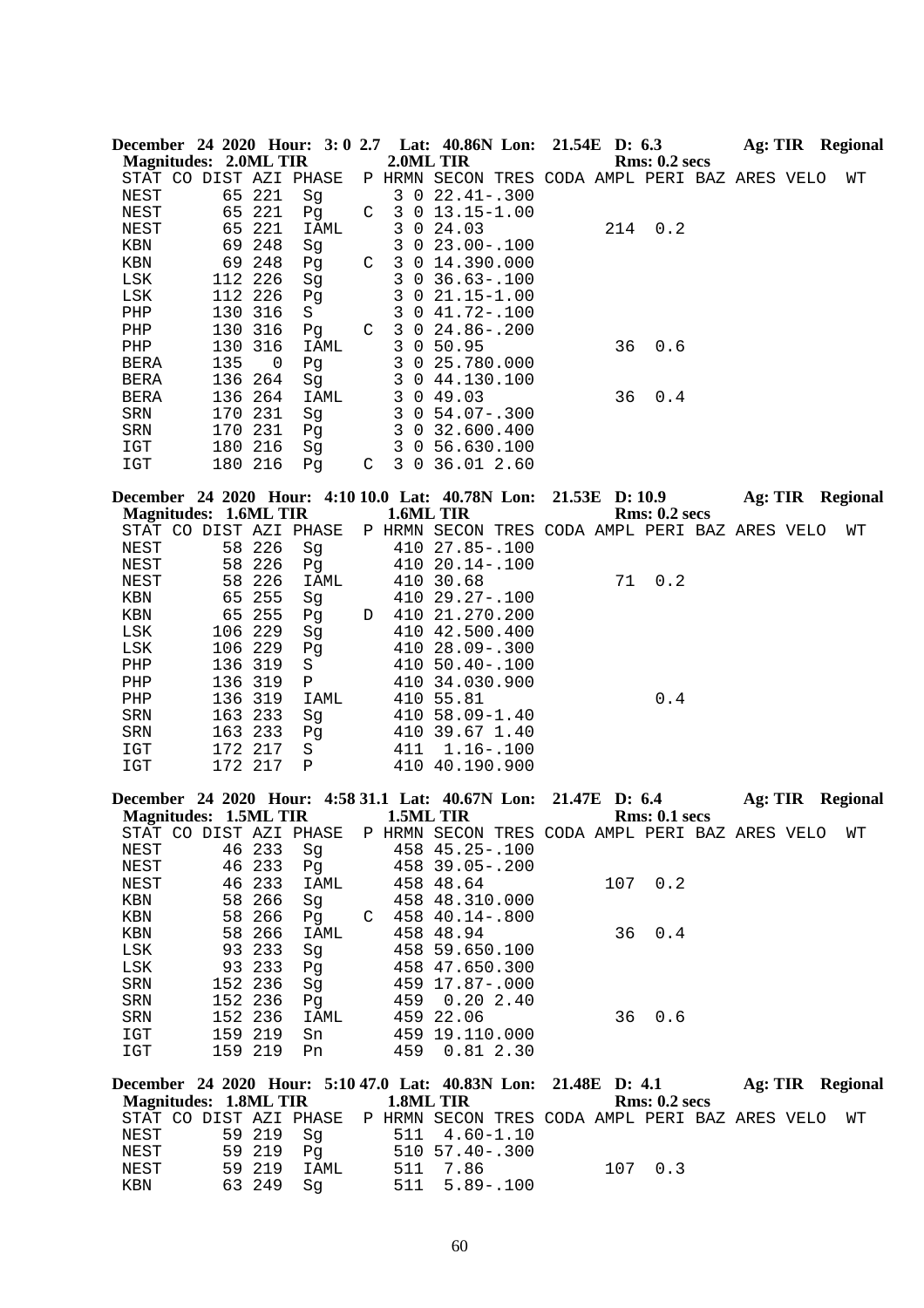| KBN        |     | 63 249  | Pg   | C |     | 510 58.020.100       |    |        |
|------------|-----|---------|------|---|-----|----------------------|----|--------|
| KBN        |     | 63 249  | IAML |   | 511 | 7.79                 |    | 71 0.3 |
| LSK        | 107 | 225     | Sq   |   | 511 | $19.61 - .100$       |    |        |
| LSK        |     | 107 225 | Pq   |   |     | 511 5.920.200        |    |        |
| PHP        |     | 129 318 | Sg   |   |     | 511 26.200.100       |    |        |
| PHP        |     | 129 318 | Pg   |   | 511 | 9.520.200            |    |        |
| PHP        |     | 129 318 | IAML |   |     | 511 31.33            | 36 | 0.4    |
| <b>SRN</b> |     | 165 231 | Sq   |   |     | 511 37.630.100       |    |        |
| <b>SRN</b> |     | 165 231 | Pg   |   |     | 511 17.25 1.40       |    |        |
| IGT        |     | 175 215 | Sg   |   |     | 511 39.770.000       |    |        |
| IGT        |     | 175 215 | Pq   |   |     | 511 19.17 2.00       |    |        |
| <b>PUK</b> |     | 189 316 | Sn   |   |     | 511 43.560.000       |    |        |
| <b>PUK</b> |     | 189 316 | Pn   |   |     | $511$ $19.07 - .300$ |    |        |
| <b>PUK</b> |     | 189 316 | IAML |   |     | 511 49.00            |    | 0.8    |

|                              |         |             |        | December 24 2020 Hour: 5:13 13.0 Lat: 40.83N Lon: 21.47E D: 7.7 |     |               | Ag: TIR | <b>Regional</b> |
|------------------------------|---------|-------------|--------|-----------------------------------------------------------------|-----|---------------|---------|-----------------|
| <b>Magnitudes: 1.8ML TIR</b> |         |             |        | 1.8ML TIR                                                       |     | Rms: 0.2~secs |         |                 |
| STAT CO DIST AZI PHASE       |         |             | P HRMN | SECON TRES CODA AMPL PERI BAZ ARES VELO                         |     |               |         | WТ              |
| NEST                         | 58 218  | Sg          |        | $513$ $31.01 - .000$                                            |     |               |         |                 |
| NEST                         | 58 218  | Pg          |        | 513 23.16-.200                                                  |     |               |         |                 |
| NEST                         | 58 218  | IAML        |        | 513 33.81                                                       | 143 | 0.2           |         |                 |
| KBN                          | 61 249  | Sq          |        | 513 31.520.200                                                  |     |               |         |                 |
| KBN                          | 61 249  | Pq          |        | 513 22.20-1.30                                                  |     |               |         |                 |
| PHP                          | 128 319 | Sg          |        | $513\ \ 51.65 - .000$                                           |     |               |         |                 |
| PHP                          | 128 319 | Pq          |        | 513 35.210.100                                                  |     |               |         |                 |
| PHP                          | 128 319 | IAML        |        | 513 57.28                                                       | 36  | 0.5           |         |                 |
| <b>SRN</b>                   | 163 231 | Sq          |        | $514$ $2.28 - .400$                                             |     |               |         |                 |
| SRN                          | 163 231 | Pq          |        | 513 42.290.900                                                  |     |               |         |                 |
| IGT                          | 173 215 | S           | 514    | 5.210.300                                                       |     |               |         |                 |
| IGT                          | 173 215 | $\mathbf P$ |        | 513 42.810.200                                                  |     |               |         |                 |

|            |                        |         |     | December 24 2020 Hour: 5:55 52.2 Lat: 40.79N Lon: 21.56E D: 8.1 |   |           |                                                |  |     |               |  | Ag: TIR Regional |  |
|------------|------------------------|---------|-----|-----------------------------------------------------------------|---|-----------|------------------------------------------------|--|-----|---------------|--|------------------|--|
|            | Magnitudes: 2.0ML TIR  |         |     |                                                                 |   | 2.0ML TIR |                                                |  |     | Rms: 0.2~secs |  |                  |  |
|            | STAT CO DIST AZI PHASE |         |     |                                                                 |   |           | P HRMN SECON TRES CODA AMPL PERI BAZ ARES VELO |  |     |               |  | WТ               |  |
| NEST       |                        | 60 227  |     | Sq                                                              |   |           | 556 10.74 -. 200                               |  |     |               |  |                  |  |
| NEST       |                        | 60      | 227 | Pq                                                              |   |           | $C$ 556 2.67-.200                              |  |     |               |  |                  |  |
| NEST       |                        | 60      | 227 | IAML                                                            |   |           | 556 12.45                                      |  |     | 143 0.3       |  |                  |  |
| KBN        |                        | 68 255  |     | Sq                                                              |   |           | 556 12.610.200                                 |  |     |               |  |                  |  |
| KBN        |                        | 68 255  |     | Pq                                                              | C |           | 556 4.000.300                                  |  |     |               |  |                  |  |
| KBN        |                        | 68 255  |     | IAML                                                            |   |           | 556 12.70                                      |  | 143 | 0.7           |  |                  |  |
| LSK        |                        | 108 230 |     | Sq                                                              |   |           | $556$ $24.46 - .700$                           |  |     |               |  |                  |  |
| LSK        |                        | 108     | 230 | Pq                                                              |   |           | 556 11.100.100                                 |  |     |               |  |                  |  |
| PHP        |                        | 137     | 317 | Sq                                                              |   |           | $556$ $33.20 - .100$                           |  |     |               |  |                  |  |
| PHP        |                        | 137     | 317 | P                                                               |   |           | 556 14.65-1.00                                 |  |     |               |  |                  |  |
| PHP        |                        | 137     | 317 | IAML                                                            |   |           | 556 35.41                                      |  | 71  | 0.6           |  |                  |  |
| SRN        |                        | 167 234 |     | Sq                                                              |   |           | $556$ $42.71 - .100$                           |  |     |               |  |                  |  |
| <b>SRN</b> |                        | 167 234 |     | Pq                                                              |   |           | 556 23.83 2.70                                 |  |     |               |  |                  |  |
| IGT        |                        | 175 218 |     | S                                                               |   |           | 556 44.540.200                                 |  |     |               |  |                  |  |
| IGT        |                        | 175 218 |     | Ρ                                                               |   |           | 556 23.95 2.00                                 |  |     |               |  |                  |  |

|                        |     |         |              |   |           | December 24 2020 Hour: 6:20 9.6 Lat: 41.41N Lon: 20.91E D: 9.5 |     |               | Ag: TIR | Regional |
|------------------------|-----|---------|--------------|---|-----------|----------------------------------------------------------------|-----|---------------|---------|----------|
| Magnitudes: 2.1ML TIR  |     |         |              |   | 2.1ML TIR |                                                                |     | Rms: 0.3~secs |         |          |
| STAT CO DIST AZI PHASE |     |         |              |   |           | P HRMN SECON TRES CODA AMPL PERI BAZ ARES VELO                 |     |               |         | WТ       |
| PHP                    | 49  | 308     | Sq           |   |           | $62024.44-200$                                                 |     |               |         |          |
| PHP                    |     | 49 308  | Pq           |   |           | 620 17.75-.400                                                 |     |               |         |          |
| PHP                    |     | 49 308  | IAML         |   |           | 620 25.31                                                      | 286 | 0.2           |         |          |
| KBN                    |     | 88 187  | S            |   |           | 620 36.520.500                                                 |     |               |         |          |
| KBN                    |     | 88 187  | $\mathbf{P}$ |   |           | $62024.40 - .300$                                              |     |               |         |          |
| PUK                    |     | 110 310 | Sq           |   |           | 620 44.91 1.90                                                 |     |               |         |          |
| PUK                    | 110 | 310     | Pq           | C |           | $62027.51 - 1.20$                                              |     |               |         |          |
| PUK                    |     | 110 310 | IAML         |   |           | 620 48.60                                                      | 36  | 0.3           |         |          |
| NEST                   |     | 111 173 | Sq           |   |           | $620$ 43.55 - .300                                             |     |               |         |          |
| NEST                   |     | 111 173 | Pq           |   |           | 620 27.50-1.70                                                 |     |               |         |          |
| NEST                   | 111 | 173     | IAML         |   |           | 620 48.17                                                      | 71  | 0.5           |         |          |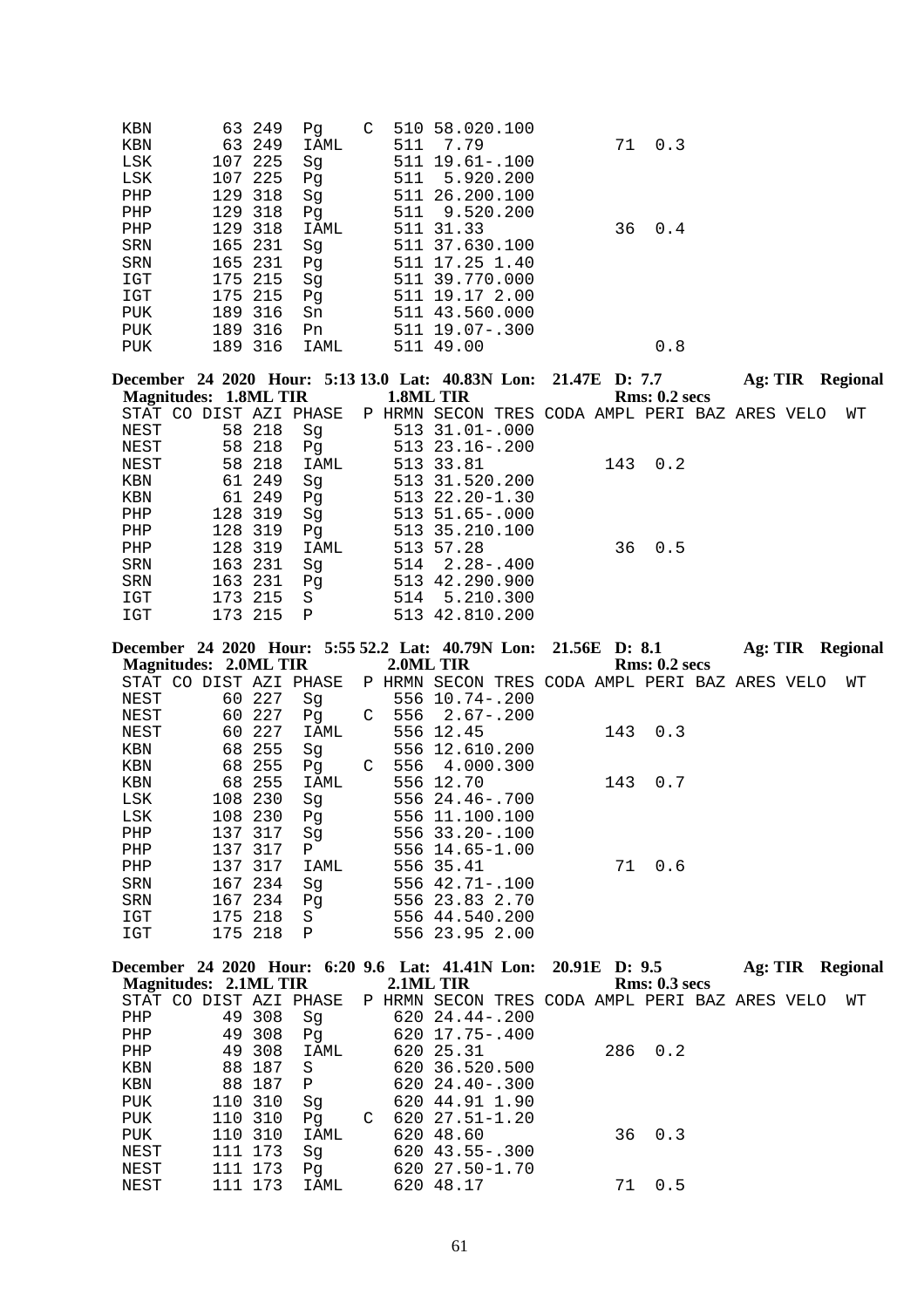| BCI        | 127 327 S |              | 620 48.270.200      |        |
|------------|-----------|--------------|---------------------|--------|
| <b>BCI</b> | 127 327   | $\mathsf{P}$ | 620 29.80-1.80      |        |
| <b>BCI</b> | 127 327   | IAML         | 620 50.90           | 71 0.3 |
| SDA        | 137 302   | Sn           | 620 51.360.200      |        |
| SDA        | 137 302   | Pn           | 620 33.680.300      |        |
| LSK        | 142 191 S |              | $620, 52, 43 - 100$ |        |
| LSK        | 142 191   | $\mathsf{P}$ | 620 34.470.400      |        |
| IGT        | 215 194   | Sn           | 621 11.99-.600      |        |
| IGT        | 215 194   | Pn           | 620 45.850.300      |        |

|    |     |                                                            |                       |                        |                                                                                                                                                                                              |  |                                                                                       |               |         | <b>Regional</b>                                |
|----|-----|------------------------------------------------------------|-----------------------|------------------------|----------------------------------------------------------------------------------------------------------------------------------------------------------------------------------------------|--|---------------------------------------------------------------------------------------|---------------|---------|------------------------------------------------|
|    |     |                                                            |                       |                        |                                                                                                                                                                                              |  |                                                                                       |               |         |                                                |
|    |     |                                                            |                       |                        |                                                                                                                                                                                              |  |                                                                                       |               |         | WТ                                             |
| 19 | 81  | Sq                                                         |                       |                        |                                                                                                                                                                                              |  |                                                                                       |               |         |                                                |
| 19 | 81  | Pq                                                         |                       |                        |                                                                                                                                                                                              |  |                                                                                       |               |         |                                                |
| 19 | 81  | IAML                                                       |                       |                        |                                                                                                                                                                                              |  |                                                                                       |               |         |                                                |
| 50 | - 0 | Pq                                                         |                       |                        |                                                                                                                                                                                              |  |                                                                                       |               |         |                                                |
|    |     | Sq                                                         |                       |                        |                                                                                                                                                                                              |  |                                                                                       |               |         |                                                |
|    |     | IAML                                                       |                       |                        |                                                                                                                                                                                              |  |                                                                                       |               |         |                                                |
|    |     | S.                                                         |                       |                        |                                                                                                                                                                                              |  |                                                                                       |               |         |                                                |
|    |     | -S                                                         |                       |                        |                                                                                                                                                                                              |  |                                                                                       |               |         |                                                |
|    |     | Sn                                                         |                       |                        |                                                                                                                                                                                              |  |                                                                                       |               |         |                                                |
|    |     | Pn                                                         |                       |                        |                                                                                                                                                                                              |  |                                                                                       |               |         |                                                |
|    |     | 50 328<br>50 328<br>73 307<br>79 352<br>155 152<br>155 152 | Magnitudes: 1.6ML TIR | STAT CO DIST AZI PHASE | 1.6ML TIR<br>1612 27.530.100<br>1612 24.14-.800<br>1612 27.94<br>1612 28.690.000<br>1612 35.69-1.90<br>1612 39.29<br>1612 45.200.300<br>1612 46.700.300<br>1613 9.330.100<br>1612 48.44-.300 |  | December 24 2020 Hour: 16:12 21.5 Lat: 41.66N Lon: 20.22E D: 2.0<br>500 0.1<br>36 0.3 | Rms: 0.3~secs | Ag: TIR | P HRMN SECON TRES CODA AMPL PERI BAZ ARES VELO |

| December 24 2020 Hour: 17:11 35.6 Lat: 41.47N Lon: 19.57E D: 19.4 |                              |         |                        |      |                                                |  |    |               | Ag: TIR |  | Regional |
|-------------------------------------------------------------------|------------------------------|---------|------------------------|------|------------------------------------------------|--|----|---------------|---------|--|----------|
|                                                                   | <b>Magnitudes: 1.9ML TIR</b> |         |                        |      | 1.9ML TIR                                      |  |    | Rms: 0.3 secs |         |  |          |
|                                                                   |                              |         | STAT CO DIST AZI PHASE |      | P HRMN SECON TRES CODA AMPL PERI BAZ ARES VELO |  |    |               |         |  | WΤ       |
| TIR                                                               |                              | 0       | Pg                     |      | 1711 42.060.000                                |  |    |               |         |  |          |
| TIR                                                               |                              | 28 117  | Sq                     |      | 1711 45.690.100                                |  |    |               |         |  |          |
| TIR                                                               |                              | 28 117  | IAML                   |      | 1711 46.36                                     |  |    | 3930.2        |         |  |          |
| SDA                                                               |                              | 66 355  | Sq                     |      | 1711 56.510.500                                |  |    |               |         |  |          |
| SDA                                                               |                              | 66 355  | Pq                     |      | 1711 47.08-.200                                |  |    |               |         |  |          |
| SDA                                                               |                              | 66 355  | IAML                   | 1712 | 1.49                                           |  | 36 | 0.3           |         |  |          |
| PUK                                                               | 70                           | 22      | Sg                     |      | 1711 56.64-.400                                |  |    |               |         |  |          |
| PUK                                                               | 70                           | 22      | Pg                     |      | 1711 46.44-1.40                                |  |    |               |         |  |          |
| PUK                                                               | 70                           | 22      | IAML                   |      | 1711 59.41                                     |  |    | 143 0.4       |         |  |          |
| PHP                                                               | 77                           | 71      | Sq                     |      | 1711 59.010.300                                |  |    |               |         |  |          |
| PHP                                                               | 77                           | 71      | Pq                     |      | $C$ 1711 48.55-.300                            |  |    |               |         |  |          |
| PHP                                                               | 77                           | 71      | IAML                   | 1712 | 2.78                                           |  | 71 | 0.4           |         |  |          |
| BCI                                                               | 108                          | 22      | Sq                     |      | 1712 7.86-.000                                 |  |    |               |         |  |          |
| BCI                                                               | 108                          | 22      | Pg                     |      | 1711 52.90-1.10                                |  |    |               |         |  |          |
| BCI                                                               | 108                          | 22      | IAML                   | 1712 | 9.41                                           |  | 36 | 0.3           |         |  |          |
| NEST                                                              | 170                          | 132     | Sn                     |      | 1712 25.450.000                                |  |    |               |         |  |          |
| NEST                                                              | 170                          | 132     | Pn                     | 1712 | 6.062.00                                       |  |    |               |         |  |          |
| NEST                                                              |                              | 170 132 | IAML                   |      | 1712 35.50                                     |  |    | 0.5           |         |  |          |

|         |     |     |                                  |                                         |  |                                                                                     |                                                                                                                                                                                                                          |     |                                                                                              |               | Regional                                                  |
|---------|-----|-----|----------------------------------|-----------------------------------------|--|-------------------------------------------------------------------------------------|--------------------------------------------------------------------------------------------------------------------------------------------------------------------------------------------------------------------------|-----|----------------------------------------------------------------------------------------------|---------------|-----------------------------------------------------------|
|         |     |     |                                  |                                         |  |                                                                                     |                                                                                                                                                                                                                          |     |                                                                                              |               |                                                           |
| STAT CO |     |     |                                  |                                         |  |                                                                                     |                                                                                                                                                                                                                          |     |                                                                                              |               | WТ                                                        |
|         | 88  | 83  | Sq                               |                                         |  |                                                                                     |                                                                                                                                                                                                                          |     |                                                                                              |               |                                                           |
|         | 88  | 83  | Pq                               |                                         |  |                                                                                     |                                                                                                                                                                                                                          |     |                                                                                              |               |                                                           |
|         | 108 | 74  | Sq                               |                                         |  |                                                                                     |                                                                                                                                                                                                                          |     |                                                                                              |               |                                                           |
|         | 108 | 74  | Pq                               |                                         |  |                                                                                     |                                                                                                                                                                                                                          |     |                                                                                              |               |                                                           |
|         | 133 | 94  | Sq                               |                                         |  |                                                                                     |                                                                                                                                                                                                                          |     |                                                                                              |               |                                                           |
|         | 133 | 94  | Pq                               |                                         |  |                                                                                     |                                                                                                                                                                                                                          |     |                                                                                              |               |                                                           |
|         | 187 |     | Sn                               |                                         |  |                                                                                     |                                                                                                                                                                                                                          |     |                                                                                              |               |                                                           |
|         |     |     | Pn                               |                                         |  |                                                                                     |                                                                                                                                                                                                                          |     |                                                                                              |               |                                                           |
|         |     |     | IAML                             |                                         |  |                                                                                     |                                                                                                                                                                                                                          |     |                                                                                              |               |                                                           |
|         | 195 | 312 | Sn                               |                                         |  |                                                                                     |                                                                                                                                                                                                                          |     |                                                                                              |               |                                                           |
|         | 195 | 312 | Pn                               |                                         |  |                                                                                     |                                                                                                                                                                                                                          |     |                                                                                              |               |                                                           |
|         | 195 |     | IAML                             |                                         |  |                                                                                     |                                                                                                                                                                                                                          |     |                                                                                              |               |                                                           |
|         | 212 | 65  | Sn                               |                                         |  |                                                                                     |                                                                                                                                                                                                                          |     |                                                                                              |               |                                                           |
|         | 212 | 65  | Pn                               |                                         |  |                                                                                     |                                                                                                                                                                                                                          |     |                                                                                              |               |                                                           |
|         | 212 | 65  | IAML                             |                                         |  |                                                                                     |                                                                                                                                                                                                                          | 0.8 |                                                                                              |               |                                                           |
|         |     |     | 119<br>187 119<br>187 119<br>312 | Magnitudes: 2.1ML TIR<br>DIST AZI PHASE |  | 2.1ML TIR<br>1917<br>1917<br>1917 27.20<br>1917<br>1917 29.06<br>1917<br>1917 35.19 | 1916 55.93-.100<br>$C$ 1916 44.560.100<br>$2.54 - .300$<br>1916 49.54 1.20<br>$9.77 - .000$<br>1916 52.930.600<br>1917 24.810.100<br>1916 59.86-1.00<br>1917 24.19-2.70<br>$1.96 - .100$<br>1917 31.740.000<br>6.54 1.70 |     | December 24 2020 Hour: 19:16 29.0 Lat: 39.63N Lon: 18.78E D: 7.7<br>0.6<br>36<br>$36 \t 0.3$ | Rms: 0.4~secs | Ag: TIR<br>P HRMN SECON TRES CODA AMPL PERI BAZ ARES VELO |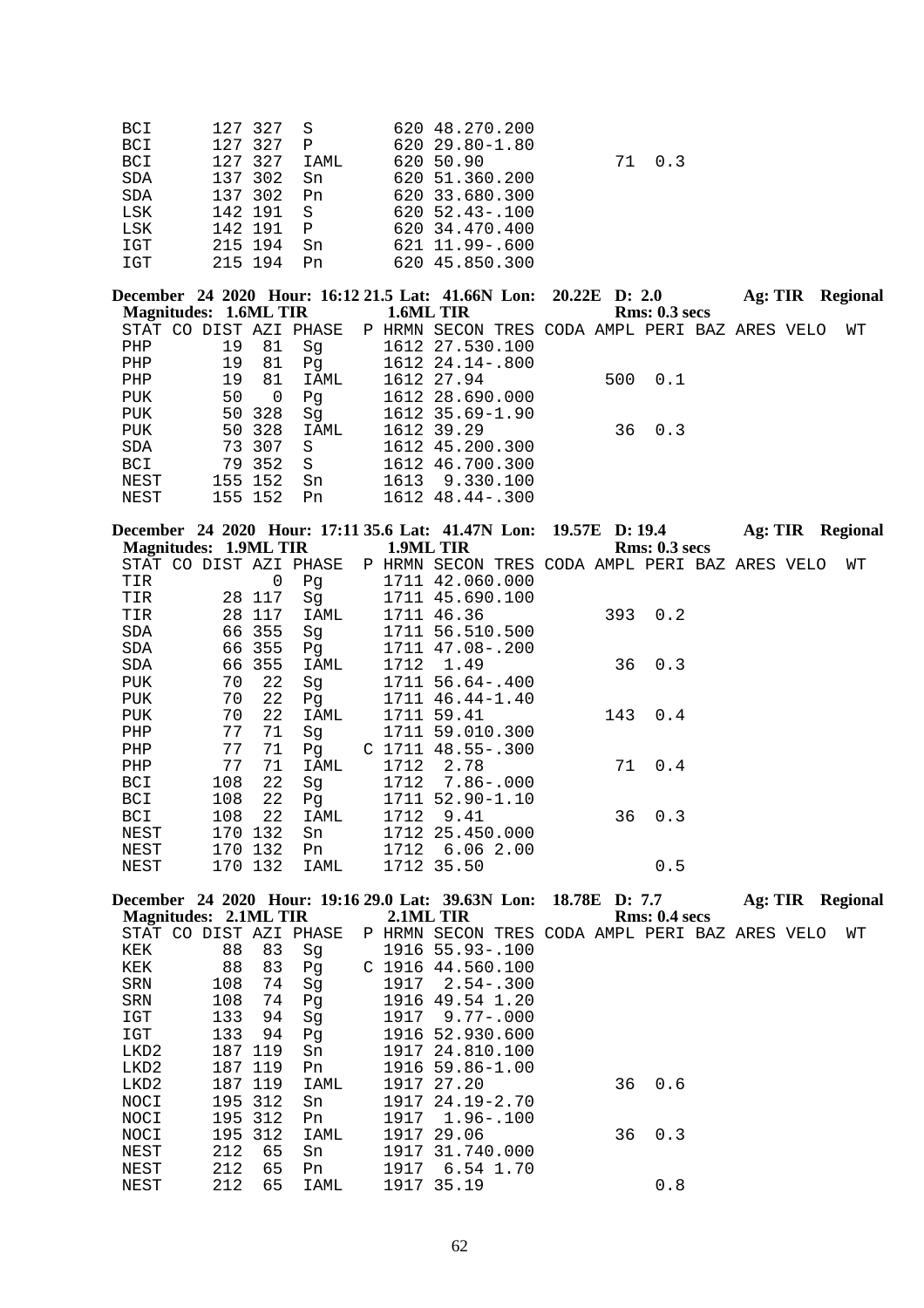|                              |          |                  |                        |           | December 24 2020 Hour: 19:45 38.3 Lat: 39.27N Lon: 20.48E D: 2.0 |  |                |                                                | <b>Ag: TIR</b> Regional |  |    |
|------------------------------|----------|------------------|------------------------|-----------|------------------------------------------------------------------|--|----------------|------------------------------------------------|-------------------------|--|----|
| <b>Magnitudes: 1.7ML TIR</b> |          |                  |                        | 1.7ML TIR |                                                                  |  |                | <b>Rms: 0.2 secs</b>                           |                         |  |    |
|                              |          |                  | STAT CO DIST AZI PHASE |           |                                                                  |  |                | P HRMN SECON TRES CODA AMPL PERI BAZ ARES VELO |                         |  | WΤ |
| IGT                          |          | 32 336           | Sg                     |           | 1945 49.180.100                                                  |  |                |                                                |                         |  |    |
| IGT                          |          | 32 336           | Pg                     |           | D 1945 43.72-.800                                                |  |                |                                                |                         |  |    |
| LKD <sub>2</sub>             |          | 56 163           | Sg                     |           | 1945 56.480.100                                                  |  |                |                                                |                         |  |    |
| LKD2                         |          | 56 163           | Pg                     |           | 1945 48.47-.200                                                  |  |                |                                                |                         |  |    |
| KEK<br>KEK                   | 77<br>77 | 311<br>311       | Sg                     | 1946      | $2.30 - .300$<br>1945 52.21 -. 000                               |  |                |                                                |                         |  |    |
| SRN                          |          | 79 329           | Pg<br>Sg               | 1946      | 4.300.300                                                        |  |                |                                                |                         |  |    |
| SRN                          | 79       | 329              | Pg                     |           | 1945 52.79 -. 200                                                |  |                |                                                |                         |  |    |
| NEST                         | 136      | 20               | Sg                     |           | 1946 20.41 -. 100                                                |  |                |                                                |                         |  |    |
| NEST                         | 136      | 20               | Pg                     | 1946      | 3.48 1.10                                                        |  |                |                                                |                         |  |    |
| NEST                         | 136      | 20               | IAML                   |           | 1946 25.63                                                       |  |                | 0.4                                            |                         |  |    |
|                              |          |                  |                        |           |                                                                  |  |                |                                                |                         |  |    |
|                              |          |                  |                        |           | December 25 2020 Hour: 0:58 42.9 Lat: 39.56N Lon:                |  | 20.38E D: 49.4 |                                                | Ag: TIR Regional        |  |    |
| <b>Magnitudes: 2.0ML TIR</b> |          |                  |                        | 2.0ML TIR |                                                                  |  |                | Rms: 0.0 secs                                  |                         |  |    |
|                              |          |                  | STAT CO DIST AZI PHASE |           |                                                                  |  |                | P HRMN SECON TRES CODA AMPL PERI BAZ ARES VELO |                         |  | WΤ |
| IGT                          |          | 4 235            | S                      |           | 058 55.56-.800                                                   |  |                |                                                |                         |  |    |
| IGT                          |          | 4 235            | Ρ                      |           | 058 50.550.000                                                   |  |                |                                                |                         |  |    |
| IGT                          |          | 4 235            | IAML                   |           | 058 59.08                                                        |  | 214            | 0.3                                            |                         |  |    |
| SRN                          | 48       | 319              | $\rm S$                | 059       | 2.520.000                                                        |  |                |                                                |                         |  |    |
| SRN                          | 48       | 319              | Ρ                      |           | 058 54.100.000                                                   |  |                |                                                |                         |  |    |
| SRN                          |          | 48 319           | IAML                   | 059       | 5.74                                                             |  | 143            | 0.4                                            |                         |  |    |
| KEK<br>KEK                   |          | 52 290<br>52 290 | S<br>Ρ                 | 059       | 3.500.700<br>058 54.250.000                                      |  |                |                                                |                         |  |    |
|                              |          |                  |                        |           |                                                                  |  |                |                                                |                         |  |    |
|                              |          |                  |                        |           | December 25 2020 Hour: 1:18 56.7 Lat: 39.71N Lon:                |  | 23.17E D: 6.0  |                                                | Ag: TIR Regional        |  |    |
| <b>Magnitudes: 2.8ML TIR</b> |          |                  |                        | 2.8ML TIR |                                                                  |  |                | <b>Rms: 0.4 secs</b>                           |                         |  |    |
|                              |          |                  | STAT CO DIST AZI PHASE |           |                                                                  |  |                | P HRMN SECON TRES CODA AMPL PERI BAZ ARES VELO |                         |  | WТ |
| THL                          | 98       | $\overline{0}$   | Ρ                      |           | 119 18.060.000                                                   |  |                |                                                |                         |  |    |
|                              |          |                  |                        |           |                                                                  |  |                |                                                |                         |  |    |
| THL                          | 101      | 262              | $\rm S$                |           | 119 27.54 -. 100                                                 |  |                |                                                |                         |  |    |
| THE                          | 105      | 351              | S                      |           | 119 28.60-.100                                                   |  |                |                                                |                         |  |    |
| THE                          | 105 351  |                  | Ρ                      |           | 119 14.85-.200                                                   |  |                |                                                |                         |  |    |
| THE                          | 105 351  |                  | IAML                   |           | 119 30.39                                                        |  | 393            | 0.3                                            |                         |  |    |
| NEST                         | 198 295  |                  | S                      |           | $119\ \ 53.07 - 2.50$                                            |  |                |                                                |                         |  |    |
| NEST                         | 198 295  |                  | Ρ                      |           | 119 31.98 1.60                                                   |  |                |                                                |                         |  |    |
| LKD2                         | 240 246  |                  | S                      | 120       | $6.09 - .200$                                                    |  |                |                                                |                         |  |    |
| LKD2                         | 240 246  |                  | Ρ                      |           | 119 38.87 2.40                                                   |  |                |                                                |                         |  |    |
| LKD2                         | 240 246  |                  | IAML                   | 120       | 3.99                                                             |  | 107            | 1.0                                            |                         |  |    |
| <b>IGT</b>                   | 245 267  |                  | S                      | 120       | 9.75 2.30                                                        |  |                |                                                |                         |  |    |
| IGT                          |          |                  | 245 267 P              |           | 119 39.21 2.10                                                   |  |                |                                                |                         |  |    |
| IGT                          |          | 245 267          | IAML                   |           | 120 29.12                                                        |  |                | 36 0.7                                         |                         |  |    |
|                              |          |                  |                        |           | December 25 2020 Hour: 4:48 40.7 Lat: 42.51N Lon: 19.20E D: 7.0  |  |                |                                                | <b>Ag: TIR Regional</b> |  |    |
| <b>Magnitudes: 1.9ML TIR</b> |          |                  |                        | 1.9ML TIR |                                                                  |  |                | Rms: 0.1 secs                                  |                         |  |    |
|                              |          |                  | STAT CO DIST AZI PHASE |           |                                                                  |  |                | P HRMN SECON TRES CODA AMPL PERI BAZ ARES VELO |                         |  | WΤ |
| SDA                          | 57       | $\overline{0}$   | $\, {\bf P}$           |           | 448 54.510.000                                                   |  |                |                                                |                         |  |    |
| SDA                          |          | 57 154           | S                      |           | 448 58.510.000                                                   |  |                |                                                |                         |  |    |
| SDA                          |          | 57 154           | IAML                   | 449       | 0.98                                                             |  |                | 107 0.4                                        |                         |  |    |
| BCI                          |          | 73 102           | S                      |           | 449 3.270.100                                                    |  |                |                                                |                         |  |    |
| BCI                          |          | 73 102           | Ρ                      |           | 448 53.45 -. 100                                                 |  |                |                                                |                         |  |    |
| BCI                          |          | 73 102           | IAML                   | 449       | 4.37                                                             |  | 107            | 0.2                                            |                         |  |    |
| PUK                          |          | 78 132           | S                      | 449       | $4.41 - .000$                                                    |  |                |                                                |                         |  |    |
| PUK                          |          | 78 132           | Ρ                      |           | 448 54.280.000                                                   |  |                |                                                |                         |  |    |
| ${\tt PUK}$                  |          | 78 132           | IAML                   | 449       | 6.28                                                             |  | 71             | 0.2                                            |                         |  |    |
| PHP<br>PHP                   | 138 131  | 138 131          | S<br>Ρ                 | 449       | 449 22.720.500<br>7.46 3.00                                      |  |                |                                                |                         |  |    |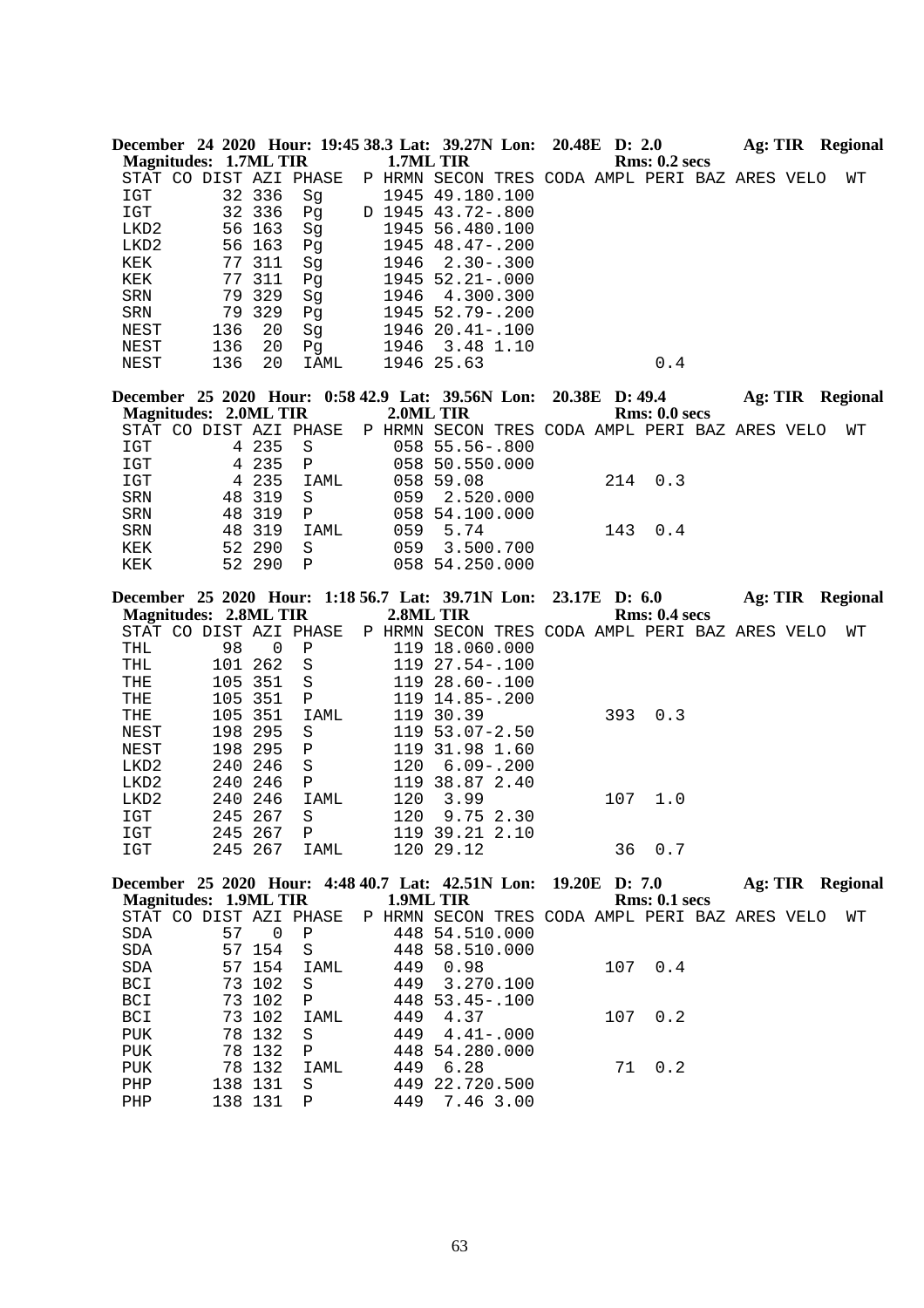|                  |                              |                  |              |                        |      | December 25 2020 Hour: 21: 1 22.5 Lat: 41.15N Lon: 20.01E D: 6.0 |                |     |                      |  | Ag: TIR Regional |
|------------------|------------------------------|------------------|--------------|------------------------|------|------------------------------------------------------------------|----------------|-----|----------------------|--|------------------|
|                  | <b>Magnitudes: 1.2ML TIR</b> |                  |              |                        |      | 1.2ML TIR                                                        |                |     | Rms: 0.3 secs        |  |                  |
|                  |                              |                  |              | STAT CO DIST AZI PHASE |      | P HRMN SECON TRES CODA AMPL PERI BAZ ARES VELO                   |                |     |                      |  | WΤ               |
| TIR              |                              | 26 332           |              | Sg                     |      | 21 1 30.790.000                                                  |                |     |                      |  |                  |
| TIR              |                              | 26 332           |              | Pg                     |      | 21 1 26.08-1.20                                                  |                |     |                      |  |                  |
| TIR              |                              | 26 332           |              | IAML                   |      | 21 1 30.58                                                       |                | 71  | 0.1                  |  |                  |
| TIR              |                              | 26               | 332          | IAML                   |      | 21 1 31.04                                                       |                | 71  | 0.2                  |  |                  |
| BERA             |                              | 49               | 0            | Pg                     |      | 21 1 30.840.000                                                  |                |     |                      |  |                  |
| BERA             |                              | 49               | 187          | Sg                     |      | 21 1 37.59 -. 200                                                |                |     |                      |  |                  |
| BERA             |                              | 49               | 187          | IAML                   |      | 21 1 39.77                                                       |                | 36  | 0.2                  |  |                  |
| PHP              |                              | 70               | 30           | Sg                     |      | 21 1 43.46 -. 200                                                |                |     |                      |  |                  |
| PHP              |                              | 70               | 30           | Pg                     |      | 21 1 34.880.300                                                  |                |     |                      |  |                  |
| PUK              |                              | 100              | 355          | Sg                     |      | 21 1 52.89 -. 100                                                |                |     |                      |  |                  |
| <b>PUK</b>       |                              | 100              | 355          | Pg                     |      | 21 1 39.970.100                                                  |                |     |                      |  |                  |
| SDA              |                              | 109 338          |              | Pg                     |      | 21 1 41.27-.400                                                  |                |     |                      |  |                  |
| SDA              |                              | 109 338          |              | Sg                     |      | 21 1 56.92 1.00                                                  |                |     |                      |  |                  |
| NEST             |                              | 120              | 132          | Pg                     |      | 21 1 44.80 1.40                                                  |                |     |                      |  |                  |
|                  |                              |                  | 2            |                        |      | 21 1 45.75 -. 300                                                |                |     |                      |  |                  |
| BCI              |                              | 136              |              | Pn                     | 21 2 |                                                                  |                |     |                      |  |                  |
| SRN              |                              | 140 181          |              | Sg                     |      | 8.56 2.50                                                        |                |     |                      |  |                  |
| SRN              |                              | 140 181          |              | Pg                     |      | 21 1 47.810.400                                                  |                |     |                      |  |                  |
| IGT              |                              | 181 171          |              | Sg                     |      | 21 2 16.76 -. 000                                                |                |     |                      |  |                  |
| IGT              |                              | 181 171          |              | Pg                     |      | 21 1 53.46 -. 100                                                |                |     |                      |  |                  |
|                  |                              |                  |              |                        |      | December 25 2020 Hour: 23:27 32.9 Lat: 38.88N Lon:               |                |     | 19.74E D: 7.0        |  | Ag: TIR Regional |
|                  | <b>Magnitudes: 1.9ML TIR</b> |                  |              |                        |      | 1.9ML TIR                                                        |                |     | Rms: 0.0 secs        |  |                  |
|                  |                              |                  |              | STAT CO DIST AZI PHASE |      | P HRMN SECON TRES CODA AMPL PERI BAZ ARES VELO                   |                |     |                      |  | WΤ               |
| LKD2             |                              | 80               | 97           | Sg                     |      | 2327 57.79 -. 000                                                |                |     |                      |  |                  |
| LKD <sub>2</sub> |                              | 80               | 97           | Pg                     |      | 2327 47.160.000                                                  |                |     |                      |  |                  |
| IGT              |                              | 88               | 35           | Sg                     | 2328 | $0.02 - .000$                                                    |                |     |                      |  |                  |
| IGT              |                              | 88               | 35           | Pg                     |      | 2327 49.65 1.20                                                  |                |     |                      |  |                  |
| $_{\tt ICT}$     |                              | 88               | 35           | IAML                   | 2328 | 4.99                                                             |                | 71  | 0.3                  |  |                  |
| KEK              |                              | 92               | $\mathbf{3}$ | Sg                     | 2328 | 1.250.000                                                        |                |     |                      |  |                  |
| KEK              |                              | 92               | 3            | Pg                     |      | 2327 49.06-.000                                                  |                |     |                      |  |                  |
|                  |                              |                  |              |                        |      |                                                                  |                |     |                      |  |                  |
|                  |                              |                  |              |                        |      |                                                                  |                |     |                      |  |                  |
| SRN              |                              | 112              | 11           | Sq                     | 2328 | 8.130.000                                                        |                |     |                      |  |                  |
| SRN              |                              | 112              | 11           | Pg                     |      | 2327 53.780.800                                                  |                |     |                      |  |                  |
|                  |                              |                  |              |                        |      |                                                                  |                |     |                      |  |                  |
|                  |                              |                  |              |                        |      | December 26 2020 Hour: 0:17 6.0 Lat: 41.47N Lon:<br>1.7ML TIR    | 20.21E D: 30.4 |     | <b>Rms: 0.1 secs</b> |  | Ag: TIR Regional |
|                  | <b>Magnitudes: 1.7ML TIR</b> |                  |              |                        |      |                                                                  |                |     |                      |  | WΤ               |
|                  |                              |                  |              | STAT CO DIST AZI PHASE |      | P HRMN SECON TRES CODA AMPL PERI BAZ ARES VELO                   |                |     |                      |  |                  |
| PHP              |                              | 31               | 0            | Pg                     |      | 017 12.740.000                                                   |                |     |                      |  |                  |
| ${\tt PHP}$      |                              | 31               | 38           | Sg                     |      | 017 16.94-1.00                                                   |                |     |                      |  |                  |
| PHP              |                              | 31               | 38           | IAML                   |      | 017 17.83                                                        |                |     | 143 0.1              |  |                  |
| TIR              |                              | 32 246           |              | Sg                     |      | 017 18.62-.100                                                   |                |     |                      |  |                  |
| TIR              |                              | 32 246           |              | Pg                     |      | 017 13.350.100                                                   |                |     |                      |  |                  |
| TIR              |                              | 32 246           |              | IAML                   |      | 017 21.08                                                        |                | 36  | 0.4                  |  |                  |
| PUK              |                              | 69 338           |              | Sg                     |      | 017 27.770.000                                                   |                |     |                      |  |                  |
| PUK              |                              | 69 338           |              | Pg                     |      | 017 18.43 -. 000                                                 |                |     |                      |  |                  |
| PUK              |                              | 69 338           |              | IAML                   |      | 017 28.64                                                        |                | 71  | 0.2                  |  |                  |
| SDA              |                              | 88               | 318          | Sg                     |      | 017 33.090.100                                                   |                |     |                      |  |                  |
| SDA              |                              | 88 318           |              | Pg                     |      | 017 21.28-.200                                                   |                |     |                      |  |                  |
| SDA              |                              | 88 318           |              | IAML                   |      | 017 34.24                                                        |                | 107 | 0.2                  |  |                  |
|                  |                              |                  |              |                        |      |                                                                  |                |     |                      |  |                  |
|                  |                              |                  |              |                        |      | December 26 2020 Hour: 6:37 37.0 Lat: 41.38N Lon: 20.35E D: 15.1 |                |     |                      |  | Ag: TIR Regional |
|                  | <b>Magnitudes: 2.0ML TIR</b> |                  |              |                        |      | 2.0ML TIR                                                        |                |     | <b>Rms: 0.3 secs</b> |  | WΤ               |
|                  |                              |                  |              | STAT CO DIST AZI PHASE |      | P HRMN SECON TRES CODA AMPL PERI BAZ ARES VELO                   |                |     |                      |  |                  |
| PHP              |                              | 35               | 12           | Sg                     |      | 637 48.070.200                                                   |                |     |                      |  |                  |
| PHP              |                              | 35               | 12           | Pg                     | C    | 637 43.260.100                                                   |                |     |                      |  |                  |
| PHP              |                              | 35               | 12           | IAML                   |      | 637 49.35                                                        |                | 786 | 0.3                  |  |                  |
| TIR              |                              | 41 265           |              | Sg                     |      | 637 50.320.100                                                   |                |     |                      |  |                  |
| TIR              |                              | 41 265           |              | Pg                     | D    | 637 44.51 -. 000                                                 |                |     |                      |  |                  |
| TIR              |                              | 41 265           |              | IAML                   |      | 637 53.76                                                        |                | 107 | 0.3                  |  |                  |
| PUK<br>PUK       |                              | 82 333<br>82 333 |              | Sg<br>Pg               | 638  | $2.20 - .000$<br>637 50.94 -. 500                                |                |     |                      |  |                  |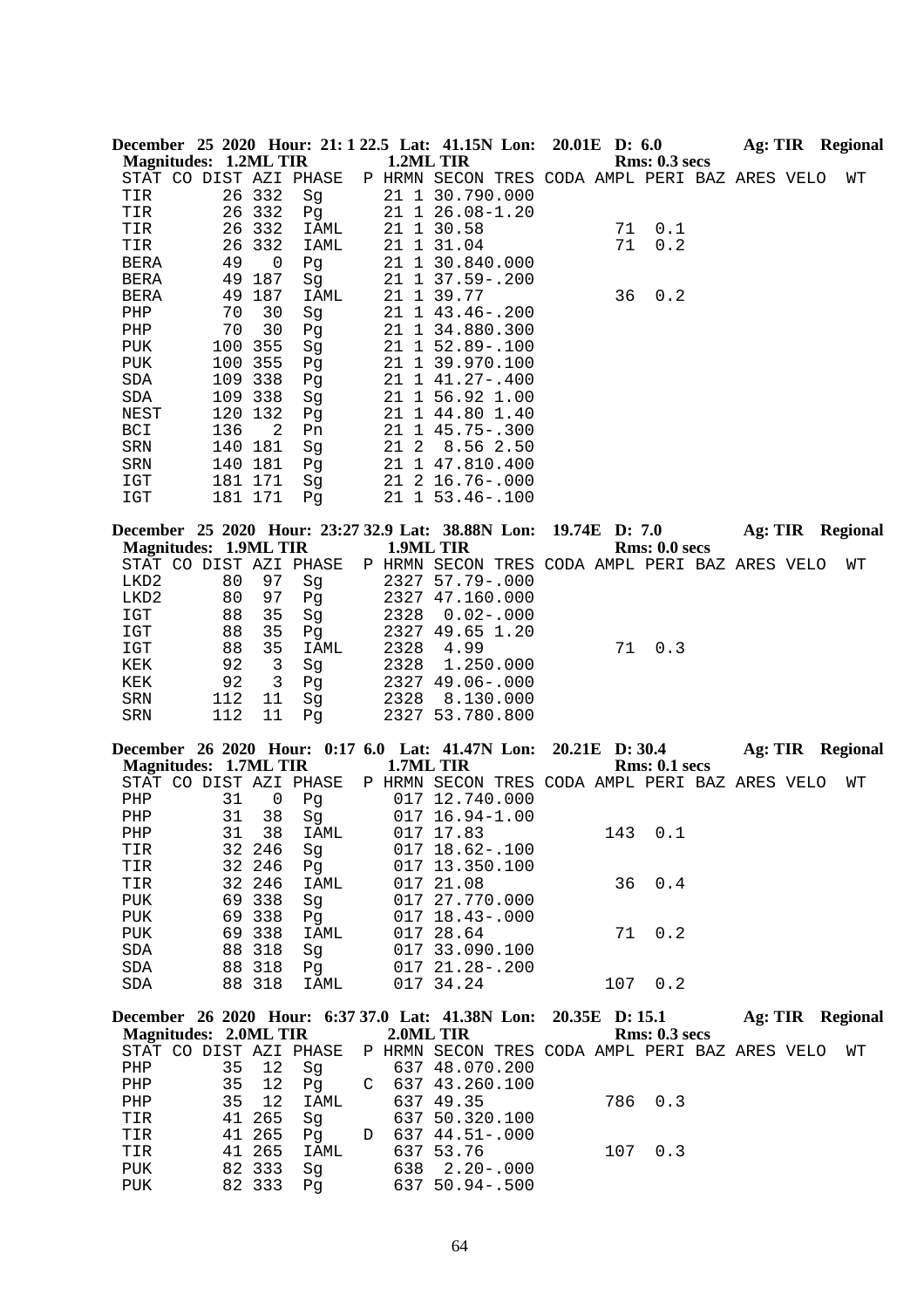| <b>PUK</b> | 82 333  | IAML         | 638 5.55            |     | 71 0.2 |
|------------|---------|--------------|---------------------|-----|--------|
| <b>KBN</b> | 92 156  | Sq           | 638 5.66 1.30       |     |        |
| KBN        | 92 156  | Pq           | 637 51.95-.700      |     |        |
| <b>SDA</b> | 102 317 | Sq           | 638 8.740.400       |     |        |
| <b>SDA</b> | 102 317 | Pq           | $637, 54.35 - .600$ |     |        |
| SDA        | 102 317 | IAML         | 638 10.69           | 179 | 0.4    |
| <b>BCI</b> | 112 348 | $\mathbf{P}$ | 637 58.21 2.00      |     |        |
| NEST       | 122 151 | Sg           | 638 13.70-.200      |     |        |
| NEST       | 122 151 | Pq           | 637 58.440.400      |     |        |
| NEST       | 122 151 | IAML         | 638 19.59           | 36  | 0.4    |

|            |                       |          |                        |  | December 26 2020 Hour: 17:36 18.2 Lat: 41.53N Lon: 19.36E D: 7.0 |  |     |               | Ag: TIR |  | <b>Regional</b> |
|------------|-----------------------|----------|------------------------|--|------------------------------------------------------------------|--|-----|---------------|---------|--|-----------------|
|            | Magnitudes: 1.9ML TIR |          |                        |  | 1.9ML TIR                                                        |  |     | Rms: 0.1~secs |         |  |                 |
|            |                       |          | STAT CO DIST AZI PHASE |  | P HRMN SECON TRES CODA AMPL PERI BAZ ARES VELO                   |  |     |               |         |  | WТ              |
| TIR        | 47                    | 116      | S.                     |  | 1736 32.970.100                                                  |  |     |               |         |  |                 |
| TIR        | 47                    | 116      | P                      |  | 1736 26.45 -. 100                                                |  |     |               |         |  |                 |
| TIR        |                       | 47 116   | IAML                   |  | 1736 33.40                                                       |  | 179 | 0.5           |         |  |                 |
| SDA        | 58                    | $\Omega$ | P                      |  | 1736 28.160.000                                                  |  |     |               |         |  |                 |
| <b>SDA</b> | 59                    | 10       | S                      |  | 1736 36.440.100                                                  |  |     |               |         |  |                 |
| SDA        | 59                    | 10       | IAML                   |  | 1736 38.98                                                       |  |     | 143 0.4       |         |  |                 |
| PUK        | 71                    | 37       | Sq                     |  | 1736 40.140.000                                                  |  |     |               |         |  |                 |
| <b>PUK</b> | 71                    | 37       | $\mathbf{P}$           |  | $1736$ $30.23 - .500$                                            |  |     |               |         |  |                 |
| <b>PUK</b> | 71                    | 37       | IAML                   |  | 1736 42.65                                                       |  | 107 | 0.5           |         |  |                 |
| PHP        | 91                    | 79       | Sq                     |  | 1736 45.62-.100                                                  |  |     |               |         |  |                 |
| PHP        | 91                    | 79       | P                      |  | $1736$ $33.34 - .600$                                            |  |     |               |         |  |                 |
| PHP        | 91                    | 79       | IAML                   |  | 1736 48.01                                                       |  | 71  | 0.6           |         |  |                 |
|            |                       |          |                        |  |                                                                  |  |     |               |         |  |                 |

| <b>Magnitudes: 3.4ML TIR</b> |     |             |              |    | December 26 2020 Hour: 18: 4 13.3 Lat: 41.47N Lon: 19.56E D: 2.0<br>3.4ML TIR |  |      | Rms: 0.6~secs | Ag: TIR Regional |    |  |
|------------------------------|-----|-------------|--------------|----|-------------------------------------------------------------------------------|--|------|---------------|------------------|----|--|
| STAT CO DIST AZI PHASE       |     |             |              |    | P HRMN SECON TRES CODA AMPL PERI BAZ ARES VELO                                |  |      |               |                  | WΤ |  |
| TIR                          | 29  | $\mathbf 0$ | Pg           |    | 18 4 18.690.000                                                               |  |      |               |                  |    |  |
| TIR                          |     | 29 117      | S            |    | 18 4 23.550.500                                                               |  |      |               |                  |    |  |
| TIR                          |     | 29 117      | <b>IAML</b>  | 18 | 4 22.58                                                                       |  |      | 11179 1.7     |                  |    |  |
| SDA                          |     | 66 356      | S            | 18 | 4 34.550.400                                                                  |  |      |               |                  |    |  |
| SDA                          |     | 66 356      | Pg           |    | 18 4 24.86 -. 400                                                             |  |      |               |                  |    |  |
| SDA                          | 66  | 356         | IAML         | 18 | 4 37.90                                                                       |  | 1857 | 0.2           |                  |    |  |
| PUK                          | 70  | 23          | $\rm S$      | 18 | 4 36.080.800                                                                  |  |      |               |                  |    |  |
| <b>PUK</b>                   | 70  | 23          | $\mathbf{P}$ | 18 | $425.28 - .600$                                                               |  |      |               |                  |    |  |
| PUK                          | 70  | 23          | IAML         | 18 | 4 39.71                                                                       |  | 3179 | 0.3           |                  |    |  |
| PHP                          | 78  | 71          | Sg           | 18 | 4 36.78-.500                                                                  |  |      |               |                  |    |  |
| PHP                          | 78  | 71          | Pq           | 18 | $4\,26.11 - .900$                                                             |  |      |               |                  |    |  |
| PHP                          | 78  | 71          | IAML         | 18 | 4 40.69                                                                       |  | 3750 | 0.4           |                  |    |  |
| BERA                         | 90  | 158         | S            |    | 18 4 40.86 -. 800                                                             |  |      |               |                  |    |  |
| <b>BERA</b>                  |     | 90 158      | Pq           | 18 | $429.27 - .200$                                                               |  |      |               |                  |    |  |
| <b>BERA</b>                  | 90  | 158         | IAML         | 18 | 4 43.88                                                                       |  | 1286 | 0.5           |                  |    |  |
| <b>BCI</b>                   | 109 | 22          | S            | 18 | 4 47.440.500                                                                  |  |      |               |                  |    |  |
| <b>BCI</b>                   | 109 | 22          | Pq           | 18 | 4 31.39-1.20                                                                  |  |      |               |                  |    |  |
| BCI                          | 109 | 22          | IAML         | 18 | 4 54.28                                                                       |  | 2679 | 0.5           |                  |    |  |
| PDG                          | 110 | 347         | S            | 18 | 4 47.950.400                                                                  |  |      |               |                  |    |  |
| <b>PDG</b>                   |     | 110 347     | $\mathbf P$  | 18 | $4\overline{32.37} - 500$                                                     |  |      |               |                  |    |  |
| <b>VLO</b>                   |     | 111 183     | $\rm S$      | 18 | 4 47.370.700                                                                  |  |      |               |                  |    |  |
| <b>VLO</b>                   |     | 111 183     | $\mathbf{P}$ | 18 | 4 33.54 1.20                                                                  |  |      |               |                  |    |  |
| VLO                          |     | 111 183     | IAML         | 18 | 4 55.37                                                                       |  | 3536 | 0.4           |                  |    |  |
| KBN                          |     | 139 131     | Sg           | 18 | 4 56.470.900                                                                  |  |      |               |                  |    |  |
| KBN                          |     | 139 131     | Pq           | 18 | 4 37.800.300                                                                  |  |      |               |                  |    |  |
| <b>SRN</b>                   |     | 180 167     | Sq           |    | 18 5 8.40 -. 200                                                              |  |      |               |                  |    |  |
| <b>SRN</b>                   |     | 180 167     | P            |    | 18 4 43.18-1.70                                                               |  |      |               |                  |    |  |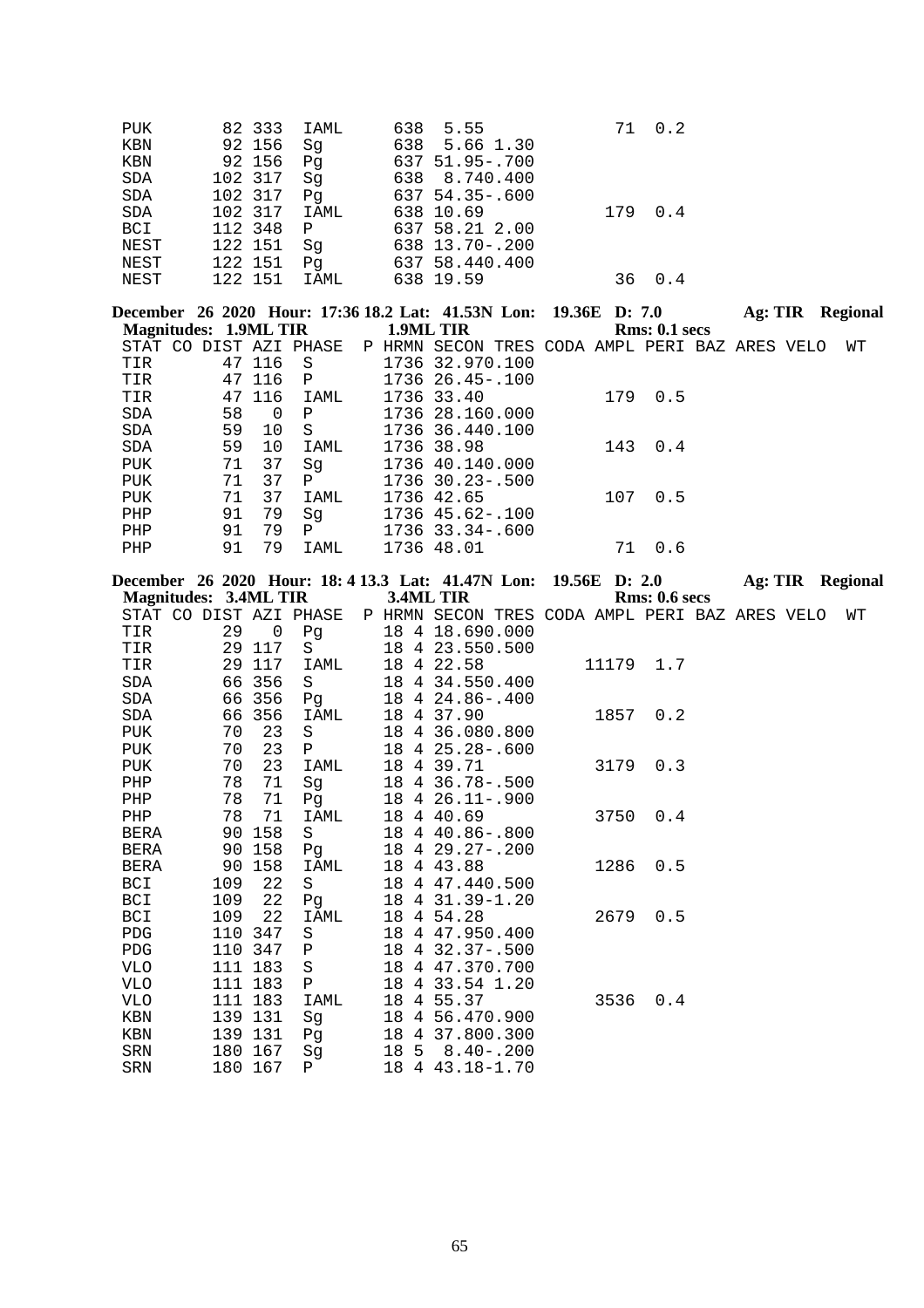|                              |     |                | December 26 2020 Hour: 18:30 58.9 Lat: 41.06N Lon: 20.01E D: 7.1 Ag: TIR Regional |                  |                    |  |      |                      |                  |  |    |
|------------------------------|-----|----------------|-----------------------------------------------------------------------------------|------------------|--------------------|--|------|----------------------|------------------|--|----|
| <b>Magnitudes: 1.5ML TIR</b> |     |                |                                                                                   | 1.5ML TIR        |                    |  |      | Rms: 0.1 secs        |                  |  |    |
|                              |     |                | STAT CO DIST AZI PHASE P HRMN SECON TRES CODA AMPL PERI BAZ ARES VELO             |                  |                    |  |      |                      |                  |  | WT |
| TIR                          | 35  | $\overline{0}$ | Pg                                                                                | 1831             | 5.270.000          |  |      |                      |                  |  |    |
| TIR                          |     | 35 340         | Sg                                                                                | 1831             | $9.91 - .000$      |  |      |                      |                  |  |    |
| TIR                          |     | 35 340         | IAML                                                                              |                  | 1831 10.24         |  | 71   | 0.2                  |                  |  |    |
| BERA                         |     | 39 189         | S                                                                                 |                  | 1831 11.26 -. 000  |  |      |                      |                  |  |    |
| <b>BERA</b>                  |     | 39 189         | P                                                                                 | 1831             | 6.030.100          |  |      |                      |                  |  |    |
| <b>BERA</b>                  |     | 39 189         | IAML                                                                              |                  | 1831 12.89         |  | 107  | 0.2                  |                  |  |    |
| PHP                          | 79  | 27             | S                                                                                 |                  | 1831 22.700.100    |  |      |                      |                  |  |    |
| PHP                          | 79  | 27             | Ρ                                                                                 |                  | 1831 12.34 -. 100  |  |      |                      |                  |  |    |
| PHP                          | 79  | 27             | IAML                                                                              |                  | 1831 26.83         |  | 36   | 0.7                  |                  |  |    |
| PUK                          |     | 110 355        | $\rm S$                                                                           |                  | 1831 32.340.000    |  |      |                      |                  |  |    |
| PUK                          |     | 110 355        | P                                                                                 |                  | 1831 18.320.300    |  |      |                      |                  |  |    |
| PUK                          |     | 110 355        | IAML                                                                              |                  | 1831 35.51         |  | 36   | 0.5                  |                  |  |    |
|                              |     |                | December 26 2020 Hour: 20: 8 10.9 Lat: 41.49N Lon: 19.56E D: 2.0 Ag: TIR Regional |                  |                    |  |      |                      |                  |  |    |
| <b>Magnitudes: 2.0ML TIR</b> |     |                |                                                                                   |                  | 2.0ML TIR          |  |      | <b>Rms: 0.3 secs</b> |                  |  |    |
|                              |     |                | STAT CO DIST AZI PHASE P HRMN SECON TRES CODA AMPL PERI BAZ ARES VELO             |                  |                    |  |      |                      |                  |  | WΤ |
| TIR                          | 31  | $\overline{0}$ | Ρ                                                                                 |                  | 20 8 16.560.000    |  |      |                      |                  |  |    |
| TIR                          |     | 30 121         | S                                                                                 |                  | 20 8 20.72-.300    |  |      |                      |                  |  |    |
| TIR                          |     | 30 121         | IAML                                                                              |                  | 20 8 21.36         |  | 893  | 0.1                  |                  |  |    |
| TIR                          |     | 30 121         | IAML                                                                              |                  | 20 8 21.19         |  | 1429 | 0.4                  |                  |  |    |
| SDA                          |     | 62 356         | S                                                                                 |                  | 20 8 31.150.200    |  |      |                      |                  |  |    |
| SDA                          |     | 62 356         | Pg                                                                                |                  | 20 8 21.17-1.20    |  |      |                      |                  |  |    |
| SDA                          |     | 62 356         | IAML                                                                              |                  | 20 8 32.32         |  | 71   | 0.2                  |                  |  |    |
| PUK                          | 68  | 24             | S                                                                                 |                  | 20 8 32.350.200    |  |      |                      |                  |  |    |
| PUK                          | 68  | 24             | Pg                                                                                |                  | 20 8 22.71 - . 300 |  |      |                      |                  |  |    |
| PUK                          | 68  | 24             | IAML                                                                              |                  | 20 8 34.28         |  | 107  | 0.3                  |                  |  |    |
| PHP                          | 77  | 73             | S                                                                                 |                  | 20 8 34.720.100    |  |      |                      |                  |  |    |
| PHP                          | 77  | 73             | Ρ                                                                                 |                  | 20 8 23.76 -. 700  |  |      |                      |                  |  |    |
| ${\rm PHP}$                  | 77  | 73             | IAML                                                                              |                  | 20 8 36.96         |  | 71   | 0.2                  |                  |  |    |
| <b>BERA</b>                  |     | 92 159         | $\, {\bf P}$                                                                      |                  | 20 8 27.850.400    |  |      |                      |                  |  |    |
| BERA                         |     | 92 159         | Sg                                                                                |                  | 20 8 39.930.000    |  |      |                      |                  |  |    |
| BERA                         |     | 92 159         | IAML                                                                              |                  | 20 8 43.21         |  | 107  | 0.2                  |                  |  |    |
| BCI                          | 107 | 23             | Sg                                                                                |                  | 20 8 44.130.300    |  |      |                      |                  |  |    |
| BCI                          | 107 | 23             | Pg                                                                                |                  | 20 8 29.08 -. 600  |  |      |                      |                  |  |    |
| BCI                          | 107 | 23             | IAML                                                                              |                  | 20 8 45.77         |  | 71   | 0.5                  |                  |  |    |
|                              |     |                | December 27 2020 Hour: 0:40 49.3 Lat: 40.12N Lon: 20.62E D: 14.8                  |                  |                    |  |      |                      | Ag: TIR Regional |  |    |
| <b>Magnitudes: 1.3ML TIR</b> |     |                |                                                                                   | <b>1.3ML TIR</b> |                    |  |      | <b>Rms: 0.2 secs</b> |                  |  |    |
|                              |     |                | STAT CO DIST AZI PHASE P HRMN SECON TRES CODA AMPL PERI BAZ ARES VELO WT          |                  |                    |  |      |                      |                  |  |    |
| LSK                          |     | 3 3 2 4        | Sg                                                                                |                  | 040 53.330.100     |  |      |                      |                  |  |    |
| LSK                          | 3   | 324            | Pg                                                                                |                  | 040 51.34 -. 200   |  |      |                      |                  |  |    |
| NEST                         | 49  | 47             | Sg                                                                                | 041              | 5.220.500          |  |      |                      |                  |  |    |
| <b>NEST</b>                  | 49  | 47             | Pq                                                                                |                  | 040 57.94 -. 200   |  |      |                      |                  |  |    |
| NEST                         | 49  | 47             | IAML                                                                              | 041              | 9.88               |  | 36   | 0.8                  |                  |  |    |
| <b>NEST</b>                  | 49  | 47             | IAML                                                                              | 041              | 8.52               |  | 36   | 0.6                  |                  |  |    |
| KBN                          | 58  | 13             | Sg                                                                                | 041              | $6.37 - .100$      |  |      |                      |                  |  |    |
| ${\tt SRN}$                  | 60  | 244            | Sg                                                                                |                  | 041 10.23 1.50     |  |      |                      |                  |  |    |
| SRN                          | 60  | 244            | Pg                                                                                |                  | 040 59.67-.700     |  |      |                      |                  |  |    |
| SRN                          |     | 60 244         | IAML                                                                              |                  | 041 15.82          |  | 179  | 1.9                  |                  |  |    |
| IGT                          |     | 70 202         | Sg                                                                                |                  | 041 11.11 -. 000   |  |      |                      |                  |  |    |
| $_{\tt ICT}$                 |     | 70 202         | Pg                                                                                | 041              | 1.910.200          |  |      |                      |                  |  |    |
| <b>BERA</b>                  |     | 87 319         | Sg                                                                                |                  | 041 16.220.200     |  |      |                      |                  |  |    |

BERA 87 319 Pg 041 4.48-.100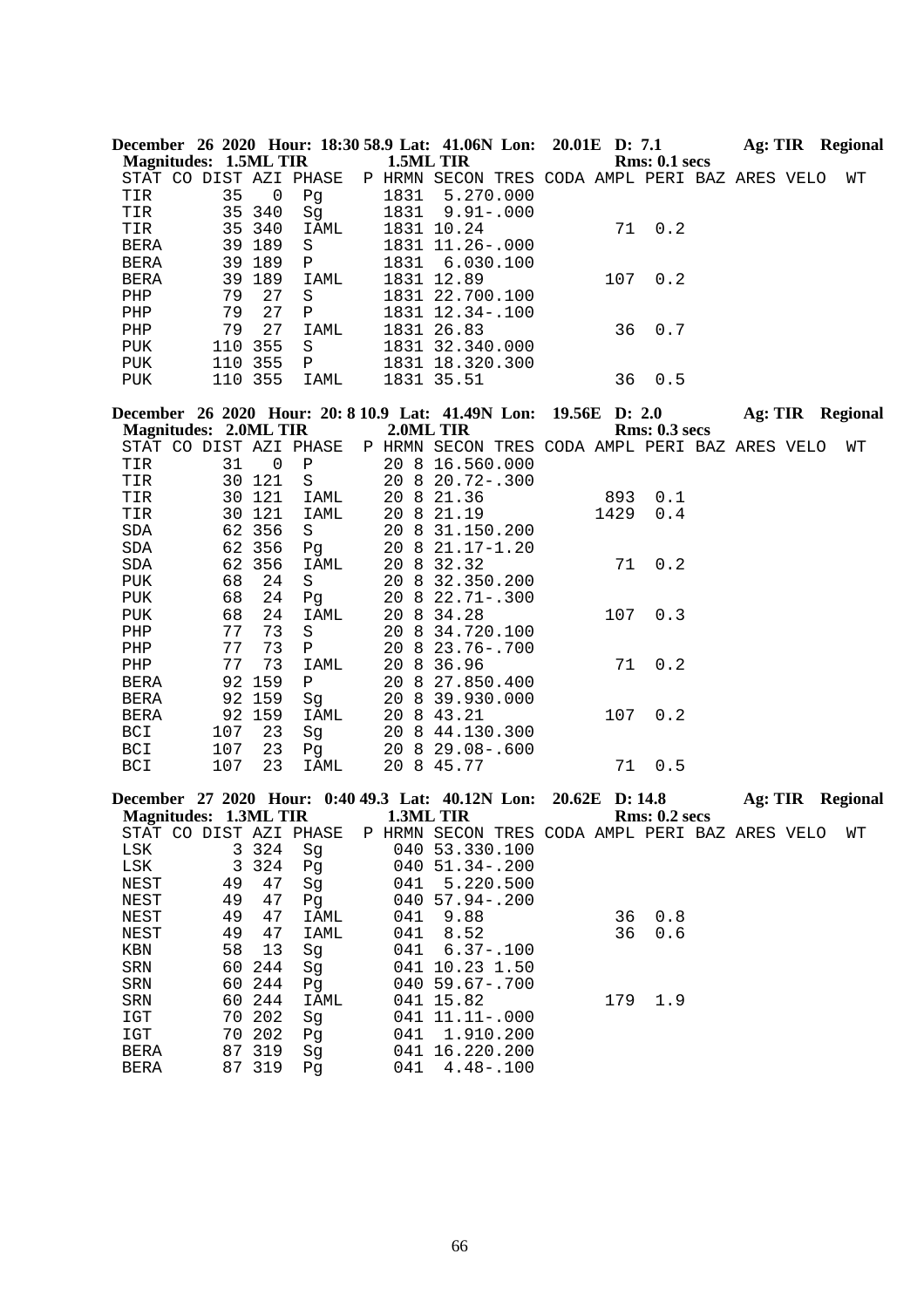|                              |             |     |                |                        |           |                                                                      |  |               | December 27 2020 Hour: 3:17 27.8 Lat: 41.86N Lon: 20.10E D: 23.4      | Ag: TIR Regional        |                |    |
|------------------------------|-------------|-----|----------------|------------------------|-----------|----------------------------------------------------------------------|--|---------------|-----------------------------------------------------------------------|-------------------------|----------------|----|
| <b>Magnitudes: 1.1ML TIR</b> |             |     |                |                        | 1.1ML TIR |                                                                      |  |               | <b>Rms: 0.1 secs</b>                                                  |                         |                |    |
|                              |             |     |                | STAT CO DIST AZI PHASE |           |                                                                      |  |               | P HRMN SECON TRES CODA AMPL PERI BAZ ARES VELO                        |                         |                | WТ |
| <b>PUK</b>                   |             | 29  | $\overline{0}$ | Pg                     |           | 317 33.070.000                                                       |  |               |                                                                       |                         |                |    |
| PUK                          |             |     | 27 320         | Sg                     |           | 317 37.920.700                                                       |  |               |                                                                       |                         |                |    |
| PUK                          |             |     | 27 320         | IAML                   |           | 317 40.62                                                            |  | 36            | 0.3                                                                   |                         |                |    |
| PHP                          |             |     | 35 125         | Sg                     |           | 317 39.300.100                                                       |  |               |                                                                       |                         |                |    |
| PHP                          |             |     | 35 125         | Pg                     |           | 317 34.14 -. 200                                                     |  |               |                                                                       |                         |                |    |
| PHP                          |             |     | 35 125         | IAML                   |           | 317 40.58                                                            |  | 36            | 0.3                                                                   |                         |                |    |
| SDA                          |             |     | 55 293         | S                      |           | 317 45.220.000                                                       |  |               |                                                                       |                         |                |    |
| SDA                          |             | 55  | 293            | Pg                     |           | 317 37.74-.000                                                       |  |               |                                                                       |                         |                |    |
| SDA                          |             |     | 55 293         | IAML                   |           | 317 46.79                                                            |  | 36            | 0.4                                                                   |                         |                |    |
| PDG                          |             |     | 93 313         | S                      |           | 317 56.220.000                                                       |  |               |                                                                       |                         |                |    |
|                              |             |     |                |                        |           | December 27 2020 Hour: 6:37 33.0 F Lat: 38.47N Lon: 39.22E D: 10.0 F |  |               | Rms: 0.0 secs                                                         | Ag:                     | <b>Distant</b> |    |
|                              |             |     |                | STAT CO DIST AZI PHASE |           |                                                                      |  |               | P HRMN SECON TRES CODA AMPL PERI BAZ ARES VELO                        |                         |                | WТ |
| NEST HZ                      |             |     |                | IP                     | 641       | 5.67                                                                 |  |               |                                                                       |                         |                |    |
| IGT                          | $_{\rm HZ}$ |     |                | IP                     | 641       | 7.70                                                                 |  |               |                                                                       |                         |                |    |
|                              |             |     |                |                        |           |                                                                      |  |               |                                                                       |                         |                |    |
| <b>BCI</b>                   | HZ<br>HZ    |     |                | IP<br>IAmb             |           | 641 10.35<br>641 19.94                                               |  |               | 1047 1.6                                                              |                         |                |    |
| BCI                          |             |     |                |                        |           |                                                                      |  |               |                                                                       |                         |                |    |
| BCI                          | HZ          |     |                | IVMs_BB                |           | 647 27.02<br>6.55                                                    |  |               | 5010 14.2                                                             |                         |                |    |
| ${\rm PHP}$                  | $_{\rm HZ}$ |     |                | IP                     | 641       |                                                                      |  |               |                                                                       |                         |                |    |
| ${\rm PHP}$                  | $_{\rm HZ}$ |     |                | IAmb                   |           | 641 13.07                                                            |  |               | 417 1.4                                                               |                         |                |    |
| PHP                          | HZ          |     |                | IVMs_BB                |           | 647 4.40                                                             |  |               | 4507 10.6                                                             |                         |                |    |
| KBN                          | ΗZ          |     |                | IP                     | 641       | 3.28                                                                 |  |               |                                                                       |                         |                |    |
| KBN                          | $_{\rm HZ}$ |     |                | IAmb                   | 641       | 6.74                                                                 |  |               | 153 1.2                                                               |                         |                |    |
| KBN                          | $_{\rm HZ}$ |     |                | IVMs_BB                | 647       | 4.72                                                                 |  | 10522 11.3    |                                                                       |                         |                |    |
| LSK                          | ΗZ          |     |                | IP                     | 641       | 4.87                                                                 |  |               |                                                                       |                         |                |    |
| LSK                          | HZ          |     |                | IAmb                   |           | 641 10.24                                                            |  | 241           | 1.1                                                                   |                         |                |    |
| LSK                          | ΗZ          |     |                | IVMs_BB                |           | 647 18.86                                                            |  |               | 9018 10.8                                                             |                         |                |    |
| SRN                          | HZ          |     |                | IP                     | 641       | 6.38                                                                 |  |               |                                                                       |                         |                |    |
| SRN                          | $_{\rm HZ}$ |     |                | IAmb                   |           | 641 21.69                                                            |  | 256           | 1.3                                                                   |                         |                |    |
| SRN                          | ΗZ          |     |                | IVMs_BB                |           | 647 36.83                                                            |  | 14283 10.6    |                                                                       |                         |                |    |
| KEK                          | HZ          |     |                | IP                     |           | 641 7.88                                                             |  |               |                                                                       |                         |                |    |
| KEK                          | ΗZ          |     |                | IAmb                   |           | 641 30.19                                                            |  | 170           | 1.0                                                                   |                         |                |    |
| KEK                          | $_{\rm HZ}$ |     |                | IVMs_BB                |           | 647 55.51                                                            |  | 27465         | 8.9                                                                   |                         |                |    |
|                              |             |     |                |                        |           | December 27 2020 Hour: 9:27 24.1 Lat: 39.85N Lon: 19.76E D: 4.5      |  |               |                                                                       | Ag: TIR Regional        |                |    |
| <b>Magnitudes: 3.2ML TIR</b> |             |     |                |                        | 3.2ML TIR |                                                                      |  |               | <b>Rms: 0.3 secs</b>                                                  |                         |                |    |
|                              |             |     |                |                        |           |                                                                      |  |               | STAT CO DIST AZI PHASE P HRMN SECON TRES CODA AMPL PERI BAZ ARES VELO |                         |                | WΤ |
| KEK                          |             |     | 16 167 S       |                        |           | 927 29.840.300                                                       |  |               |                                                                       |                         |                |    |
| KEK                          |             |     | 16 167         | Ρ                      |           | 927 27.06-.200                                                       |  |               |                                                                       |                         |                |    |
| ${\tt SRN}$                  |             | 21  | 79             | $\rm S$                |           | 927 31.74 -. 300                                                     |  |               |                                                                       |                         |                |    |
| SRN                          |             | 21  | 79             | Ρ                      |           | 927 29.400.800                                                       |  |               |                                                                       |                         |                |    |
| SRN                          |             | 21  | 79             | IAML                   |           | 927 31.80                                                            |  | 30893         | 0.3                                                                   |                         |                |    |
| IGT                          |             | 60  | 125            | S                      |           | 927 41.93-1.20                                                       |  |               |                                                                       |                         |                |    |
| IGT                          |             | 60  | 125            | Ρ                      |           | 927 34.95-.000                                                       |  |               |                                                                       |                         |                |    |
| IGT                          |             | 60  | 125            | <b>IAML</b>            |           | 927 45.16                                                            |  | 2357          | 0.3                                                                   |                         |                |    |
| NEST                         |             | 123 | 0              | Ρ                      |           | 927 50.400.000                                                       |  |               |                                                                       |                         |                |    |
| NEST                         |             | 127 | 59             | S                      | 928       | $3.12 - .000$                                                        |  |               |                                                                       |                         |                |    |
| NEST                         |             | 127 | 59             | IAML                   |           | 927 56.43                                                            |  | 214           | 0.4                                                                   |                         |                |    |
| LKD2                         |             | 141 | 146            | S                      | 928       | 7.340.000                                                            |  |               |                                                                       |                         |                |    |
| LKD2                         |             |     | 141 146        | Ρ                      |           | 927 50.10 1.30                                                       |  |               |                                                                       |                         |                |    |
| LKD2                         |             |     | 141 146        | IAML                   |           | 928 10.16                                                            |  | 679           | 0.4                                                                   |                         |                |    |
|                              |             |     |                |                        |           | December 27 2020 Hour: 13:33 45.3 Lat: 39.81N Lon:                   |  | 19.78E D: 6.0 |                                                                       | <b>Ag: TIR Regional</b> |                |    |
| <b>Magnitudes: 2.2ML TIR</b> |             |     |                |                        | 2.2ML TIR |                                                                      |  |               | Rms: 0.1 secs                                                         |                         |                |    |
|                              |             |     |                | STAT CO DIST AZI PHASE |           |                                                                      |  |               | P HRMN SECON TRES CODA AMPL PERI BAZ ARES VELO                        |                         |                | WΤ |

67

KEK 10 171 S 1333 49.190.200 KEK 10 171 P 1333 47.43-.000 SRN 21 66 S 1333 52.840.000 SRN 21 66 P 1333 50.350.700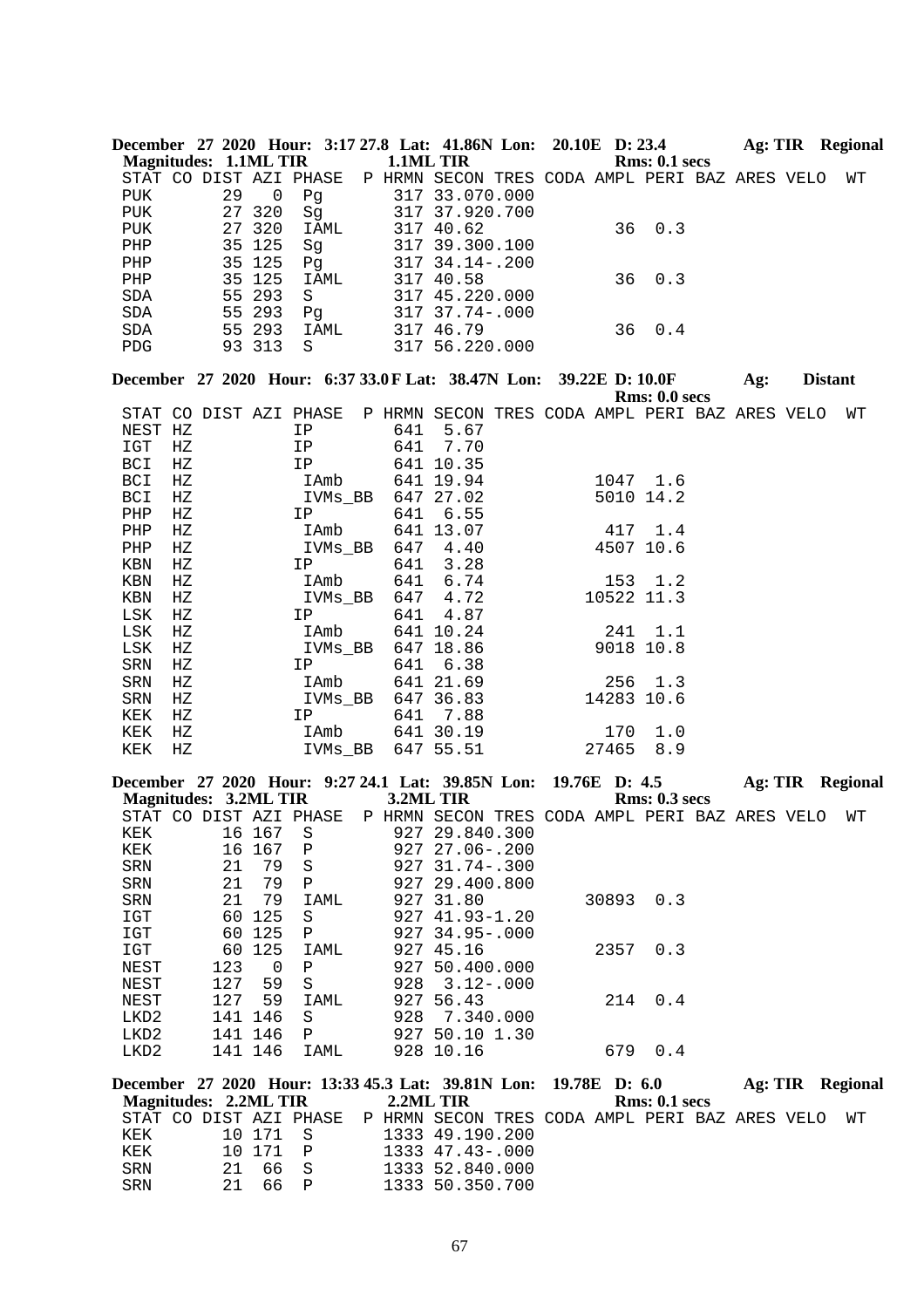| SRN  | 21 66 IAML   | 1333 52.69       | 1679 0.2 |  |
|------|--------------|------------------|----------|--|
| TGT  | 57 122 S     | 1334 2.59 - .300 |          |  |
| T GT | 57 122 P     | 1333 55.730.400  |          |  |
| T GT | 57 122 TAMI. | 1334 6.10        | 143 0.3  |  |

|  |                                                                                                |                                                                      |      |                                                                 |                                                                                                                                                                              |     |                                                                          |               |         | <b>Regional</b>                   |
|--|------------------------------------------------------------------------------------------------|----------------------------------------------------------------------|------|-----------------------------------------------------------------|------------------------------------------------------------------------------------------------------------------------------------------------------------------------------|-----|--------------------------------------------------------------------------|---------------|---------|-----------------------------------|
|  |                                                                                                |                                                                      |      |                                                                 |                                                                                                                                                                              |     |                                                                          |               |         |                                   |
|  |                                                                                                |                                                                      |      |                                                                 |                                                                                                                                                                              |     |                                                                          |               |         | WТ                                |
|  | - S                                                                                            |                                                                      |      |                                                                 |                                                                                                                                                                              |     |                                                                          |               |         |                                   |
|  | $\mathbb{P}$                                                                                   |                                                                      |      |                                                                 |                                                                                                                                                                              |     |                                                                          |               |         |                                   |
|  | - S                                                                                            |                                                                      |      |                                                                 |                                                                                                                                                                              |     |                                                                          |               |         |                                   |
|  | $\mathbf{P}$                                                                                   |                                                                      |      |                                                                 |                                                                                                                                                                              |     |                                                                          |               |         |                                   |
|  | S                                                                                              |                                                                      |      |                                                                 |                                                                                                                                                                              |     |                                                                          |               |         |                                   |
|  | $\mathbf{P}$                                                                                   |                                                                      |      |                                                                 |                                                                                                                                                                              |     |                                                                          |               |         |                                   |
|  | IAML                                                                                           |                                                                      |      |                                                                 |                                                                                                                                                                              | 0.5 |                                                                          |               |         |                                   |
|  | P                                                                                              |                                                                      | 1949 |                                                                 |                                                                                                                                                                              |     |                                                                          |               |         |                                   |
|  | $\mathbb{P}$                                                                                   |                                                                      | 1950 |                                                                 |                                                                                                                                                                              |     |                                                                          |               |         |                                   |
|  | $\mathsf{P}$                                                                                   |                                                                      |      |                                                                 |                                                                                                                                                                              |     |                                                                          |               |         |                                   |
|  | P                                                                                              |                                                                      | 1950 |                                                                 |                                                                                                                                                                              |     |                                                                          |               |         |                                   |
|  | 28 165<br>125 187<br>135 295<br>135 295<br>135 295<br>205 313<br>242 329<br>251 316<br>251 340 | Magnitudes: 3.0ML TIR<br>STAT CO DIST AZI PHASE<br>28 165<br>125 187 |      | 3.0ML TIR<br>P HRMN SECON<br>1950<br>1950<br>1950 12.12<br>1950 | 1949 35.220.400<br>$1949$ 30.50 - 100<br>4.64 2.80<br>1949 45.98-.000<br>$4.90 - .000$<br>$1949$ $44.71 - 3.00$<br>58.860.300<br>$2.96 - .500$<br>$2.72 - 2.40$<br>4.830.000 |     | December 27 2020 Hour: 19:49 24.9 Lat: 38.29N Lon: 22.07E D: 18.3<br>357 | Rms: 0.2~secs | Ag: TIR | TRES CODA AMPL PERI BAZ ARES VELO |

**December 27 2020 Hour: 21: 4 15.9 Lat: 39.35N Lon: 20.43E D: 26.8 Ag: TIR Regional Magnitudes: 2.2ML TIR 2.2ML TIR Rms: 0.0 secs**

| STAT CO          |     |        | DIST AZI PHASE |  | P HRMN SECON TRES CODA AMPL PERI BAZ ARES VELO |     |     |  | WТ |
|------------------|-----|--------|----------------|--|------------------------------------------------|-----|-----|--|----|
| IGT              |     | 22 338 | -S             |  | 21 4 25.840.100                                |     |     |  |    |
| IGT              |     | 22 338 | $\mathbf{P}$   |  | $21 \quad 4 \quad 21.51 - .000$                |     |     |  |    |
| IGT              |     | 22 338 | IAML           |  | 21 4 26.62                                     | 179 | 0.2 |  |    |
| LKD2             |     | 66 162 | -S             |  | 21 4 37.150.600                                |     |     |  |    |
| LKD2             |     | 66 162 | $\mathbf{P}$   |  | 21 4 27.710.000                                |     |     |  |    |
| LKD <sub>2</sub> |     | 66 162 | IAML           |  | 21 4 42.30                                     | 214 | 2.0 |  |    |
| KEK              |     | 68 307 | $\mathsf{P}$   |  | 21 4 28.070.000                                |     |     |  |    |
| NEST             | 130 | 23     | -S             |  | 21 4 54.550.200                                |     |     |  |    |
| NEST             | 130 | 23     | $\mathbf P$    |  | 21 4 37.870.000                                |     |     |  |    |
| NEST             | 130 | 23     | TAMT.          |  | 21 4 59.69                                     |     | 14  |  |    |

|     |             |  |  | December 27 2020 Hour: 21:39 14.3F Lat: 39.34S Lon: 74.99E D: 10.0F Ag: PDE Distant                          |            |               |  |       |
|-----|-------------|--|--|--------------------------------------------------------------------------------------------------------------|------------|---------------|--|-------|
|     |             |  |  | Magnitudes: 6.5Ms TIR 6.6MS TIR                                                                              |            | Rms: 0.5~secs |  |       |
|     |             |  |  | STAT CO DIST AZI PHASE P HRMN SECON TRES CODA AMPL PERI BAZ ARES VELO WT                                     |            |               |  |       |
| THL |             |  |  | HZ10257 322 IP 2152 24.460.430                                                                               |            |               |  | 1.0   |
| THE |             |  |  | HZ10301 323 IP 2152 25.870.080                                                                               |            |               |  | 1.0   |
| IGT |             |  |  | HZ10345 321 IP 2152 26.68-1.04                                                                               |            |               |  | 1.0   |
|     |             |  |  | NEST HZ10382 322 IP 2152 29.700.350                                                                          |            |               |  | 1.0   |
| LSK |             |  |  | HZ10384 321 IP 2152 28.90-.500                                                                               |            |               |  | 1.0   |
| LSK |             |  |  | HZ10384 321 IAMs 20 2246 5.10 15477 21.1                                                                     |            |               |  |       |
| KEK |             |  |  | HZ10390 321 IP 2152 30.510.960                                                                               |            |               |  | $1.0$ |
| SRN |             |  |  | HZ10393 321 IP 2152 29.30-.340                                                                               |            |               |  | 1.0   |
| SRN | HZ10393 321 |  |  | IAMs_20 2246 30.40    19182 20.8                                                                             |            |               |  |       |
| KBN |             |  |  | HZ10414 322 IP 2152 30.11-.510                                                                               |            |               |  | 1.0   |
| KBN |             |  |  | HZ10414 322 IVMs_BB 2243 36.81 5828 27.7                                                                     |            |               |  |       |
| KBN |             |  |  | HZ10414 322 IAMs_20 2243 43.13 21319 24.1                                                                    |            |               |  |       |
| VLO |             |  |  | HZ10471 321 IP 2152 33.130.300<br>HZ10471 321 IVMs_BB 2250 32.31 8471 13.1                                   |            |               |  | 1.0   |
| VLO |             |  |  |                                                                                                              |            |               |  |       |
| VLO | HZ10471 321 |  |  | IAMs 20 2250 46.24 22084 18.9                                                                                |            |               |  |       |
|     |             |  |  | BPA2 HZ10486 321 IP 2152 33.13-.330                                                                          |            |               |  | 1.0   |
| PHP |             |  |  | HZ10524 322 IP 2152 35.550.470                                                                               |            |               |  | 1.0   |
| PHP |             |  |  | HZ10524 322 IVMs_BB 2249 19.14 4930 22.3                                                                     |            |               |  |       |
| PHP |             |  |  | HZ10524 322 IAMs 20 2249 23.30                                                                               | 15995 20.4 |               |  |       |
| BCI |             |  |  | HZ10602 322 IP 2152 38.580.350                                                                               |            |               |  | 1.0   |
| SDA |             |  |  | HZ10605 322 IP 2152 37.77-.520<br>HZ10605 322 IP 2152 37.77-.520<br>HZ10605 322 IVMs_BB 2253 38.88 7573 20.2 |            |               |  | 1.0   |
| SDA |             |  |  |                                                                                                              |            |               |  |       |
| SDA |             |  |  | HZ10605 322 IAMs_20 2253 43.36                                                                               | 18193 19.6 |               |  |       |
| PDG |             |  |  | HZ10650 322 IP 2152 40.390.280                                                                               |            |               |  | 1.0   |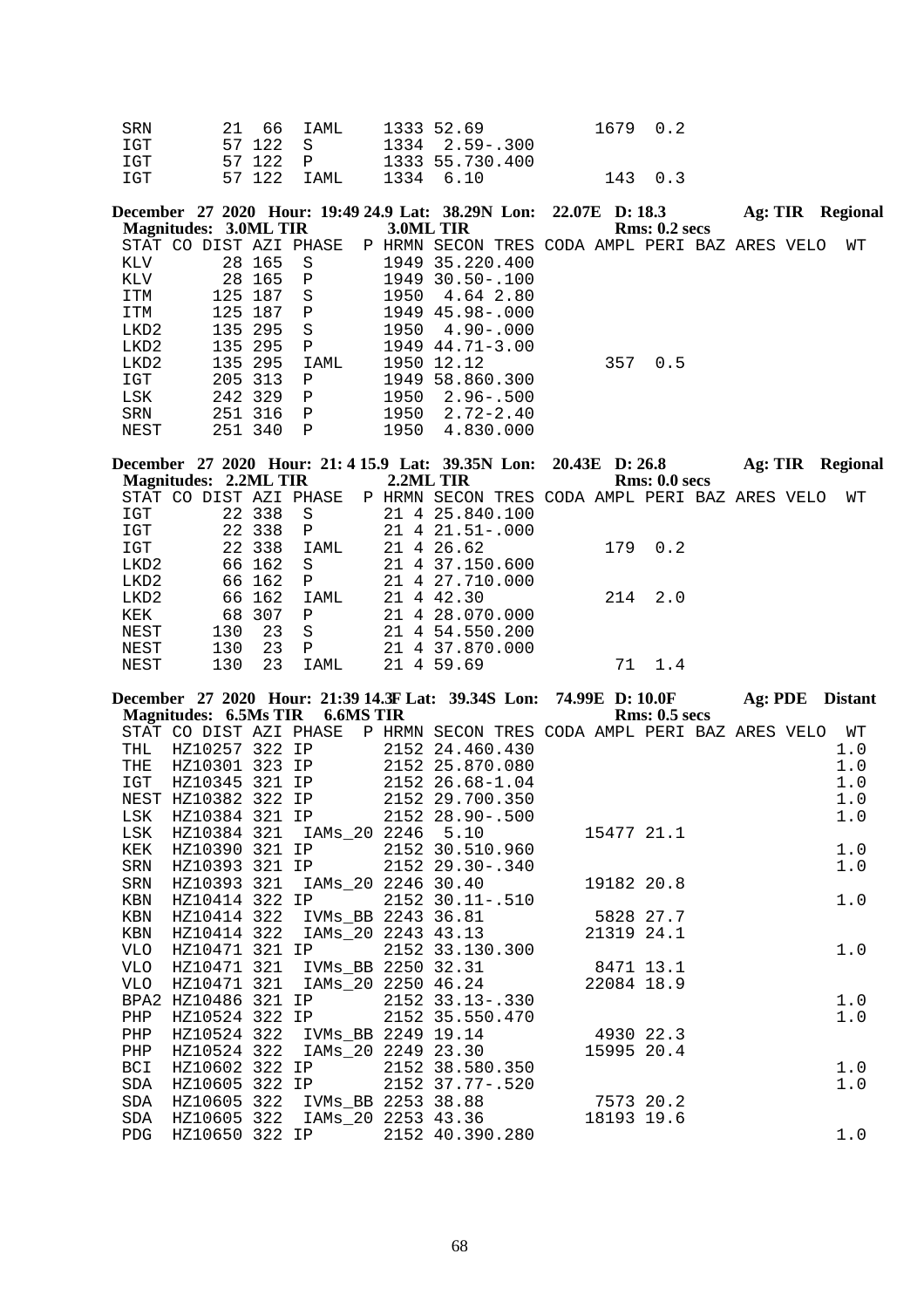|                      | <b>Magnitudes: 1.7ML TIR</b>                           |                  |            |   | December 27 2020 Hour: 22:24 23.8 Lat: 40.04N Lon: 20.36E D: 18.5<br>1.7ML TIR |                | <b>Rms: 0.2 secs</b> |  | Ag: TIR Regional        |
|----------------------|--------------------------------------------------------|------------------|------------|---|--------------------------------------------------------------------------------|----------------|----------------------|--|-------------------------|
|                      | STAT CO DIST AZI PHASE                                 |                  |            |   | P HRMN SECON TRES CODA AMPL PERI BAZ ARES VELO                                 |                |                      |  | WΤ                      |
| LSK                  | 23                                                     | 60               | Sg         |   | 2224 32.440.000                                                                |                |                      |  |                         |
| LSK                  | 23                                                     | 60               | Pg         |   | D 2224 28.770.000                                                              |                |                      |  |                         |
| SRN                  | 36                                                     | 240              | Sg         |   | 2224 36.600.100                                                                |                |                      |  |                         |
| SRN                  | 36                                                     | 240              | Pg         |   | $C$ 2224 30.72-.300                                                            |                |                      |  |                         |
| SRN<br>IGT           |                                                        | 36 240<br>57 183 | IAML<br>Sg |   | 2224 37.45<br>2224 41.79 -. 100                                                |                | 786<br>0.4           |  |                         |
| IGT                  |                                                        | 57 183           | Pq         |   | 2224 34.530.400                                                                |                |                      |  |                         |
| $_{\tt ICT}$         |                                                        | 57 183           | IAML       |   | 2224 45.59                                                                     |                | 71<br>0.4            |  |                         |
| KEK                  |                                                        | 60 233           | Sg         |   | 2224 40.81-2.10                                                                |                |                      |  |                         |
| KEK                  | 60                                                     | 233              | Pg         |   | 2224 32.19-2.60                                                                |                |                      |  |                         |
| NEST                 | 71                                                     | 54               | Sg         |   | 2224 46.200.000                                                                |                |                      |  |                         |
| NEST                 | 71                                                     | 54               | Pg         |   | 2224 36.24 -. 400                                                              |                |                      |  |                         |
| NEST                 | 71                                                     | 54               | IAML       |   | 2224 50.31                                                                     |                | 36<br>0.3            |  |                         |
| KBN                  | 73                                                     | 29               | Ρ          |   | 2224 36.740.300                                                                |                |                      |  |                         |
|                      |                                                        |                  |            |   | December 27 2020 Hour: 23:58 23.0 Lat: 39.94N Lon:                             | 20.67E D: 17.8 |                      |  | Ag: TIR Regional        |
|                      | <b>Magnitudes: 1.6ML TIR</b><br>STAT CO DIST AZI PHASE |                  |            |   | 1.6ML TIR<br>P HRMN SECON TRES CODA AMPL PERI BAZ ARES VELO                    |                | <b>Rms: 0.3 secs</b> |  | WΤ                      |
| LSK                  |                                                        | 25 346           | Sg         |   | 2358 31.870.200                                                                |                |                      |  |                         |
| LSK                  |                                                        | 25 346           | Pg         |   | 2358 26.75-1.20                                                                |                |                      |  |                         |
| IGT                  | 53                                                     | 214              | Sg         |   | 2358 43.12 3.10                                                                |                |                      |  |                         |
| <b>IGT</b>           |                                                        | 53 214           | Pg         |   | 2358 33.050.300                                                                |                |                      |  |                         |
| SRN                  |                                                        | 58 264           | Sg         |   | 2358 41.940.100                                                                |                |                      |  |                         |
| SRN                  |                                                        | 58 264           | Pg         |   | 2358 32.89 -. 900                                                              |                |                      |  |                         |
| NEST                 | 62                                                     | 31               | Sg         |   | 2358 42.27-.200                                                                |                |                      |  |                         |
| NEST<br>NEST         | 62<br>62                                               | 31<br>31         | Pg<br>IAML |   | 2358 34.10-.000<br>2358 44.66                                                  |                | 71<br>0.5            |  |                         |
| KBN                  | 77                                                     | 7                | Sg         |   | 2358 46.190.200                                                                |                |                      |  |                         |
| KBN                  | 77                                                     | 7                | Pg         |   | 2358 36.390.300                                                                |                |                      |  |                         |
|                      |                                                        |                  |            |   | December 28 2020 Hour: 1:40 5.5 Lat: 41.69N Lon:                               |                | 20.68E D: 23.1       |  | Ag: TIR Regional        |
|                      | <b>Magnitudes: 2.0ML TIR</b>                           |                  |            |   | 2.0ML TIR                                                                      |                | <b>Rms: 0.1 secs</b> |  |                         |
|                      | STAT CO DIST AZI PHASE                                 |                  |            |   | P HRMN SECON TRES CODA AMPL PERI BAZ ARES VELO                                 |                |                      |  | WΤ                      |
| PHP                  |                                                        | 20 269           | Sg         |   | 140 12.70 -. 000                                                               |                |                      |  |                         |
| PHP                  | 20                                                     | 269<br>269       | Pg         |   | $140$ 9.40 - .200<br>140 12.94                                                 |                | 714<br>0.1           |  |                         |
| PHP<br><b>PUK</b>    | 20                                                     |                  | IAML       |   |                                                                                |                |                      |  |                         |
| <b>PUK</b>           |                                                        |                  |            |   |                                                                                |                |                      |  |                         |
|                      |                                                        | 77 302           | Sg         |   | 140 28.860.100                                                                 |                |                      |  |                         |
|                      |                                                        | 77 302           | Pq         |   | 140 18.74 -. 100                                                               |                |                      |  |                         |
| ${\tt PUK}$<br>BCI   |                                                        | 77 302<br>91 327 | IAML<br>Ρ  |   | 140 31.70<br>140 21.140.000                                                    |                | 36 0.4               |  |                         |
| $\operatorname{SDA}$ | 106                                                    | 293              | Pn         |   | 140 23.63 -. 100                                                               |                |                      |  |                         |
| KBN                  |                                                        | 119 175          | S          |   | 140 40.050.000                                                                 |                |                      |  |                         |
| KBN                  |                                                        | 119 175          | Ρ          |   | 140 25.430.200                                                                 |                |                      |  |                         |
| NEST                 |                                                        | 145 167          | Sg         |   | 140 48.170.000                                                                 |                |                      |  |                         |
| NEST                 |                                                        | 145 167          | Pg         |   | 140 29.85 -. 000                                                               |                |                      |  |                         |
|                      |                                                        |                  |            |   | December 28 2020 Hour: 4:44 31.9 Lat: 39.72N Lon:                              |                | 19.89E D: 2.0        |  | <b>Ag: TIR Regional</b> |
|                      | <b>Magnitudes: 2.8ML TIR</b>                           |                  |            |   | 2.8ML TIR                                                                      |                | <b>Rms: 0.6 secs</b> |  |                         |
|                      | STAT CO DIST AZI PHASE                                 |                  |            |   | P HRMN SECON TRES CODA AMPL PERI BAZ ARES VELO                                 |                |                      |  | WΤ                      |
| KEK                  | 8                                                      | 262              | Sg         | С | 444 33.72-.900                                                                 |                |                      |  |                         |
| KEK<br>SRN           | 8<br>20                                                | 262<br>29        | Pg<br>Sg   |   | 444 32.38-1.10<br>444 37.56-1.80                                               |                |                      |  |                         |
| SRN                  | 20                                                     | 29               | Pg         | D | 444 35.25-.900                                                                 |                |                      |  |                         |
| SRN                  | 20                                                     | 29               | IAML       |   | 444 37.68                                                                      |                | 7429<br>0.3          |  |                         |
| IGT                  | 43                                                     | 119              | Pg         |   | 444 40.340.200                                                                 |                |                      |  |                         |
| LSK                  | 77                                                     | 51               | Sg         |   | 444 56.400.300                                                                 |                |                      |  |                         |
| LSK<br><b>VLO</b>    | 77                                                     | 51<br>89 339     | Pg<br>Sg   |   | 444 44.66-1.10<br>444 59.190.400                                               |                |                      |  |                         |

VLO 89 339 IAML 445 6.70 536 0.3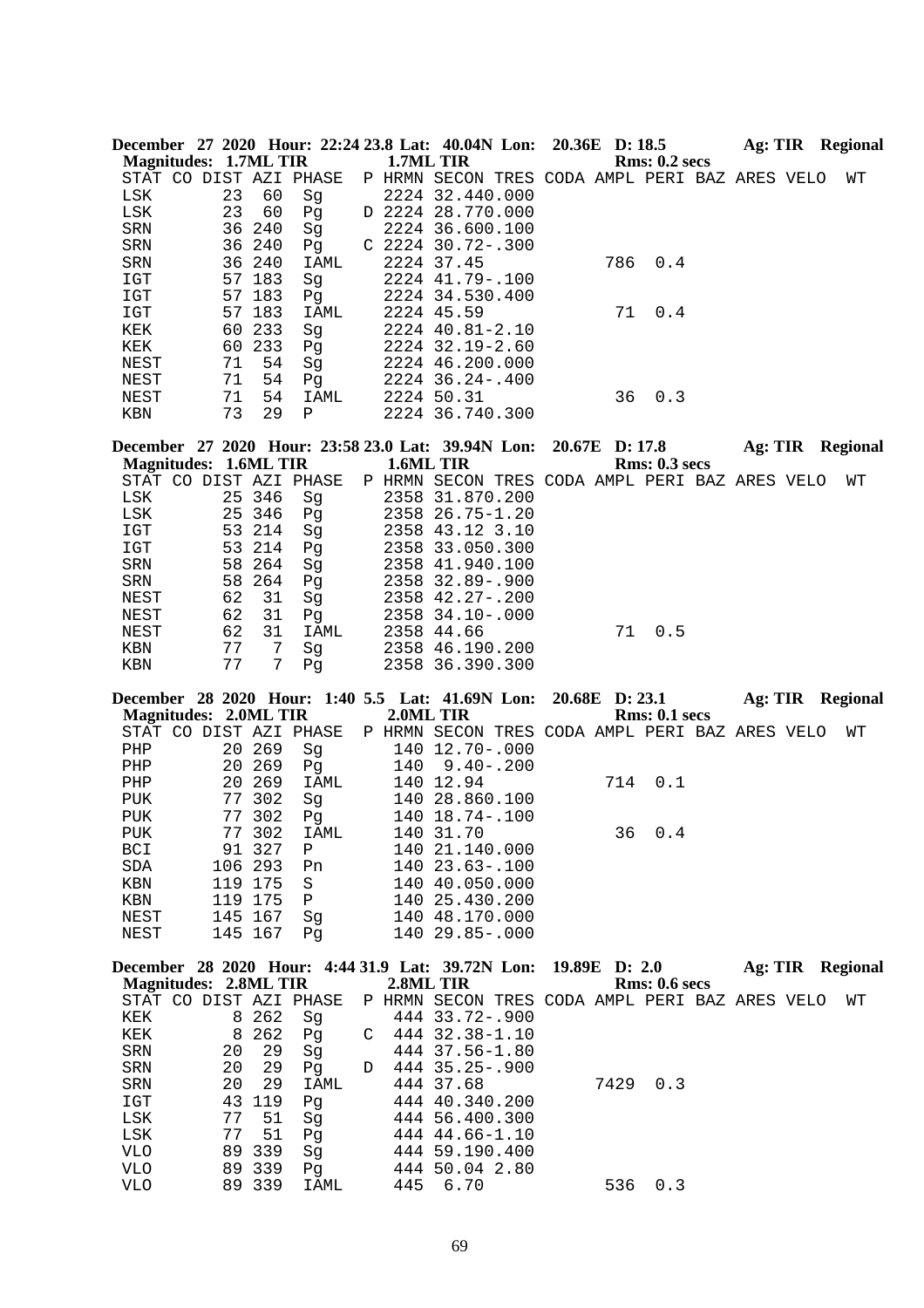| LKD2 | 123 147 Sq  | 445 10.290.100       |  |
|------|-------------|----------------------|--|
| LKD2 | 123 147 Pg  | 444 54.360.500       |  |
| KBN  | 126 37 Sq   | 445 10.590.300       |  |
| KBN  | 126 37 Pq   | 444 53.63-.200       |  |
| KBN  | 126 37 IAML | 445 15.76<br>107 0.7 |  |
| THL  | 183 94 Sq   | 445 26.81-.800       |  |
| THL  | 183 94 Pq   | 445 3.880.200        |  |

December 28 2020 Hour: 4:58 38.0 Lat: 41.69N Lon: 20.72E D: 13.9 Ag: TIR Regional **Magnitudes: 1.8ML TIR 1.8ML TIR Rms: 0.0 secs** STAT CO DIST AZI PHASE P HRMN SECON TRES CODA AMPL PERI BAZ ARES VELO WT

|      |  |         | DINI CO DIDI NGI LIMOG |  | THUTH DECON INED CODA ATLE FERT DAD ANDO VEED |  |         |  |  |
|------|--|---------|------------------------|--|-----------------------------------------------|--|---------|--|--|
| PHP  |  | 23 270  | Sq                     |  | 458 45.670.000                                |  |         |  |  |
| PHP  |  | 23 270  | Pq                     |  | 458 41.94-.400                                |  |         |  |  |
| PHP  |  | 23 270  | IAML                   |  | 458 46.56                                     |  | 286 0.2 |  |  |
| PUK  |  | 80 301  | Sq                     |  | 459 2.310.000                                 |  |         |  |  |
| PUK  |  | 80 301  | Pa                     |  | 458 51.890.000                                |  |         |  |  |
| PUK  |  | 80 301  | IAML                   |  | 459 4.94                                      |  | 36 0.6  |  |  |
| BCI  |  | 93 325  | Sq                     |  | 459 6.340.000                                 |  |         |  |  |
| BCI  |  | 93 325  | Pq                     |  | 458 54.550.400                                |  |         |  |  |
| NEST |  | 143 168 | Pn                     |  | $459 \quad 2.47 - .000$                       |  |         |  |  |
|      |  |         |                        |  |                                               |  |         |  |  |

|     |          |                                                                                    |                                                                 |                                        |                                                                                                                                                                                              |     |                                                                         |                      | <b>Regional</b>                              |
|-----|----------|------------------------------------------------------------------------------------|-----------------------------------------------------------------|----------------------------------------|----------------------------------------------------------------------------------------------------------------------------------------------------------------------------------------------|-----|-------------------------------------------------------------------------|----------------------|----------------------------------------------|
|     |          |                                                                                    |                                                                 |                                        |                                                                                                                                                                                              |     |                                                                         |                      |                                              |
|     |          |                                                                                    |                                                                 |                                        |                                                                                                                                                                                              |     |                                                                         |                      | WТ                                           |
|     |          | - S                                                                                |                                                                 |                                        |                                                                                                                                                                                              |     |                                                                         |                      |                                              |
|     |          | $\mathbf{P}$                                                                       | 711                                                             |                                        |                                                                                                                                                                                              |     |                                                                         |                      |                                              |
|     |          | - S                                                                                |                                                                 |                                        |                                                                                                                                                                                              |     |                                                                         |                      |                                              |
|     |          | $\mathbf{P}$                                                                       |                                                                 |                                        |                                                                                                                                                                                              |     |                                                                         |                      |                                              |
|     |          | IAML                                                                               |                                                                 |                                        |                                                                                                                                                                                              | 0.5 |                                                                         |                      |                                              |
|     |          | $\mathsf{P}$                                                                       |                                                                 |                                        |                                                                                                                                                                                              |     |                                                                         |                      |                                              |
| 139 | $\Omega$ | P                                                                                  |                                                                 |                                        |                                                                                                                                                                                              |     |                                                                         |                      |                                              |
| 139 |          | -S                                                                                 |                                                                 |                                        |                                                                                                                                                                                              |     |                                                                         |                      |                                              |
|     |          | $\mathsf{P}$                                                                       |                                                                 |                                        |                                                                                                                                                                                              |     |                                                                         |                      |                                              |
|     |          | $\mathbf{P}$                                                                       |                                                                 |                                        |                                                                                                                                                                                              |     |                                                                         |                      |                                              |
|     |          | P                                                                                  |                                                                 |                                        |                                                                                                                                                                                              |     |                                                                         |                      |                                              |
|     |          | 35 150<br>35 150<br>125 296<br>125 296<br>126 182<br>196 315<br>235 331<br>246 342 | Magnitudes: 2.9ML TIR<br>STAT CO DIST AZI PHASE<br>125 296<br>2 | 2.9ML TIR<br>P HRMN SECON<br>712 21.64 | 711 45.070.100<br>40.11-.100<br>712 14.53 3.10<br>$711\ \,54.95 - .300$<br>711 55.600.100<br>711 55.520.000<br>$712 \quad 12.34 - 3.10$<br>712 7.010.500<br>712 11.75-.200<br>712 14.60 1.10 |     | December 28 2020 Hour: 7:11 33.7 Lat: 38.31N Lon: 21.95E D: 13.0<br>393 | <b>Rms: 0.3 secs</b> | Ag: TIR<br>TRES CODA AMPL PERI BAZ ARES VELO |

|                       |    |         |              |           | December 28 2020 Hour: 7:15 20.2 Lat: 42.24N Lon: 19.98E D: 23.1       |         |               |  | Ag: TIR Regional |
|-----------------------|----|---------|--------------|-----------|------------------------------------------------------------------------|---------|---------------|--|------------------|
| Magnitudes: 1.7ML TIR |    |         |              | 1.7ML TIR |                                                                        |         | Rms: 0.0 secs |  |                  |
|                       |    |         |              |           | STAT CO DIST AZI PHASE PP HRMN SECON TRES CODA AMPL PERI BAZ ARES VELO |         |               |  | WТ               |
| BCI                   |    | 16 26 S |              |           | 715 26.56-.100                                                         |         |               |  |                  |
| BCI                   | 16 | 26 P    |              |           | 715 23.880.000                                                         |         |               |  |                  |
| BCI                   |    | 16 26   | IAML         |           | 715 26.87                                                              | 179 0.2 |               |  |                  |
| PUK                   |    | 23 199  | - S          |           | 715 29.050.400                                                         |         |               |  |                  |
| <b>PUK</b>            |    | 23 199  | $\mathbf{P}$ |           | 715 25.060.000                                                         |         |               |  |                  |
| <b>PUK</b>            |    | 23 199  | IAML         |           | 715 30.18                                                              | 1430.1  |               |  |                  |
| <b>SDA</b>            |    | 46 243  | -S           |           | 715 35.090.000                                                         |         |               |  |                  |
| <b>SDA</b>            |    | 46 243  | IAML         |           | 715 52.77                                                              | 143     | 1.8           |  |                  |

|                       |  |          | December 28 2020 Hour: 7:34 21.1 Lat: 41.51N Lon: 20.53E D: 25.7       |           |                |  |    |               | Ag: TIR | Regional |
|-----------------------|--|----------|------------------------------------------------------------------------|-----------|----------------|--|----|---------------|---------|----------|
| Magnitudes: 2.1ML TIR |  |          |                                                                        | 2.1ML TIR |                |  |    | Rms: 0.0 secs |         |          |
|                       |  |          | STAT CO DIST AZI PHASE PP HRMN SECON TRES CODA AMPL PERI BAZ ARES VELO |           |                |  |    |               |         | WТ       |
| PHP                   |  | 21 339   | - S                                                                    |           | 734 30.050.000 |  |    |               |         |          |
| PHP                   |  | 21 339 P |                                                                        |           | 734 26.210.000 |  |    |               |         |          |
| PHP                   |  | 21 339   | IAML                                                                   |           | 734 30.44      |  |    | 571 0.2       |         |          |
| PUK                   |  | 79 319   | S                                                                      |           | 734 47.34 1.90 |  |    |               |         |          |
| <b>PUK</b>            |  | 79 319   | $\mathsf{P}$                                                           |           | 734 34.970.000 |  |    |               |         |          |
| <b>PUK</b>            |  | 79 319   | IAML                                                                   |           | 734 50.31      |  |    | 71 0.4        |         |          |
| BCI                   |  | 102 339  | S                                                                      |           | 734 50.07-1.80 |  |    |               |         |          |
| BCI                   |  | 102 339  | P                                                                      |           | 734 38.670.000 |  |    |               |         |          |
| BCI                   |  | 102 339  | IAML                                                                   |           | 734 56.44      |  | 71 | 0.5           |         |          |
|                       |  |          |                                                                        |           |                |  |    |               |         |          |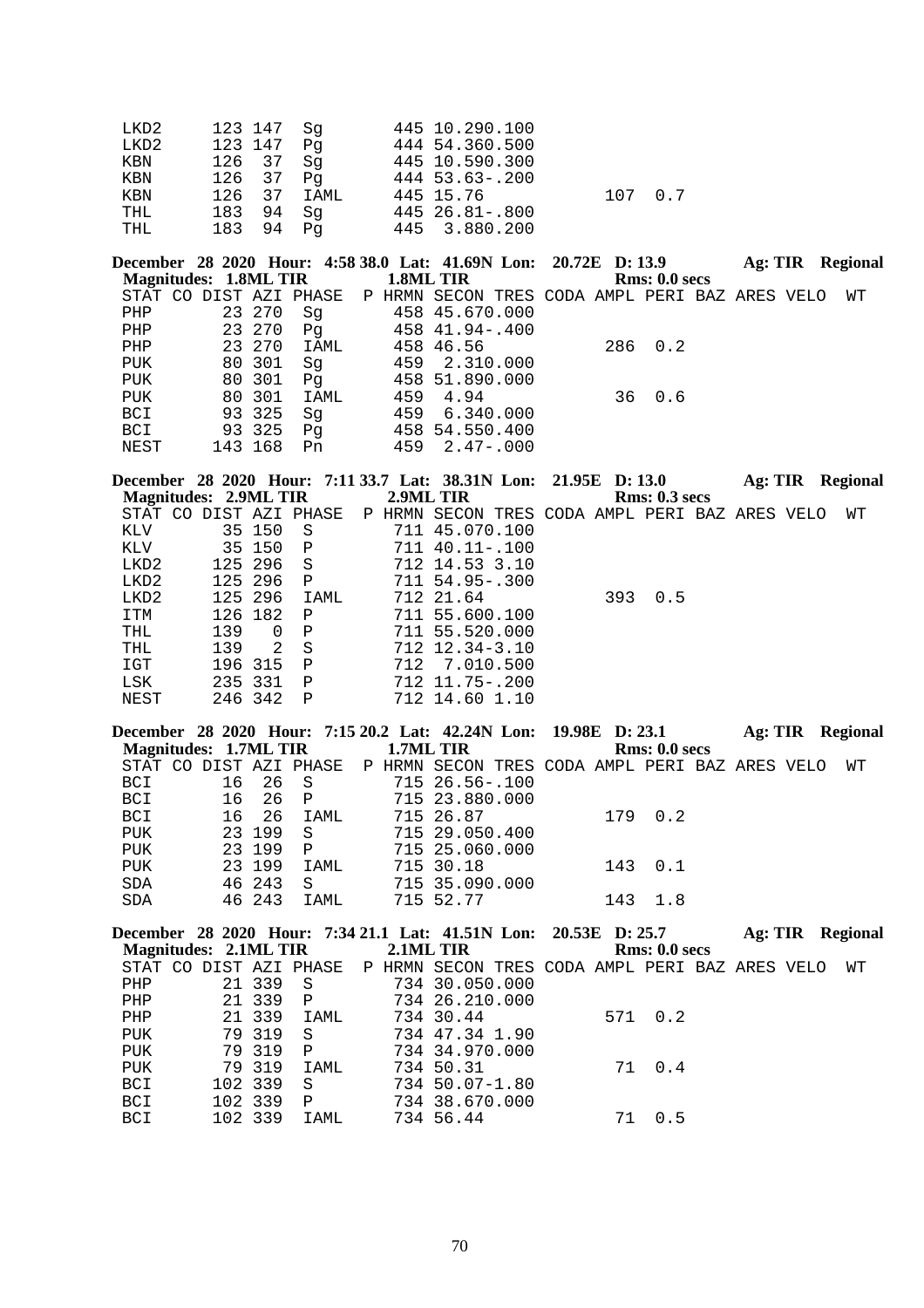|              |                              |             | December 28 2020 Hour: 10:23 26.7 Lat: 38.30N Lon:               |           |                                                | 22.06E D: 16.6 |      |                      | <b>Ag: TIR</b> Regional |  |    |
|--------------|------------------------------|-------------|------------------------------------------------------------------|-----------|------------------------------------------------|----------------|------|----------------------|-------------------------|--|----|
|              | <b>Magnitudes: 2.9ML TIR</b> |             |                                                                  | 2.9ML TIR |                                                |                |      | <b>Rms: 0.1 secs</b> |                         |  |    |
|              |                              |             | STAT CO DIST AZI PHASE                                           |           | P HRMN SECON TRES CODA AMPL PERI BAZ ARES VELO |                |      |                      |                         |  | WΤ |
| KLV          |                              | 30 163      | S                                                                |           | 1023 36.82-.000                                |                |      |                      |                         |  |    |
| KLV          |                              | 30 163      | Ρ                                                                |           | 1023 32.510.000                                |                |      |                      |                         |  |    |
| ITM          | 125                          | 186         | $\rm S$                                                          | 1024      | 7.67 3.60                                      |                |      |                      |                         |  |    |
| ITM          | 125                          | 186         | Ρ                                                                |           | 1023 48.080.000                                |                |      |                      |                         |  |    |
| LKD2         | 133 295                      |             | S                                                                | 1024      | $6.31 - .200$                                  |                |      |                      |                         |  |    |
| LKD2         | 133 295                      |             | Ρ                                                                |           | 1023 47.31-2.10                                |                |      |                      |                         |  |    |
| LKD2         | 133                          | 295         | IAML                                                             |           | 1024 15.56                                     |                | 321  | 0.8                  |                         |  |    |
| THL          | 141                          | $\mathbf 0$ | Ρ                                                                |           | 1023 48.140.000                                |                |      |                      |                         |  |    |
| THL          | 140 359                      |             | S                                                                | 1024      | $6.67 - 1.80$                                  |                |      |                      |                         |  |    |
| IGT          | 202 313                      |             | Ρ                                                                | 1024      | 0.420.100                                      |                |      |                      |                         |  |    |
| NEST         | 250 341                      |             | Ρ                                                                | 1024      | $6.63 - .000$                                  |                |      |                      |                         |  |    |
|              |                              |             |                                                                  |           |                                                |                |      |                      |                         |  |    |
|              | <b>Magnitudes: 4.3ML TIR</b> |             | December 28 2020 Hour: 11:11 43.7 Lat: 38.32N Lon:               | 4.3ML TIR |                                                | 22.10E D: 4.0  |      | <b>Rms: 0.5 secs</b> | <b>Ag: TIR</b> Regional |  |    |
|              |                              |             | STAT CO DIST AZI PHASE                                           |           | P HRMN SECON TRES CODA AMPL PERI BAZ ARES VELO |                |      |                      |                         |  | WΤ |
| KLV          | 31                           | 0           |                                                                  |           |                                                |                |      |                      |                         |  |    |
| KLV          |                              | 31 171      | Ρ                                                                |           | 1111 52.640.000<br>1111 57.36 3.40             |                |      |                      |                         |  |    |
|              | 136                          | 293         | S<br>$\rm S$                                                     |           | 1112 26.55 1.00                                |                |      |                      |                         |  |    |
| LKD2         |                              |             |                                                                  |           |                                                |                |      |                      |                         |  |    |
| LKD2         | 136 293                      |             | Ρ                                                                | 1112      | $7.16 - .400$                                  |                |      |                      |                         |  |    |
| LKD2         | 136 293                      |             | IAML                                                             |           | 1112 35.09                                     |                | 7321 | 0.6                  |                         |  |    |
| THL          | 138                          | 357         | S                                                                |           | 1112 25.88 -. 300                              |                |      |                      |                         |  |    |
| THL          | 138                          | 357         | Ρ                                                                | 1112      | $7.94 - .000$                                  |                |      |                      |                         |  |    |
| IGT          | 203 312                      |             | $\rm S$                                                          |           | 1112 47.46 2.80                                |                |      |                      |                         |  |    |
| IGT          | 203 312                      |             | Ρ                                                                |           | 1112 19.070.500                                |                |      |                      |                         |  |    |
| IGT          | 203 312                      |             | IAML                                                             |           | 1112 56.37                                     |                | 1357 | 0.8                  |                         |  |    |
| $_{\rm LSK}$ | 241 328                      |             | Ρ                                                                |           | 1112 24.420.700                                |                |      |                      |                         |  |    |
| NEST         | 249                          | 340         | S                                                                |           | 1112 58.17 2.30                                |                |      |                      |                         |  |    |
| NEST         | 249 340                      |             | Ρ                                                                |           | 1112 25.110.200                                |                |      |                      |                         |  |    |
| SRN          | 251 315                      |             | S                                                                |           | 1112 59.24 2.40                                |                |      |                      |                         |  |    |
| SRN          | 251 315                      |             | Ρ                                                                |           | 1112 25.03-.500                                |                |      |                      |                         |  |    |
| SRN          | 251 315                      |             | IAML                                                             | 1113      | 9.10                                           |                | 2357 | 1.1                  |                         |  |    |
| KEK          | 252 309                      |             | S                                                                |           | 1112 55.95 -. 600                              |                |      |                      |                         |  |    |
| KEK          | 252                          | 309         | Ρ                                                                |           | 1112 22.67-2.70                                |                |      |                      |                         |  |    |
| KBN          | 279 337                      |             | Ρ                                                                |           | 1112 30.26 1.80                                |                |      |                      |                         |  |    |
| PHP          | 399 340                      |             | Ρ                                                                |           | 1112 43.86-.600                                |                |      |                      |                         |  |    |
| IDI          | 419 142                      |             | Ρ                                                                |           | 1112 47.380.000                                |                |      |                      |                         |  |    |
| PUK          | 454 337                      |             | Ρ                                                                |           | 1112 50.72-1.20                                |                |      |                      |                         |  |    |
| TIP          | 475 284                      |             | Ρ                                                                |           | 1112 51.13-3.60                                |                |      |                      |                         |  |    |
|              |                              |             | December 28 2020 Hour: 11:37 16.1 Lat: 38.34N Lon: 22.02E D: 2.0 |           |                                                |                |      |                      | <b>Ag: TIR Regional</b> |  |    |
|              | <b>Magnitudes: 3.0ML TIR</b> |             |                                                                  | 3.0ML TIR |                                                |                |      | <b>Rms: 0.4 secs</b> |                         |  |    |
|              |                              |             | STAT CO DIST AZI PHASE                                           |           | P HRMN SECON TRES CODA AMPL PERI BAZ ARES VELO |                |      |                      |                         |  | WТ |
| KLV          | 35                           | $\mathbf 0$ | Ρ                                                                |           | 1137 23.970.000                                |                |      |                      |                         |  |    |
| KLV          | 35                           | 160         | $\rm S$                                                          |           | 1137 27.63-.100                                |                |      |                      |                         |  |    |
| LKD2         | 129                          | 294         | S                                                                |           | 1137 56.090.100                                |                |      |                      |                         |  |    |
| LKD2         | 129                          | 294         | Ρ                                                                |           | 1137 38.73-.100                                |                |      |                      |                         |  |    |
| LKD2         | 129                          | 294         | IAML                                                             | 1138      | 5.45                                           |                | 786  | 0.5                  |                         |  |    |
| THL          | 136                          | 0           | $\rm S$                                                          | 1137      | 58.590.300                                     |                |      |                      |                         |  |    |
| THL          | 136                          | 0           | Ρ                                                                |           | 1137 39.82-.400                                |                |      |                      |                         |  |    |
| IGT          | 198 313                      |             | $\rm S$                                                          | 1138      | 18.82 3.20                                     |                |      |                      |                         |  |    |
| $_{\tt ICT}$ | 198                          | 313         | Ρ                                                                | 1137      | 50.780.700                                     |                |      |                      |                         |  |    |
| $_{\tt ICT}$ | 198                          | 313         | IAML                                                             | 1138      | 23.48                                          |                | 107  | 0.6                  |                         |  |    |
| NEST         | 246                          | 341         | Ρ                                                                | 1137      | 57.340.300                                     |                |      |                      |                         |  |    |
| KEK          | 246 310                      |             | Ρ                                                                | 1137      | $53.78 - 3.30$                                 |                |      |                      |                         |  |    |
|              |                              |             |                                                                  |           |                                                |                |      |                      |                         |  |    |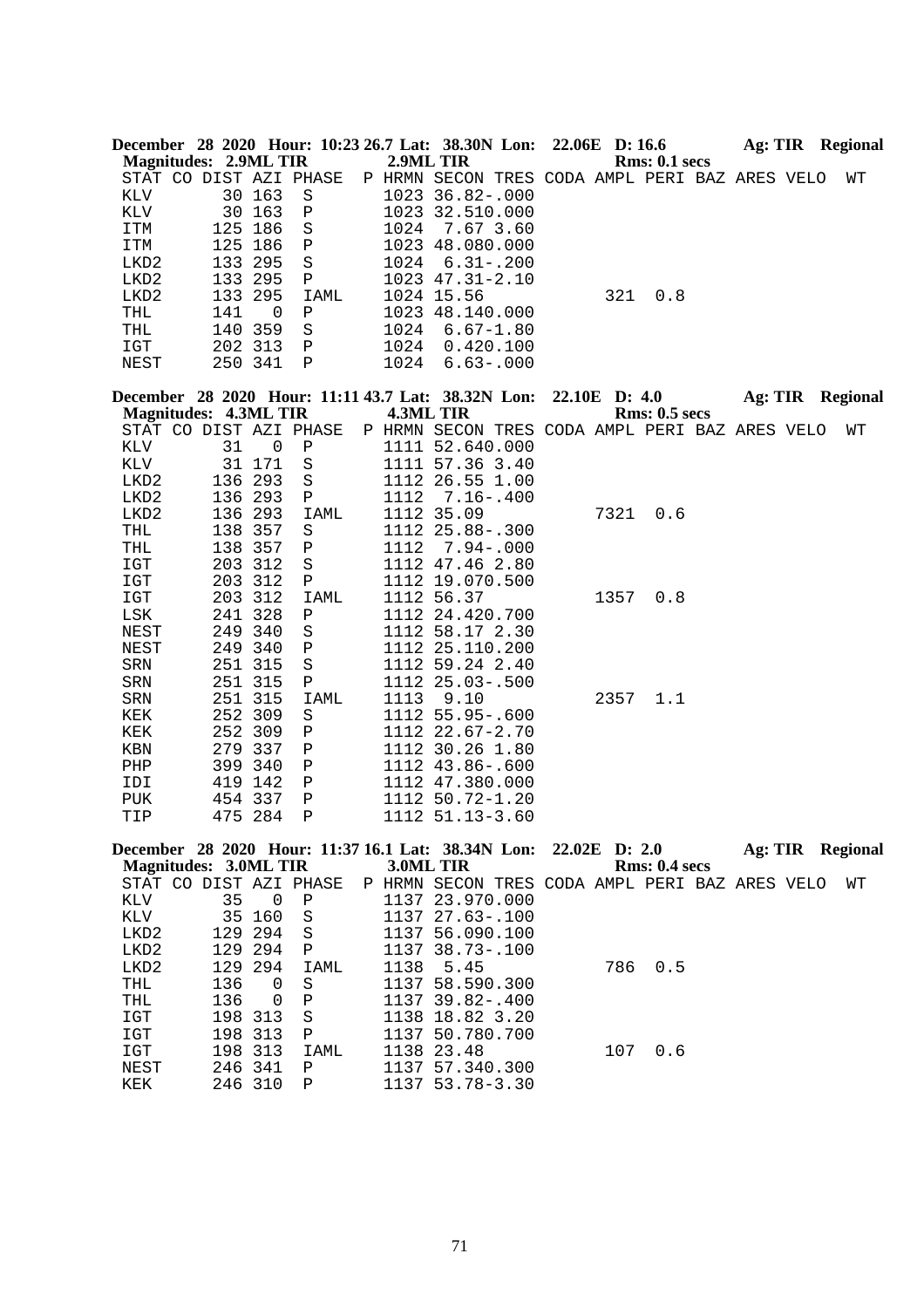|                      |                              |                    |        |              | 2.5ML TIR | December 28 2020 Hour: 12:18 12.9 Lat: 39.26N Lon: 20.11E D: 8.4 |                  |               |                      |  | Ag: TIR Regional        |
|----------------------|------------------------------|--------------------|--------|--------------|-----------|------------------------------------------------------------------|------------------|---------------|----------------------|--|-------------------------|
|                      | <b>Magnitudes: 2.5ML TIR</b> |                    |        |              |           |                                                                  |                  |               | Rms: 0.1 secs        |  |                         |
|                      | STAT CO DIST AZI PHASE       |                    |        |              |           | P HRMN SECON TRES CODA AMPL PERI BAZ ARES VELO                   |                  |               |                      |  | WΤ                      |
| IGT                  |                              | 36                 | 32     | S            |           | 1218 23.86 -. 300                                                |                  |               |                      |  |                         |
| IGT                  |                              | 36                 | 32     | Ρ            |           | 1218 19.30 -. 000                                                |                  |               |                      |  |                         |
| IGT                  |                              | 36                 | 32     | IAML         |           | 1218 24.19                                                       |                  | 1536          | 0.2                  |  |                         |
| KEK                  |                              | 57                 | 332    | S            |           | 1218 30.30 -. 300                                                |                  |               |                      |  |                         |
| KEK                  |                              | 57                 | 332    | $\, {\bf P}$ |           | 1218 22.98-.000                                                  |                  |               |                      |  |                         |
| SRN                  |                              | 69                 | 353    | S            |           | 1218 37.52 2.60                                                  |                  |               |                      |  |                         |
| SRN                  |                              | 69 353             |        | Ρ            |           | 1218 25.600.100                                                  |                  |               |                      |  |                         |
| SRN                  |                              | 69 353             |        | IAML         |           | 1218 40.76                                                       |                  | 214           | 0.4                  |  |                         |
| LKD2                 |                              | 71 137             |        | S            |           | 1218 34.950.100                                                  |                  |               |                      |  |                         |
| LKD2                 |                              | 71 137             |        | Ρ            |           | 1218 25.460.000                                                  |                  |               |                      |  |                         |
| LKD2                 |                              | 71 137             |        | IAML         |           | 1218 35.78                                                       |                  | 321           | 0.4                  |  |                         |
| LSK                  |                              | 107                | 22     | Ρ            |           | 1218 31.580.100                                                  |                  |               |                      |  |                         |
| NEST                 |                              | 151                | 31     | $\rm S$      |           | 1218 58.610.200                                                  |                  |               |                      |  |                         |
| NEST                 |                              | 151                | 31     | Ρ            |           | 1218 38.86-.000                                                  |                  |               |                      |  |                         |
| NEST                 |                              | 151                | 31     | IAML         |           | 1219 3.75                                                        |                  | 107           | 0.4                  |  |                         |
| KLV                  |                              | 224 126            |        | Ρ            |           | 1218 47.98-2.20                                                  |                  |               |                      |  |                         |
|                      |                              |                    |        |              |           | December 28 2020 Hour: 16:10 6.6 Lat: 37.84N Lon:                |                  | 21.72E D: 9.5 |                      |  | Ag: TIR Regional        |
|                      | <b>Magnitudes: 2.6ML TIR</b> |                    |        |              | 2.6ML TIR |                                                                  |                  |               | Rms: 0.0 secs        |  |                         |
|                      | STAT CO DIST AZI PHASE       |                    |        |              |           | P HRMN SECON TRES CODA AMPL PERI BAZ ARES VELO                   |                  |               |                      |  | WΤ                      |
| KLV                  |                              | 47                 | 0      | Ρ            |           | 1610 14.190.000                                                  |                  |               |                      |  |                         |
| KLV                  |                              | 45                 | 59     | S            |           | 1610 20.54 -. 000                                                |                  |               |                      |  |                         |
| LKD2                 |                              | 140                | 319    | $\rm S$      |           | 1610 48.98-.000                                                  |                  |               |                      |  |                         |
| LKD2                 |                              | 140                | 319    | Ρ            |           | 1610 28.98-1.90                                                  |                  |               |                      |  |                         |
| LKD2                 |                              | 140                | 319    | IAML         | 1611      | 3.79                                                             |                  | 143           | 1.0                  |  |                         |
| IGT                  |                              | 224 328            |        | S            |           | 1611 11.520.000                                                  |                  |               |                      |  |                         |
| IGT                  |                              | 224 328            |        | $\mathbf{P}$ |           | 1610 43.710.000                                                  |                  |               |                      |  |                         |
|                      |                              |                    |        |              |           |                                                                  |                  |               |                      |  |                         |
|                      |                              |                    |        |              |           |                                                                  |                  |               |                      |  |                         |
|                      |                              |                    |        |              |           | December 28 2020 Hour: 16:56 15.4 Lat: 41.84N Lon:               | $20.14E$ D: 18.8 |               |                      |  | Ag: TIR Regional        |
|                      | <b>Magnitudes: 2.4ML TIR</b> |                    |        |              | 2.4ML TIR |                                                                  |                  |               | <b>Rms: 0.1 secs</b> |  |                         |
|                      | STAT CO DIST AZI PHASE       |                    |        |              |           | P HRMN SECON TRES CODA AMPL PERI BAZ ARES VELO                   |                  |               |                      |  | WТ                      |
| <b>PUK</b>           |                              | 30 319             |        | S            |           | 1656 25.830.000                                                  |                  |               |                      |  |                         |
| <b>PUK</b>           |                              | 30 319             |        | Ρ            |           | 1656 21.29 -. 100                                                |                  |               |                      |  |                         |
| <b>PUK</b>           |                              | 30                 | 319    | IAML         |           | 1656 27.65                                                       |                  | 1000          | 0.1                  |  |                         |
| PHP                  |                              | 31                 | 123    | S            |           | 1656 25.640.100                                                  |                  |               |                      |  |                         |
| PHP                  |                              | 31                 | 123    | $\mathbf P$  |           | 1656 20.78-.500                                                  |                  |               |                      |  |                         |
| SDA                  |                              | 58                 | 0      | $\, {\bf P}$ |           | 1656 25.230.000                                                  |                  |               |                      |  |                         |
| SDA                  |                              | 58 295             |        | $\rm S$      |           | 1656 33.940.100                                                  |                  |               |                      |  |                         |
| $\operatorname{SDA}$ |                              |                    | 58 295 | IAML         |           | 1656 34.54                                                       |                  |               | 286 0.2              |  |                         |
| BCI<br>BCI           |                              | 59 355<br>59 355   |        | S<br>Ρ       |           | 1656 33.990.100<br>1656 26.800.800                               |                  |               |                      |  |                         |
|                      |                              |                    |        |              |           |                                                                  |                  |               |                      |  |                         |
|                      |                              |                    |        |              |           | December 28 2020 Hour: 17:22 40.5 Lat: 39.36N Lon:               |                  | 23.97E D: 6.1 |                      |  | <b>Ag: TIR Regional</b> |
|                      | <b>Magnitudes: 3.4ML TIR</b> |                    |        |              | 3.4ML TIR |                                                                  |                  |               | Rms: 0.3 secs        |  |                         |
|                      | STAT CO DIST AZI PHASE       |                    |        |              |           | P HRMN SECON TRES CODA AMPL PERI BAZ ARES VELO                   |                  |               |                      |  | WΤ                      |
| THE                  |                              | 165 330            |        | S            |           | 1723 30.08-.100                                                  |                  |               |                      |  |                         |
| THE                  |                              | 165 330            |        | Ρ            | 1723      | $8.56 - .300$                                                    |                  |               |                      |  |                         |
| THE                  |                              | 165                | 330    | IAML         |           | 1723 34.54                                                       |                  | 393           | 0.7                  |  |                         |
| THL                  |                              | 176                | 0      | Ρ            | 1723      | 9.220.000                                                        |                  |               |                      |  |                         |
| THL                  |                              | 169                | 279    | S            |           | 1723 31.41 -. 000                                                |                  |               |                      |  |                         |
| KLV                  |                              | 216 228            |        | S            |           | 1723 43.28 -. 900                                                |                  |               |                      |  |                         |
| KLV                  |                              | 216 228            |        | Ρ            |           | 1723 16.61 -. 200                                                |                  |               |                      |  |                         |
| NEST                 |                              | 276                | 297    | S            |           | 1723 56.70-1.50                                                  |                  |               |                      |  |                         |
| NEST                 |                              | 276 297            |        | Ρ            |           | 1723 24.910.000                                                  |                  |               |                      |  |                         |
| LKD2                 |                              | 294 259            |        | S            | 1724      | 3.68 1.40                                                        |                  |               |                      |  |                         |
| LKD2                 |                              | 294 259            |        | Ρ            |           | 1723 28.030.800                                                  |                  |               |                      |  |                         |
| IGT                  |                              | 314 275            |        | S            | 1724      | $6.78 - .300$                                                    |                  |               |                      |  |                         |
| IGT<br>IGT           |                              | 314 275<br>314 275 |        | Ρ<br>IAML    |           | 1723 30.080.200<br>1724 45.69                                    |                  | 179           | 2.3                  |  |                         |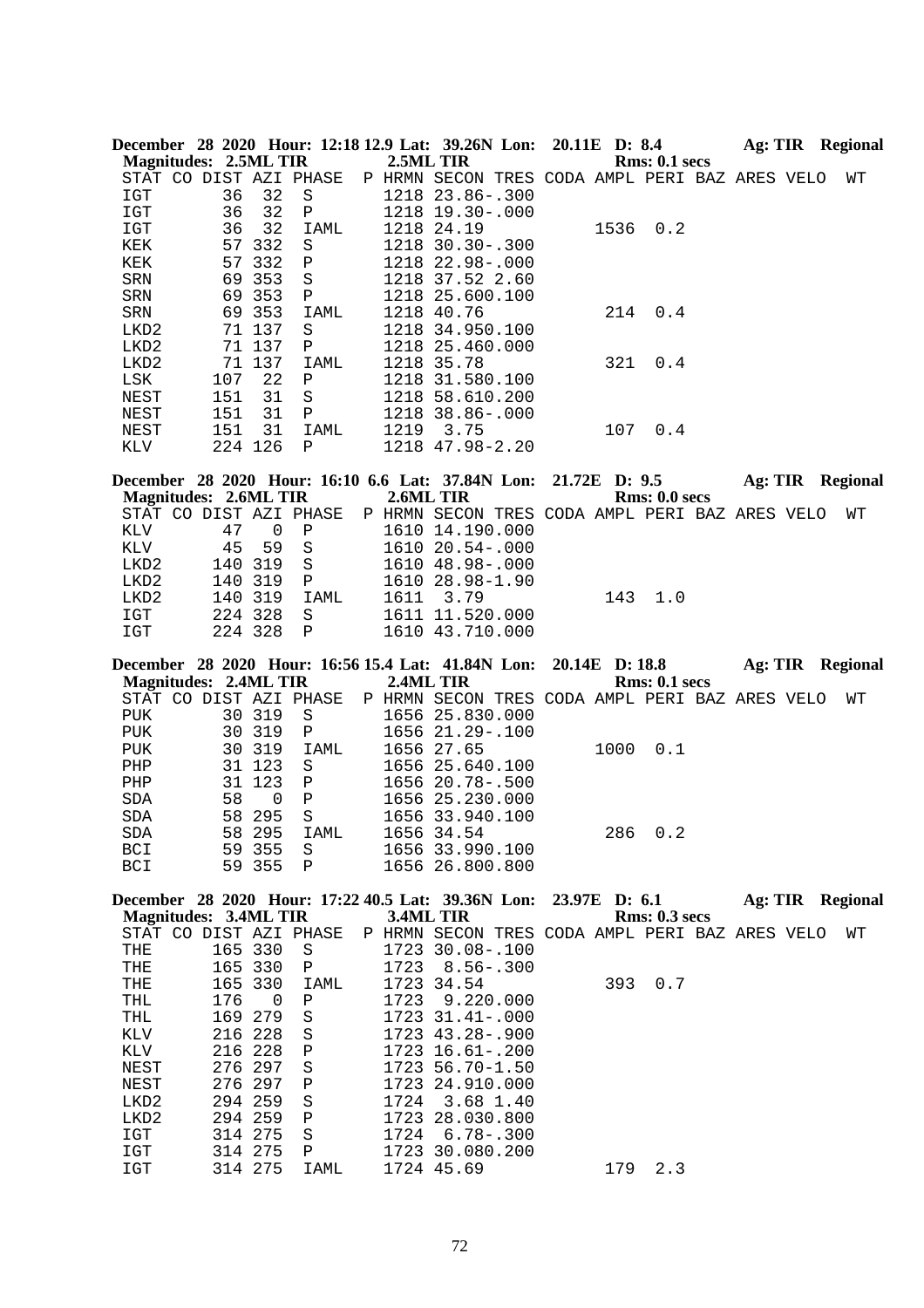| Magnitudes: 1.6ML TIR        |    |                  |                        | 1.6ML TIR | December 28 2020 Hour: 20: 7 0.1 Lat: 41.89N Lon: 20.35E D: 7.0                   |                | Rms: 0.0 secs        |  | Ag: TIR Regional        |
|------------------------------|----|------------------|------------------------|-----------|-----------------------------------------------------------------------------------|----------------|----------------------|--|-------------------------|
|                              |    |                  | STAT CO DIST AZI PHASE |           | P HRMN SECON TRES CODA AMPL PERI BAZ ARES VELO                                    |                |                      |  | WТ                      |
| PHP                          |    | 23 161           | $\rm S$                | 20 7      | 7.430.100                                                                         |                |                      |  |                         |
| PHP                          |    | 23 161           | Ρ                      | 20 7      | $4.26 - .000$                                                                     |                |                      |  |                         |
| <b>PUK</b>                   | 41 |                  | $\, {\bf P}$<br>0      | 20 7      | 7.260.000                                                                         |                |                      |  |                         |
| <b>PUK</b>                   |    | 42 295           | S                      |           | 20 7 13.080.000                                                                   |                |                      |  |                         |
| <b>PUK</b>                   |    | 42 295           | IAML                   |           | 20 7 19.60                                                                        | 107            | 0.4                  |  |                         |
| BCI                          |    | 58 337           | S                      |           | 20 7 18.390.300                                                                   |                |                      |  |                         |
| <b>BCI</b>                   |    | 58 337           | Ρ                      |           | 20 7 10.390.000<br>20 7 21.80                                                     |                | 0.4                  |  |                         |
| <b>BCI</b>                   |    | 58 337           | IAML                   |           |                                                                                   | 71             |                      |  |                         |
|                              |    |                  |                        |           | December 29 2020 Hour: 1:54 37.7 Lat: 40.41N Lon: 21.20E D: 14.9 Ag: TIR Regional |                |                      |  |                         |
| <b>Magnitudes: 2.0ML TIR</b> |    |                  |                        | 2.0ML TIR |                                                                                   |                | Rms: 0.0 secs        |  |                         |
|                              |    |                  | STAT CO DIST AZI PHASE |           | P HRMN SECON TRES CODA AMPL PERI BAZ ARES VELO                                    |                |                      |  | WΤ                      |
| NEST                         |    | 13 273           | Sg                     |           | 154 43.390.000                                                                    |                |                      |  |                         |
| NEST                         |    | 13 273<br>13 273 | Pg<br>IAML             |           | D 154 41.410.500<br>154 45.13                                                     | 393            | 0.1                  |  |                         |
| NEST                         |    | 42 305           |                        |           | 154 50.55-.000                                                                    |                |                      |  |                         |
| KBN<br>KBN                   |    | 42 305           | Sg<br>Pq               |           | $C$ 154 45.090.000                                                                |                |                      |  |                         |
| KBN                          |    | 42 305           | IAML                   |           | 154 52.34                                                                         | 286            | 0.4                  |  |                         |
| LSK                          |    | 59 241           | Sg                     |           | 154 55.970.000                                                                    |                |                      |  |                         |
| LSK                          |    | 59 241           | Pg                     |           | 154 48.08-.000                                                                    |                |                      |  |                         |
|                              |    |                  |                        |           |                                                                                   |                |                      |  |                         |
|                              |    |                  |                        |           | December 29 2020 Hour: 2:6 11.4 Lat: 40.41N Lon: 21.20E D:14.0 Ag: TIR Regional   |                |                      |  |                         |
| <b>Magnitudes: 2.2ML TIR</b> |    |                  | STAT CO DIST AZI PHASE |           | 2.2ML TIR<br>P HRMN SECON TRES CODA AMPL PERI BAZ ARES VELO                       |                | Rms: 0.0 secs        |  |                         |
|                              |    | 12 271           |                        |           | 2 6 16.880.000                                                                    |                |                      |  | WТ                      |
| NEST<br>NEST                 |    | 12 271           | Sg<br>Pq               |           | D 2 6 15.140.600                                                                  |                |                      |  |                         |
| NEST                         |    | 12 271           | IAML                   |           | 2 6 18.37                                                                         | 929            | 0.2                  |  |                         |
| KBN                          |    | 42 305           | Sg                     |           | $2, 6, 24.09 - .000$                                                              |                |                      |  |                         |
| KBN                          |    | 42 305           | Pq                     |           | C 2 6 18.710.000                                                                  |                |                      |  |                         |
|                              |    |                  |                        |           |                                                                                   | 393            | 0.6                  |  |                         |
|                              |    |                  |                        |           |                                                                                   |                |                      |  |                         |
| KBN                          | 42 | 305              | IAML                   |           | 2 6 25.51                                                                         |                |                      |  |                         |
| LSK<br>LSK                   |    | 59 241<br>59 241 | Sg<br>Pg               |           | 2 6 29.670.000<br>2 6 21.81 -. 000                                                |                |                      |  |                         |
|                              |    |                  |                        |           |                                                                                   |                |                      |  |                         |
|                              |    |                  |                        |           | December 29 2020 Hour: 7:27 8.5 Lat: 38.37N Lon: 22.05E D: 2.0 Ag: TIR Regional   |                |                      |  |                         |
| <b>Magnitudes: 3.0ML TIR</b> |    |                  |                        | 3.0ML TIR |                                                                                   |                | Rms: 0.9 secs        |  |                         |
|                              |    |                  | STAT CO DIST AZI PHASE |           | P HRMN SECON TRES CODA AMPL PERI BAZ ARES VELO                                    |                |                      |  | WТ                      |
| KLV<br>KLV                   |    | 38 166           | Sg                     |           | 727 21.120.100                                                                    |                |                      |  |                         |
| LKD2                         |    | 38 166           | Pg<br>130 292 Sn       |           | 727 15.35 -. 300<br>727 48.31 -. 500                                              |                |                      |  |                         |
| LKD2                         |    | 130 292          | Pn                     |           | 727 29.85-1.70                                                                    |                |                      |  |                         |
| LKD2                         |    | 130 292          | IAML                   |           | 727 54.65                                                                         | 429            | 0.4                  |  |                         |
| THL                          |    | 132 359          | Sn                     |           | 727 48.08-1.50                                                                    |                |                      |  |                         |
| THL                          |    | 132 359          | Pn                     |           | 727 30.93-1.00                                                                    |                |                      |  |                         |
| ITM                          |    | 133 185          | Sn                     |           | 727 50.030.300                                                                    |                |                      |  |                         |
| ITM                          |    | 133 185          | Pn                     |           | 727 30.96-1.10                                                                    |                |                      |  |                         |
| LSK                          |    | 234 329          | Sg                     |           | 728 21.95 4.60                                                                    |                |                      |  |                         |
| LSK                          |    | 234 329          | Pg                     |           | 727 47.58-.300                                                                    |                |                      |  |                         |
| NEST                         |    | 242 340          | Sn                     |           | 728 19.950.300                                                                    |                |                      |  |                         |
| NEST                         |    | 242 340          | Pn                     |           | 727 50.42 1.30                                                                    |                |                      |  |                         |
| SRN                          |    | 244 315          | Sn                     |           | 728 19.93-.600                                                                    |                |                      |  |                         |
| SRN                          |    | 244 315          | Pn                     |           | 727 47.35-2.30                                                                    |                |                      |  |                         |
|                              |    |                  |                        |           | December 29 2020 Hour: 23:24 16.4 Lat: 38.27N Lon:                                | 21.50E D: 25.0 |                      |  | <b>Ag: TIR</b> Regional |
| <b>Magnitudes: 2.7ML TIR</b> |    |                  |                        | 2.7ML TIR |                                                                                   |                | <b>Rms: 0.2 secs</b> |  |                         |
|                              |    |                  | STAT CO DIST AZI PHASE |           | P HRMN SECON TRES CODA AMPL PERI BAZ ARES VELO                                    |                |                      |  | WТ                      |
| KLV                          |    | 63 113           | $\rm S$                |           | 2324 35.92-.200                                                                   |                |                      |  |                         |
| KLV                          |    | 63 113           | Ρ                      |           | 2324 27.910.300                                                                   |                |                      |  |                         |
| LKD2                         |    | 92 309           | S                      |           | 2324 44.39-.100                                                                   |                |                      |  |                         |
| LKD2<br>LKD2                 |    | 92 309<br>92 309 | Ρ<br>IAML              | 2325      | 2324 33.86 1.50<br>4.04                                                           | 357            | 0.5                  |  |                         |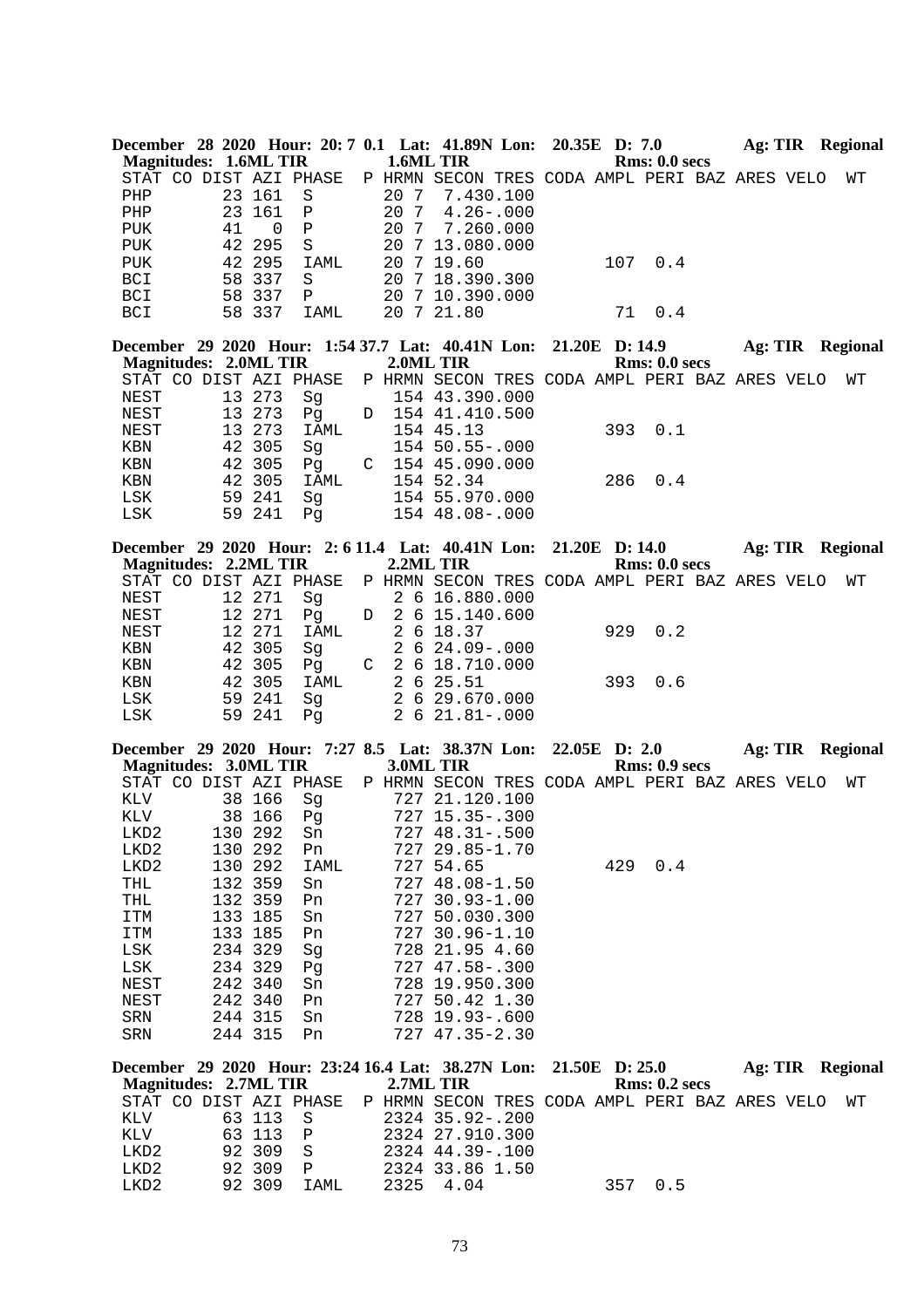| THT. | 146 OP       | 2324 43.590.000 |         |
|------|--------------|-----------------|---------|
| THT. | 150 17 S     | 2325 0.500.000  |         |
| T GT | 172325 S     | 2325 6.470.000  |         |
| T GT | 172325 P     | 2324 43.64-1.40 |         |
| TGT  | 172.325 TAMI | 2325 20.92      | 107 2.0 |

|            | <b>Magnitudes: 4.2ML TIR</b> |         | December 30 2020 Hour: 0:39 20.7 Lat: 38.29N Lon: 21.94E D: 21.9 |     | 4.2ML TIR                                      |               |      | Rms: 0.4~secs |  | Ag: TIR Regional |
|------------|------------------------------|---------|------------------------------------------------------------------|-----|------------------------------------------------|---------------|------|---------------|--|------------------|
|            |                              |         | STAT CO DIST AZI PHASE                                           |     | P HRMN SECON TRES CODA AMPL PERI BAZ ARES VELO |               |      |               |  | WТ               |
| KLV        |                              | 33 146  | S                                                                |     | 039 32.110.000                                 |               |      |               |  |                  |
| KLV        | 33                           | 146     | $\mathbf P$                                                      |     | 039 27.01 -. 200                               |               |      |               |  |                  |
| LKD2       | 125                          | 297     | S                                                                |     | $039\ 57.68 - .200$                            |               |      |               |  |                  |
| LKD2       | 125                          | 297     | P                                                                |     | 039 42.110.200                                 |               |      |               |  |                  |
| LKD2       | 125                          | 297     | IAML                                                             | 040 | 8.59                                           |               | 7286 | 0.5           |  |                  |
| <b>THL</b> | 141                          | 0       | Ρ                                                                |     | 039 43.690.000                                 |               |      |               |  |                  |
| THL        | 141                          | 2       | $\rm S$                                                          | 040 |                                                | $2.08 - .400$ |      |               |  |                  |
| IGT        | 197                          | 316     | S                                                                |     | $040 \ 16.41 - .800$                           |               |      |               |  |                  |
| IGT        | 197                          | 316     | Ρ                                                                |     | 039 55.58 2.60                                 |               |      |               |  |                  |
| IGT        | 197                          | 316     | <b>IAML</b>                                                      |     | 040 37.40                                      |               |      | 1107 0.9      |  |                  |
| LSK        | 237                          | 332     | S                                                                | 040 | 26.390.000                                     |               |      |               |  |                  |
| LSK        |                              | 237 332 | P                                                                |     | 039 58.740.500                                 |               |      |               |  |                  |
| SRN        |                              | 244 318 | S                                                                |     | $04028.48 - .400$                              |               |      |               |  |                  |
| SRN        |                              | 244 318 | Ρ                                                                |     | 039 59.670.000                                 |               |      |               |  |                  |
| SRN        |                              | 244 318 | IAML                                                             |     | 040 48.39                                      |               | 1821 | 0.8           |  |                  |
| KEK        |                              | 244 312 | S                                                                | 040 | 28.700.400                                     |               |      |               |  |                  |
| KEK        |                              | 244 312 | Ρ                                                                |     | $039\ 58.74-.600$                              |               |      |               |  |                  |
| NEST       |                              | 248 343 | S                                                                |     | 040 29.350.100                                 |               |      |               |  |                  |
| NEST       | 248                          | 343     | $\, {\bf P}$                                                     |     | $039$ 59.73-.100                               |               |      |               |  |                  |
| THE        | 275                          | 18      | $\rm S$                                                          |     | 040 34.07-1.20                                 |               |      |               |  |                  |
| THE        | 275                          | 18      | $\, {\bf P}$                                                     | 040 |                                                | $0.61 - 2.70$ |      |               |  |                  |
| THE        | 275                          | 18      | IAML                                                             |     | 040 48.96                                      |               | 357  | 0.9           |  |                  |
| <b>KBN</b> | 278                          | 340     | S                                                                |     | $040, 34.75 - .400$                            |               |      |               |  |                  |
| KBN        | 278                          | 340     | $\mathbf{P}$                                                     | 040 |                                                | 3.890.600     |      |               |  |                  |
| <b>KBN</b> |                              | 278 340 | IAML                                                             |     | 040 58.67                                      |               | 1143 | 1.1           |  |                  |

**December 30 2020 Hour: 2:46 34.3 Lat: 40.27N Lon: 22.95E D: 87.7 Ag: TIR Regional Magnitudes: 2.9ML TIR 2.9ML TIR Rms: 0.3 secs** STAT CO DIST AZI PHASE P HRMN SECON TRES CODA AMPL PERI BAZ ARES VELO WT

|                  |     |         | 0.000 DIU AD 1.000 | 1111111 | UBUUN INBU GUBA AFILB FBILE BAR ARBU |     |         |  | <b>VV</b> + |
|------------------|-----|---------|--------------------|---------|--------------------------------------|-----|---------|--|-------------|
| THE              | 41  |         | P                  |         | 246 41.790.000                       |     |         |  |             |
| THE              | 41  |         | -S                 |         | $246$ 58.89-.000                     |     |         |  |             |
| THE              | 41  |         | IAML               | 247     | 7.96                                 |     | 286 0.3 |  |             |
| <b>THL</b>       | 111 | 227     | S                  |         | 247 10.660.200                       |     |         |  |             |
| THL              | 111 | 227     | P                  |         | $246$ 52.97-2.00                     |     |         |  |             |
| NEST             |     | 162 277 | S                  |         | $24720.90 - 200$                     |     |         |  |             |
| NEST             |     | 162 277 | P                  | 247     | 1.460.400                            |     |         |  |             |
| LKD <sub>2</sub> |     | 256 231 | S                  |         | $247$ 38.80-3.30                     |     |         |  |             |
| LKD2             |     | 256 231 | Ρ                  |         | $247$ 12.87-.200                     |     |         |  |             |
| LKD2             |     | 256 231 | IAML               |         | 247 46.70                            | 179 | 2.3     |  |             |
|                  |     |         |                    |         |                                      |     |         |  |             |

|     |          |                                                       |                                                                                                          |               |                                                                                                                                                                                   |     |                                                                 |                      | <b>Regional</b>                              |
|-----|----------|-------------------------------------------------------|----------------------------------------------------------------------------------------------------------|---------------|-----------------------------------------------------------------------------------------------------------------------------------------------------------------------------------|-----|-----------------------------------------------------------------|----------------------|----------------------------------------------|
|     |          |                                                       |                                                                                                          |               |                                                                                                                                                                                   |     |                                                                 |                      |                                              |
|     |          |                                                       |                                                                                                          |               |                                                                                                                                                                                   |     |                                                                 |                      | WТ                                           |
|     |          | - S                                                   |                                                                                                          |               |                                                                                                                                                                                   |     |                                                                 |                      |                                              |
|     |          | $\mathbf{P}$                                          |                                                                                                          |               |                                                                                                                                                                                   |     |                                                                 |                      |                                              |
|     |          |                                                       |                                                                                                          |               |                                                                                                                                                                                   |     |                                                                 |                      |                                              |
|     |          |                                                       |                                                                                                          |               |                                                                                                                                                                                   |     |                                                                 |                      |                                              |
| 140 | $\Omega$ | $\mathsf{P}$                                          |                                                                                                          |               |                                                                                                                                                                                   |     |                                                                 |                      |                                              |
|     |          | - S                                                   | 749                                                                                                      | $7.76 - .100$ |                                                                                                                                                                                   |     |                                                                 |                      |                                              |
|     |          | -S                                                    |                                                                                                          | $8.38 - 4.70$ |                                                                                                                                                                                   |     |                                                                 |                      |                                              |
|     | 288      | P                                                     |                                                                                                          |               |                                                                                                                                                                                   |     |                                                                 |                      |                                              |
|     |          | IAML                                                  |                                                                                                          |               |                                                                                                                                                                                   | 0.6 |                                                                 |                      |                                              |
|     | 307      | S                                                     |                                                                                                          |               |                                                                                                                                                                                   |     |                                                                 |                      |                                              |
|     |          | 43 211<br>140 198<br>159 288<br>159<br>159 288<br>220 | <b>Magnitudes: 2.9ML TIR</b><br>STAT CO DIST AZI PHASE<br>43 211<br>136 346 S<br>136 346<br>$\mathbf{P}$ |               | 2.9ML TIR<br>P HRMN SECON<br>$748$ 39.12 - .200<br>748 33.400.000<br>749 6.63-.000<br>748 49.00-.000<br>748 48.920.000<br>749<br>748 48.26-4.40<br>749<br>16.05<br>749 29.810.000 | 214 | December 30 2020 Hour: 7:48 25.5 Lat: 38.38N Lon: 22.40E D: 9.8 | <b>Rms: 0.0 secs</b> | Ag: TIR<br>TRES CODA AMPL PERI BAZ ARES VELO |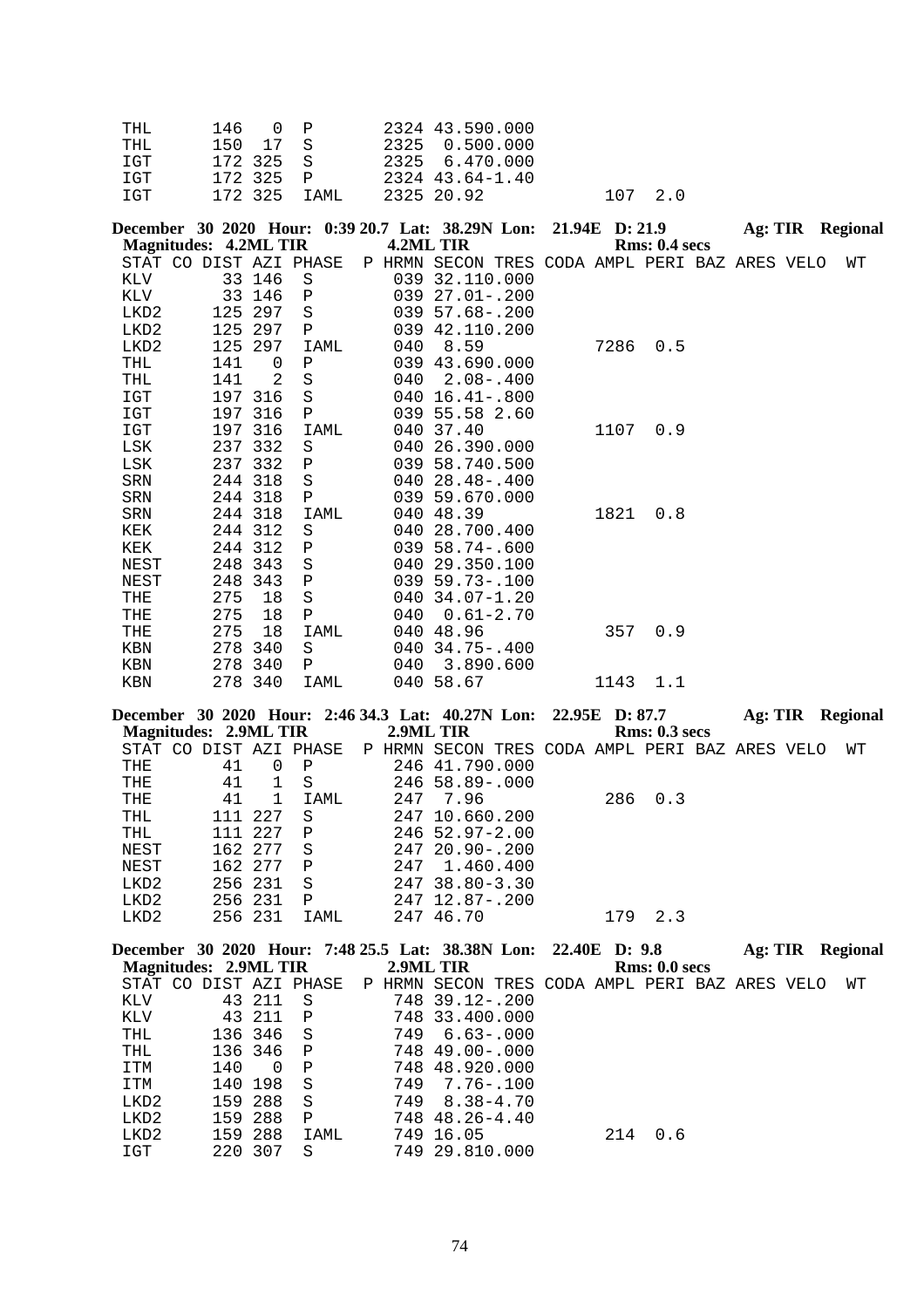| <b>Magnitudes: 1.9ML TIR</b> |                              |    |                  |                        | 1.9ML TIR                                | December 30 2020 Hour: 11: 4 5.0 Lat: 39.83N Lon:                 | 19.71E D: 2.0 | Rms: 0.2~secs        |  | Ag: TIR Regional        |
|------------------------------|------------------------------|----|------------------|------------------------|------------------------------------------|-------------------------------------------------------------------|---------------|----------------------|--|-------------------------|
|                              |                              |    |                  | STAT CO DIST AZI PHASE |                                          | P HRMN SECON TRES CODA AMPL PERI BAZ ARES VELO                    |               |                      |  | WΤ                      |
| KEK                          |                              |    | 15 148           | S                      |                                          | 11 4 10.080.100                                                   |               |                      |  |                         |
| KEK                          |                              |    | 15 148           | Ρ                      | 11 4                                     |                                                                   |               |                      |  |                         |
|                              |                              |    |                  |                        |                                          | $7.53 - .400$                                                     |               |                      |  |                         |
| SRN                          |                              | 26 | 76               | $\rm S$                |                                          | 11 4 12.63-1.80                                                   |               |                      |  |                         |
| SRN                          |                              | 26 | 76               | Ρ                      |                                          | 11 4 10.35 -. 100                                                 |               |                      |  |                         |
| <b>SRN</b>                   |                              | 26 | 76               | IAML                   |                                          | 11 4 13.38                                                        | 357           | 0.1                  |  |                         |
| IGT                          |                              |    | 62 121           | S                      |                                          | 11 4 24.88 -. 200                                                 |               |                      |  |                         |
| IGT                          |                              |    | 62 121           | Ρ                      |                                          | 11 4 16.620.100                                                   |               |                      |  |                         |
| IGT                          |                              |    | 62 121           | IAML                   |                                          | 11 4 28.59                                                        | 107           | 1.1                  |  |                         |
|                              |                              |    |                  |                        |                                          | December 30 2020 Hour: 11:54 29.4 Lat: 38.37N Lon:                | 22.06E D: 2.0 |                      |  | Ag: TIR Regional        |
| <b>Magnitudes: 3.1ML TIR</b> |                              |    |                  |                        |                                          | 3.1ML TIR                                                         |               | Rms: 0.4~secs        |  |                         |
|                              |                              |    |                  | STAT CO DIST AZI PHASE |                                          | P HRMN SECON TRES CODA AMPL PERI BAZ ARES VELO                    |               |                      |  | WΤ                      |
| KLV                          |                              |    | 37 167           | S                      |                                          | 1154 41.46 -. 200                                                 |               |                      |  |                         |
| KLV                          |                              |    | 37 167           | $\, {\bf P}$           |                                          | 1154 36.670.300                                                   |               |                      |  |                         |
| LKD2                         |                              |    | 131 292          | S                      |                                          | 1155 10.160.100                                                   |               |                      |  |                         |
| LKD2                         |                              |    | 131 292          | Ρ                      |                                          | 1154 51.90-.700                                                   |               |                      |  |                         |
| LKD2                         |                              |    | 131 292          | IAML                   |                                          | 1155 16.08                                                        | 571           | 0.6                  |  |                         |
| ITM                          |                              |    | 132 186          | S                      |                                          | 1155 10.700.300                                                   |               |                      |  |                         |
| ITM                          |                              |    | 132 186          | Ρ                      |                                          | 1154 52.16 -. 700                                                 |               |                      |  |                         |
|                              |                              |    |                  |                        |                                          |                                                                   |               |                      |  |                         |
| THL                          |                              |    | 133 359          | $\rm S$                |                                          | 1155 10.42-.300                                                   |               |                      |  |                         |
| THL                          |                              |    | 133 359          | Ρ                      |                                          | 1154 52.69 -. 300                                                 |               |                      |  |                         |
| IGT                          |                              |    | 198 312          | $\rm S$                |                                          | 1155 31.66 2.50                                                   |               |                      |  |                         |
| IGT                          |                              |    | 198 312          | ${\bf P}$              | 1155                                     | 3.780.200                                                         |               |                      |  |                         |
| NEST                         |                              |    | 244 340          | $\, {\bf P}$           | 1155                                     | $9.94 - .200$                                                     |               |                      |  |                         |
| SRN                          |                              |    | 245 314          | $\rm S$                |                                          | 1155 43.25 1.50                                                   |               |                      |  |                         |
|                              |                              |    |                  |                        |                                          |                                                                   |               |                      |  |                         |
|                              |                              |    |                  |                        |                                          | December 30 2020 Hour: 12:52 18.4 Lat: 39.80N Lon:                | 19.90E D: 3.9 |                      |  | Ag: TIR Regional        |
| <b>Magnitudes: 1.4ML TIR</b> |                              |    |                  |                        |                                          | 1.4ML TIR                                                         |               | Rms: 0.0 secs        |  |                         |
|                              |                              |    |                  | STAT CO DIST AZI PHASE |                                          | P HRMN SECON TRES CODA AMPL PERI BAZ ARES VELO                    |               |                      |  | WТ                      |
| SRN                          |                              | 12 | 45               | $\rm S$                |                                          | 1252 23.28 -. 000                                                 |               |                      |  |                         |
| SRN                          |                              | 12 | 45               | Ρ                      |                                          | 1252 21.17-.000                                                   |               |                      |  |                         |
| SRN                          |                              | 12 | 45               | <b>IAML</b>            |                                          | 1252 24.79                                                        | 179           | 0.2                  |  |                         |
|                              |                              |    | $\mathbf 0$      |                        |                                          |                                                                   |               |                      |  |                         |
| KEK                          |                              | 13 |                  | Ρ                      |                                          | 1252 19.960.000                                                   |               |                      |  |                         |
| KEK                          |                              | 13 | 222              | $\rm S$                |                                          | 1252 23.11 -. 000                                                 |               |                      |  |                         |
| IGT                          |                              |    | 48 129           | $\rm S$                |                                          | 1252 32.74 -. 900                                                 |               |                      |  |                         |
| IGT<br>IGT                   |                              |    | 48 129<br>48 129 | Ρ<br>IAML              |                                          | 1252 27.080.000<br>1252 35.31                                     | 71            | 0.9                  |  |                         |
|                              |                              |    |                  |                        |                                          |                                                                   |               |                      |  |                         |
|                              |                              |    |                  |                        |                                          | December 30 2020 Hour: 13: 0 36.0 Lat: 39.72N Lon: 20.48E D: 13.1 |               |                      |  | <b>Ag: TIR Regional</b> |
|                              | <b>Magnitudes: 1.7ML TIR</b> |    |                  |                        |                                          | 1.7ML TIR                                                         |               | <b>Rms: 0.2 secs</b> |  |                         |
|                              |                              |    |                  | STAT CO DIST AZI PHASE |                                          | P HRMN SECON TRES CODA AMPL PERI BAZ ARES VELO                    |               |                      |  | WΤ                      |
| IGT                          |                              |    | 25 212           | $\rm S$                |                                          | 13 0 45.310.900                                                   |               |                      |  |                         |
| $_{\tt IGT}$                 |                              |    | 25 212           | $\, {\bf P}$           | 13                                       | $0$ 40.80 - 000                                                   |               |                      |  |                         |
| ${\tt SRN}$                  |                              | 45 | 294              | $\rm S$                | 13                                       | 0, 55.06, 4.10                                                    |               |                      |  |                         |
| SRN                          |                              | 45 | 294              | Ρ                      |                                          | 13 0 44.900.300                                                   |               |                      |  |                         |
| SRN                          |                              | 45 | 294              | <b>IAML</b>            | 13                                       | 0, 56.61                                                          | 107           | 0.6                  |  |                         |
| LSK                          |                              | 49 | 12               | S                      | 13                                       | 0, 55.83, 4.50                                                    |               |                      |  |                         |
| KEK                          |                              | 59 | 270              | $\rm S$                | 13                                       | 0, 56.90, 2.50                                                    |               |                      |  |                         |
| KEK                          |                              | 59 | 270              | $\, {\bf P}$           | 13                                       | $046.28-.300$                                                     |               |                      |  |                         |
| NEST                         |                              | 91 | 31               | $\rm S$                | 13<br>1                                  | $3.98 - .100$                                                     |               |                      |  |                         |
| NEST                         |                              | 91 | 31               | Ρ                      | 13<br>0                                  | $52.04 - .100$                                                    |               |                      |  |                         |
|                              |                              |    |                  | IAML                   |                                          |                                                                   |               |                      |  |                         |
| NEST<br>LKD2                 |                              | 91 | 31<br>105 171    | S                      | 13<br>$\mathbf{1}$<br>13<br>$\mathbf{1}$ | 9.37<br>8.020.100                                                 | 71            | 1.1                  |  |                         |